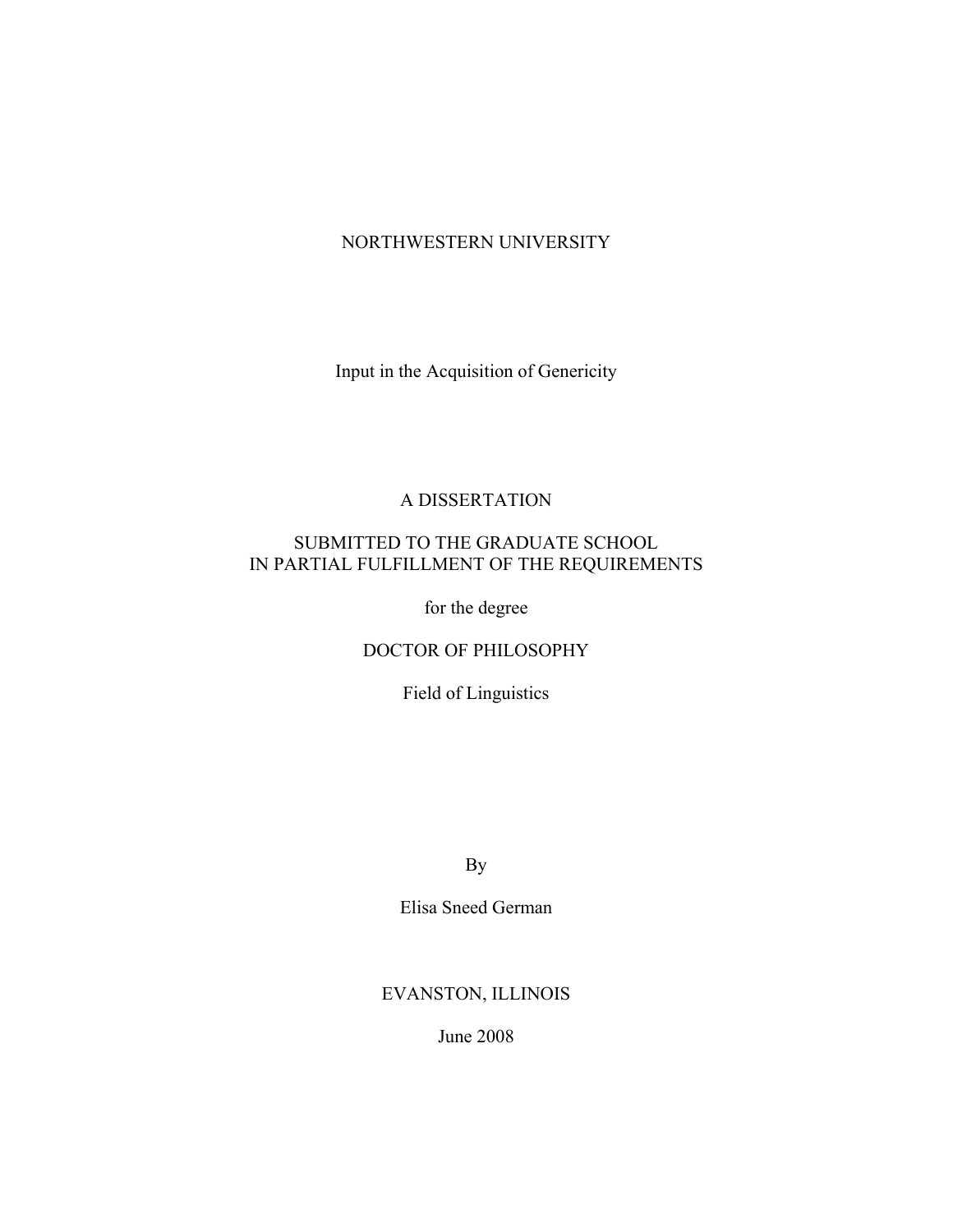© Copyright by Elisa Sneed German 2008

All Rights Reserved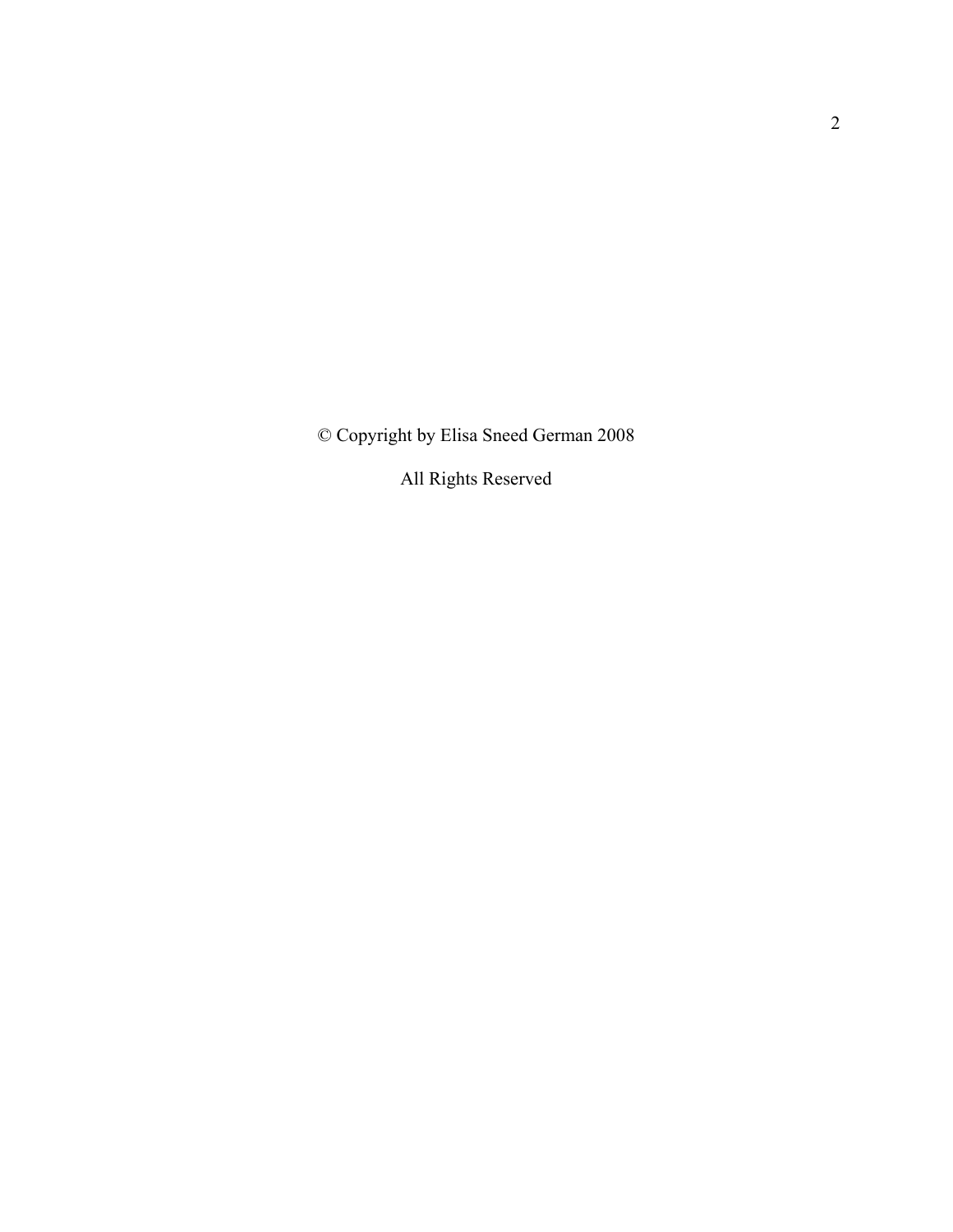#### ABSTRACT

## Input in the Acquisition of Genericity

## Elisa Sneed German

This dissertation investigates how a child can acquire the grammar of genericity and what it is that a child actually needs to learn in order to accomplish this task. The first step is to reframe the question asked by the previous literature on the acquisition of generics through the lens provided by linguistic theory. Here, I propse a learning algorithm that presents one way that a child could acquire knowledge of the distinction between generic and referring language. Specifically, I show how a syntactic analysis of genericity, Diesing's Mapping Hypothesis (Diesing 1992), can be combined with a theory of learning that posits a rich system of linguistic representations provided by Universal Grammar (UG) to allow the learner to acquire generic language by using what is in her input.

The findings from two corpus studies show that part of the information the learner needs in order to acquire the grammar of genericity is available in the input. However, the full grammar is not. Instead, the child must rely on innate knowledge of syntactic structure and confirm her hypotheses with the input, rather than learning from it.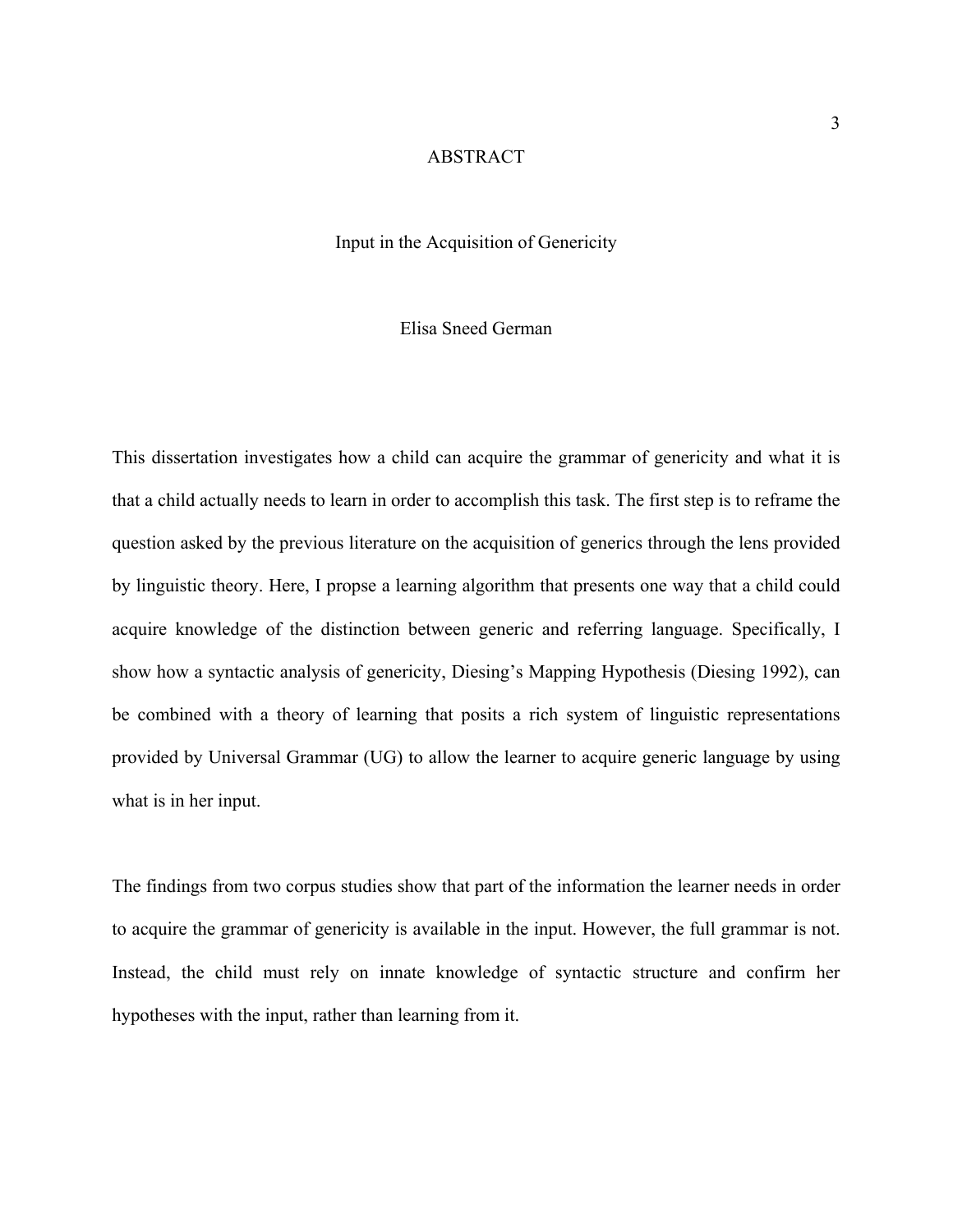A pair of Truth Value Judgment Task (TVJT) experiments provides evidence that children's interpretations go beyond what is in their input and that syntactic structure is used in the interpretation of generic and referring utterances. Further, the second TVJT study provides further experimental support for the VP-internal subject hypothesis and for Diesing's Mapping Hypothesis. Crucially this is demonstrated by priming interpretations of target sentences that are similar to the primes only because they exhibit similar syntactic representations.

Taken all together, the ultimate conclusion from the studies presented in this dissertation shows that UG provides children with a rich grammar that they can use to filter the input in meaningful ways. It is thus that they can demonstrate linguistic sophistication beyond what is in their input. They can apply this to the acquisition of generic and referring language, which serve them well as they learn about the world.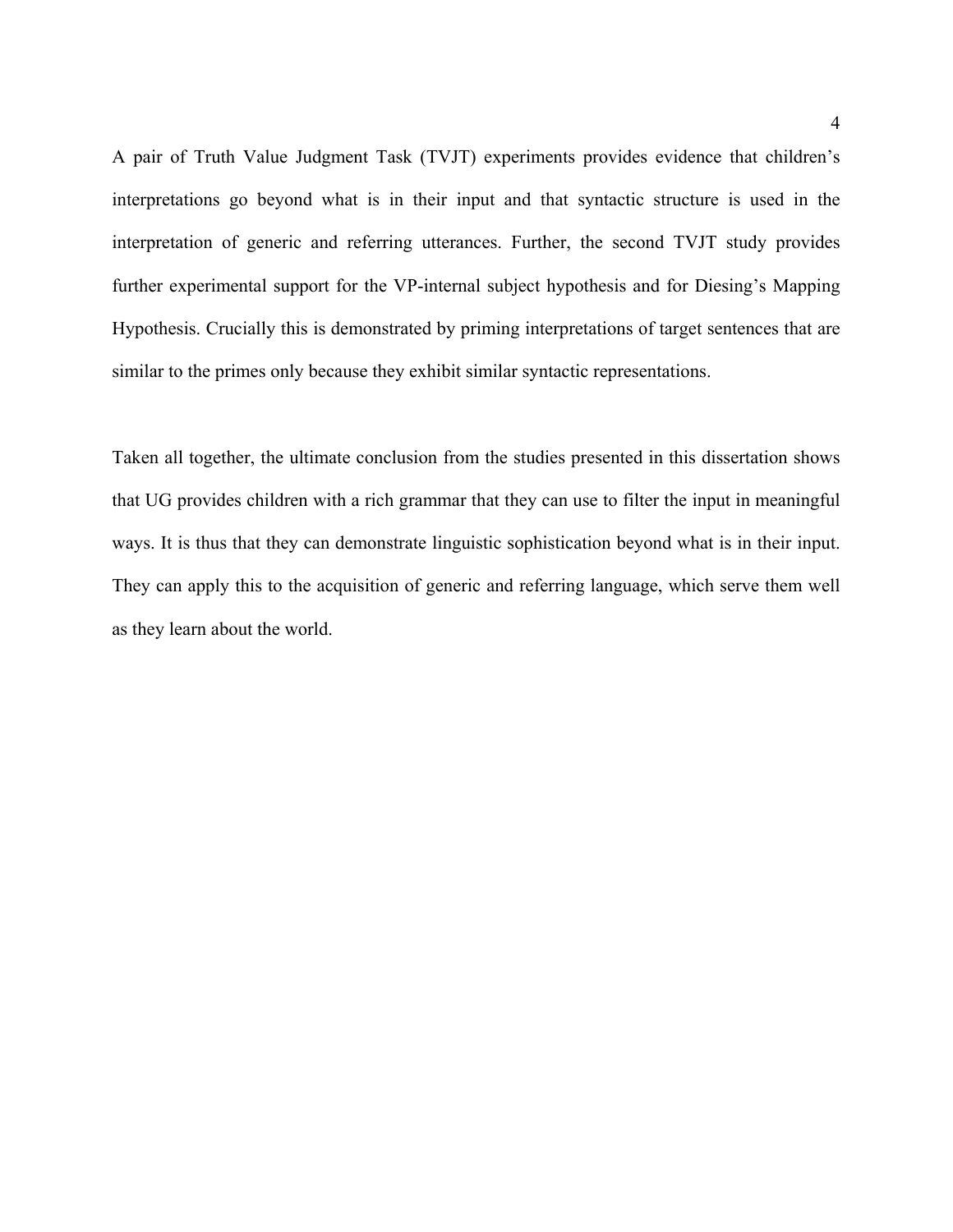#### ACKNOWLEDGEMENT

The most difficult part of the dissertation comes now, at the end of it all, when I need to thank everyone who helped me in this endeavor. I have waited as long as possible to write the acknowledgement, not because I haven't had any help, but on the contrary because I have received lots of help and don't possess the words necessary to express my gratitude.

First, I would like to thank my committee members: Jeff Lidz, Chris Kennedy, Sandy Waxman and Stefan Kaufmann. Jeff, my dissertation advisor and chair, has provided tireless support and guidance, even from a distance. He has been generous with his time and advice, as well as with his research participants and research assistants at the University of Maryland. He should win a prize now that his last student at NU is finished. Chris was my first advisor at NU on my first qualifying paper. Although he has since left the department, he has always made himself available to meet and has always provided very insightful comments that have informed every step of the dissertation process. Sandy Waxman has always provided an important perspective from outside of linguistics. Stefan Kaufmann has very patiently discussed issues in modeling and formal semantics when I had questions. His comments, especially on final versions, have this dissertation much better. All of my committee members are all excellent researchers, teachers and mentors and I hope that I have learned some of their skills.

This project started in Jeff and Sandy's seminar on language acquisition and the Waxman-Lidz/Lidz-Waxman lab group provided lots of useful feedback as my project took shape. I thank the many people who were members of that lab group over the years.

I would also like to thank Gregory Ward, Bob Gundlach and Ann Bradlow, chairs of the department in my years at Northwestern. Without all of their hard work with the administration,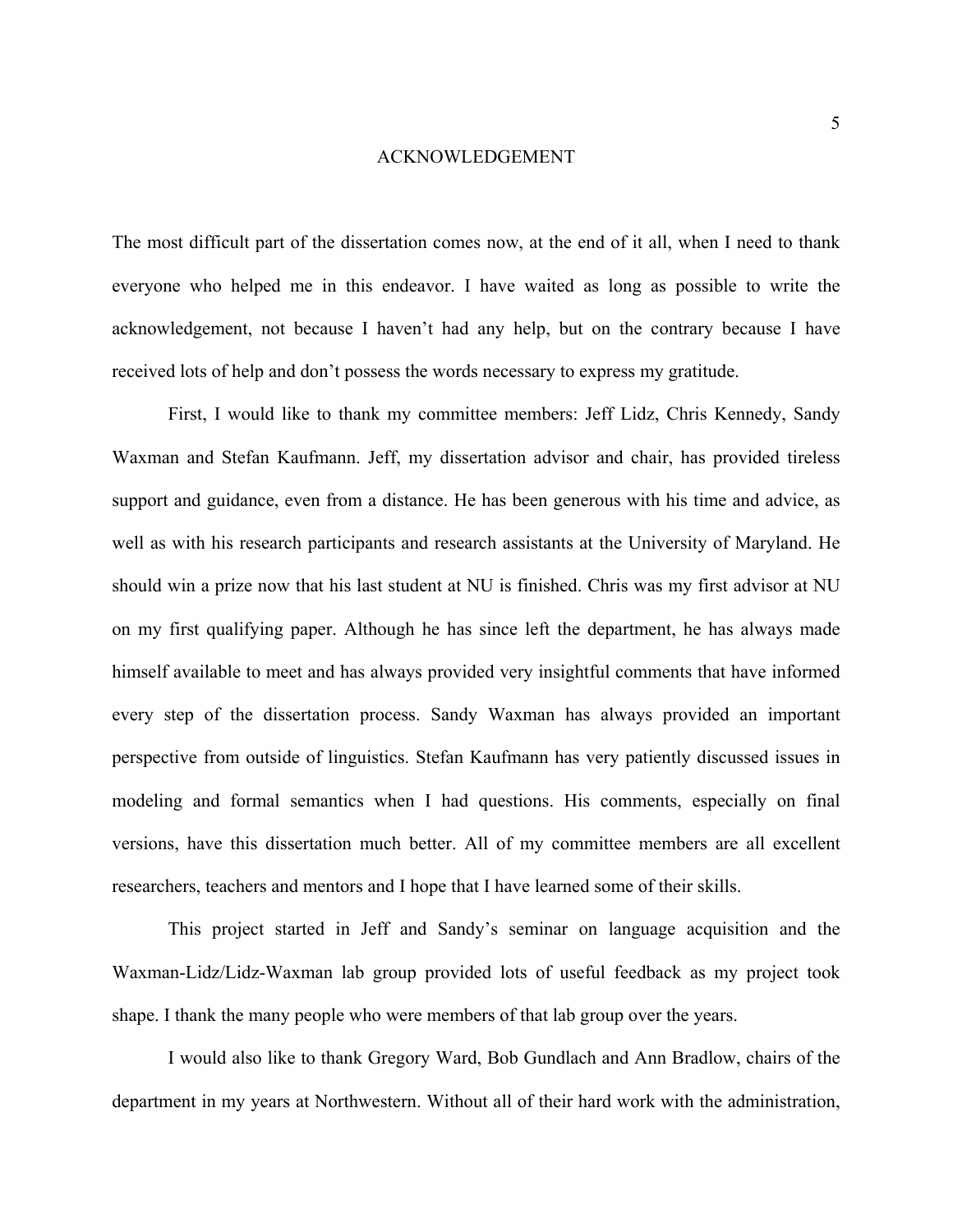a small department like ours would have been a very different place. I especially thank them for their flexibility and willingness to provide opportunities for me to teach while finishing up.

Thanks also go to the RAs in the Project on Child Development, Jane Solomon and Cara Brown (who were excellent puppets) and Micki Sommerman and the teachers and students at Northbrook Community Nursery.

On a more personal note, I would like to thank many of the other students with whom I co-occurred in the department. You are more than colleagues to me and have been good friends to me throughout our time at NU and beyond. In particular, thanks go to Lewis Gebhardt, Carolyn Gottfurcht-Zafra, Ken Konopka and of course to my cohort: Ann Bunger, Deb Gordon, Nick Kaspar, Ralph Rose, Jody Sostrin and John Evar Strid. Some of you contributed more directly to the completion of my dissertation and deserve special thanks. This is especially true of Ann Bunger, who forced me to eat pie the right way and kept me from jumping off the airplane without a pink jumpsuit; Jessica Peterson, who has been a wonderful cosmic advisor; Erin Leddon, who gave me sage advice about telling stories to small children; and Kristen Syrett and Josh Viau, my co-defenders, whose support, advice and breakfast treats in the weeks before our defense day made it bearable.

Last, but certainly not least, my most sincere gratitude goes to my husband James. Without your love, support, encouragement and optimism I would have thrown in the towel in mid-May. And despite advice we were both given not to get involved with another linguist, it's only been a good thing for me.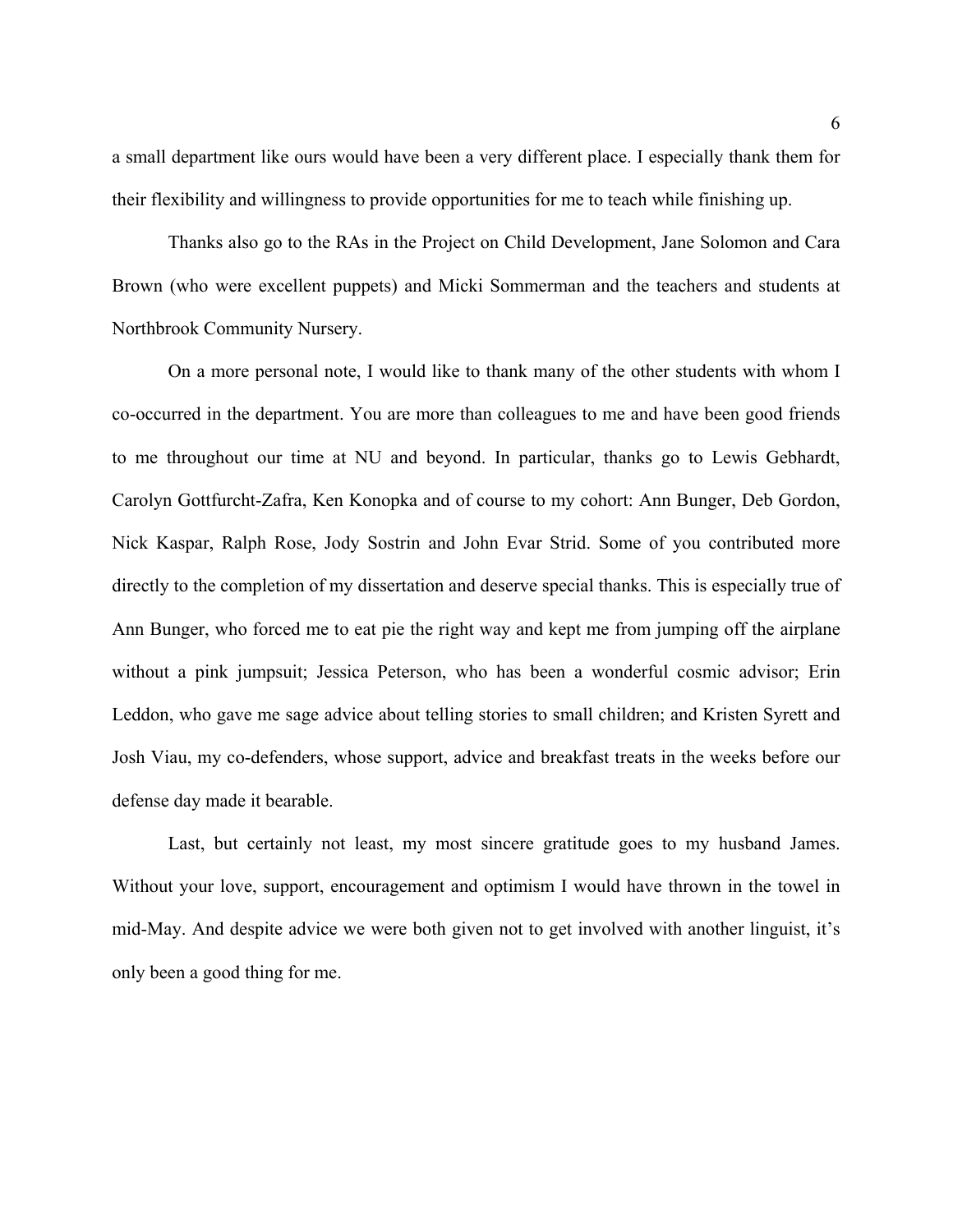# TABLE OF CONTENTS

| 1.6.2 Distribution of generics and nongenerics in child-directed speech  74 |  |
|-----------------------------------------------------------------------------|--|
| 1.6.3 Cross-linguistic comparison of generics in child-directed speech 76   |  |
|                                                                             |  |
|                                                                             |  |
|                                                                             |  |
|                                                                             |  |
|                                                                             |  |
|                                                                             |  |
|                                                                             |  |
|                                                                             |  |
|                                                                             |  |
|                                                                             |  |
|                                                                             |  |
| 2.3 Results                                                                 |  |
|                                                                             |  |
|                                                                             |  |
|                                                                             |  |
|                                                                             |  |
|                                                                             |  |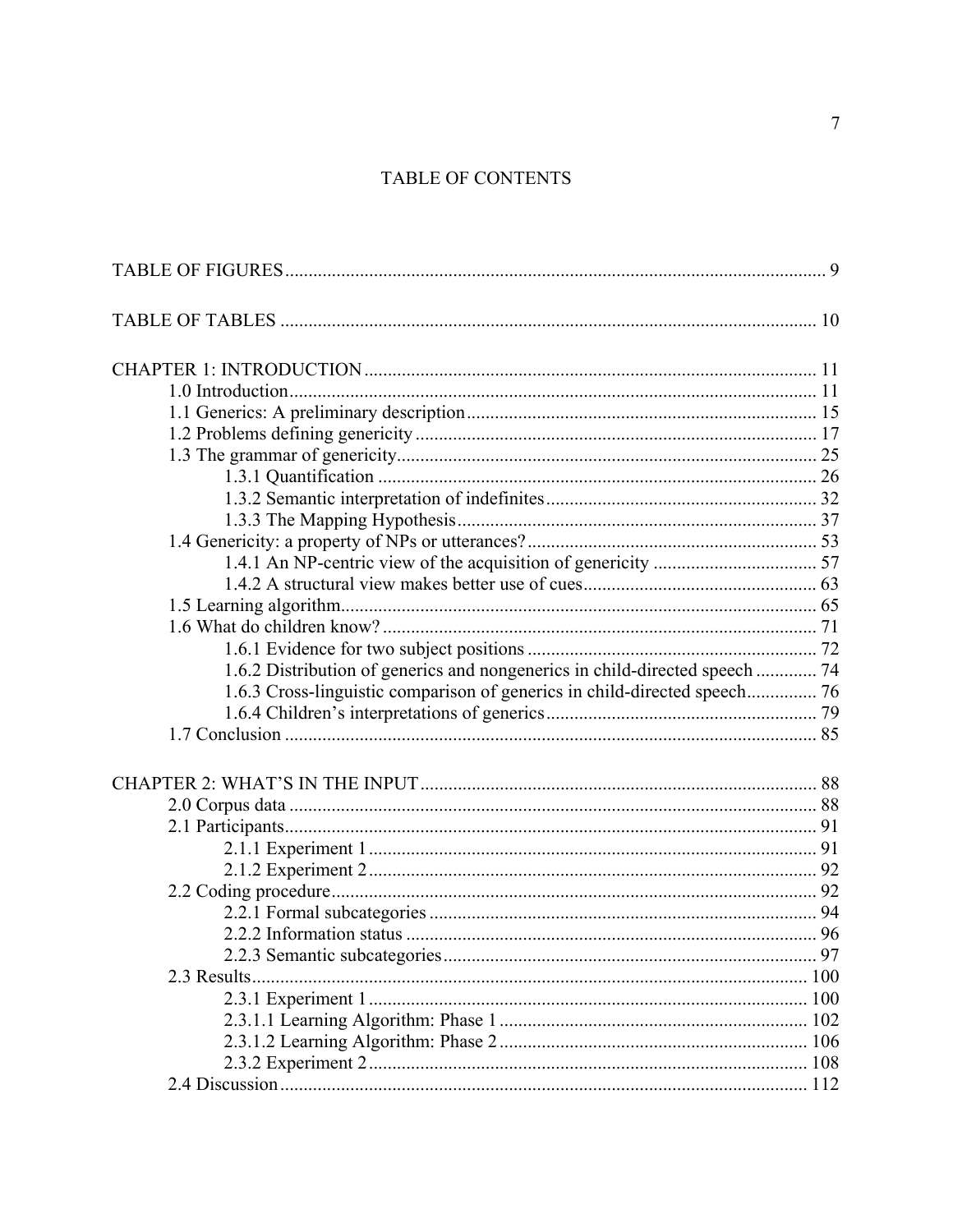| 8 |
|---|
|   |
|   |
|   |
|   |
|   |
|   |
|   |
|   |
|   |
|   |
|   |
|   |
|   |
|   |
|   |
|   |
|   |
|   |
|   |
|   |
|   |
|   |
|   |
|   |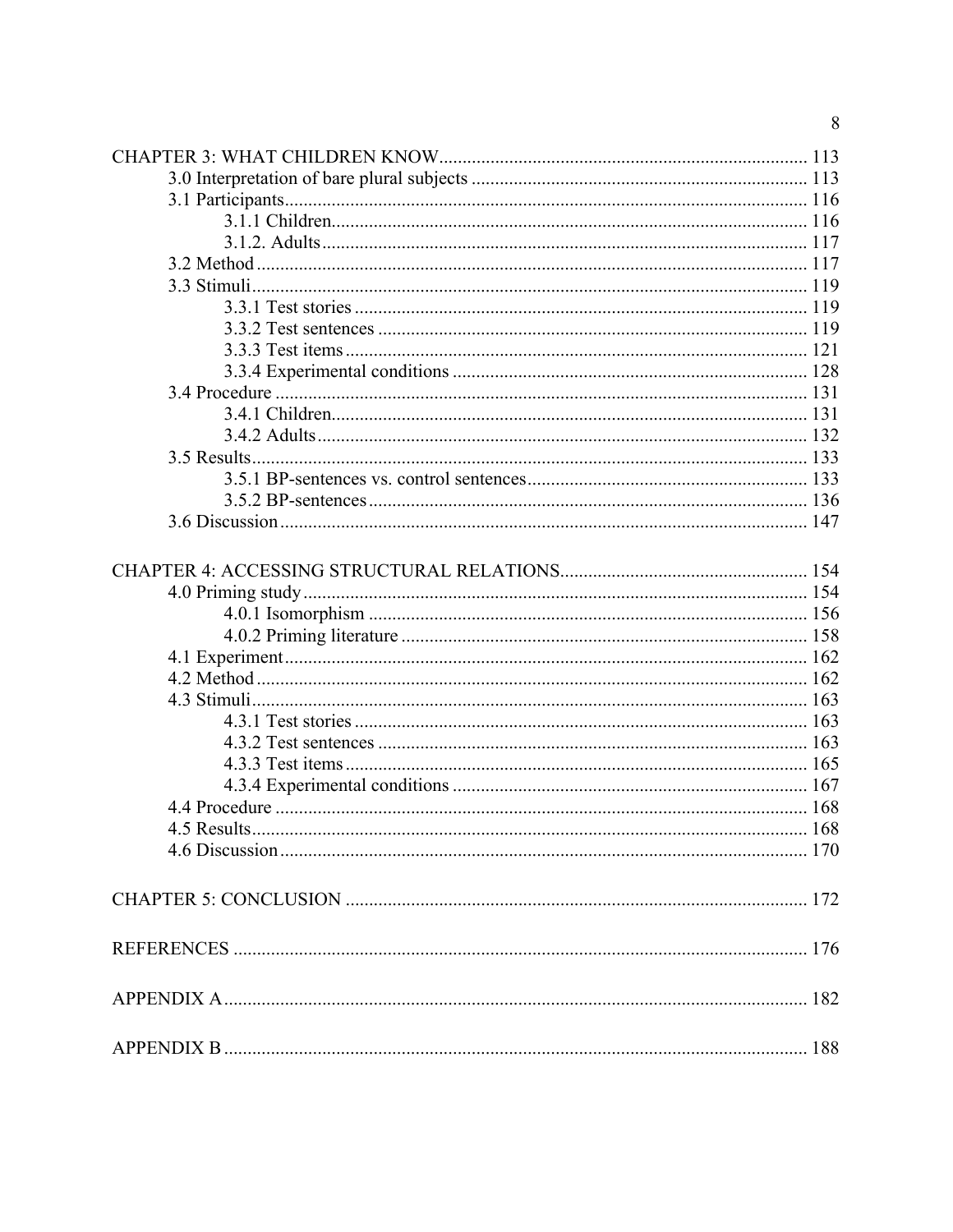# <span id="page-8-0"></span>TABLE OF FIGURES

| Figure 11. Children's rates of acceptance of test sentences in ExT and GENT by order  141 |  |
|-------------------------------------------------------------------------------------------|--|
|                                                                                           |  |
|                                                                                           |  |
| Figure 14. Adults' rates of acceptance for ExT and GENT sentences by order 145            |  |
|                                                                                           |  |
| Figure 16. Adults rates of acceptance for Ex-First and Gen-First by block  147            |  |
|                                                                                           |  |
|                                                                                           |  |
|                                                                                           |  |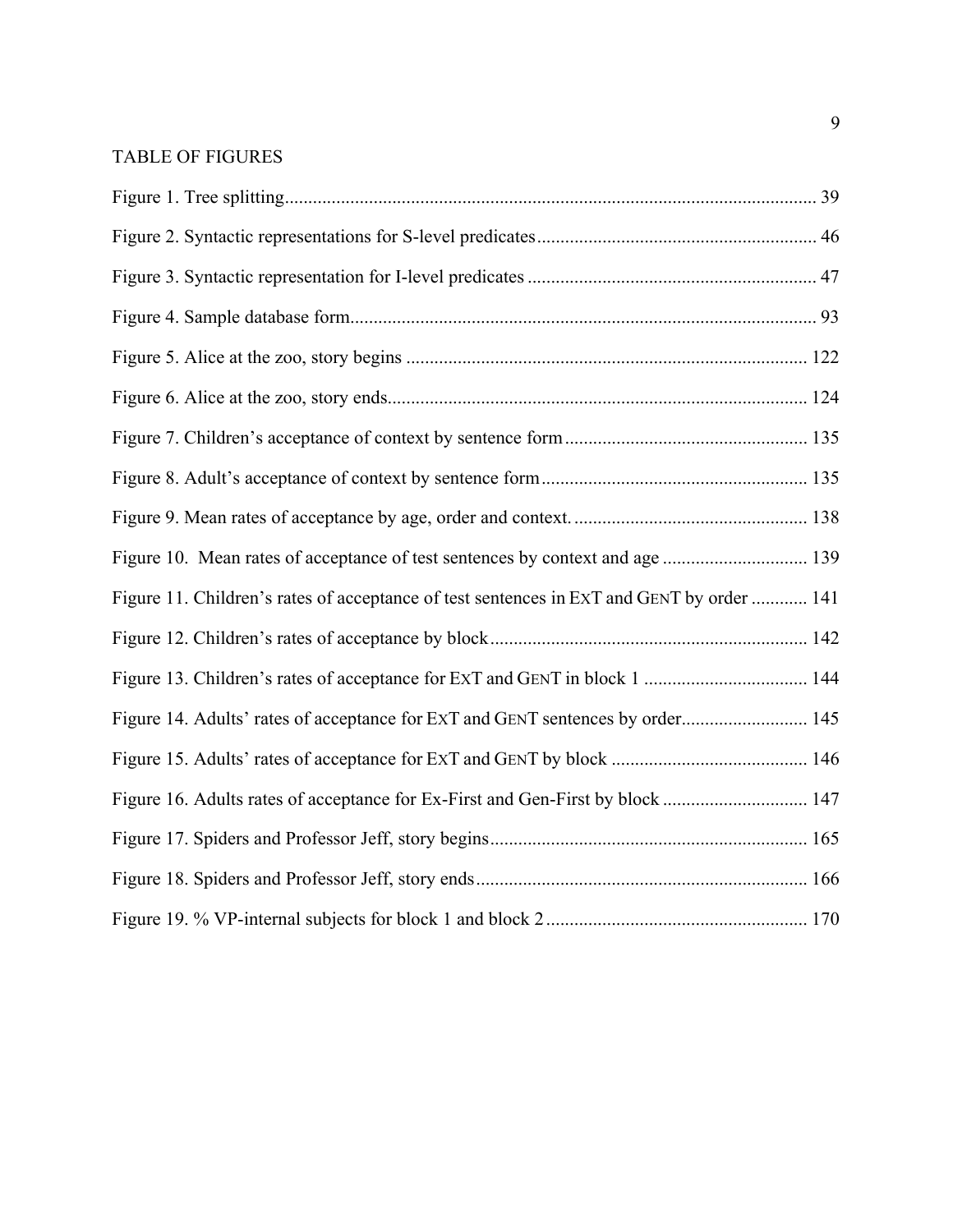# <span id="page-9-0"></span>TABLE OF TABLES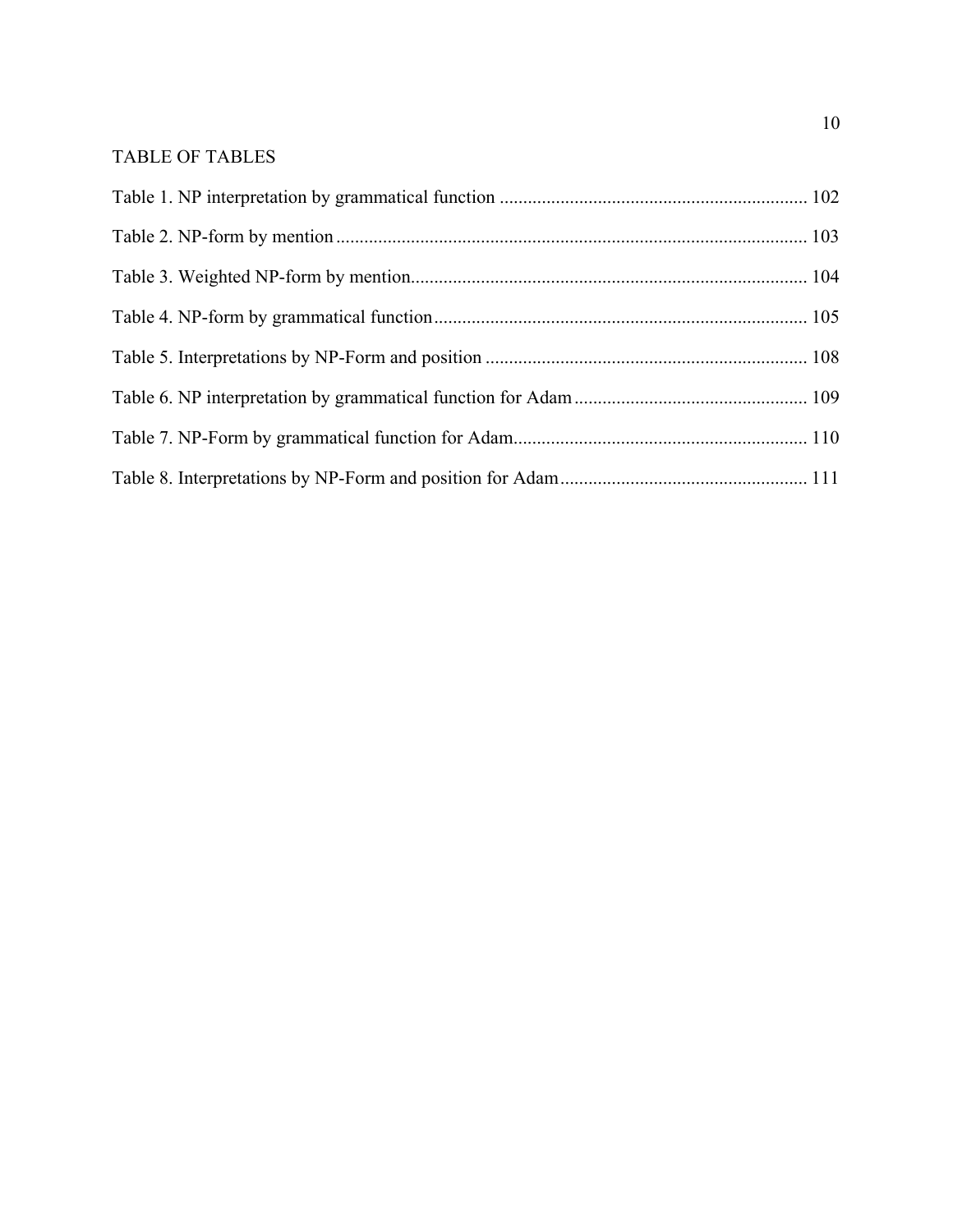## <span id="page-10-0"></span>**Chapter 1:**

## **1.0 Introduction**

Imagine a child and her caregiver looking through a picture book. They turn to an illustration of two monkeys sitting in a jungle tree eating bananas. The child says, "Monkeys." And the mother says to the child:

<span id="page-10-1"></span>1) Monkeys eat bananas.

The next day the child and her father are looking through the same book. They come to the page with the monkeys and again the child says, "Monkeys." The father says to the child:

## <span id="page-10-2"></span>2) Monkeys are eating bananas.

Both the mother and the father have spoken felicitously, but they have made importantly different assertions. The mother has made an assertion about a generic property of monkeys whereas the father has made an assertion about the two particular monkeys depicted in the book. The problem presented to the learner by examples like [\(1](#page-10-1)) and [\(2](#page-10-2)) in trying to distinguish generic from referring language would seem to be, in part, the fact that the same string can be used to refer to different things depending on the type of sentence it is used in. For example the string *dog* always refers to something about dogs, but what, exactly that is varies: [\(3](#page-11-0)a) refers to a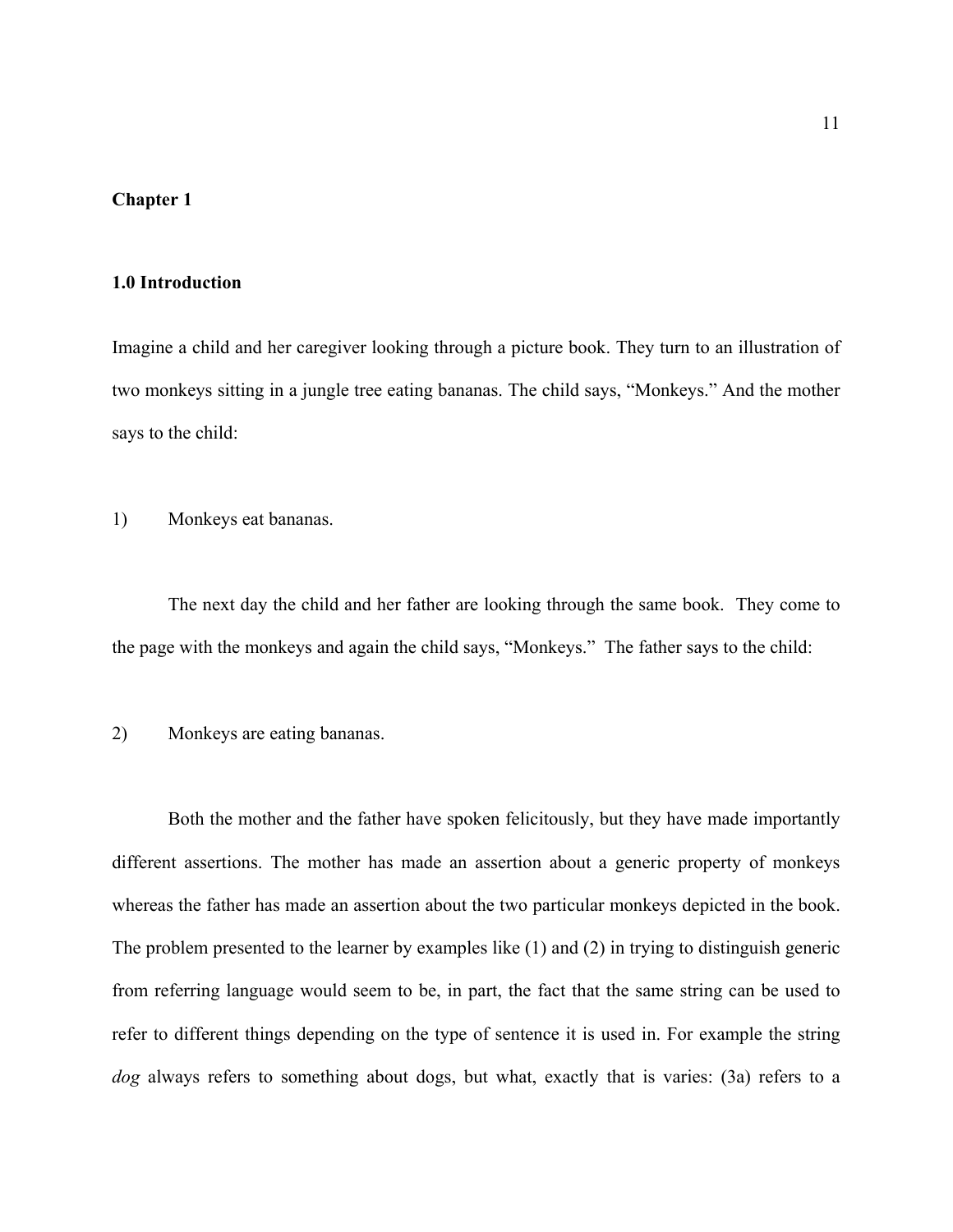particular barking dog, [\(3](#page-11-0)b) refers either to the particular dog (e.g., *a certain dog*) that is barking, or to a non-specified dog and [\(3](#page-11-0)c) refers to a generic property of the kind [dog].

- <span id="page-11-0"></span>3) a. The dog is barking.
	- b. A dog is barking.
	- c. Dogs bark.

While some element of the meaning of *dog* may be constant across these examples, what's being referred to is determined by the whole NP (e.g., *the dog*, *a dog*, *dogs*) at a minimum or possibly by the whole sentence. The problem of determining an NP's intended interpretation is compounded by the observation that a given NP form is often compatible with both generic and existential or referential interpretations depending on the sentence it occurs in, as shown in ([4](#page-11-1)) and [\(5](#page-11-2)). Moreover, there is no unique NP form that indicates genericity.

- <span id="page-11-1"></span>4) a. The cow has four stomachs.
	- b. A camel spits three times before sleeping.
	- c. Tasmanian tigers are extinct.
- <span id="page-11-2"></span>5) a. The cow is eating.
	- b. A camel spit three times.
	- c. There are Tasmanian tigers in the natural history museum.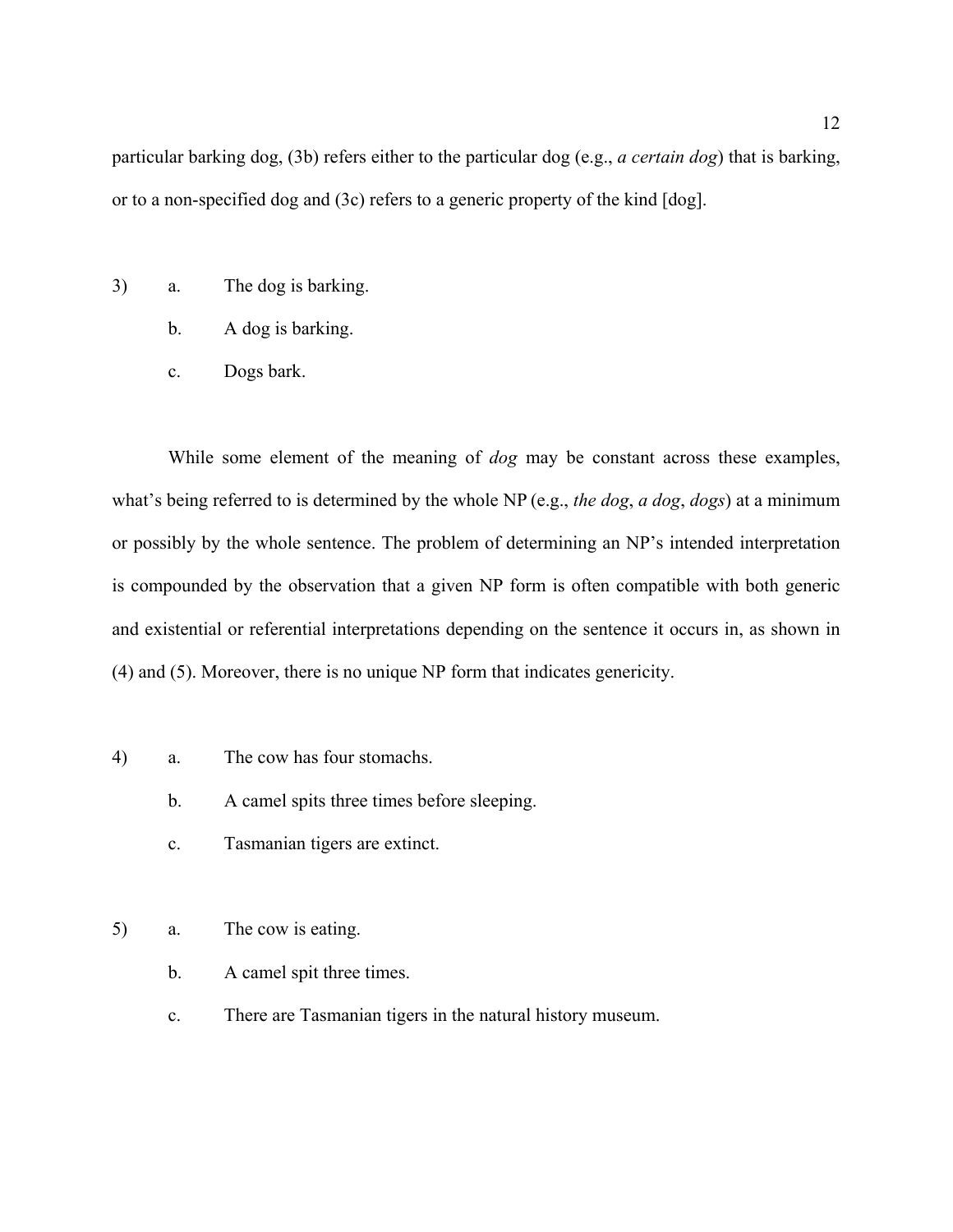Previous research has argued that the many-to-many mapping between NP form and NP function with respect to generic and referring language presents a significant learning problem. This dissertation will show that, in fact, it does not; nonetheless, sentences like those in  $(1) - (5)$  $(1) - (5)$  $(1) - (5)$ raise a number of questions about what a learner understands when presented with utterances like these. Does she notice the morphosyntactic differences? How does a child make use of the information in the sentence to guide his interpretation of these utterances? Most importantly, what is it that a child actually needs to learn to understand the difference between utterances like those in examples  $(1)$  $(1)$  and  $(2)$  $(2)$  or  $(4)$  $(4)$  and  $(5)$  $(5)$ ?

This last question is the focus of this dissertation. In order to answer the question, this dissertation unifies disparate lines of research from different disciplines that do not always use the same terminology or operate on the same background assumptions. I will argue that children can solve the problem of learning about generic and referring language by taking advantage of an innate knowledge of the syntax-semantics map for genericity. Assuming a rich innate structure for the learner in no way trivializes learning. On the contrary, it makes learning possible by permitting the learner to acquire grammatical knowledge on the basis of the input. It allows the learner to filter the input in meaningful, informative ways. By restricting the domain to a subset of the widely varied phenomena that have been called generics, I provide a model of how, given the input, a child can acquire the grammar of genericity. In particular, I will show how one linguistic analysis of genericity (Diesing's (1992) Mapping Hypothesis) can be combined with a theory of learning (which exploits the use of the input within the rich system of linguistic representations provided to the learner by Universal Grammar) in order to show how children acquire the right grammar.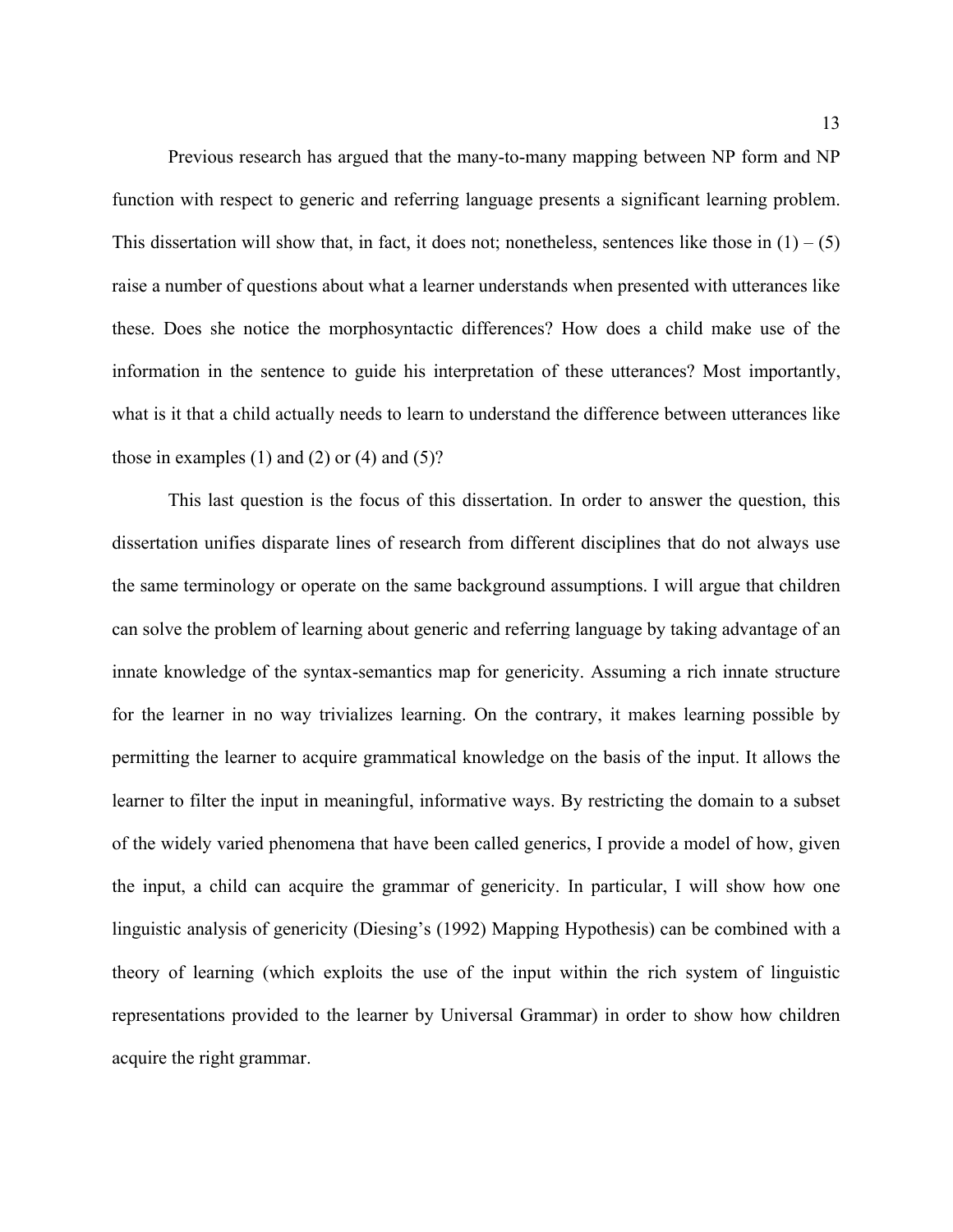In the remainder of this chapter, I will begin by discussing the phenomena that have been described as generic and the problems that are met when trying to pin down what it means to be "generic". Then I will discuss the grammar of genericity. This will include a general discussion of quantification, as well as a discussion of the interpretation of indefinites and finally the use of the Mapping Hypothesis (Diesing 1992) as a basis for a learning algorithm. I will then discuss what children would have to know in order to make use of the learning algorithm and how the previous literature on the acquisition of generics bears on this question. Finally, as a preface to the experimental chapters that address open issues in the literature, I will show how treating genericity as a property of sentence grammar, rather than as a property of NPs, constrains the hypothesis space to one that children could use to learn to distinguish generic and referring language. Briefly, children know which syntactic representations map onto which semantic representations by virtue of the mapping hypothesis being part of their grammars. They do not need to learn this from the input. Children need the input, but to determine which morphological forms of NPs are indefinites, definites, or quantificational NPs.

#### **Note to the reader**

The reader should be alerted that this is not a dissertation on generics. It is a dissertation on the acquisition of generics that will, by examining only a subset of the phenomena that have been called generics, answer the question of how children can gain insight into the difference between generic and referring language. Therefore, I will not discuss generics in the detail that should be expected of a dissertation on that topic. I will also remain agnostic about many issues that are part of genericity. I have chosen a model of generics that allows me to develop a theory of the acquisition of generics but I will not critique the model or discuss any of its imperfections as a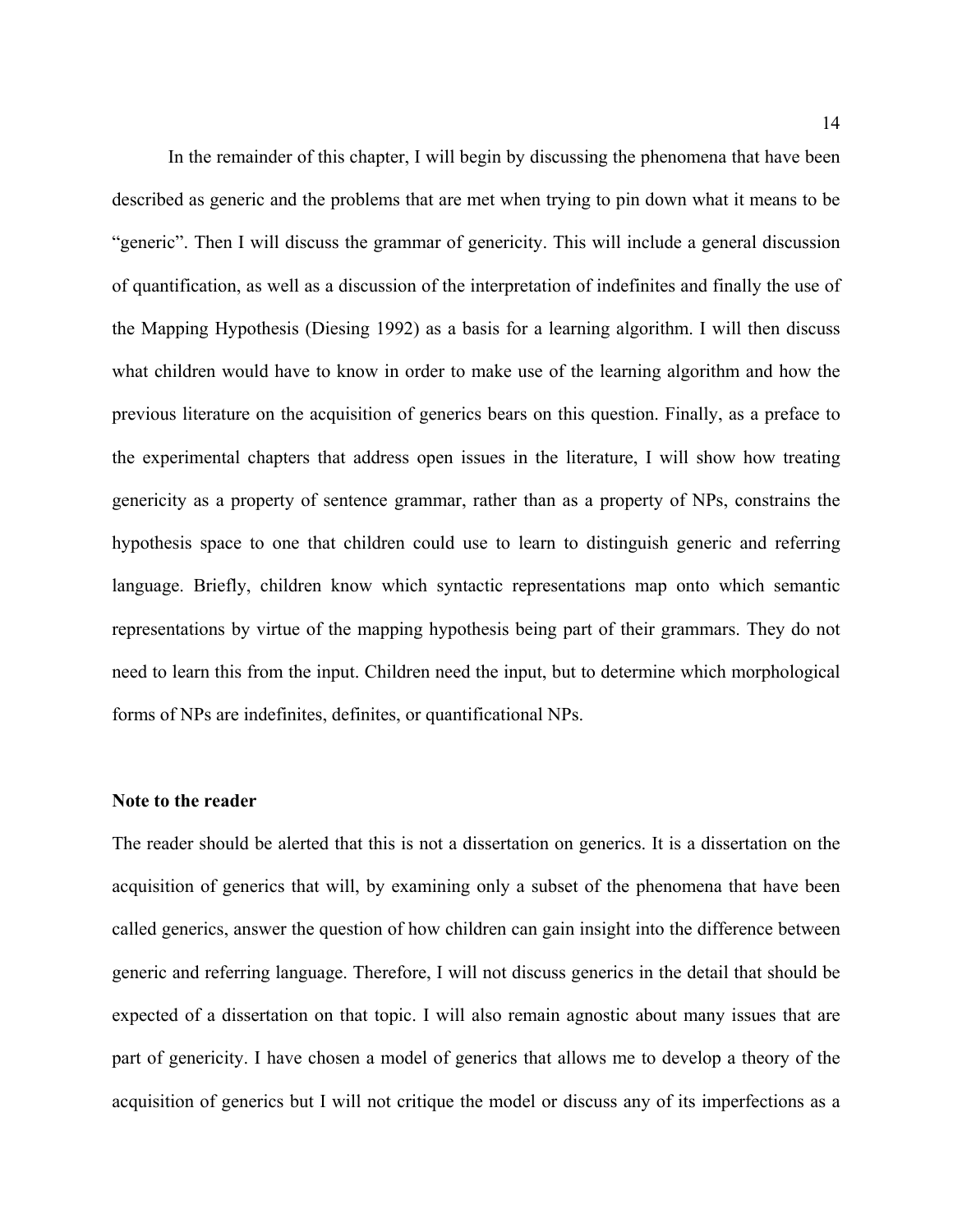<span id="page-14-0"></span>theory of generics because that is beyond the scope of this dissertation. My goal in writing this dissertation is to explain one way that children could acquire knowledge of a particular area of the grammar that is not, on the surface, transparent to the language learner. To do this, I will connect the findings in the literature on the acquisition of generics to the theoretical literature on generics. I will argue that by bringing the acquisition literature in line with the theoretical literature, what seemed like a difficult or impossible learning problem is in fact manageable. I will discuss the linguistic input children get that can help them on their way to an adult grammar, what their grammars must already possess for them to make use of the input and how children are able to go beyond the limited input they receive to progress toward the fully fledged adult system in their language.

My focus will be on English and unless otherwise specified, I will be talking about English alone, although this dissertation will also touch on cross-linguistic issues in this domain.

## **1.1 Generics: A preliminary description**

Generic utterances are statements that allow speakers to generalize away from particular individuals, events or facts. Rather, they allow us to make statements about the shared properties of such a group (e.g., of individuals [\(6a](#page-14-2)), particular types of events  $(6b)^1$  $(6b)^1$  $(6b)^1$ , or facts ([6c](#page-14-2))).

- <span id="page-14-2"></span>6) a. Dogs bark.
	- b. John smokes a cigar after dinner.
	- c. A potato contains vitamin C, amino acids, protein and thiamin.

<span id="page-14-1"></span><sup>&</sup>lt;sup>1</sup> Crucially, the type of event in question here involves a generalization about after-dinner events that contain John and a cigar. It does not convey a generic property of John or of cigars.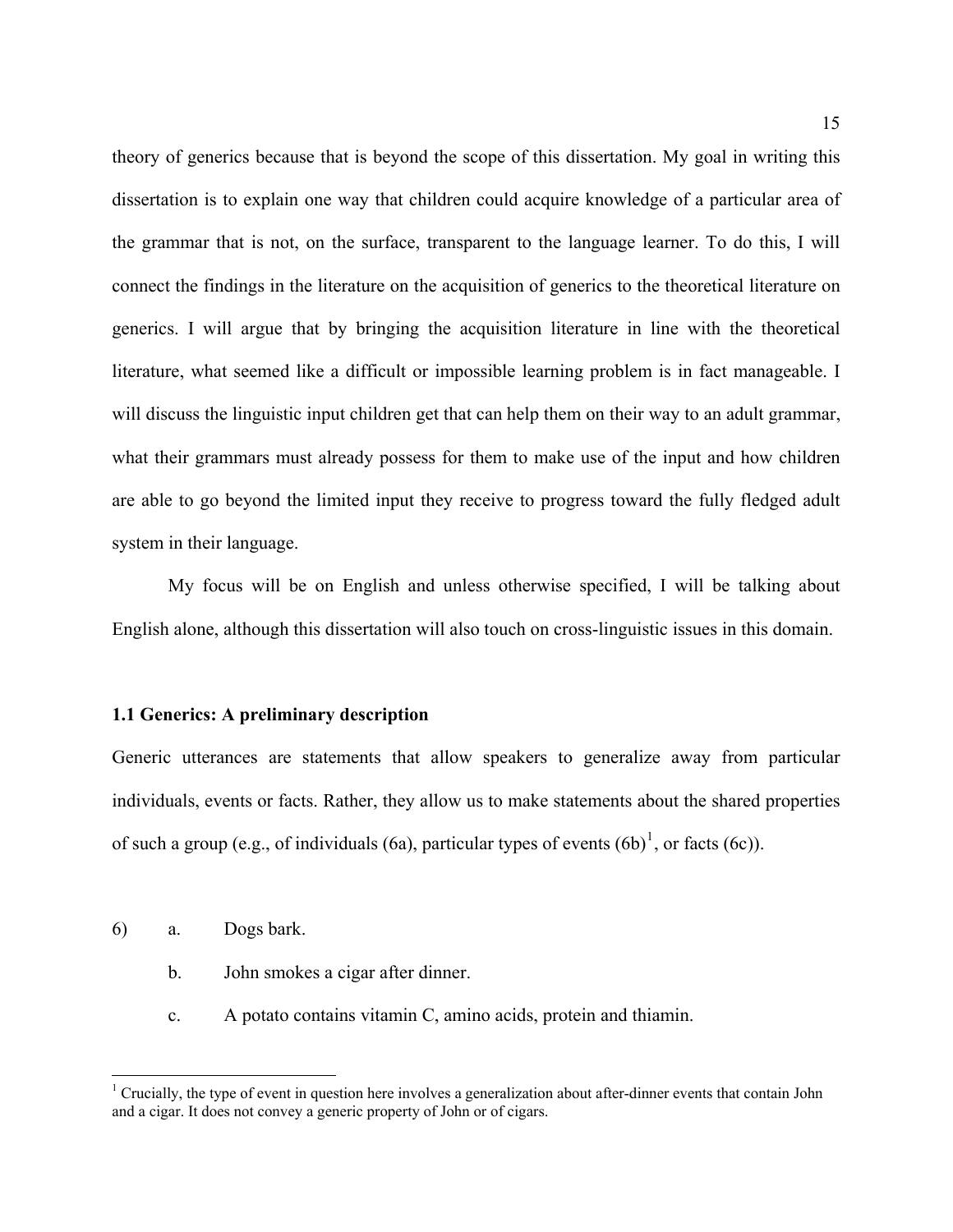Generic utterances involve properties that are not only descriptive of the category, but are "law-like", "essential" or "normative" to the category (Dahl 1975<sup>[2](#page-15-0)</sup>). They are used to make statements about the category (of individuals, events or facts) as a whole, like the utterance in ([1\)](#page-10-1), not to describe individual members of the category or a particular set of category members (Lyons 1977), like the utterance in ([2\)](#page-10-2). Generics are also unique in the way they are used to make generalizations because they seem to both refer to the whole category (unlike *some*) and yet, necessarily not the whole category because they allow for exceptions (unlike universally quantified statements with *all*). In fact, generic statements are generally considered to be true even if they are not true for most of the exemplars within the category (e.g., *Birds lay eggs* in ([7](#page-15-1)a) is true only of a subset of birds).

<span id="page-15-1"></span>7) a. Birds lay eggs.

 $\overline{a}$ 

- b. Some birds lay eggs (but some do not).
- c. All birds lay eggs.

As Chierchia (1998) suggests with his description of kind- $NPs<sup>3</sup>$  $NPs<sup>3</sup>$  $NPs<sup>3</sup>$ , what counts as a "generic" "... is not set by grammar, but by the shared knowledge of a community of speakers. It thus varies, to a certain degree, with the context, and remains somewhat vague" (p. 348). This description of generics is particularly insightful because it captures the notion that there is

<span id="page-15-0"></span> $2$  Dahl also uses the term "nomic" to refer to generic utterances, but is careful to distinguish this from "gnomic". In fact, he explicitly avoids discussion of how gnomic utterances and generic utterances are similar (1975: p.100); however, others (e.g., Lyons 1977) discuss the significant overlap between the timelessness and omnitemporality of gnomic utterances and generic utterances.

<span id="page-15-2"></span> $3$  Briefly, a kind-NP is an NP that refers to a kind as a whole. By Chierchia's definition, what counts as a "kind" is defined by the community of speakers. Unlike a great deal of the literature on generics and the acquisition of generics, this characterization of kind-NPs seems to be applicable to the entire range of linguistic phenomena that have been called generics.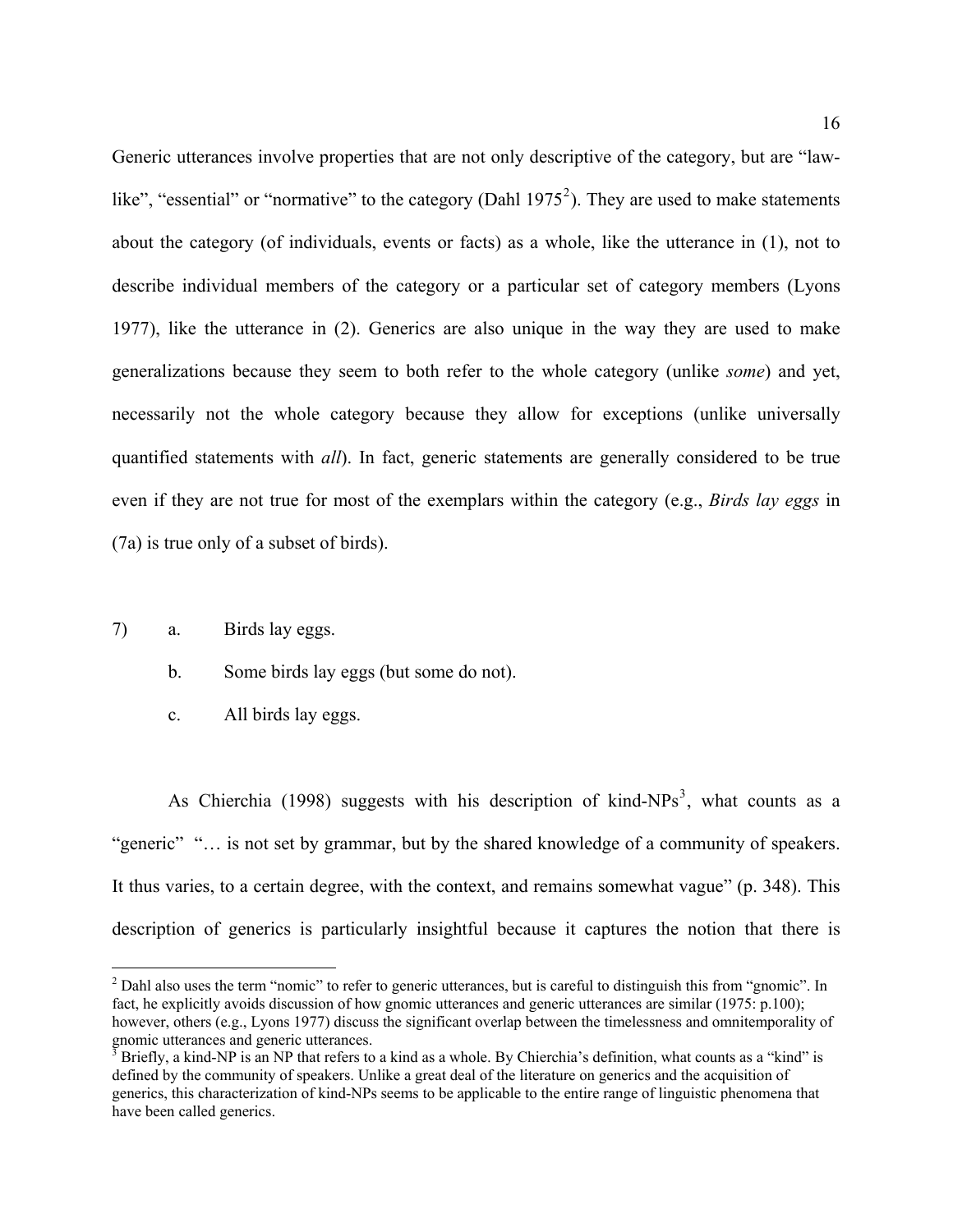<span id="page-16-0"></span>something conceptually uniform about generic utterances (namely, that they are statements that allow speakers to generalize away from particular individuals, events or facts). Crucially, though, generics are not the uniform linguistic phenomenon that much of the previous literature on their acquisition has assumed.

## **1.2 Problems defining genericity**

 $\overline{a}$ 

One potential source of confusion over how to look at the acquisition of genericity may derive from the fact that what it means to be generic is somewhat varied. In some ways, genericity seems to be a property of the NP or DP, but in others it seems to be a property of the whole sentence. This is because the term genericity can be used to refer to (at least) two very different phenomena (Krifka et al. 1995). For the purposes of this dissertation, I will assume that one type of genericity is reference to a kind; the other is reference to a regular property that characterizes individuals, events or facts. The motivation for grouping both types of genericity together is clear: both pertain to generalizations, not to individual exemplars (whether these exemplars are particular objects or particular situations). However, these two phenomena are distinct and should not be subsumed under a single label as they have been in the literature on the acquisition of generics<sup>[4](#page-16-1)</sup>.

<span id="page-16-1"></span><sup>&</sup>lt;sup>4</sup> The semantics literature has long recognized the two-way distinction I mention here, as well as many more subtle differences within these two categories. Carlson (1977b) treats both these types of genericity (although without explicitly labeling the distinction "generic NPs" and "characterizing sentences"), but other previous research has focused on one or the other. The interested reader is directed to Bacon (1973a, b) for a discussion of generic NPs, Kleiber (1989a) for a discussion of generic "*le*" in French, and to Ojeda (1991) for a discussion of the ambiguity of the English definite singular between a definite description and a generic. Burton-Roberts (1976) focuses on the indefinite singular "generic" and distinguishes it from other generic NP forms, but in so doing ultimately focuses on characterizing sentences. Likewise, Dahl (1975) focuses on what he terms "generic tense" and briefly relates them to "indefinite generic noun phrases" like *beavers* and *a beaver*. A more exhaustive list of resources can be found in Krifka et al. (1995).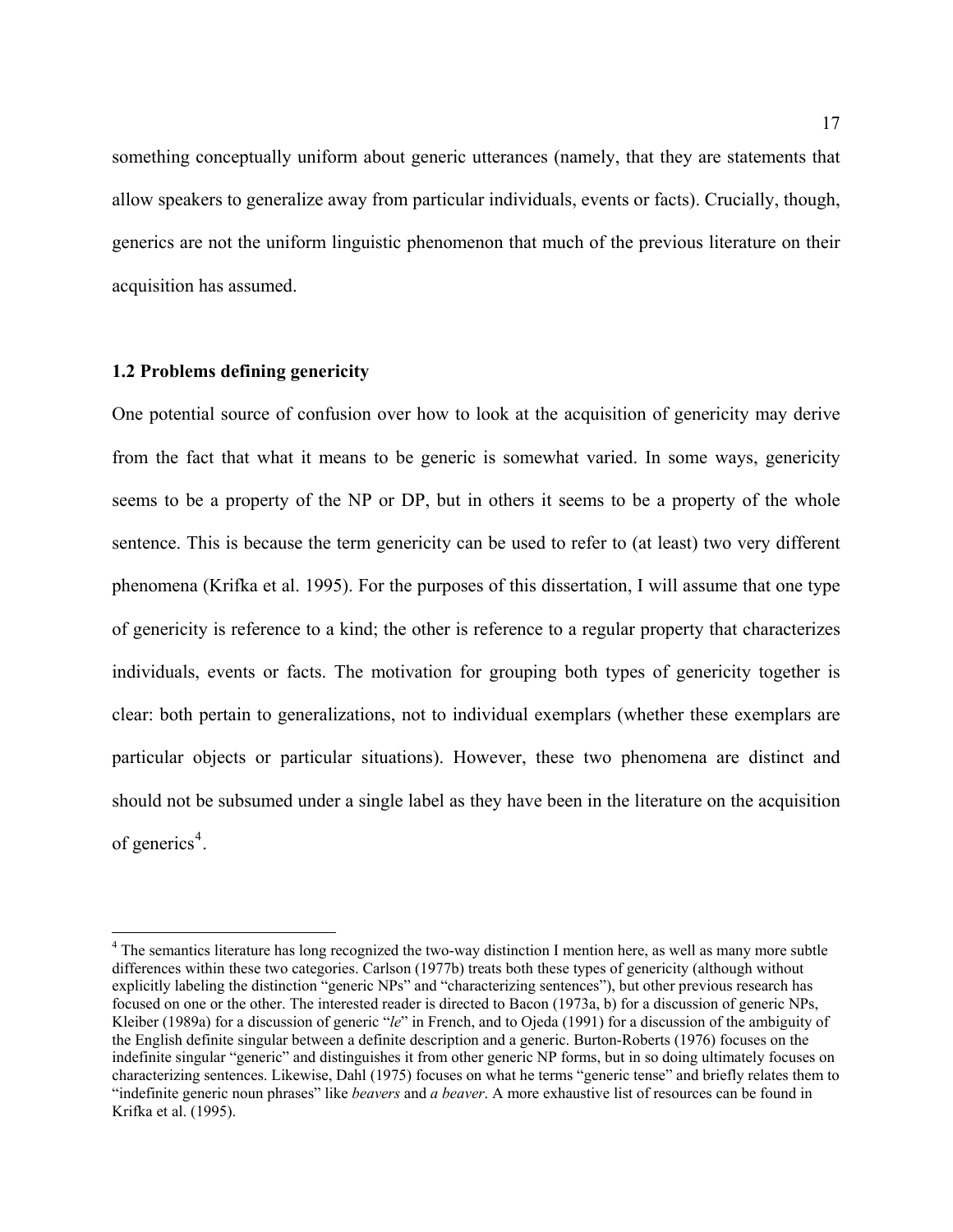The first type of genericity mentioned in this section is illustrated in the sentences below  $((8a) - (8c)$  $((8a) - (8c)$  $((8a) - (8c)$  $((8a) - (8c)$  $((8a) - (8c)$  from Krifka et al.) and  $(8d)$  $(8d)$  $(8d)$ , where the underlined NPs refer to the kind [potato] or [rice]:

- <span id="page-17-0"></span>8) a. The potato was first cultivated in South America.
	- b. Potatoes were introduced into Ireland by the end of the 17th century.
	- c. The Irish economy became dependent on the potato.
	- d. Rice was first cultivated in India.

In the four examples in [\(8](#page-17-0)), the underlined NPs do not denote any specific, individual potatoes, or make generalizations about the individual potatoes (or rice) that make up the class [potato] (or [rice]); rather, these sentences are about the kind [potato] as a whole. These are KIND-NPs and as such, they are also generic-NPs.

Kind-NPs are distinguished in the literature from OBJECT-NPs which denote objects that are of the kind<sup>[5](#page-17-1)</sup>. Many predicates can take either kind- or object-NPs as their arguments, but there is a certain class of predicates, KIND-PREDICATES, that require reference to the kind as a whole (e.g., *die out*, *be extinct*, *be widespread*). For instance, predicates like *be extinct* and *die out* can only apply to the entire kind because while a particular object can be a member of a species that is extinct and can itself die, the object itself cannot be extinct or die out. Consider the following examples in ([9\)](#page-18-0) and ([10\)](#page-18-1), where an asterisk next to an utterance indicates its ungrammaticality on the particular reading under discussion.

<span id="page-17-1"></span><sup>&</sup>lt;sup>5</sup> Throughout this dissertation, I will use the term OBJECT-NP uniquely in this sense. Direct objects of verbs will be referred to as such and their syntactic position will be referred to as direct object position.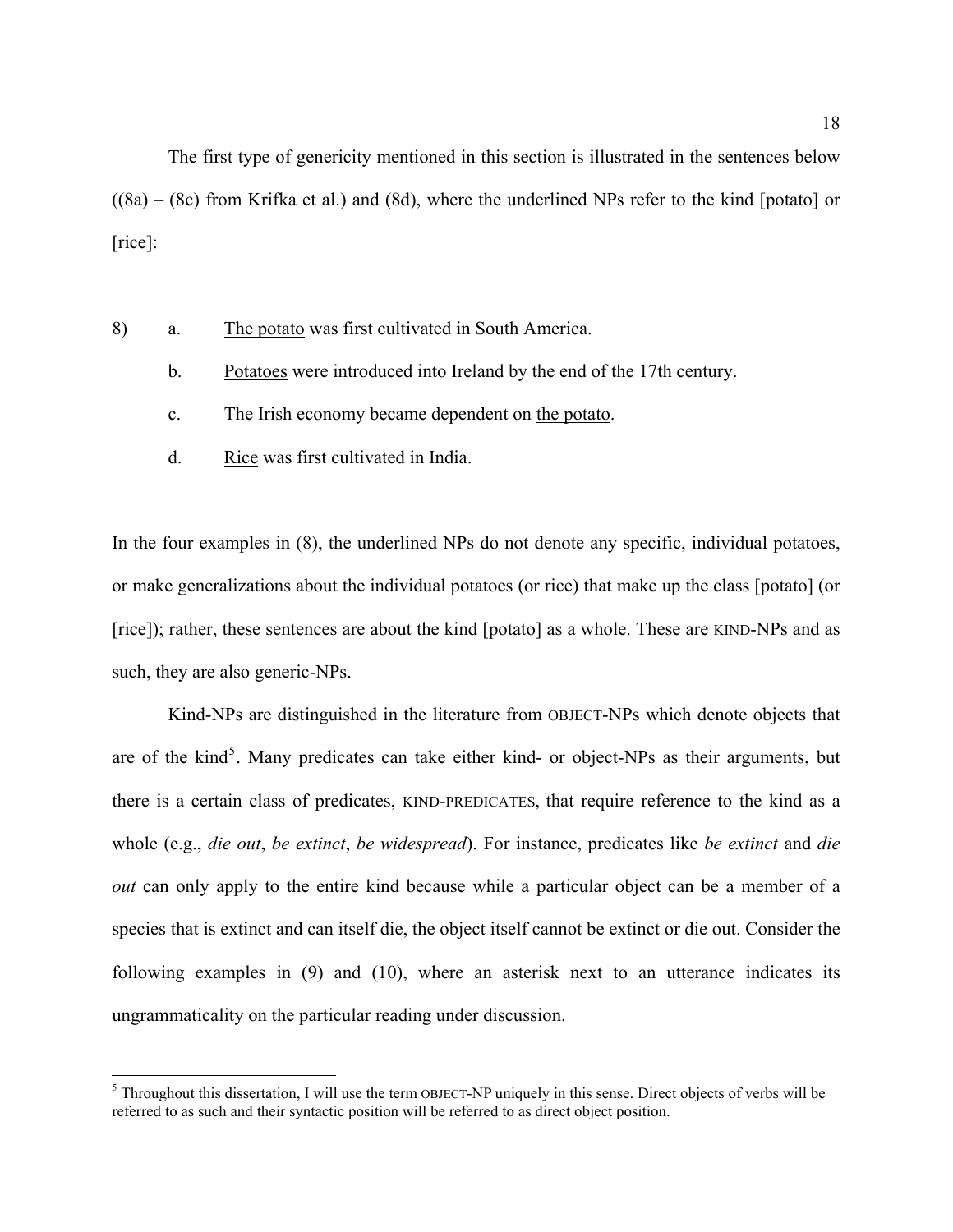- <span id="page-18-0"></span>9) a. The Tasmanian tiger is extinct.
	- b. Tasmanian tigers are extinct.
	- c. \* A Tasmanian tiger is extinct.
- <span id="page-18-1"></span>10) a. The Sonoran pronghorn is dying out.
	- b. Sonoran pronghorns are dying out.
	- c. \* A Sonoran pronghorn is dying out.
	- d. A pronghorn, namely the Sonoran pronghorn, is dying out.
	- e. A Sonoran pronghorn is an ungulate, but not a true antelope.

The ungrammaticality of the examples in ([9c](#page-18-0)) and [\(10](#page-18-1)c) provides evidence that in English, kind-NPs can only take the morphological form of definite singular, bare plural or, as evidenced by ([8](#page-17-0)d), mass nouns. Notably absent from the semantic category of kind-NP is the indefinite singular NP, which has often been treated like a generic-NP (e.g., Bacon 1973b, Dahl 1975, Burton-Roberts 1976, Lyons 1977, Gelman & Tardif 1998). However, an indefinite singular NP cannot be treated as a kind-referring expression unless it receives a taxonomic reading, as in  $(10d)$  $(10d)$  $(10d)$ <sup>[6](#page-18-2)</sup>. When the genericity of a sentence is a feature of the whole sentence and not limited to an NP in it, the indefinite singular can still be used to express regularities as in ([10e](#page-18-1)). The sentence in [\(10](#page-18-1)e) provides a preview of the second type of genericity, discussed below.

 The second type of genericity involves a proposition that expresses a general property of individuals, episodes or facts. As in the above examples with NPs, the type of proposition under

<span id="page-18-2"></span> 6 Examples (9c) and (10c) would also be acceptable on a taxonomic interpretation if the speaker were referring to a particular subspecies of the kind [Tasmanian tiger] or to a subspecies of (the subspecies) [Sonoran pronghorn].

i. A Tasmanian tiger, namely Dickson's Thylacine, is extinct.

ii. A Sonoran pronghorn, namely the "Nogales" pronghorn, is dying out.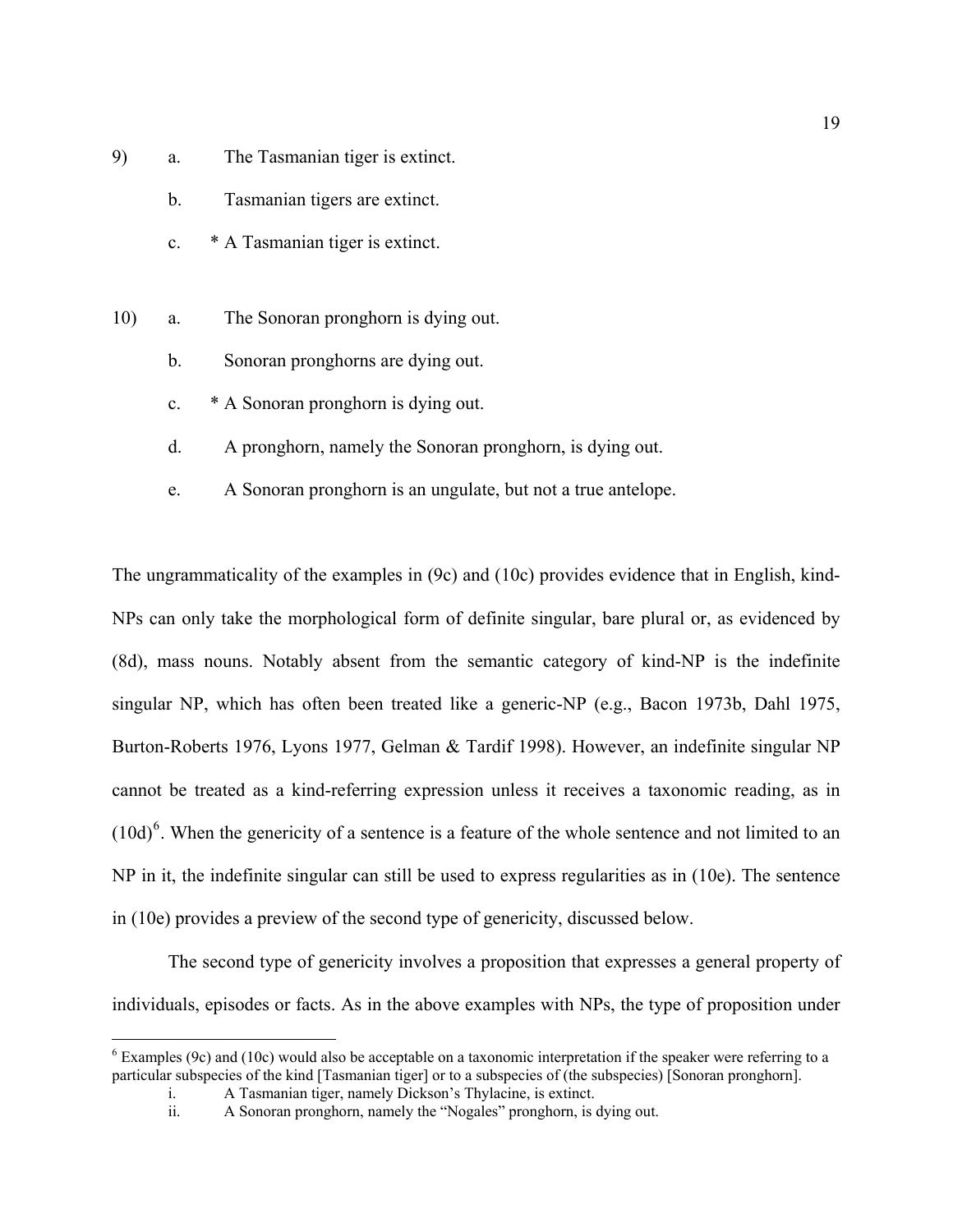discussion does not refer to any specific instance; rather, it serves as a generalization about the individuals, episodes or facts. The sentences in ([11\)](#page-19-0) exemplify genericity through the whole utterance, not, as we saw in the examples in [\(8](#page-17-0)), through the subject NP in them. Krifka et al. (1995) call sentences like these CHARACTERIZING SENTENCES because they allow any type of NP to be interpreted generically and can even be used to make characterizing statements about individuals using a proper name. The fact that the most likely interpretation of the subject NP seems to vary from sentence to sentence is further support for the claim that the sentence itself is what gives rise to genericity in these cases. Note the variation in what the subject NP denotes in the sentences in [\(11](#page-19-0)): in [\(11](#page-19-0)a), it denotes a particular individual; in [\(11](#page-19-0)b) and [\(11](#page-19-0)c), it seems to pick out a typical exemplar of a psychologically defined kind or a group of typical exemplars of a psychologically defined kind, respectively; in ([11d](#page-19-0)) and [\(11](#page-19-0)e), it seems to denote to the kind as a whole.

- <span id="page-19-0"></span>11) a. Ann bakes cookies on the weekend.
	- b. A cookie contains butter, sugar, flour, baking soda and vanilla extract.
	- c. Cookies contain butter, sugar, flour, baking soda and vanilla extract.
	- d. Milk is healthy.
	- e. The alpaca has a cheery disposition.

Characterizing sentences stand in contrast to PARTICULARIZING SENTENCES, which express a proposition about a particular event. Particularizing sentences can be interpreted generically only when they contain a kind-referring-NP. This is true of the sentences in [\(8](#page-17-0)), in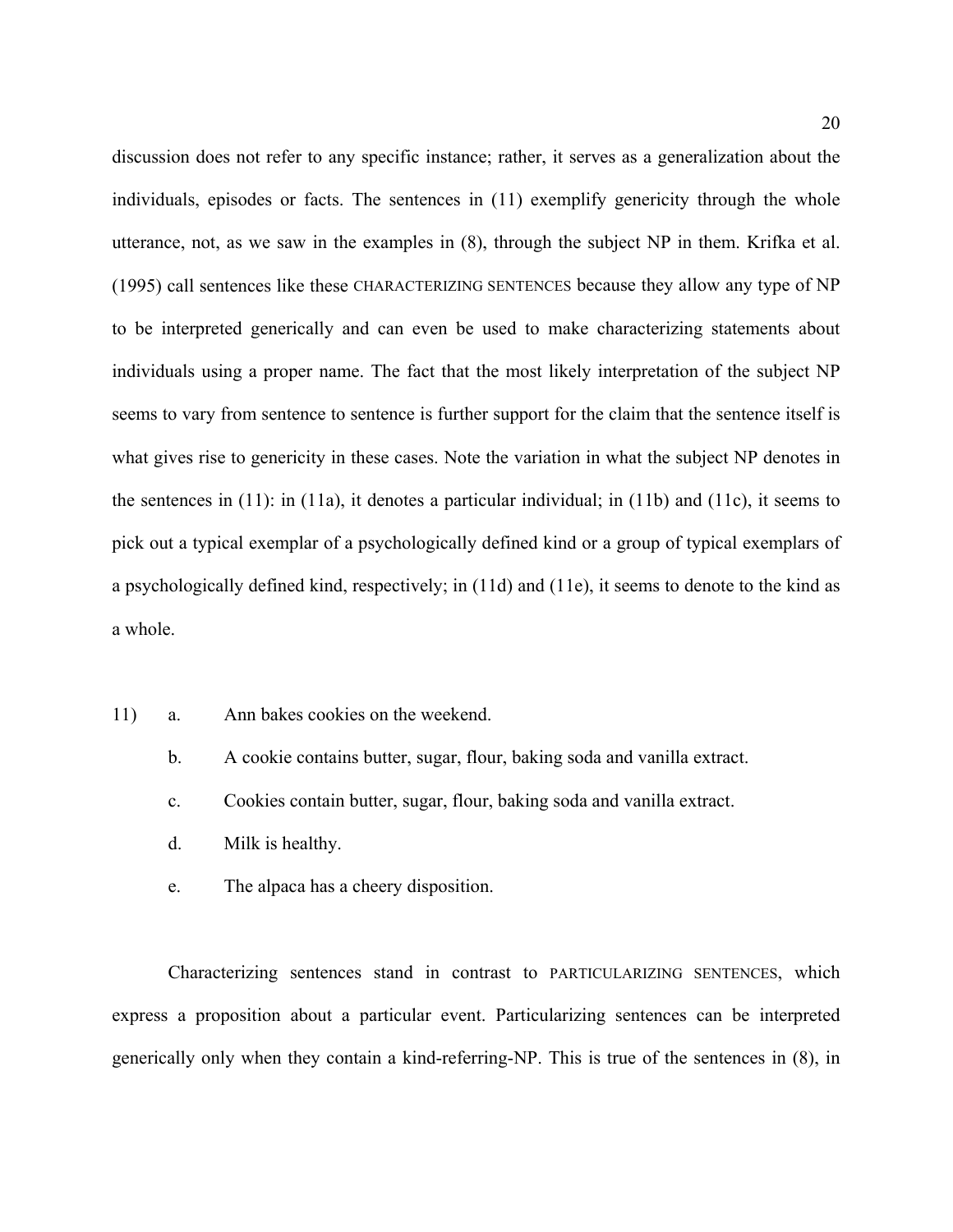which each utterance can be said to be about a particular occurrence, but makes a generalization about the kind [potato] as a whole<sup>[7](#page-20-0), [8](#page-20-1)</sup>.

It should now be clear to the reader that while, intuitively, there is a conceptual category of "generic statements", there are different reasons for an utterance to be classified as belonging to that category: an utterance may be so categorized either because it contains a kind-NP *or* because it is a characterizing sentence, independent of any of the NPs that are in it. The previous literature on the acquisition of genericity (e.g., Pappas & Gelman 1998, Gelman & Tardif 1998, Gelman et al. 1998, Hollander et al. 2002, Gelman et al. 2002, Gelman & Raman 2003) has not made this distinction, confusing the more uniform conceptual category of "generic" for a uniform linguistic category. The importance of distinguishing these types of genericity may be further confounded by the fact that kind-NPs can occur in characterizing statements as in ([11c](#page-19-0)), ([11](#page-19-0)d) and ([11e](#page-19-0)) and in the examples in [\(12](#page-20-2)) below. In such instances, there are two sources of genericity. Consider the following statements where characterizing sentences and kind-referring NPs are combined in one sentence. In the examples in [\(12](#page-20-2)), the characterizing sentence serves to generalize over facts about the kind itself (in [\(12](#page-20-2)a) and ([12b](#page-20-2))) and in [\(12](#page-20-2)c) the characterizing sentence generalizes over individual eggplants as they are typical of the kind.

<span id="page-20-2"></span>12) a. The eggplant is higher in nicotine than any other edible plant.

1

- b. Eggplants are higher in nicotine than any other edible plant.
- c. An eggplant is higher in nicotine than any other edible plant.

<span id="page-20-0"></span> $<sup>7</sup>$  Note that thus far, I have only discussed the generic interpretation of subjects. Generic interpretations of direct</sup> objects are somewhat more complicated and will be discussed in greater detail later.

<span id="page-20-1"></span> $8$  Krifka et al. (1995) provide a series of tests that distinguishes kind-from non kind-NPs and characterizing from particularizing sentences. The reader is directed to *The Generic Book*, Ch. 1 for a detailed discussion of the different tests.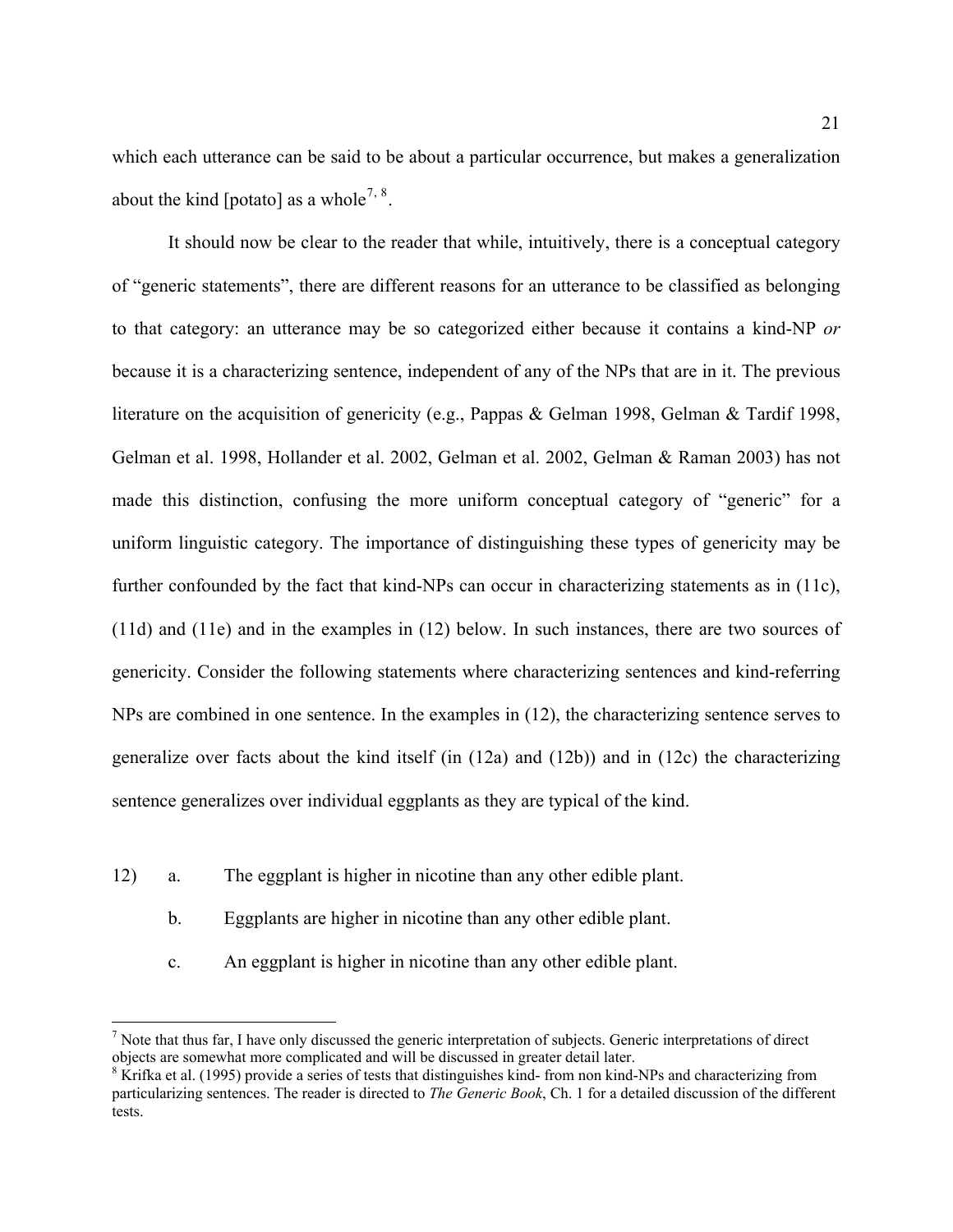Considering the interaction between kind-NPs and characterizing sentences illuminates the subtleties of the issue. While both the definite singular and the bare plural are considered to be kind-NPs, they allow different interpretations. The definite singular is ambiguous between denoting the kind as an undifferentiated whole and denoting a particular individual, as shown in the sentence in [\(12](#page-20-2)a), where *the eggplant* can either denote the kind or it can denote a single, particular eggplant that is sitting on my kitchen counter (i.e., *that* eggplant). On the other hand, the bare plural is ambiguous between denoting the kind as an undifferentiated whole, and denoting a plurality of instances of the kind and making a generalization about them<sup>[9](#page-21-0)</sup>. Crucially, for the bare plural, the truth conditions seem to be identical whether the NP denotes the kind as a whole or typical instances of the kind, while the truth conditions are not the same for the two interpretations available for a definite singular NP. While it may be accepted as true that the kind [eggplant] is higher in nicotine than any other edible plant, the eggplant that is sitting on my counter may be a particularly poor specimen, and not contain any nicotine whatsoever. In this case, [\(12](#page-20-2)a) is still true on its generic interpretation, which allows for exceptions, but false on the particular (i.e., *that* eggplant) interpretation. The truth conditions are the same for the two denotations of the bare plural because in uttering ([12b](#page-20-2)), the speaker is making a claim about the kind, or about typical instances of the kind.

 Another distinction between the two types of kind-NPs arises with their available interpretations in particularizing sentences. The ambiguity described above for a definite singular

 $\overline{a}$ 

<span id="page-21-0"></span> $9$ <sup>9</sup> This is particularly clear if we change the predicate to one for which plurality matters as in the example below. i. Eggplants are a member of the nightshade family.

ii. Eggplants are members of the nightshade family.

The predicate *be a member of* is felicitous when *eggplants* denotes the kind (i), whereas the very similar *be members of* is felicitous when the bare plural makes generalizations about instances of the kind (ii). See also the discussion in Krifka et al. regarding the felicity of bare plural and definite singular NPs and the infelicity of indefinite singular NPs in characterizing sentences with collective predicates (1995: p. 89-90).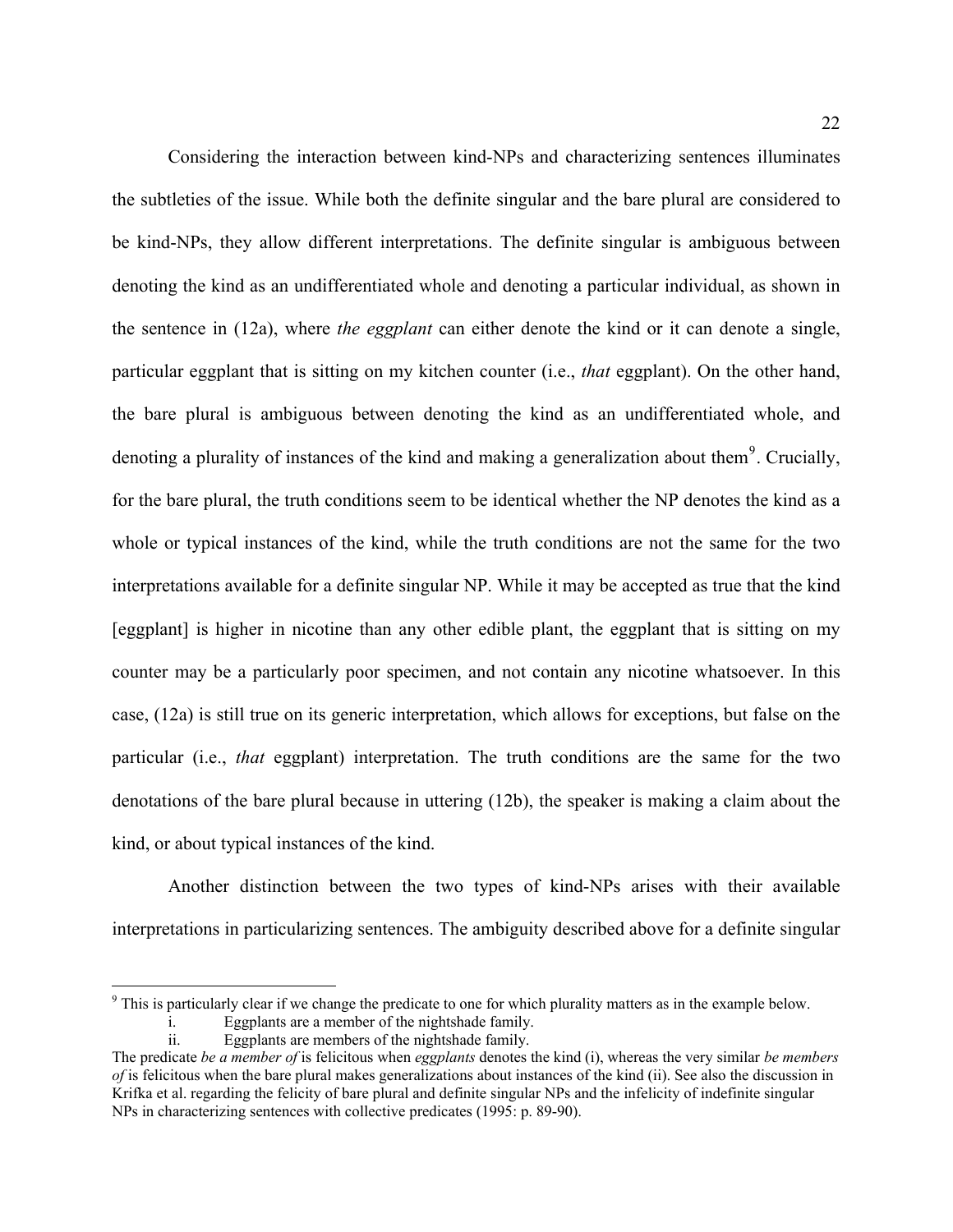NP does not arise when it is used in a particularizing sentence. In example  $(13a)$  $(13a)$  (=([8b](#page-17-0))), the definite singular NP must receive a kind-interpretation or the utterance is just as ungrammatical, as illustrated in ([13b](#page-22-0)), as a kind-predicate with an indefinite singular NP ([13c](#page-22-0) and [13d](#page-22-0)). This is because an individual exemplar cannot be cultivated (whether it is denoted by a definite or an indefinite NP), but a kind can. Conversely, bare plural subjects are again ambiguous between denoting instances of the kind and denoting the kind as an undifferentiated whole. The truth conditions of the two interpretations of the bare plural NP in ([13e](#page-22-0)) are indistinguishable.

- <span id="page-22-0"></span>13) a. The potato was first cultivated in South America.
	- b. \* The potato (i.e., that exemplar) was first cultivated in South America.
	- c. \* A potato was first cultivated in South America.
	- d. \* A potato is widespread.
	- e. Potatoes were first cultivated in South America.

In what follows, I will limit my discussion to characterizing sentences like the examples in [\(14](#page-22-2)). These examples were produced by English-speaking mothers in Gelman & Tardif  $(1998)^{10}$  $(1998)^{10}$  $(1998)^{10}$ , which was a series of studies designed to examine use of generic and nongeneric language by English- and Mandarin-speaking mothers.

- <span id="page-22-2"></span>14) a. A kite goes flying in the sky.
	- b. Bunny rabbits don't make noises, do they?
	- c. Do you like buttons?

 $\overline{a}$ 

<span id="page-22-1"></span> $10$  This series of transcripts is available as the Tardif corpus in the CHILDES database (MacWhinney 2000).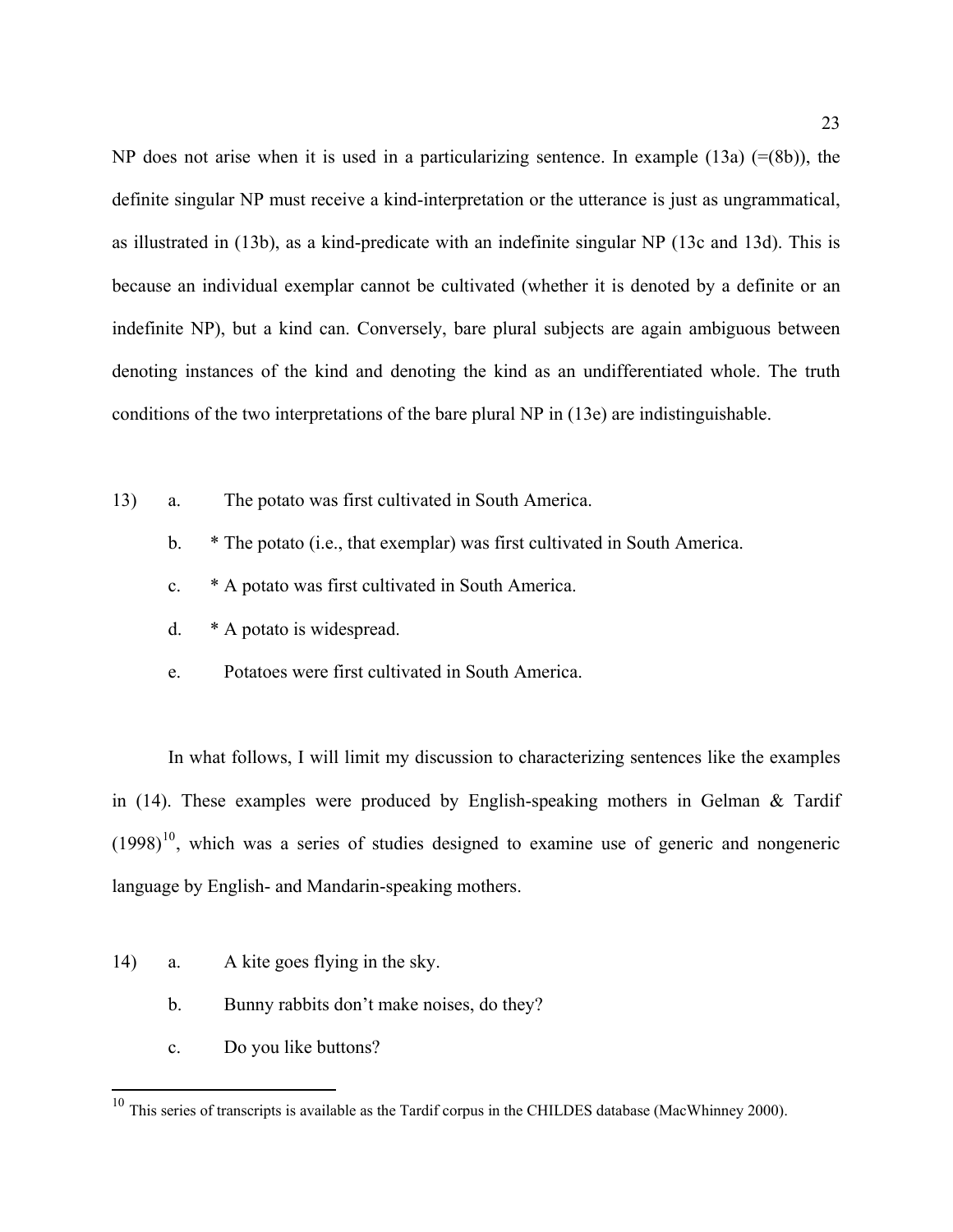These are the type of generic utterances that the previous acquisition literature has focused on, though it has done so without calling them "characterizing" utterances or distinguishing them from generic utterances that contain kind-NPs. As my analysis shows, however, it is important to make a distinction between the two types of genericity discussed above because the two represent very different linguistic phenomena. Crucially, unlike kind-NPs, object-NPs are not generic expressions on their own. They are interpreted generically only if they occur in characterizing sentences.

Throughout this dissertation, I follow Krifka et al. (1995) in adopting a very broad definition of characterizing sentences that subsumes the different kinds of generic sentences that have been discussed in the literature. It is important to note that I am simplifying a great deal by not addressing the differences between "descriptive" and "normative" statements (see Dahl 1975) or among "habitual", "existential", "universal" and "occupational" generics (see Lawler 1972). However, these differences are beyond the scope of this dissertation. For the purposes of the discussion here, I will assume that all these types of generic sentences involve quantification over situations, which will be discussed in §1.3.

 I will not discuss genericity via kind-NPs in great detail. The use of the definite singular NP as a generic expression has been shown to be very rare, if present at all, in speech to children (Gelman et al. 1998) and in adult-adult speech, it seems to occur only in formal, academic contexts. These factors make it likely that the use of a definite singular NP as a generic expression is learned much later in language development, and perhaps only prescriptively. As noted above, the interpretation of the bare plural as a kind-NP is not separable from its interpretation as an object-NP in a characterizing sentence. Further, the input to children from the previous literature on the acquisition of generics does not include the use of particularizing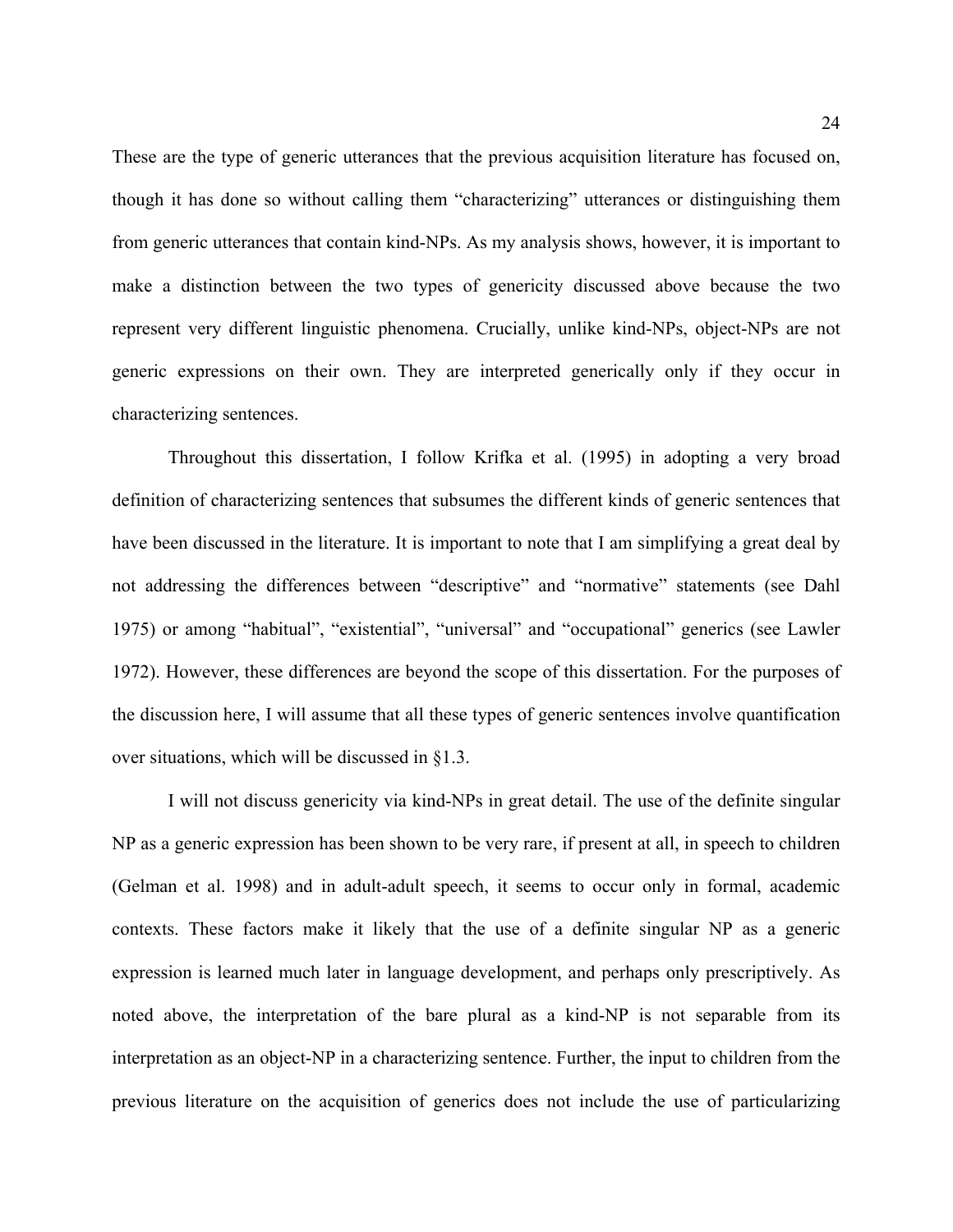<span id="page-24-0"></span>sentences (e.g., the sentences in ([8a](#page-17-0)-d)) that receive their generic interpretation because they contain a bare plural kind-NP. This is true for the speech of caregivers (Pappas & Gelman 1998, Gelman & Tardif 1998, Gelman et al. 1998), the speech used by experimenters in experimental tasks in the lab (Hollander et al. 2002, Gelman et al. 2002, Gelman & Raman 2003), and transcripts of child-directed speech (Brown 1973, Gelman & Tardif 1998, MacWinney 2000). Nor do these sources include the use of kind-predicates in child-directed speech<sup>[11](#page-24-1)</sup>. Since there are no kind predicates in the sample of child-directed speech analyzed in this dissertation, we should assume that the bare plural NPs in speech to children are object-referring NPs in characterizing sentences and overlook the analysis of kind-NPs.

## **1.3 The grammar of genericity**

 $\overline{a}$ 

The following proposal is based on work in linguistic theory that has received support from facts of the adult grammars of several languages. The account I propose brings together several lines of research that have not been previously linked. However, when these pieces are examined and connected, they point to a system of acquisition of generics that offers a child a one-to-one mapping from structural position to interpretation. This is precisely the type of system that a child could learn from. As noted above, in the proposal that follows, I will not discuss the acquisition of the definite singular generic. I will discuss, instead, how children could learn the difference between the generic and referring language that they actually do hear. This account appeals to linguistic theory on quantification in general, and more specifically to the theory of the quantification and interpretation of indefinite NPs.

<span id="page-24-1"></span> $11$  Recall that the only way to unequivocally determine that an NP is kind-referring is through its grammatical occurrence with a kind-predicate (see examples  $(9)$  and  $(10)$  in §1.2).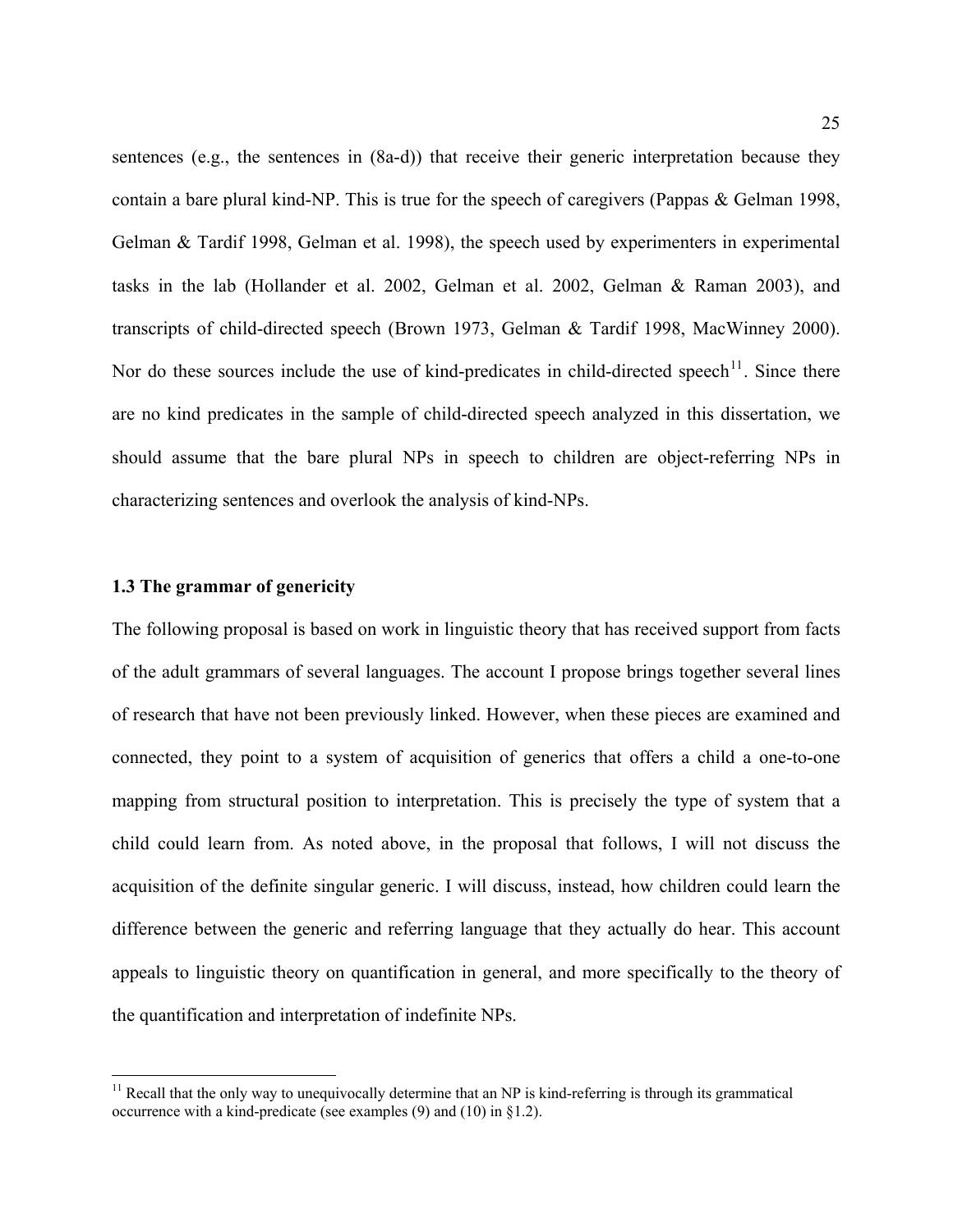## <span id="page-25-0"></span>**1.3.1 Quantification**

Quantification allows speakers to express generalizations over subsets of a set. The previous linguistics literature has identified two primary varieties of quantification (summarized in Partee 1995, cited as Partee et al. [1986]), each of which involves quantification over different elements of a sentence. Determiner quantification occurs when the quantifier (e.g., *every*, *some*, *two*) is the head of the DP, as in ([15\)](#page-25-1). Adverbial quantification, on the other hand, does not involve determiners directly; rather, in this case the quantificational adverb (e.g., *always*, *usually*, *rarely*) modifies a clausal projection as in ([16\)](#page-25-2).

<span id="page-25-1"></span>15) Every runner finished a race.

## <span id="page-25-2"></span>16) Usually runners have callused feet.

Both these types of quantification are restricted quantification in which the domain of the quantifier is established by a restrictive clause. Every quantificational expression (e.g., *every*, *two*, *always*, *usually*) denotes a relation between two sets (the set denoted by the restrictor and the set denoted by the nuclear scope). In the examples in ([15\)](#page-25-1) and [\(16](#page-25-2)), the restrictor is the set of runners and the nuclear scopes are the set of individuals that finished a race and have callused feet, respectively. The quantificational expressions tell us that in [\(15](#page-25-1)), *all* the individuals that are runners are members of the set that finished the race and in [\(16](#page-25-2)) that, roughly, *most* of the individuals that are runners are members of the set that have callused feet. In the case of adverbial quantification, the quantificational adverb (Q-adv) can also restrict an abstract event variable introduced as an invisible argument of episodic (non-stative) predicates (Davidson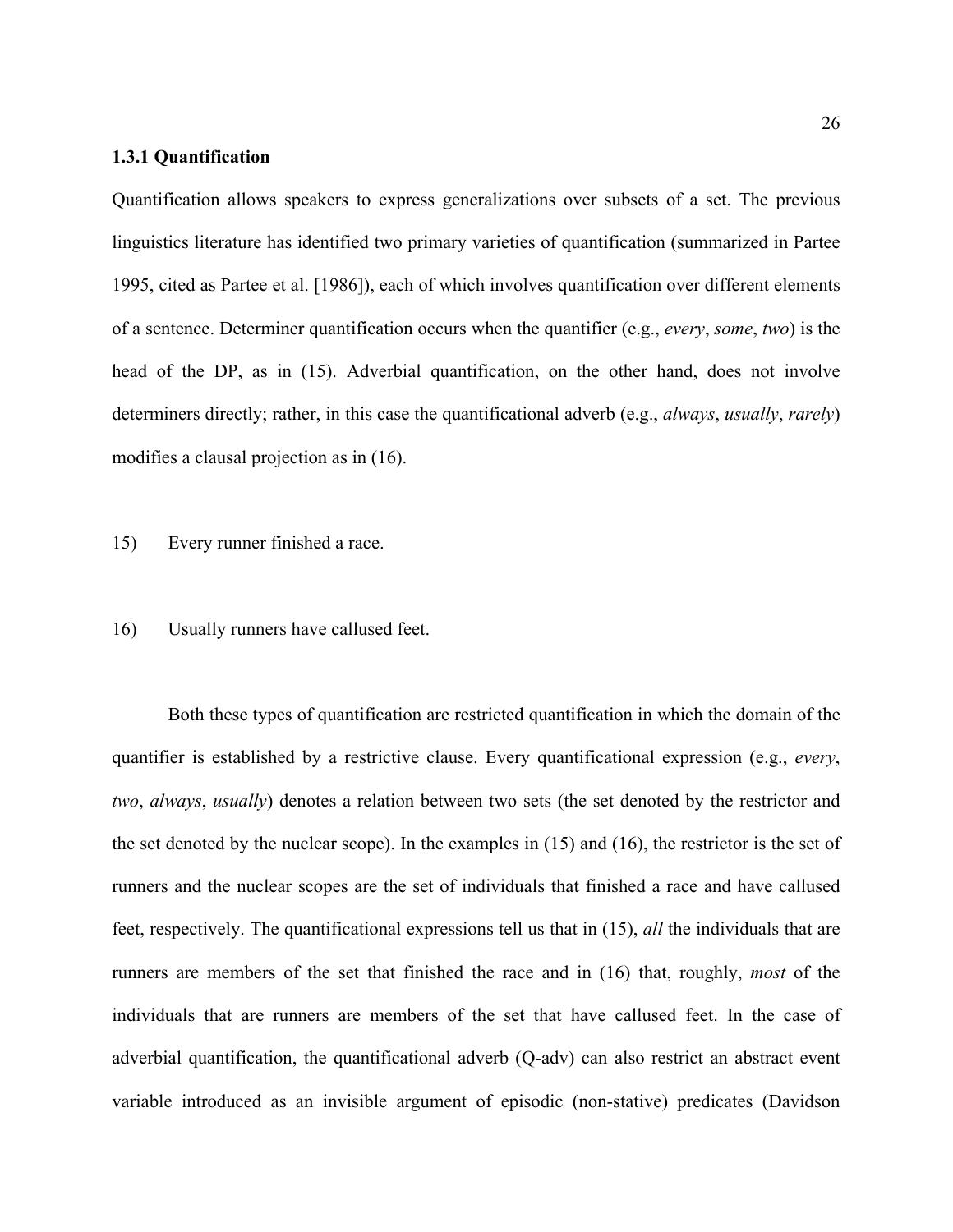1967). A great deal of research has argued in favor of the presence of such a spatiotemporal argument that ranges over locations and times or situations (e.g., Lawler 1972, Spears 1974, Kratzer 1995; Schubert & Pelletier 1989). In the case of  $(17)$  $(17)$ , this abstract variable would be over times and locations that include Elaine and Michelle participating in a  $10k$  race<sup>[12](#page-26-0)</sup>. I will refer very generally to such variables as situation variables.

## <span id="page-26-1"></span>17) Usually Elaine beats Michelle in a 10k race.

Heim (1982)'s tripartite structure, represented below, captures what is common to the semantic representations of both determiner and adverbial quantification. Included in Heim's (1982) analysis is an implicit existential (∃) quantifier that adjoins to the nuclear scope and unselectively binds any unbound variables in the nuclear scope to prevent the occurrence of unbound variables in the logical representation. If there is no quantificational operator, there is no restrictor, only a nuclear scope. In such a case, the unbound variables would all be bound by the implicit ∃-quantifier (see example [\(23](#page-32-0)) in §1.3.2 below). In this respect, ∃-closure is the default. Both the interpretation of quantificational expressions, through Quantifier Raising (QR), and ∃-closure occur at an abstract level of grammatical representation called Logical Form (LF) (May 1985).

## <span id="page-26-2"></span>18) Operator [[restrictor] [nuclear scope]]



<span id="page-26-0"></span> $12$  Example (6b) is another such example.

<u>.</u>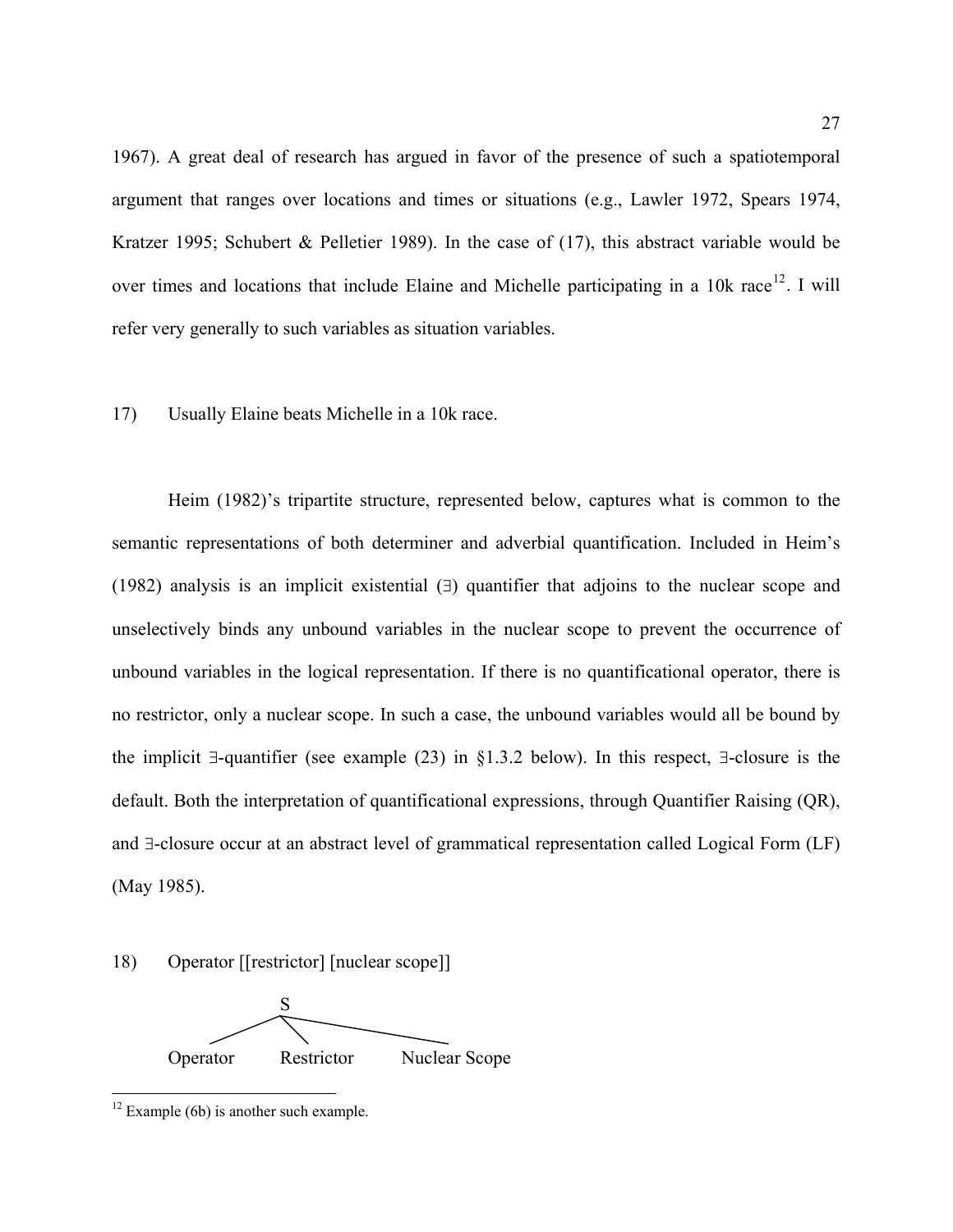In a traditional GB model there are three levels of syntactic representation: deep structure (D-structure), surface structure (S-structure) and LF. D-structure, roughly, is the level of representation where the thematic relations are specified. D-structure is the input to the transformational component of the grammar, the output of which is S-structure. The S-structure of an utterance contains the syntactic information necessary to interpret the utterance. LF exists as an abstract level of representation, from which the semantic interpretation of an utterance is derived. LF has been postulated to account for the influence of syntactic structure on semantic interpretation. For instance, when quantified NPs (QNP) undergo QR, they raise from their Sstructure position and adjoin to IP. Thus the same surface string at S-structure can represent two semantic interpretations, which are distinguished at LF by their scopal relations<sup>[13](#page-27-0)</sup>. The semantic representations below reflect the LF of the utterance. LF is an important part of the analysis of generics and we will return to it later in more detail. Let us now demonstrate how a sentence like ([15](#page-25-1)) would be represented in Heim's (1982) tripartite structure. The logical representation of sentences with implicit ∃-closure will represented by putting the ∃-quantifier inside the brackets representing nuclear scope (as in [\(15](#page-25-1))).

γ δ

 $\overline{a}$ 

<span id="page-27-0"></span><sup>&</sup>lt;sup>13</sup> Scopal relations depend on a syntactic relation called "c-command". One element of a sentence can be said to have scope over the other elements in its c-command domain. The c-command domain is defined as follows:  $\alpha$  ccommands β iff neither  $\alpha$  nor β dominates the other and the lowest branching node that dominates  $\alpha$  also dominates β. Graphically, this is represented in (i) where α c-commands β, γ and δ, but only β c-commands α.

i) S  $\wedge$  α β  $\wedge$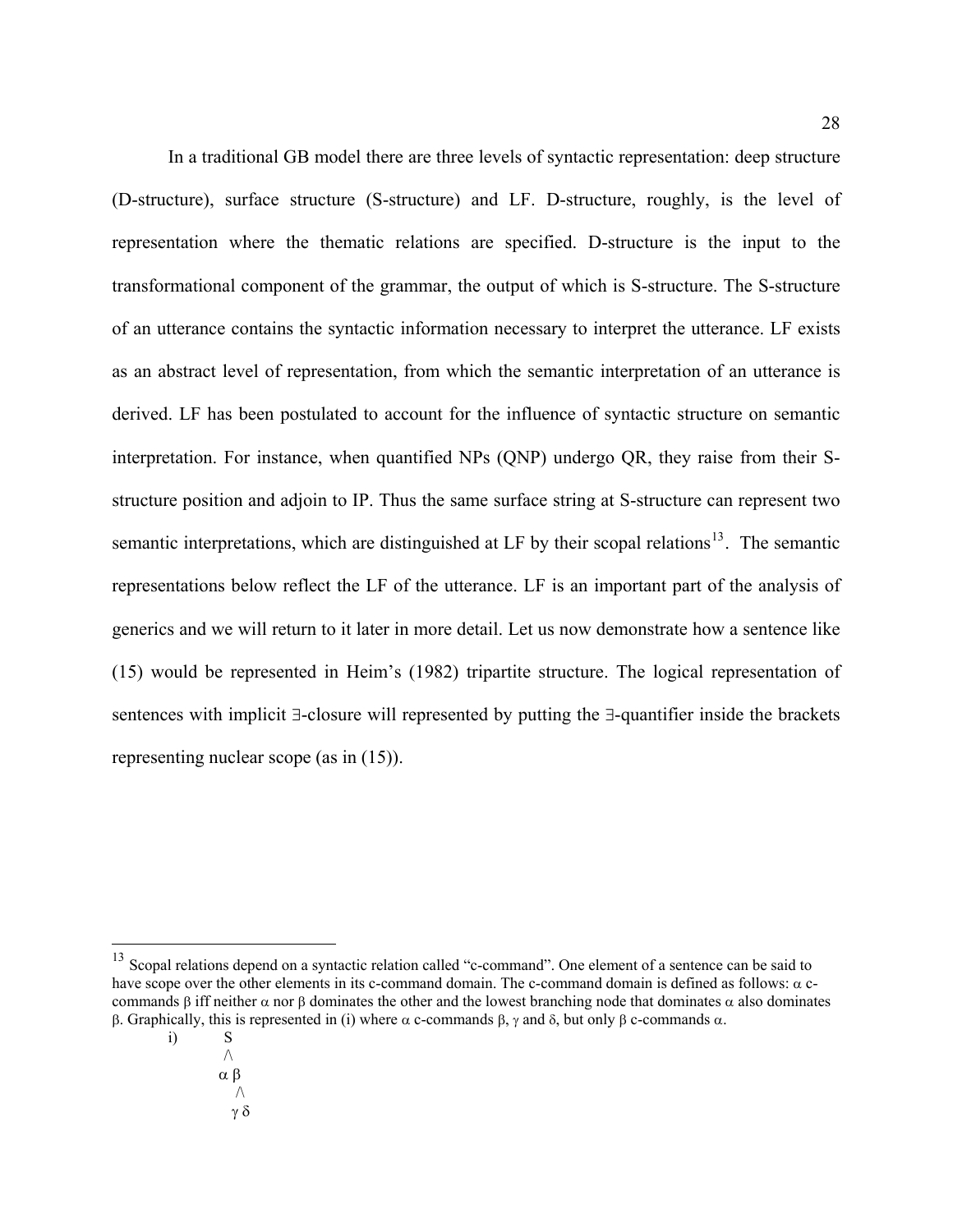[15](#page-25-1)) Every runner finished a race.

 $\forall$ *x* [[*x* is a runner] [∃<sub>*v*</sub>: *y* is a race & *x* finished *y*]]



In the case of determiner quantification, the division between the restrictor and the nuclear scope is actually expressed directly in the syntax. The quantifier is the operator, the first argument (i.e., the restrictor) is the sister of  $Q^{\circ}$  and the second argument (i.e., the scope) is the sister of the whole QP, which is the VP.



The details are somewhat different for adverbial quantification, but the same basic relationships hold. Following the analyses of Lewis (1975) and Heim (1982), the Q-adv (like the quantifier in determiner quantification) is the operator and takes two sentential complements as its arguments. Lewis and Heim represent the internal argument of the Q-adv as an "if-clause" (explicit or implicit) that functions to restrict the domain of quantification and the external argument as the matrix clause. Note the following representation of the logical form of a Q-adv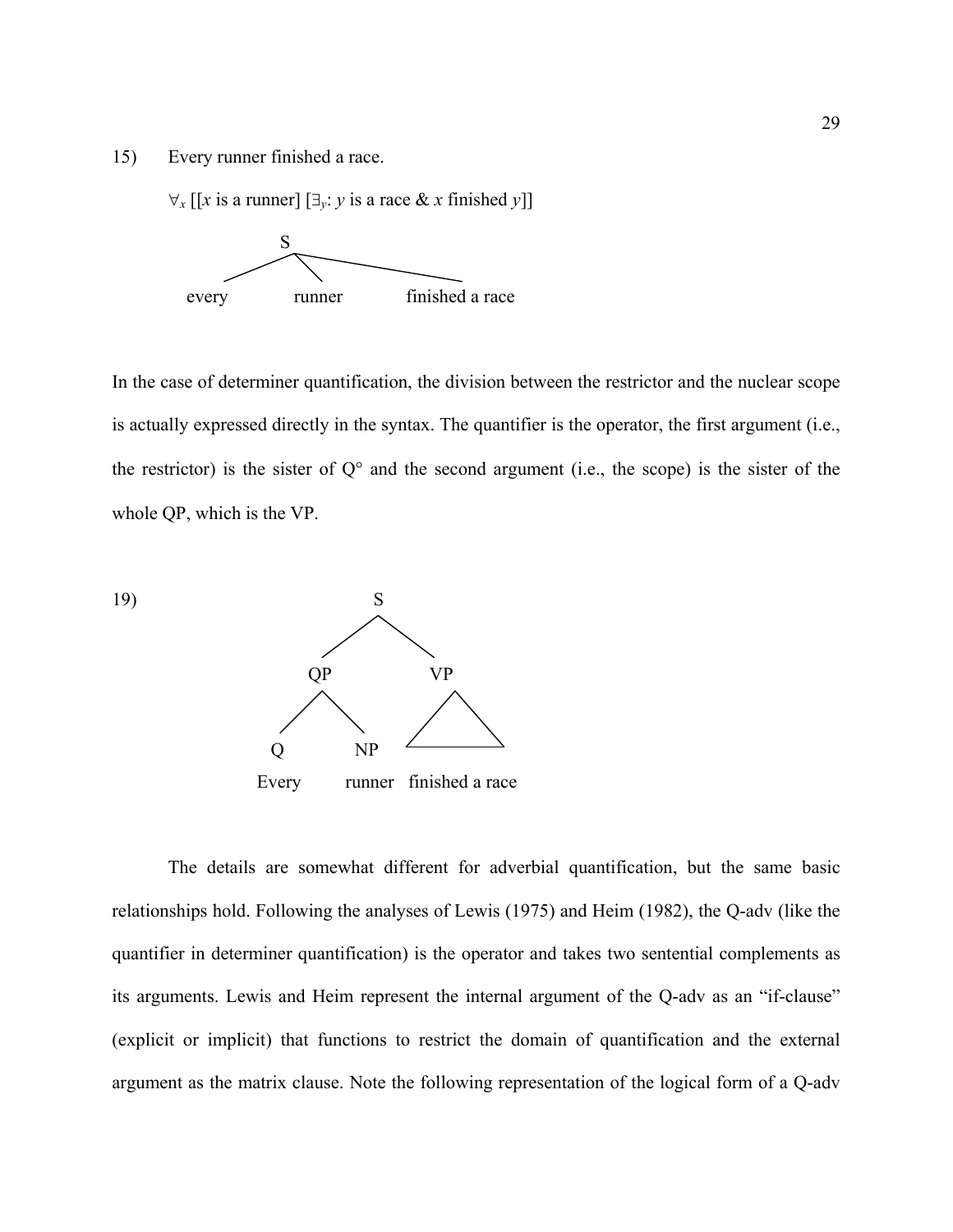in ([20a](#page-29-1)), with the particular representation for usually in ([20b](#page-29-1)) adapted from Heim's representation for *in most cases*. The representation in [\(20](#page-29-1)a) is a way of presenting the semantic representation in ([18\)](#page-26-2) specifically for Q-advs, reflecting the fact that their two arguments are sentential. Like QNPs, Q-advs also take scope over the elements they c-command at  $LF^{14}$  $LF^{14}$  $LF^{14}$ .

## <span id="page-29-1"></span>20) a.  $Q$ -adv  $(\varphi,\psi)$

1

## b. *usually* (ϕ,ψ)

"usually  $(\varphi,\psi)$ " is true iff more than half of the ways of assigning values to the free variables that make ϕ true also make ψ true.

Each of the sentences discussed so far has included only one quantificational element. It is obviously possible that utterances with multiple quantificational NPs occur. In such cases, the ordering of the quantificational operators in the LF structure indicates the semantic interpretation. The semantic representations of the utterance below would be represented hierarchically in the syntax with *every* occurring higher in the tree structure than *some* in ([21a](#page-30-0)) and vice versa in [\(21b](#page-30-0)).

ii. Mary always took John to the **movies**.

<span id="page-29-0"></span><sup>&</sup>lt;sup>14</sup> There are a number of factors, including even intonational features like stress or pitch accent placement that can influence what falls into the restrictor of the quantifier or the nuclear scope. Different semantic interpretations are represented in the syntax by the interpretation of the adverbial quantifier in different locations in the clausal structure at LF. For instance, the topic falls in the restrictor while focused material falls into the nuclear scope. Note the following example from Partee (1991), where boldface indicates pitch-accented material and *s* indicates a situation variable that is quantified over by the operator.

i. Mary always took **John** to the movies.

Always<sub>s</sub> [[Mary took *x* to the movies at *s*] [Mary took John to the movies at *s*] Mary always took John to the **movies**.

Always*s* [[Mary took John to *x* at *s*] [Mary took John to the movies at *s*]]

An example like (17) would be sensitive to the same focus effects depending whether "Michelle" or "10k" is accented. It is also possible that rather than binding the abstract variable over situations containing Elaine and Michelle that involve 10k races, the O-adv could bind the variable introduced by the indefinite "a 10k race" resulting in the following semantic representation:

iii. Usually<sub>*x*</sub>  $[(if) x is 10k race]$  [Elaine beats Michelle in *x*]]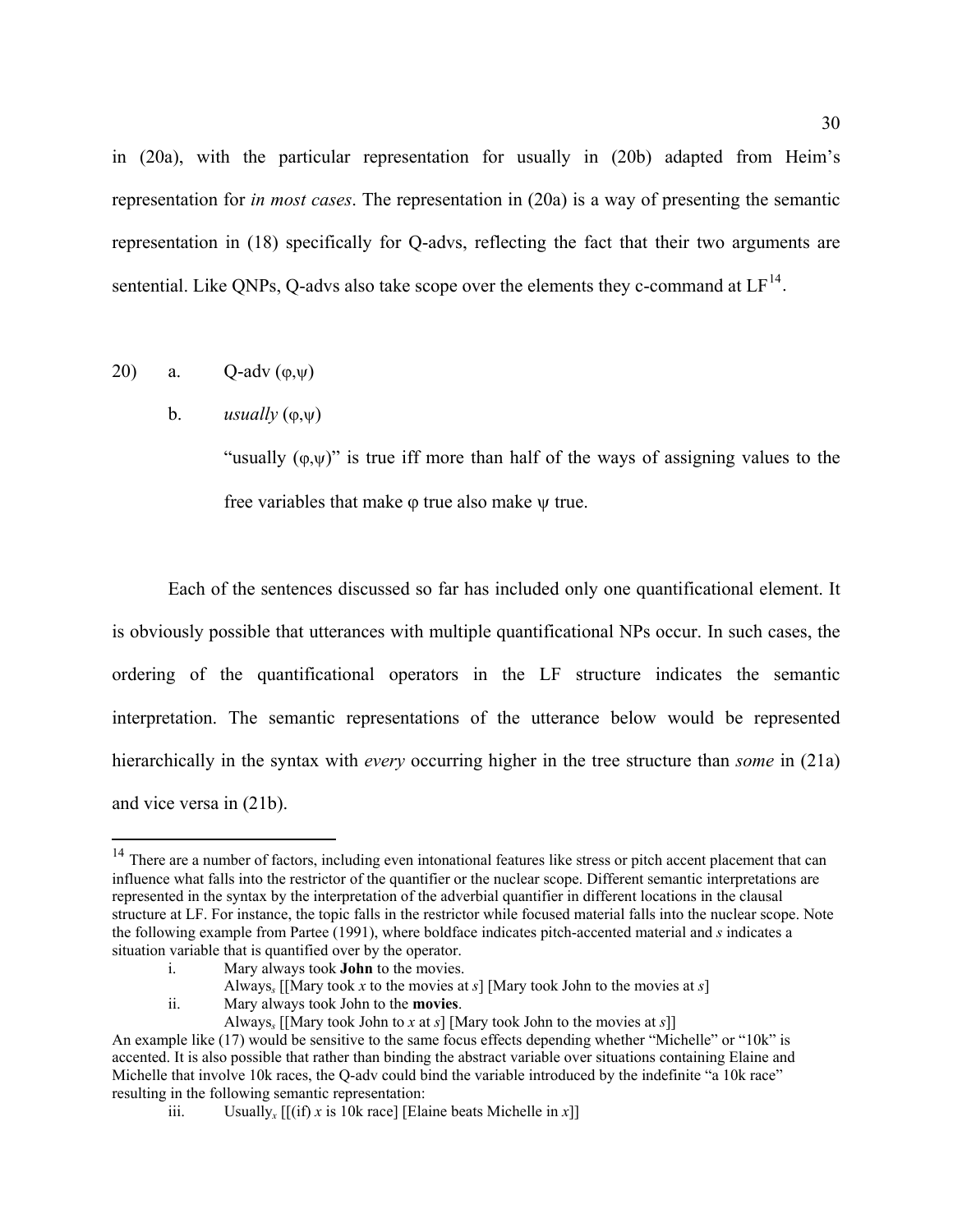- <span id="page-30-0"></span>21) Every student read some book.
	- a.  $\forall$ *x* [[*x* is a student]  $[\exists$ *y*: *y* is a book & *x* read *y*]] For every student, that student read some book.
	- b.  $\exists_x [[x \text{ is a book}] \ \forall_y [y \text{ is a student } \& y \text{ read } x]]$ There is a particular book that every student read.

The tripartite representation for sentences like [\(21](#page-30-0)a) is the same as the representation illustrated in [\(15](#page-25-1)). However, the representation of a sentence like ([21b](#page-30-0)), where both of the quantificational elements require a restrictor, requires a slightly different tripartite structure. Consider the case of ([21](#page-30-0)b), where *some* takes scope over *every*. Here, the existential does require a restrictor<sup>[15](#page-30-1)</sup>, but we would still want to say that *student* is the restrictor of *every* [16](#page-30-2). In this case the nuclear scope of the first operator consists of another operator, restrictor and nuclear scope as in ([22\)](#page-30-3).

<span id="page-30-3"></span>

 $\overline{a}$ 

 $15$  I will not discuss wide-scope indefinites in more detail here, but see Kratzer (1998).

<span id="page-30-2"></span><span id="page-30-1"></span><sup>&</sup>lt;sup>16</sup> For this reason, in the representation, *every* is not inside the brackets to represent a nuclear scope in (21b) the way *some* is in (21a) or in (15).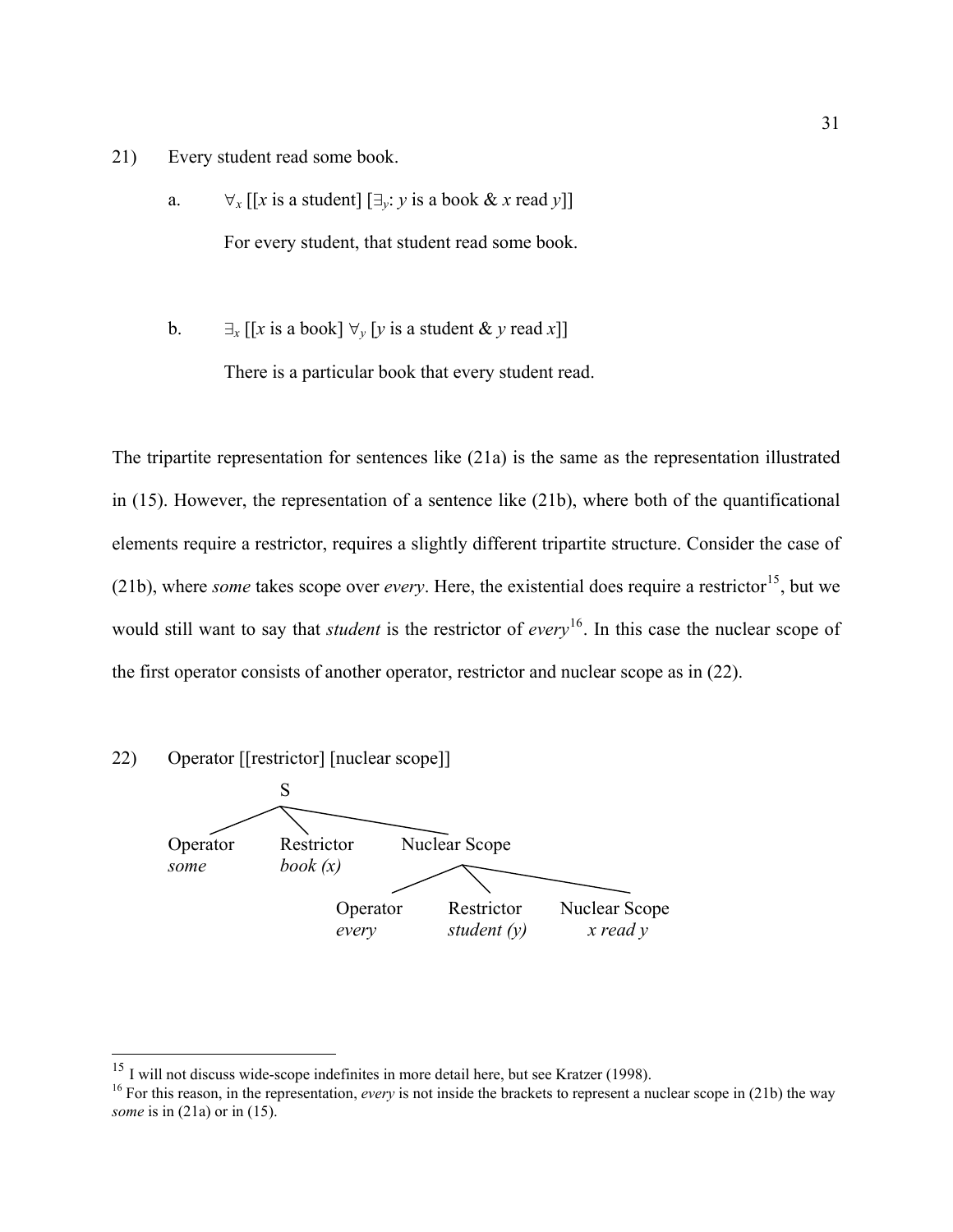<span id="page-31-0"></span>Consider again example ([17\)](#page-26-1). The truth of this utterance depends only on whether the particular variable assignments that satisfy  $\varphi$  (i.e., x is a 10k race and Elaine and Michelle compete in *x*) are variable assignments which also satisfy ψ (i.e., Elaine beats Michelle at *s*).

[17](#page-26-1)) Elaine usually beats Michelle in a 10k race. *usually*  $(\varphi, \psi)$ usually<sub>s</sub>  $[\exists x: (if) \; x \; is \; a \; 10k \; race \; and \; Eliane \; and \; Michelle \; compete \; in \; x]$  [Elaine beats] Michelle at *s*]]



usually (if) *x* is a 10k race and Elaine and Michelle compete in *s* Elaine beats Michelle at *s*

This semantic representation is analogous to the semantic representation of determiner quantification in [\(15\)](#page-25-1).

## **1.3.2 Semantic interpretation of indefinites**

The above discussion of quantification is particularly relevant for the interpretation of a class of nominal elements called INDEFINITES because indefinites receive their quantificational force from other elements in the sentence (Kamp 1981, Heim 1982). It has long been noted in the literature (e.g., Lewis 1975) that simple existential quantification cannot account for the range of interpretations that are available for indefinites, including (in English) indefinite singular NPs (e.g., *a mouse*) and bare plural NPs (e.g., *mice*). For instance, consider the sentence in [\(23](#page-32-0)),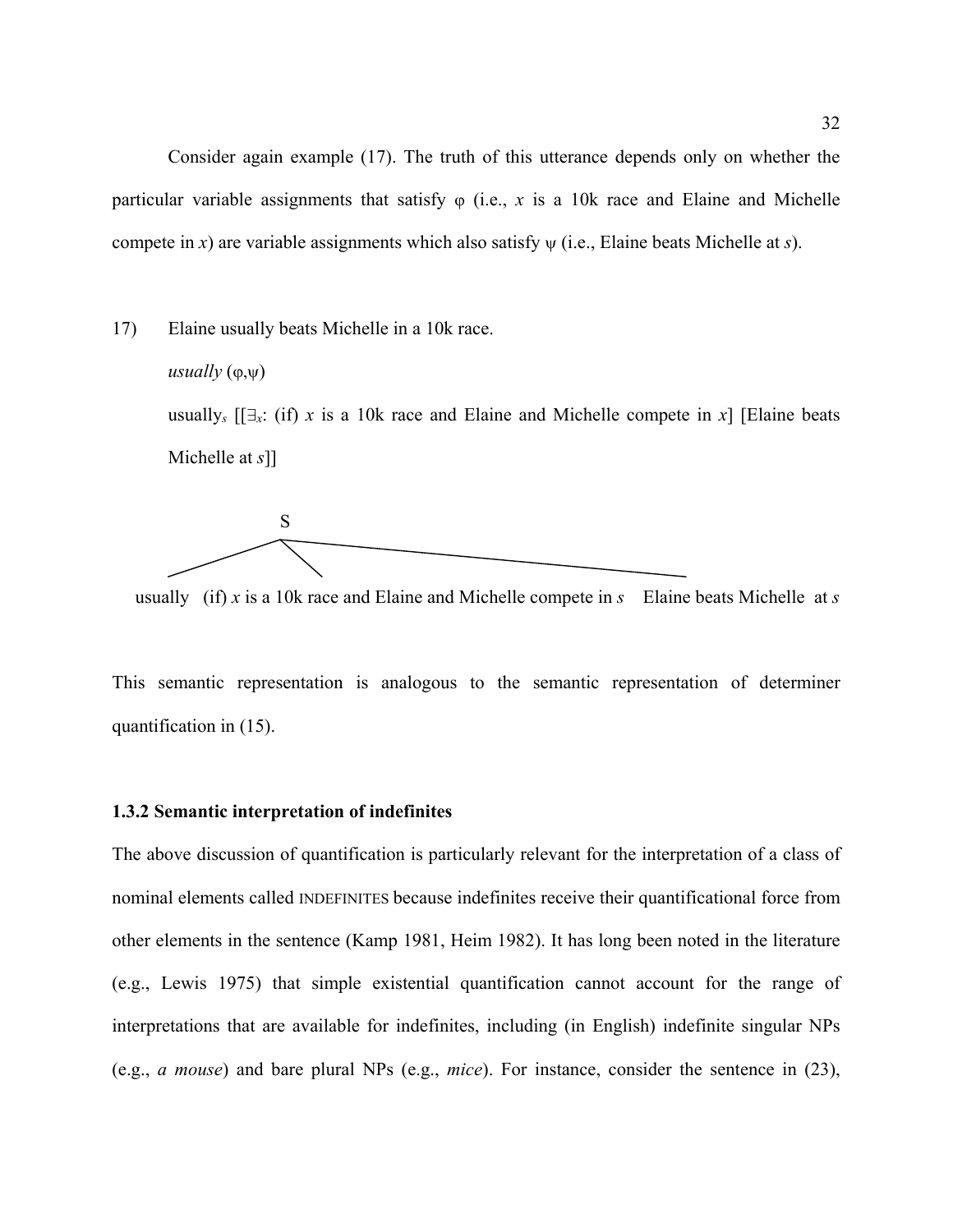where the NP seems to refer to a single mouse (and the direct object NP to a single scrap of bread).

<span id="page-32-0"></span>23) A mouse ate a scrap of bread.

Now consider the examples in ([24\)](#page-32-2) where the indefinite is interpreted as ranging over mice. The Q-adv in [\(24](#page-32-2)a) indicates that most mice have this property whereas the adverb in [\(24](#page-32-2)b) indicates that this property is true of relatively few mice<sup>[17](#page-32-1)</sup>.

<span id="page-32-2"></span>24) a. A mouse usually hates cats.

1

b. A mouse rarely hates crumbs.

Kamp (1981) and Heim (1982) argued that these data show that indefinites are nonquantificational and introduce variables that have no quantificational force of their own. Instead, indefinites pick up their quantificational force when they are bound by other operators in the sentence, such as Q-adv (as in  $(24)$  $(24)$ ) or  $\exists$ -closure (as in  $(23)$  $(23)$ ). More concretely, the indefinite introduces a variable which is interpreted as an existential when it has been quantified through ∃ closure as in [\(23](#page-32-0)) or which is interpreted as the restrictor of operator. In the examples in ([24\)](#page-32-2), this is the Q-adv *usually* or *rarely*. It is now probably very clear how the facts on quantification that were discussed in §1.3.1 are relevant for the interpretation of indefinite NPs.

<span id="page-32-1"></span> $17$  It is important to note that (a) need not be interpreted as meaning "there is a (particular) mouse who usually hates cats" and (b) need not be interpreted as meaning "there is a (particular) mouse who rarely hates crumbs" simply because they contain the same indefinite singular NP *a mouse*. Note, however, that such readings are available if the  $\exists$ -quantifier scopes over the Q-adv.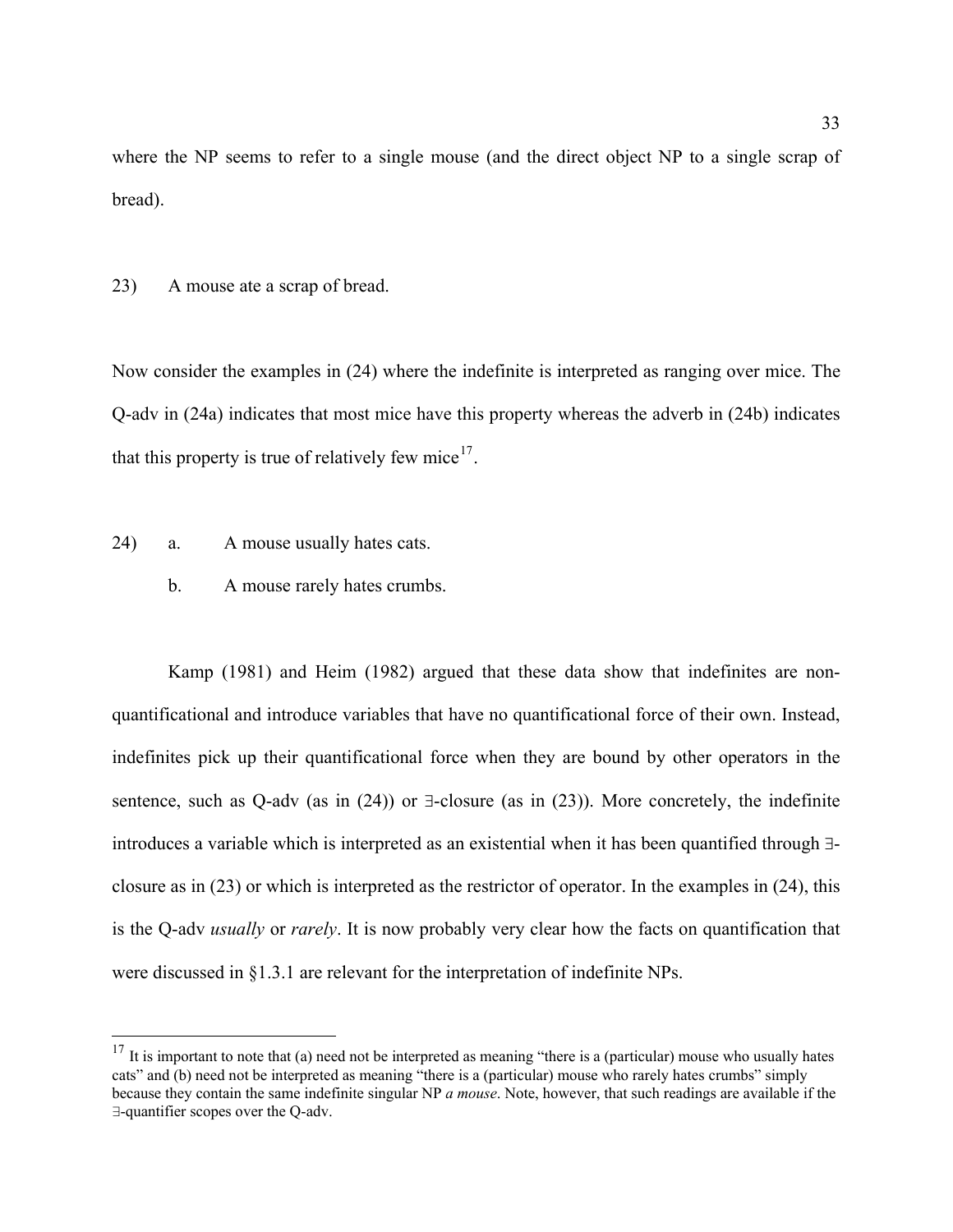Every sentence can be mapped into a logical representation of the type introduced in §1.3.1. However, not every sentence will be divided into a restrictive clause *and* a nuclear scope. Recall that if there is no quantificational element in the sentence, then no restrictive clause will be formed and the logical representation will only be a nuclear scope. All the variables introduced by indefinites will be bound by the implicit ∃-quantifier, which unselectively binds all unbound variables in the nuclear scope. This is the case for a sentence like [\(23](#page-32-0)).

[23](#page-32-0)) A mouse ate a scrap of bread.

 $[\exists_{x,y}: x \text{ is a mouse } \& y \text{ is a scrap of bread } \& x \text{ at } y]$ 

When a sentence does contain an operator (e.g., *every* in [\(15](#page-25-1)) or *usually* in [\(24](#page-32-2)a)), the operator provides the quantificational force and the restrictor specifies the set that the operator quantifies over. In other words, the restrictor stands in the particular relationship to the nuclear scope that is indicated by the quantifier. A particular sentence will be true only if the sets actually stand in that relation. In this case, the tripartite form in example [\(18](#page-26-2)) can be used to represent the semantic configuration of a sentence with an indefinite. Recall the semantic representation of [\(15](#page-25-1)), where only the variable introduced by *a race* is bound by existential closure.

[15](#page-25-1)) Every runner finished a race.

 $\forall$ *x* [[*x* is a runner] [∃*<sub><i>y*</sub>: *y* is a race & *x* finished *y*]]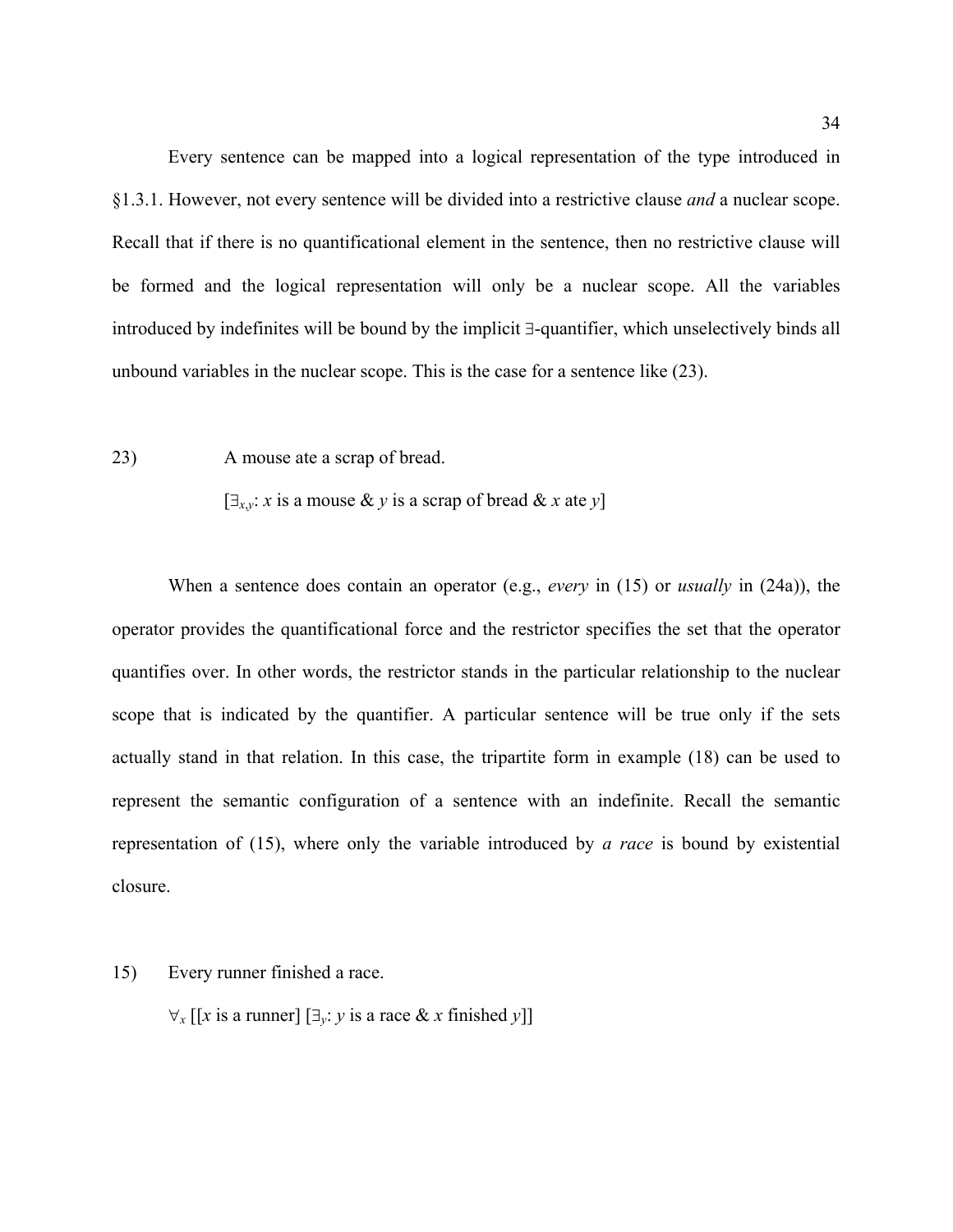Semantic representations of the sentences in [\(24](#page-32-2)) containing indefinites that are bound not by a quantifier but by a Q-adv are provided below.

- [24](#page-32-2)) a. A mouse usually hates cats. *usually<sub>x</sub>* [[x is a mouse] [x hates cats]]
	- b. A mouse rarely hates crumbs. *rarely<sub>x</sub>* [[*x* is a mouse] [*x* hates crumbs]]

Thus far, the operators used in the examples here have been overt, with the exception of the implicit ∃-quantification that occurs via ∃-closure. However,  $\exists$  is not the only covert operator that can quantify over indefinites. The semantics of genericity that I will adopt here is based on the literature on the quantification of indefinites that has been discussed in this section. I will assume, following the research of Lewis (1975), Kamp (1981), Heim (1982) and Diesing (1992) that the generic operator GEN, though covert, behaves like any of the overt quantificational operators. Unlike implicit ∃-closure, but like Q-adv, the generic operator induces the formation of a restrictive clause. Consider the following example.

25) A bird usually has wings.

*usually<sub>x</sub>* [[*x* is a bird]  $[\exists_y : y \text{ are wings } \& x \text{ has } y]$ ]

The analysis provided here for adverbial quantification by *usually* can be extended very straightforwardly to the abstract generic operator, GEN. Quantification by the generic operator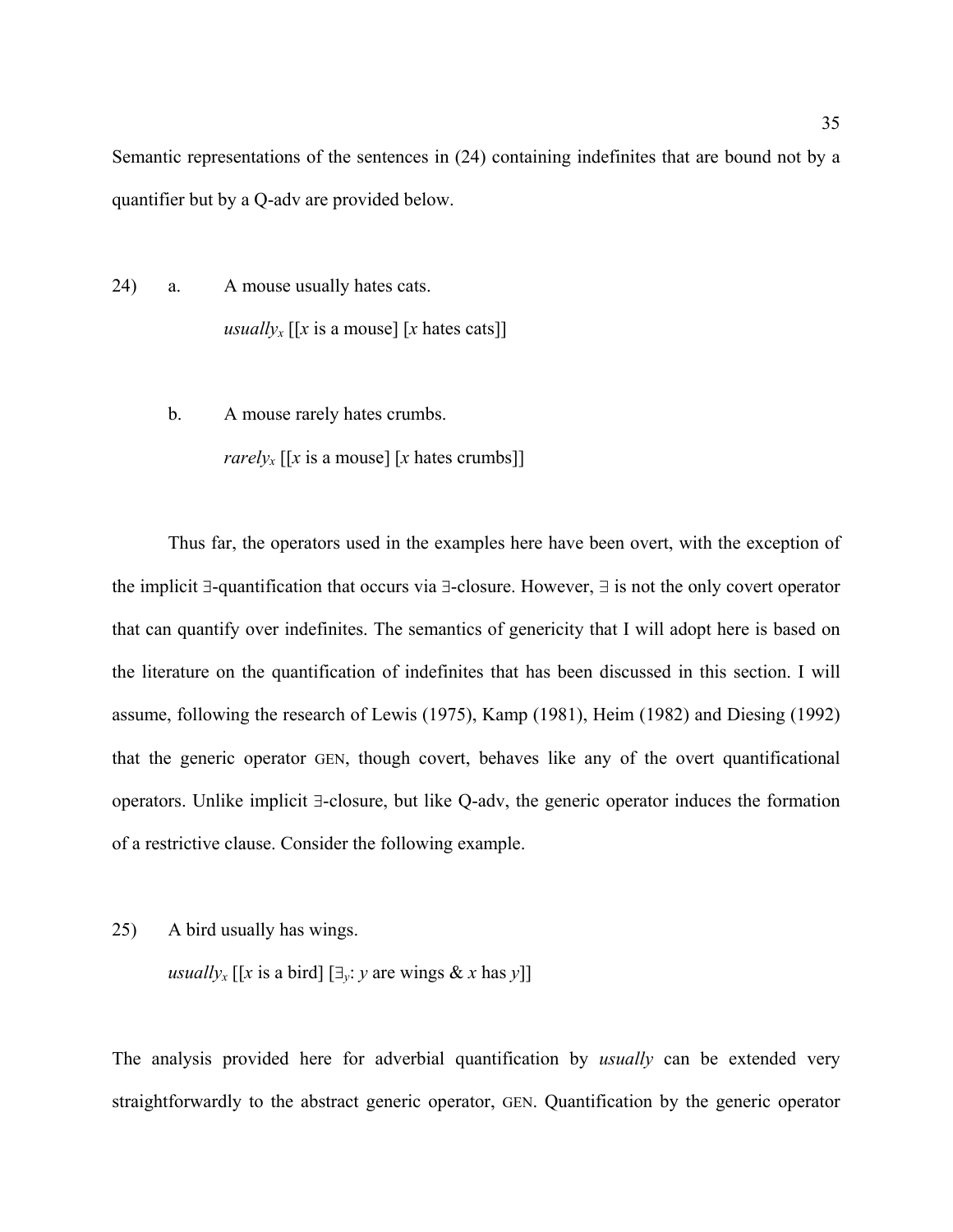proceeds much the same way. As in the examples of adverbial quantification above, the truth of ([26](#page-35-0)) depends only on whether the particular variable assignments which satisfy  $\varphi$  (i.e., be a bird) are the variable assignments that also satisfy  $\psi$  (i.e., have wings).

<span id="page-35-0"></span>26) A bird has wings.

GEN<sub>x</sub> [[x is a bird]  $[\exists_{y}: y \text{ are wings } \& x \text{ has } y]$ ]

The analysis is the same if the indefinite is a bare plural NP.

27) Birds have wings.

GEN<sub>x</sub> [[x is a bird]  $[\exists_{y}: y \text{ are wings } \& x \text{ has } y]$ ]

Kamp (1981) and Heim (1982) deal only with what happens to indefinites in the semantics. Diesing (1992), however, builds upon their accounts, proposing the Mapping Hypothesis (MH), which defines the role of the syntax in determining how an indefinite is interpreted – whether it is part of the restrictor of a quantifier or part of its scope. Diesing's (1992) claim is that syntactic structure (word order and hierarchical structure) does play a role in the semantic interpretation of NPs and that syntactic structure can be used to determine which NPs in a sentence fall into which semantic partition (i.e., nuclear scope or restrictive clause) in a Kamp-Heim system of logical representations. The MH is concerned primarily with interpretations of subjects; however, Diesing does treat objects separately and they will be discussed later. Although she does discuss quantification with overt Q-adv, Diesing's focus is on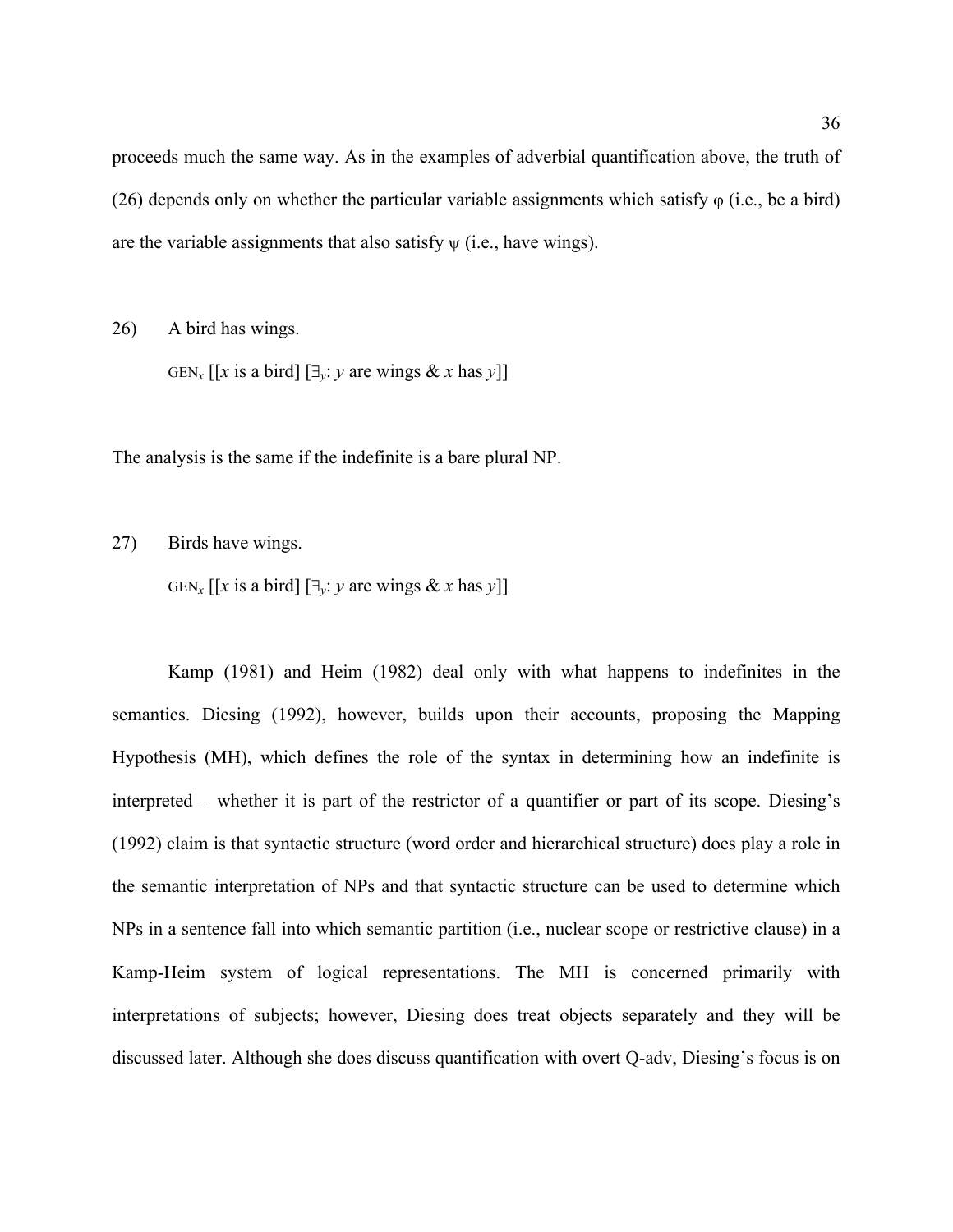quantification by the covert generic operator and via ∃-closure, and how quantification by these operators is dependent on syntactic position.

- <span id="page-36-0"></span>28) a. Birds have wings.
	- b. Birds are chirping in the tree outside my window.

Likewise, while Diesing briefly discusses quantification of the variable introduced by indefinite singular NPs, her focus is on bare plural NPs that were observed by Carlson (1977b) to be ambiguous between a generic and an existential interpretation as illustrated in [\(28](#page-36-0)).

## **1.3.3 The Mapping Hypothesis**

 $\overline{a}$ 

In her analysis, Diesing (1992) assumes a traditional GB model with the three levels of syntactic representation discussed in §1.3.1: D-structure, S-structure and LF. These levels of representation are relevant for Diesing's analysis because she assumes that there are two subject positions in the syntax: [Spec, IP], where the subject appears in the surface representation of an utterance (and where it gets case) and [Spec, VP], the base generated VP-internal subject<sup>[18](#page-36-1)</sup>. where the subject's relationship to the verb is specified (through θ-role assignment at Dstructure). These two structural positions correspond to the two parts of the semantic representation: the restrictor and the nuclear scope. Diesing also assumes the existence of LF as a level of interpretation, where movement rules follow Chomsky's (1981) Move-α schema.

<span id="page-36-1"></span> $18$  A great deal of research provides empirical support for the VP-internal subject hypothesis including Kitagawa (1994) for subjects in English and Japanese, Contreras (1987) for small clauses in Spanish and English, Kuroda (1988/1993) for agreement in Japanese and English, Sportiche (1988) for floated quantifiers, Koopman & Sportiche (1991) for position of subjects in several languages, McCloskey (1996) for subject positions in Irish, and Musolino et al. (2000) for the interpretation of universally quantified subjects in sentences with negation. Like Diesing (1992), I will take this hypothesis as given.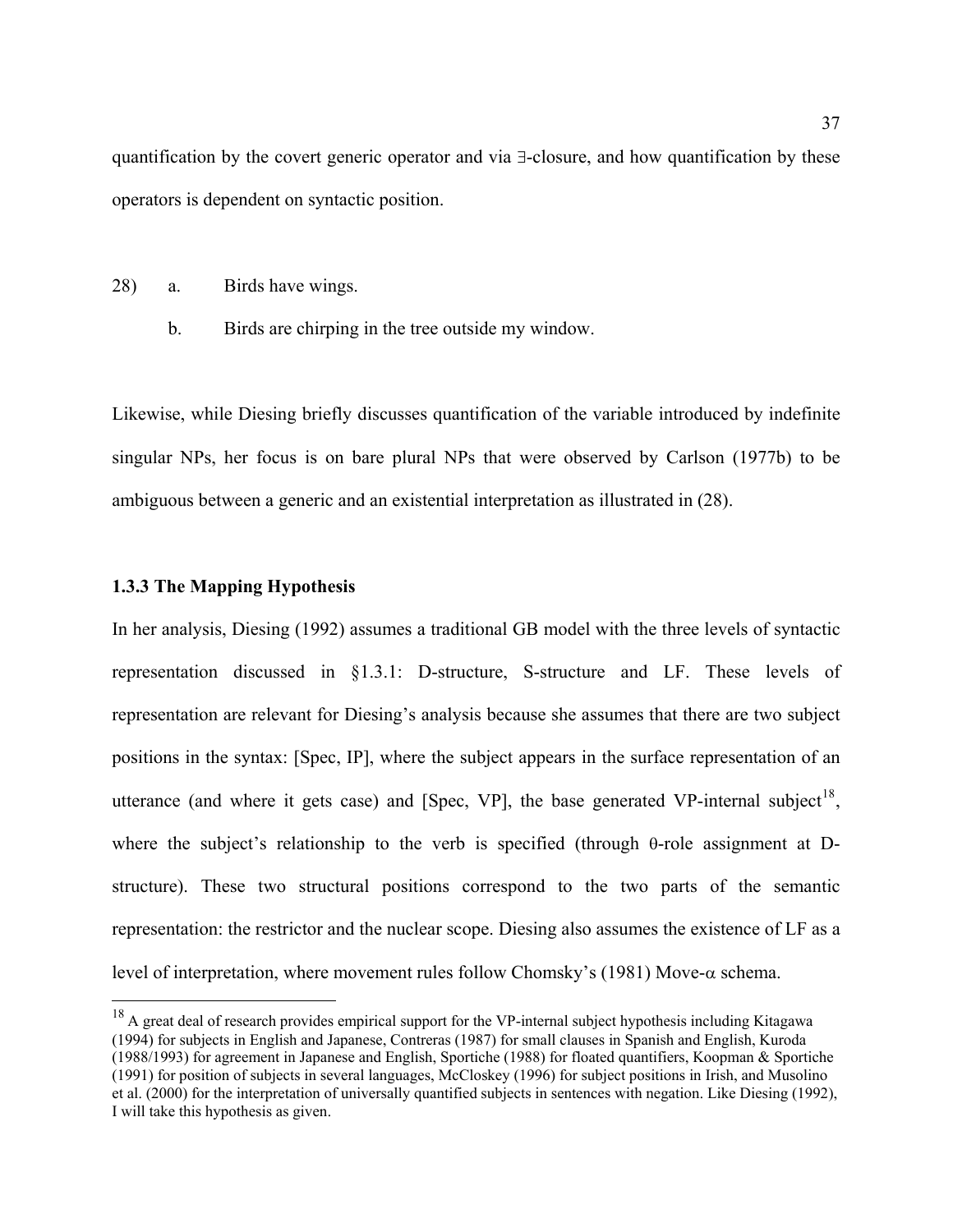The primary claim of the MH is that there is a correspondence between the syntactic tree and the availability of the different logical representations discussed above. Under Diesing's proposal, what she calls "tree splitting" in the syntax is analogous to partitioning a sentence into the tripartite structure of operator, restrictor and nuclear scope in the semantics. Tree splitting is induced by the presence of Q-advs and of phonologically silent operators like GEN and provides an algorithm for defining the restrictor and scope of the operator when they are present in the semantic representation of the sentence. Tree-splitting only occurs when there is an operator that requires a restriction. Otherwise, there is no partition formed in the tree, which is reflected in the semantic representation by the absence of a restrictor (and of a quantifier).

Overt Q-advs and quantifiers or other covert operators that induce the formation of a restrictive clause take sentential scope. Implicit ∃-closure binds any unbound variables in the nuclear scope. In the mapping from S-Structure to LF, material from the VP is mapped into the nuclear scope and undergoes ∃-closure while material from the IP is mapped into the restrictive clause and is bound by GEN. Diesing's (1992) division is stated explicitly in ([29\)](#page-37-0), and illustrated below in [Figure 1.](#page-38-0)

## <span id="page-37-0"></span>29) *Mapping Hypothesis*

 Material from VP is mapped into the nuclear scope. Material from IP is mapped into a restrictive clause.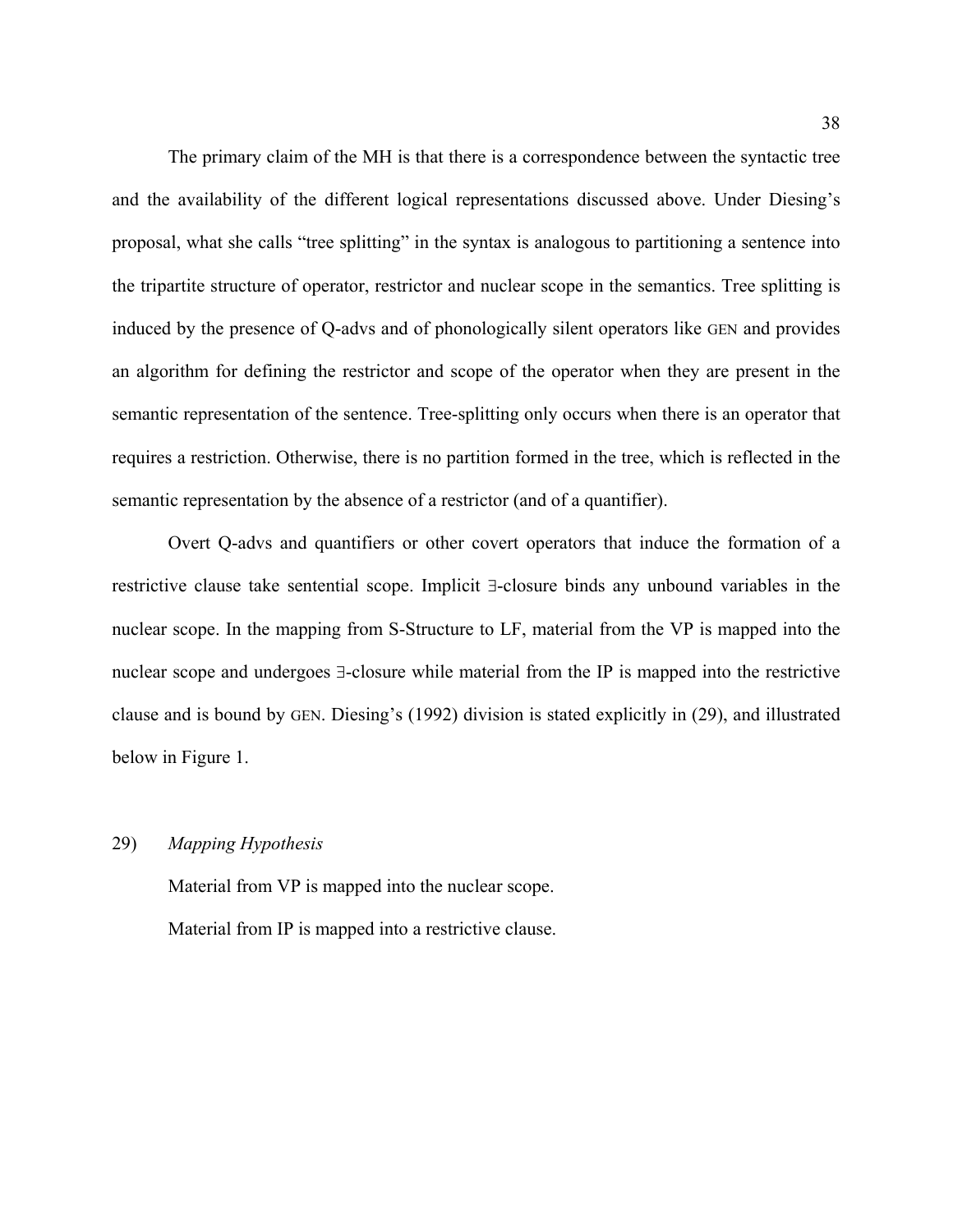

<span id="page-38-0"></span>*Figure 1. Tree splitting* 

 $\overline{a}$ 

This means that indefinites, since they are variables and derive their quantificational force from other elements in the sentence, will have different interpretations if they are interpreted in IP than they will if they are interpreted in  $VP<sup>19</sup>$  $VP<sup>19</sup>$  $VP<sup>19</sup>$ . Indefinites that are interpreted in IP will get their quantificational force from whatever Q-adv or covert operator has taken sentential scope and will serve as restrictors of the operator. This is what happens when an indefinite is bound by GEN. Indefinites that are interpreted in VP will get their quantificational force from implicit ∃ quantification that occurs via ∃-closure. Recall from examples like [\(23](#page-32-0)), repeated here, that if there is no overt operator, no restrictive clause is formed. Likewise in the syntax, tree-splitting does not occur. Since GEN behaves like overt Q-adv, the same is true for sentences without GEN – there will only be a nuclear scope in the semantic representation, provided that there is no other reason for splitting.

<span id="page-38-1"></span> $19$  In Diesing (1992), indefinites are not treated uniformly as variables. She differentiates indefinites that induce box splitting on their own from those that do not based on the contrast between presuppositional and cardinal determiners. This distinction is not relevant for our purposes here.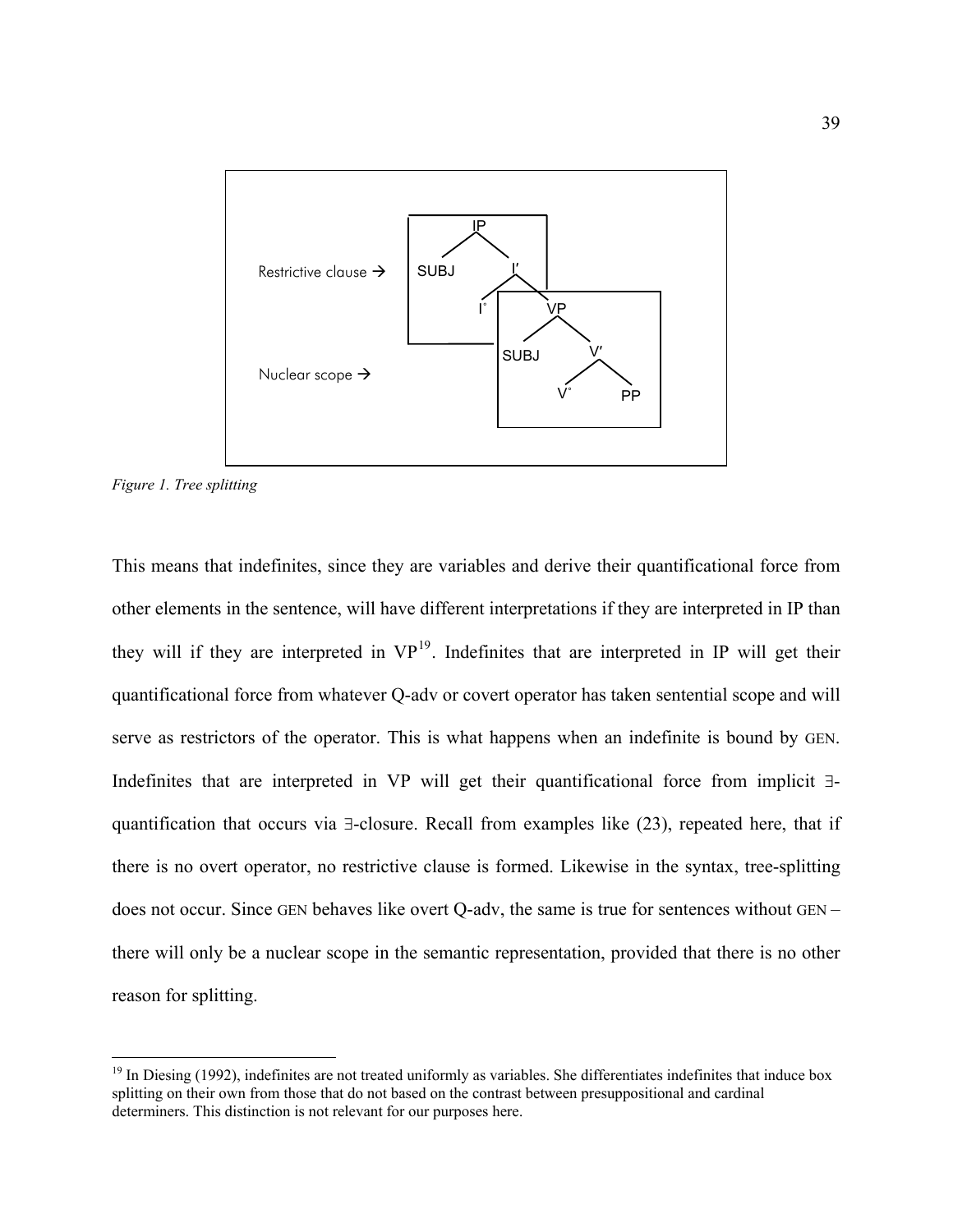#### [23](#page-32-0)) A mouse ate a scrap of bread.

 $\overline{a}$ 

 $[\exists_{x,y}: x \text{ is a mouse } \& y \text{ is a scrap of bread } \& x \text{ at } y]$ 

The linguistics literature does not plainly state when a generic operator can be inserted into the syntactic (or semantic) representation. Extending Lewis (1975), Kamp (1981) and Heim (1982) to the covert generic operator, and following the discussion in Kratzer (1995) of argument structure for STAGE-LEVEL PREDICATES and INDIVIDUAL-LEVEL PREDICATES<sup>[20](#page-39-0)</sup>, I will assume that GEN may be introduced into the syntactic representation of sentences that contain stative predicates (e.g., *know French*) or habitual episodic predicates (e.g., *speak French*) when there is a variable for GEN to bind and when there is no other element in the sentence that makes the sentence true or false at a particular time or location (e.g., *yesterday*, *at the party*). GEN is not obligatorily inserted since ∃-closure is always an option (Heim 1982), but these are the conditions under which it could be part of the representation. Because the generic operator is covert, it will be useful to make this explicit by providing an example of each type of predicate with an overt Q-adv.

Following Kratzer (1995) (and Davidson 1967), individual-level (I-level) predicates, like *know French*, do not include an abstract spatiotemporal variable in their representation. Thus, overt expressions of quantification have nothing to bind when they occur with stative predicates and are ungrammatical ([30a](#page-40-0)) unless there is another variable in the sentence that the adverb can bind (e.g., an indefinite NP like *French majors* in example [\(30](#page-40-0)b)).

<span id="page-39-0"></span> $20$  STAGE-LEVEL PREDICATES are, roughly, eventive predicates that denote temporary properties and are distinguished from INDIVIDUAL-LEVEL PREDICATES, which are, roughly, stative predicates that denote permanent properties.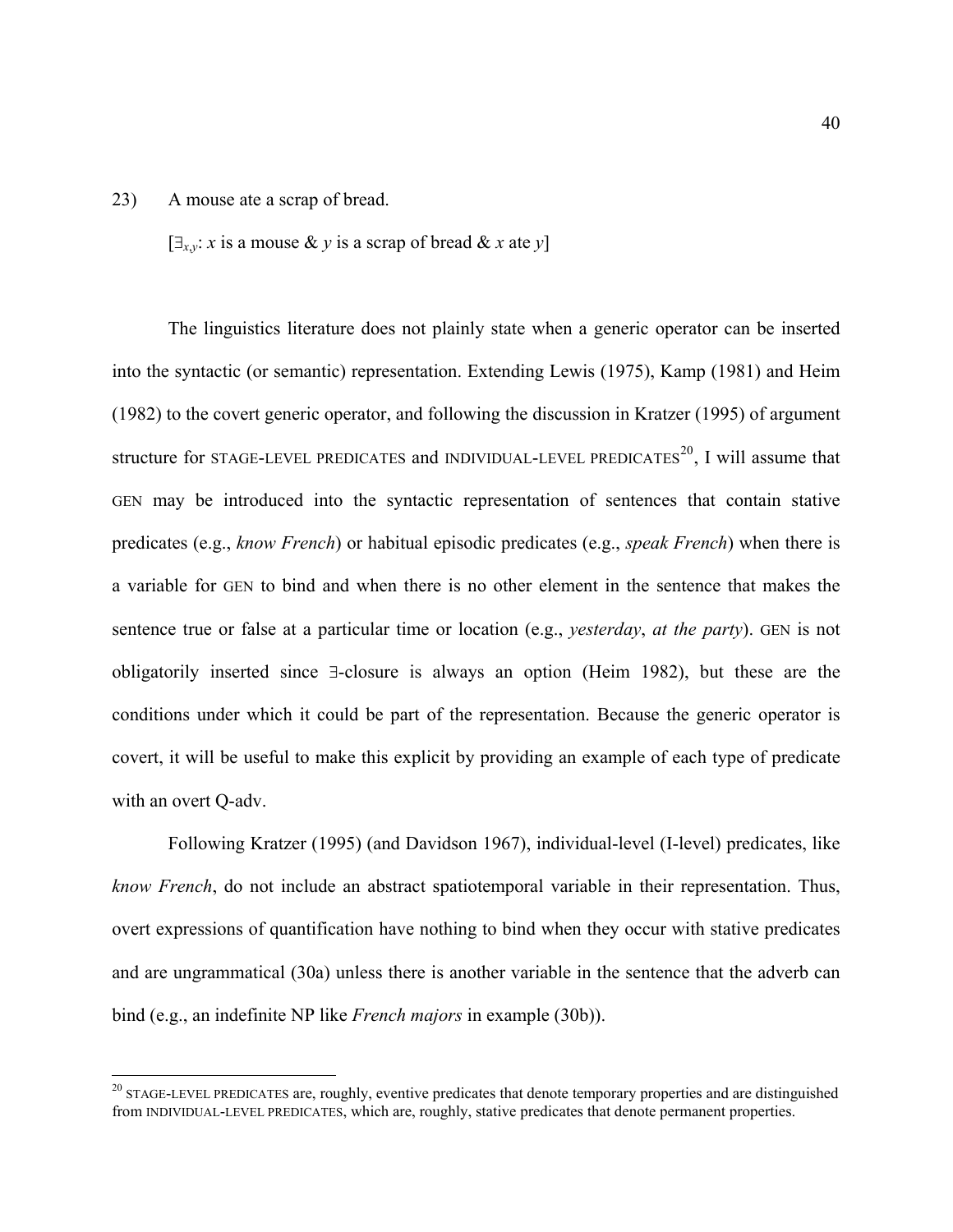- <span id="page-40-0"></span>30) a. \* Judy usually knows French. *usually<sub>x</sub>* [Judy knows French]
	- b. French majors usually know French. *usuallyx* [[*x* is a French major] [*x* knows French]]

Eventive stage-level (S-level) predicates like *speak French* stand in contrast to stative predicates because their representation does include an abstract spatiotemporal "situational" variable, *s*, that can be bound by overt quantificational expressions. When there is another variable in a sentence, for instance, the variable introduced by an indefinite, that variable can also be bound by the operator as in the representation of ([31b](#page-40-1)).

- <span id="page-40-1"></span>31) a. Judy usually speaks French. *usuallys* [[*s* is a situation that contains Judy] [Judy speaks French in *s*]]
	- b. French majors usually speak French. *usuallyx* [[*x* is French major] [*x* speaks French]]

In the absence of an overt Q-adv, GEN can be introduced into the syntactic representation in the same way an overt Q-adv can. Note that in [\(33](#page-41-0)a), the generic operator is quantifying over situations that contain Judy, but not making a generic claim about Judy. For Diesing (1992), the generic interpretation of an indefinite depends on the indefinite falling in the restrictor of the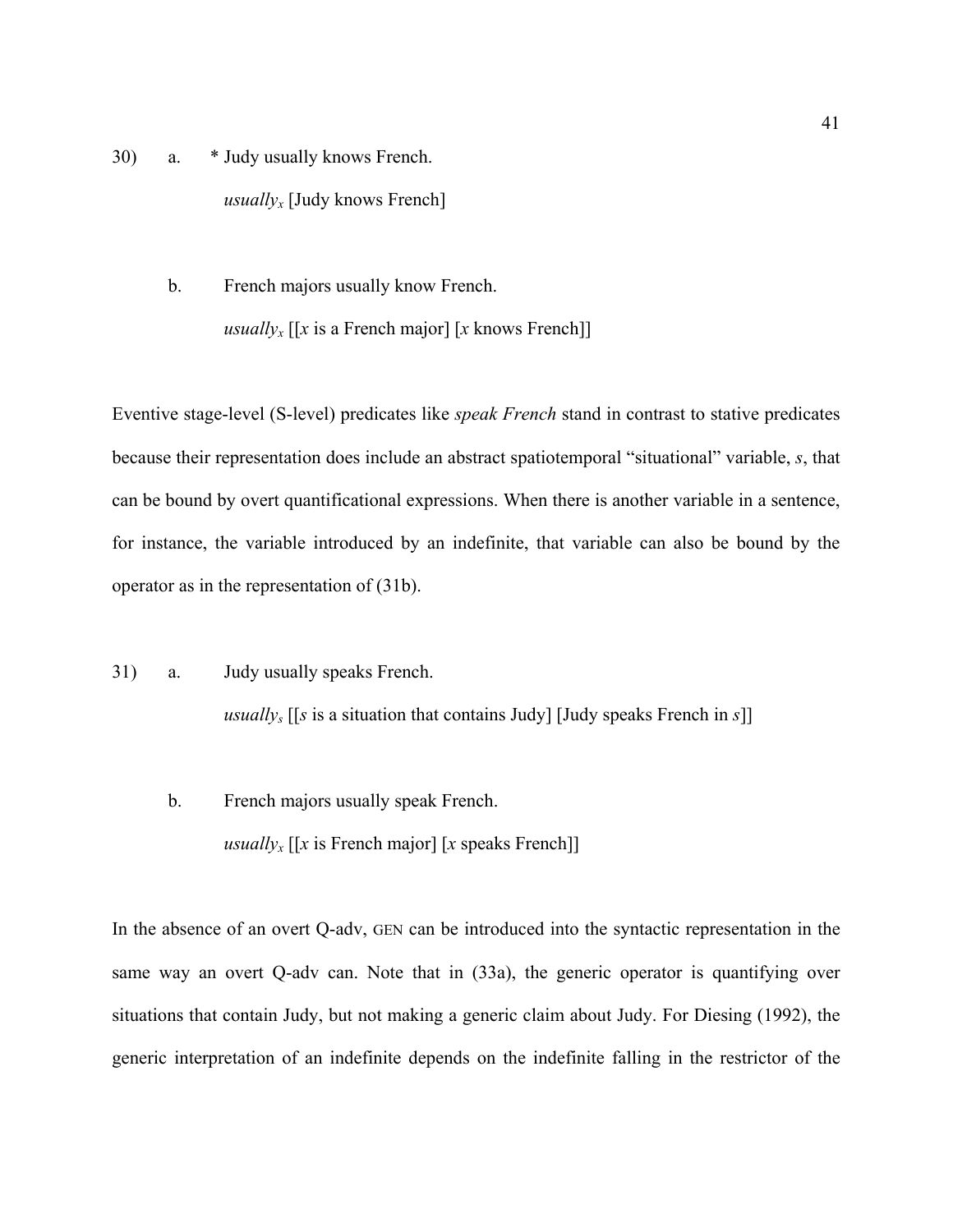generic operator. The semantic representation in [\(33](#page-41-0)b) conveys a generic property of French majors $^{21}$  $^{21}$  $^{21}$ .

- 32) French majors know French.  $GEN_x$  [[x is a French major] [x knows French]]
- <span id="page-41-0"></span>33) a. Judy speaks French.

GEN*<sup>s</sup>* [[*s* is a situation that contains Judy] [Judy speaks French in *s*]]

b. French majors speak French.

 $GEN_x$  [[x is French major] [x speaks French]]

Diesing (1992) motivates the MH by looking in detail at data from English and German showing that the actual interpretations of indefinite subjects correspond to different positions in the syntactic representation. The differences that Diesing proposes are relevant at LF in English, but they occur overtly at S-structure in languages like German and Dutch.

GEN*s* [[*s* is a situation] [∃*y*: *y* is a French major & *y* speaks French in *s*]] In general, there are French majors speaking French.

<span id="page-41-1"></span> $\overline{a}$ <sup>21</sup> There is an additional reading, although an odd one that is unlikely to be true, for each of the sentences in  $(31b)$ and (33b). If the Q-adv binds only the situation variable, the following are possible representations. The approximate interpretations for these sentences are indicated below the semantic representation.

<sup>31)</sup> b. French majors usually speak French.

*usuallys* [[*s* is a situation] [∃*y*: *y* is a French major & *y* speaks French in *s*]] In most situations, there are French majors speaking French. 33) b. French majors speak French.

These readings have been included here because with certain predicates like *available* (Diesing 1992), this alternative generic is much more plausible. See fn. 22.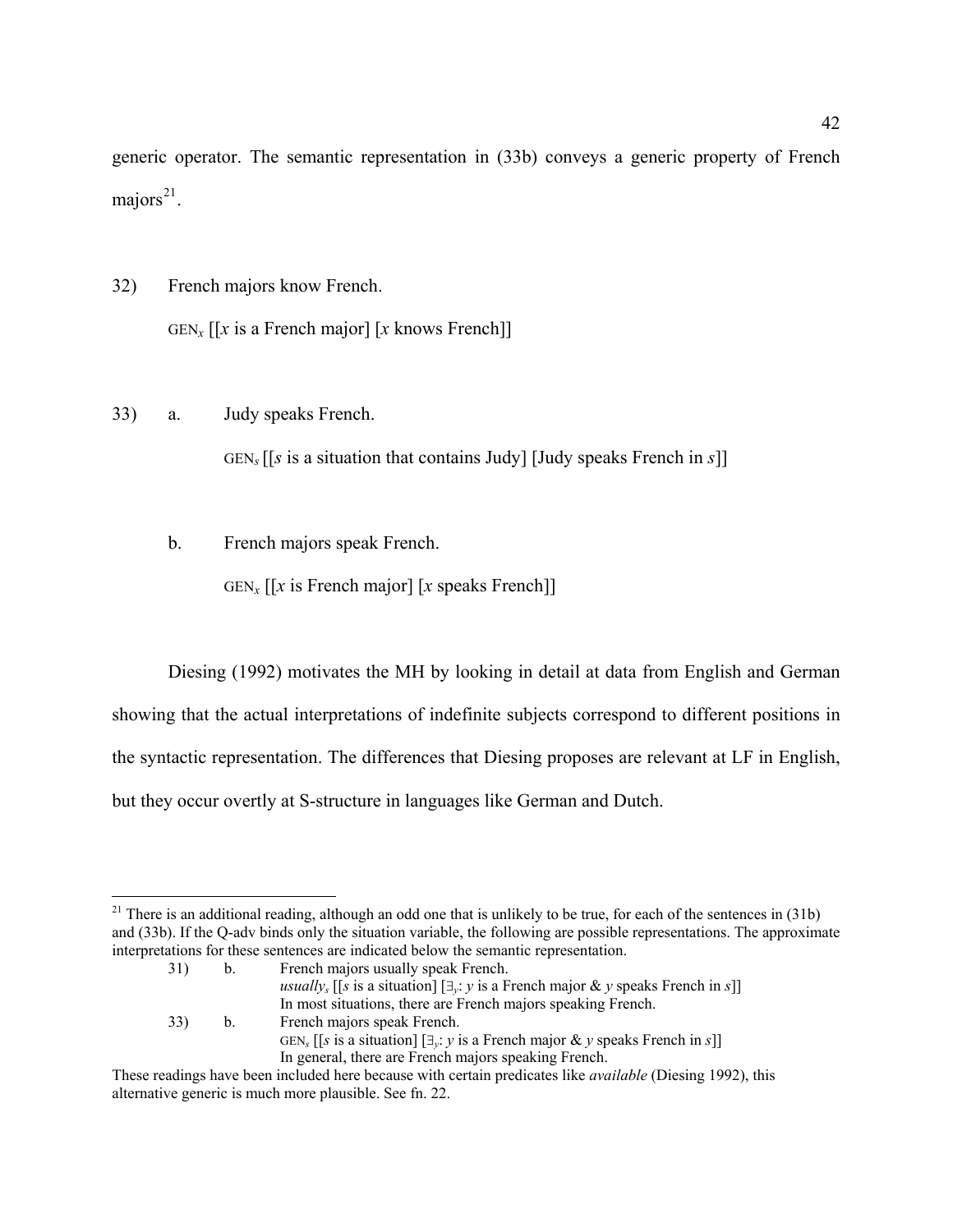German and Dutch have two overt subject positions: one inside VP and one outside of VP. In the following examples from Diesing (1992: p. 36), the difference in word order reflects the two available subject positions. The two sentence particles, *ja doch*, appear at the left periphery of the VP in German. In the sentence in [\(34](#page-42-0)a), the subject NP *Linguisten* "linguists" appears to the right of these particles and consequently is interpreted in the lower, VP-internal position. In this case, there is no restrictive clause because there is no operator to induce its formation. Instead, *Linguisten* has undergone ∃-closure in the VP. The sentence in ([34b](#page-42-0)) provides an example of the same NP interpreted outside of VP in [Spec, IP]. Here the generic operator has induced tree-splitting. The NP *Linguisten* is the restrictor of the generic operator.

- <span id="page-42-0"></span>34) a. …weil ja doch Linguisten Kammermusik spielen. since PRT PRT linguists chamber music play "…since there are linguists playing chamber music."
	- b. …weil Linguisten ja doch Kammermusik spielen. since linguists PRT PRT chamber music play "…since (in general) linguists play chamber music."

 However, not all predicates allow both of these interpretations for their indefinite subjects (Carlson 1977b). S-level and I-level predicates are distinguished along this boundary. S-level predicates, like *spielen* "play" in [\(34](#page-42-0)) induce both ∃- and GEN- interpretations (quantification) for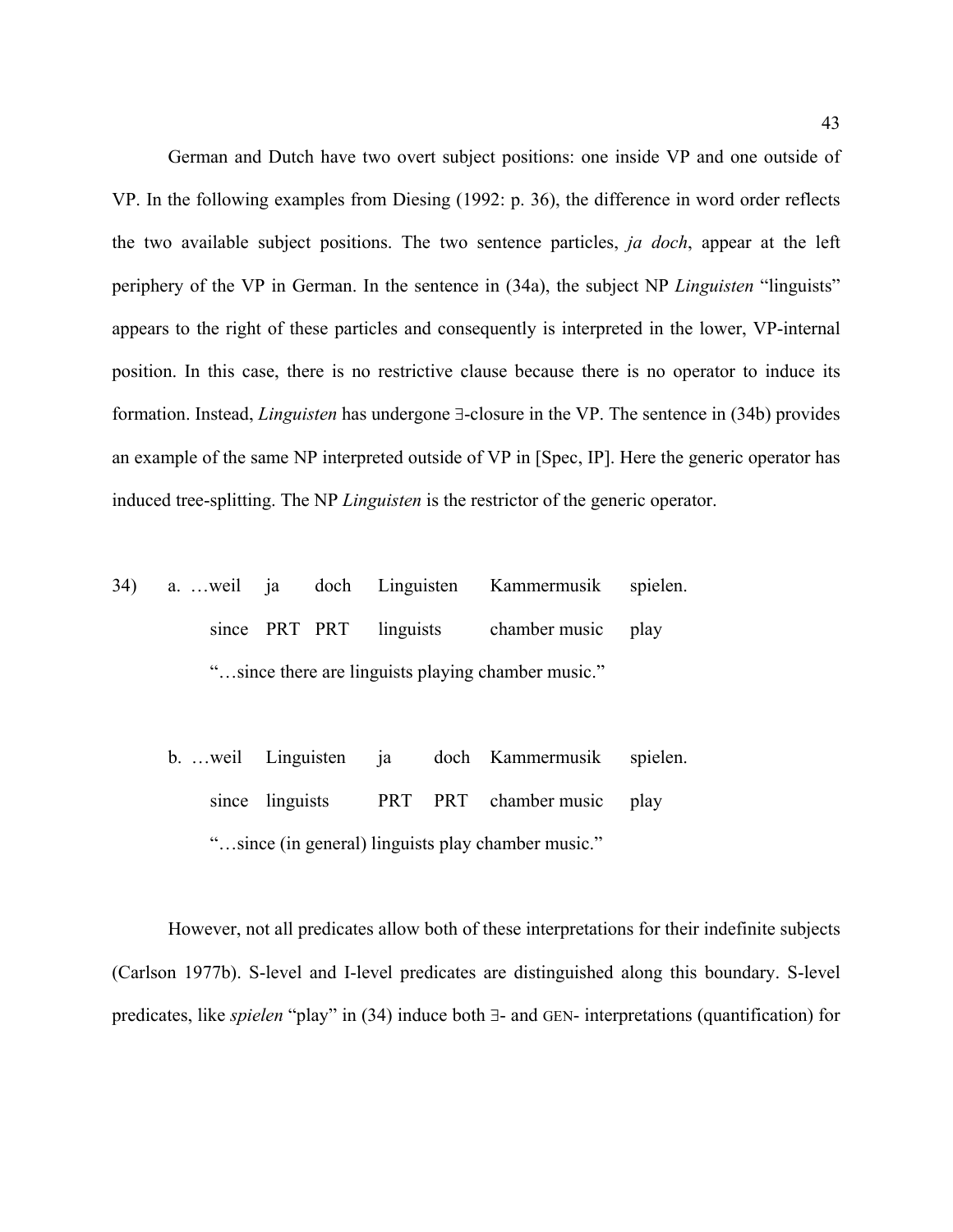their subjects<sup>[22](#page-43-0)</sup>. As indicated in the gloss, the sentence in  $(34a)$  $(34a)$  $(34a)$  states that there are linguists who are playing chamber music (at some point in time, probably now), but the sentence in [\(34](#page-42-0)b) indicates that it is a general property of linguists that they play chamber music. Compare the available interpretations in ([34\)](#page-42-0) to those in ([35\)](#page-43-1), also from Diesing (1992), her (37).

<span id="page-43-1"></span>

| 35) | а. | weil Wildschweine ja doch intelligent            |                      | sind |
|-----|----|--------------------------------------------------|----------------------|------|
|     |    | since guinea pigs                                | 'indeed' intelligent | are  |
|     |    | "since (in general) wild boars are intelligent." |                      |      |

|  | b. $*$ ? weil ja doch Wildschweine intelligent |             | sind |
|--|------------------------------------------------|-------------|------|
|  | since 'indeed' wild boars                      | intelligent | are  |

The subject of an I-level predicate can only appear in the outer, VP-external subject position. Diesing notes that for I-level predicates, a bare plural subject to the right of the particles requires a marked intonation pattern to be awkward at best and would still indicate something like the gloss in ([35a](#page-43-1)). The existential reading is not possible, regardless of the intonation contour.

 While this distinction is not overtly expressed with different word orders in English, we see the same interpretational constraints with S- and I-level predicates that have been provided here for German. It makes sense to say that English is the same; however, the distinction would seem to occur covertly, as Diesing proposes, at LF in English.

 $\overline{a}$ 

<span id="page-43-0"></span> $22$  Diesing also provides the following example where an S-level predicate induces both a generic and existential interpretation of the subject at the same time.

i. GEN<sub>s</sub> [[s is a time]  $[\exists x : x \text{ is a fireman } \& x \text{ is available at s}]$ ]

Existential generic: "It is a generic property of situations that there are firemen who are available."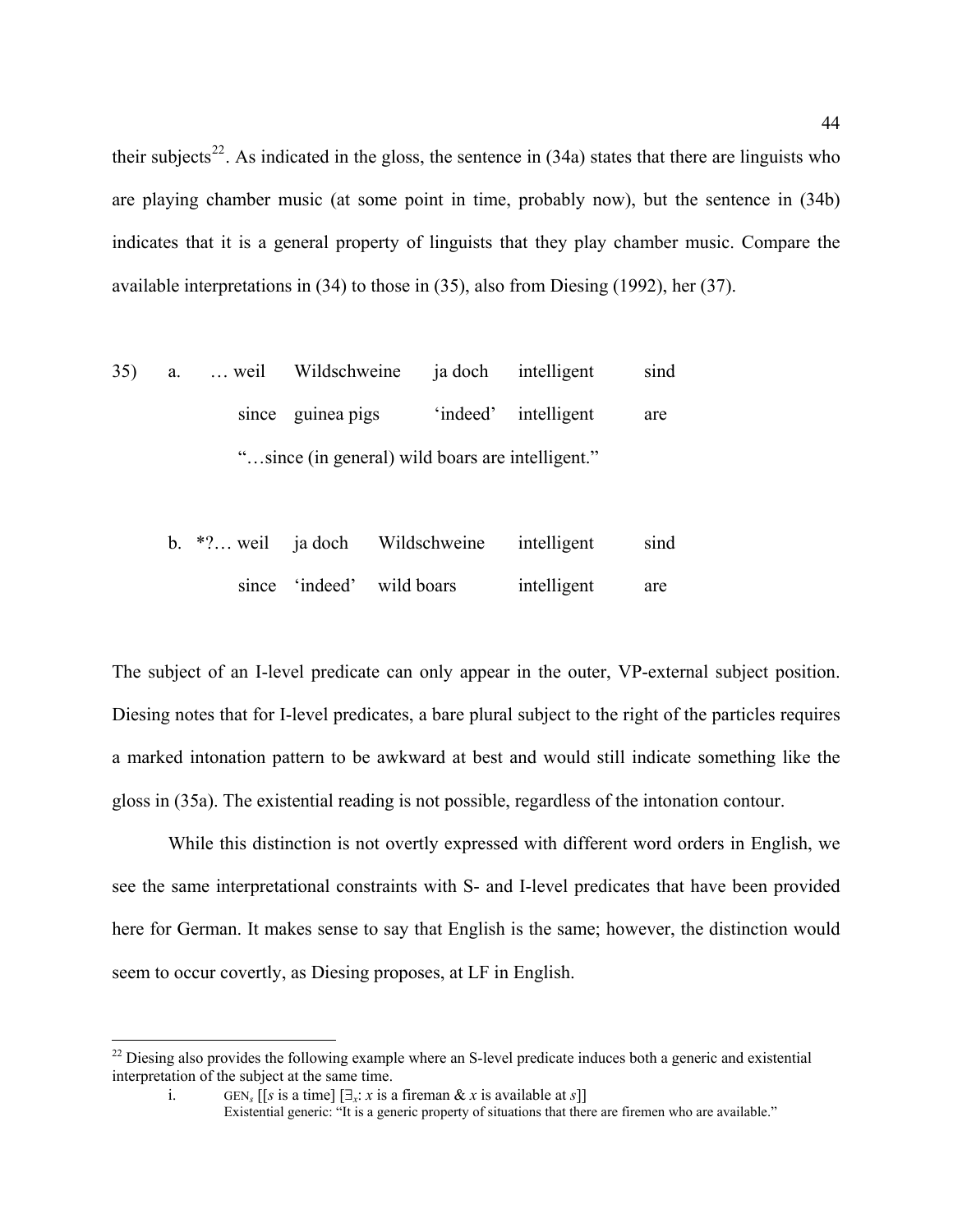Diesing (1992) begins her discussion of English by focusing on sentences like those in ([36](#page-44-0)), noting that indefinite subjects can receive a generic or an existential interpretation (as observed by Carlson 1977b), even though they occur in the same position, overtly. The statement in ([36a](#page-44-0)) is most naturally (and uniquely) interpreted as a statement about cantaloupes in general, rather than about any particular cantaloupes, and receives a generic interpretation. The statement in [\(36](#page-44-0)b), however, refers to cantaloupes that have gone bad.

- <span id="page-44-0"></span>36) a. Cantaloupes are unsuitable for eating.
	- b. Cantaloupes are rotting on the counter.

To derive these readings, Deising (1992) assumes that the bare plural NP *cantaloupes* is introduced into the restrictive clause and bound by GEN in ([36a](#page-44-0)), while in ([36b](#page-44-0)) the bare plural appears in the nuclear scope and is bound by ∃-closure resulting in the following two representations.

- 37) a. GEN<sub>x</sub>  $\left[ \int x \right]$  is a cantaloupe]  $\left[ x \right]$  is unsuitable for eating]
	- b.  $[\exists_x : x \text{ is a cantalouple } \& x \text{ is rotating on the counter}]$

 As noted above for German, not all predicates allow both the generic and the existential interpretation for indefinite subjects. Examples of the distinction between S-level and I-level predicates in English are provided below in ([36\)](#page-44-0). As in German, S-level predicates induce both ∃- and GEN- interpretations (quantification) for their subjects. The sentence in [\(38](#page-45-0)b) indicates that there are activists that are available (at some point in time), but the sentence in [\(38c](#page-45-0)) indicates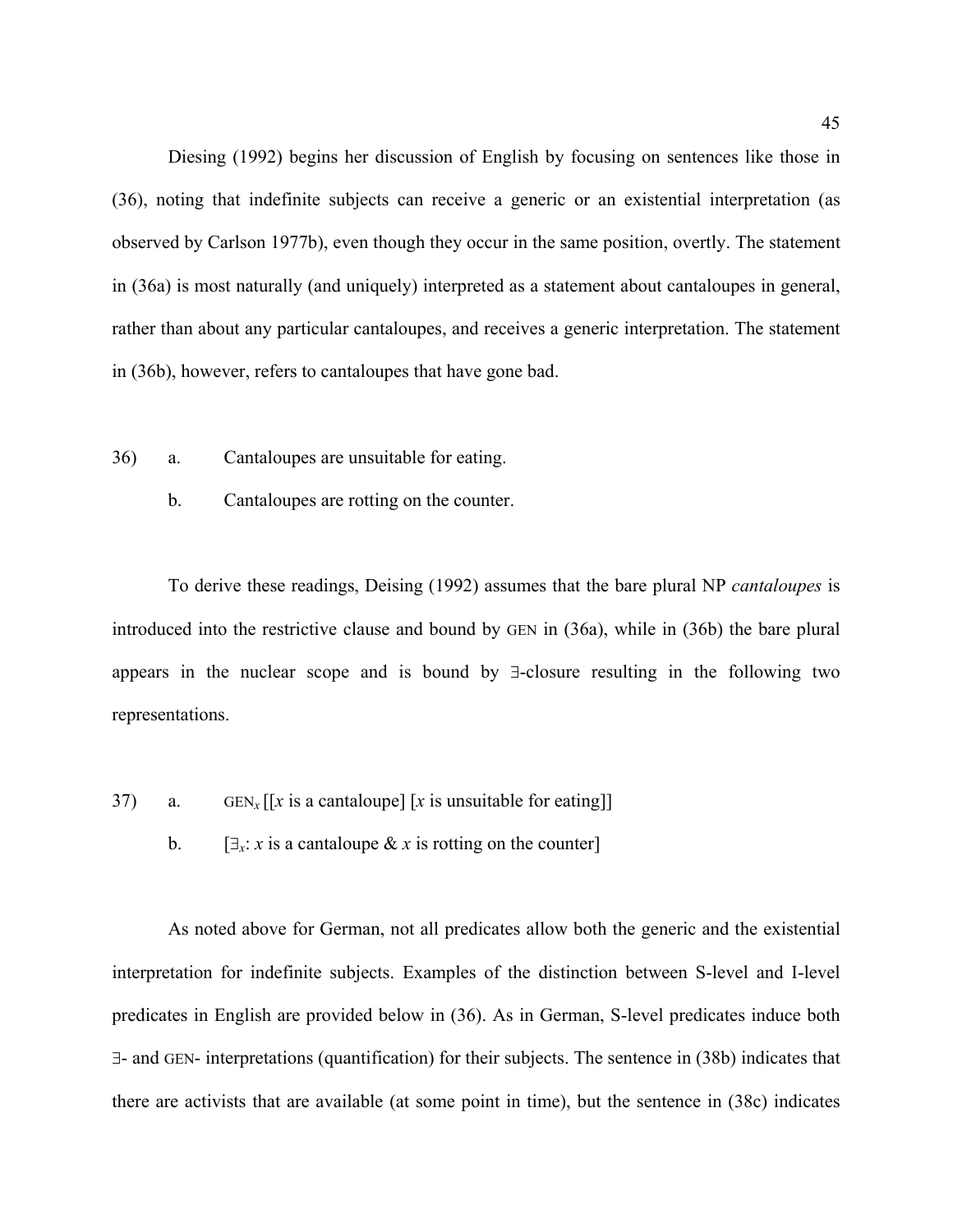that it is a (necessary) general property of activists that they are available. However I-level predicates, as in ([39\)](#page-45-1), permit only a generic interpretation.

- <span id="page-45-0"></span>38) a. Activists are available.
	- b.  $[\exists_x : x \text{ is an activity at } \& x \text{ is available}]$
	- c. GEN<sub>*x*,*s*</sub> [*x* is an activist & *s* is a time] [*x* is available at *s*]
- <span id="page-45-1"></span>39) a. Violinists are intelligent.
	- b. Opera singers know Italian

Indefinite subjects of S-level predicates can appear either in the nuclear scope (to be bound by ∃ closure) or in the restrictive clause (to be bound by either an overt operator or covert GEN).



*Figure 2. Syntactic representations for S-level predicates*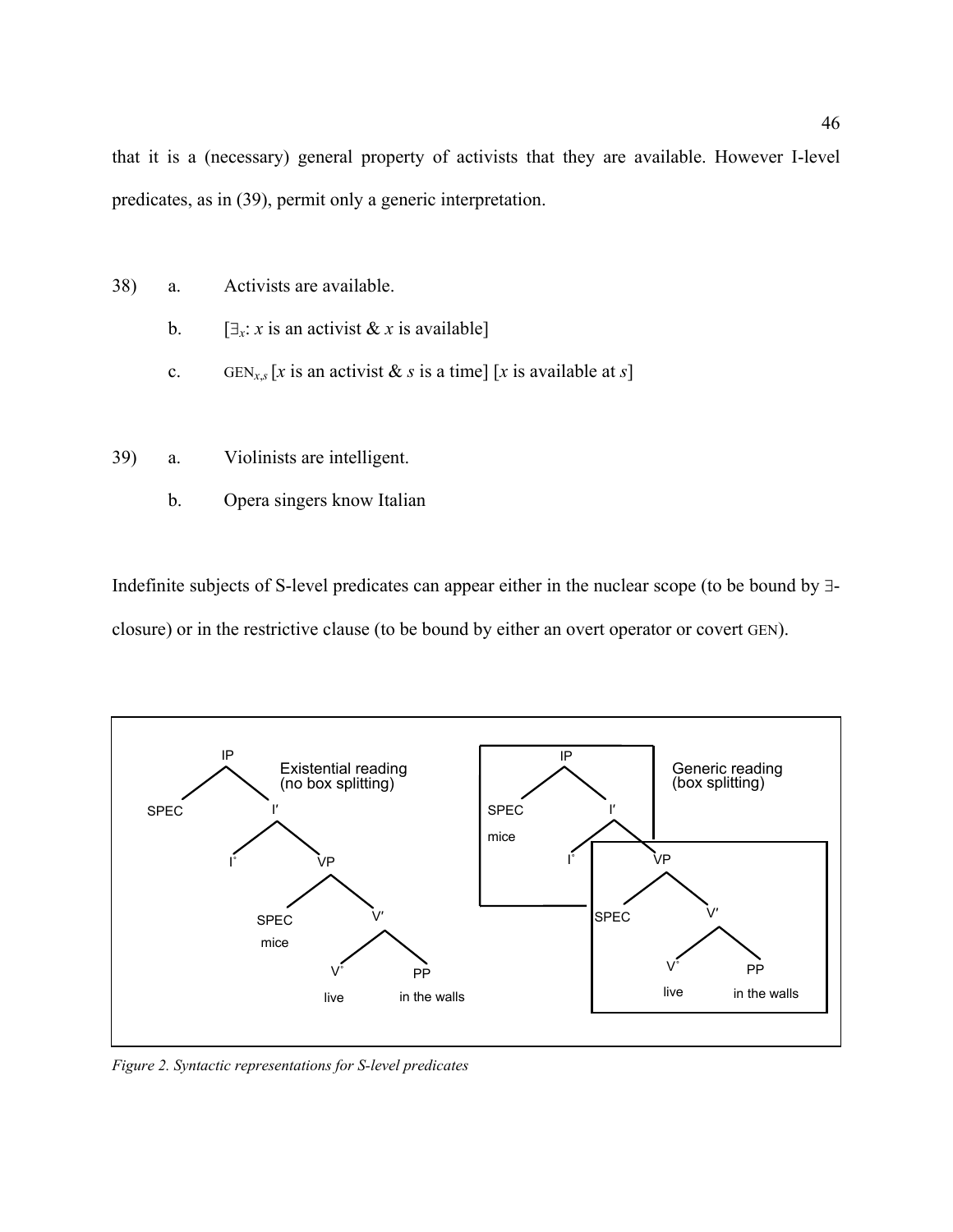Indefinite subjects of I-level predicates can only appear in the restrictive clause, and thus can never be interpreted existentially.



*Figure 3. Syntactic representation for I-level predicates* 

Diesing (1992) explains the difference between these S-level and I-level predicates by positing that the former are raising predicates and the latter are control predicates. Raising predicates have an unaccusative Infl. The subject is base-generated in VP, where it is assigned a θ-role by the verb. The subjects of such predicates raise at S-structure for case but can leave a trace in [Spec, IP] and re-lower to be interpreted in [Spec, VP] at LF. Diesing points out that this analysis is similar to what we see with respect to scopal interpretations with raising predicates like *seem* in the following examples, her (13):

- 40) a. Firemen<sub>i</sub> seem to their<sub>i</sub> employers to be available.
	- b. Gila monsters, seem to their predators to be visible.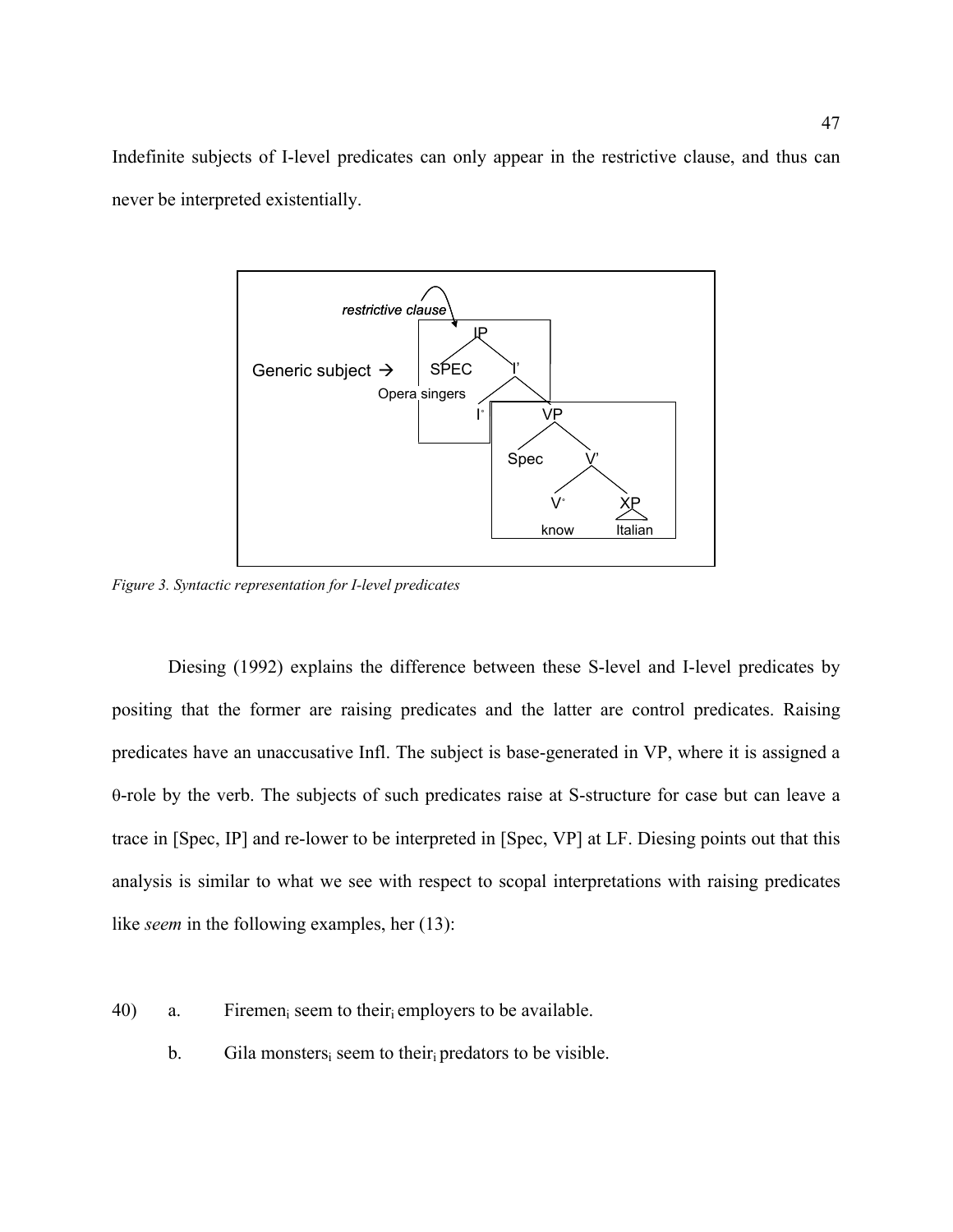Here, the only possible interpretation is generic because lowering would result in the subject NP's failure to c-command the co-referential pronoun. In sentences without the pronoun, both interpretations are possible, as illustrated by the following example from Diesing, her example  $(15)$ :

- 41) a. Firemen seem to the mayor to be available.
	- b. Gila monsters seem to the coyotes to be visible.

I-level predicates are not raising predicates. Rather, they are control predicates with an Infl that assigns a  $\theta$ -role similar to "has the property *x*", where *x* is the property expressed by the predicate (Diesing 1992: p. 26). The lexical NP in [Spec, IP] controls a PRO in [Spec, VP] (which gets its θ-role from verb). Diesing bases this analysis on the analysis of control predicates like *be anxious*, where subjects do not lower at LF since subjects are base-generated in [Spec, IP] and get their θ-role via the PRO in [Spec, VP]. Subjects of I-level predicates do not lower and always get generic interpretation<sup>[23](#page-47-0)</sup>.

42) a.  $\left[\right]$  [IP Opera singers  $\left[\right]$  p PRO know Italian]].

<u>.</u>

b. GEN<sub>x</sub>  $\left[ x \right]$  is an opera singer  $\left[ x \right]$  knows Italian

<span id="page-47-0"></span><sup>&</sup>lt;sup>23</sup> Diesing points out that there is potentially a problem with this analysis. PRO is supposed to be ungoverned (Chomsky 1981); however, here, PRO gets its θ-role and is governed by V. Diesing suggests that, possibly, Chomsky (1981) is wrong and PRO is governed in English (which has been suggested by a number of other researchers, see Diesing p. 26) or following Pesetsky (1989), the PRO in [Spec, VP] is governed but moves to an ungoverned, external position that is generated only when necessary. A detailed discussion of this topic is beyond the scope of this dissertation, so I will assume that Diesing's analysis can be supported and will not discuss it further.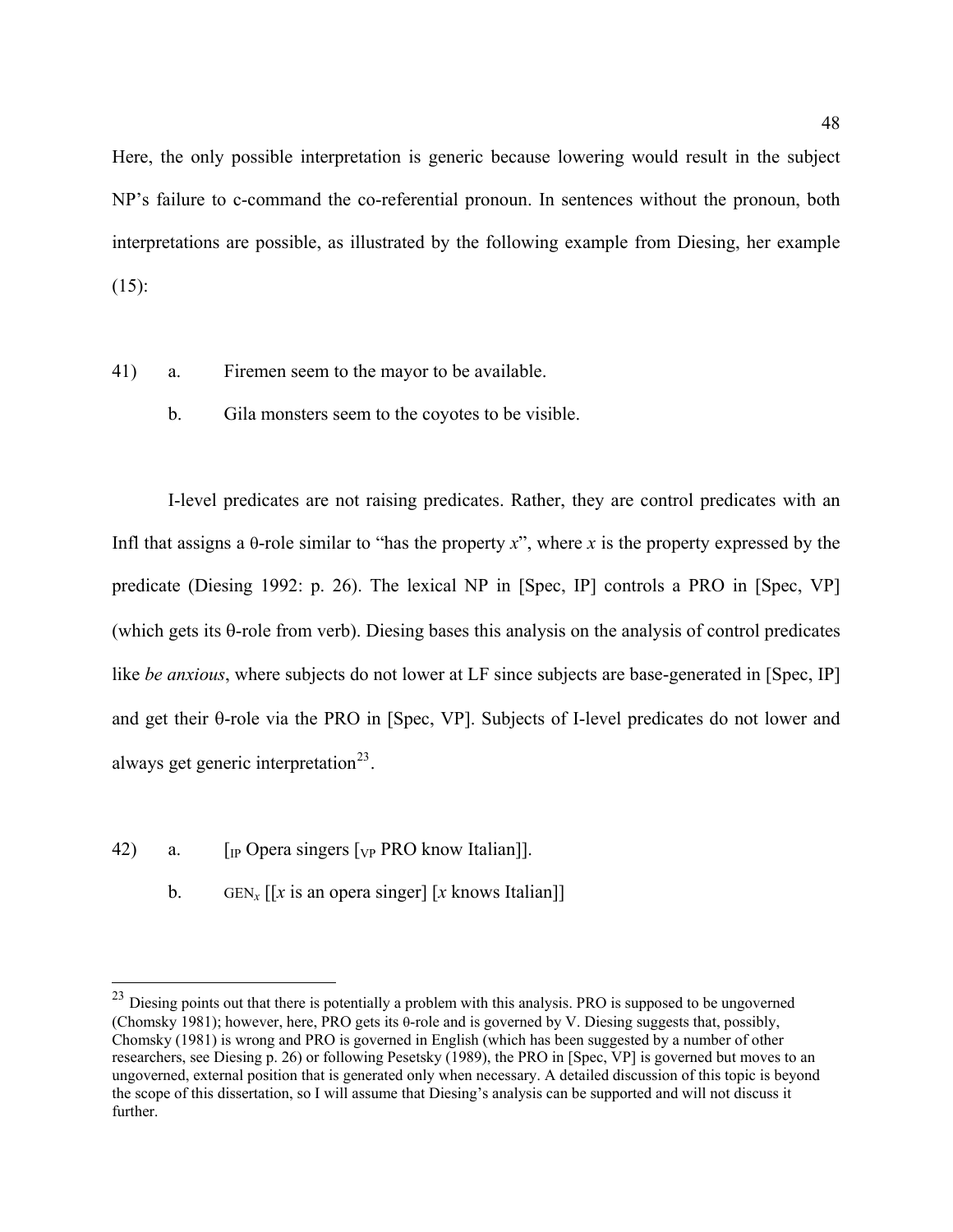The examples in this section have been used to illustrate Diesing's (1992) claim that there is a correspondence between the syntactic tree and the logical representations available (e.g., in ([38](#page-45-0))). The VP-region maps onto the nuclear scope and ∃-readings; the IP-region maps onto the restrictive clause and GEN-readings. Subjects of S-level predicates can appear in [Spec, IP] or [Spec, VP]; subjects of I-level predicates can appear only in [Spec, IP]. Tree-splitting occurs at LF in English, when the S-structure subject, which has moved to [Spec, IP] for case may optionally lower to [Spec, VP]. In this case the sentence gets an ∃-reading. If the subject remains in [Spec, IP] the sentence gets the GEN-reading. Diesing motivates this distinction by proposing that the two different types of predicates have different IP structures.

A consequence of tree-splitting and the resulting mapping to semantic interpretation is that indefinite direct objects (because they are in VP) should be interpreted existentially. This lines up with claims elsewhere in the literature. Note the following analysis from Krifka et al. (1995) for the interpretation of [\(43](#page-48-0)) and ([44\)](#page-48-1).

#### <span id="page-48-0"></span>43) Unicorns have a horn.

 $\overline{a}$ 

GEN<sub>x</sub></sub> [[*x* are unicorns]  $[\forall_z$  [ $z \leq_a x \rightarrow [\exists_y: y \text{ is a horn } \& z \text{ has } y]$ ]<sup>[24](#page-48-2)</sup>

## <span id="page-48-1"></span>44) Mary smokes cigarettes/a cigarette after dinner.

GEN*s*[[*s* is after dinner & Mary in *s*] [∃*x*: *x* are cigarettes & Mary smokes *x* in *s*]] GEN*s*[[*s* is after dinner & Mary in *s*] [∃*x*: *x* is a cigarette & Mary smokes *x* in *s*]]

<span id="page-48-2"></span> $24$  Krifka et al. use this notation to specify that unicorns have one horn, rather than multiple horns (in which case they would no longer be unicorns).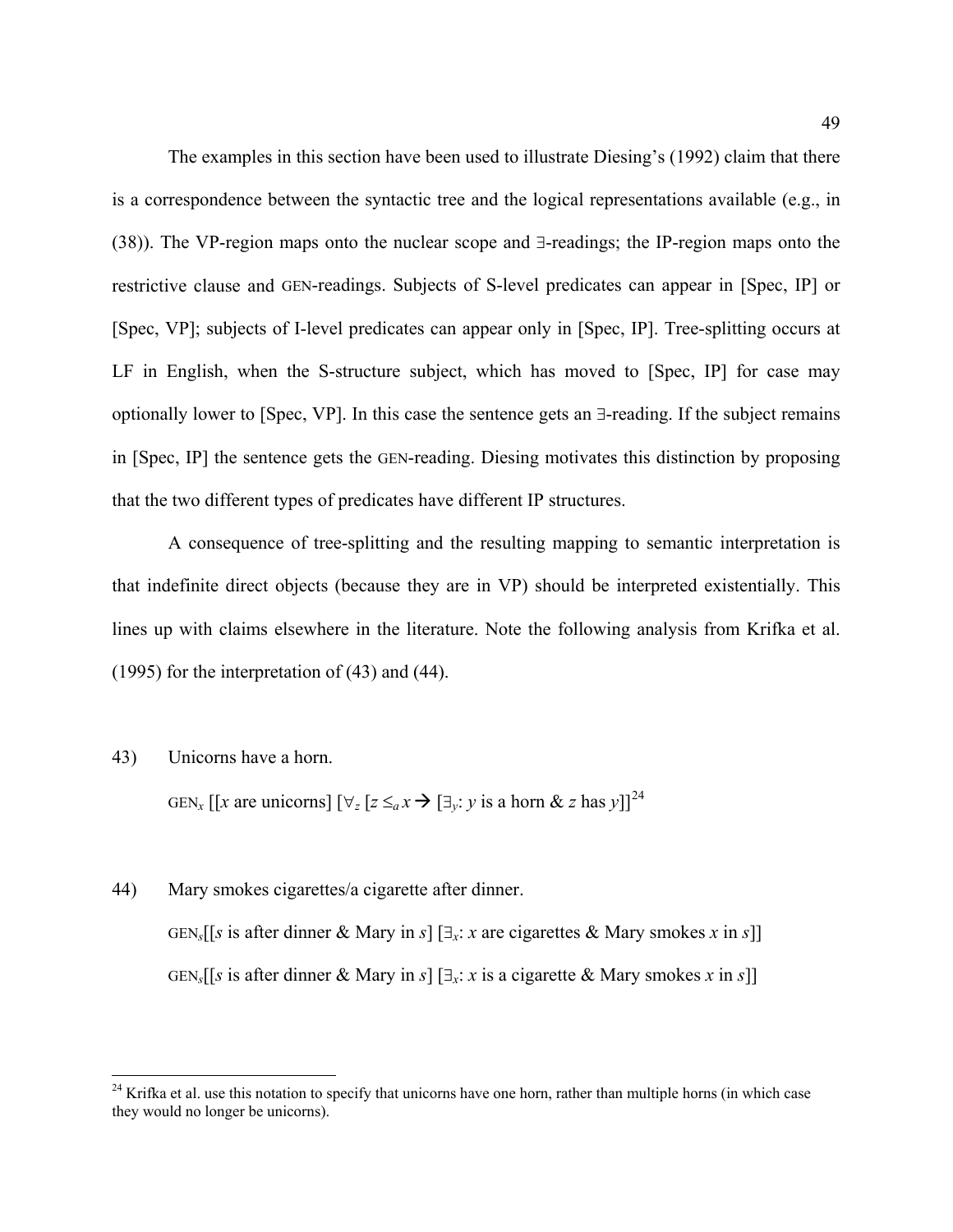The semantic representation of ([43\)](#page-48-0) says that if *x* are unicorns, then for every unicorn (for atomic part *z* of *x*), there is a horn (*y*) and *z* has it. In ([44\)](#page-48-1), the two representations differ in whether they restrict the situation to after-dinner situations that contain Mary and any number of cigarettes, as in the first semantic representation, or to after-dinner situations that contain Mary in which she smokes just one cigarette. For my purposes, what it is important to note is that the direct object NP gets an existential interpretation. It may, indeed, have a generic "feel", however this comes from its being bound by existential closure in the scope of a generically bound situation variable. Like a number of other examples that have already been discussed (e.g., [\(6](#page-14-0)b) and ([17\)](#page-26-0)), however, this too is an utterance that makes generalizations about situations that contain Mary and cigarettes, not about cigarettes themselves.

One class of expressions that are an exception to the generalization that indefinite direct objects are interpreted existentially is PSYCH VERBS[25](#page-49-0). These are verbs like *appreciate*, *fear*, *frighten*, *love*, *like*, *hate* (see Levin 1993 for the full list of such examples) that are considered to be I-level predicates. As such, they require the generic interpretation of their indefinite subjects (as detailed above); however, these verbs also require a generic interpretation of their direct objects. This is true for English, as well as German and Dutch. The analysis in the literature (discussed in Diesing 1992) is that direct objects of this class of verbs undergo scrambling at LF to adjoin to IP, mapping into the restrictor by the tree-splitting algorithm in the same way subjects do.

It is important to acknowledge that the classification of predicates as S-level or I-level is sometimes problematic. There are a number of examples where context plays an important role.

 $\overline{a}$ 

<span id="page-49-0"></span><sup>25</sup> Diesing does not distinguish between subject experiencer (e.g., *love*) and object experiencer (e.g., *frighten*) psych verbs; however, this generalization seems to be true of both classes.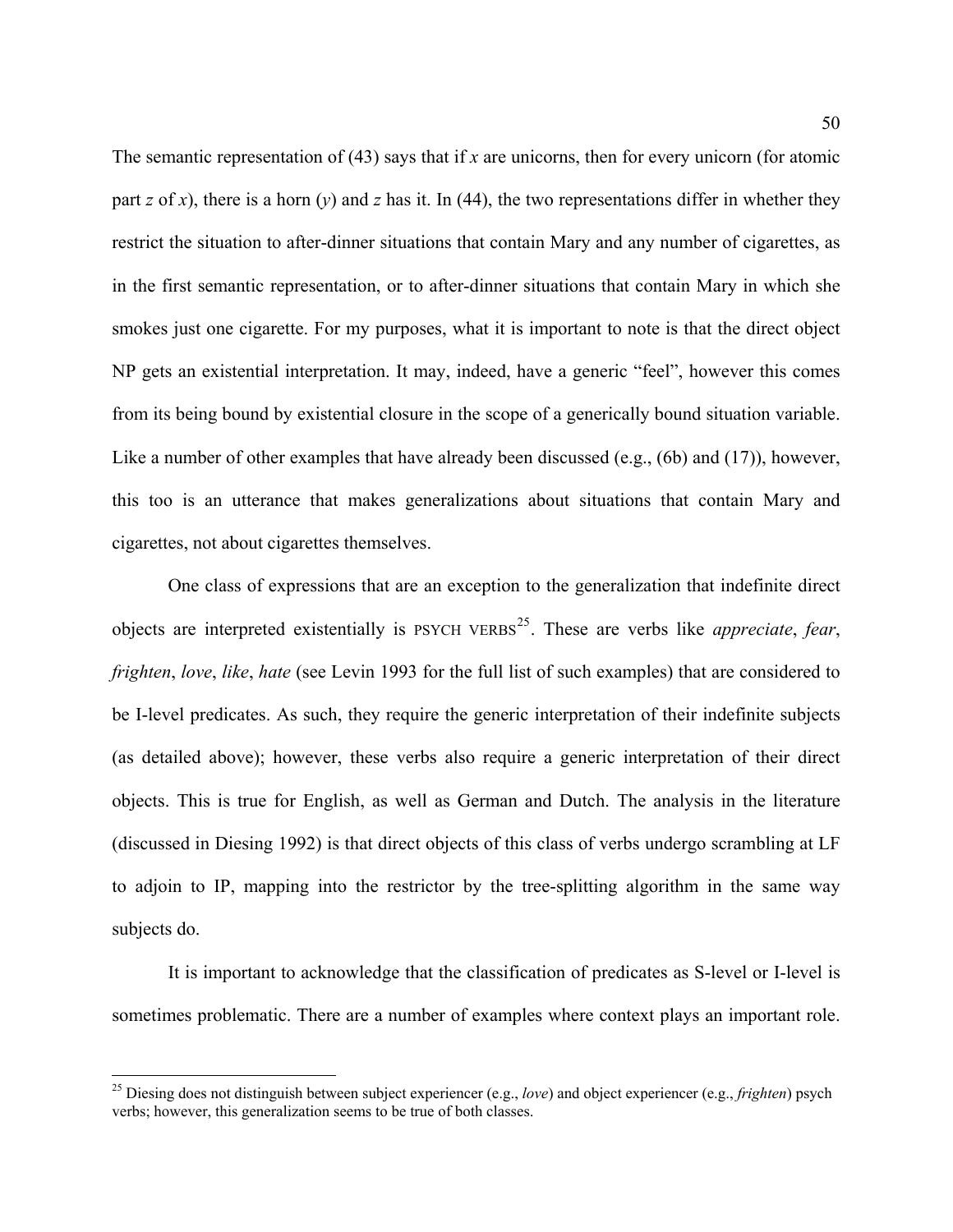For instance, emotional states that make up the class of EXPERIENCER PREDICATES including *angry*, *cheerful*, *obnoxious* and *nervous* might seem like S-level predicates, but in fact they behave in some ways like I-level predicates. Note that *angry* is not acceptable in *there*-insertion contexts.

- <span id="page-50-0"></span>45) a. Insurgents are angry.
	- b. \* There are insurgents angry.
	- c. ? There are barbarians angry (at the gates).

However, their unacceptability is not as marked as with canonical I-level predicates like *intelligent*. Compare the following to the examples in ([45\)](#page-50-0).

- 46) a. Cephalopods are intelligent.
	- b. \* There are cephalopods intelligent.

Moreover, they can occur with progressive-*be* in English, which clearly gives rise to S-level interpretations. In such cases these predicates allow *there*-insertion:

- 47) a. There are hobbits being cheerful.
	- b. There are Chihuahuas being nervous.

Diesing (1992) suggests that progressive-*be* selects an S-level Infl in contexts where its meaning corresponds to the verb *act* and the adjectives have an adverbial (not predicative)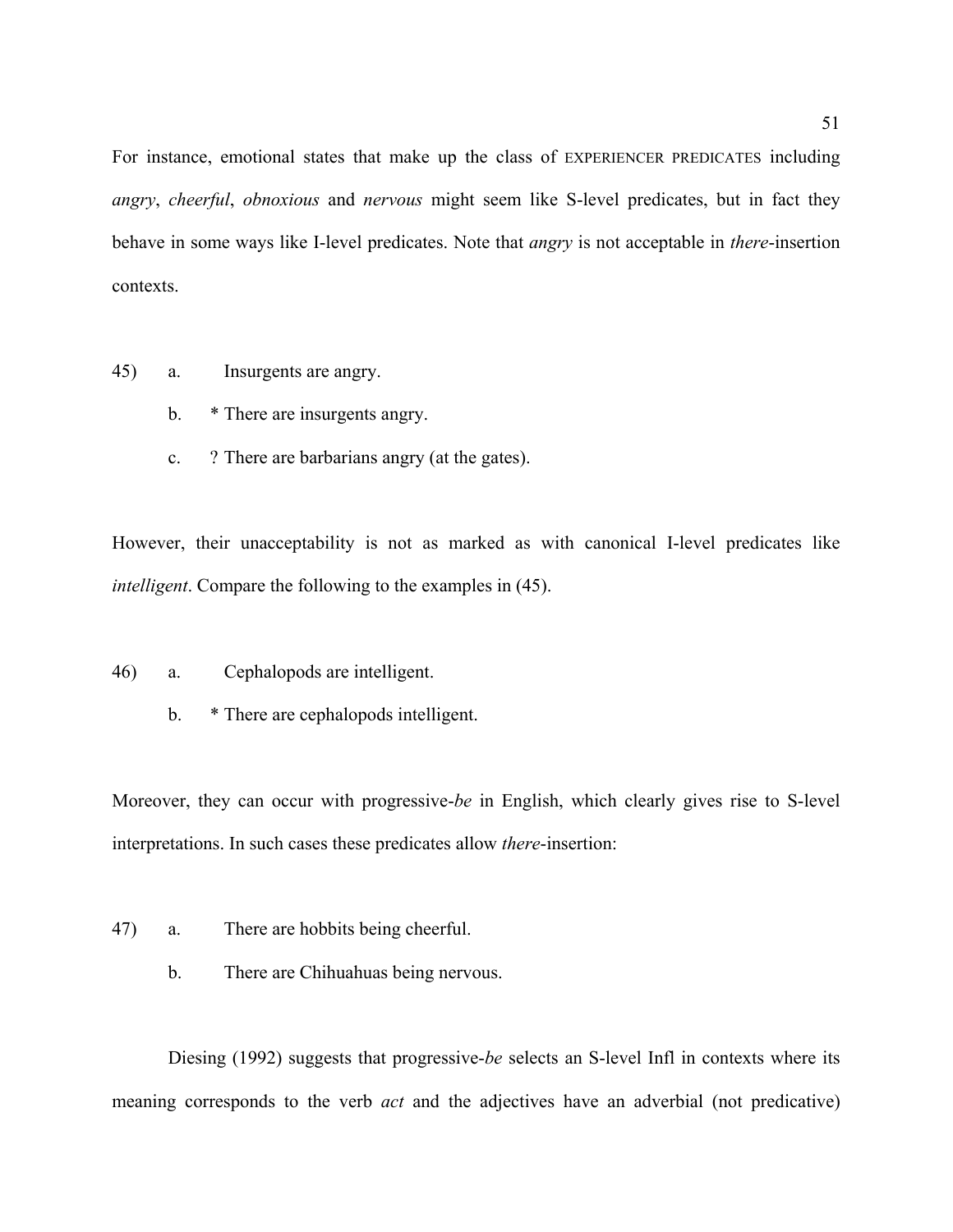function. I-level predicates that cannot modify *act* are not acceptable here [\(48](#page-51-0)b). Such (adverbial) interpretations of the predicate are clearly distinguished from true S-level transitory properties, which cannot occur with progressive be ([48c](#page-51-0)):

- <span id="page-51-0"></span>48) a. Marija is being intelligent/cheerful/nasty/nervous.
	- b. \* James is being tall.
	- c. \* Firemen are being available.

Contextual effects related to the status of a predicate as S- or I-level affect predicates other than just the experiencer predicates discussed above. Note the following examples from Diesing (in her examples (68) – (71)) where the interpretation of canonical stage level predicates like *be available* and *be sick* are subject to context:

- 49) a. There are children sick.
	- b. Children are sick. (ambiguous)
	- c. \* There are children with red rashes sick.
	- d. There are children with red rashes available.
	- e. Children with red rashes are sick/available. (generic only?)

Although it is not always trivial to classify a verb as S- or I-level, there are still broad generalizations that can be made about these two categories. The categories are cohesive, with these few exceptions that form the relatively homogenous class of expressions related to psychological states.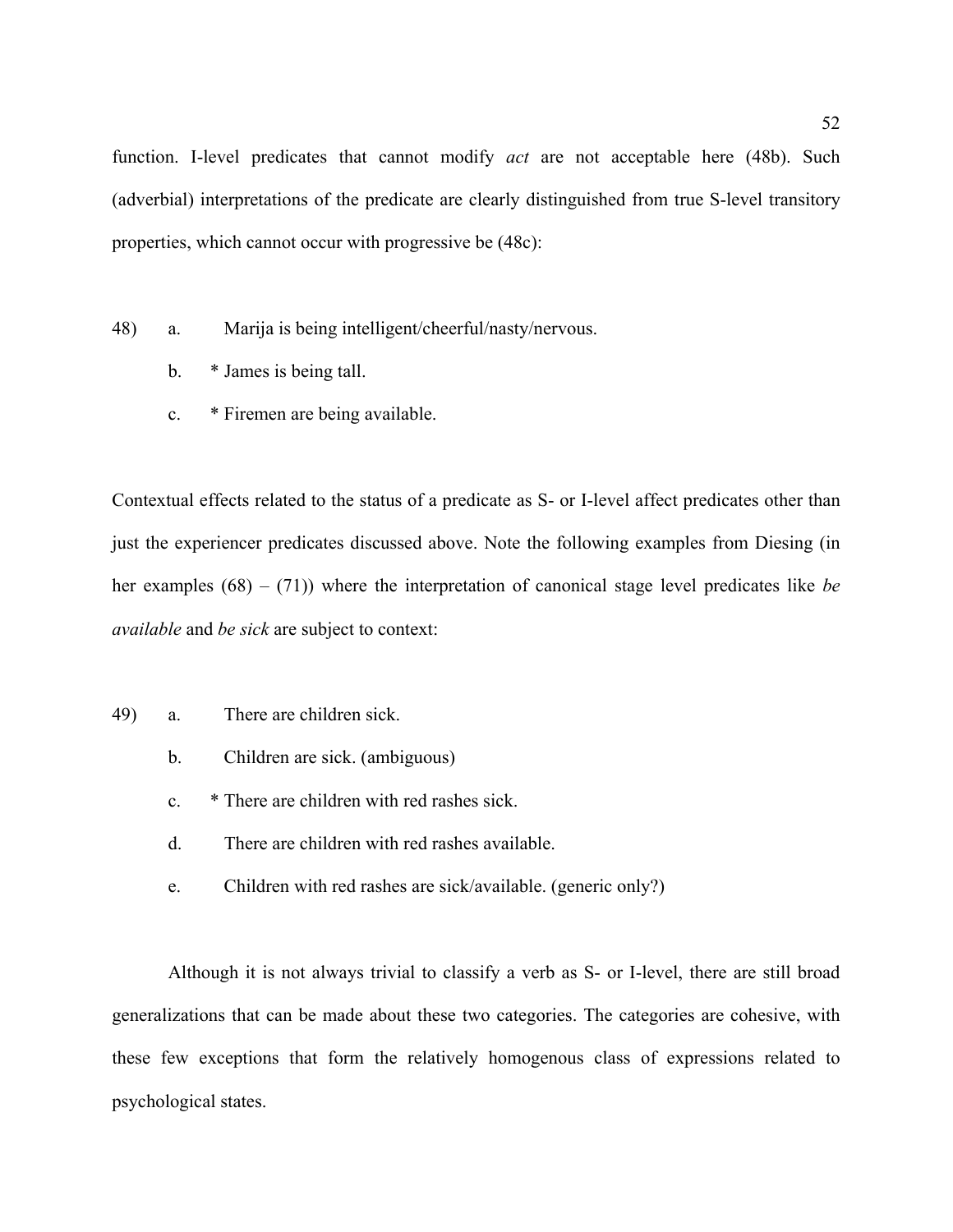Diesing (1992) provides additional support for the MH with data from English and especially from German, where many of the relevant contrasts occur overtly at S-structure. However, a more detailed description of the intricacies of Diesing's work is beyond the scope of this dissertation. The central idea is that the overt syntactic distinctions in German that result in differences in interpretation are the same processes that occur in English. The only difference is that in English, these things happen covertly, at  $LF^{26}$  $LF^{26}$  $LF^{26}$ . I use Diesing's Mapping Hypothesis for concreteness, but it is important to understand that the precise mechanism of indefinite interpretation is less important than the basic insight that lies behind this hypothesis, namely, that indefinites that occur low in the structure are assigned an existential reading whereas indefinites that occur high in the structure are assigned a generic interpretation. See Rooth 1995 and Cohen & Erteshik-Shir 2002 for alternative proposals capturing the same basic insight.

For the purposes of this dissertation, let us assume that the MH is sufficiently motivated and provides a coherent syntactic explanation of the different semantic interpretations available for indefinite NPs.

## **1.4 Genericity: a property of NPs or utterances?**

<u>.</u>

The previous research on the acquisition of generics has contributed many interesting and valuable findings, in particular, findings that inform research on psychological essentialism and how children create categories. However, this research meets with certain explanatory difficulties when it attempts to describe the acquisition of generic language. The primary reason for this is that the extant acquisition literature focuses on the role of the NP in the genericity of

<span id="page-52-0"></span><sup>&</sup>lt;sup>26</sup> The rest of Diesing (1992) motivates the MH with data on quantification including strong and weak determiners and their behavior with respect to scopal interpretations. Diesing refines her claims about the classification of indefinites based on their more general behavior with respect to QR. She also examines the influence of different semantic classes of verbs (e.g., verbs of creation and destruction) on the interpretation of indefinites.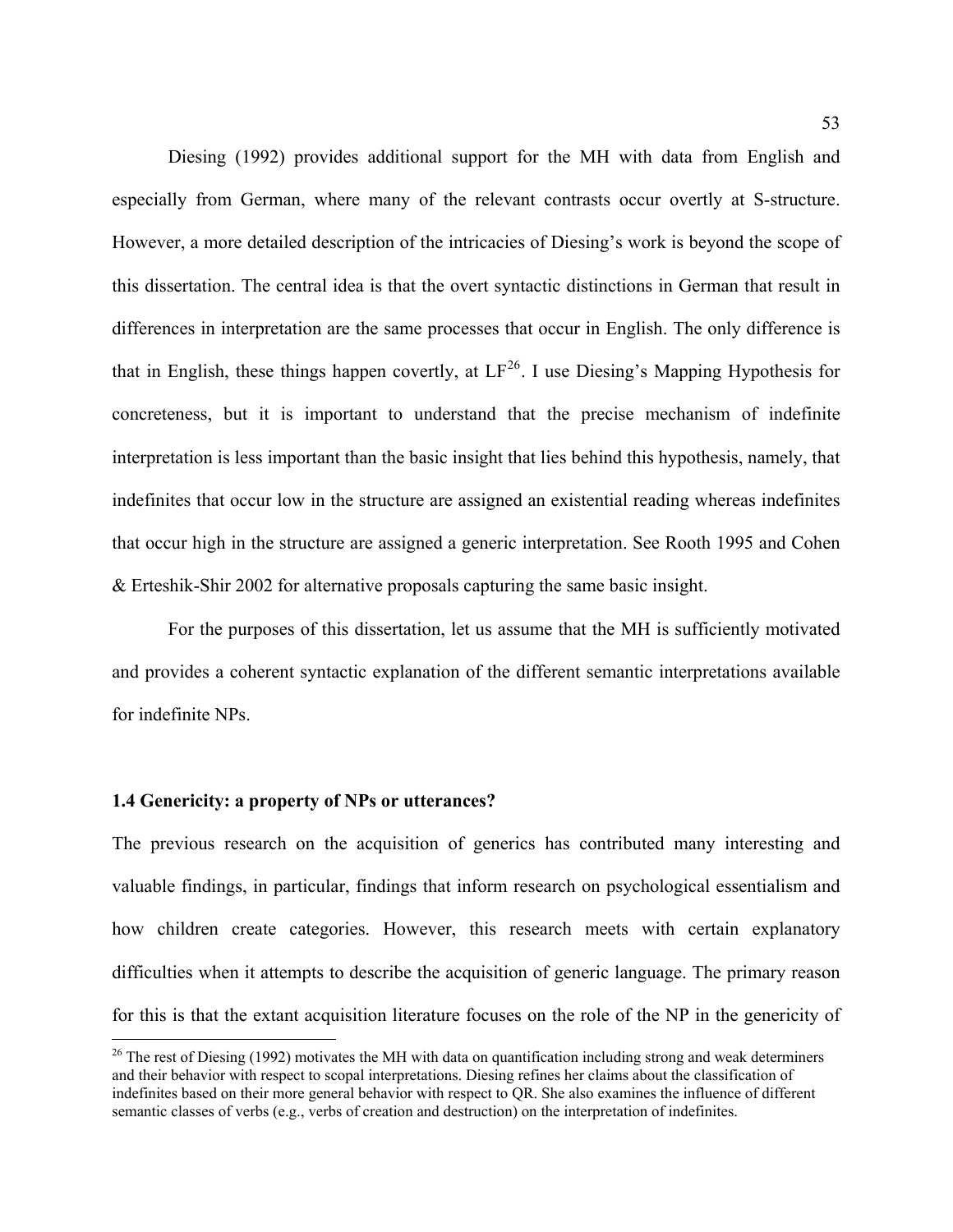an utterance. While it is clear from the discussion in §1.2 that the NP *can be* an important source of genericity, an NP's status as kind-denoting is relevant only in certain environments; such linguistic contexts are not part of child-directed speech<sup>[27](#page-53-0)</sup>.

To be clear, the previous acquisition literature does not explicitly say that the NP is the source of genericity. Rather, it is evident that the focus is on the NP for two main reasons. First, in taking inventory of parental uses of the different morphological forms of NPs and in examining children's interpretations of these NP forms, this research does not examine the fuller linguistic context (e.g., predicate type). Second, this literature does not distinguish genericity via a kind-NP from genericity via a characterizing sentence, which, as I have demonstrated in this chapter, are two very different linguistic phenomena. In fact, the acquisition literature never considers the possibility that the examples of generic utterances it is concerned with are best described as characterizing sentences. Instead, despite the claim in the linguistics literature that indefinite singular NPs are not kind-NPs (except on their taxonomic reading) and are interpreted generically only when they occur in characterizing utterances (see discussion in §1.2), the previous literature on the acquisition of generics wrongly treats all NPs (including indefinite singular NPs) as "kind-referring expressions":

"…in spontaneous language, mothers likewise are more apt to discuss animal categories using 'kind-referring expressions' (Krifka et al. 1995). This result suggests that generic NPs may provide a means of enriching children's category knowledge in domains that are particularly central for adults."

Gelman & Tardif (1998: p. 241)

 $\overline{a}$ 

<span id="page-53-0"></span><sup>&</sup>lt;sup>27</sup> See discussion in §1.2.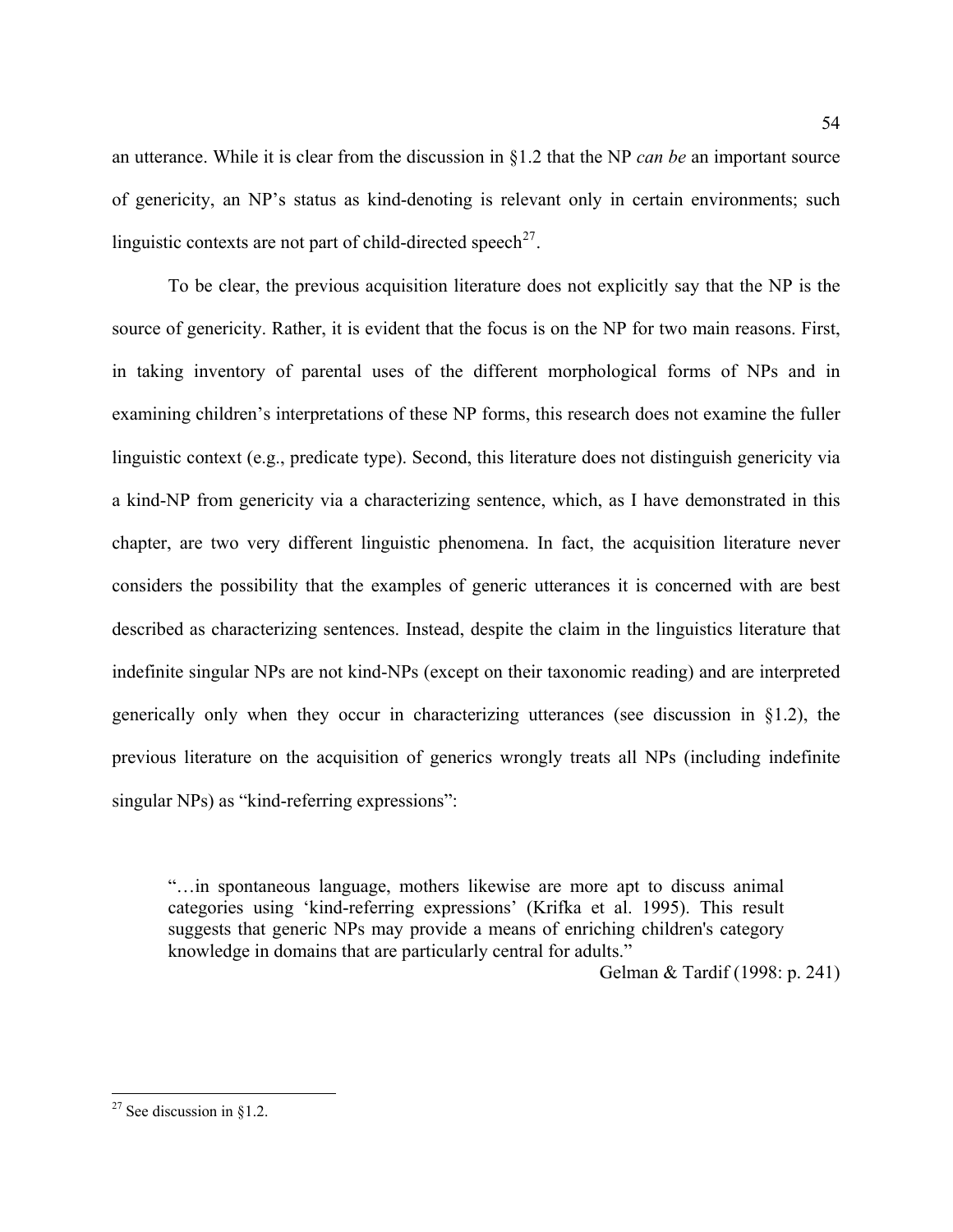However, for Krifka et al. (1995), "kind-referring expressions" are kind-NPs, a category that the reader will recall refers only to the kind as a whole and does not include indefinite singular NPs. Further, the previous research conflates bare plural NPs (e.g., *bears*) and overtly existentially quantified NPs (e.g., *some bears*).

In her discussion of the semantic features of generics, Gelman (2003) points out the fact that one feature that distinguishes generics from indefinites is that the former are generically true. She goes on to say that the difference between these two readings is "particularly critical because the same form of the noun phrase can be used for both" (p. 207) providing the two utterances in ([50\)](#page-54-0).

- <span id="page-54-0"></span>50) a. Bears live in caves.
	- b. I saw some bears in the cave.

While it is true that the bare plural NP and the overtly existentially quantified NP both contain the same string (e.g., *bears*), they are not the same. The existentially quantified NP contains overt quantificational information that the bare plural does not. This is exactly the kind of information a child can use to learn about generic and referring language.

These features of the previous analysis lead to the description of a system that would likely be impossible to acquire by analysis of the linguistic signal because it would require a child to derive a system of generics based on a many-to-many mapping from NP form to NP function. In fact, this is exactly what research by Gelman and colleagues has shown (Gelman 2004; inter alia): because parents use both available morphological forms of NPs in referring to generic concepts, "…what we find, through a series of converging studies, is that parental input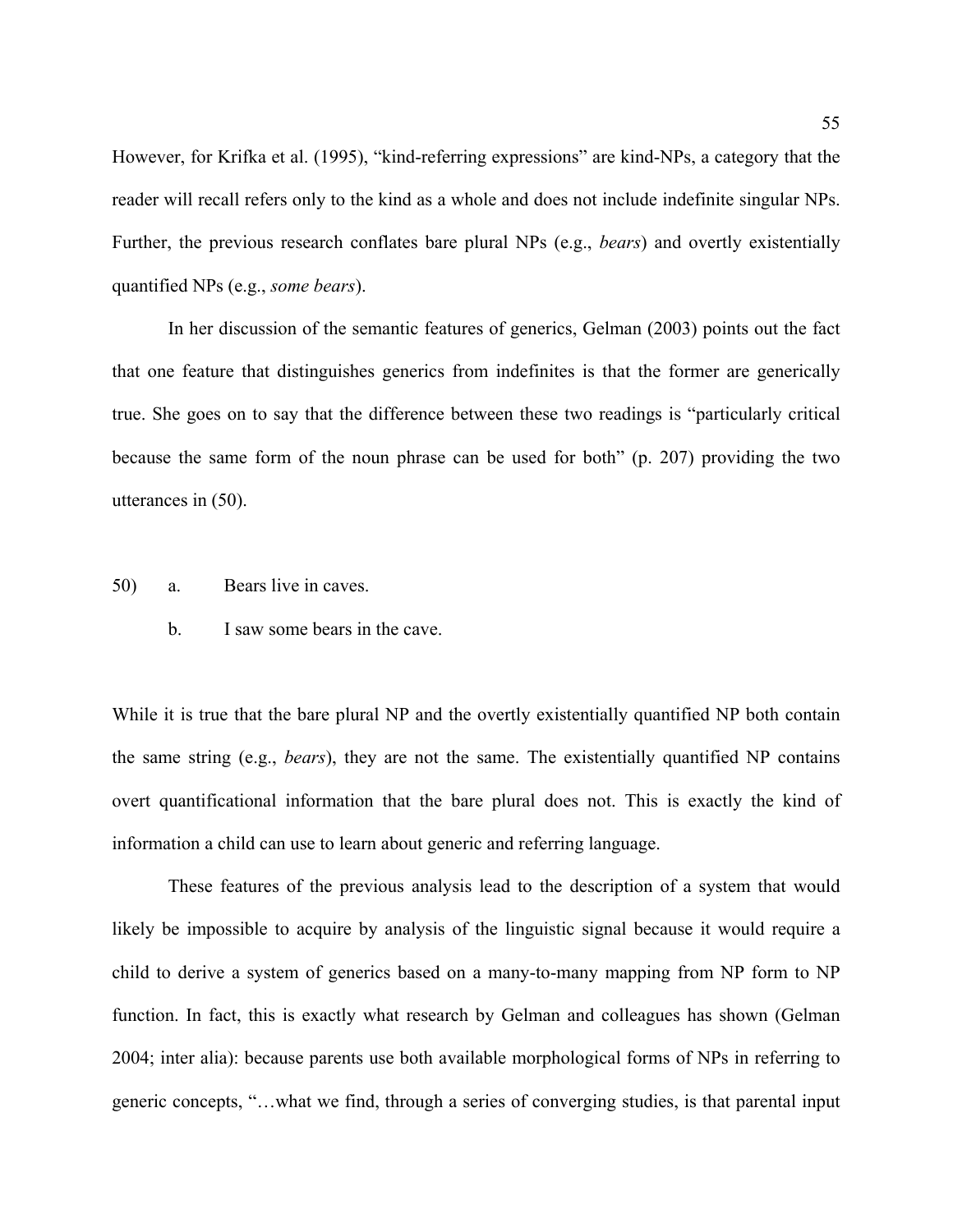retains the complexity of mapping, thereby not greatly simplifying the inductive task that children face" (Gelman 2004: p. 456). In short, these authors have argued that the input by itself, except in the broadest sense (i.e., children can attend to the use of the plural when their caregiver says, for example, *They have four stomachs* in the presence of a single cow) is uninformative regarding generic interpretation. And, if the focus is on the NP, they're right – the input is not very informative. When a child encountered an NP, he would have to compute a very finegrained analysis on individual sentences including analysis of weak cues such as "…at the very least, morphosyntactic cues, contextual cues and world knowledge … none [of which] is individually sufficient" (Gelman 2003: p. 215) to determine whether the NP should receive a generic interpretation.

One solution to this problem is to say that somehow children can make use of matrix of weak cues that the input provides. This seems unlikely, however, given the complexity of the cues. Another solution, and the one that Gelman (in Hollander et al. 2002, Gelman 2003 and Gelman & Raman 2003) adopts, is to say that instead of using such a complicated array of information to determine whether or not an NP is generic, generic interpretations are the default for children, at least by the time they are three years old. Children look for information in an utterance to tell themselves that an NP is not going to be interpreted generically and until they find such cues, they assume genericity. I provide evidence below and in Chapter 3 against this hypothesis. Instead, the solution I propose approaches the problem in a different way. Genericity is a property of the sentence grammar, not of the NP, so being generic or existential depends on the position that a constituent is interpreted in in the syntax (at LF in English, at S-structure in German or Dutch). If that's the case, then a child is not trying to use these cues to determine whether or not an NP is generic. The child's main focus on the input is to determine which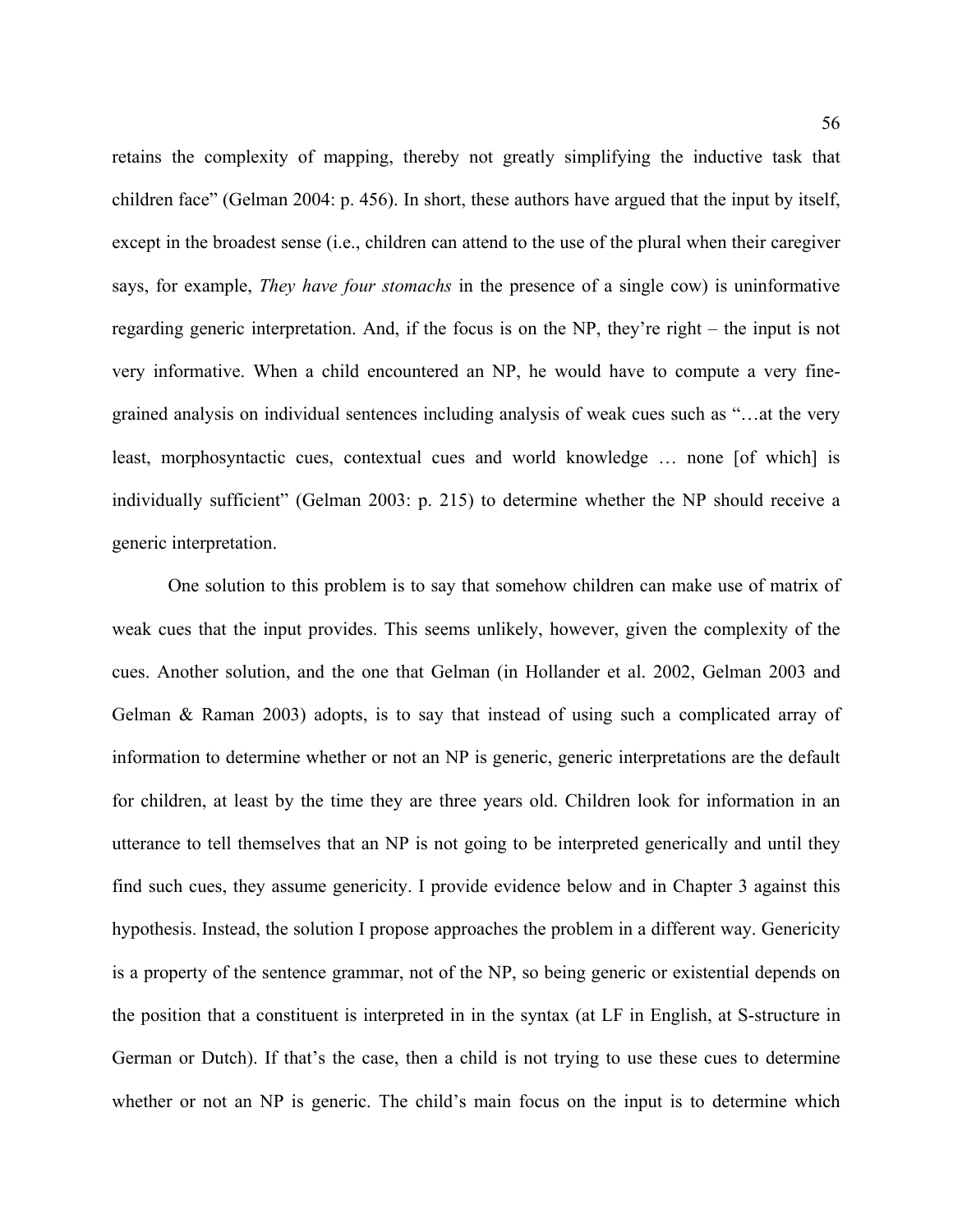morphological forms of determiners map onto the different semantic forms. The learner can make use of some of these cues to determine whether or not the covert generic operator is present.

## **1.4.1 An NP-centric view of the acquisition of genericity**

Word learning is a complex task on its own. While children have been shown to fast-map a label to a new word (Carey & Bartlett 1978, Heibeck & Markman 1987), there is more involved in learning the broader meaning of, for example, *dog* than simply pointing to a dog and labeling it when the animal is currently in the child's view. The string *dog* can denote a kind, when it's an NP it can denote a property, or the NP can combine with a determiner to denote an individual or a generalized quantifier (e.g., *every dog*). So children cannot simply be learning the meaning of *dog* when their parents utter the string in the presence of the animal because the intended meaning of the string depends on how it combines with the other elements in the utterance.

One part of the word learning problem is that words are not uttered in isolation; rather, they are uttered in sentences. The same string *can* be used to refer to different things depending on the type of sentence it's used in because different types (listed above) can be indicated by the same string. Considering the examples from [\(3](#page-11-0)), first presented in §1.0, ([3a](#page-11-0)) refers to a particular barking dog, ([3b](#page-11-0)) refers either to the dog that is barking, or to a non-specified dog and [\(3](#page-11-0)c) refers to a generic property of the kind [dog].

- [3](#page-11-0)) a. The dog is barking.
	- b. A dog is barking.
	- c. Dogs bark.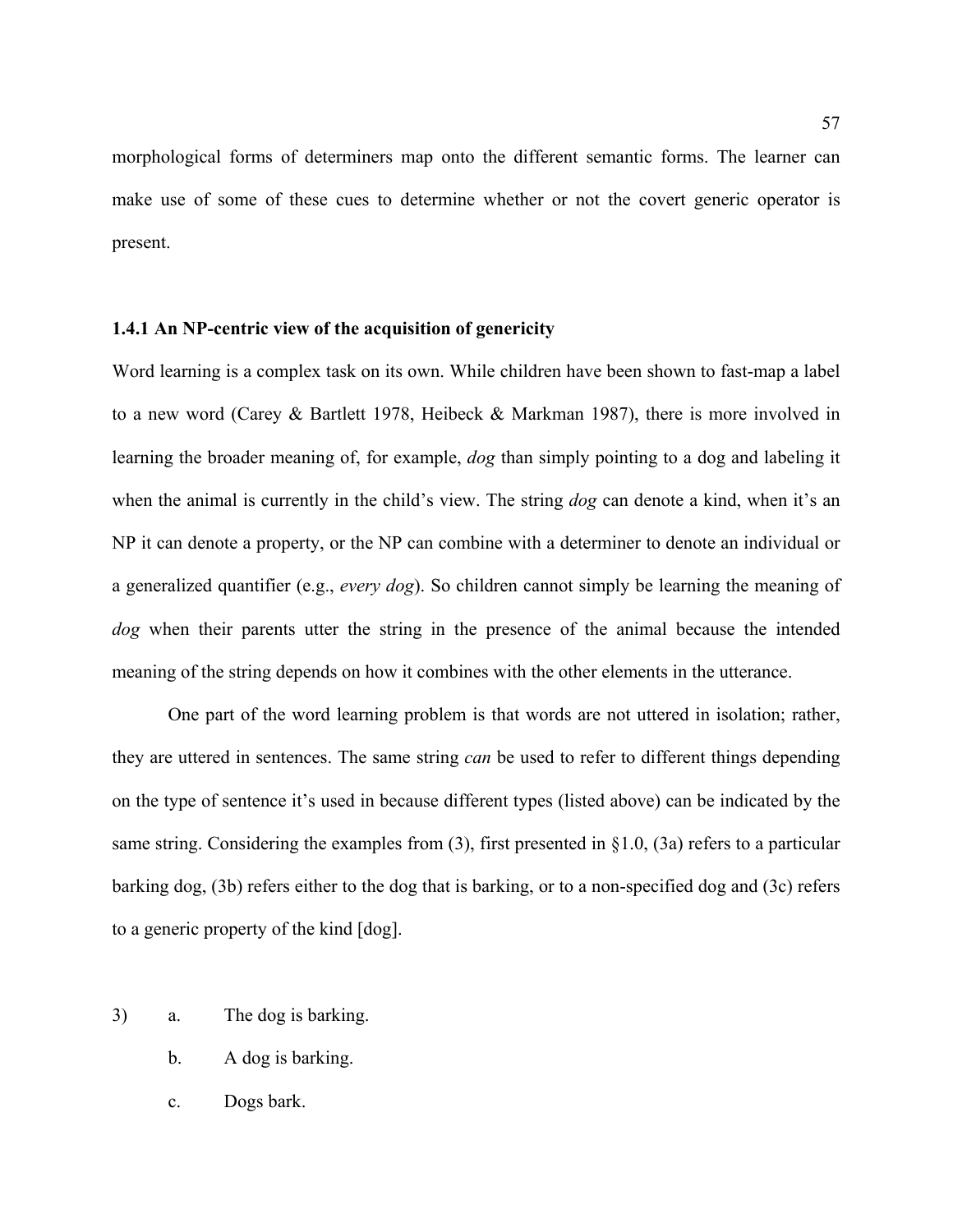While some element of the meaning of *dog* may be constant across these examples, what's being referred to is determined by the whole NP (e.g., *the dog*, *a dog*, *dogs*) at a minimum or possibly by the whole sentence. As noted in §1.0, it is difficult to determine an NP's intended interpretation because a given NP form is often compatible with both generic and existential or referential interpretations depending on the sentence it occurs in and there is no unique NP form that indicates genericity, as shown in [\(4](#page-11-1)) and ([5\)](#page-11-2), repeated here.

- [4](#page-11-1)) a. The cow has four stomachs.
	- b. A camel spits three times before sleeping.
	- c. Tasmanian tigers are extinct.
- [5](#page-11-2)) a. The cow is eating.
	- b. A camel spit three times.
	- c. There are Tasmanian tigers in the natural history museum.

 Because there is no one-to-one mapping between NP form and function with respect to generic and nongeneric language, if the child did not have the MH to rely on, she would have to rely on an array of weak cues that are in the input.

One important feature would be the morphosyntactic information available in an utterance. This includes determiners and number, jointly, as well as tense and aspect. Gelman (2003) points to the overlap between the formal properties of the NPs in ([4\)](#page-11-1) and [\(5](#page-11-2)), noting that generics can be expressed with the definite singular, indefinite singular or bare plural. Therefore, the speaker must also use number in combination with the determiner to decide whether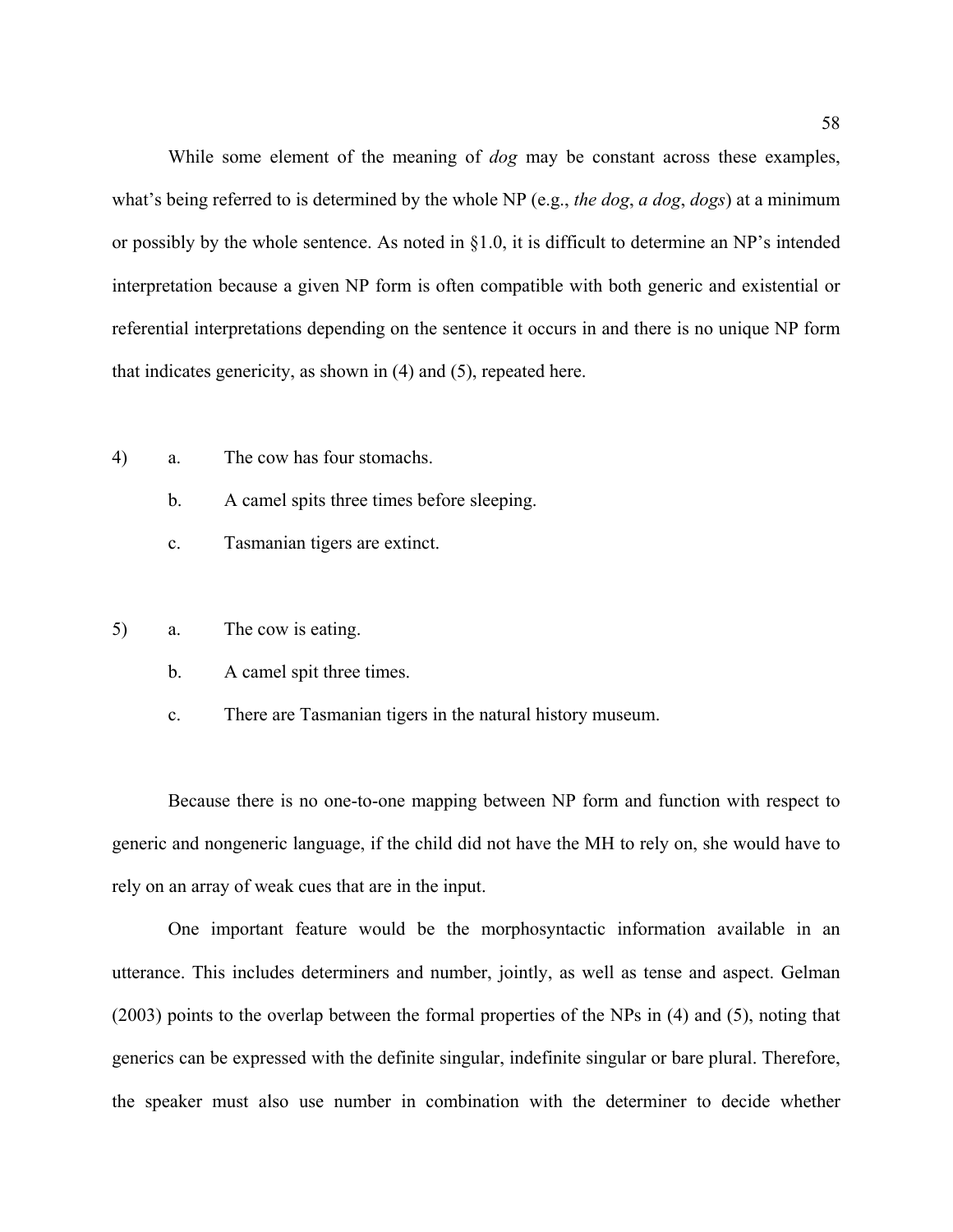something is generic or nongeneric. Gelman provides the following example (2003: p. 215) showing that a definite determiner cannot combine with a plural NP in a generic statement.

- 51) a. The bears are huge.
	- b. Bears are huge.

Although Gelman does not explicitly say this, it should be noted that the interaction of the definite determiner and plurality can indicate a nongeneric, but there is no equivalent unequivocal indication of a generic. Instead, a child noting the interaction of the determiner and number is left with "nongeneric" or "not nongeneric".

 This research also acknowledges the importance of tense, saying that "with the exception of the historic past (e.g., "*Woolly mammoths* roamed the earth many years ago") past tense utterances are not generic…" (Gelman 2003: p. 216). However, this is simplifying the issue. As Krifka et al. (1995) point out, any verbal predicate in the simple present, past tense or future tense *can* have a characterizing or particularizing interpretation. This includes, as Gelman mentions, the historic past, but it also includes the possibility of a particularizing interpretation for the simple present used in the 'reportive present'. All of these cases are non-standard uses of tense, but it should be noted that any utterance could have a characterizing or particularizing interpretation.

52) John smokes/smoked/will smoke a pipe.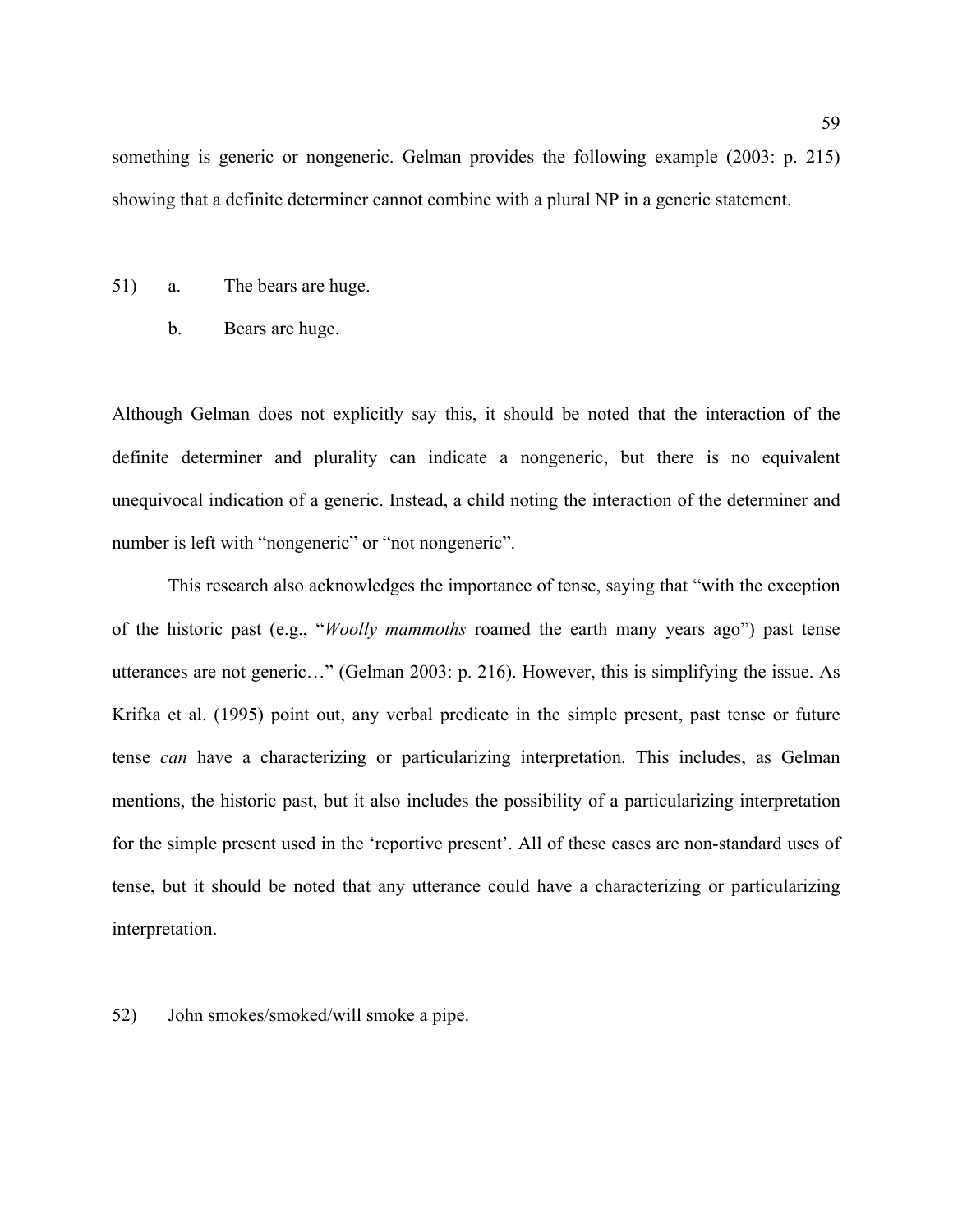Lastly, as far as morphosyntactic cues are concerned, Gelman (2003) discusses the importance of aspect as a cue because "…a statement in the simple present, such as "Cats meow," is generic, whereas a statement in the present progressive "Cats are meowing," is nongeneric…" (p. 216). While there is certainly a strong correlation between progressive and perfect sentences receiving a particularizing interpretation, Gelman simplifies the issue by neglecting to discuss that the addition of an adverb can override the present progressive's tendency toward such an interpretation.

## 53) Bears are usually/always/often roaming around in the woods.

 Use of this type of morphosyntactic information to determine that an NP is generic would require a fine-grained analysis of each sentence. A child would have to decide what information he receives from the interaction of the determiner and plurality. And this, in itself is not an easy task because there is no direct indication of genericity of the NP: recall that for Gelman, (2003) the interaction of the definite determiner and plurality can indicate a nongeneric, but there is no equivalent direct indication of a generic. Then, the child would have to look at the interaction of the determiner and verb. Sometimes the verb tense/aspect will determine genericity or nongenericity, other times, it would be the noun. Precisely how a child would know whether to attend to the NP or VP remains unspecified. Furthermore, Gelman does not discuss the particular pieces of tense and aspectual information that she expects the child to be able to use in determining whether an utterance is generic or nongeneric. In the end, even the morphosyntactic analysis Gelman proposes is not sufficient to determine whether an NP is generic.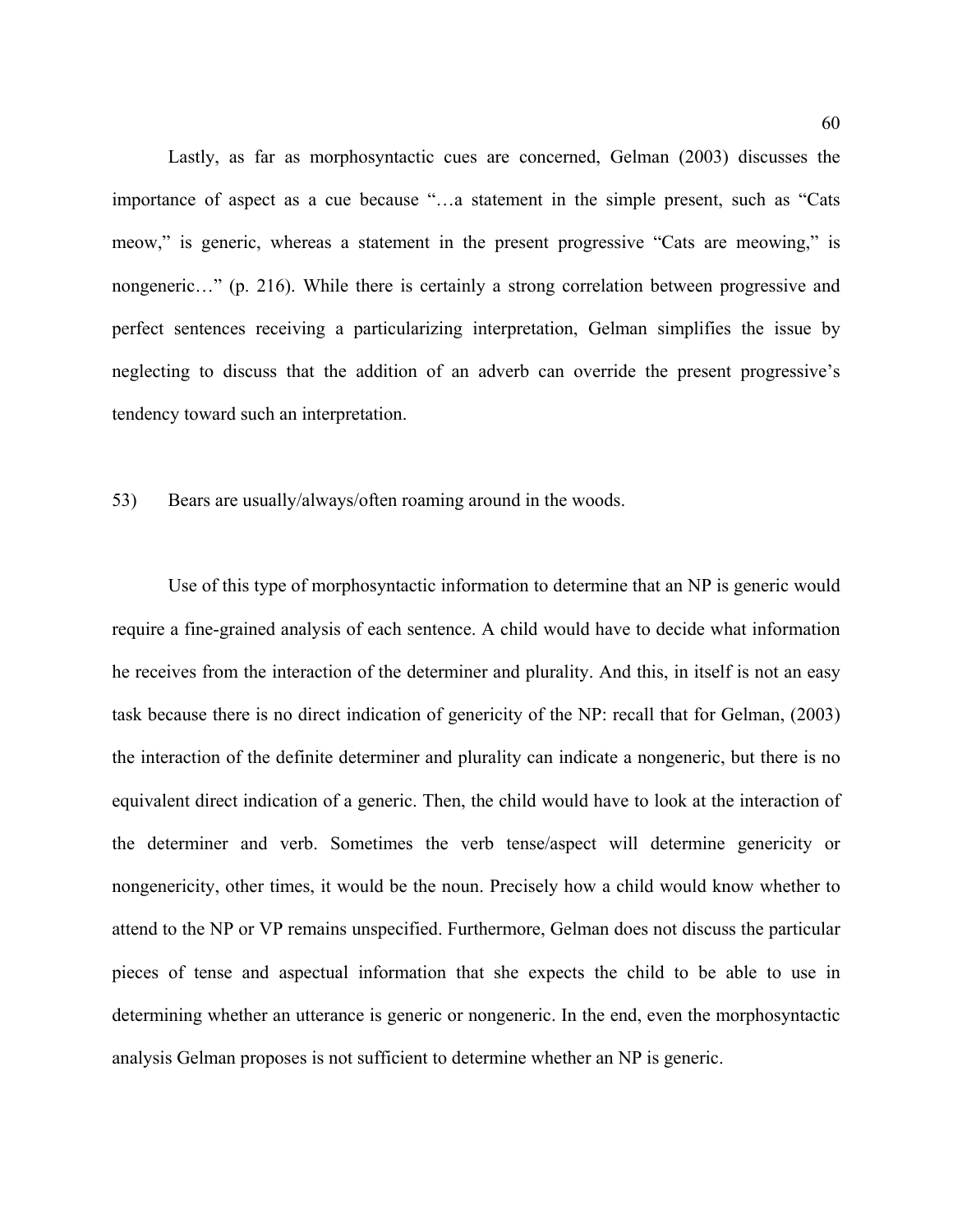Children would also have to turn to context. This includes both mismatches in anaphoric relations and the sentence form. For instance, when an object is labeled with a singular NP and subsequently described with a plural anaphor, this is an indication that the speaker is using generic language. As discussed above, some of the previous research (Gelman & Raman 2003) refers to this type of information as "pragmatic context".

- <span id="page-60-0"></span>54) a. This is a tapir. They like to eat leaves.
	- b. These are my tapirs. They like to eat leaves.

In [\(54](#page-60-0)a) the mismatch indicates that the speaker has switched from labeling an individual member of the kind to talking about the kind as a whole. However, while the anaphoric mismatch in ([54a](#page-60-0)) is a good cue to genericity, Gelman (2003) fails to point out that in ([54b](#page-60-0)), the speaker may be taking about the dietary preferences of these particular tapirs *or* switching to generic talk about the kind.

The form that a sentence takes can also provide some insight into genericity. However, if children are trying to figure out which NPs are generic, this cue actually presents an even bigger problem for them because the information provided by the form of the sentence is in fact ambiguous. Consider the following two statements:

- <span id="page-60-1"></span>55) a. Dingoes live in Australia.
	- b. There are dingoes in Australia.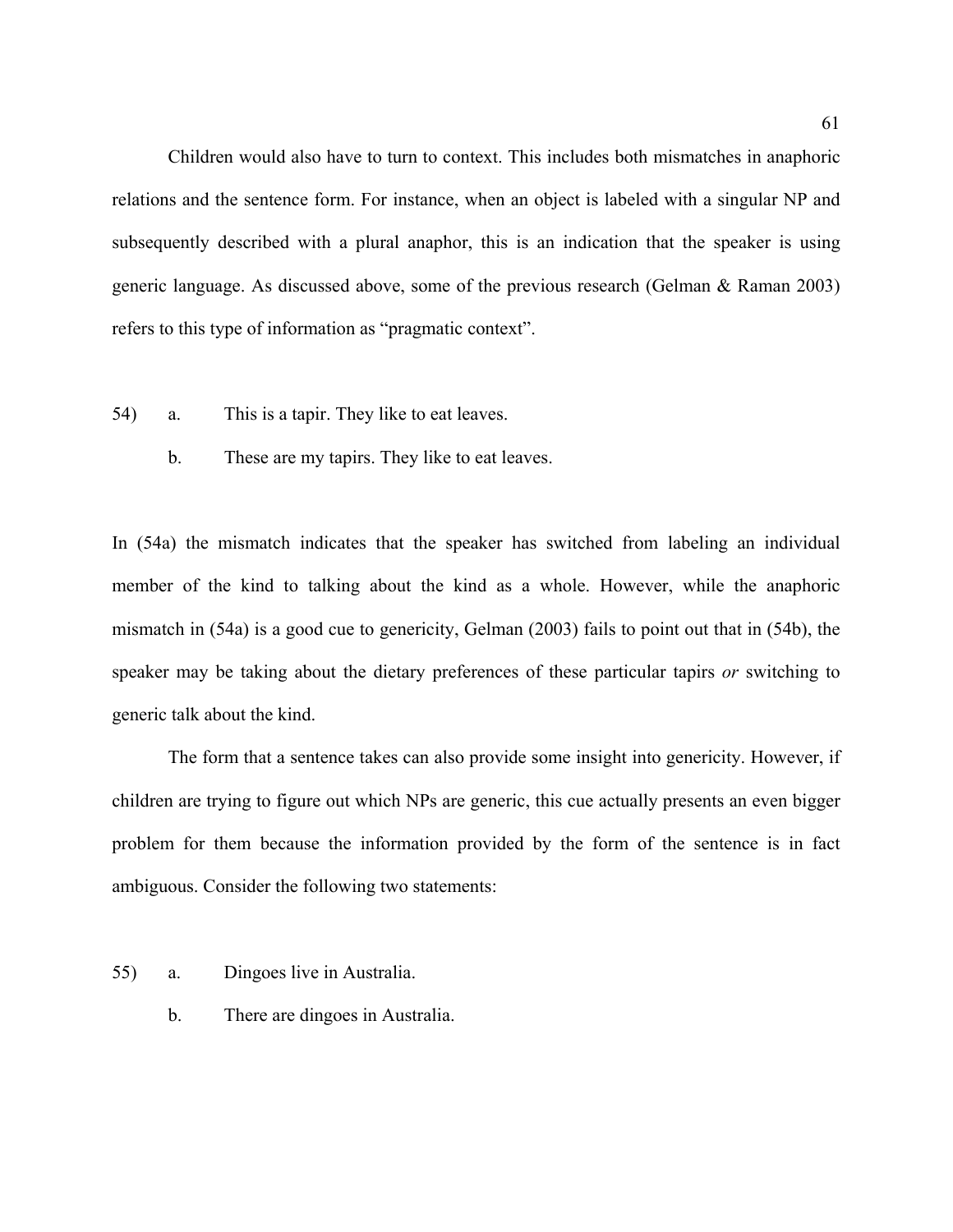For Gelman (2003), there is a clear distinction between the utterances in ([55a](#page-60-1)) and [\(55](#page-60-1)b). The utterance in ([55a](#page-60-1)) is a generic statement about dingoes and the utterance in [\(55](#page-60-1)b) is not. However, sentences like ([55\)](#page-60-1) have long been noted in the linguistics literature to be ambiguous between a generic and existential interpretation of the subject. Note the following from Milsark (1974).

- <span id="page-61-1"></span>56) Typhoons arise in this part of the pacific.
	- a. Typhoons in general have a common origin in this part of the Pacific (i.e., for typhoons it holds: they arise in this part of the Pacific).
	- b. There arise typhoons in this part of the Pacific

(i.e., for this part of the Pacific it holds: there arise typhoons).

As should be clear to the reader from the discussion in  $\S$ 1.3, the different interpretations of [\(56](#page-61-1)) depend on whether *typhoons* is interpreted in the restrictor and *in this part of the pacific* is interpreted in the nuclear scope (as in  $(56a)$  $(56a)$  $(56a)$ ) or vice versa (as in  $(56b)^{28}$  $(56b)^{28}$  $(56b)^{28}$  $(56b)^{28}$ . Applying this to the example in ([55](#page-60-1)a), the following two interpretations are available.

[55](#page-60-1)) a. Dingoes live in Australia.

 $\overline{a}$ 

a'. For dingoes it holds: they live in Australia.

GEN<sub>x</sub>  $\left[ x \right]$  is a dingo  $\left[ x \right]$  lives in Australia

<span id="page-61-0"></span><sup>28</sup> Although it is not always a reliable cue, pitch accent placement on either *typhoons* or *in this part of the Pacific* can determine the partitioning of the sentence into restrictor and nuclear scope. See fn. 14 in §1.3.1 for more discussion.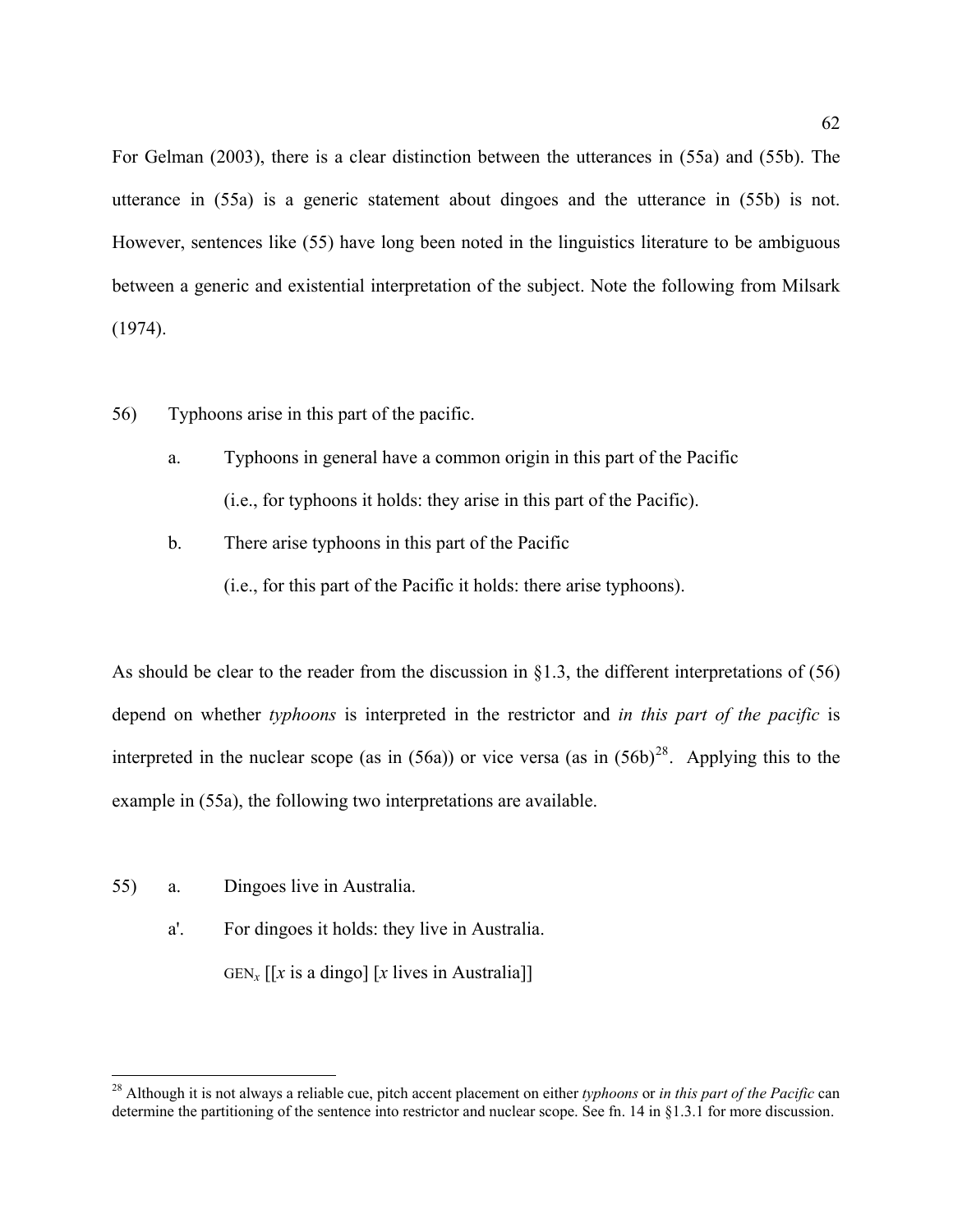a". For Australia it holds: there are dingoes that live there.

GEN<sub>s</sub> [[s is in Australia]  $[\exists_x : x \text{ is a } \text{dingo } \& x \text{ lives in Australia in s}$ ]]

The sentence in ([55\)](#page-60-1) is not unambiguously a generic statement about dingoes, so if a child is using sentence form to determine which NPs are generic, he may come to the wrong conclusion with respect to bare plural subjects.

## **1.4.2 A structural view makes better use of cues**

Learning about genericity by focusing on the NP requires the learner to keep track of a lot of piecemeal information. Recall that a child has to keep track of morphosyntactic cues like determiner and plurality, which at best can only indicate a nongeneric. Further, the child must keep track of the interaction of the determiner and verb, which presumably leads to different conclusions that Gelman (2003) has not specified. As if this were not complicated enough, a child then has to turn to sentence form, which is not, in fact, a clear indicator of genericity.

While not impossible, it seems doubtful that the language learner could use the complex matrix of cues described here to determine whether an NP is generic. This is precisely why Hollander et al. (2002), Gelman (2003) and Gelman & Raman (2003) propose that generic interpretations are the default for children and that in the absence of specifying information, children will assume that an utterance is generic. However, this proposal too is unlikely. Consider again examples like [\(55](#page-60-1)). This sentence lacks all the specifying information that could reveal its nature as a referring sentence. But as I have shown, ([55\)](#page-60-1) is ambiguous. I do not wish to claim that the cues to genericity that Gelman discusses are not at all useful. If, instead of focusing on the NP, we focus on syntactic structure as an indicator of genericity, the types of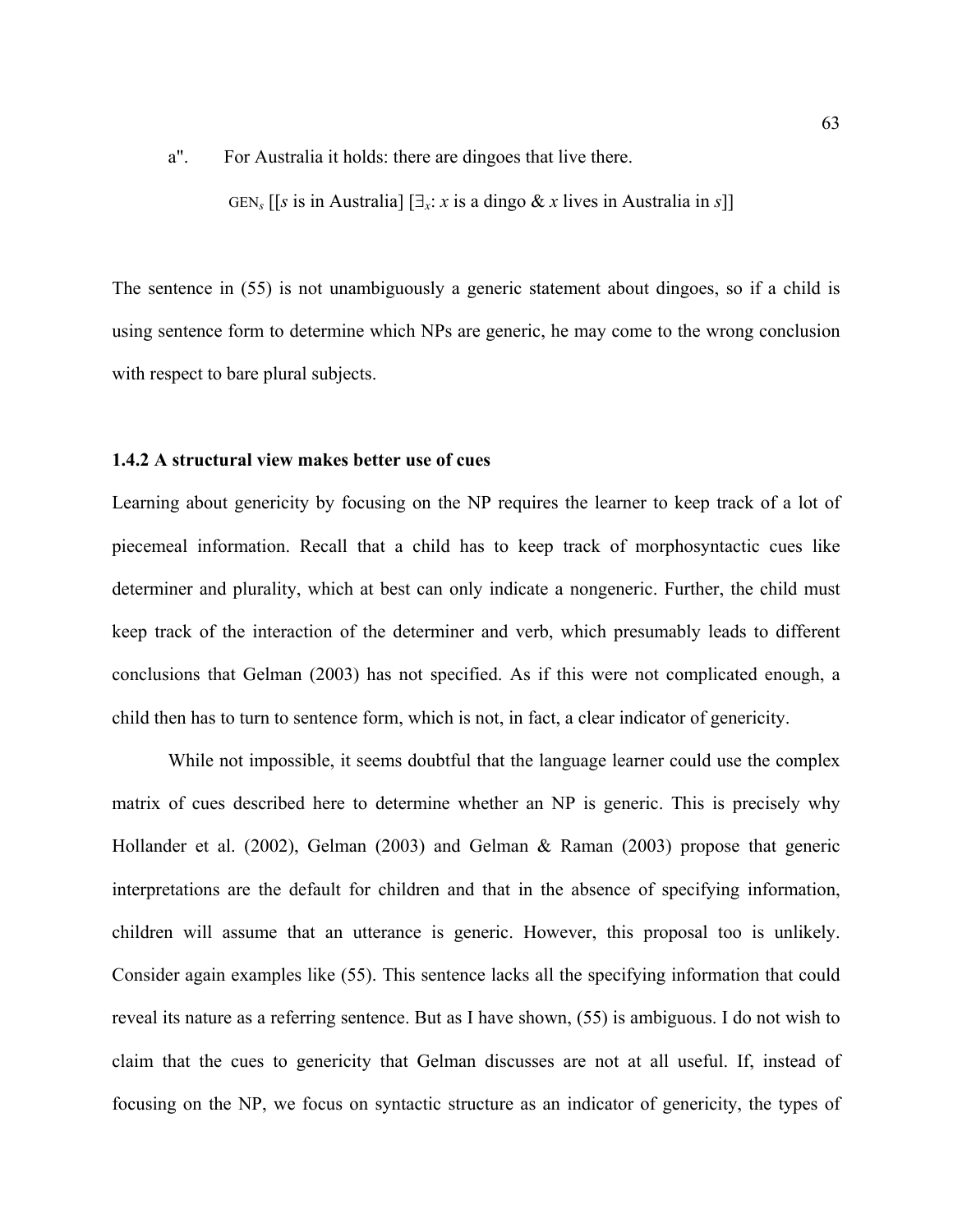cues that I have just reviewed are precisely the kinds of cues that can be useful. These are the kinds of cues that can tell a child whose grammar includes the MH that the generic operator is **licensed** 

Recall the discussion in §1.3.3 about when GEN can be introduced into the syntactic representation (Davidson 1967, Kratzer 1995). GEN can be introduced into the representation for sentences that contain I-level predicates (e.g., *know French*) or S-level predicates (e.g., *speak French*) when there is a variable for GEN to bind and when there is no other element in the sentence that makes the sentence true or false at a particular time or location (e.g., *yesterday*). Let us examine how the cues in the input can be used to determine this.

For instance, *be huge* is an I-level predicate. When the subject is a definite NP, there is no variable for GEN to bind, so it is not present in the representation. However, an indefinite NP like the bare plural *bears* introduces a variable to the semantic representation, so the generic operator is present because there is no other information in the sentence that makes the sentence true or false at a particular time. *Smokes* is an S-level predicate with an abstract spatiotemporal argument for GEN to bind, and there is no other information in a sentence like *John smokes a pipe* to indicate that the sentence is true or false at a particular time. Thus, it is likely that GEN would be introduced into the interpretation. We might predict that a child is likely to misinterpret instances of the reportive present for this reason and would have to learn about this option later. The same is true for the uses of past and future tense and the progressive aspect in characterizing sentences, rather than in their canonical particularizing forms.

Further, if a child's grammar includes the MH, she will know automatically that both interpretations are available for utterances like [\(55\)](#page-60-1). Consider the following: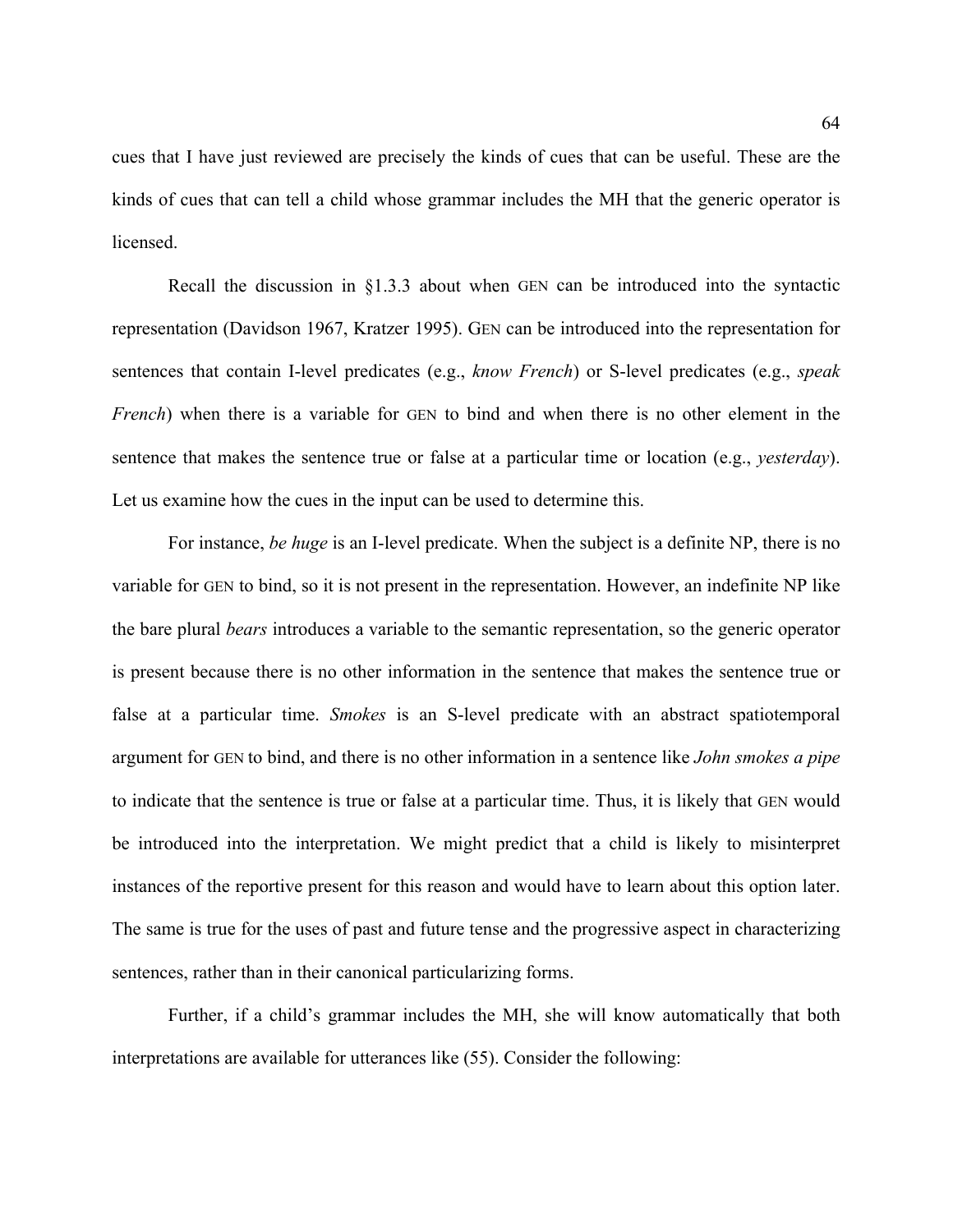- 57) a. A: What do you know about Dingoes? B: Dingoes live in Australia. GEN<sub>x</sub>  $\left[ x \right]$  is a dingo  $\left[ x \right]$  lives in Australia b. A: What do you know about Australia?
	- B: Dingoes live in Australia.

GEN<sub>s</sub> [[*s* is in Australia]  $[\exists_x : x \text{ is a } \text{dingo } \& x \text{ lives in Australia in } s$ ]]

The child can make use of the prior discourse context to determine whether the generic operator is indeed present, or if *dingoes* has been bound by ∃ through ∃-closure.

## **1.5 Learning algorithm**

Using Diesing's (1992) MH as a starting point, I propose a learning algorithm by which a child could exploit the input to learn about the acquisition of generics. In order to do this, I assume the following: the MH is part of UG, the inventory of determiner meanings in language is made available by UG and children know something about the relation between novelty and familiarity on the one hand and indefinite- and definiteness on the other.

The MH provides a clear, linguistically well-motivated proposal about the interpretation of indefinites that accounts for the different interpretations that are available in the adult grammar for bare plural and indefinite singular NPs: syntactic position at LF determines interpretation. The MH is something that could act as a filter on the input, informing acquisition by constraining what children take from caregiver speech. Let us assume that UG provides this mapping to children and that children come to the task of learning about generic and referring language knowing that quantificational operators (overt and covert), when present, induce tree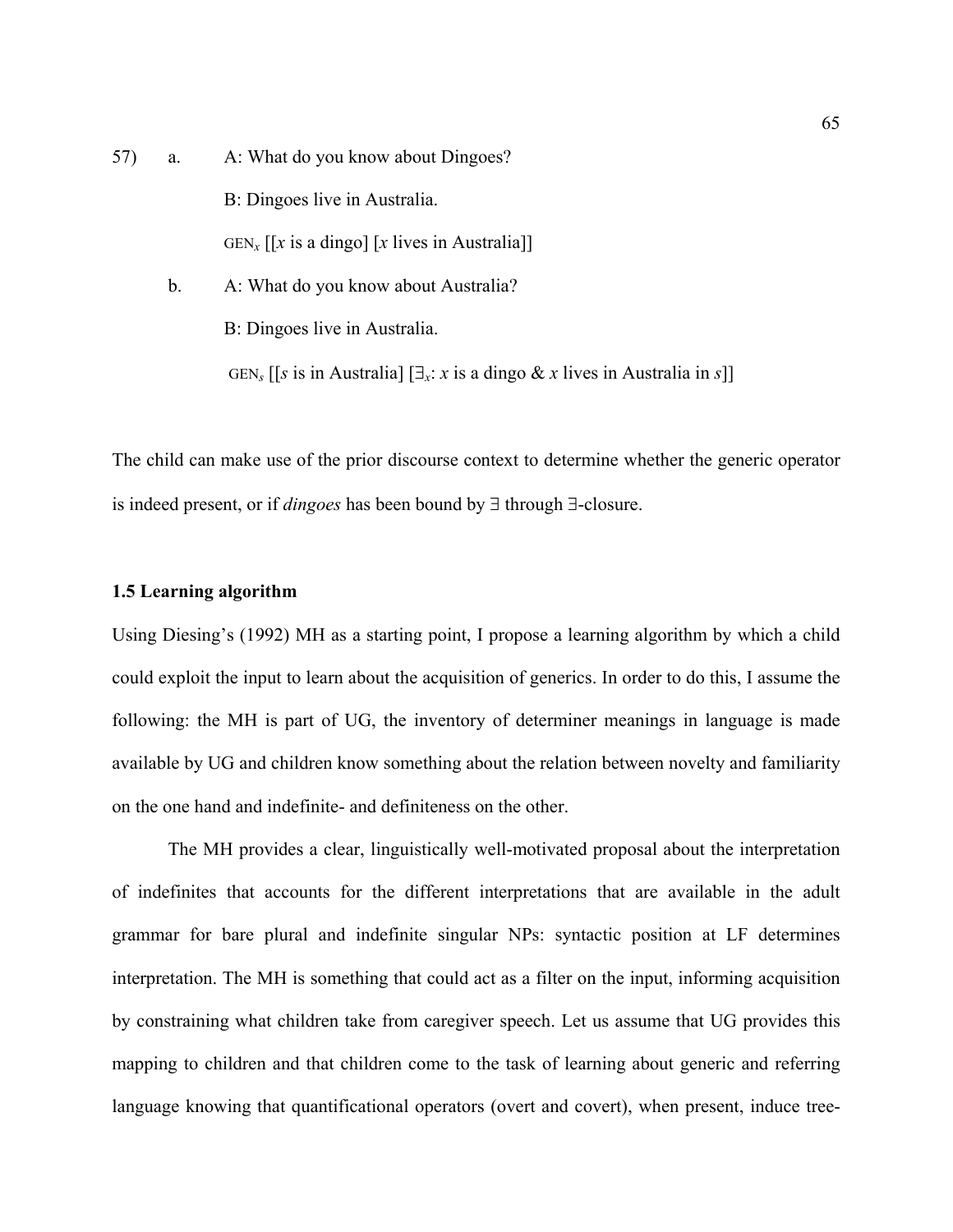splitting in the syntax, which in turn results in the formation of a restrictive clause and a nuclear scope in the semantics. Whatever is interpreted high in the tree is interpreted within the restrictive clause and whatever is interpreted low in the tree is interpreted within the nuclear scope. With respect to the presence of the covert generic operator, children know that indefinites that occur in the restrictor are assigned a generic interpretation whereas indefinites that occur in the nuclear scope are assigned an existential reading. If there is no quantificational operator (overt or covert), there is no tree-splitting, so in the semantic analysis there is only a nuclear scope in which the variables are bound by ∃-closure.

If UG provides children with the MH, then making use of it to determine what is generic and what is existential requires knowing what morphological determiners map onto the semantic category of indefinite determiners. Let us also assume that there is a universal inventory of determiner meanings made available by UG (May 1991; Partee 1992; Chierchia 1995, 1998; Matthewson 2004, cited in von Fintel & Matthewson (in press))<sup>[29](#page-65-0)</sup>. For instance, some determiners are "Kamp-Heim indefinites" and combine with an NP to produce expressions that introduce a variable to the semantic representation. Other determiners in the inventory are "definite". These combine with an NP to produce an expression that denotes a unique individual. Still other determiners are universal quantifiers. They combine with an NP to produce an expression that denotes a set of all the members of a set. The list of semantic determiners provided here is not exhaustive. If UG provides an inventory of possible determiner meanings, then all the child has to do is determine the mapping between the semantic determiners (e.g.,

 $\overline{a}$ 

<span id="page-65-0"></span> $29$  See von Fintel & Matthewson (in press) for a review of the current research on semantic universals for the lexicon, functional morphology and pragmatics.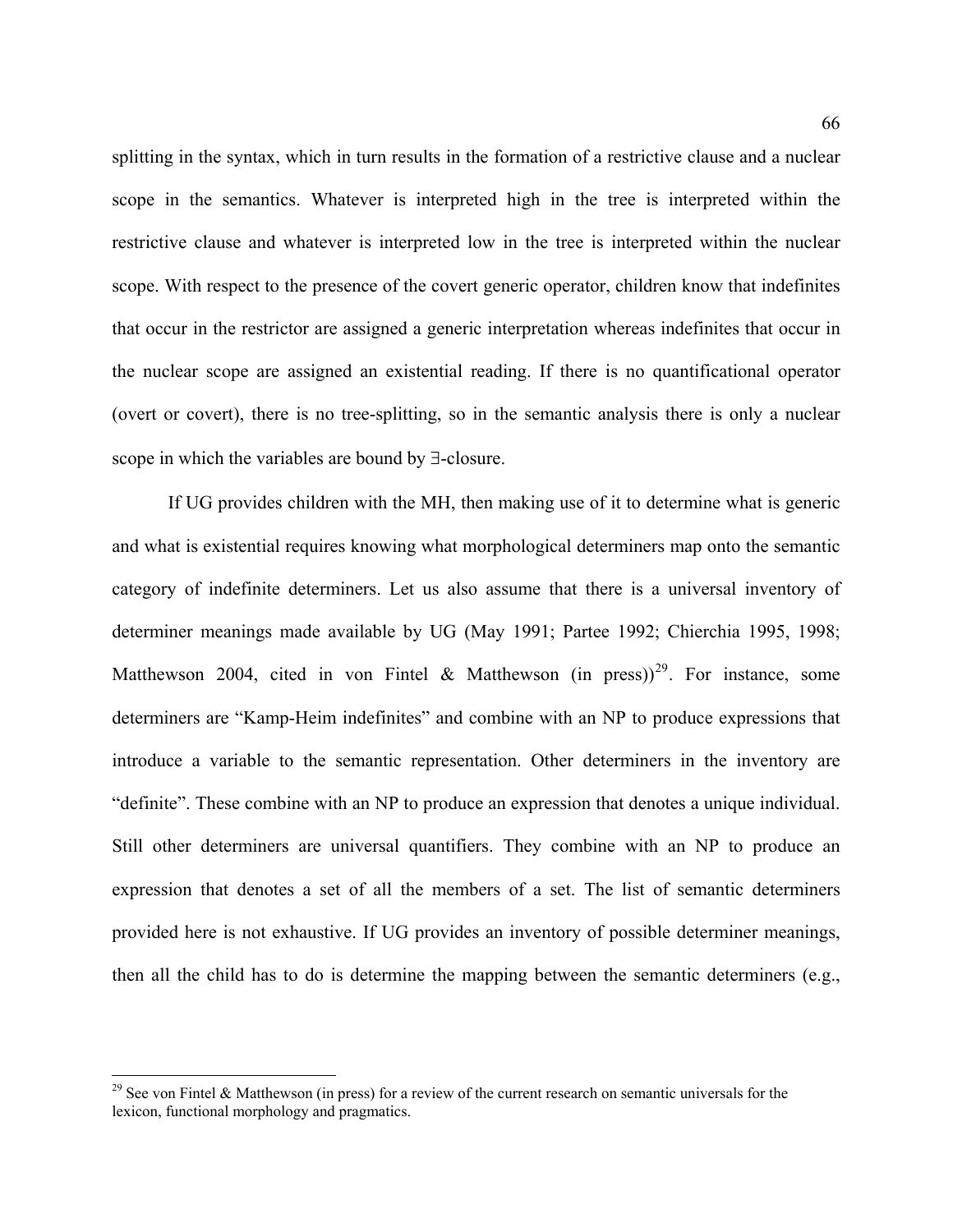"Kamp-Heim indefinite", "ι", "∀") and the morphological determiners (e.g., *a*/*an*, *the*, Ø) in his language.

I propose that children are able to determine the mapping between morphological and semantic determiners by attending to the fact that certain morphological determiners are used with an NP when it is mentioned for the first time in a discourse and that other morphological determiners are used when the NP is mentioned the second and subsequent times in the discourse. Their knowledge of these distinctions falls out of the assumption that the inventory of determiner meanings is specified by UG. If being a "Kamp-Heim indefinite" means that something introduces a discourse referent, and if this is specified in UG, the learner can make the inference from seeing an NP with *a*/*an* as the determiner being used to introduce a discourse referent to the knowledge that NPs with *a*/*an* as the determiner have Kamp-Heim semantics (i.e., they introduce a discourse referent). Further, children can attend to where in the sentence these different morphological forms occur. For instance, subjects are more likely to represent information that has already been mentioned in the discourse, and as a consequence, are more likely to be definite than are non-subjects (Prince  $1992$ )<sup>[30](#page-66-0)</sup>. New information, canonically introduced by indefinites, is more natural following given information and is more common later in the sentence. Additionally, Fisher & Tokura (1995) found that in a story-retelling task in which mothers watched a series of mini-plays and then related the story either to their 14-monthold child or to the experimenter, mothers were "reluctant" to use the definite article in childdirected speech. Repeated words were more likely to be definite in speech directed to both groups (i.e., an indefinite article was only rarely used for a repeated target); however mothers

 $\overline{a}$ 

<span id="page-66-0"></span> $30$  Prince's analysis considered only "canonical," unmarked subjects (i.e. in English, subjects that occur in a preverbal position).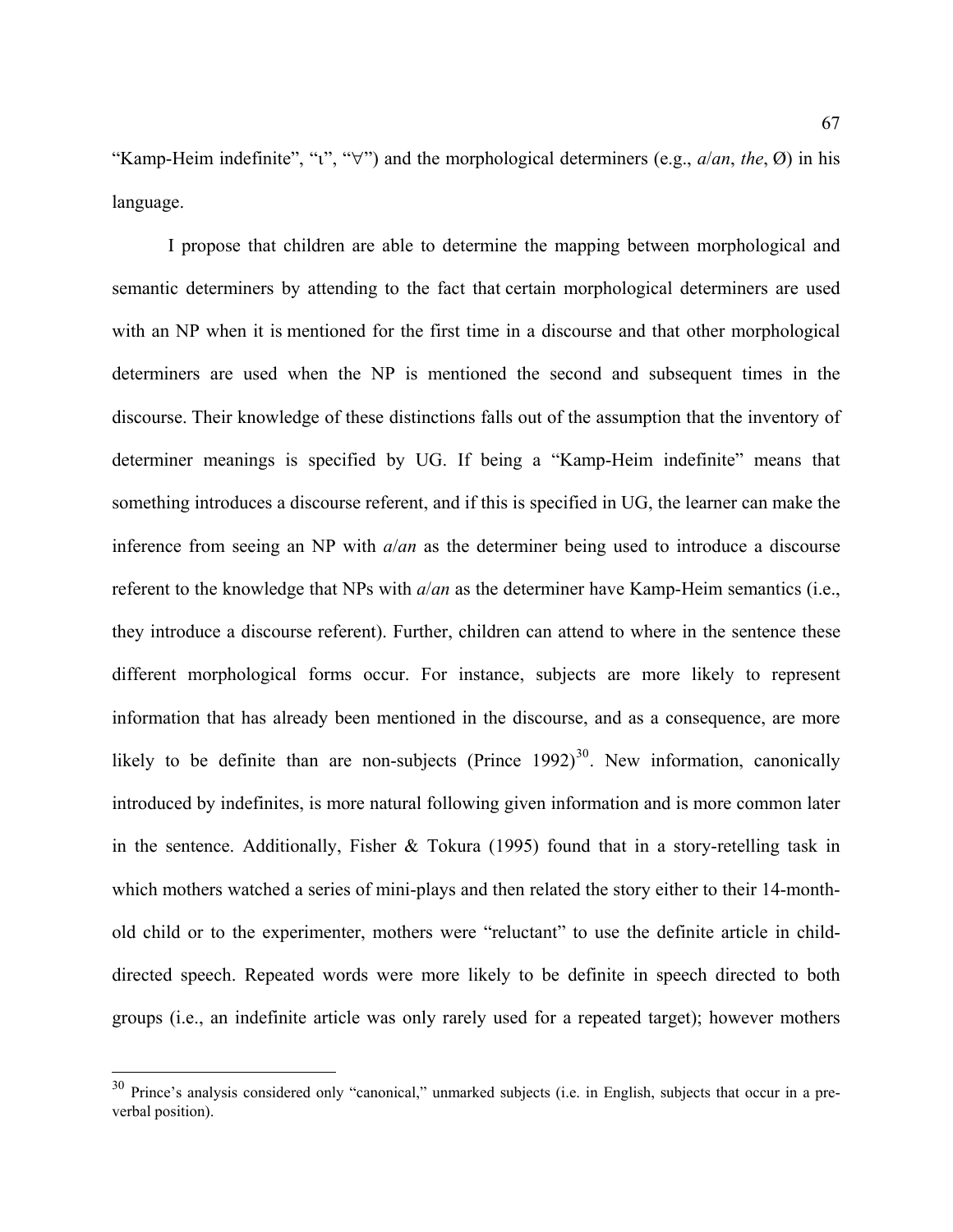were significantly less likely to use the definite with children than with adults<sup>[31](#page-67-0)</sup>. This suggests another difference between definite and indefinite NPs that children could use to distinguish the two: overall usage. Children therefore know something about novelty and familiarity and indefinite- and definiteness by virtue of the fact that indefinites and definites exhibit different patterns of usage. If children are able to distinguish indefinites from definites in this way, they know that only the morphological forms that correspond to indefinites matter for the MH and can infer, further, that both existential and generic readings are licensed under appropriate syntactic and semantic conditions.

To illustrate how the proposed learning algorithm would work, consider the situation when the statements in example [\(58](#page-67-1)) are uttered in sequence in an out-of-the-blue context.

<span id="page-67-1"></span>58) a. I see a bagel.

 $\overline{a}$ 

b. The bagel has sesame seeds on it.

When a child hears these sentences, how does he decide what they mean? How does he know whether they are characterizing or particularizing? According to the learning algorithm, the child would hear the string *bagel* in [\(58](#page-67-1)a) and note that this is the first time the string has been used in the discourse<sup>[32](#page-67-2)</sup>. The NP is produced with a particular morphological determiner (*a*) and it occurs in direct object position in the sentence. These facts provide the child with an example of an NP (*bagel*) with *a* as the determiner being used to introduce a discourse referent. The child thus has evidence that *a* lines up with the semantic indefinite determiner. Further, the child is provided

<span id="page-67-0"></span> $31$  The authors suggest that mothers thought that even visible referents were less uniquely identifiable to children than they were to adults, making them less ideal for use of the definite.

<span id="page-67-2"></span> $32$  Recall that for the purposes of this example, this is an out-of-the-blue context.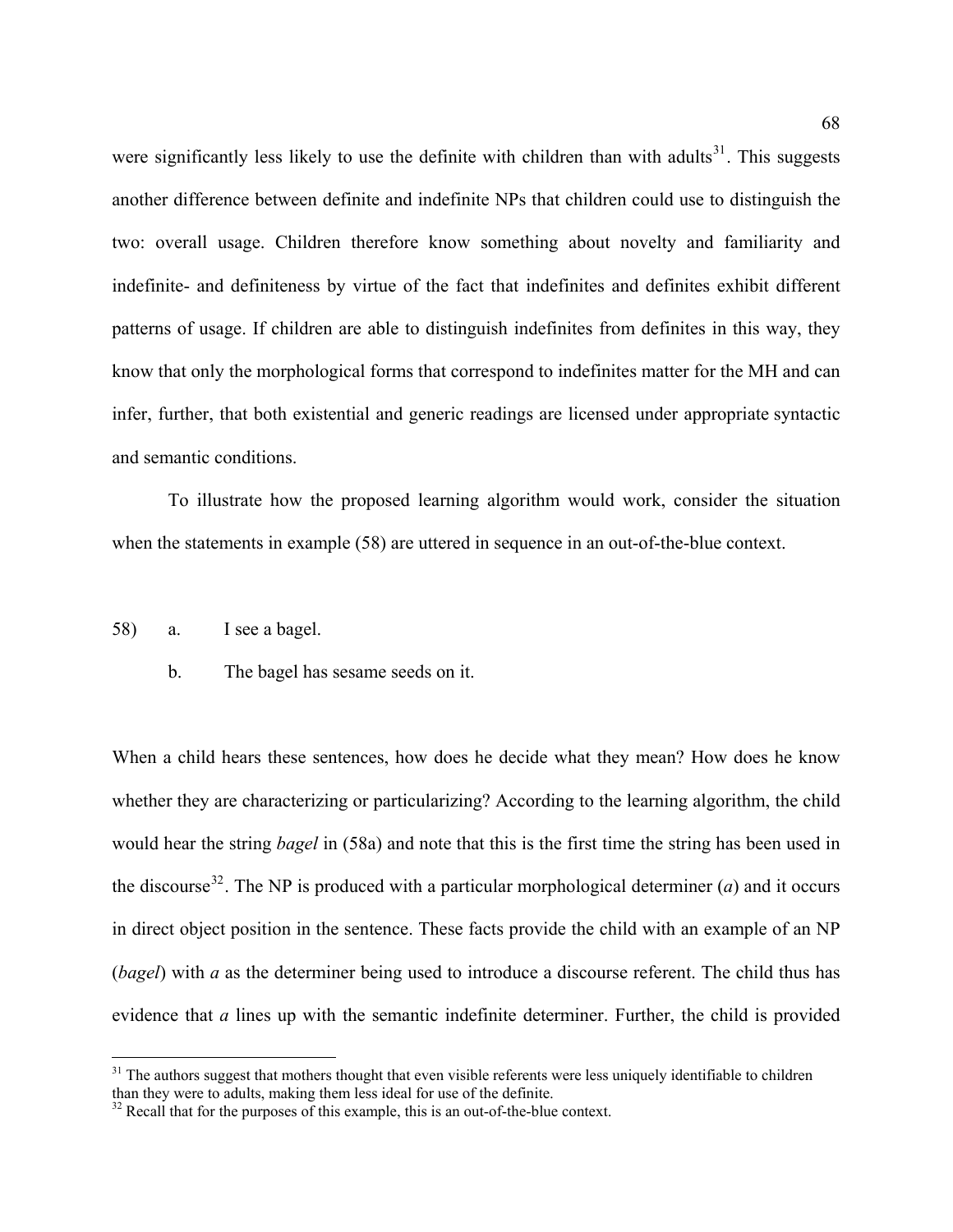with a piece of evidence about the distribution in the syntax of old and new information. Then, the child hears the string *bagel* in [\(58](#page-67-1)b) and notes that the second time the string *bagel* was been mentioned, it was produced with *the* and it occurred in subject position. This provides the child with an example of an NP with *the* as the determiner being used to refer back to a discourse referent thus providing the child with evidence that *the* lines up with the semantic definite determiner (ι). The sentence in ([58b](#page-67-1)) provides the child with another piece of evidence about the distribution in the syntax of old and new information. The child should also note, upon encountering [\(58](#page-67-1)b) that this is the first time the string *sesame seeds* has been used in the discourse. This NP is produced as a plural without an overt determiner (a bare plural) and it occurs as the direct object of the sentence. As with *a bagel*, in [\(58](#page-67-1)a), these facts provide the child with an example of a particular morphological form of NP (bare plural) being used to introduce a discourse referent (*sesame seeds*). The child can make use of this information to map bare plural NPs onto the semantic indefinite determiner. This provides the child with another piece of evidence about the distribution in the syntax of old and new information. My learning algorithm assumes that children are able to make a distinction between indefinites and definites on the basis of information in the input similar to what I have described here.

Once children have been able to distinguish definites from indefinites, the MH takes over. Because their grammars include the MH, children know that sentences with indefinite NP subjects, unlike those with definite NP subjects, are ambiguous between receiving a generic and an existential interpretation. Recall from the discussion in § 1.3.3 that the MH tells children that sentences with indefinites that are interpreted outside VP at LF are assigned a generic interpretation whereas those with indefinites that occur within VP are bound by ∃-closure and assigned an existential reading. If there is no quantificational operator (overt or covert), there is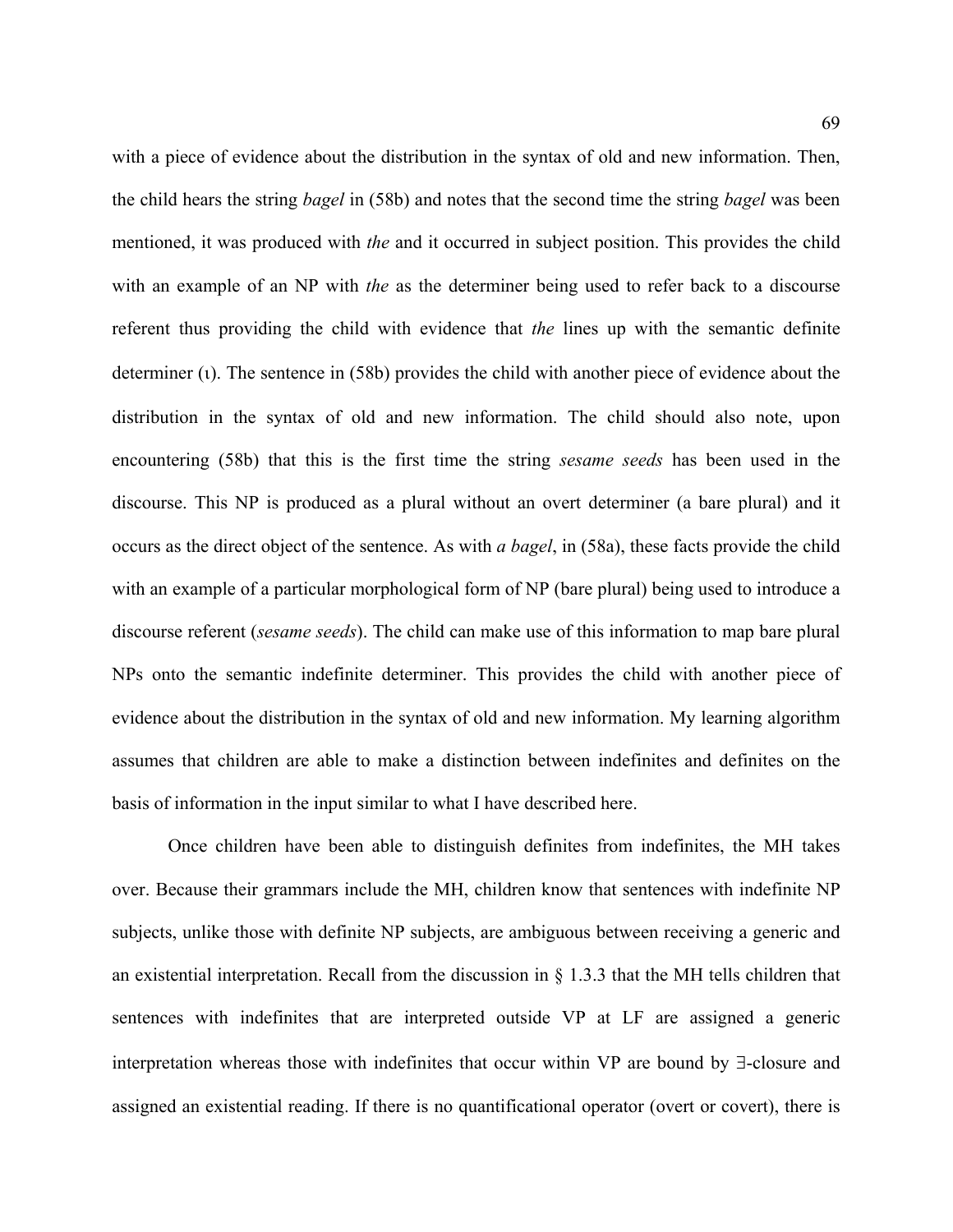no tree-splitting in the syntax, so in the semantic analysis there is only a nuclear scope in which the variables are bound by ∃-closure. Recall also that the generic operator is licensed when the syntactic representation of a sentence contains stative predicates (e.g., *know French*) or habitual episodic predicates (e.g., *speak French*) that have a variable for GEN to bind and when there is no other element in the sentence that makes the sentence true or false at a particular time or location (e.g., *yesterday*, *at her house*), but that GEN need not be inserted even when it is licensed because ∃-closure is always an option.

The sentence in ([58a](#page-67-1)) contains an episodic predicate (*see*) and no spatiotemporal information that would prevent GEN from being inserted into the representation. Since *see* is an S-level predicate, such a sentence could be interpreted generically (if it had an indefinite subject that was interpreted in IP) or existentially (if it had an indefinite subject interpreted in VP); however, the only variable in the sentence was introduced by the direct object, which occurs in VP. Material inside the VP is bound by ∃-closure, so the child interprets *a bagel* existentially. The generic operator is not introduced into the representation because there is no variable for it to bind. The sentence in ([58b](#page-67-1)) contains a stative predicate (*have*) and no spatiotemporal information that would prevent GEN from being inserted into the representation. Since the MH is not relevant for definite NPs, my learning algorithm predicts that the child would overlook *the bagel*, which as a definite NP does not introduce a variable for GEN to bind. In this example, too, the only variable in the sentence is introduced by the direct object, which the child would interpret existentially. The generic operator is not introduced into the representation because there is no variable for it to bind.

Let us now imagine that following ([58b](#page-67-1)) the child heard the utterance in ([58c](#page-67-1)).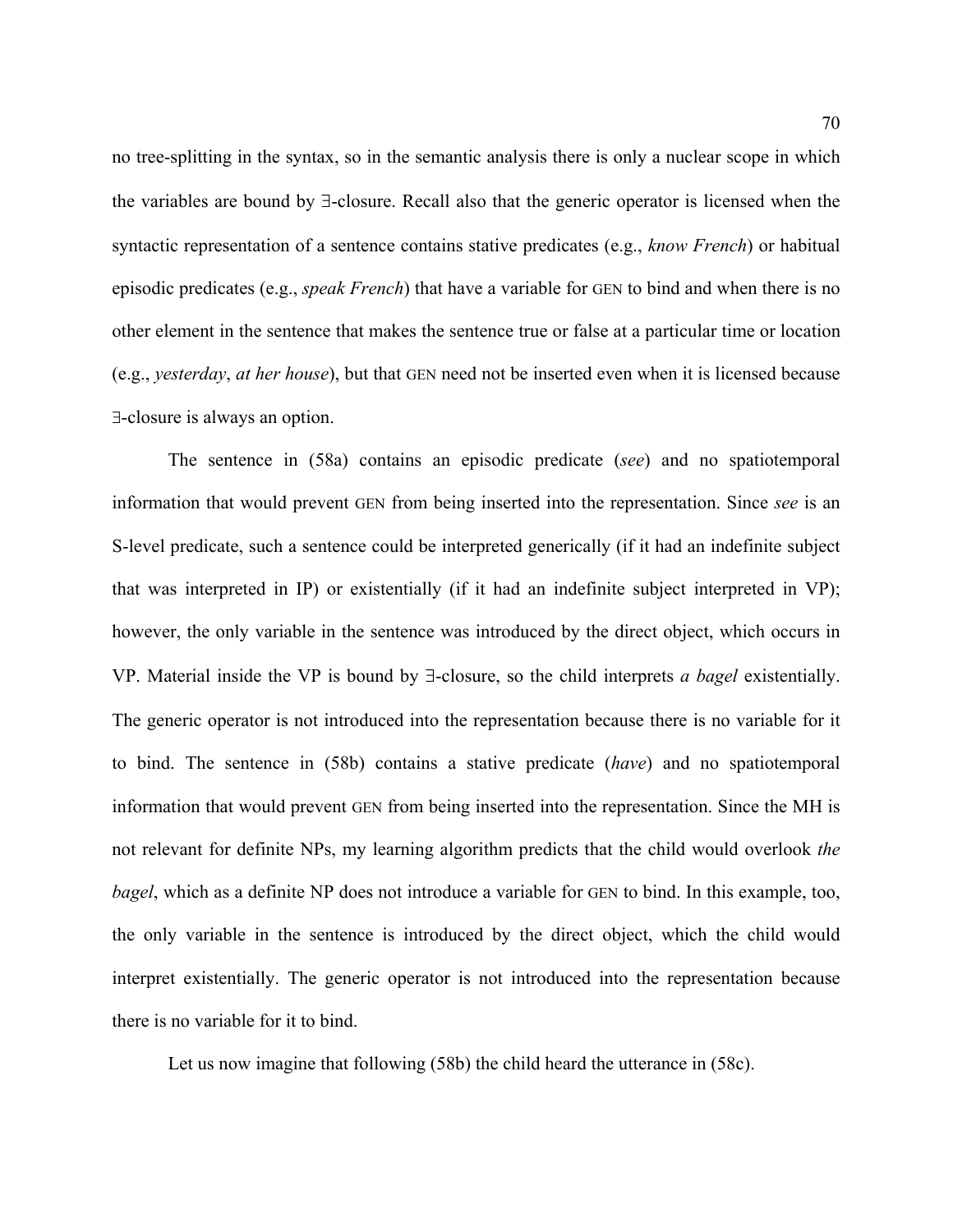- [58](#page-67-1)) a. I see a bagel.
	- b. The bagel has sesame seeds on it.
	- c. A bagel has a hole in the middle.

The sentence in [\(58](#page-67-1)c) contains a stative I-level predicate (*have*) and like the other two sentences, there is no spatiotemporal information that would prevent GEN from being inserted into the representation. In this case, there are two variables present in the representation, the variable introduced by *a bagel* and the variable introduced by *a hole*. This time GEN is introduced into the representation because there is a variable for it to bind. Because the MH is part of the child's grammar, the child knows that *a bagel*, is interpreted outside of VP in the syntactic structure, receives a generic interpretation, whereas the direct object *a hole*, which occurs in VP. Material inside the VP is bound by ∃-closure, so the child interprets *a hole* existentially.

What sets my learning algorithm apart from previous accounts is that I claim that genericity is best understood as a property of sentence grammar, not as a property of NPs. Under this learning algorithm, children do not need to use the input to figure out which NPs receive generic interpretations and which NPs receive existential interpretations. They know this information by virtue of the MH being part of their grammars. Children need the input, but to determine which morphological forms of NPs are indefinites, definites, or quantificational NPs.

# **1.6 What do children know?**

In §1.4, I have established what the pieces of the grammar of genericity are. In §1.5, I have sketched a learning algorithm and laid out my assumptions about the kinds of knowledge that UG would have to provide to children in order for them to make use of my learning algorithm. If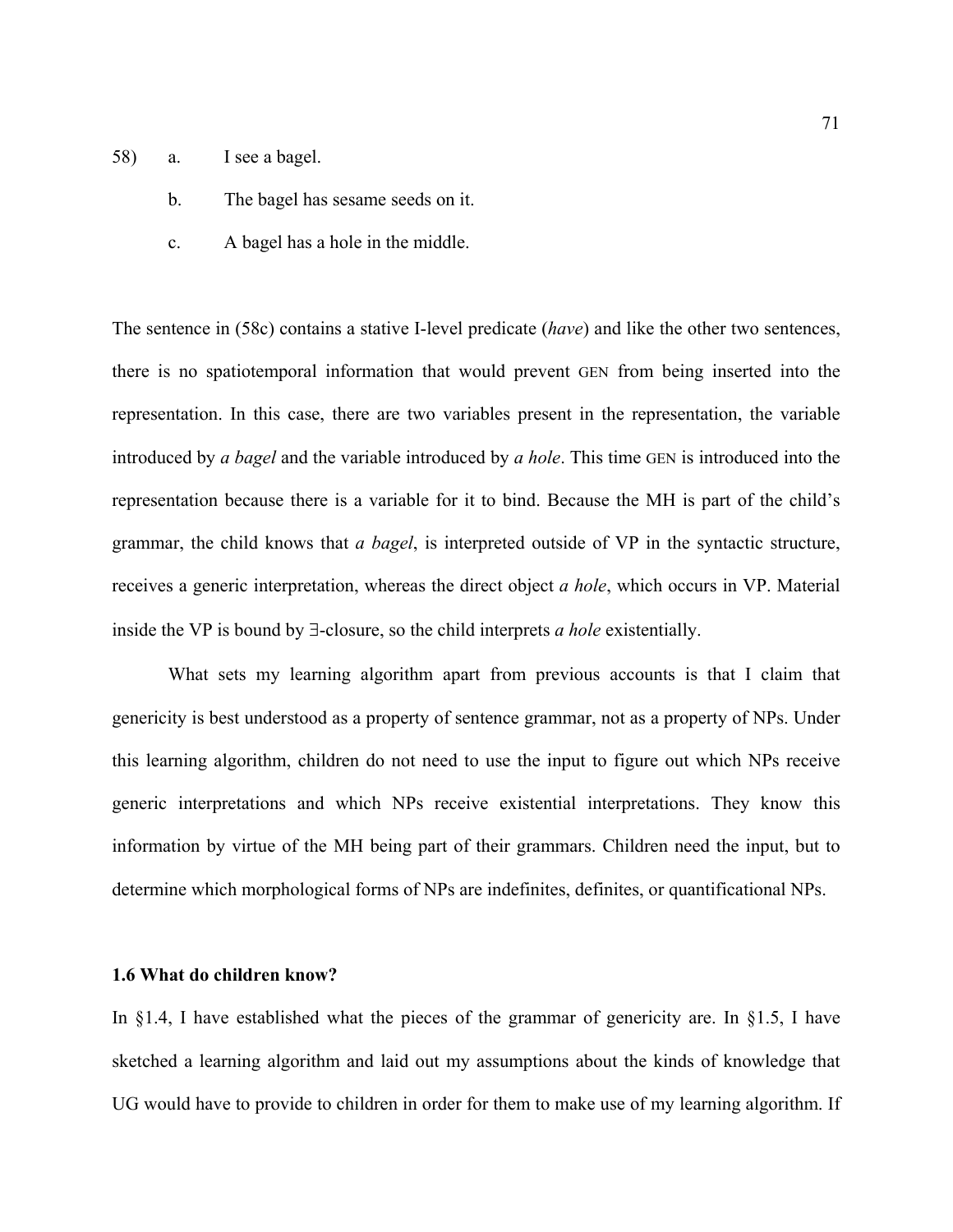my assumptions and proposed learning algorithm are reasonable, we should expect to find evidence supporting my claims and proposal in the literature. More specifically, we should expect to find evidence that children are aware of the two subject positions and that they are aware of the semantic consequences of the two positions. We should expect that there is enough information in the input to children that they can determine which morphological determiners in their language map onto the inventory of semantic determiners provided by UG. We should also expect to see evidence that children can distinguish definite and QNPs from indefinites.

#### **1.6.1 Evidence for two subject positions**

Recall from §1.3.3 that a crucial part of the motivation for the MH involved the distinction between S- and I-level predicates. Recall also that the subjects of I-level predicates can only receive a generic interpretation, while subjects of S-level predicates are ambiguous between a generic and an existential interpretation depending on where in the clausal architecture they are interpreted. If children are sensitive to this distinction, we would have indirect evidence that children are aware of the two subject positions postulated in the MH. While the distinction between S-level and I-level predicates is one that might, at first, seem beyond the knowledge of a preschool language learner, this is not the case. There is ample evidence to suggest that children would be able to profit from the distinction between these two predicate types in regard to subject interpretation. In fact, children as young as 2-years-old have been shown to be sensitive to the I-level/S-level distinction.

Becker (2000) found that children are aware of the distinction between S- and I-level predicates based on their use of the copula. Children systematically drop the copula for S-level predicates, but produce an overt copula for I-level predicates. Research by Graham and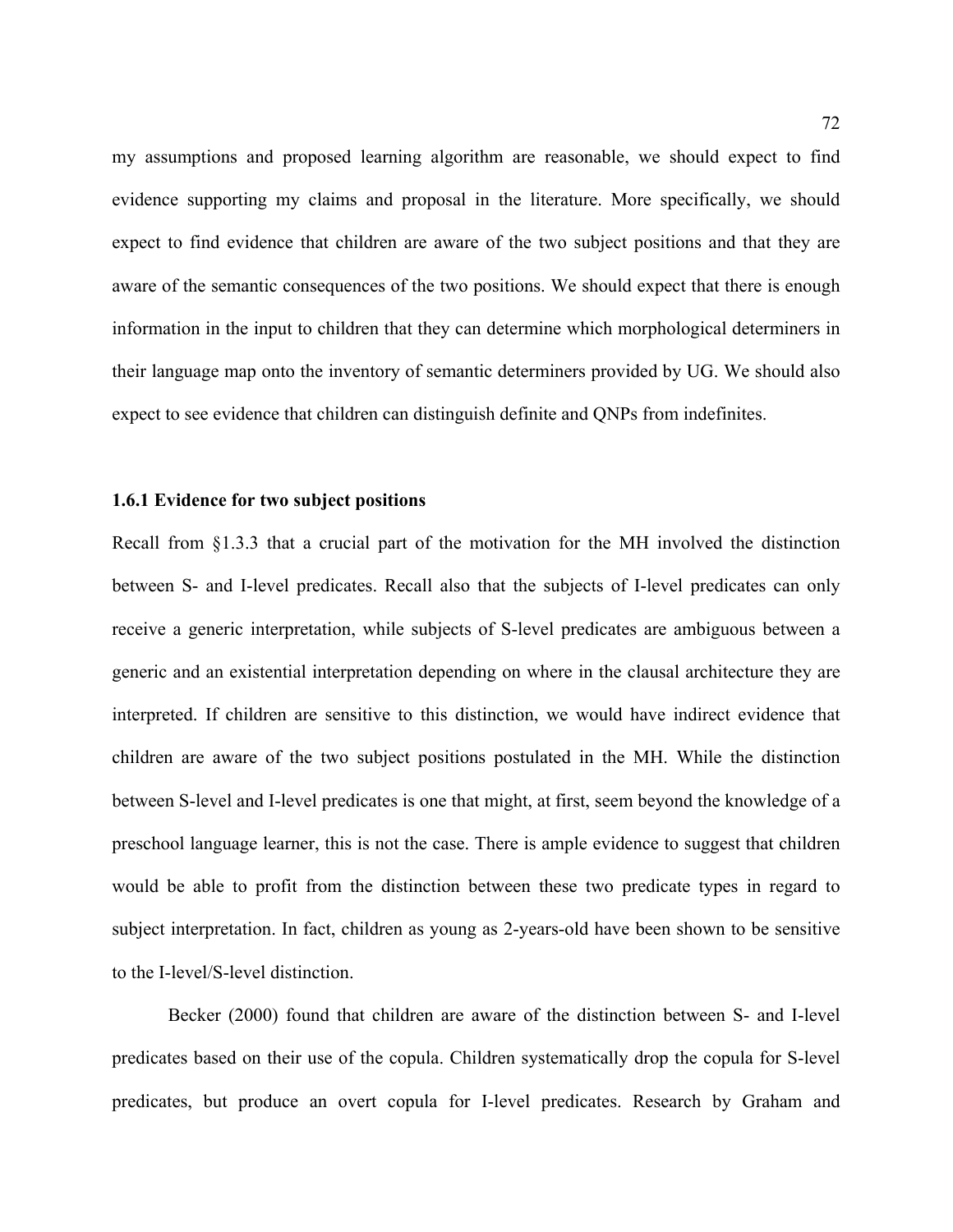colleagues (Graham et al. 2003, Graham et al. 2005) provides further support for this claim because it shows children treat I-level predicates like *friendly* different from S-level predicates like *hungry*. Graham et al. 2003 examined whether 4-year-olds' willingness to extend three different types of familiar adjectives was dependent on the type of trait that the adjective expressed. Graham et al. did not refer to these adjectives as S- or I-level predicates, however, the types of adjectives they used line up relatively closely with these categories. Two of Graham et al.'s categories, "transient emotional states" (e.g., *happy*), and "transient physiological states" (e.g., *hungry*), map onto S-level predicates while the other, "stable traits" (e.g., *gentle*), was comprised of I-level predicates. Graham et al. found that children treated these two types of adjectives differently. They extended "stable traits" significantly more often to other exemplars of the same kind than they did "transient emotional states" or "transient psychological states".

If children know about the distinction between S-level and I-level predicates, it is also reasonable to assume that they know something about the structure of the different types of Infls that go along with each of these predicate types (i.e., a raising-type Infl for S-level predicates and a control-type Infl for I-level predicates). Children should know that the indefinite subjects of Ilevel predicates are base generated in [Spec, IP], that they must be interpreted there and that they always receive a generic interpretation simply as a consequence of how the syntax maps onto the semantics of an utterance with an I-level predicate. We can assume that children's familiarity with S-level predicates would include the knowledge that subjects of S-level predicates are basegenerated in [Spec, VP]. We can also assume that children know about subjects raising to get case, or for interpretation as this is motivated for other types of sentences elsewhere in the linguistics literature.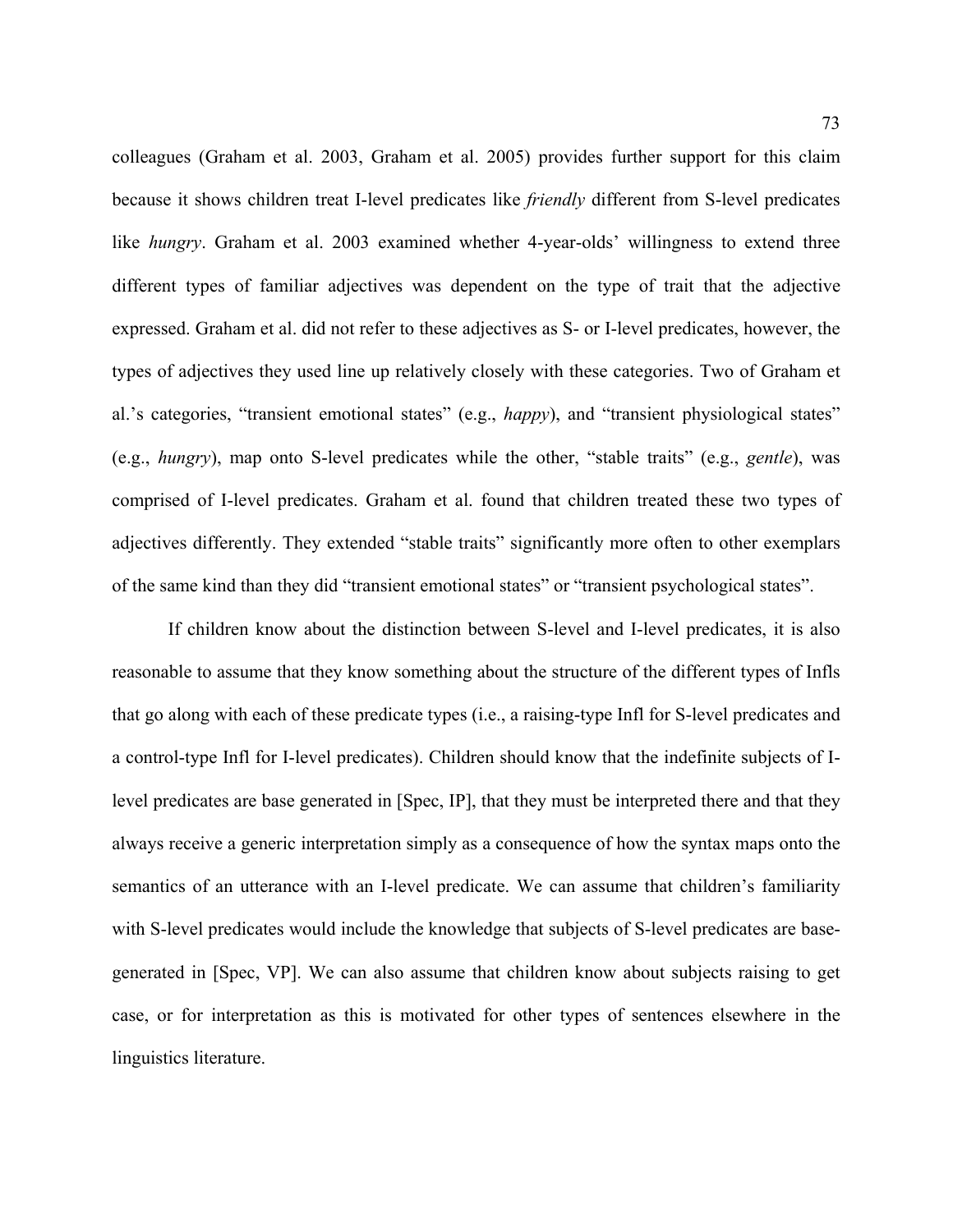What children might not know is that subjects of S-level predicates can be interpreted in VP, even after raising to [Spec, IP] for case, so they may not entertain the possibility that subjects can be interpreted existentially, like other NPs that are interpreted within VP (i.e., direct objects). Previous research does not bear on this question. However, it will be addressed in Chapter 3.

### **1.6.2 Distribution of generics and nongenerics in child-directed speech**

Another important part of the assumptions I make is that there is enough information in the input to children that they can determine which morphological determiners in their language map onto the inventory of semantic determiners provided by UG. A number of studies by Susan Gelman and colleagues (Gelman 2004, inter alia) bear on this issue.

Pappas & Gelman (1998) examined whether the form of NP that was used differed in sentences that were interpreted generically and nongenerically in child-directed and child speech. Specifically, they investigated the use of singular or plural NPs to describe the presentation of one or multiple exemplars of a kind, and the interaction between the two. By their classification, indefinite singular (e.g., *a crab*) and bare plural NPs (e.g., *crabs*) could be generic expressions. Plural indefinites (e.g., *some/two/many crabs*) and definite NPs (singular and plural) were always classified as nongeneric. They examined 26 mother-child pairs ( $n = 12$  aged 1;11 – 3;0 and  $n =$ 14 aged  $3:2 - 4:9^{33}$  $3:2 - 4:9^{33}$  $3:2 - 4:9^{33}$  and videotaped the pair going through a picture book that varied whether there was a single instance (e.g., one crab) or multiple instances (e.g., many crabs) of a kind of animal. Animals were chosen because previous research had shown that parents engage in more generic talk with animals than with artifacts (Gelman 1988, Keil 1992).

<u>.</u>

<span id="page-73-0"></span><sup>&</sup>lt;sup>33</sup> Children's ages are presented in the following format: year;month.day.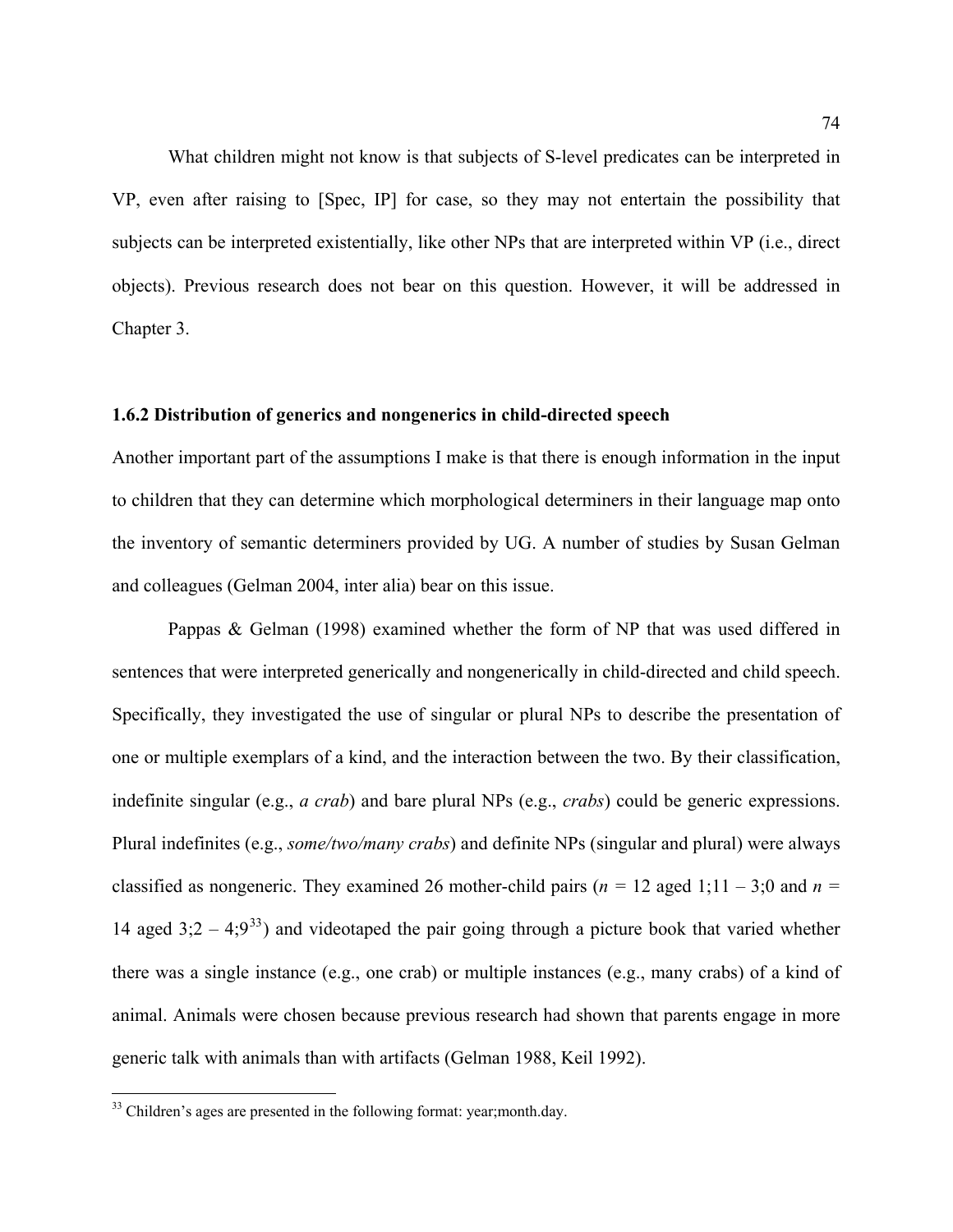Overall, they found that both adults and children used more nongeneric utterances than generic utterances. However, 24 of the 26 mothers produced at least one generic with overall rates across mothers ranging from 0% - 41% of the utterances the mothers produced. They also found that nongeneric language was used more often to talk about the kinds that appeared on multiple-instance pages, and that generic language was used more often to talk about the kinds that appeared on single-instance pages. Furthermore, the form of nongeneric NPs was closely linked to the structure of the page (i.e., singular NPs were used more often when a single instance was presented; plural NPs were used more often when multiple instances were presented), but for generics, the morphological form of the NP was independent of the information depicted. In fact, plural NPs were as frequent when only one instance was presented as when multiple instances were presented.

 These findings are relevant for the literature on conceptual development, but they are also relevant in a purely linguistic sense because they show that parents are using generic expressions in their speech to children, and that they use them in different environments from nongenerics. Pappas & Gelman (1998) do not report on the overall distributions of the particular morphological forms of NPs, but the fact that parents make a distinction in their expression of number between generic and nongeneric utterances reflects the different status that the two types of expressions have. The fact that parents are using both forms indicates that children are getting evidence for both of the morphological forms of determiners that map onto the semantic indefinite determiner. This suggests that the input to children could indeed give them insight into the mapping between morphological determiners and semantic determiners because it is sufficiently rich and reflects the complexity of the mapping.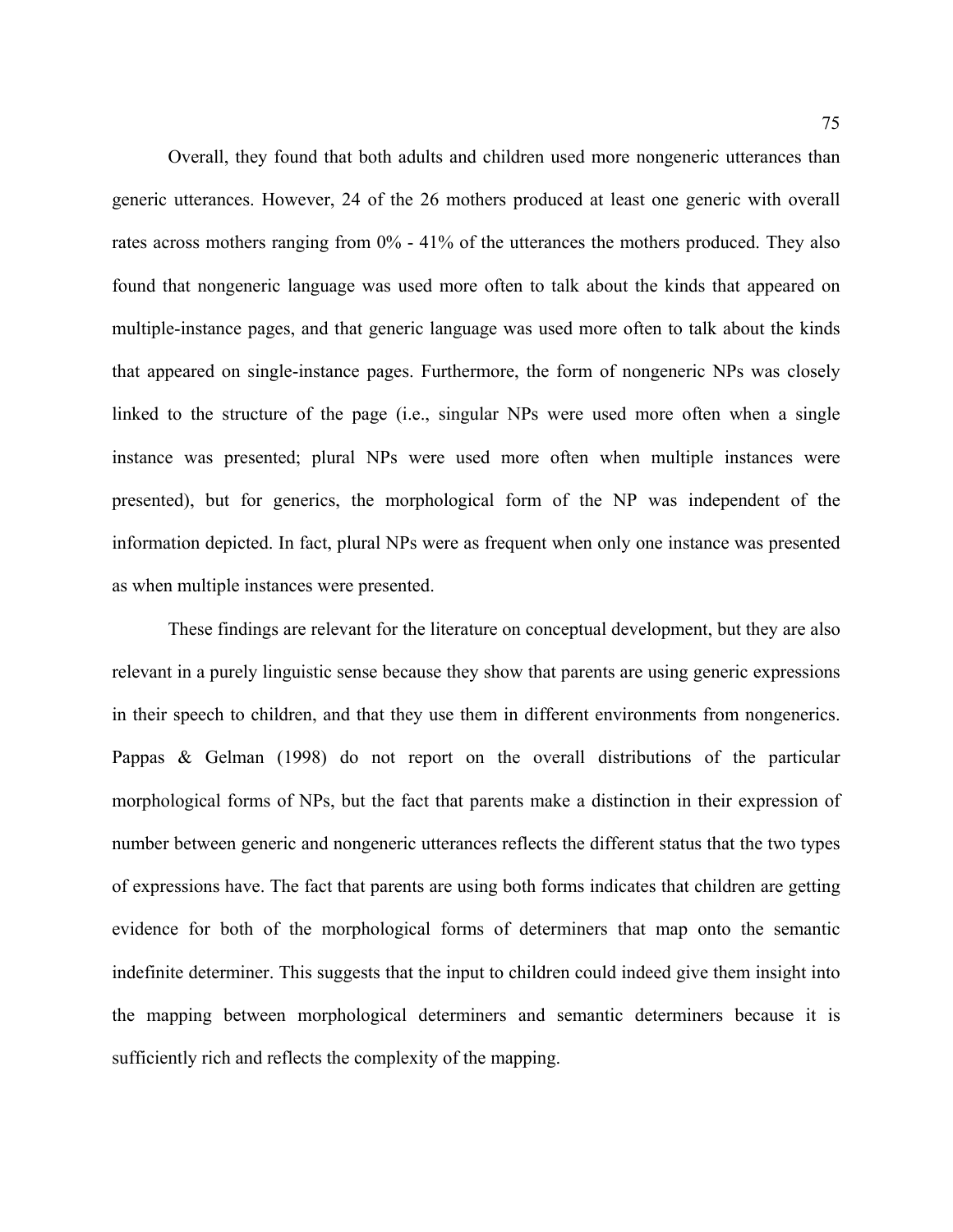### **1.6.3 Cross-linguistic comparison of generics in child-directed speech**

In a series of experiments, Gelman & Tardif (1998) investigated the use of generic expressions cross-linguistically, comparing how generics are used and interpreted in English and Mandarin Chinese. The comparison of English and Chinese was motivated by their view that the NP is the most important clue to genericity. Chinese does not require the use of articles and the formal marking of generics is less obligatory and less overt in Mandarin than in English. Note the following example from Gelman & Tardif showing that the same string in Mandarin reflects three different English glosses.

|  | 59) xiao3 ya1zi yao2yao2bai3bai3 de zou3 lu4 |              |  |
|--|----------------------------------------------|--------------|--|
|  | little duck waddlingly                       | DE walk road |  |

- a. The duck is waddling.
- b. The ducks are waddling.
- c. Ducks waddle. / A duck waddles.

So while the marking of genericity is not always obligatory or overt in English and different NP forms can be used in generic statements, English does at least require the use of articles for most nouns (bare plural and mass nouns being the two exceptions). Within each language, Gelman  $\&$ Tardif also wanted to look at which semantic domains received the most generic talk.

 In their first experiment, Gelman & Tardif (1998) examined child-directed speech in caregiver-child pairs (Mandarin, *n =* 10 aged 1;9 – 1;11, mean MLU 1.82; English, *n =* 10 aged 1;9 – 1;11, mean MLU 1.30 and *n =* 10 aged 1;8 – 2;6, mean MLU 1.63). The participants were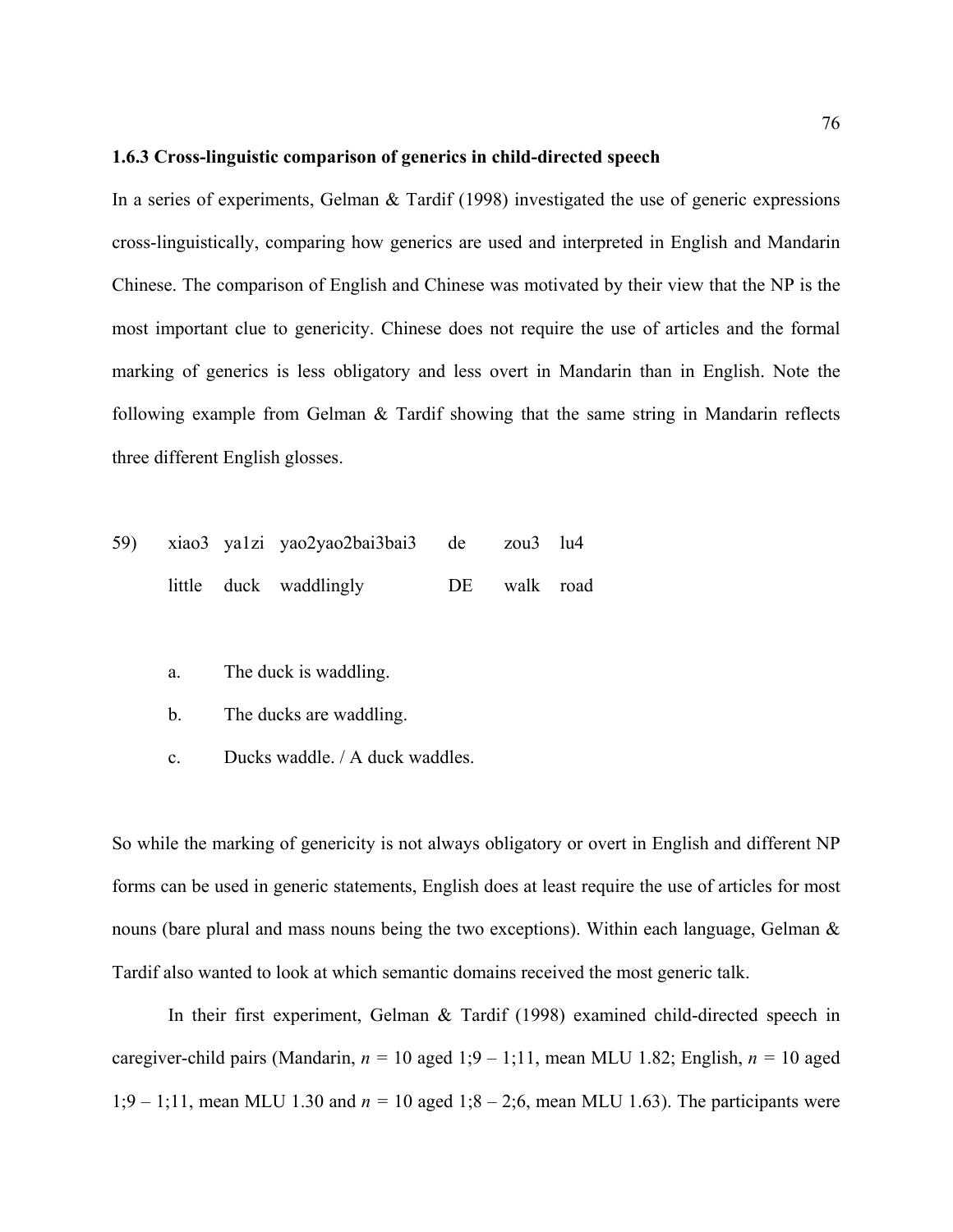recorded via audiotape interacting at home. English-speaking participants were observed while eating, playing with toys and reading books. Mandarin-speaking participants were observed playing with toys both indoors and outdoor, dressing, at mealtimes, reading books and engaging in social interactions. The speech was transcribed and coded to indicate first, whether the NPs received a generic or nongeneric interpretation and second, for the "semantic domain" ("animate", "artifact", "food" or "other") the NP belonged to.

Gelman & Tardif found that generics occurred in child-directed speech in both languages, but that generics were more frequent in English than in Mandarin and that generics were more frequent for animals than for all other domains of conversation.

 In a second experiment, the authors examined caregiver speech in both English and Mandarin (Mandarin,  $n = 24$  mean age of children 1;8.5; English,  $n = 24$  mean age 1;8.20) in a more controlled environment. Participants were videotaped interacting while looking through a book, playing with basic toys and playing with mechanical toys. The English-speaking children were recorded in a laboratory setting. As in the first study, the participants' speech was transcribed and coded to indicate whether the NPs received a generic or nongeneric interpretation and for the "semantic domain" ("animate", "artifact" or "other") $^{34}$  $^{34}$  $^{34}$ ,  $^{35}$  $^{35}$  $^{35}$  the NP belonged to.

 As in the previous study, generic utterances were found to occur in child-directed speech in both languages and were more frequent in English than in Mandarin. Again, generic

1

<span id="page-76-0"></span><sup>&</sup>lt;sup>34</sup> Because there are many cues to genericity in English, the English transcripts were further modified to remove pronouns, articles and morphological cues related to number (e.g. previously generic "you like buttons" became "like button" or previously nongeneric "what's the lion say?" became "what lion say?"). The rationale for modifying the English transcripts was that Gelman & Tardif wanted to determine how similar the Mandarin and English coding were and to ensure that the coding rubric did not over- or underestimate the number of generics in one of the languages. Upon recoding the modified English transcripts, more generics were identified than had been with the morphological cues present.

<span id="page-76-1"></span><sup>&</sup>lt;sup>35</sup> "Food" was included in the "other" category in this study.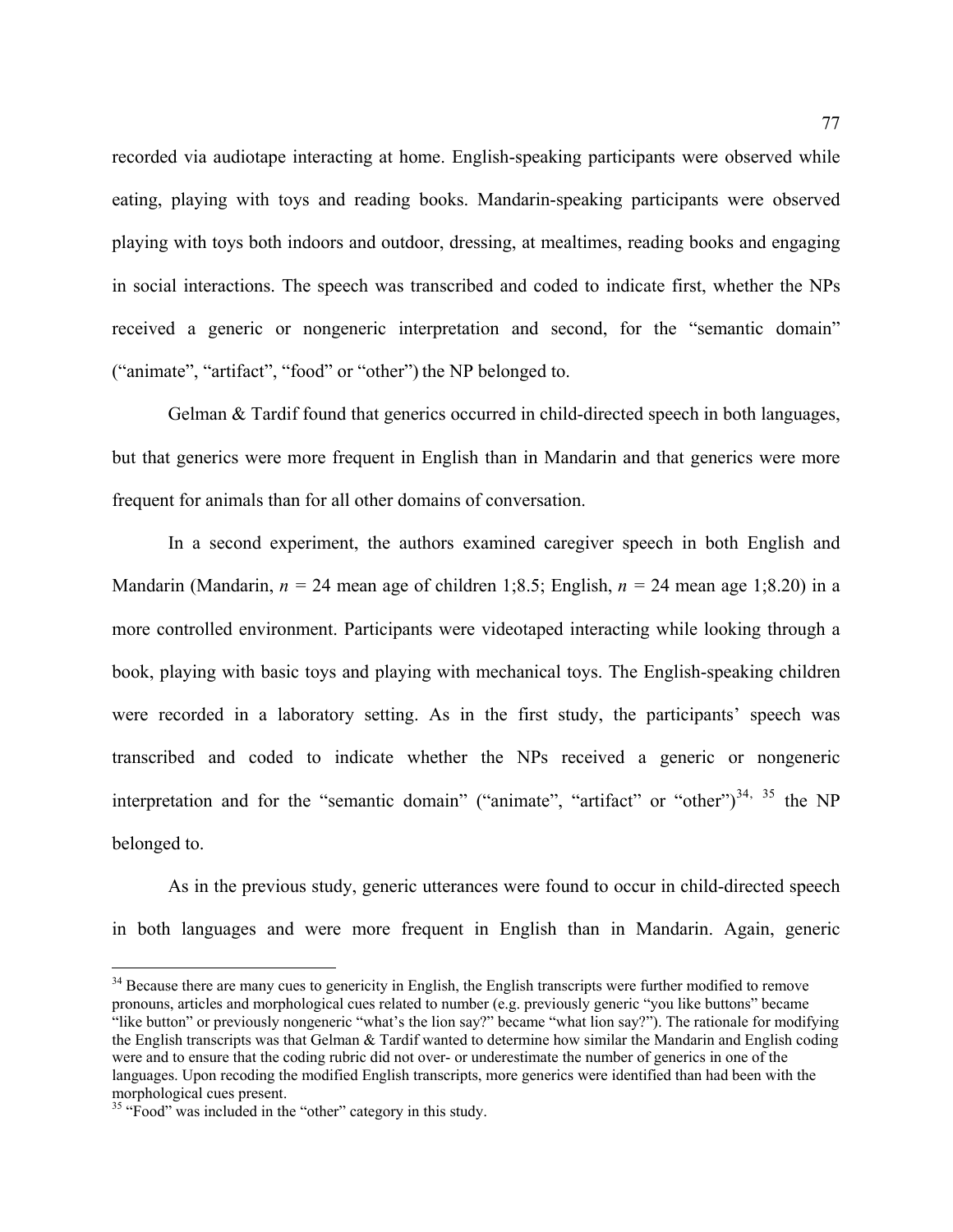statements were more frequent in talk about animals than for all other domains, while nongenerics were more frequent for artifacts than for animals. There was no difference between English and Mandarin in frequency of nongenerics.

 In a final study, the authors looked at adult interpretations of generics. Participants included 27 Mandarin-speaking adults and 23 English-speaking adults. They were presented with a questionnaire in their native language asking for the interpretation of 16 sentences from the English transcripts in Gelman & Tardif's Experiments 1 and  $2^{36}$  $2^{36}$  $2^{36}$ . Participants read actual utterances from the transcripts and were asked to judge whether the sentence referred to "one", "a few" or "most or any" members of the category. Gelman & Tardif found that adult speakers of both languages distinguished the utterances that had been generic from those that had been nongeneric, but English speakers made a more consistent distinction between the two than Mandarin speakers. On ten items, English speakers agreed 90%; Mandarin speakers agreed 90% on only three items. Gelman & Tardif explain this via the presence of articles, morphology (number and tense) in English.

 The findings from this series of studies show that generic expressions are present in speech to children in two languages that differ in the surface forms generically interpreted NPs can take.

- [14](#page-22-0)) a. A kite goes flying in the sky.
	- b. Bunny rabbits don't make noises, do they?
	- c. Do you like buttons?

 $\overline{a}$ 

<span id="page-77-0"></span><sup>&</sup>lt;sup>36</sup> The English sentences were translated into Mandarin for the Mandarin speakers.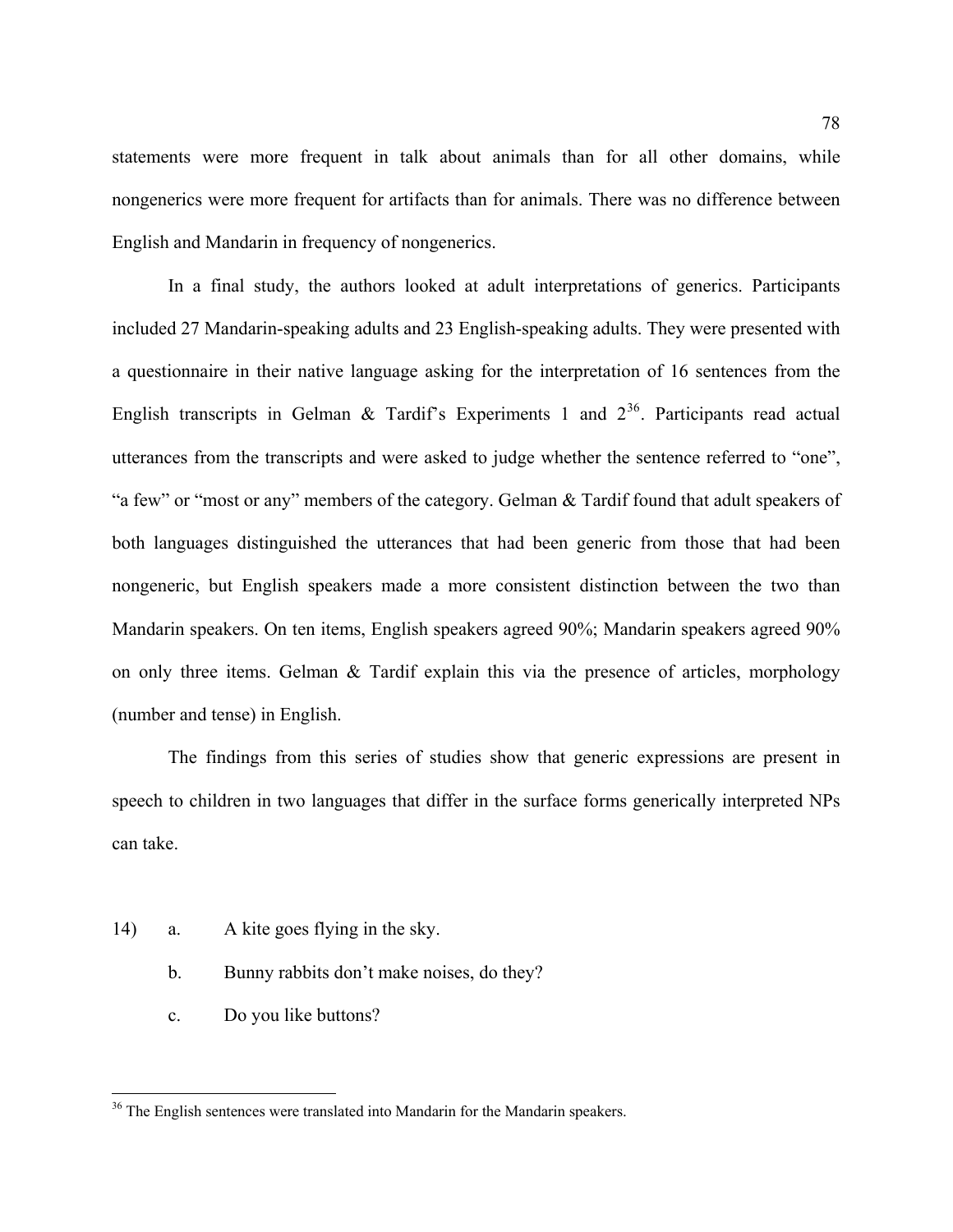The examples in [\(14](#page-22-0)), repeated here, are characterizing sentences produced by English speaking parents in this study. These examples show that parents are making use of the different NP forms that can be interpreted generically. Again, though, this series of studies does not explicitly report on the distributions of the different morphological determiner forms in child-directed speech.

## **1.6.4 Children's interpretations of generics**

Pappas & Gelman (1998) and Gelman & Tardif (1998) give us some insight into the way caregivers use generic expressions in child-directed speech. These studies do not reveal much about the use of definite NPs, nor do they directly inform the question of whether or not children are getting the kind of input they need to be able to make use of the MH in learning about generic and referring language. However, they do show that children are hearing generic and referring expressions and, importantly, that parents are using both morphological forms of indefinites in the expression of genericity.

So while the previous studies do not allow us to look at the input directly, by looking at the kinds of interpretations children have for generically quantified indefinite NPs and comparing those interpretations to interpretations of NPs that are quantified with other quantifiers, we can gain some insight into whether children have been able to use the input to map the interpretations of morphological determiners onto the appropriate semantic determiners. If children have been able to make the mapping between semantic and morphological forms of determiners, then we should expect to see evidence that children can distinguish quantified and definite NPs from indefinites.

Gelman et al. (2002) examined children's use of quantifiers in inductive inferencing. They reasoned that if generic language allows speakers to make inferences about richly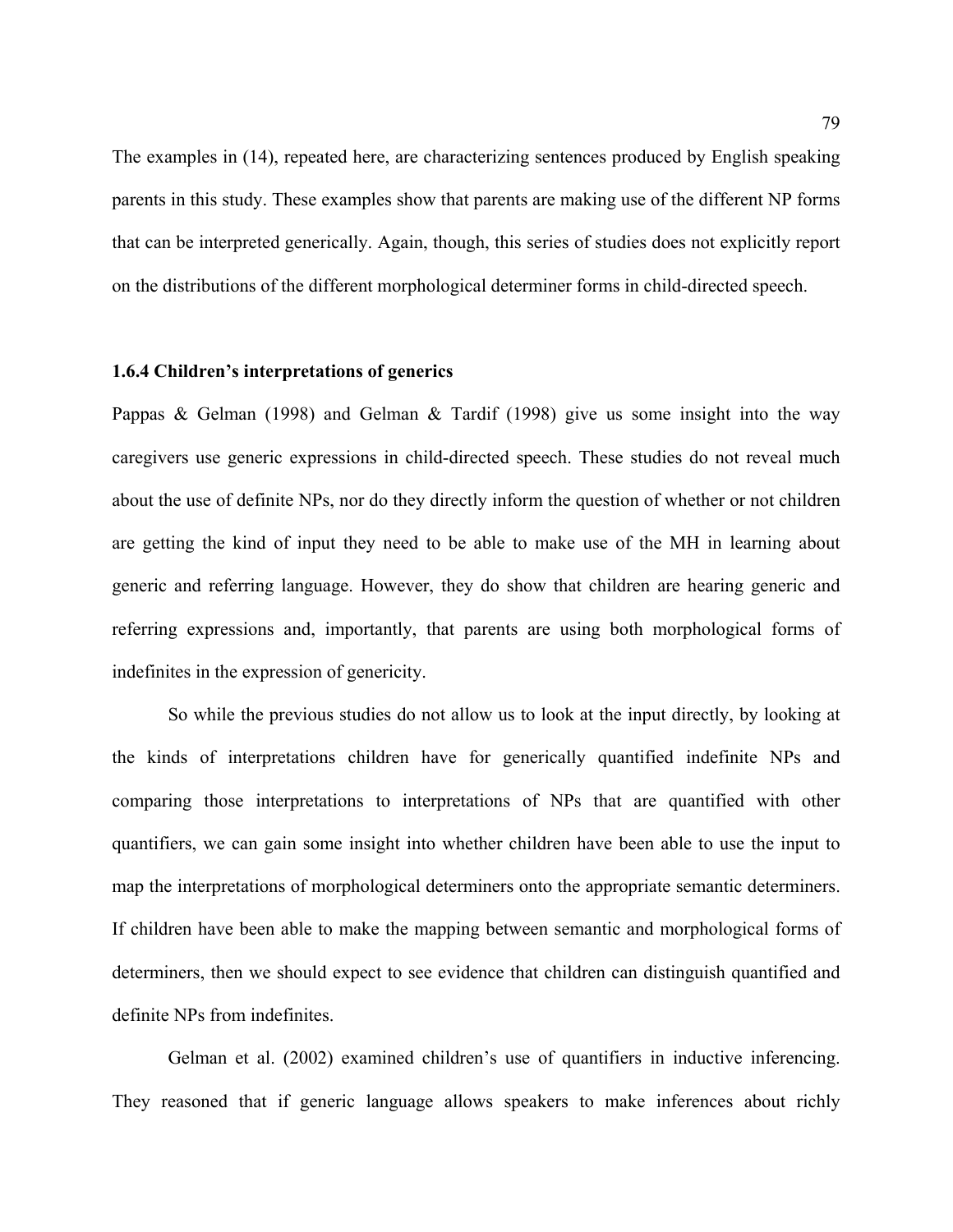structured categories, presumably children would be able to learn about categories through generic language. This study is relevant to the research presented in this dissertation because it examined children's interpretations of utterances with an indefinite subject (in this case a bare plural) that was used to make a statement about a property of a kind. Gelman et al. compared the interpretations of statements with bare plural subjects to statements with a universally- or existentially-quantified subject.

In this study, 37 child (mean age 4;7) and 36 adult participants were taught a novel property about an exemplar animal using one of three quantifiers: ∀ with overt *all*, ∃ with overt *some* or GEN with a bare plural NP without an overt quantifier. The rate of generalization to new exemplars of the category was measured. The authors also examined the typicality of the exemplars in generalization.

Participants were shown sets of six cards depicting a kind (e.g., fish). Three of the cards depicted highly typical members of the kind and three depicted less canonical exemplars of the kind. After participants saw a set of cards, the experimenter read a question about the set asking, *Which ones do x...?*. Half of the participants were provided with a clue (a novel property that was true of the kind) before seeing the animals and hearing the question; half were provided with the clue afterward. The clue was provided with one of the three quantifiers (i.e., *Fish/All fish/Some fish have small teeth in their throat*). Each participant heard three clues with each of the three quantifiers (blocked). Three of the clues used by Gelman et al. (2002) appear in example ([60\)](#page-80-0).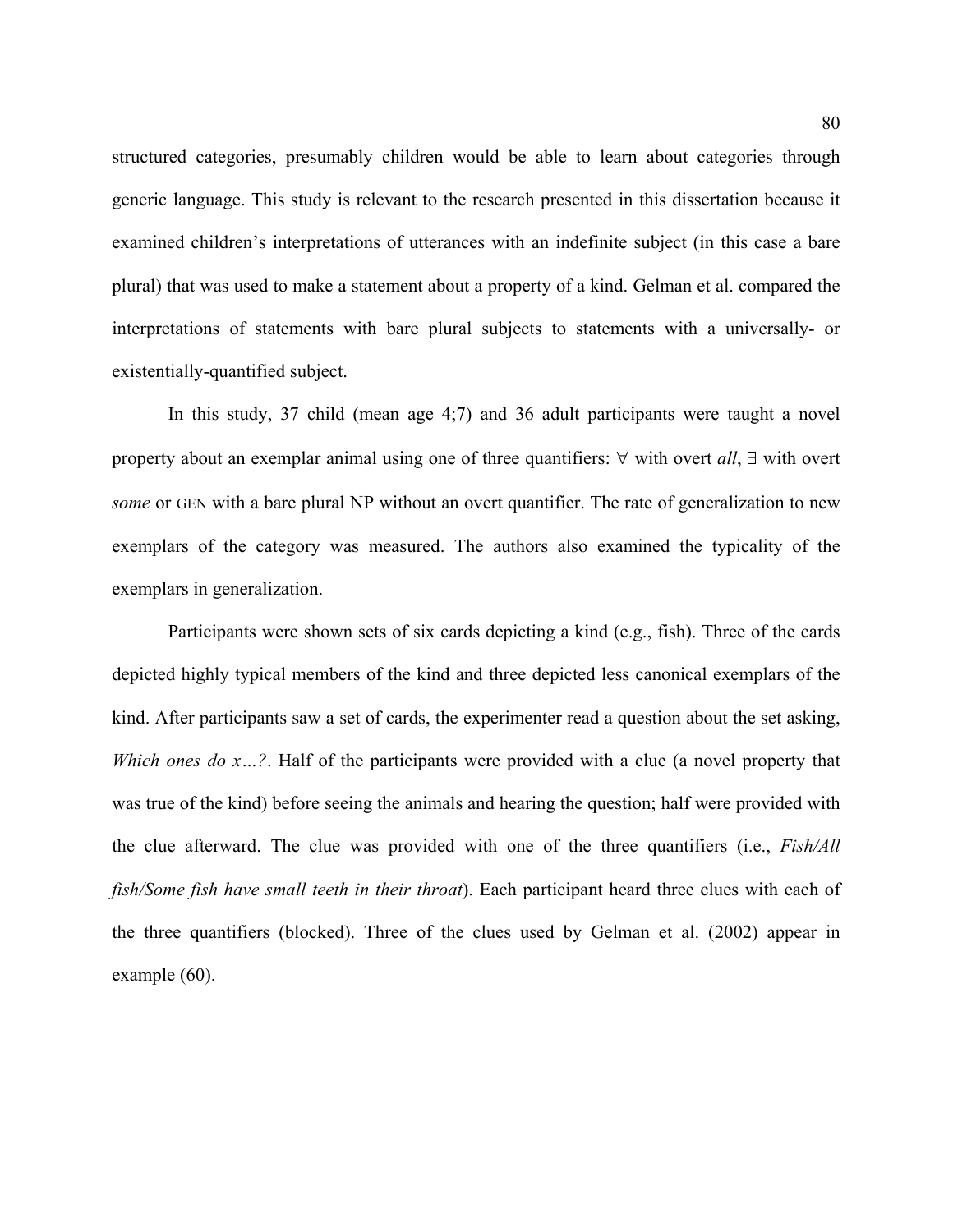- <span id="page-80-0"></span>60) a. Bears/All bears/Some bears eat ants.
	- b. Birds/All birds/Some birds have a very sticky tongue.
	- c. Cats/All cats/Some cats have eyes that glow in the dark.

Importantly, both preschool children and adults distinguish GEN from both *all* and *some*, although age differences do exist in the interpretation of generic NPs. For children, GEN seems intermediate between *all* and *some* while for adults GEN is closer to *all*. These results show that children can appropriately interpret sentences with bare plural subjects as generic. Again, it should be noted that the properties taught to participants in this study are presented in characterizing sentences. The genericity of these utterances is dependent on the sentence itself<sup>[37](#page-80-1)</sup> as is evident from the felicity of the generic interpretation in the following examples where the indefinite singular subject has been substituted for the bare plural that was actually used by Gelman et al. (2002).

61) a. A bear eats ants.

1

- b. A bird has a very sticky tongue.
- c. A cat has eyes that glow in the dark.

The previous study showed indirectly that children can distinguish generics from universally- and existentially-quantified statements by testing the degree to which a novel property taught to participants with GEN, *all* or *some* was generalized to the kind. Hollander et al.

<span id="page-80-1"></span><sup>&</sup>lt;sup>37</sup> The clue sentences with *all* and *some* are not interpreted generically because the NPs are quantified by other operators ( $\forall$  and  $\exists$ ).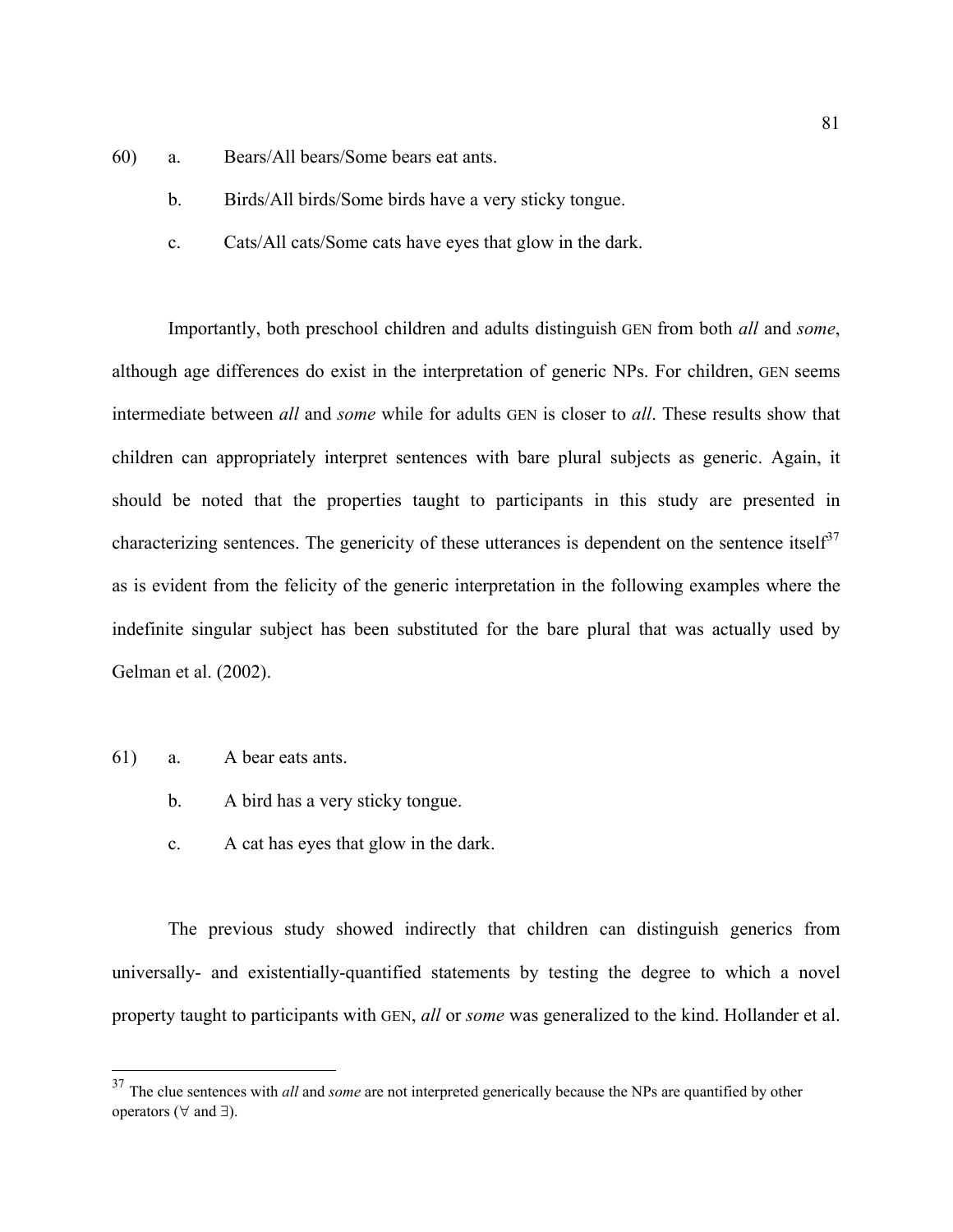(2002) was designed to test the meanings of GEN, *all* and *some* more directly and to compare 3-  $(n = 18, \text{ mean age } 3; 6)$  and 4-year-old children  $(n = 18, \text{ mean age } 4; 5)$  to adults  $(n = 38)$  using both a comprehension task and an elicited production task.

In the first of two studies, Hollander et al. (2002) manipulated both wording and property type. Participants received three blocks of questions, each using GEN, *all* or *some*, in one of three permutations of possible block orders. For 4-year-olds and adults, each block consisted of 12 questions: four about properties that were generically true of the kind (e.g., *Do animals/all animals/some animals eat?*), four about properties that were likely to be true of some members of the kind (e.g., *Do bears/all bears/some bears have white fur?*), and four about properties that were irrelevant for kind membership (e.g., *Are children/all children/some children made of feathers?*) [38](#page-81-0).

The results from Hollander et al. (2002) that are relevant to the research here include the finding that properties that were generically true of the kind were most readily accepted, followed by properties that were true of only some members of the kind, followed by properties that were irrelevant to kind membership. Further, properties that were asked about using the existential *some* were more widely accepted than properties that were asked about with the bare plural subject, which in turn were more widely accepted than properties that were asked about with *all*. This indicates that participants were most discriminating in attributing properties to all category members. Three-year-old children were consistently sensitive to the property manipulation, but not to the wording manipulation. On the other hand, 4-year-olds were very nearly adult-like except that in response to questions with *some*, adults accepted more properties

 $\overline{a}$ 

<span id="page-81-0"></span><sup>&</sup>lt;sup>38</sup> Hollander et al. called these "wide-scope", "narrow-scope" and "irrelevant" properties, respectively.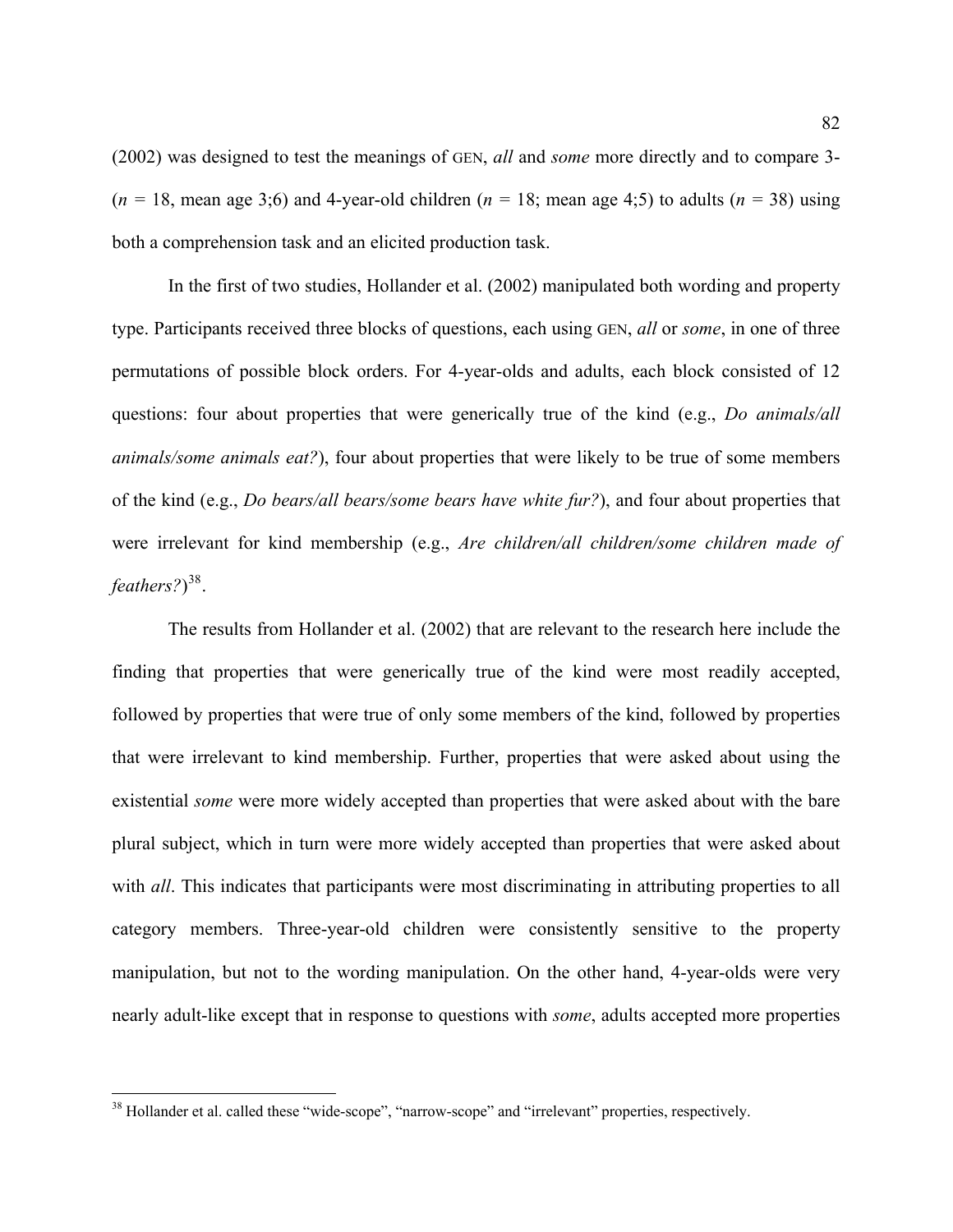that were true of only some members of the category, whereas children did not distinguish these from generically true properties.

Hollander et al. (2002) also performed a production task in which 4-year-old children (*n*   $=$  48, mean age 4;10) and 37 adults were asked to provide five properties<sup>[39](#page-82-0)</sup> about 12 different kinds<sup>[40](#page-82-1)</sup>. Each participant was assigned to the GEN, *all* or *some* condition and all of the properties they provided for the different kinds were to be true of GEN, *all* or *some* members of the category, respectively. Adults and 4-year-olds both distinguished GEN from *some*, but only adults distinguished GEN from  $all^{41}$  $all^{41}$  $all^{41}$ .

The last piece of previous research that I will discuss investigates children's use of NP form and pragmatic cues to interpret sentences as generic or nongeneric (Gelman & Raman 2003). In this series of five studies, the authors examined the role of NP form, comparing the use of bare plural (potentially generic subjects) to definite plural (nongeneric) subjects (e.g., *What color are dogs?* or *What color are the dogs?*). This study also investigated what the authors termed "pragmatic context". In other research, Gelman refers to "pragmatic context" as "contextual cues" discussed below. In this series of studies, Gelman & Raman investigated the congruence or mismatch of an anaphoric pronoun with the number depicted in each test item.

In their first two experiments, Gelman & Raman (2003) examined formal cues alone. Participants included 50 children ( $n = 16$ , mean age 4;7,  $n = 18$ , mean age 2;8,  $n = 16$ , mean age

 $\overline{a}$ 

<span id="page-82-2"></span>

<span id="page-82-1"></span><span id="page-82-0"></span><sup>&</sup>lt;sup>39</sup> Children were asked to tell Zorg, a space alien, five things about each kind.<br><sup>40</sup> The kinds consisted of natural kinds (e.g., birds), social categories (e.g., smart people) and artifacts (e.g. tables).<br><sup>41</sup> An inter physical properties and more action properties in the GEN condition than they did in either the *all* or *some* condition. Hollander et al. (2002) interpret this difference in property type in light of the claim in the literature that generics tend to be about essential properties. They suggest that such properties are less likely to be "…outward perceptual features and more likely to be actions and mental states" (p. 892).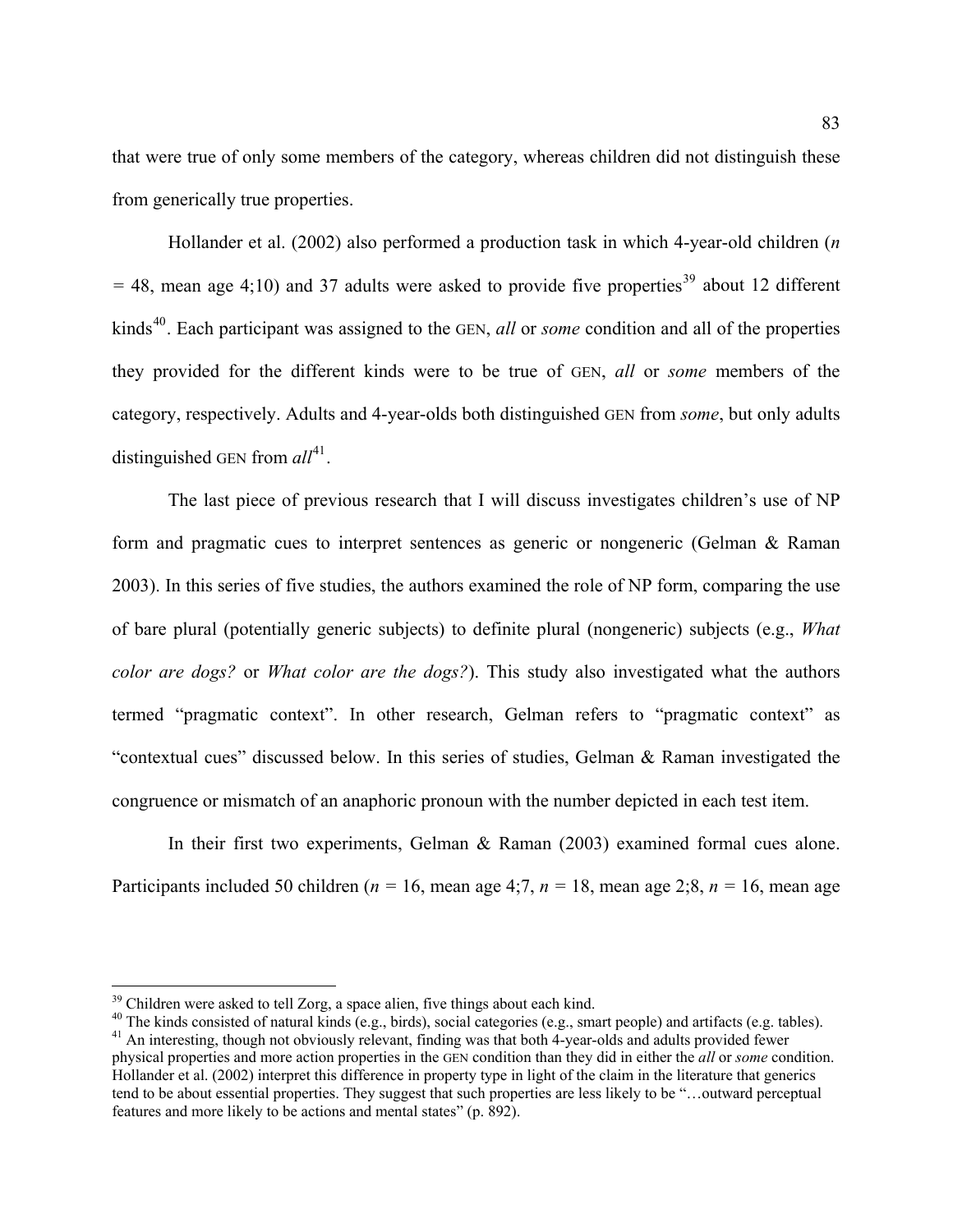$3;6)^{42}$  $3;6)^{42}$  $3;6)^{42}$  and 25 adults. Participants were shown a realistic drawing of two atypical exemplars of a kind (e.g., penguins, as atypical birds) and were asked a question about the dimension by which the exemplar was atypical (e.g., flying) in either a generic (e.g., *Do birds fly?*) or nongeneric (e.g., *Do the birds fly?*) form<sup>[43](#page-83-1)</sup>. The responses that participants provided were classified as "specific," "category-wide" or "other". Gelman & Raman found that generic questions get generic responses, nongeneric questions get nongeneric responses. This effect was stronger among adults than the 4-year-olds, and relatively equal between 2- and 3-year-olds. They also found that category-wide responses were more common for animate items than inanimates for adults. This reflects the distribution of generics and nongenerics for animates and inanimates in previous research.

Gelman & Raman's second series of studies investigated the role of pragmatic cues<sup>[44](#page-83-2)</sup> in generic interpretation. In these studies, two groups of 36 children (Study 2B: *n =* 12, mean age 2;8, *n =* 12, mean age 3;6, *n =* 12, mean age 4;7; Study 2C: *n =* 12, mean age 2;7, *n =* 12, mean age 3;4,  $n = 12$ , mean age 4;5) and 26 adults were presented with cards depicting one or two atypical members of a kind (e.g., tailless horse(s), tiny elephant(s), three-legged dog(s))<sup>[45](#page-83-3)</sup> and asked questions about the atypical dimension. Each card was presented in one of three conditions: mismatch (one exemplar, plural NP: *Here is an elephant. Are they big or small?*), singular match (one exemplar, singular NP: *Here is an elephant. Is it big or small?*), plural match (two exemplars, plural NP: *Here are two elephants. Are they big or small?*). Participants received equal numbers of each of the test conditions. For adults, this consisted of all three test

1

<span id="page-83-0"></span><sup>&</sup>lt;sup>42</sup> Experiment 1A examined adults and 4-year-olds; experiment 1B replicated 1A with 2- and 3-year-olds.<br><sup>43</sup> Adults and 4-year-olds received 20 items; 2- and 3-year-olds received a subset of 12 items.<br><sup>44</sup> Study 2A exami

<span id="page-83-1"></span>

<span id="page-83-2"></span>

<span id="page-83-3"></span><sup>&</sup>lt;sup>45</sup> Unlike the first pair of studies, the items had to be atypical in a way that is not typical of subtypes of the kind either. For instance, items could not be atypical in the way that penguins are atypical of birds because although most birds fly, it is typical of penguins that they don't.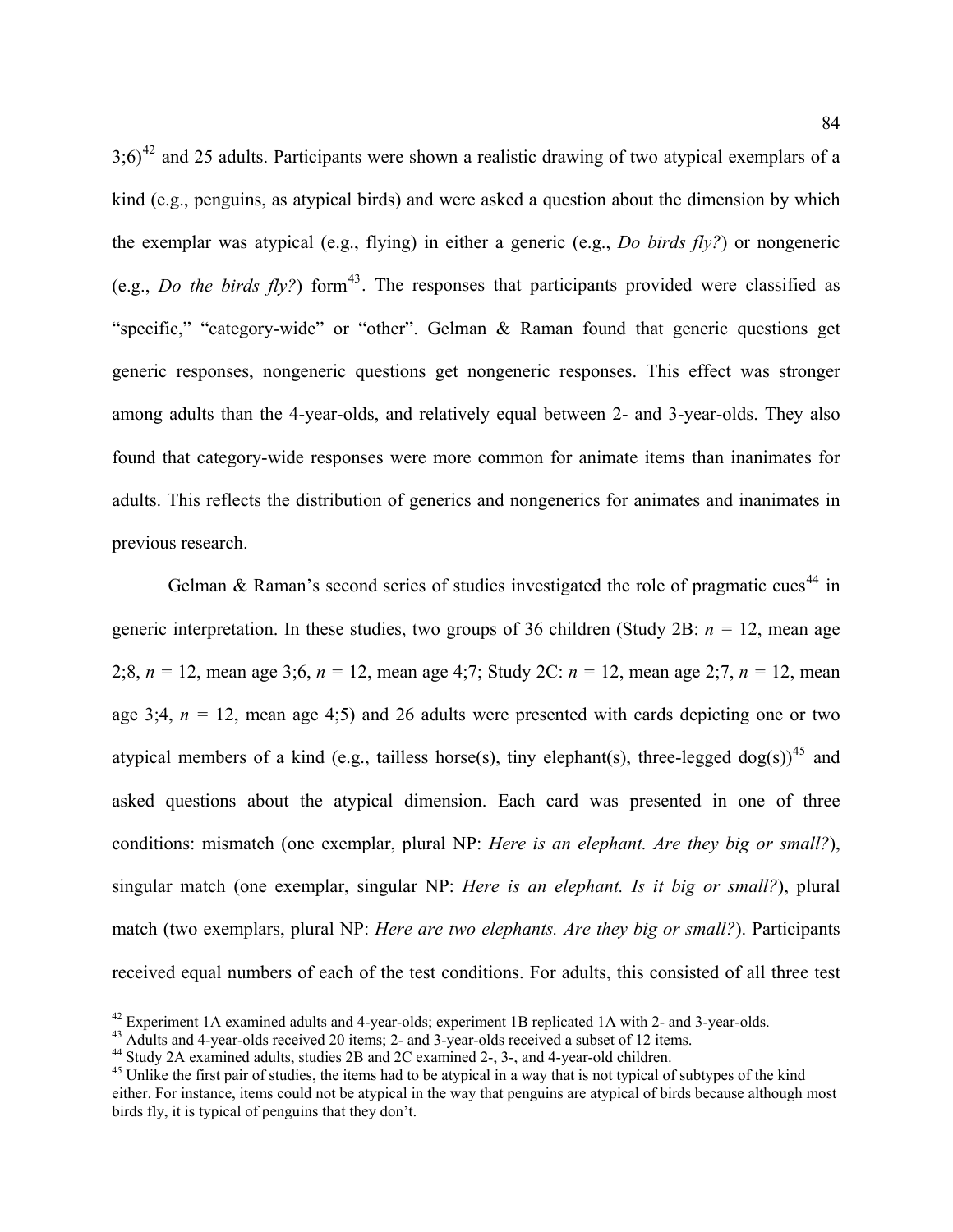conditions, while for children in experiment 2B, this consisted of the mismatch and singular match conditions and for children in experiment 2C, this consisted of the mismatch and plural match conditions.

As in the previous series of studies, responses were classified as "specific," "categorywide" or "other". As predicted, items that were presented in the mismatch condition received more generic responses than the two match conditions and items in both of the match conditions received significantly more nongeneric responses than items in the mismatch condition, except among the youngest group. For 2-year-olds, although there was a significant difference between generic and nongeneric responses between the mismatch and singular match conditions, there was no significant difference in generic and nongeneric responses between the mismatch and the plural match conditions. It is also noteworthy that there was a slight tendency for increases in generic utterances in plural-match condition among 4-year-olds. This is perhaps not surprising considering that in the plural match condition, it is possible that a speaker can make a claim about the kind, even in the presence of two exemplars of the kind (see discussion of example ([54](#page-60-0)) in §1.4.1).

The results of this study show that children as young as two can distinguish between definites and indefinites as they are relevant to interpreting generic and referring language. Further, by age three, children are sensitive to certain pragmatic cues.

#### **1.7 Conclusion**

In this chapter, I have discussed the phenomena that have been described as generic and the problems determining what it means to be "generic". I then discussed the different components of grammar of genericity including quantification, interpretation of indefinites and Diesing's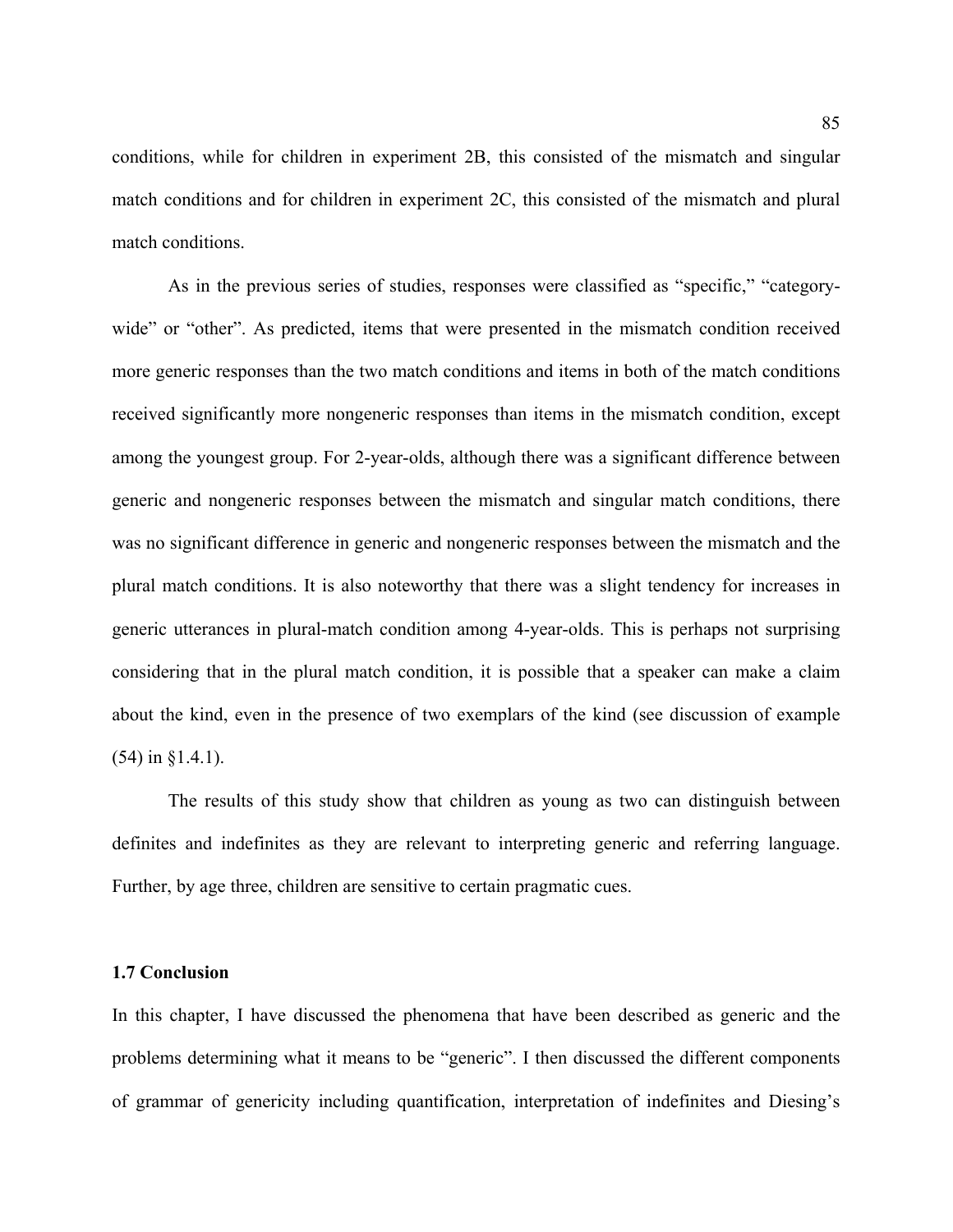(1992) Mapping Hypothesis. I then provided a learning algorithm and discussed how the previous literature on the acquisition of generics bears on that question. Finally, as a preface to the experimental chapters that address open issues in the literature, I provided evidence to show how treating genericity as a property of sentence grammar, better describes the linguistic signal. Such an analysis would also constrain the hypothesis space to one that children could use to learn to distinguish generic and referring language.

In the experimental chapters that follow, I test my claim that genericity is best understood in terms of the MH through experimentation that examines the three basic predictions the MH makes: first, the MH predicts that if the learner can find the indefinites, she will know how to interpret them; second, the MH predicts that children should have access to all the interpretations that are available for indefinites, regardless of what may be absent from the input; third, the MH predicts that if the grammar of genericity relies on syntactic structure for interpretation, then existentially interpreted indefinite subjects will prime other structures requiring VP-internal subjects (if syntactic priming exists as a phenomenon in child language<sup>[46](#page-85-0)</sup>), while generically interpreted subjects will prime other structures requiring subjects interpreted outside of VP.

As I will show in Chapter 2, corpus data show that the learner can find the indefinites by examining the distribution of different morphological determiners and the syntactic position of NPs. Corpus data also show that indefinites outside of VP are interpreted as generic, but indefinites inside VP are interpreted as existential, consistent with MH. However, children do not get evidence in the input for the availability of existentially interpreted indefinite subjects so the findings of this study do not reveal what the status of the MH is in learning. It is possible that the

 $\overline{a}$ 

<span id="page-85-0"></span><sup>&</sup>lt;sup>46</sup> See Bencini & Valian (2006), Huttenlocher et al. (2005), Savage et al. (2003, 2006) for studies that show syntactic priming in children for argument structure and passives, and Branigan et al. (2005), for NP structure.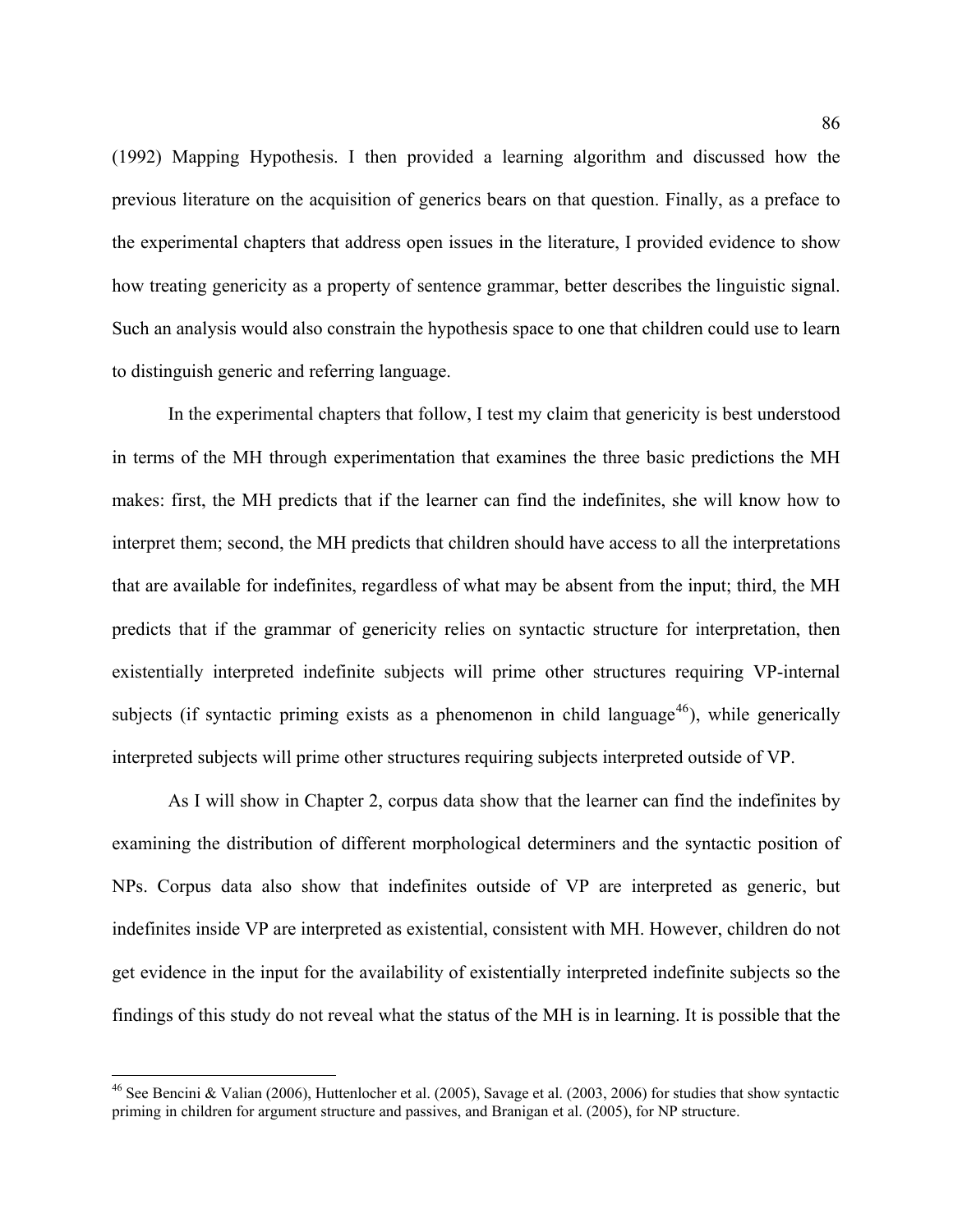MH leads to the correct understanding of indefinites, or, alternatively, it could be the case that the distribution in the input is the guiding force in learning. However, as I will show in Chapter 3, children know about existentially interpreted subjects despite a lack of evidence in the input. This supports the claim that the MH drives learning rather than being its output. Finally, in Chapter 4, I provide further experimental data in support of the MH by showing that existentially interpreted indefinite subjects prime other structures requiring VP-internal subjects, while generically interpreted subjects prime other structures requiring subjects interpreted outside of VP. Crucially, I show this by priming interpretations of target sentences that are similar to the primes only because they exhibit similar syntactic representations.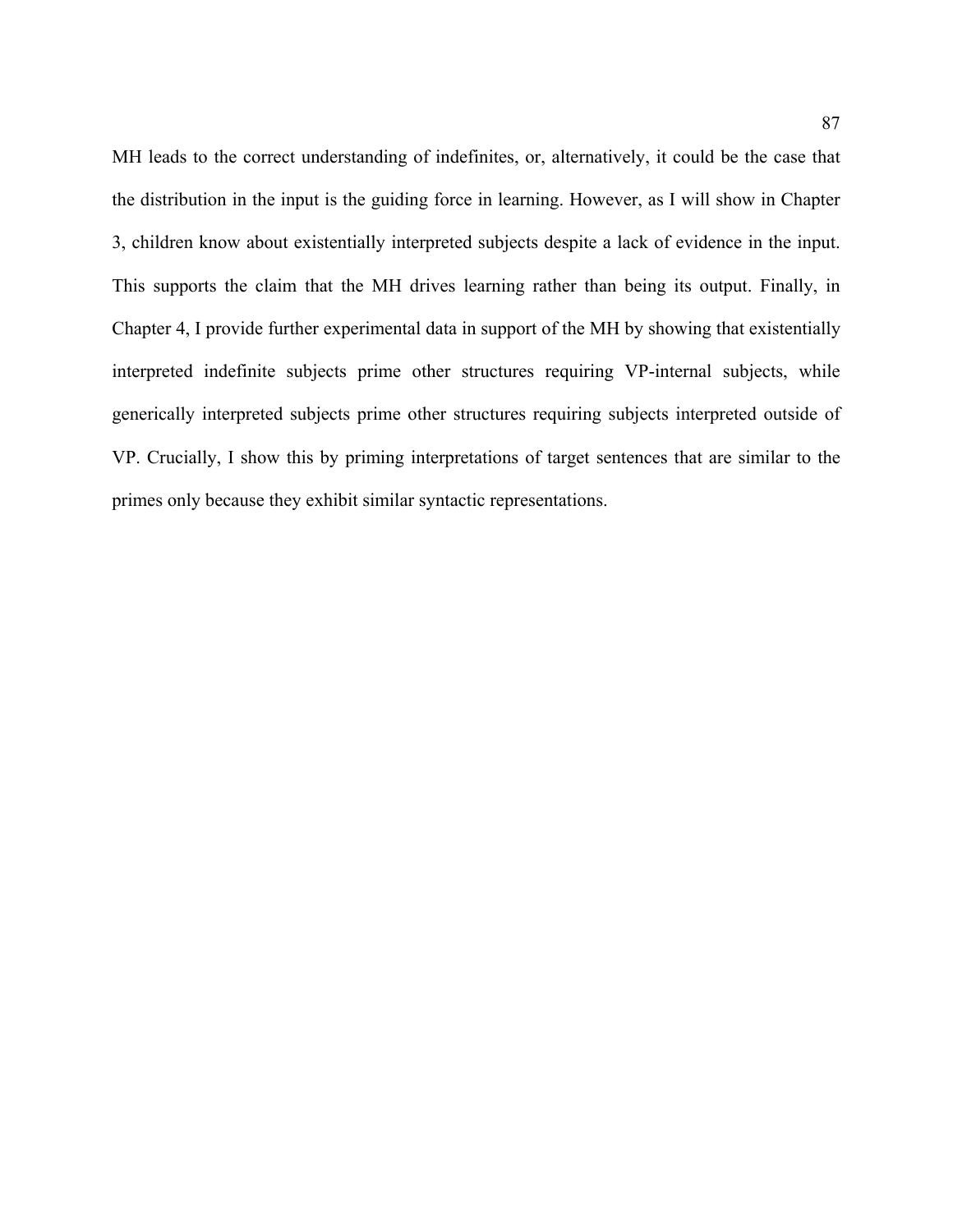# **Chapter 2**

## **2.0 Corpus data**

As discussed in §1.6, previous work on the acquisition of generics (Gelman 2004; inter alia) has shown that parents use both types of indefinite NPs (bare plurals and indefinite singulars) in generic utterances, and has argued that the input by itself is uninformative regarding generic interpretation. However, the input is only uninformative if we expect children to be able to use the input to determine which NPs are generic. For this reason, I proposed in Chapter 1 that talking about genericity as a property of sentence grammar, rather than as a property of NPs, solves the learning problem faced by the previous literature.

Recall that the type of generic utterances children regularly hear are characterizing sentences with object-NPs, like the examples in [\(14](#page-22-0)), repeated here as [\(62](#page-87-0)). For generic utterances of this variety, being generic depends on an indefinite NP's location in the clausal architecture, rather than on the NP itself.

- <span id="page-87-0"></span>62) a. A kite goes flying in the sky.
	- b. Bunny rabbits don't make noises, do they?
	- c. Do you like buttons?

If we assume that children can take advantage of an innate piece of knowledge about the syntax-semantics mapping (the MH), they can solve the problem of learning about the difference between generic and referring language in the face of what would otherwise be a many-to-many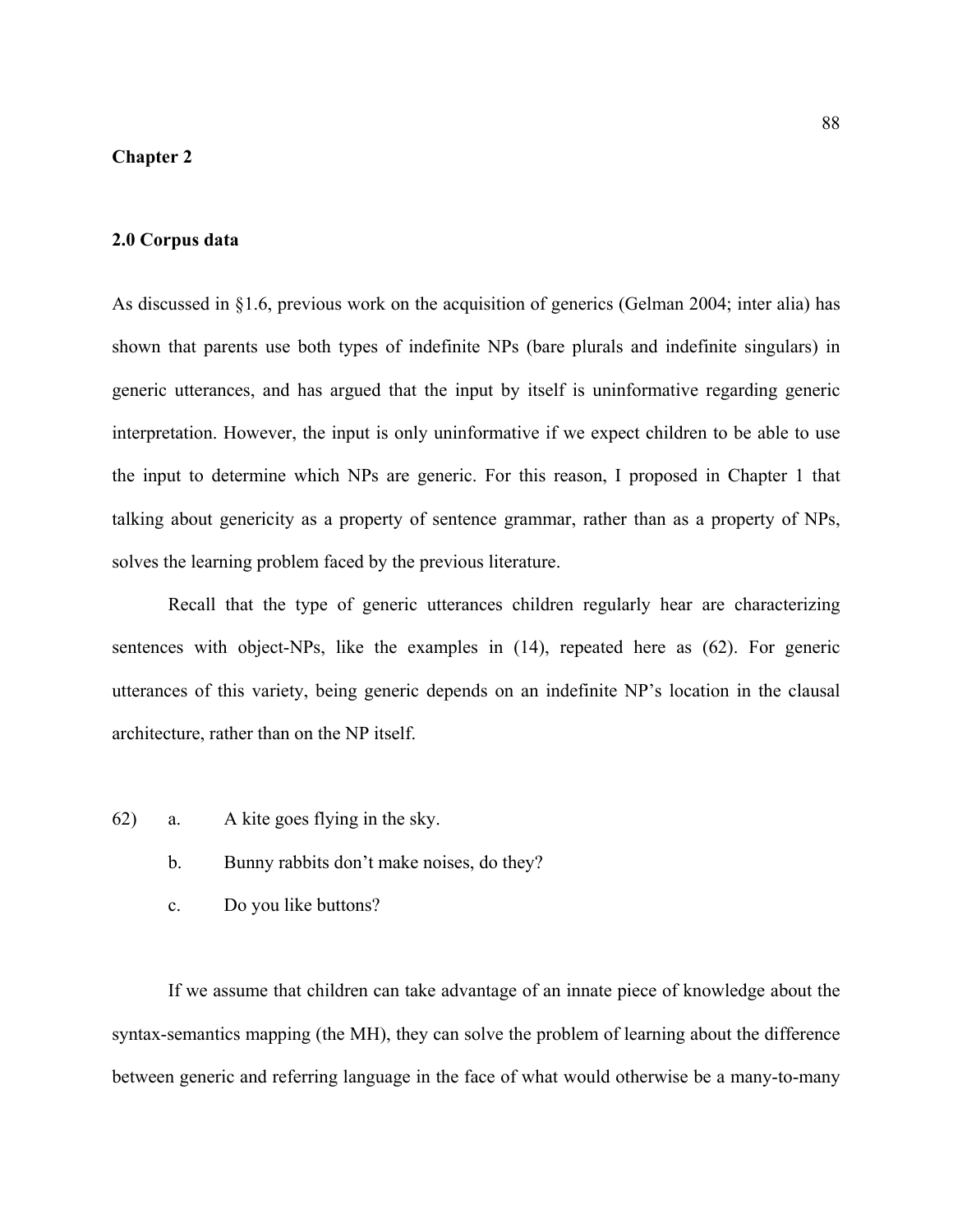mapping between surface form and function. This is because the MH, discussed in detail in §1.3.3, predicts that if a learner can find the indefinites in his language, he will know how to interpret them: indefinite NPs that are inside VP are interpreted existentially, while indefinite NPs that are outside VP are interpreted generically (or within the scope of another overt quantifier or Q-adv). Once children have separated the definites from the indefinites, UG takes over and they can use the subject-direct object asymmetry predicted by the MH to gain insight into which NPs should be interpreted generically (all subjects of I-level predicates, and some subjects of S-level predicates) and which NPs should be interpreted existentially (some S-level subjects and all direct objects) on the basis of their structural position. This type of learning algorithm makes the complexity of learning about generics from the input more manageable.

Shifting the burden of genericity to the clausal architecture means that the learning problem no longer requires children to determine which NPs are generic; rather, it requires them to determine which NPs are indefinite and which are definite<sup>[47](#page-88-0)</sup>. In order to do this, children would need to use the input to establish the mapping between morphological determiners in their language and semantic determiners provided by UG. Because the previous literature examined the acquisition of generics from a different perspective, the question of whether the input is sufficiently contentful that a child could make use of it to this end remains open.

In order to answer this question, two corpus studies were performed on child-directed speech, including a re-examination of the data obtained in Gelman  $\&$  Tardif (1998), this time taking into account linguistic regularities in the input such as NP-form, distribution and information status, as well as predicate type. The features coded for in this database were chosen

 $\overline{a}$ 

<span id="page-88-0"></span><sup>&</sup>lt;sup>47</sup> It also requires them to determine where NPs can sit in a Logical Form and when GEN can be inserted.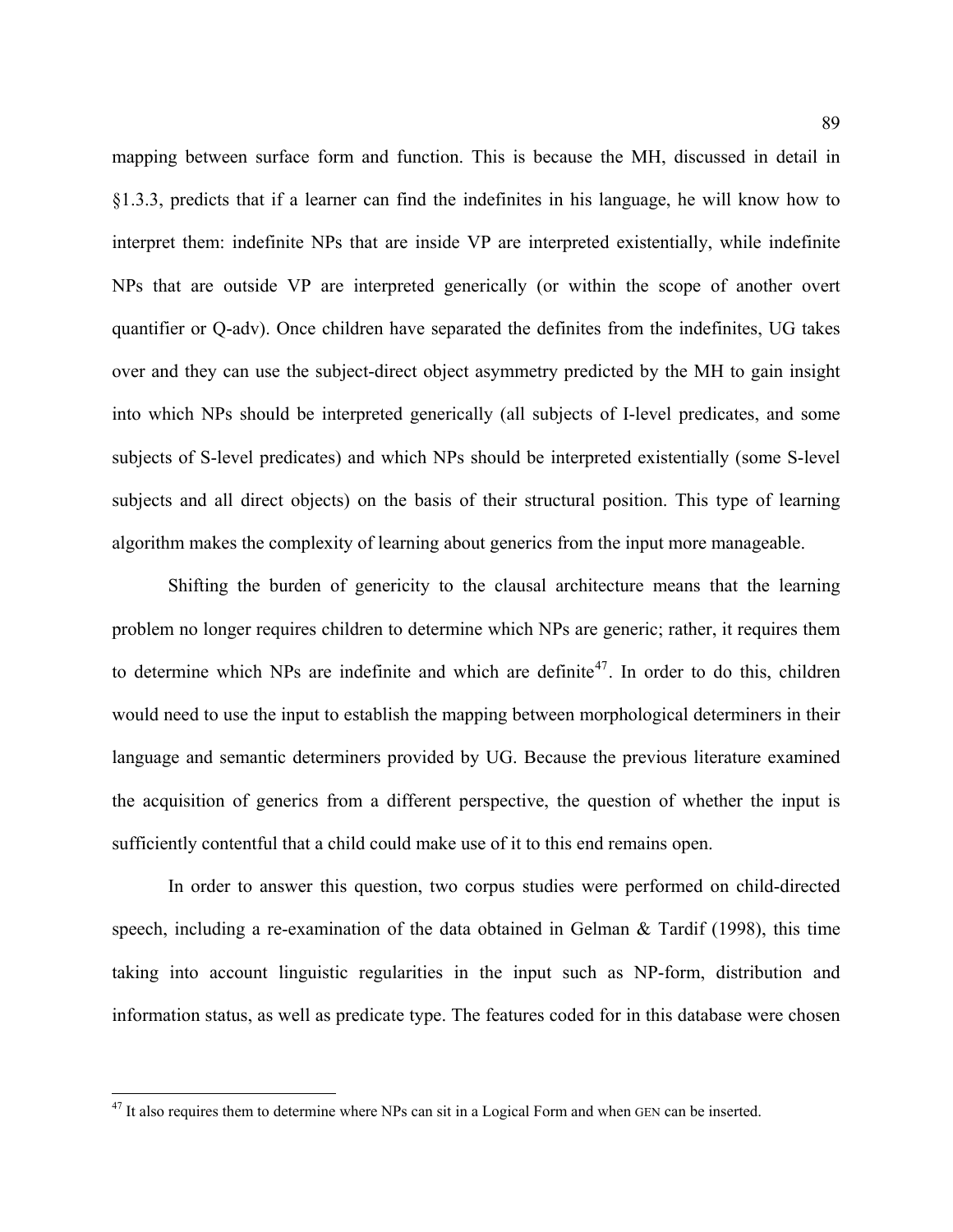because these particular factors directly inform the learning algorithm proposed in §1.5 and are relevant to the appropriateness of the MH as a basis for my learning model.

 In what follows, I motivate the feasibility of my learning algorithm by demonstrating that the input children hear is quite rich in the necessary ways. The input provides ample evidence for children to ascertain which morphological determiners line up with the indefinite and definite determiners in the semantics. The results of these corpus studies show strong support for the MH. Nearly without exception, subjects are interpreted outside of VP, as generics, and direct objects are interpreted within VP, as existentials. This generalization is true for both indefinite singular NPs and bare plural NPs. What is surprising is the absence of VP-internal subjects of Slevel predicates. In other words, children are getting no evidence for the availability of interpretations like [\(38](#page-45-0)b), repeated here in [\(64](#page-89-0)), where the subject is interpreted inside VP. The input provides evidence for the availability of interpretations like those in ([63\)](#page-89-1) and in ([64c](#page-89-0)), where indefinite subjects are interpreted outside VP.

### <span id="page-89-1"></span>63) Activists are passionate.

- <span id="page-89-0"></span>64) a. Activists are available
	- b.  $\exists$ <sub>x</sub> [*x* is an activist & *x* is available]

"There are activists available at some point in time."

c. GEN<sub>x,s</sub> [x is an activist & s is a time] [x is available at s] "It is a (necessary) general property of activists that they are available."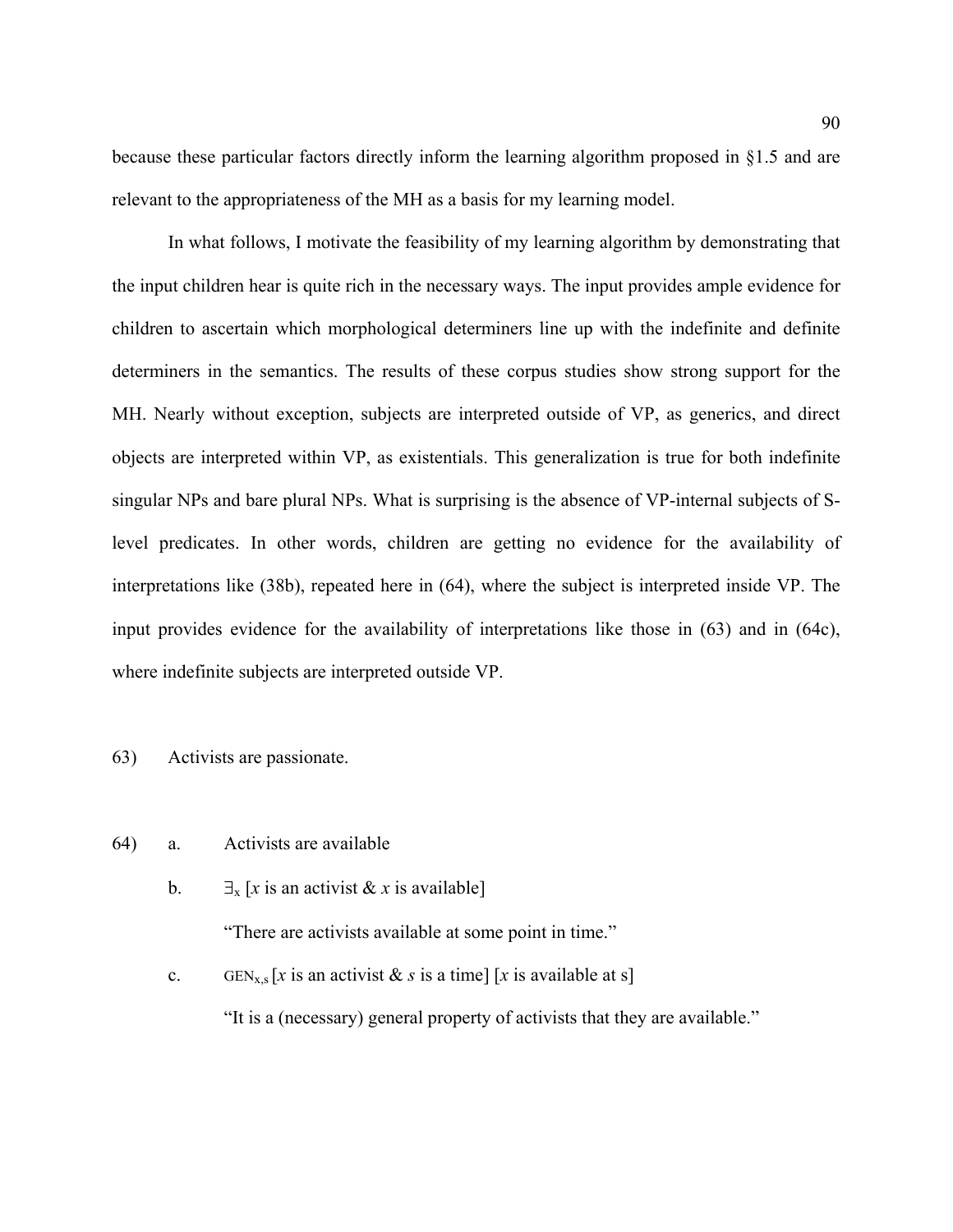## **2.1 Participants**

#### **2.1.1 Experiment 1**

The data for this study were obtained from verbatim transcripts provided by Susan Gelman from her previous research (Gelman & Tardif 1998, inter alia), now available in the Tardif corpus in the CHILDES database archive (MacWinney  $2000$ )<sup>[48](#page-90-0)</sup>. The data in the current study consisted of transcripts from 22 monolingual English-speaking parent-child dyads engaged in a picture description task, which required the caregiver<sup>[49](#page-90-1)</sup> and child to look through a picture book and talk about the pictures. Each page of the book depicted one exemplar of a particular kind and each kind was pictured only once in the book. The mothers and children were videotaped in a lab at the University of Michigan as they interacted in this and two other conditions – playing with simple toys and playing with mechanical toys. Each of the three sessions of play lasted 10 minutes. The contexts were in counterbalanced order. The parents had been instructed to play as they would at home and had been told that the researchers were studying how parents would play with their children with different kinds of toys. Results from Gelman & Tardif (1998) and Gelman & Raman (2003) showed that there were significantly higher rates of generic usage in the picture description condition than in either of the other two conditions. For this reason only the transcripts from the picture description task were examined here. The present study investigated child-directed speech (i.e., the parents' utterances) only. The children in these transcripts ranged in age from  $1; 5 - 1; 11$ , mean age, 1;9.

 $\overline{a}$ 

<span id="page-90-0"></span><sup>&</sup>lt;sup>48</sup> Because these transcripts are available in the Tardif corpus in CHILDES, they will subsequently be referred to as the Tardif transcripts.

<span id="page-90-1"></span><sup>&</sup>lt;sup>49</sup> In these transcripts, all the caregivers were mothers.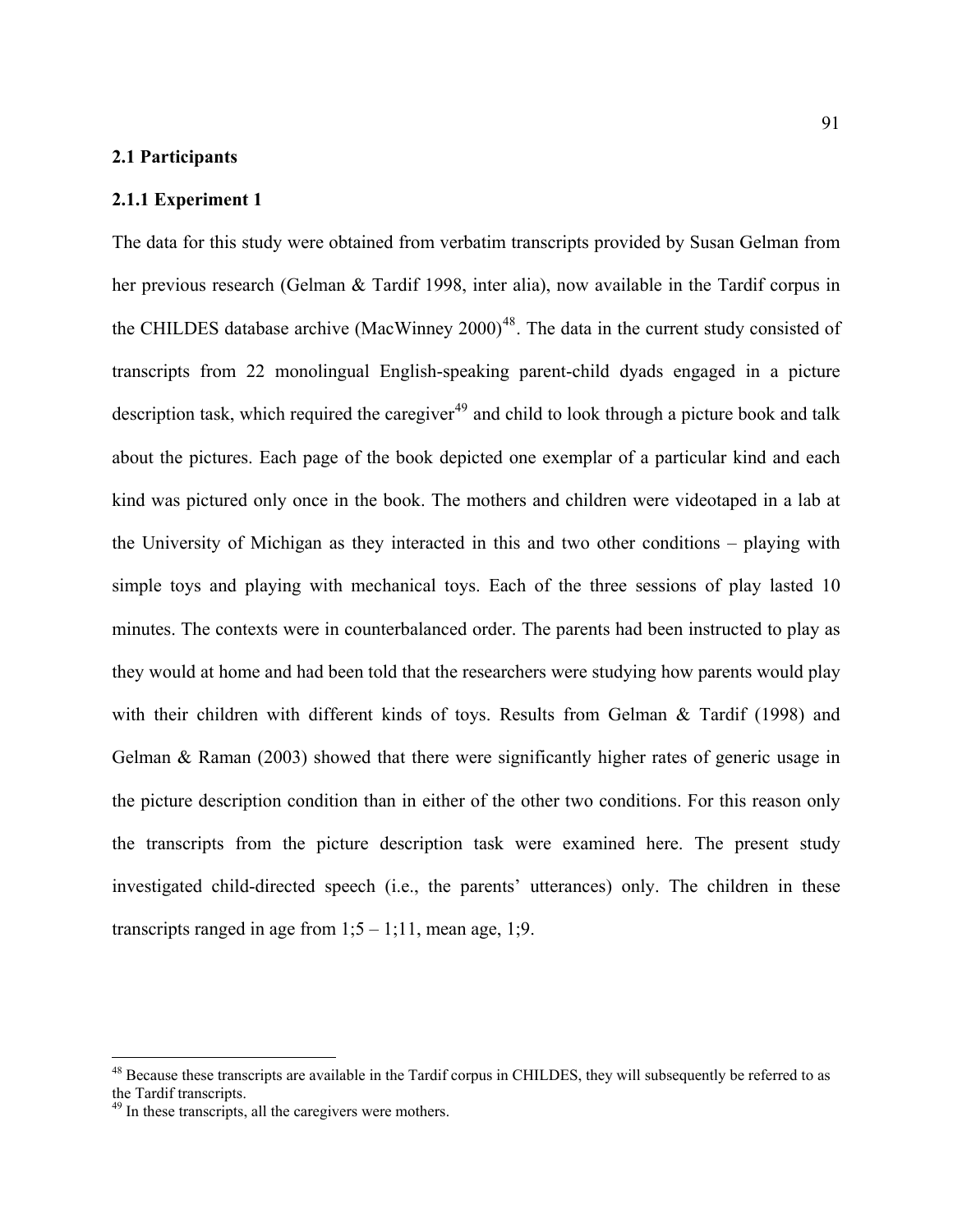### **2.1.2 Experiment 2**

The data for this study were obtained from the Brown corpus (Brown 1973), now available through the CHILDES database archive (MacWinney 2000). Adam was one of three participants in a longitudinal study that was completed between 1962 and 1966 and reported on in Brown 1973. As a follow-up to the transcripts from Gelman & Tardif 1998, Adam's first two transcripts were entered into the database. Adam was slightly older than the children in the corpus used in Experiment 1: 2;3.4 in the first transcript and 2;3.18 in the second. The data were collected in Adam's home and reflect normal interactions between Adam and (in the two transcripts used in Experiment 2) his mother.

### **2.2 Coding procedure**

Coding procedures were the same for both corpora, with the exception of the recording of information status, which will be discussed in §2.2.2, below. Each common noun (i.e., pronouns were excluded) that was produced by a caregiver was identified. Information about each noun and the utterance it occurred in were entered into a Microsoft Access database designed by the author. Each noun's database entry included the sentence the noun occurred in and the verb it it was an argument of. Additionally, an NP's entry included whether it was singular or plural, definite or indefinite, and its position in the syntax. Each entry also included whether the sentence the NP occurred in was characterizing or particularizing as well as the interpretation the NP received in the sentence. Finally the type of predicate (S- or I-level) was also recorded. A sample of the database form used to record information is included in [Figure 4.](#page-92-0)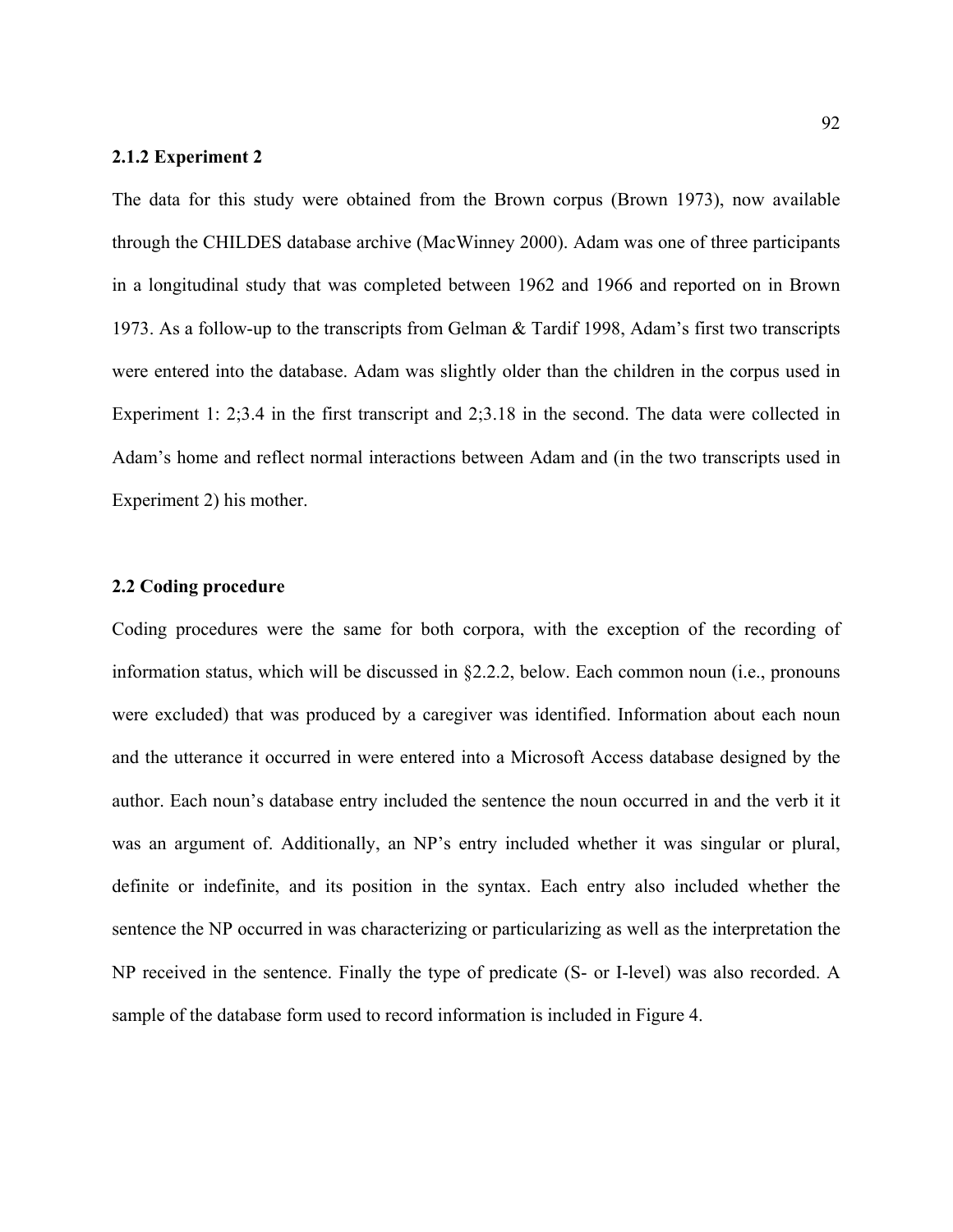

<span id="page-92-0"></span>*Figure 4. Sample database form* 

The author was the only coder, so every effort was made to be consistent and principled in labeling each item. Classifications were based on taxonomies found in the literature, primarily those discussed in *The Generic Book* (Krifka et al., 1995) and in *The Essential Child* (Gelman, 2003). The discussion of the features coded for in this database is divided into three sections based on what aspect of the MH or learning algorithm the particular feature is relevant to: formal subcategories, information status and semantic subcategories. The features in the different subcategories and how they are used by the learning algorithm are explained in each of the following subsections.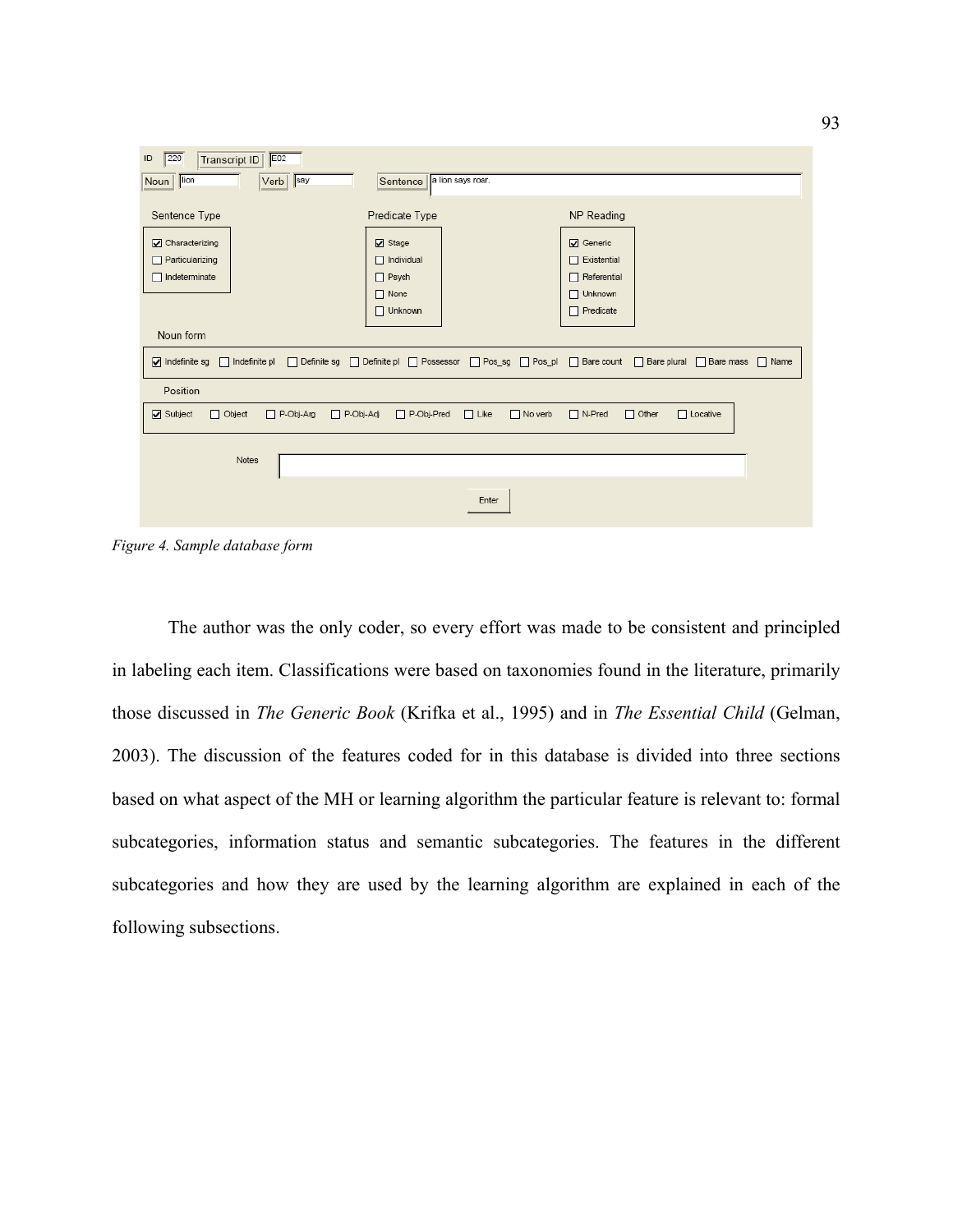#### **2.2.1 Formal subcategories**

The type of information reflected in the formal subcategories, in connection with information status (see §2.2.2, below), enables the learner to distinguish indefinites from definites. This represents the first stage of the learning algorithm.

## **2.2.1.1 NP-form**

The MH applies only to the interpretation of indefinite NPs. Therefore, a child's first task in the proposed learning algorithm is to separate the definite NPs from the indefinite NPs. In order to do this, a child needs to be able to map the morphological determiners that are available in her language onto the semantic determiners that she is provided innately. This can be done by attending to the morphological form of the determiner that is used with the NP when the noun is uttered. Recall from the discussion in §1.5 that the intuition behind this piece of the algorithm lies in the different functions of definite and indefinite NPs. Being an "indefinite" means that something introduces a discourse referent so the learner can make the inference from seeing an NP with *a*/*an* as the determiner being used to introduce a discourse referent to the knowledge that NPs with *a*/*an* as the determiner have Kamp-Heim semantics and represent the indefinites.

 For an adult speaker, the mappings are already explicit. Adults know, for example, that *a* maps onto "indefinite" and *the* maps onto "definite". In labeling NP-form, I am using my knowledge as an adult speaker of English to classify the forms. The process a learner would go through is somewhat different. A learner would hear an NP used for the first time in a discourse to introduce a discourse referent, and would have to make a note of the morphological determiner that was used with it. After hearing enough NPs with *a* or *an* used to introduce discourse referents, the child would know that these morphological determiners have "indefinite"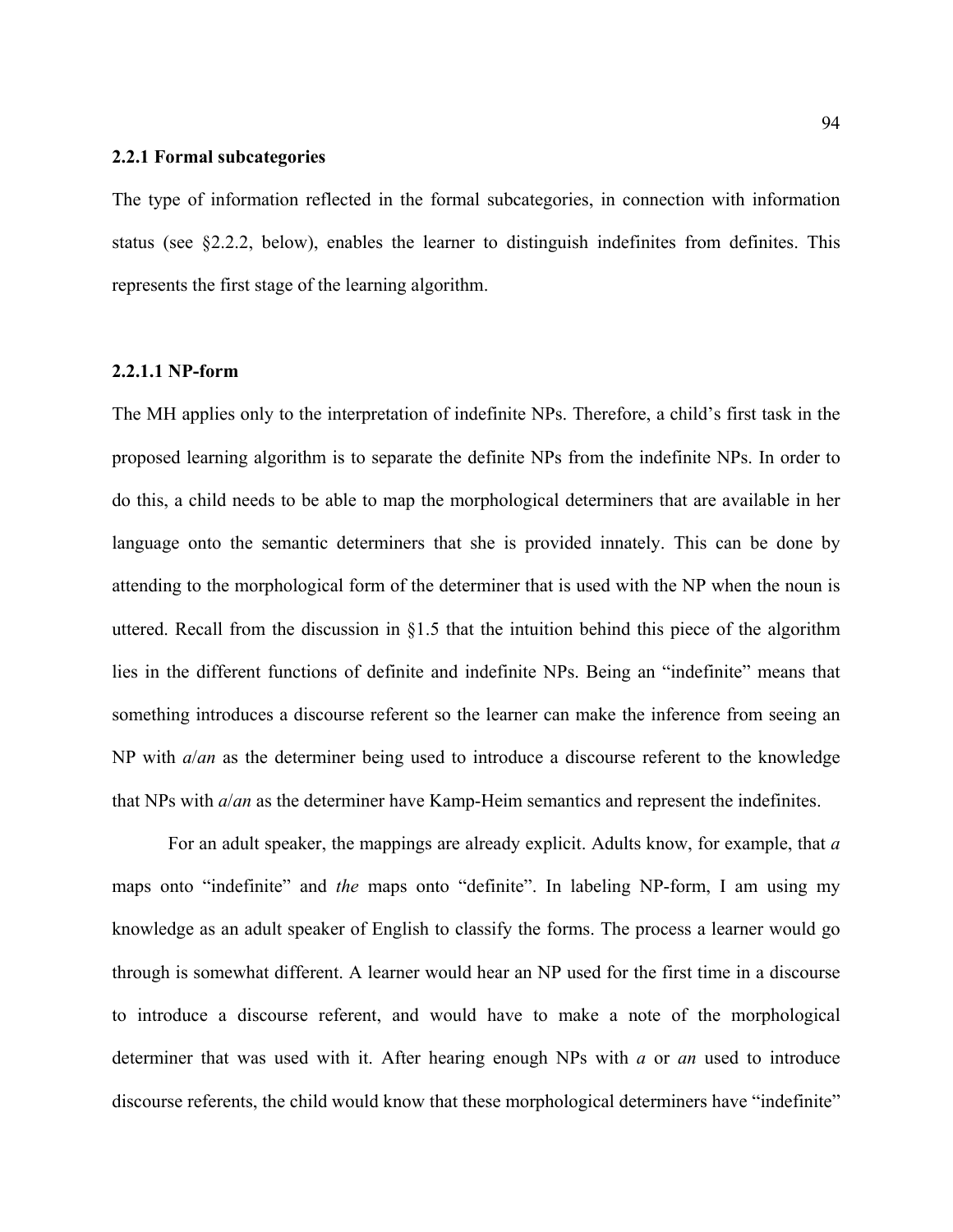semantics. Likewise, for definites, the learner would make the inference from hearing an NP with *the* as the determiner being used to refer back to a referent that is already part of the discourse to the knowledge that NPs with *the* as the determiner have definite semantics.

 By recording the NP form in the database, we can examine the distribution of NP forms used on the first and subsequent mentions of particular NPs. We should see that the morphological forms used to introduce discourse referents are *a*/*an*/Ø. However, since only definites can be used anaphorically, they are expected to be used more as second mention than are bare plurals and indefinites. A definite NP may also be used for the first mention of a discourse referent if the context allows the speaker to point to a particular, unique individual. Thus, we expect definites to occur relatively equally often as first and second mention, but we expect an asymmetry for indefinites. We may also find that there are significantly fewer tokens of definites than indefinites if, as Fisher & Tokura (1995) found, caregivers tend to use fewer definite NPs in speech to children than in speech to other adults.

### **2.2.1.2 Syntactic position**

 $\overline{a}$ 

The syntactic distribution of the NPs is also relevant to record in the database because the MH predicts different interpretations for subjects (of some S- and all I-level predicates) and direct objects by virtue of the fact that subjects may be interpreted in IP and direct objects are interpreted in  $VP^{50}$  $VP^{50}$  $VP^{50}$ . This information is also relevant for the learning algorithm because like NPform, syntactic position can help the learner distinguish the definites from the indefinites. As noted in §1.5, canonical subjects are more likely to represent information that has already been mentioned in the discourse, and as a consequence, are more likely to be definite than are non-

<span id="page-94-0"></span> $50$  As noted in §1.3.3, the objects of psych predicates are an exception to this.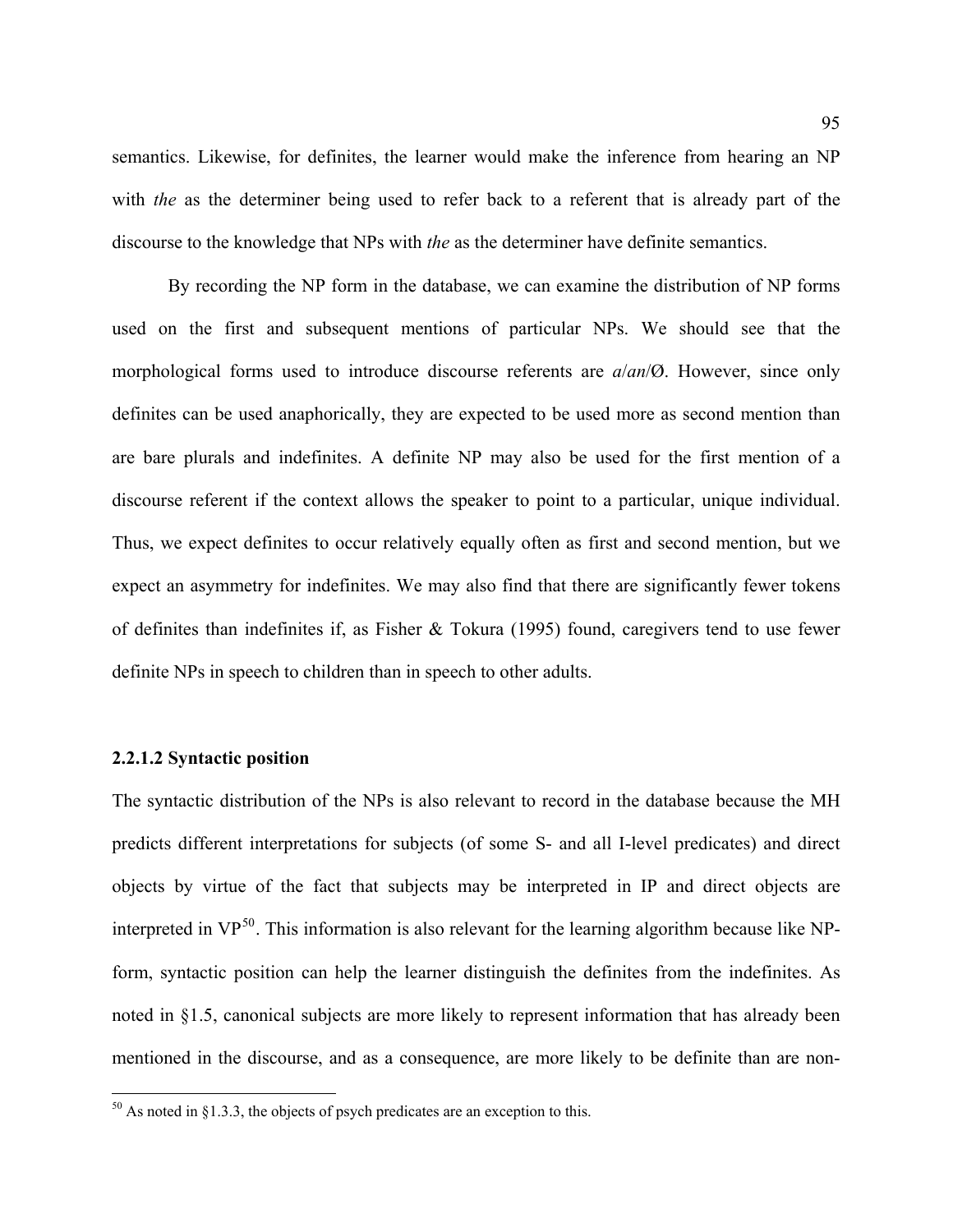subjects. Indefinites canonically introduce new information (which is more natural following given information), and are more common later in the sentence (Prince 1992).

#### **2.2.2 Information status**

In my discussion of the two previous subcategories, I have linked their utility to their interaction with information status. It is by using NP-form and syntactic position in combination with information status that a learner can determine which NPs are indefinites. Thus, this information was recorded too.

While it was not recorded in the database's entry form in [Figure 4,](#page-92-0) after all the nouns for each transcript had been entered into the database, the number of times each NP had been uttered in that transcript was recorded by hand for each transcript in the Tardif transcripts. The first time an NP was mentioned, it was labeled "1", the second time, "2", the third time, "3", and so on. By this classification, an NP is discourse new on its first mention and discourse old on its subsequent mentions. Because each kind was pictured on only one page in the picture book, it is possible to say that each time a particular NP was used it referred to the same discourse referent.

The number of utterances intervening between two mentions was also recorded. This was done in the event that an NP could be considered "new" again after a certain interval. However, because the parent-child dyads went through the book different numbers of times and spent different amounts of time on the different pictures in the book (depending on the child's interest), it was impossible to devise an appropriate algorithm for an NP's subsequent occurrence as "new" and the entire session was considered a single discourse.

Adam's transcripts were not coded for mention. There were two main reasons for this. First, Adam's transcripts were much longer than the 10-minute per participant in the Tardif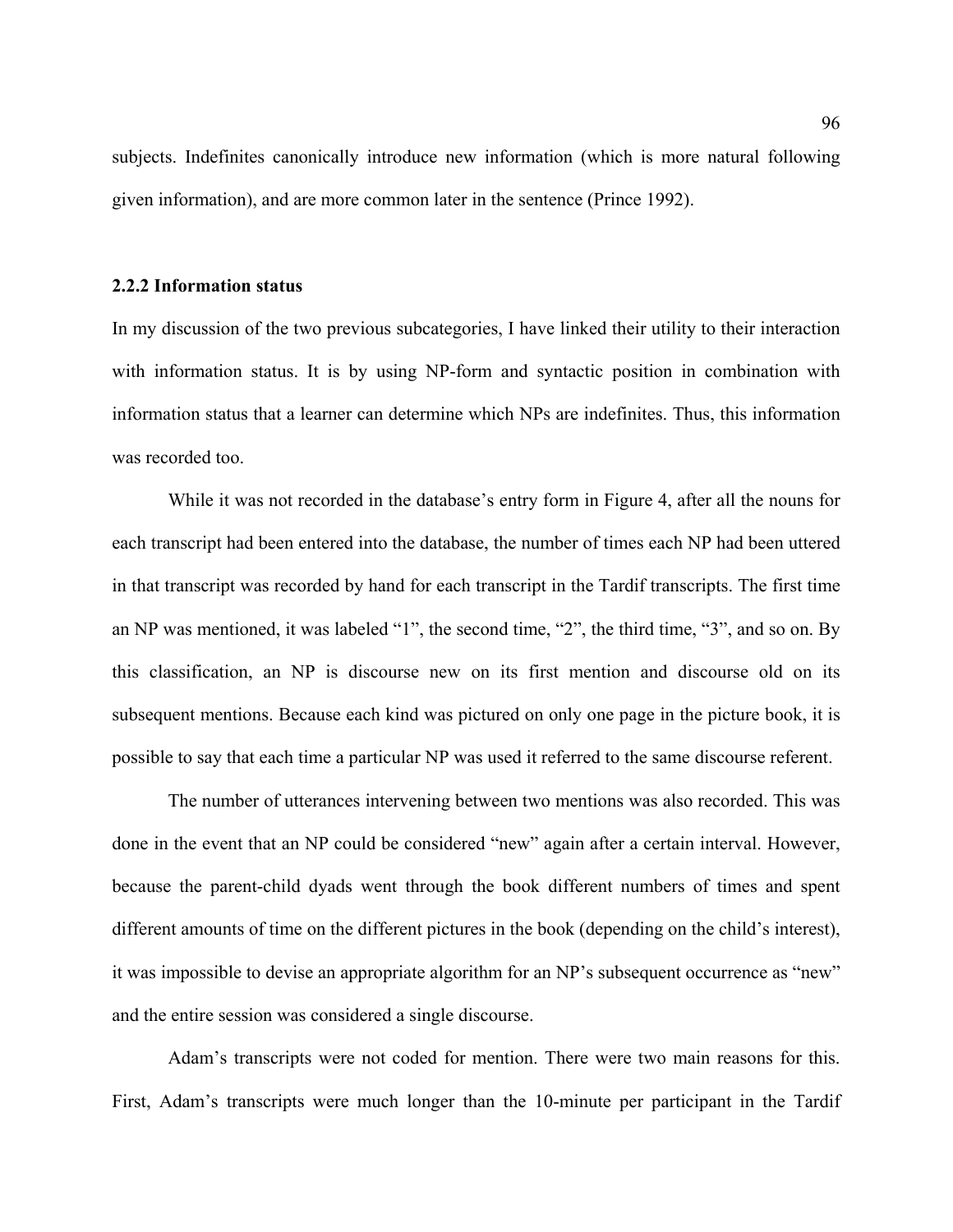transcripts. The first of the Adam transcripts used here represented an hour-long recording; the second, a two-hour recording. Ten-minute intervals were not noted in the transcript, so it was unclear how to divide the transcripts into analogous discourse units in order to be able to compare mention in these transcripts to mention in the Tardif transcripts. Second, for reasons of time and resources, the sample is much smaller. Excluding all but the first and second mentions of NPs would have excluded too many NPs from the database. The comparison is admittedly far from perfect, but there are still interesting comparisons to make.

#### **2.2.3 Semantic subcategories**

Once the learner has been able to distinguish indefinite and definite NPs, he can use the type of information reflected in the semantic subcategories to determine which NPs get a generic interpretation.

#### **2.2.3.1 Predicate-type**

As noted in §1.4.1, the predicate in a generic utterance usually occurs in the non-progressive present tense. Tense thus indicates perhaps the most obvious contribution of the predicate; however, the type of predicate an NP occurs with is also important because the MH makes different predictions about the structural positions that are available to the indefinite subjects of different kinds of predicates. For instance, the subjects of S-level predicates can be interpreted in IP or VP and the sentences can receive a generic or existential interpretation, respectively. The indefinite subjects of I-level predicates can be interpreted only in IP and such sentences can only receive a generic interpretation. The indefinite subjects *and* direct objects of psychological predicates are interpreted outside of VP and these sentences receive a generic reading.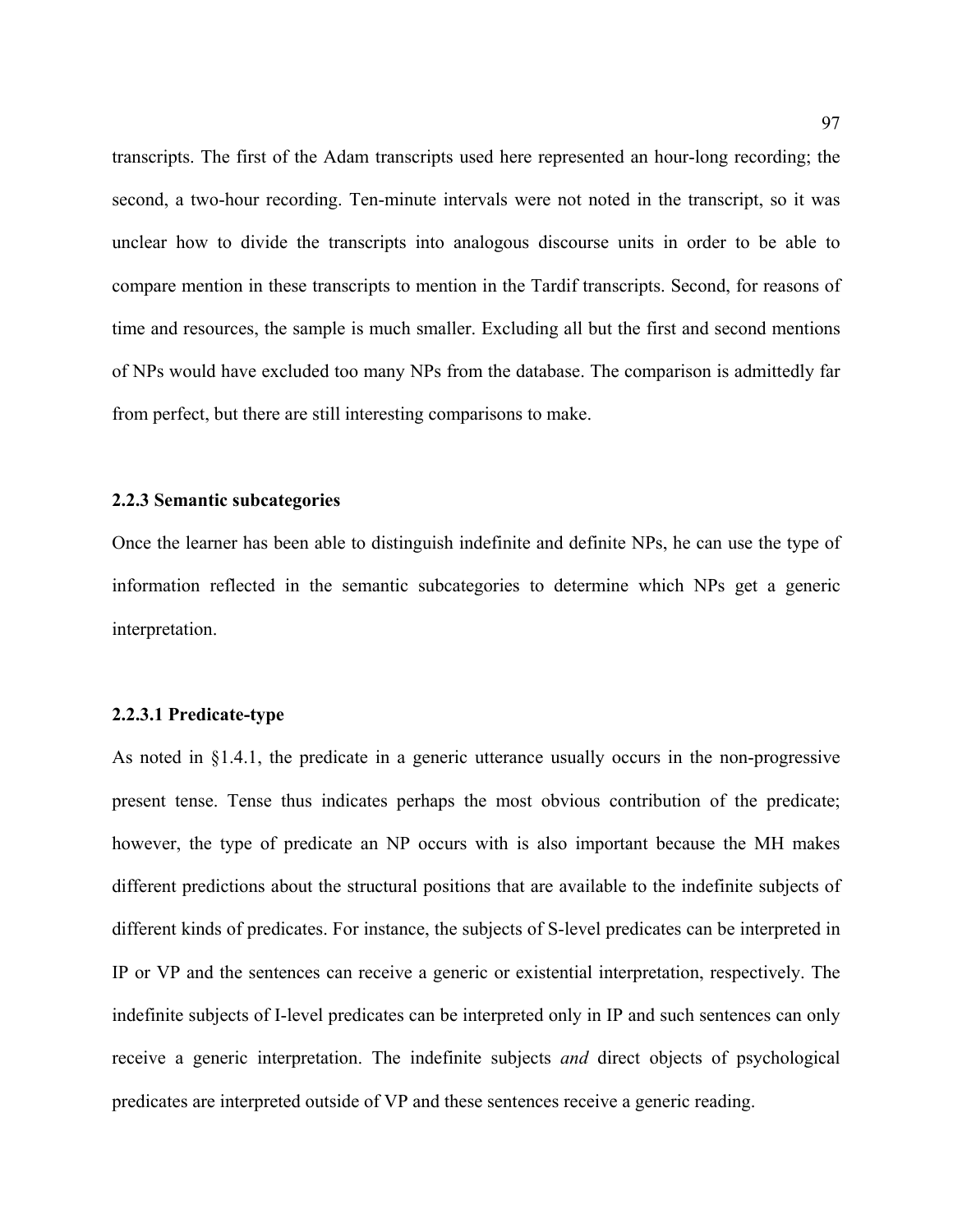It is relevant to record this type of information because it can give the learner insight into what interpretations are available for particular subjects, constraining the hypothesis space<sup>[51](#page-97-0)</sup>.

### **2.2.3.2 Sentence type**

1

Recall from the discussion in Chapter 1 (§1.2, 1.4.1, 1.5) that particularizing sentences are tied to a particular occurrence or point in time. It is common for the tense of the predicate that appears in such sentences to denote an event in the past (e.g., "Did you eat an apple today?", transcript E01) or, alternatively, an event that is currently taking place with the use of the progressive (e.g., "What's this little girl doing?", transcript E03). Characterizing utterances, on the other hand, are notably lacking any links to a particular time or place. They report general properties of individuals or situations (e.g., "A lion says roar", transcript E01). Utterances that are used to label or categorize are also characterizing (e.g., "Uh, that's a soccer ball", transcript E01). Utterances classified as indeterminate consisted of, primarily though not exclusively, utterances without a verb (e.g., "Apple", transcript E01).

This information was recorded in the database because it reflects the presence (or absence) of spatiotemporal information that could prevent (or allow) the generic operator from being introduced into the representation. Particularizing sentences do not allow the generic operator to be introduced into the representation because they contain information that makes the sentences true or false at particular times or locations (e.g., *last week*, *at school*). As noted in §1.2, particularizing sentences can only be interpreted generically when they contain a kind-NP.

<span id="page-97-0"></span> $<sup>51</sup>$  It should be noted that there were utterances in the corpus that consist of what seems to be labeling, where the</sup> caregiver simply says the noun (e.g. "Apple.", transcript E01). The predicate type of such utterances is classified as NONE.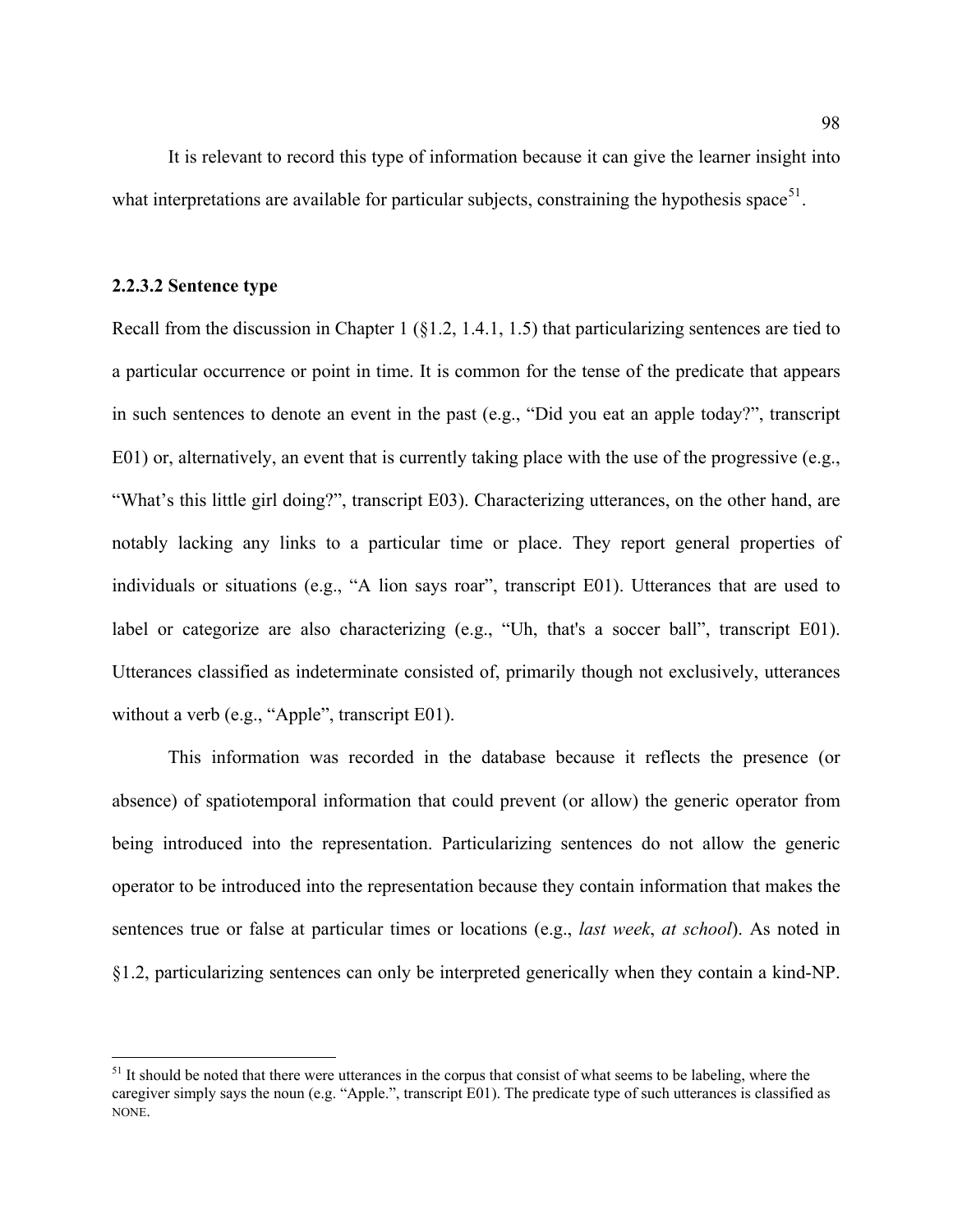However, the reader is reminded that such generic utterances do not occur in the sample of childdirected speech under discussion here.

Based on the examples above, it is clear that not all characterizing sentences are generic; however, all of the generic utterances that occur in this sample are characterizing sentences. Characterizing sentences don't contain information that links the utterance to a particular time or place, so they allow the generic operator to be inserted into the representation, whether or not it actually is. The difference between characterizing sentences that are generic and those that aren't is that the generic operator has been introduced into the representation of the former and not the latter. For generic utterances of this variety, being generic depends on an indefinite NP's location in the clausal architecture, rather than on the NP itself.

#### **2.2.3.3 NP-Reading**

The analysis of genericity that has been put forward in this dissertation treats genericity as a property of the sentence grammar. Only kind-NPs can be generic on their own; object-NPs, which are under discussion here, are interpreted generically only if they are located in a particular position in the syntax. It is important to continue to make the distinction between genericity via an NP and genericity via the whole sentence. I have recorded the interpretation of each NP in the database in order to look at how the other features recorded in the database are linked to generic utterances, but I maintain the point of view that genericity, with the exception of kind-NPs, is the result of an NP's position in the clausal architecture. It is still necessary to record an NP's interpretation, though, because ultimately the learner has to decide on an interpretation for the NP, even if she uses the syntax to do it.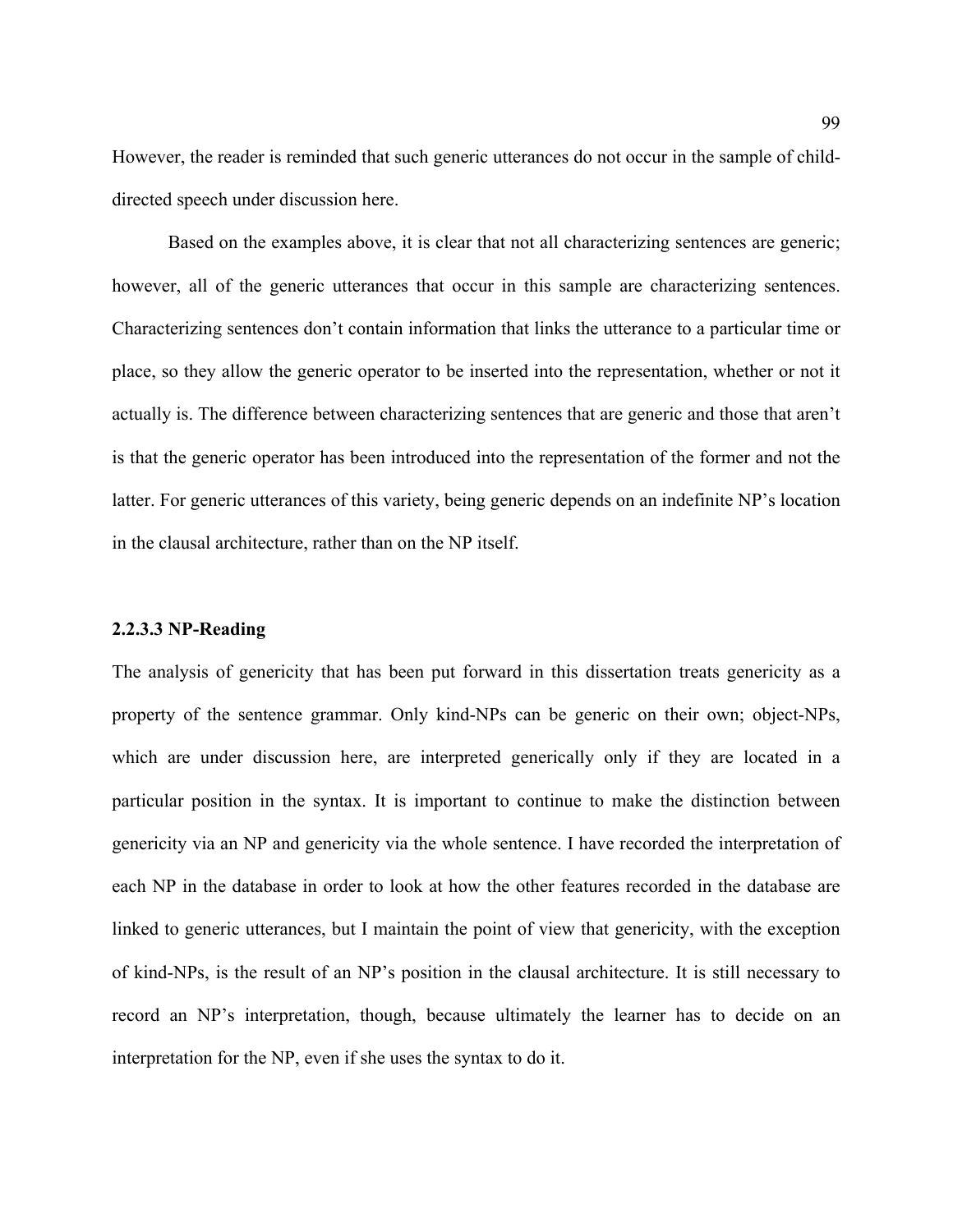An NP's categorization was determined by a combination of cues including morphosyntactic, semantic and pragmatic information. In this corpus, an NP could only be classified as generic if it had the appropriate form and occurred in the appropriate sentence type. For the purposes of this corpus study, the NP forms that could be generic were bare plurals, indefinite singulars and bare mass nouns<sup>[52](#page-99-0)</sup>. The only sentence type that was considered generic was characterizing, though, as noted above not all characterizing sentences are generic. This category serves to distinguish generic from nongeneric characterizing sentences.

NPs that are labeled "Existential" are those whose existence is necessary, but which are not specific (e.g., "Did you eat *an apple* today?", transcript E01), while those that are specific are "Referential" (e.g., "No, don't pull *my finger* out!", transcript E01). NPs that are used as predicates were labeled "Predicate" (e.g., "Uh, that's *a soccer ball*", transcript E01). Also in the corpus are utterances that consist of what seems to be labeling or categorizing where the caregiver simply says the noun, without a verb (e.g., "*Apple*", transcript E01). NPs that occurred in such contexts were also labeled "Predicate".

#### **2.3 Results**

 $\overline{a}$ 

#### **2.3.1 Experiment 1**

The total number of nouns in the database was 2672. Seven hundred and seventy-six NPs were excluded from the analyses because they occurred without a verbal predicate, and therefore without much syntactic information. This left 1896 nouns for analysis. Over 65% of these nouns, 1236 of them, represent a first (804) or second (432) mention. Because the parent-child dyads

<span id="page-99-0"></span> $52$  Although the definite singular can be interpreted generically, it was excluded from that classification here for the reasons noted above in §1.2.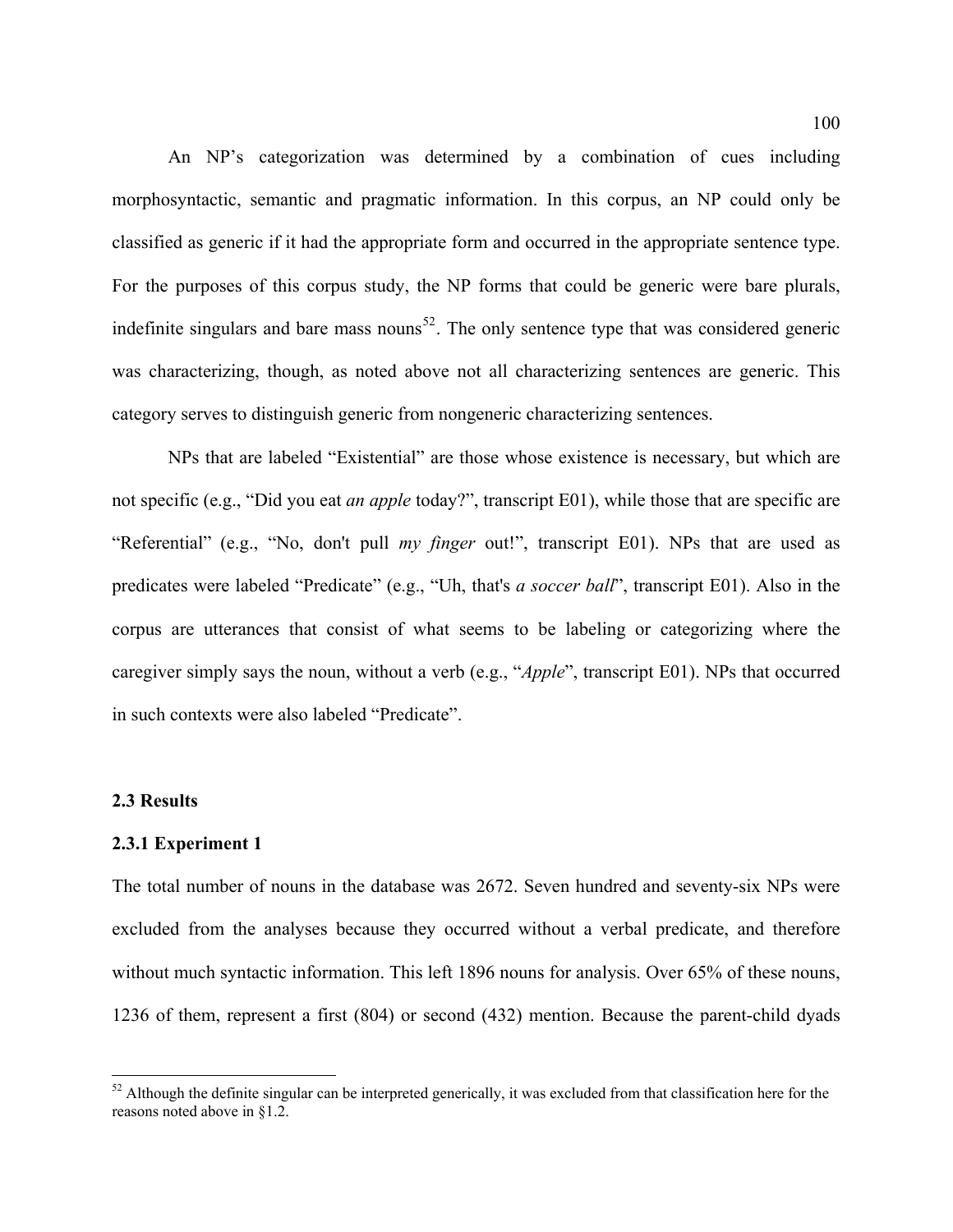often went through the book more than once and the amount of time spent on the different pictures in the book was dependent on each child's interest, only first and second mentions were analyzed. Thus the analyses below are based on 1236 NPs, unless otherwise noted.

 What is quite noticeable from a first look at the data is that, as shown in [Table 1](#page-101-0), there are far fewer generics than there are existentials and referentials. In fact, there are nearly five times as many existentials ( $n = 291$ ) and over seven times as many referentials ( $n = 426$ ) as there are generics  $(n = 60)$ . What is particularly interesting about this difference, though, is the distribution of the interpretations across different syntactic positions. First of all, referentials are more evenly distributed across subject and object position than are either the generics or the existentials. Of the referential NPs, 15% occur in subject position and 22% occur in direct object position. With both generics and existentials, there is a marked subject-direct object asymmetry; however, the asymmetry is in different directions. Nearly all of the generic NPs are subjects (93%), whereas there is only one existential subject and there are lots of existential direct objects (57%). A 3x2  $\chi^2$  test of independence with NP-reading (generic vs. existential vs. referential) and position (subject vs. direct object) as factors shows that the observed distribution is different from the expected distribution ( $\chi^2 = 188.76$ ,  $p \le 0.0001$ ). All the cells vary from what is expected, however the largest deviations from expected are in the generic and existential cells. In particular, the cells with the largest deviation from what is expected are the Generic x Subject cell, which has 193% more observations than expected,  $z = +8.44$  and the Existential x Subject cell, which has 100% fewer observations than expected,  $z = -7.25$ . The Referential cells vary less from what is expected (Referential x Subject, 31.3% more observations,  $z = +2.21$ ; Referential x Object,  $14.6\%$  fewer observations,  $z = -1.51$ ).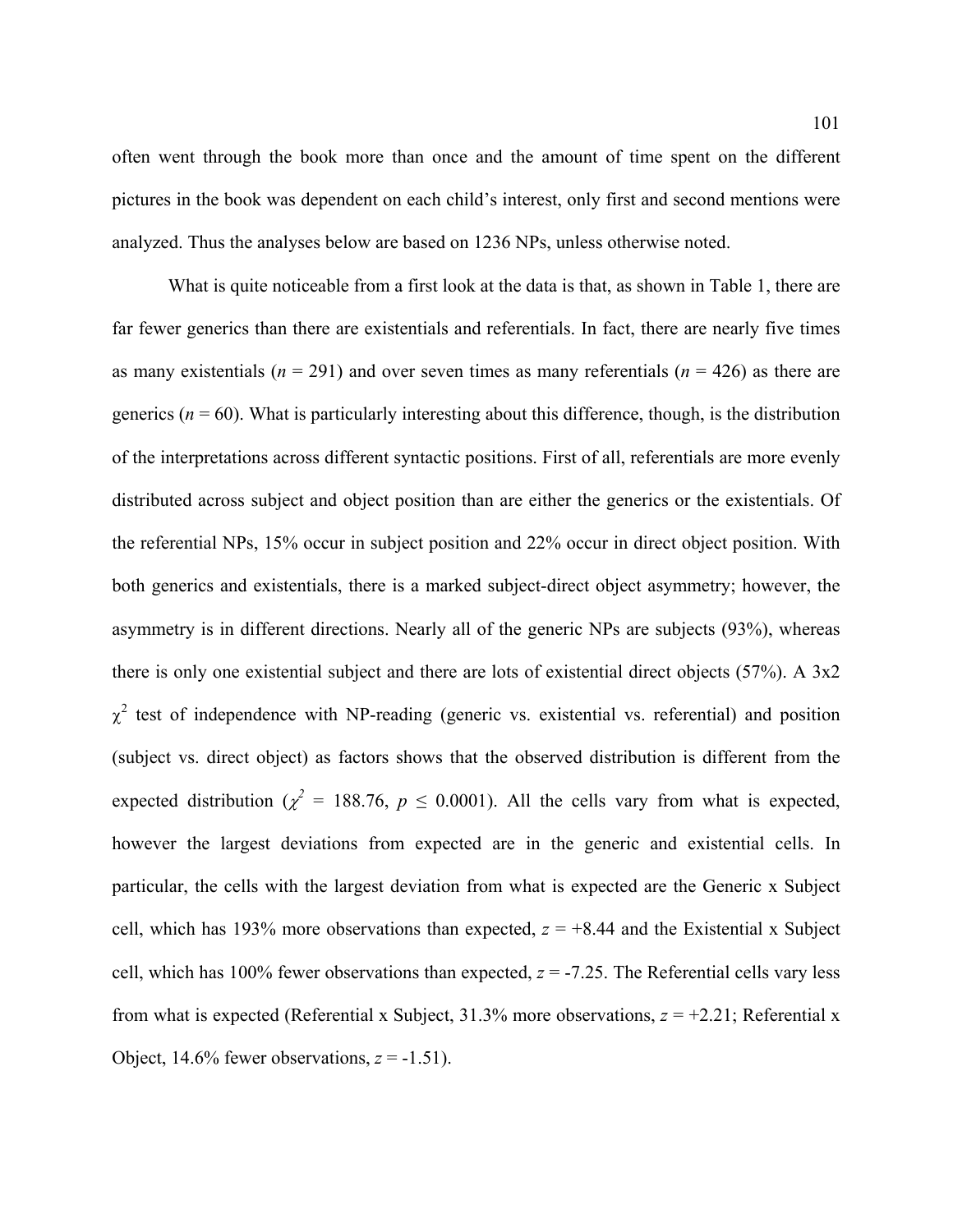| Reading (%) |     |      | Subject (%)      |         | Object (%) |      | Other $(\%)$ |      |
|-------------|-----|------|------------------|---------|------------|------|--------------|------|
| Generic     | 60  | (5)  |                  | 56 (93) | $4^{53}$   | (7)  |              | (0)  |
| Existential | 291 | (24) |                  | (0)     | 165        | (57) | 126          | (43) |
| Referential | 426 | (34) | 65               | (15)    | $92 -$     | (22) | 268          | (63) |
| Other       | 459 | (37) | 15 <sup>15</sup> | (3)     | 50         | (11) | 394          | (86) |

<span id="page-101-0"></span>*Table 1. NP interpretation by grammatical function* 

 The findings reported above suggest that the input is not distributed randomly. Let us now go through the data and determine whether the input is informative for the learning algorithm proposed in §1.5.

### **2.3.1.1 Learning Algorithm: Phase 1**

 $\overline{a}$ 

 Recall that the first stage of the learning algorithm requires the child to separate definite NPs from indefinite NPs. This can be accomplished by attending to the form used when the noun is mentioned. This is because the two NP forms have different functions. While either an indefinite or a definite NP may be used for the first mention of a discourse referent, only definite NPs may be used anaphorically and so are expected to be used relatively more often the second time an NP is mentioned than are indefinite NPs. However, as noted in §2.1.1.1, definite NPs may also be used the first time a discourse referent is mentioned if (roughly) conditions of uniqueness are met. Thus, we expect definites to occur relatively equally often as first and

<span id="page-101-1"></span><sup>&</sup>lt;sup>53</sup> These four tokens of generic objects reflect four direct objects of psych verbs, which, unlike most direct objects, are interpreted generically.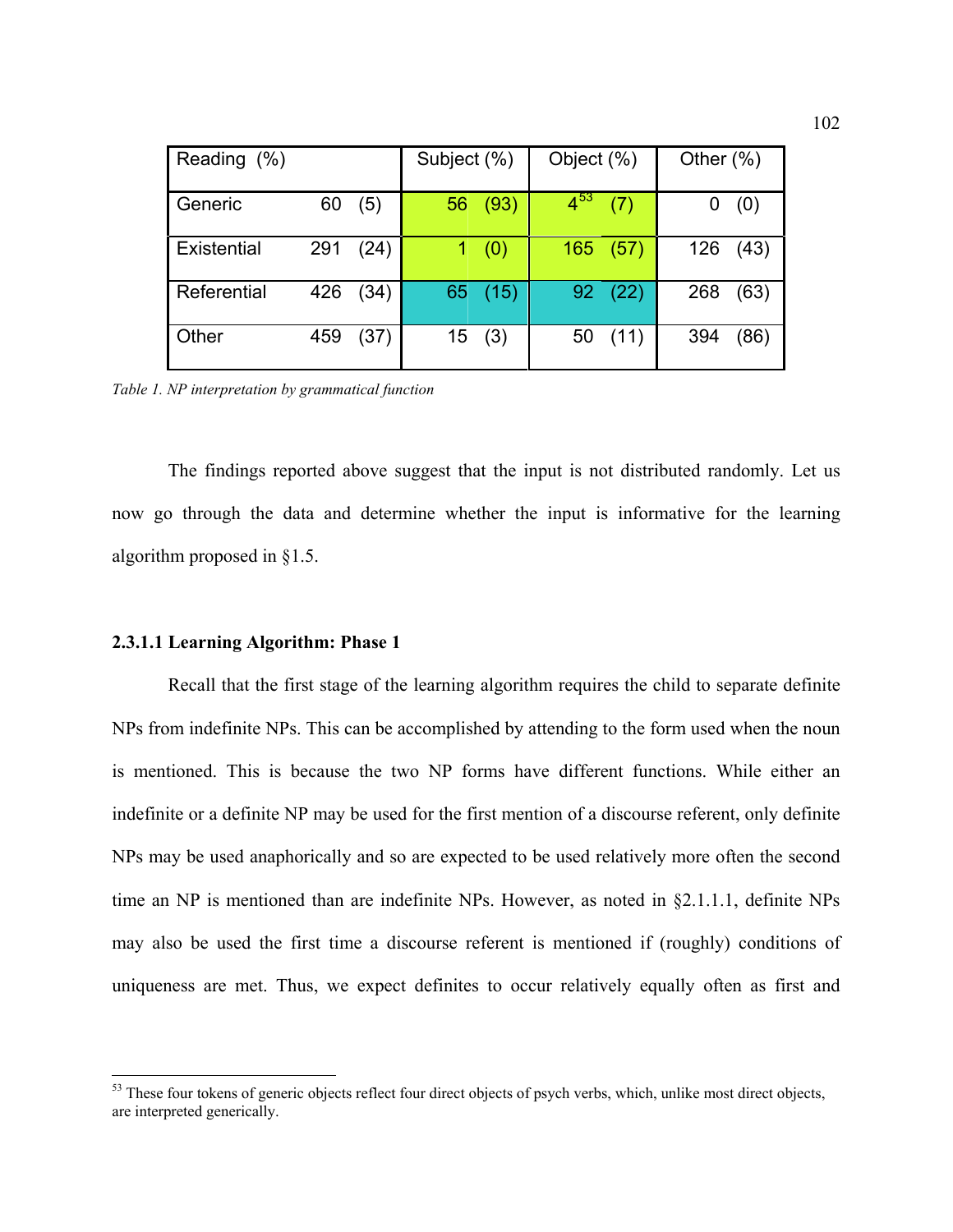second mention, but we expect an asymmetry for indefinites. This is, in fact, exactly what we see in the input. [Table 2,](#page-102-0) below, shows a difference in distribution for these two classes of NP.

| NP form $(\%)$ |     |          | First Mention (%) |          | Second Mention (%) |              |  |
|----------------|-----|----------|-------------------|----------|--------------------|--------------|--|
| Indefinite     | 664 | (54)     |                   | 455 (69) |                    | 209(31)      |  |
| Definite       | 280 | (23)     |                   | 158 (56) |                    | $122 \t(44)$ |  |
| Other          |     | 292 (24) | 191               | (65)     | 101                | (35)         |  |

<span id="page-102-0"></span>*Table 2. NP-form by mention* 

Definites occur in relatively equal percentages across first (56%) and second (44%) mention, while indefinites display a very different pattern. Among indefinites, they are twice as likely to occur as the form a noun takes on its first mention (69%) than they are as the form it takes on its second mention (31%). A 2x2  $\chi^2$  test of independence with NP-form (indefinite vs. definite) and mention (first vs. second) as factors shows that the observed distribution is different from the expected distribution ( $\chi^2$  = 12.13, *p* = 0.0005). The cell with the largest deviation from what is expected is the Definite x Second Mention cell, which has  $23.8\%$  more observations than expected,  $z = +2.35$ . This finding is in line with our expectations that definites will be used more often as a second mention than will indefinites.

An examination of the raw numbers in [Table 2](#page-102-0) might seem to provide evidence against the predicted distribution of NPs because, numerically, there are more instances of secondmention indefinite NPs than there are instances of second-mention definite NPs. However, this is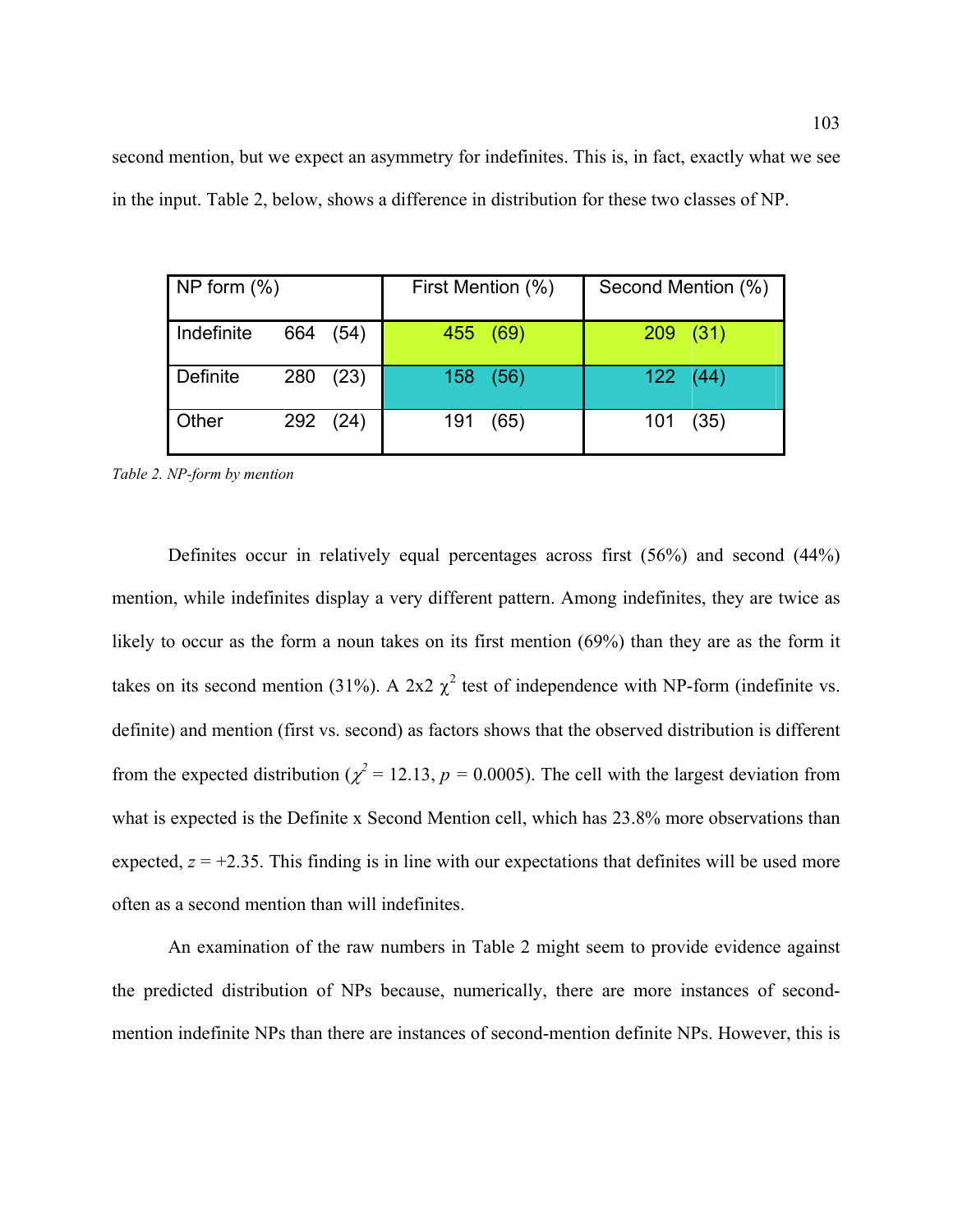only because there are more than twice as many indefinites as there are definites in this sample<sup>[54](#page-103-0)</sup>. [Table 3](#page-103-1) illustrates the weighted distribution of NP-forms across first- and second-mention. If we assume that there were equal numbers of indefinite and definite NPs in the sample, there would be 122 second-mention definites and only 88 second-mention indefinites.

| NP form $(\%)$    | First Mention (%) | Second Mention (%) |
|-------------------|-------------------|--------------------|
| Indefinite<br>280 | 192 (69)          | 88 (31)            |
| Definite<br>280   | 158 (56)          | 122(44)            |

<span id="page-103-1"></span>*Table 3. Weighted NP-form by mention* 

 $\overline{a}$ 

A 2x2  $\chi^2$  test of independence on the weighted values with NP-form (indefinite vs. definite) and mention (first vs. second) as factors shows that the observed distribution is different from the expected distribution ( $\chi^2 = 8.3$ ,  $p = 0.004$ ). The cell with the largest deviation from what is expected is the Definite x Second mention cell, which has 15.7% more observations than expected,  $z = +1.61$ . This finding, too, supports the prediction that definites will be used more often as a second mention than will indefinites.

Children can further distinguish the definites from the indefinites by looking at where in the sentence the NP occurs. Recall Prince (1992)'s findings about subjects and objects and their relationship to information status: canonical subjects are more likely to represent information that has already been mentioned in the discourse making them more likely to be definite than

<span id="page-103-0"></span> $54$  It is noteworthy that children are getting more than twice as many indefinite NPs in their input than definite NPs. This echoes the findings from Fisher and Tokura (1995) showing that mothers were significantly less likely to use the definite with children than they were with adults.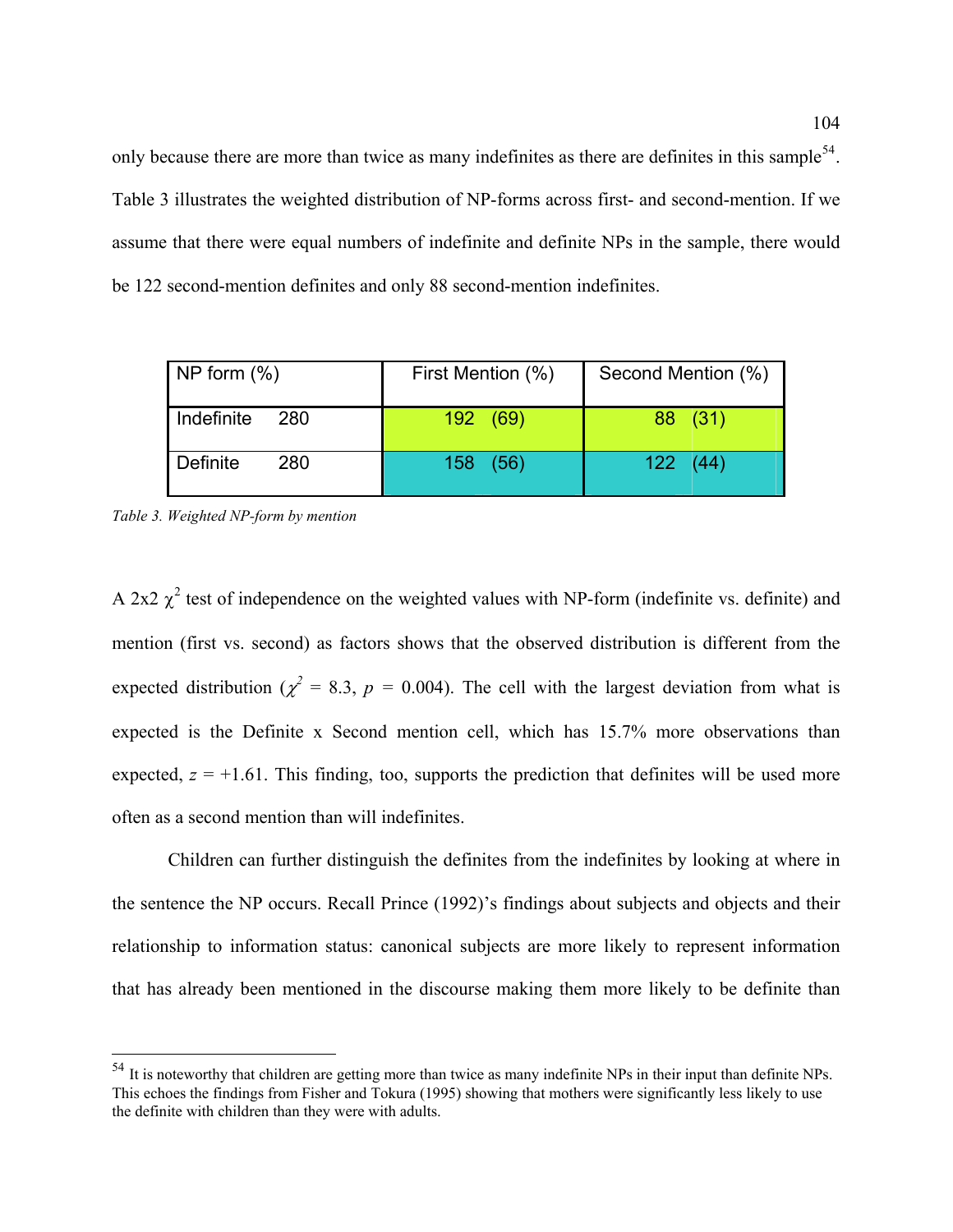non-subjects. Indefinites introduce new information which is more natural following given information, making them more common later in the sentence. Again, this prediction is borne out in the data.

| NP form $(\%)$ |             | Subject (%)        | Object (%) | Other $(\%)$ |  |
|----------------|-------------|--------------------|------------|--------------|--|
| Indefinite 664 | (54)        | 60(9)              | 160(24)    | 444<br>(67)  |  |
| Definite       | 280<br>(23) | $ 48 \rangle (17)$ | 53(19)     | (64)<br>179  |  |
| Other          | 292 (24)    | 30<br>(10)         | (34)<br>98 | (56)<br>164  |  |

<span id="page-104-0"></span>*Table 4. NP-form by grammatical function* 

In [Table 4,](#page-104-0) we can see that definites are more evenly distributed between subject and direct object position with 17% of definites occurring in subject position and 19% of definites occurring in direct object position. In contrast to this, there are nearly three times as many indefinites in direct object position (24%) as there are in subject position (9%). A 2x2  $\chi^2$  test of independence with NP-form (indefinite vs. definite) and position (subject vs. direct object) as factors shows that the observed distribution is different from the expected distribution ( $\chi^2$  = 11.83,  $p = 0.0006$ ). The cell with the largest deviation from what is expected is the Definite x Subject cell, which has  $39.8\%$  more observations than expected,  $z = +2.32$ . This finding is in line with our expectations that definites will be used more often early in the sentence will indefinites.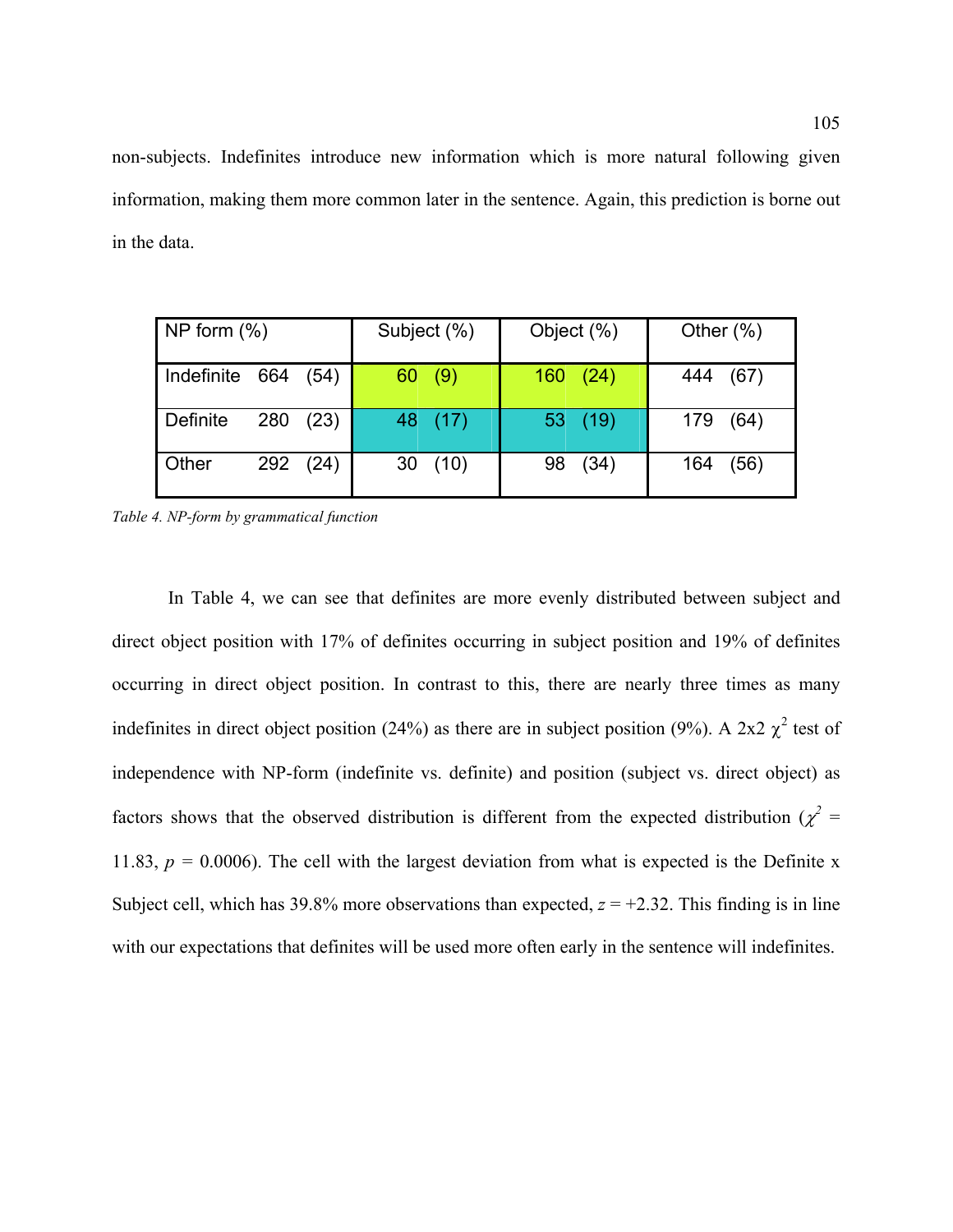#### **2.3.1.2 Learning Algorithm: Phase 2**

 Once the child has separated definites from indefinites, she knows which nouns are relevant to the MH. The definite NPs can be ignored and the distribution of indefinite singular and bare plural NPs can be examined more carefully. As discussed in Chapter 1 and in §2.1 of this chapter, the difference between the sentences in [\(63](#page-89-1)) and ([64\)](#page-89-0), repeated below, can be explained by the LF position of the subject. The sentence in ([63\)](#page-89-1) has only one potential subject position: [Spec, IP]. Material contained in IP, but not VP, is mapped into the restrictive clause of the covert generic operator; thus, the sentence in ([63\)](#page-89-1) is interpreted generically. The sentence in ([64](#page-89-0)a) has two available subject positions: [Spec, IP] and [Spec,VP]. If the subject is interpreted inside VP, in the lower subject position, the sentence will be interpreted existentially (as in ([64](#page-89-0)b)). However, if the subject is interpreted outside of VP, the sentence will instead be interpreted generically (as in ([64c](#page-89-0))).

[63](#page-89-1)) Activists are passionate.

- [64](#page-89-0)) a. Activists are available.
	- b.  $\exists$ <sub>x</sub> [*x* is an activist & *x* is available] "There are activists available at some point in time."

c. GEN<sub>x,s</sub> [x is an activist & s is a time] [x is available at s]

"It is a (necessary) general property of activists that they are available."

As shown in [Table 5](#page-107-0), there is a striking difference in where generics and existentials occur in the input. With a single exception, subjects are interpreted outside of VP, as generics,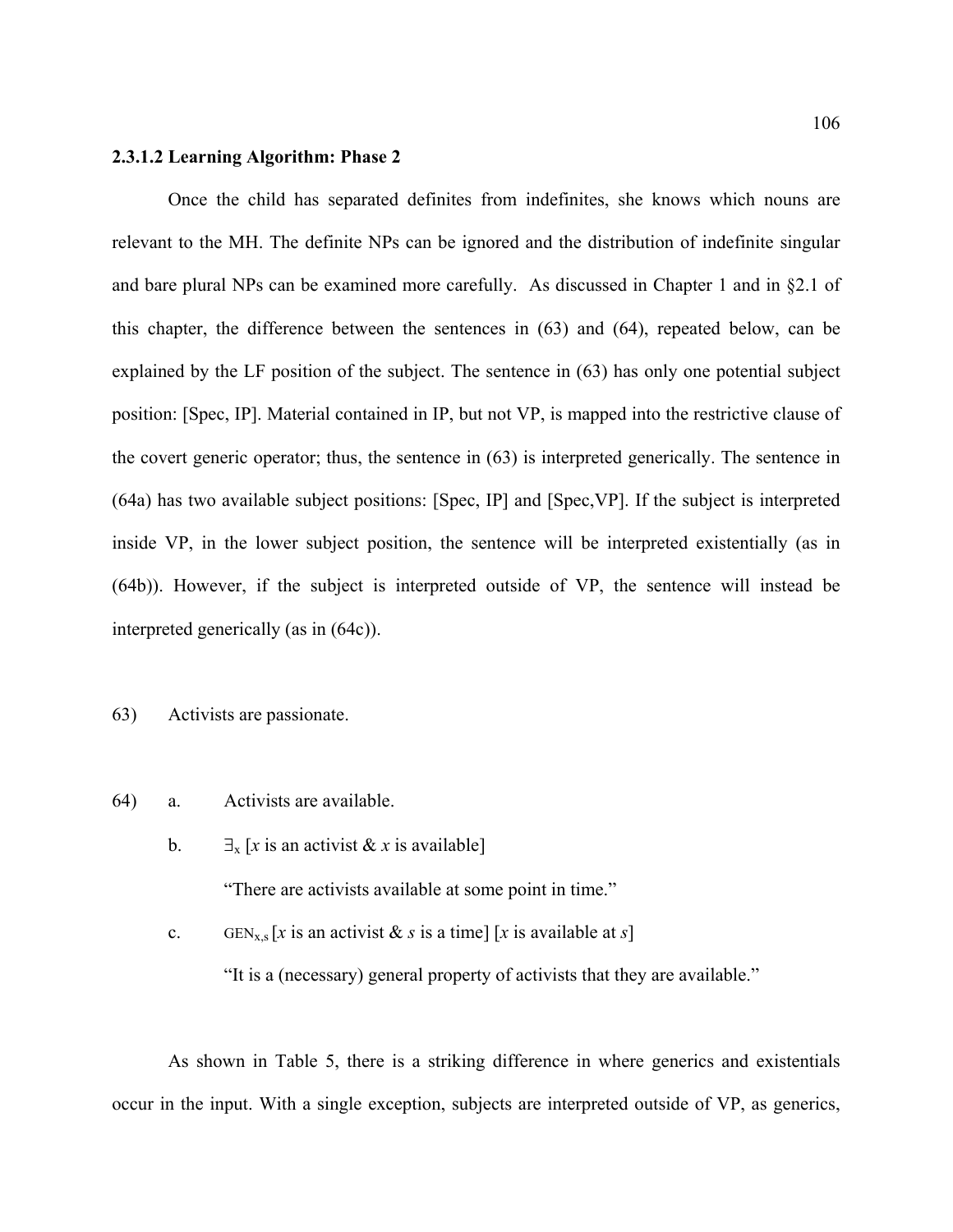and direct objects are interpreted within VP, as existentials. This generalization is true for both indefinite singular NPs and bare plurals. What is surprising is the near absence of existential subjects, which are predicted to be possible with S-level predicates. In other words, children are not getting evidence for the availability of interpretations like ([64b](#page-89-0)), where the subject is interpreted VP-internally.

To examine this in greater detail, let us first consider the distribution of indefinite singular NPs illustrated in the top half of [Table 5.](#page-107-0) A 3x2  $\chi^2$  test of independence with NPform+Position (indefinite subject vs. indefinite direct object vs. indefinite other) and interpretation (generic vs. existential) as factors shows that the observed distribution is different from the expected distribution ( $\chi^2$  = 215.63, *p* < 0.0001). The cell with the greatest deviation from what is expected is the Subject x Generic cell, which has 416.3% more observations than expected,  $z = +11.87$ . Because the conditions for a  $\chi^2$  test of independence are not met by the bare plural data, a Fisher exact test of probability was run, where the treatments were NPform+Position (bare plural subject vs. bare plural direct object vs. bare plural other) and the outcomes were interpretation (generic vs, existential). The results show that the outcomes are not independent of the treatments ( $p < 0.0001$ ).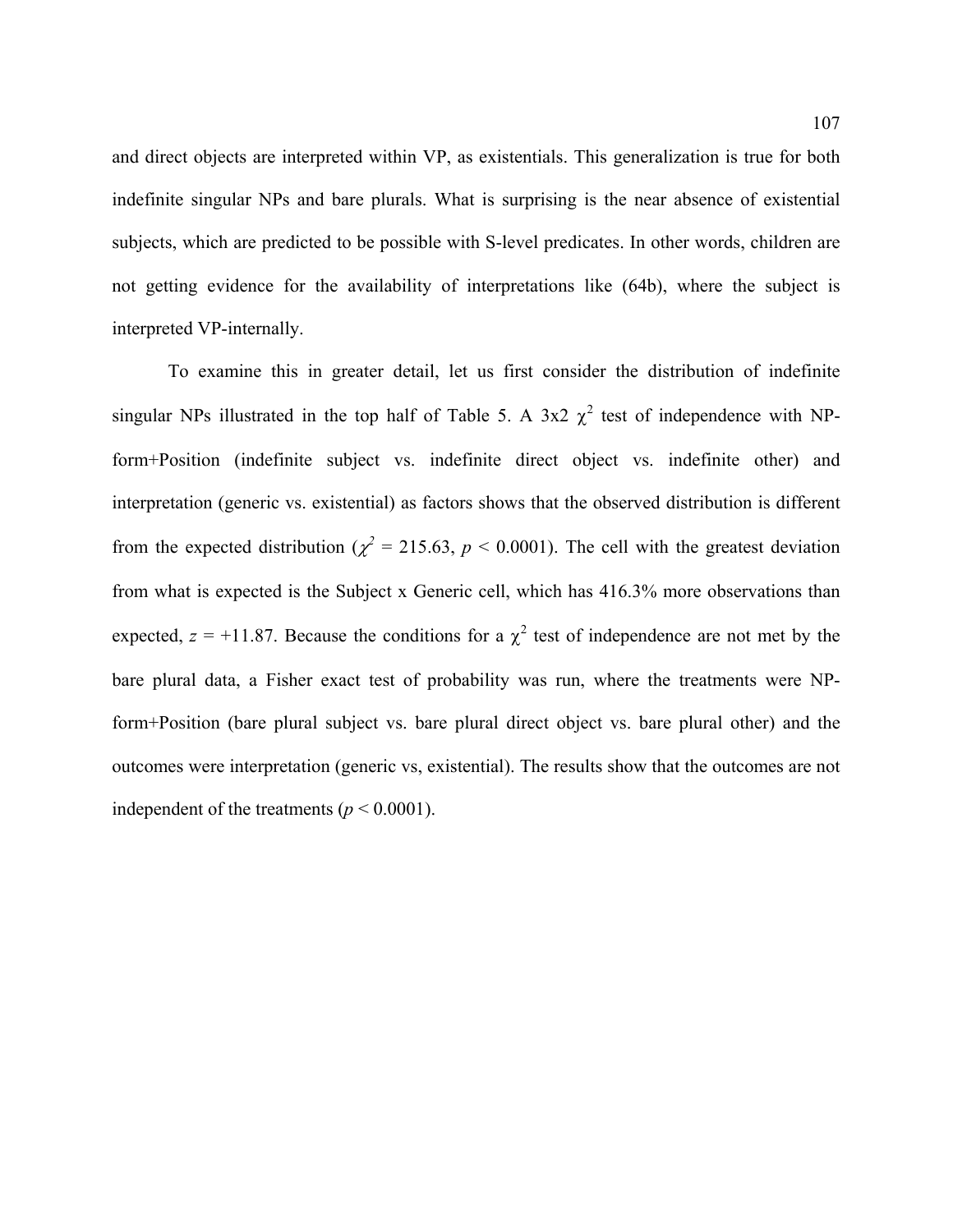| Reading / Position |     | Generic (%) | Existential (%) |         |              |      |
|--------------------|-----|-------------|-----------------|---------|--------------|------|
| Indefinite         |     |             |                 |         |              |      |
| Subject            | 45  | (8)         |                 | 42 (93) | $\mathbf{1}$ | (2)  |
| Object             | 120 | (21)        | 0               | (0)     | 92           | (77) |
| Other              | 396 | (71)        | 0               | (0)     | 87           | (22) |
| Bare plural        |     |             |                 |         |              |      |
| Subject            | 14  | (14)        | 14 <sup>°</sup> | (100)   | 0            | (0)  |
| Object             | 40  | (39)        | 3               | (8)     | 37           | (93) |
| Other              | 49  | (48)        | 0               | (0)     | 20           | (41) |

<span id="page-107-0"></span>*Table 5. Interpretations by NP-Form and position[55](#page-107-1)*

### **2.3.2 Experiment 2**

 $\overline{a}$ 

Perhaps the most notable feature of the data in [Table 6](#page-108-0) is that there are far fewer generics than there were in the Tardif transcripts (see [Table 1\)](#page-101-0). This is to be expected based on previous findings that generics are used more often in talk about natural kinds, which represent a great deal of what parents and children were looking at in the Tardif transcripts examined in Experiment 1. However, a similarity between the transcripts in Experiment 1 and these here is that there are still far more existentials and referentials than there are generics. Furthermore, we see similar distributions in these data of the different NP readings across syntactic positions. First of all, referentials are more evenly distributed across subject and direct object position than are

<span id="page-107-1"></span><sup>&</sup>lt;sup>55</sup> The three examples of generic objects are with psychological predicates, a finding that is expected based on the MH. Recall that in Table 1, there were four generic objects (all occurring with psychological predicates). The additional token of a generic object, not included in Table 4, which looks only at indefinites, bare plurals and definintes, was a bare mass noun (*spaghetti*).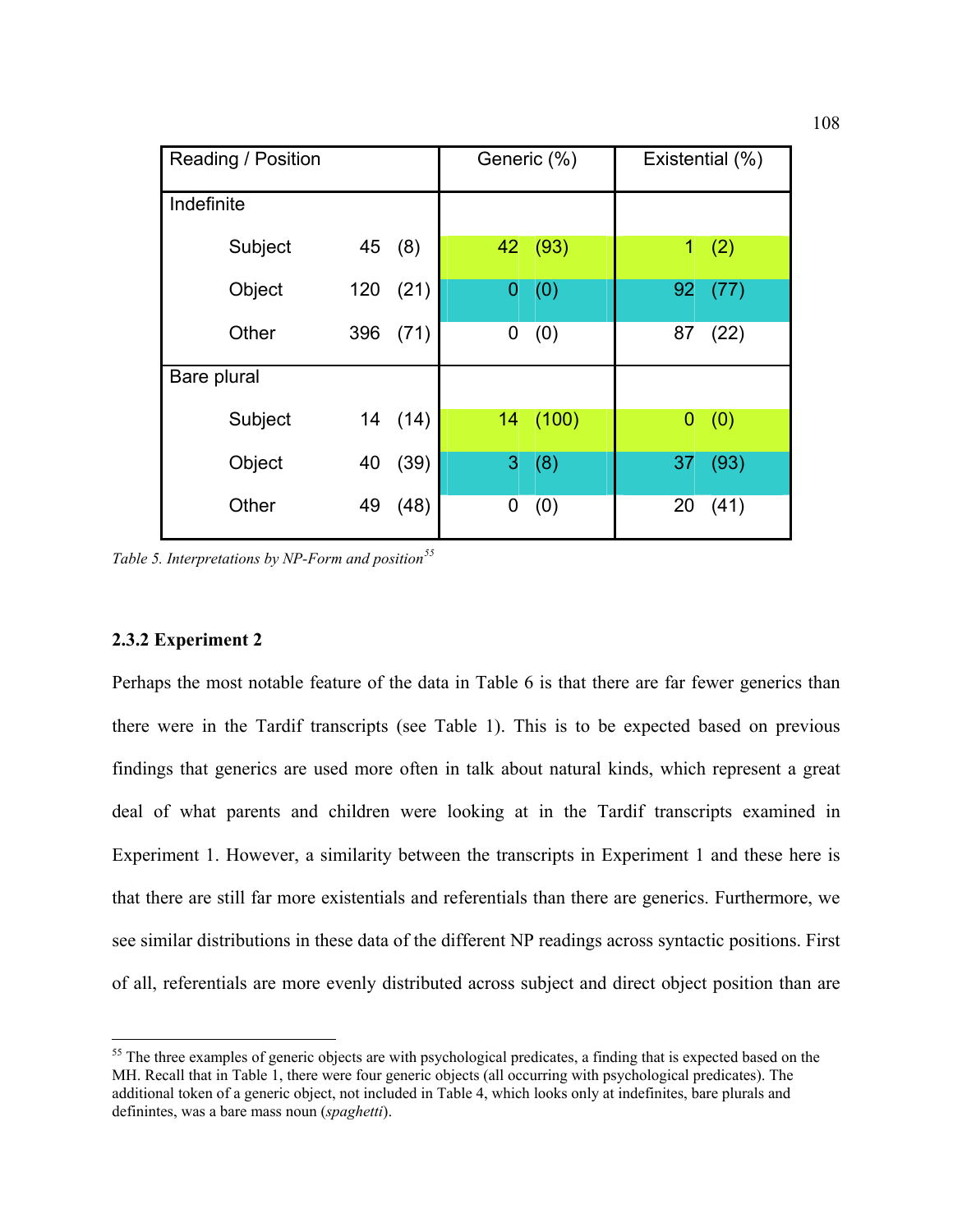the existentials<sup>[56](#page-108-0)</sup>. Of the referential NPs, 29% occur in subject position and 32% occur in direct object position. There is, again, a marked subject-direct object asymmetry among the existentials. There are only three existential subjects and lots of existential direct objects (75%).

Because the conditions for a  $\chi^2$  test of independence are not met by these data, a Fisher exact test of probability was run, where the treatments were subject and direct object and the outcomes were interpretation (generic, existential, referential). The results show that the outcomes are not independent of the treatments ( $p < 0.0001$ ).

| Reading (%) |             | Subject (%) | Object (%)       | Other $(\%)$ |
|-------------|-------------|-------------|------------------|--------------|
| Generic     | 2(0)        | (50)        | $1^{57}$<br>(50) | (0)          |
| Existential | 79 (11)     | 3(0)        | (75)<br>59       | (25)<br>17   |
| Referential | 306<br>(44) | (29)<br>89  | (32)<br>99       | 118<br>(39)  |
| Other       | 311<br>(45) | 23(7)       | 26<br>(8)        | 262<br>(85)  |

*Table 6. NP interpretation by grammatical function for Adam* 

First and second mention were not examined for the reasons explained in §2.2.2; however, the distribution of the different NP forms across syntactic position can still be examined. The data in [Table 7](#page-109-0) show that definites occur in equal percentages in subject (23%) and direct object (28%) position, while there are nearly 14 times as many indefinites in direct object position (34%) as there are in subject position (2%). A 2x2  $\chi^2$  test of independence with NP-form (indefinite vs. definite) and position (subject vs. direct object) as factors shows that the

1

<span id="page-108-0"></span><sup>&</sup>lt;sup>56</sup> It is hard to make the same claim about generics, given that there are only two.

<span id="page-108-1"></span> $57$  This token of a generic object reflects one direct object of a psych verb.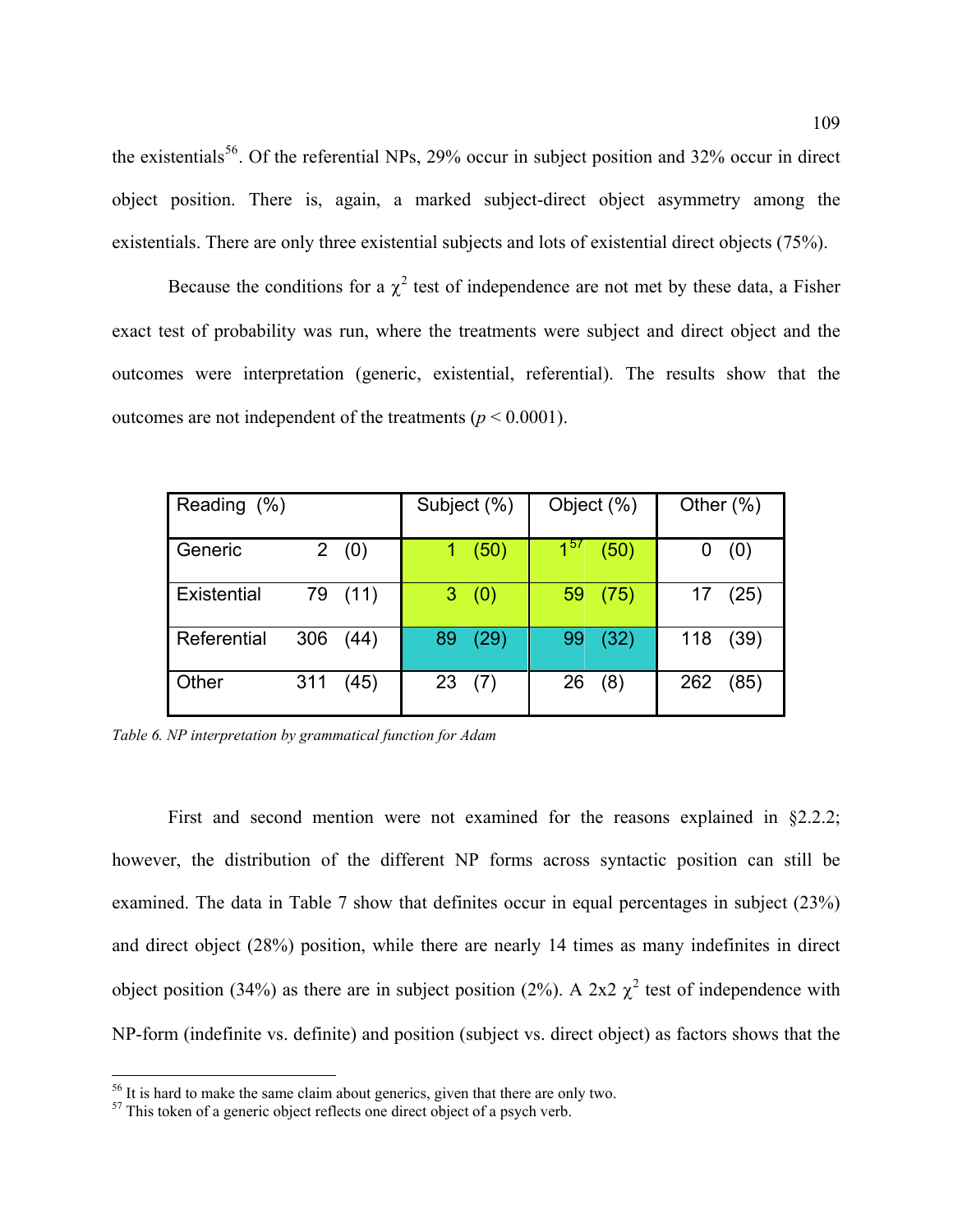observed distribution is different from the expected distribution ( $\chi^2$  = 18.66, *p* < 0.0001). The cell with the largest deviation from what is expected is the Indefinite x Subject cell, which has 75.4% fewer observations than expected,  $z = -2.84$ . The Definite x Subject cell has 45% more observations than expected,  $z = +2.2$ . These findings are in line with the findings from Experiment 1, and confirm the prediction that definites will be used more often early in the sentence than will indefinites.

| NP form $(\%)$ |     |      | Subject        |      | Object |      | Other |      |
|----------------|-----|------|----------------|------|--------|------|-------|------|
| Indefinite     | 127 | (19) | $\overline{3}$ | (2)  | 43     | (34) | 81    | (64) |
| Definite       | 150 | (21) | 35             | (23) | 42     | (28) | 73    | (49) |
| <b>Other</b>   | 421 | (61) | 66             | (16) | 100    | (24) | 255   | (60) |

<span id="page-109-0"></span>*Table 7. NP-Form by grammatical function for Adam* 

Although the data on NP-form and mention cannot be taken into account for this set of transcripts, the findings regarding the distribution of definite and indefinite NPs reflect the results of the first corpus study. This suggests that in everyday parent-child interactions, a child would be able to determine which NPs are definites and which are indefinites. Recall from the proposed learning algorithm that once the child knows which NPs are indefinite, he can observe their syntactic distribution to determine the interpretation of the sentences in which they occur.

[Table 8](#page-110-0) illustrates the distribution of interpretations by NP-form and syntactic position for the NPs in the Adam corpus. The conditions for a  $\chi^2$  test of independence are not met by these data so a Fisher exact test of probability was run, where the treatments were NP-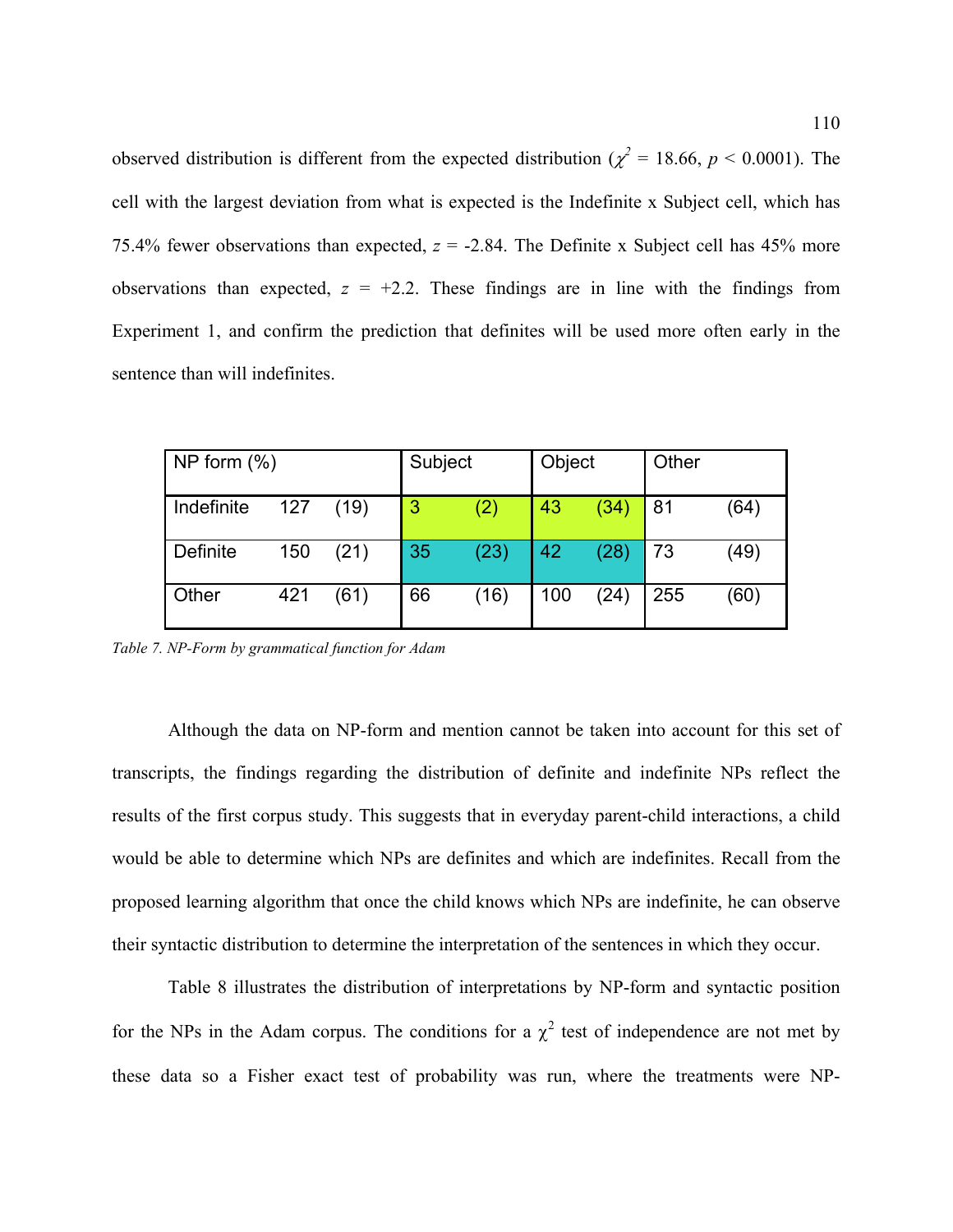form+Position (indefinite subject vs. indefinite direct object vs. indefinite other) and the outcomes were interpretation (generic vs, existential). The results show that the outcomes are not independent of the treatments ( $p = 0.010$ ).

| Reading / Position |         |             |      | Generic        |       | Existential    |       |
|--------------------|---------|-------------|------|----------------|-------|----------------|-------|
| Indefinite         |         |             |      |                |       |                |       |
|                    | Subject | 6           | (5)  | 1              | (17)  | $\overline{0}$ | (0)   |
|                    | Object  | 34          | (27) | $\overline{0}$ | (0)   | 34             | (100) |
|                    | Other   | 86          | (68) | $\overline{0}$ | (0)   | 61             | (71)  |
| Bare plural        |         |             |      |                |       |                |       |
|                    | Subject | $\mathbf 1$ | (3)  | 1              | (100) | 0              | (0)   |
|                    | Object  | 14          | (44) | 1              | (7)   | 11             | (79)  |
|                    | Other   | 17          | (53) | 0              | (0)   | 0              | (0)   |

<span id="page-110-0"></span>*Table 8. Interpretations by NP-Form and position for Adam* 

The sample of bare plural NPs is even smaller than the sample of indefinite singular NPs for this corpus. Again, the conditions for a  $\chi^2$  test of independence are not met by these data so a Fisher exact test of probability was run, where the treatments were NP-form+Position (bare plural subject vs. bare plural direct object vs. bare plural other) and the outcomes were interpretation (generic vs, existential). The results show that the outcomes are independent of the treatments ( $p = 0.154$ ). It is possible that with a larger sample, and more bare plurals, a significant difference would emerge.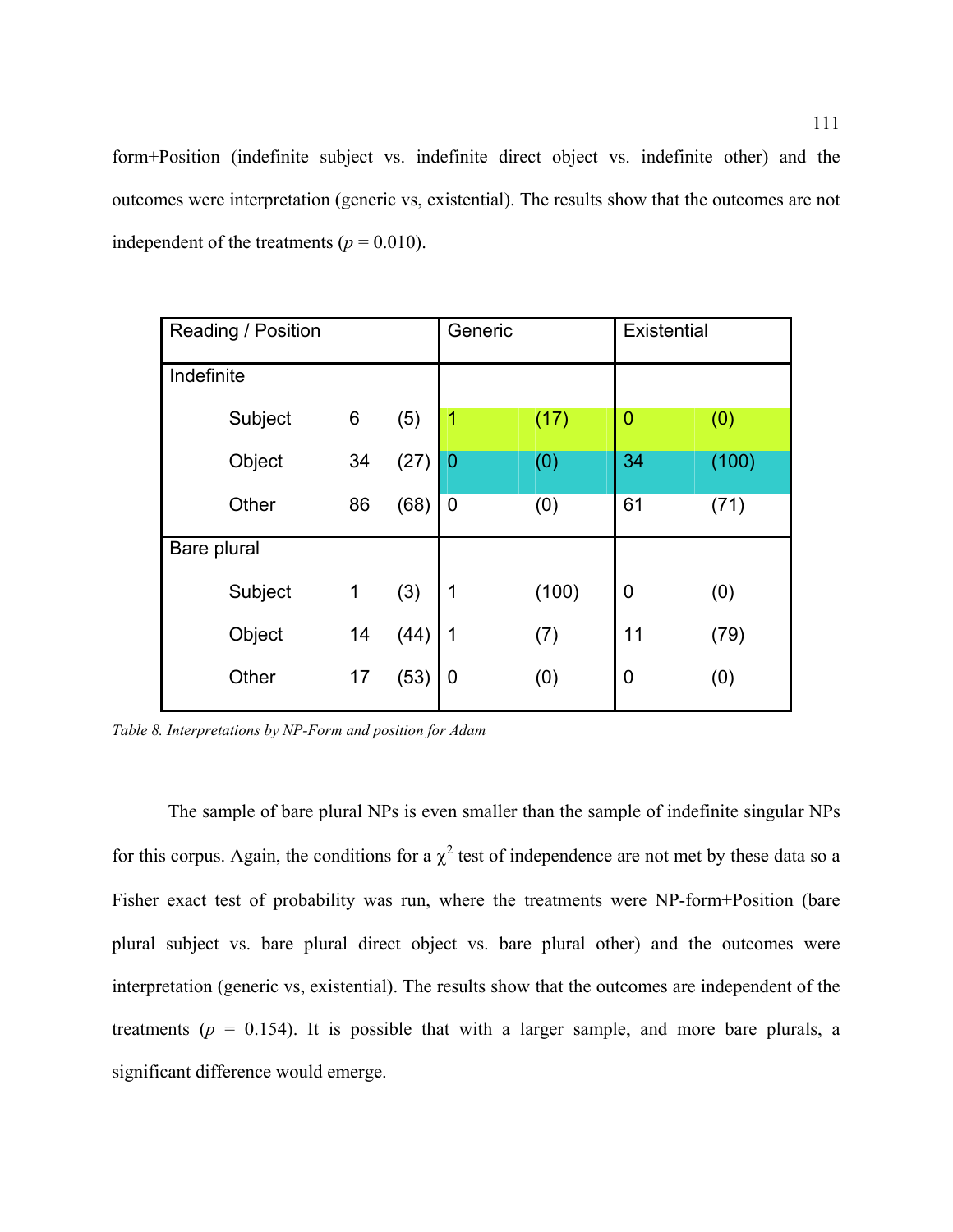## **2.4 Discussion**

These findings suggest that the input is informative in determining an NP's interpretation. The results of these corpus studies show that there are statistical and distributional cues in parental input that can aid the child in the acquisition of generic and referring language. The input to children is structured in such a way that a child could make use of it as described in the learning algorithm. Based on the available input, the child should be able to use mention and syntactic position to separate the definites from the indefinites. From there, she can again use the distribution in the syntax to determine which indefinites are generic and which are existential.

For both the corpora examined here, almost all subjects are interpreted outside of VP, as generics, and direct objects are interpreted within VP, as existentials. This generalization is true for both indefinite singulars and bare plurals. In other words, children are getting only very limited evidence for the availability of interpretations like [\(64](#page-89-0)b), where the subject is interpreted inside VP. This is surprising because the MH predicts ambiguity for indefinite subjects of S-level predicates. This finding raises the question of whether the input constrains the interpretations available to children, or if it merely serves to confirm that the generic interpretation is available. If the MH is part of children's grammars, children should have access to interpretations that are not in their input. This question is investigated in Experiment 3 in Chapter 3.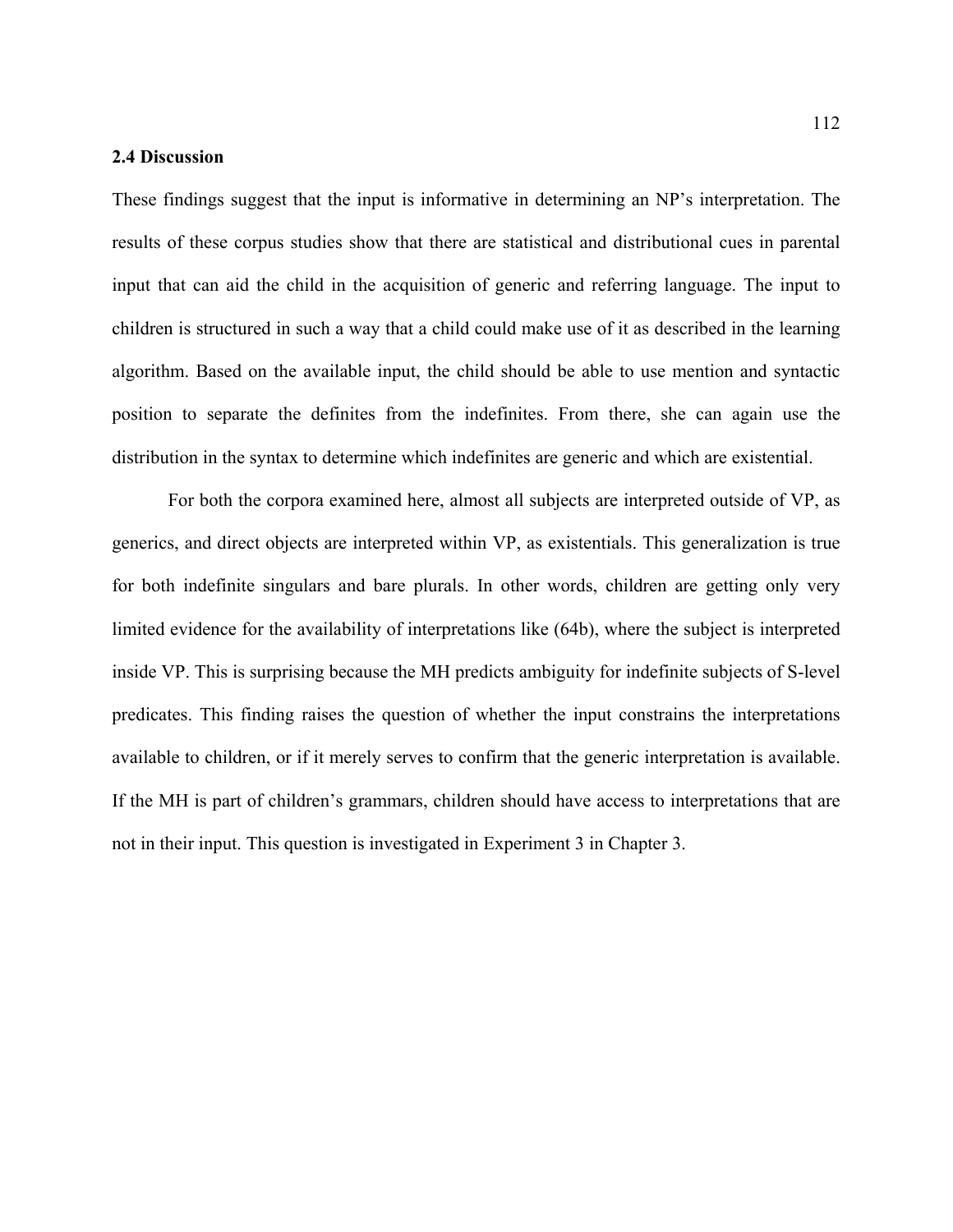## **Chapter 3**

# **3.0 Interpretation of bare plural subjects**

The findings from Experiments 1 and 2 suggest that the input is informative in determining how an NP is interpreted in an utterance based on its syntactic position at LF. These corpus studies show that the learner can find the indefinites by examining the distribution of different morphological determiners and the syntactic position of NPs. Corpus data also show that indefinites outside of VP are interpreted as generic and indefinites inside VP are interpreted as existential, consistent with the MH. But as noted in §1.6, the results of these studies do not reveal anything about how children interpret indefinite NPs in utterances that are intended to be generic versus those in utterances that are intended to be referential. Further, children do not get evidence in the input for the availability of existentially interpreted indefinite subjects. The findings of Experiments 1 and 2 do not reveal what the status of the MH is in learning. It is possible that the distribution in the input constrains learning, such that children are not able to interpret indefinite subjects existentially because they do not occur in the input, or that the MH leads to the correct understanding of indefinites because children know that *both* interpretations are available despite the limited evidence available in the input. The goal of the experiment reported in this chapter was to test these two hypotheses.

In order to test these two alternatives, this experiment capitalized on the fact that indefinite subjects of S-level predicates are ambiguous between a generic and an existential interpretation. Use of this ambiguity permits us to determine which interpretation is available to children (if both are not) and which is preferred (if both are). Using the Truth Value Judgment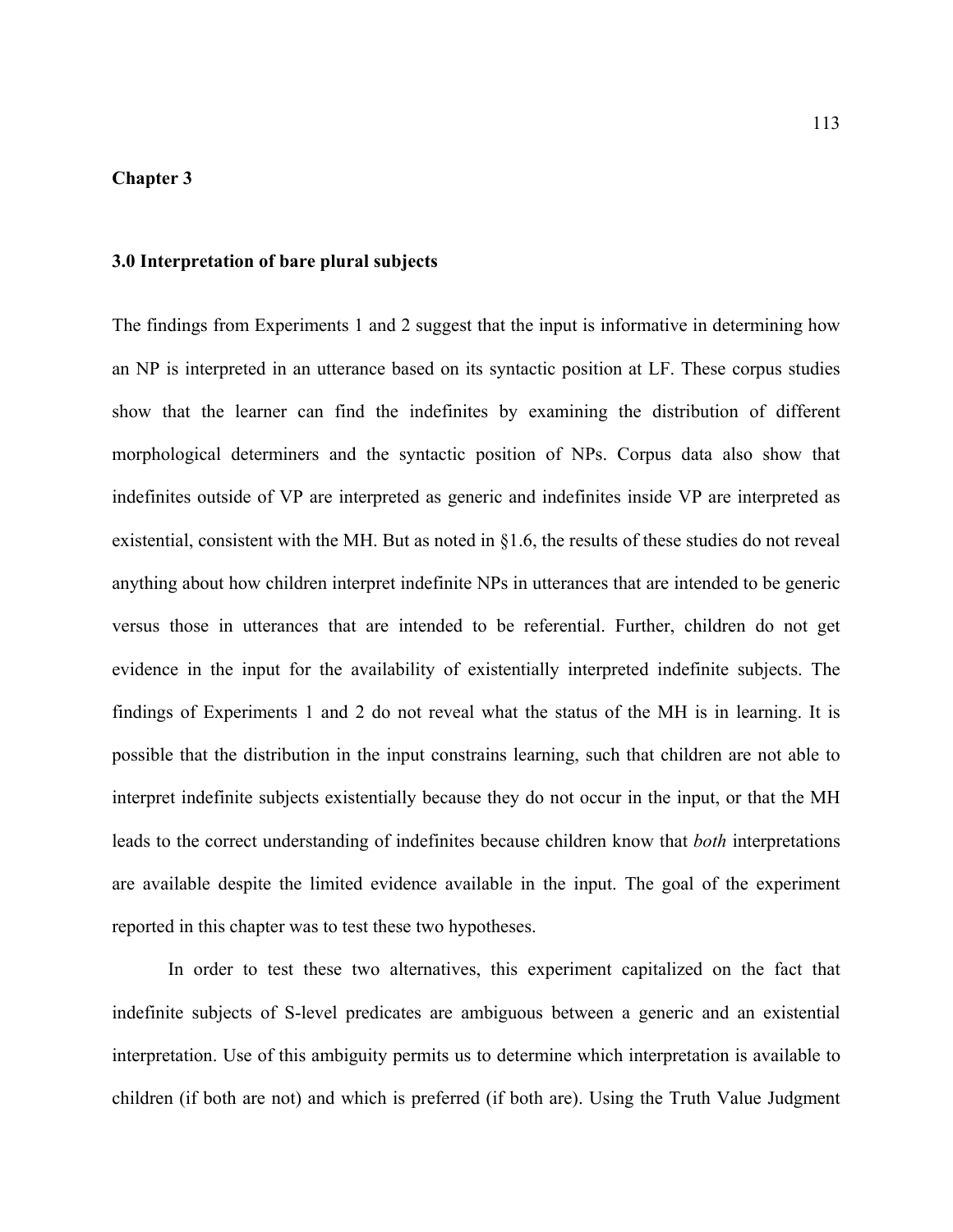Task (TVJT) methodology and bare plural subjects<sup>[58](#page-113-0)</sup>, this experiment presented participants with utterances like the following, which are ambiguous out of context.

- <span id="page-113-1"></span>65) a. Crocodiles are in the desert area.
	- b.  $\exists$ <sub>x</sub> [*x* is a crocodile & *x* is in the desert area]
	- c. GEN<sub>x</sub> [*x* is an crocodile] [*x* is in the desert area]

As discussed in §1.3.3, the indefinite subject in [\(65](#page-113-1)) is ambiguous between a generic and an existential interpretation, depending on where it is interpreted. The sentence in ([65b](#page-113-1)) says that there are crocodiles that are in the desert area, but the sentence in [\(65](#page-113-1)c) indicates that it is a general property of crocodiles that they are in the desert area (i.e., maybe they live there).

 If participants are presented with a context that makes the test sentence in [\(65](#page-113-1)a) true on the semantic interpretation in ([65b](#page-113-1)) and they judge the test sentence to be true, this tells us that the participants have access to the existential interpretation in ([65b](#page-113-1)). For instance, if participants are presented with a situation in which some crocodiles at a zoo have gone over to the desert area to eat lunch and they accept the test sentence ([65a](#page-113-1)), this reveals that these participants have access to the existential interpretation. If participants are presented with a context that makes the test sentence in ([65a](#page-113-1)) true on the semantic interpretation in [\(65](#page-113-1)c) and they judge the test sentence to be true, this tells us that the participants have access to the generic interpretation in ([65c](#page-113-1)). For instance, if participants are presented with a situation in which crocodiles live in the desert area at the zoo (regardless of where the crocodiles are at the telling of the story) and they accept the test sentence ([65a](#page-113-1)), this reveals that they have access to the generic interpretation. It is important

<u>.</u>

<span id="page-113-0"></span><sup>&</sup>lt;sup>58</sup> Bare plural NPs are less restricted in their use as generics than indefinite singulars (Cohen 2001b).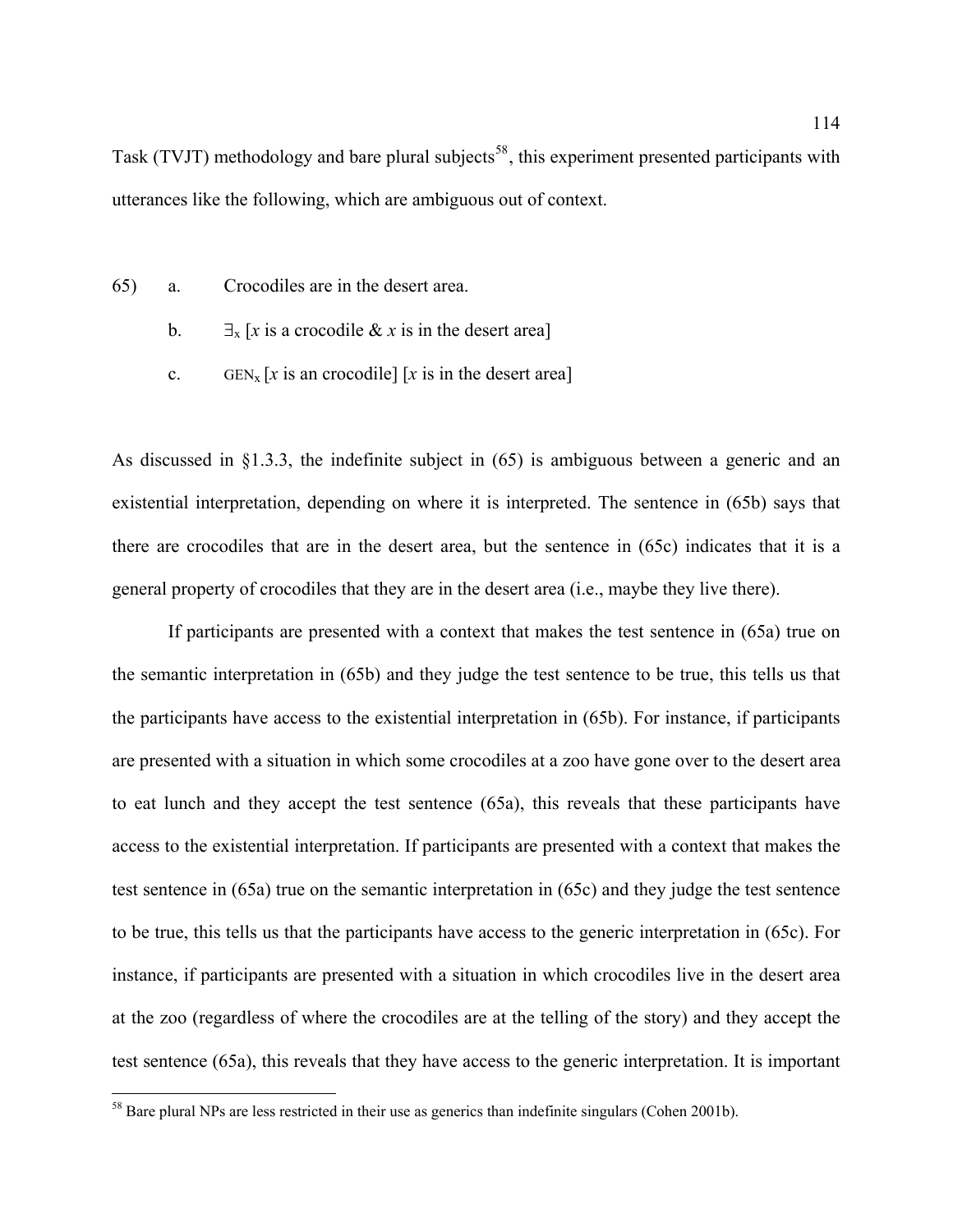to note that an affirmative response does not indicate that participants do not have access to the other logically possible interpretation, only that they have access to at least the interpretation that they agreed with. If, however, participants reject a test sentence, it reveals that they do not have access to the interpretation that would have made the test sentence true.

Adults controls are expected to have access to both the logical interpretations available for sentence [\(65](#page-113-1)a). They would be expected to accept the test sentence in [\(65a](#page-113-1)) at rates of acceptance near ceiling both in a context that would make the sentence true on its existential interpretation, as in [\(65](#page-113-1)b), and in a context that would make it true on its generic interpretation, as in ([65c](#page-113-1)). The predictions for children are more complex. Based on the findings from Experiments 1 and 2, if children are limited to using the input to learn about the meanings of indefinite subjects, children would be expected to interpret bare plural subjects generically and judge test utterances like [\(65](#page-113-1)a) as false when the context makes the sentence true on its existential interpretation. Children would be predicted to accept test sentences only when the context makes them true on their generic interpretation. If children reject test sentences that are true on their existential interpretation, this would suggest that the input strongly influences children's interpretation of NPs and that while it does give them insight into genericity, the full range of NP meanings must be learned through additional means. Such a finding would provide evidence against the MH's being part of children's grammars at this stage of development.

Alternatively, if the MH is part of children's grammars, children should have access to both interpretations of indefinite subjects, despite what is in their input. If this is the case, children should behave like adults and accept the test sentence in ([65a](#page-113-1)) both in contexts that make it true on its existential interpretation and in contexts that make it true on its generic interpretation.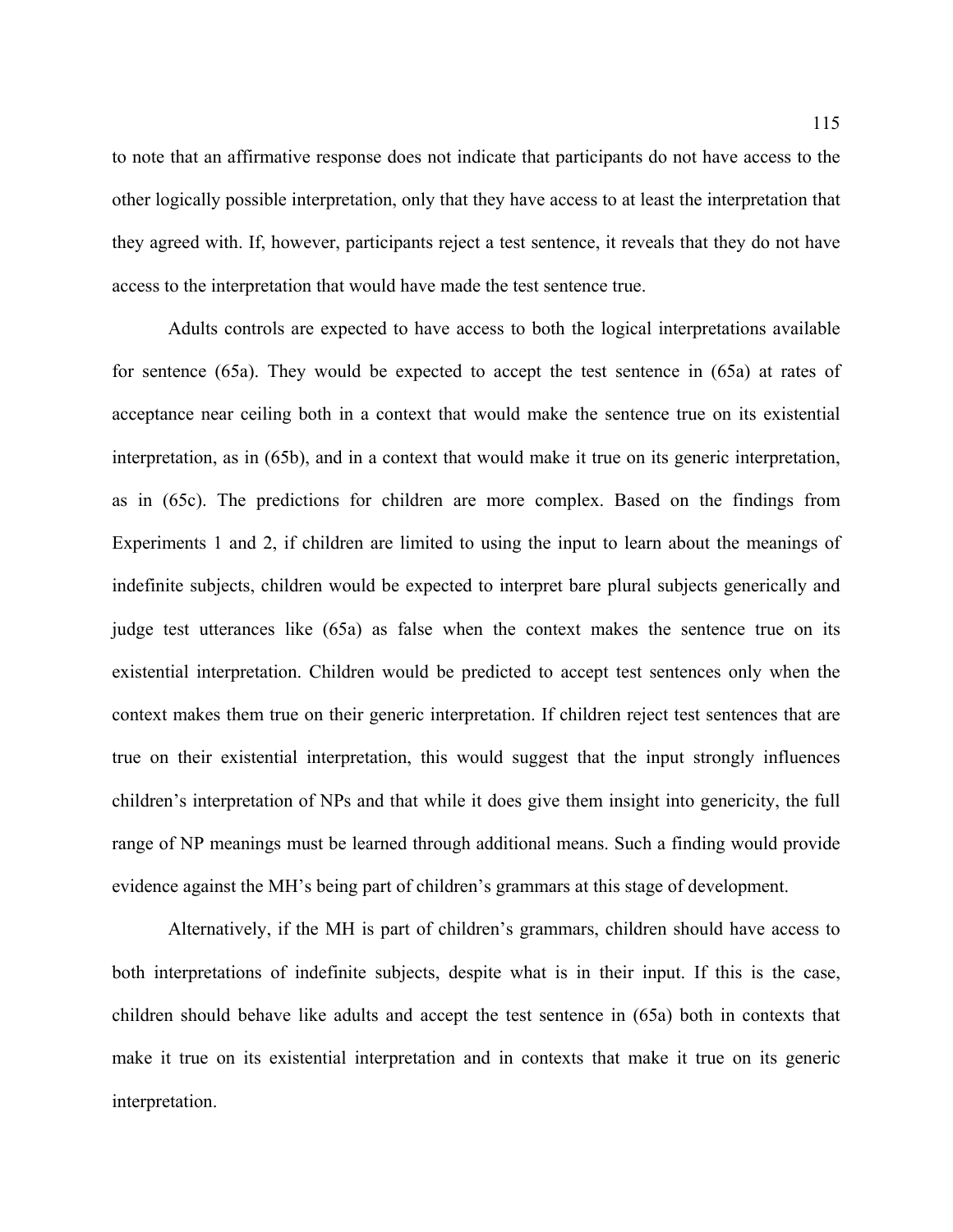As a control measure, unambiguously existential and generic utterances were presented to participants via *there*-sentences and sentences with an overt *usually*, respectively. Both adults and children were expected to accept these control sentences at high rates in the appropriate contexts and to reject them in contexts where they are false. Additionally, filler items were included to insure participant attentiveness.

# **3.1 Participants**

This study examined two populations of native English speakers: normal adults and normally developing 4-year-old children.

#### **3.1.1 Children**

The children (*n =* 72) in this study were recruited from two sources. The first source consisted of children recruited from a database of families who had expressed interest in participating in studies on children's cognitive development at Northwestern University's Project on Child Development. These children participated in this study on site, on the Northwestern campus. For their participation, each child was given the choice of a small toy or book. Children in the second group were recruited at preschools and child care centers in the northern suburbs of Chicago, including Evanston and Northbrook. These children participated in the study in a quiet room of their preschool during the school day. To thank the school for allowing us to run our studies at the school, a per-child donation was made to the school for academic supplies or activities.

The number of children included in the analyses was 52 (31 girls, 21 boys) ranging in age from 4;0 to 4;9; mean age 4;6. An additional 20 children were run in the study but were excluded from the final analysis for one or more of the following reasons: age  $(n = 1)$ , bilingual  $(n = 1)$ ,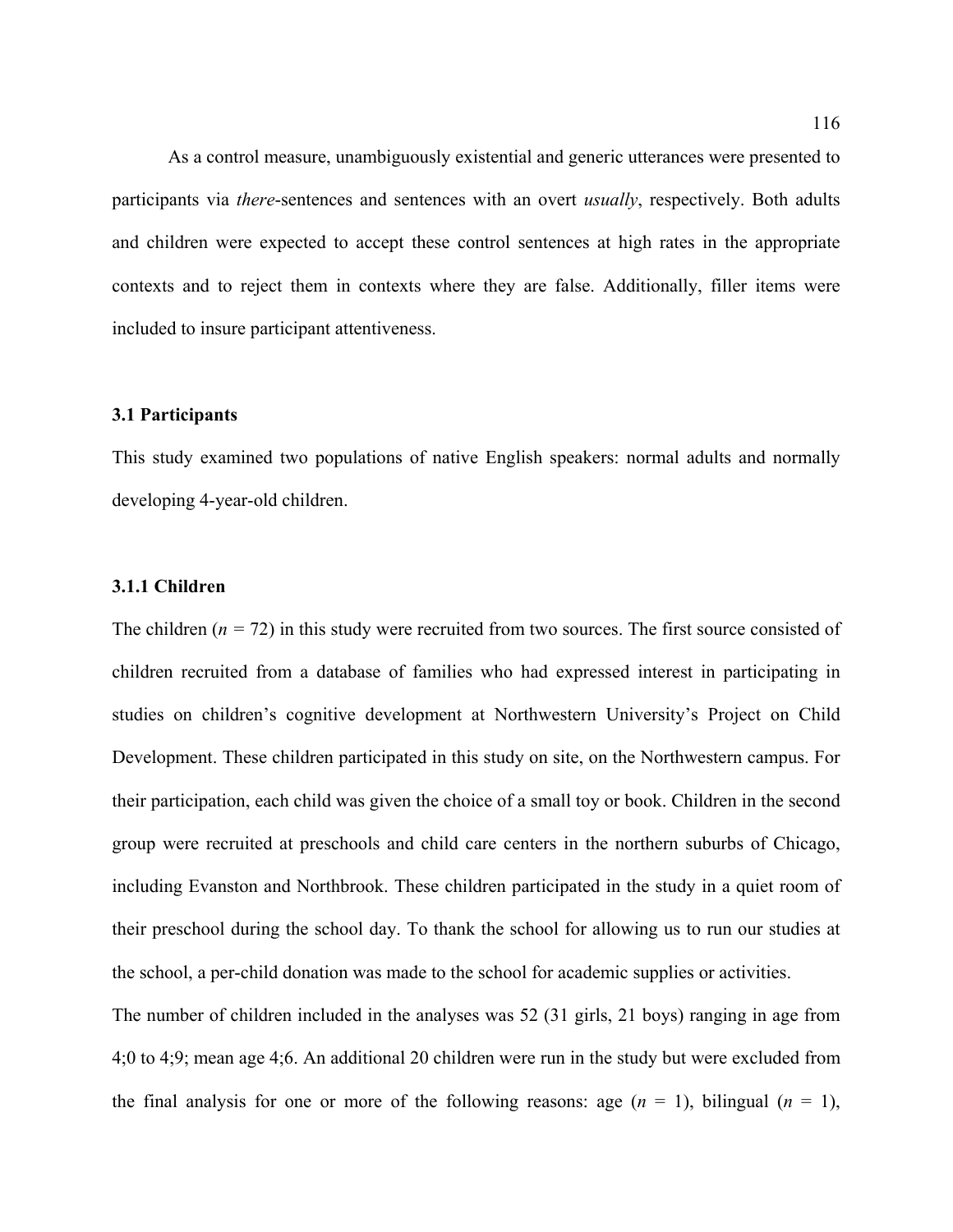inability/unwillingness to complete the experiment  $(n = 3)$ , response bias or innattention during the experiment<sup>[59](#page-116-0)</sup> ( $n = 15$ ).

# **3.1.2. Adults**

The adults  $(n = 52)$  were recruited from the Northwestern University Department of Linguistics subject pool. This population consisted of undergraduate students at Northwestern who were enrolled in 200-level linguistics classes, which require students to participate in linguistics experiments for course credit. Prior to their participation in the study, adult subjects were asked to fill out a language background questionnaire. Only monolingual native speakers of English with no reported history of relevant hearing or language problems were included in the analyses. An additional eight subjects were excluded for the following reasons: language background (*n =* 4), inattention to task  $(n = 1)$ , experimenter error  $(n = 3)$ .

### **3.2 Method**

 $\overline{a}$ 

This experiment used the version of TVJT developed by Stephen Crain and colleagues (Crain & McKee 1985, Crain & Thornton 1998). This methodology generally requires two experimenters: one to act out and describe a series of stories that the participants and a puppet will watch, and one to control the puppet, to which the participants will ultimately respond. To begin, participants are introduced to the puppet and told that the puppet is just learning and needs their help. Any number of reasons can be provided to establish the puppet's need for help and the participant's expertise (i.e., the puppet is a space alien who is just learning English or the puppet is just learning, period, and sometimes gets confused). This part of the methodology is

<span id="page-116-0"></span><sup>&</sup>lt;sup>59</sup> As measured by incorrect responses to filler items.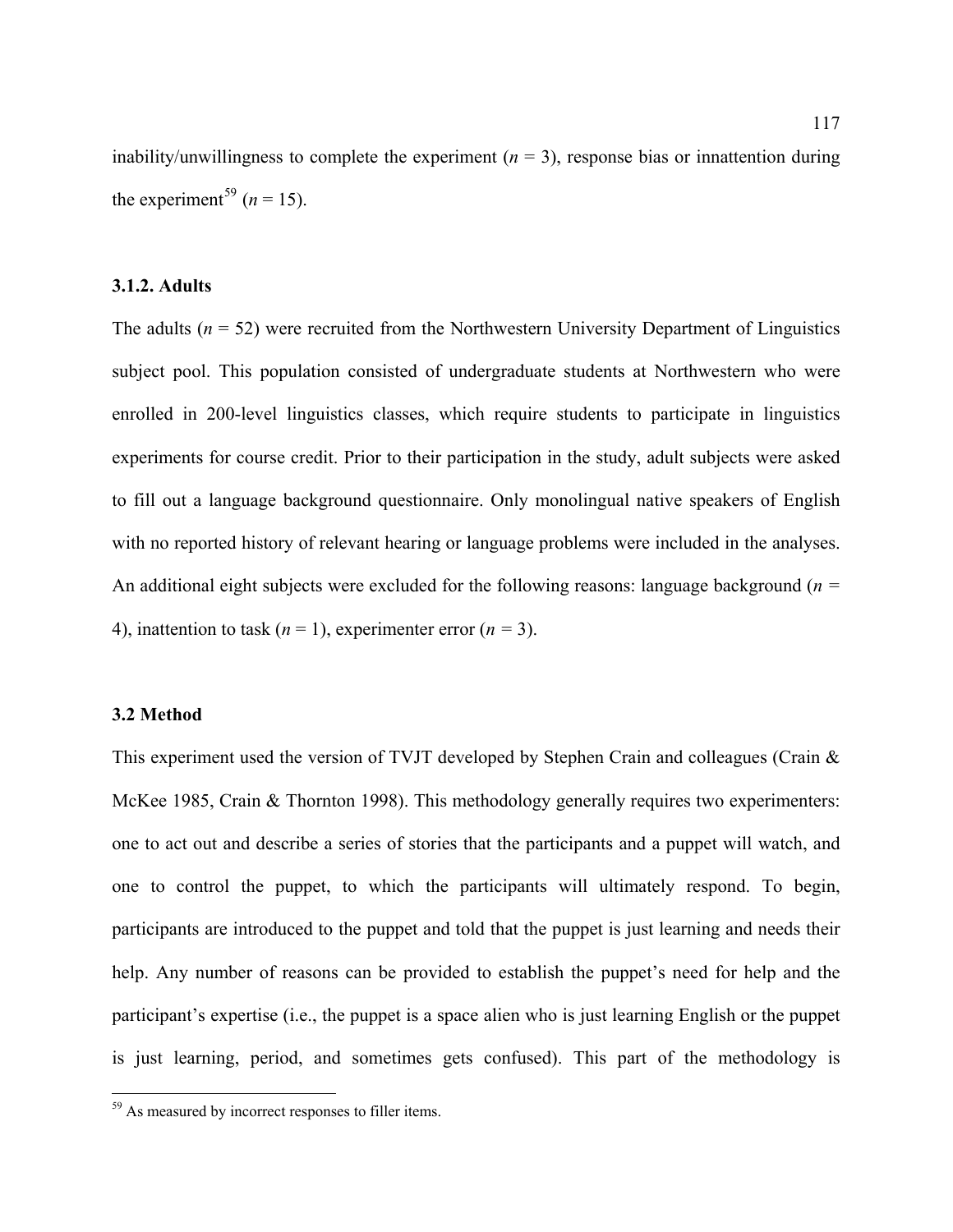particularly important for child subjects as they are often very eager to correct the puppet's mistake (so they can help him learn) where they might be reluctant to tell an adult experimenter that she is wrong. Furthermore, Crain and colleagues' innovation was to make the task one which relies on a system of reward and punishment rather than requiring the "yes" or "no" response that earlier versions of the task used. The idea behind using reward or punishment is that there is usually some humorous element involved (e.g., the child can reward a puppet's "correct" response with a cookie and punish an "incorrect" response by making the puppet eat something gross or do push-ups). This serves to engage the child in the task and it makes both "right" and "wrong" fun so that children are less likely to be biased against saying "no"<sup>[60](#page-117-0)</sup>.

During the task, participants watch a series of stories and hear the puppet's follow-up statement about each story. Participants judge whether or not the puppet has felicitously spoken and they mete out reward or punishment, accordingly.

 The TVJT is a particularly useful method for evaluating a child's comprehension of complex syntactic constructions because children are not required to make any metalinguistic judgments about the constructions under investigation. Instead, children are required only to say whether a puppet's test sentence corresponds to what happened in a story they just observed. This is, presumably, relatively easy for children to accomplish and allows the experimenter to examine a child's grammar without the limitation of performance factors (e.g., memory). For these reasons, the TVJT is ideally suited as an experimental method to examine the syntactic representations that children have at an abstract level of grammatical structure.

1

<span id="page-117-0"></span><sup>&</sup>lt;sup>60</sup> Children's yes-bias has long been observed in the literature, but see Fritzley and Lee (2003) for a recent experimental investigation of the phenomenon.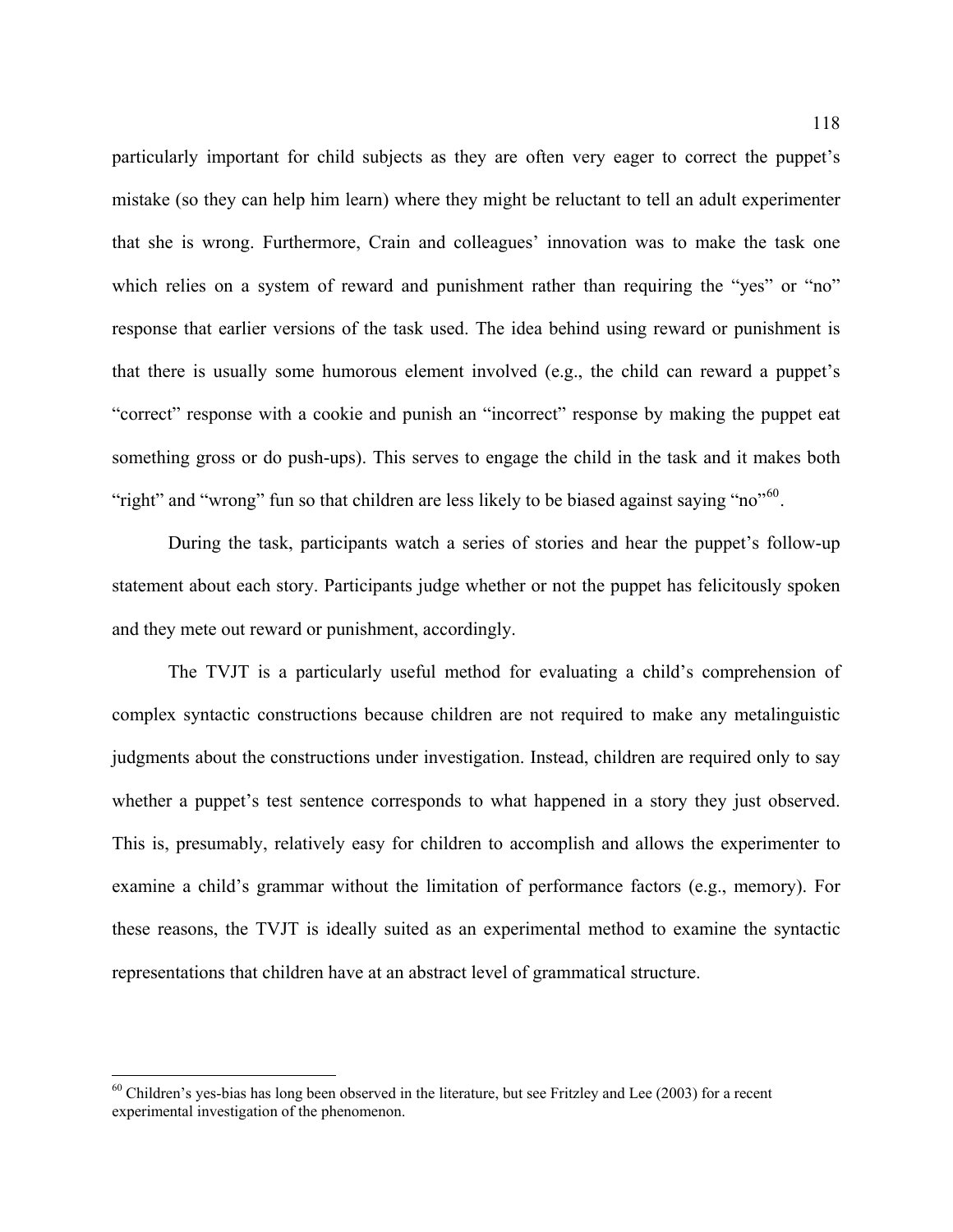## **3.3 Stimuli**

# **3.3.1 Test stories**

The test stories in this study took advantage of the interpretive ambiguity of bare plural subjects (discussed in §1.3.3) by, first, presenting what was usually true in the world of the story and then, second, demonstrating to participants that a state of affairs different from the usual state of affairs was true on this occasion.

In each of the test stories, there were three different kinds of entities that were thematically related to the story in analogous ways (e.g., three different kinds of animals at the zoo, three different acts at the circus). These three kinds were located in three different locations within the context of the story (e.g., monkeys are in the jungle, crocodiles are in the river area, zebras are in the savanna). The main character in the story always did something with each kind of entity, whether it was simply to look at the members of the kind or to interact with them $^{61}$  $^{61}$  $^{61}$ . Throughout the telling of the story, the relevant entities that were to subsequently appear in the puppet's test sentences were always referred to with definite NPs (e.g., the/these/my crocodiles). All participants heard the same series of test and filler stories, counterbalanced for order.

### **3.3.2 Test sentences**

<u>.</u>

The between subjects factor was sentence form. There were three different sentence forms used in this experiment: *bare plural* (*BP*), *there*, and *usually*. The first of these sentence form types was comprised of sentences with a bare plural subject. These were the sentences that tested participants' access to the two different interpretations available for indefinite subjects: existential or generic. The other two sentence forms (a *there*-sentence and a sentence with an

<span id="page-118-0"></span> $<sup>61</sup>$  Within each story, the main character's interaction with each kind was the same.</sup>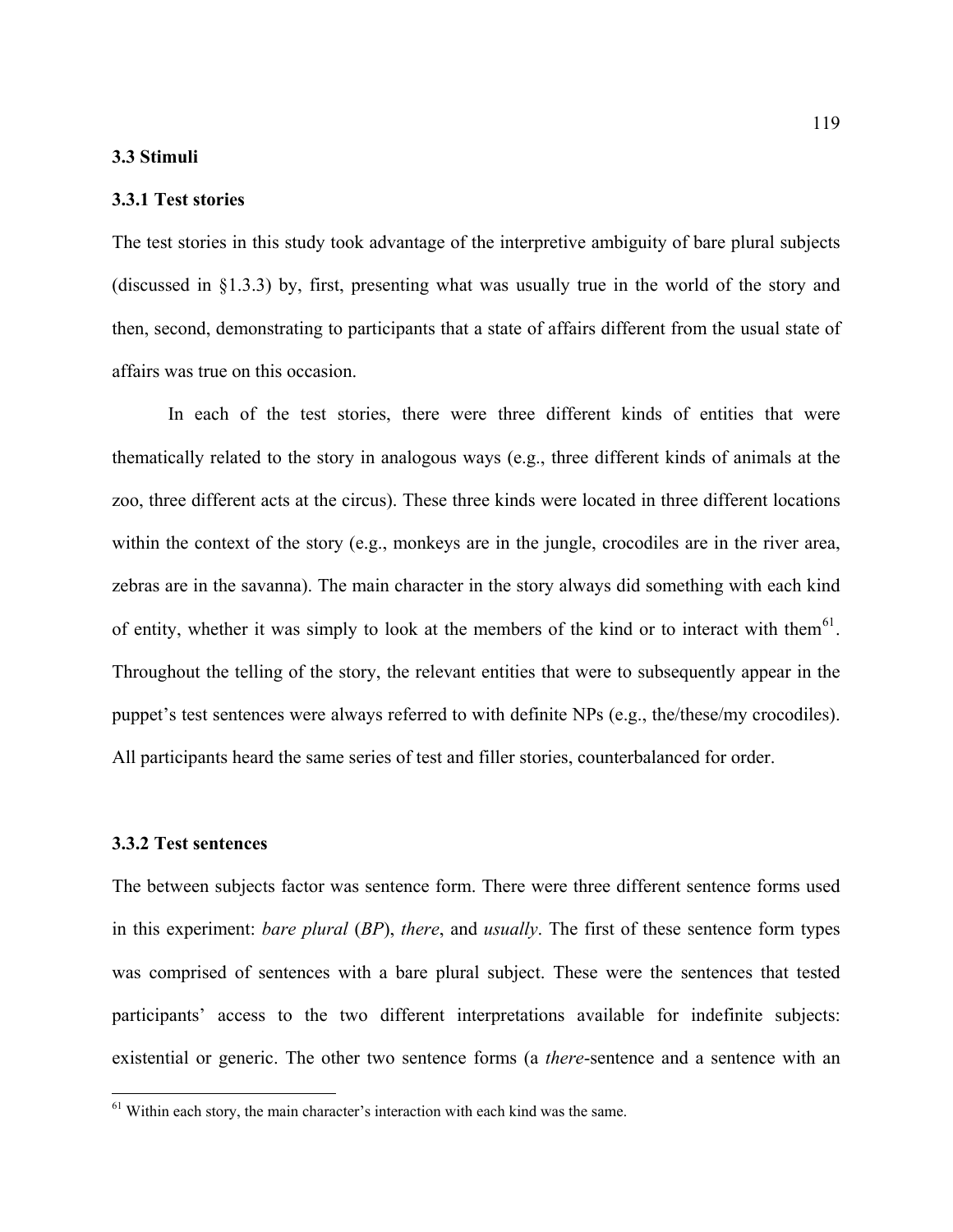overt expression of genericity, *usually*) acted as control sentences to measure participants' access to these two interpretations in unambiguous sentences. The *there*-sentences should be true on their existential interpretation and the *usually*-sentences should true on their generic interpretation. Each participant heard test sentences of only one of these forms.

The within subjects factor was context. Each sentence form had two versions so that within the context of a story, each ambiguous *BP-*sentence was true on its existential interpretation or on its generic interpretation (but not both) and only one version of the unambiguous controls was true. In other words, a particular *BP-*sentence in the context of the story may be true on its existential reading and false on its generic reading *or* it may be true on its generic reading and false on its existential reading. These two interpretations of bare plural subjects represent the contexts. In the EXT context, an utterance is true on its existential interpretation. In the GENT context, an utterance is true on its generic interpretation. The unambiguous controls were true in only one context. The *there*-sentence was true in the EXT context and false in the GENT context, while the *usually*-sentence was true in the GENT context and false in the EXT context. Each participant heard a block of three sentences that were true on their generic interpretation and a block of three sentences that were true on their existential interpretation.

The six permutations of the test sentences are illustrated in the examples below.

<span id="page-119-0"></span>66) *BP* 

a. Crocodiles are in the desert area.

b. Crocodiles are in the river area.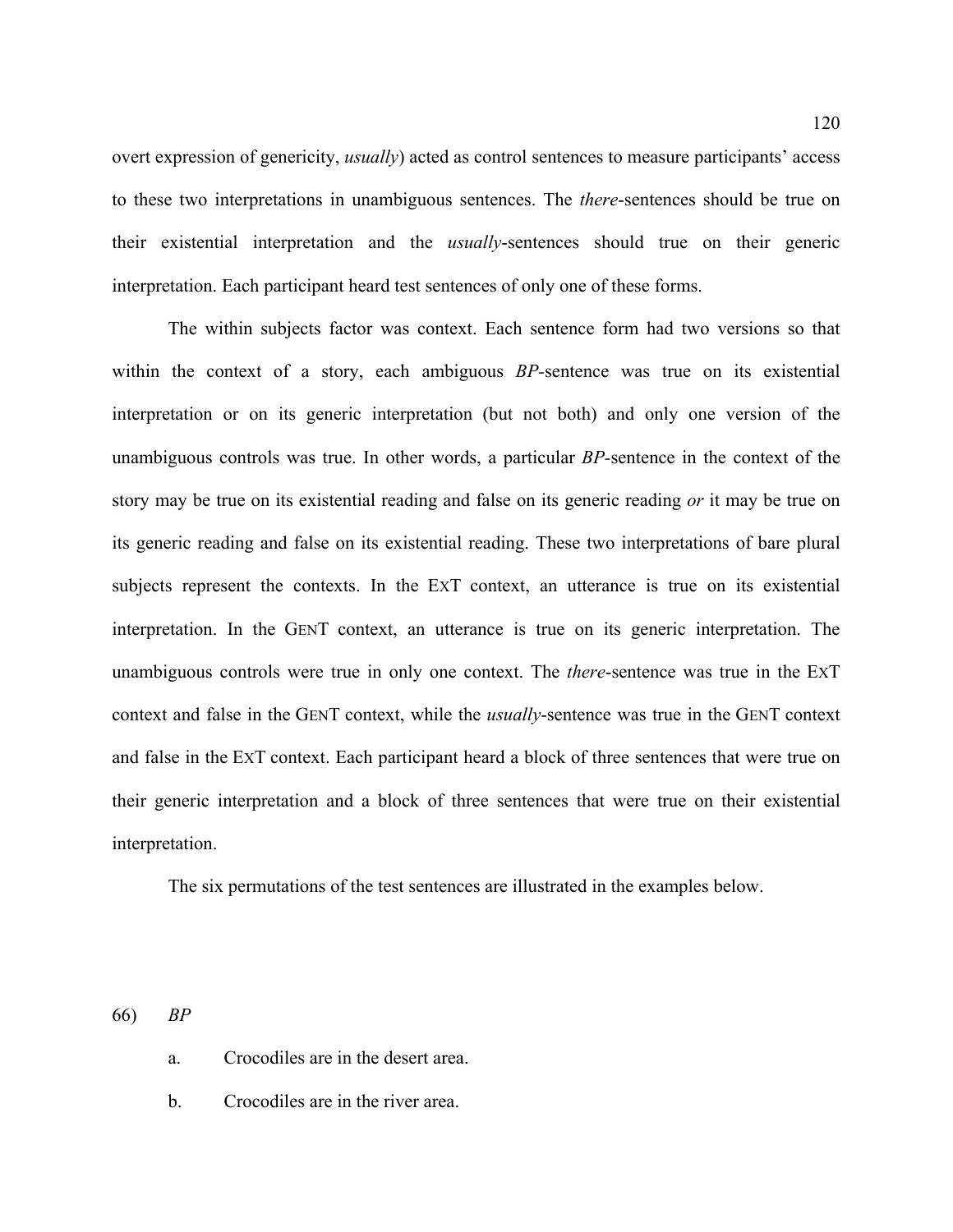# <span id="page-120-1"></span>67) *There*

a. There are crocodiles in the desert area.

b. There are crocodiles in the river area.

#### <span id="page-120-0"></span>68) *Usually*

- a. Crocodiles are usually in the desert area.
- b. Crocodiles are usually in the river area.

The dependent measure was %-acceptance. This was chosen as the dependent measure because if a participant accepts a test sentence in the EXT context, it does not mean that she does not have access to the generic interpretation of the sentence as well. The only claim that can be made from a positive response to the puppet's test sentence is that that particular reading is available to the participant. It is only if a test sentence is rejected that we know a participant only had access to one of the logically possible interpretations. Additionally, using %-acceptance as the measure makes the interpretation of the results more intuitive.

# **3.3.3 Test items**

To demonstrate how the stories and the test sentences come together, it will be helpful to go through one of the stories as an example. I will go through the "Alice at the zoo" story step by step.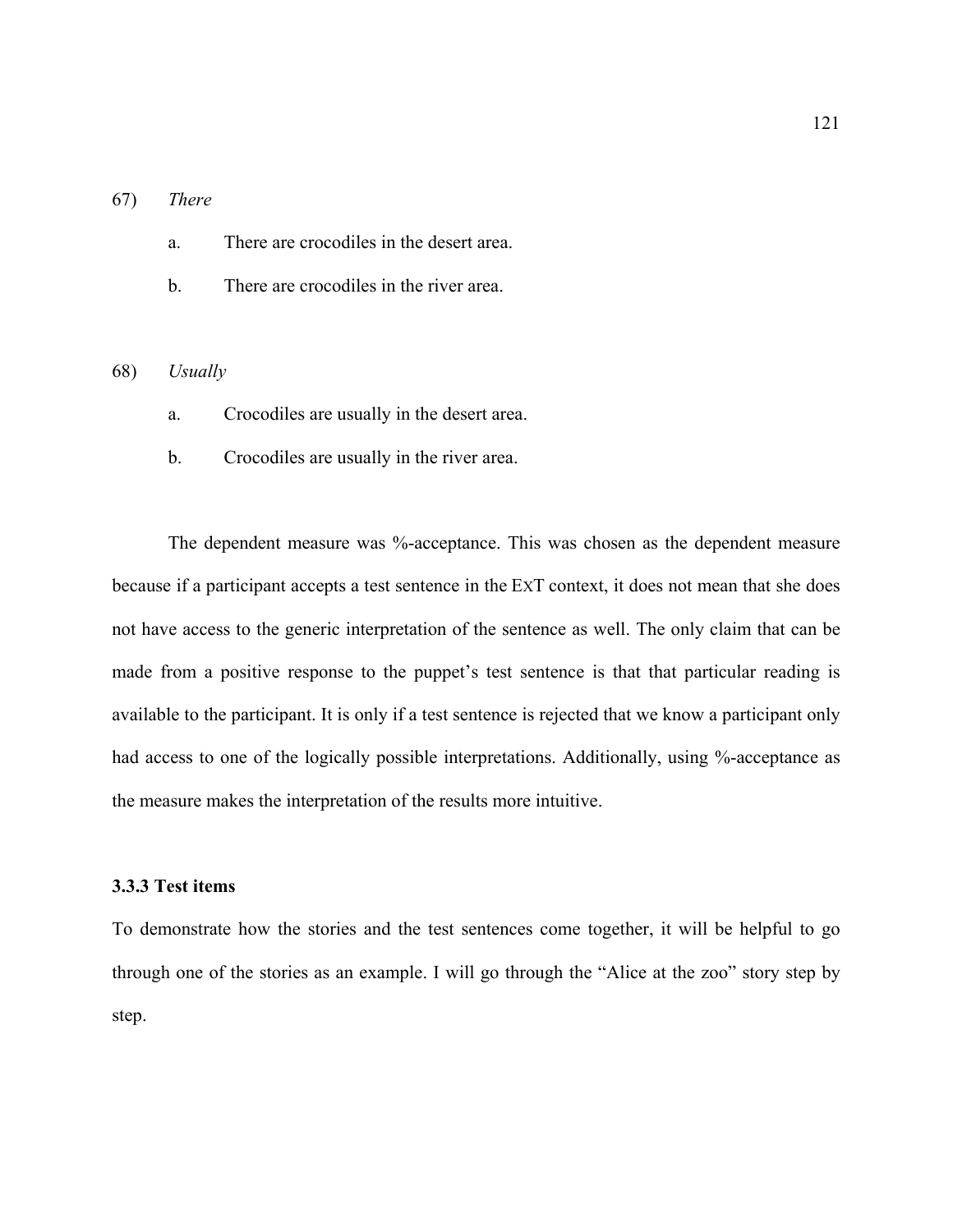As this story about a zoo begins, participants can see four landscapes (three with animals in them, one that is empty), a zookeeper and Alice (from *Alice in Wonderland*), who is visiting the zoo.



Figure 5. Alice at the zoo, story begins

The first part of each story involves establishing what is usually (generically) true within the crocodiles live is filthy and he needs to clean it. world of the story. This aspect of each of the stories is intended to avoid the problem of different world knowledge backgrounds between subjects. In this story, the zookeeper character describes to Alice where all the different animals live: the monkeys live in the jungle, the crocodiles live in the river area and the zebras live in the savanna. The zookeeper goes off to work while Alice decides which animals she wants to see first. She decides on the monkeys. While Alice is over by the jungle area looking at the monkeys, the zookeeper notices that the river where the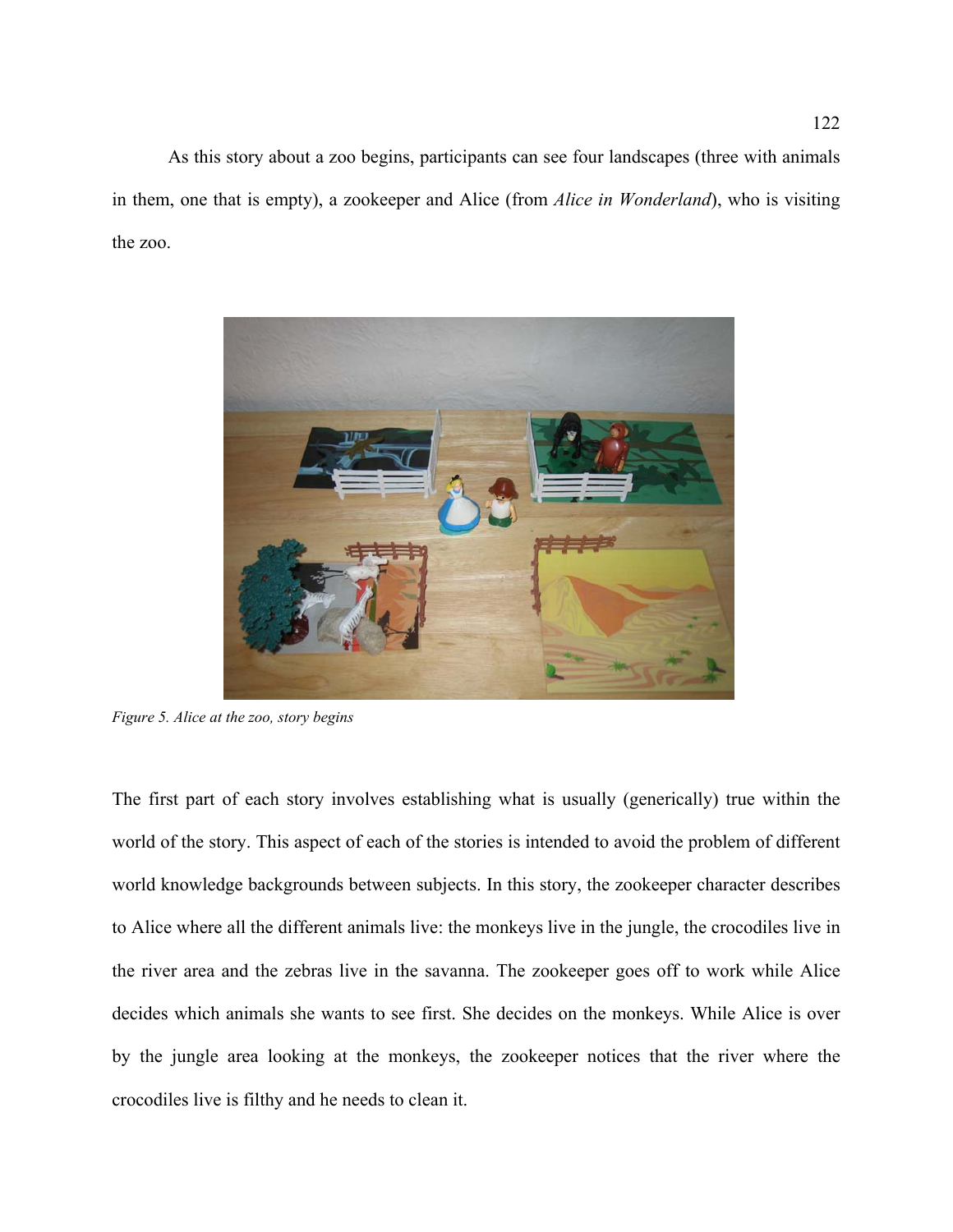At some point in each story, an event occurs that makes what is generically true false on this particular occasion. In other words, the actual state of affairs at the end of the story differs from th e usual state of affairs. In the case of the zoo story, the zookeeper sets the occurrence of the requisite exceptional event in motion when he notices that the river area needs to be cleaned. At this point, the zookeeper makes a decision to clean the river right away and says that he'll need to move the crocodiles to do it. He moves the two crocodiles from the river habitat they normally live in into the empty desert area. He then goes back to the river to clean.

decides she will go see the crocodiles in the river area. To her surprise, when she arrives at the river ar ea, the crocodiles are gone and the zookeeper is cleaning. He tells her that the river was Alice decides to go see the zebras in the savanna next and after watching them for a while dirty and that he had to move the crocodiles in order to clean it. She walks away, dejected, but perks up as she notices that that there's something in the desert area. She sees that it's the crocodiles and is happy to see them even if she does not get to see them swim.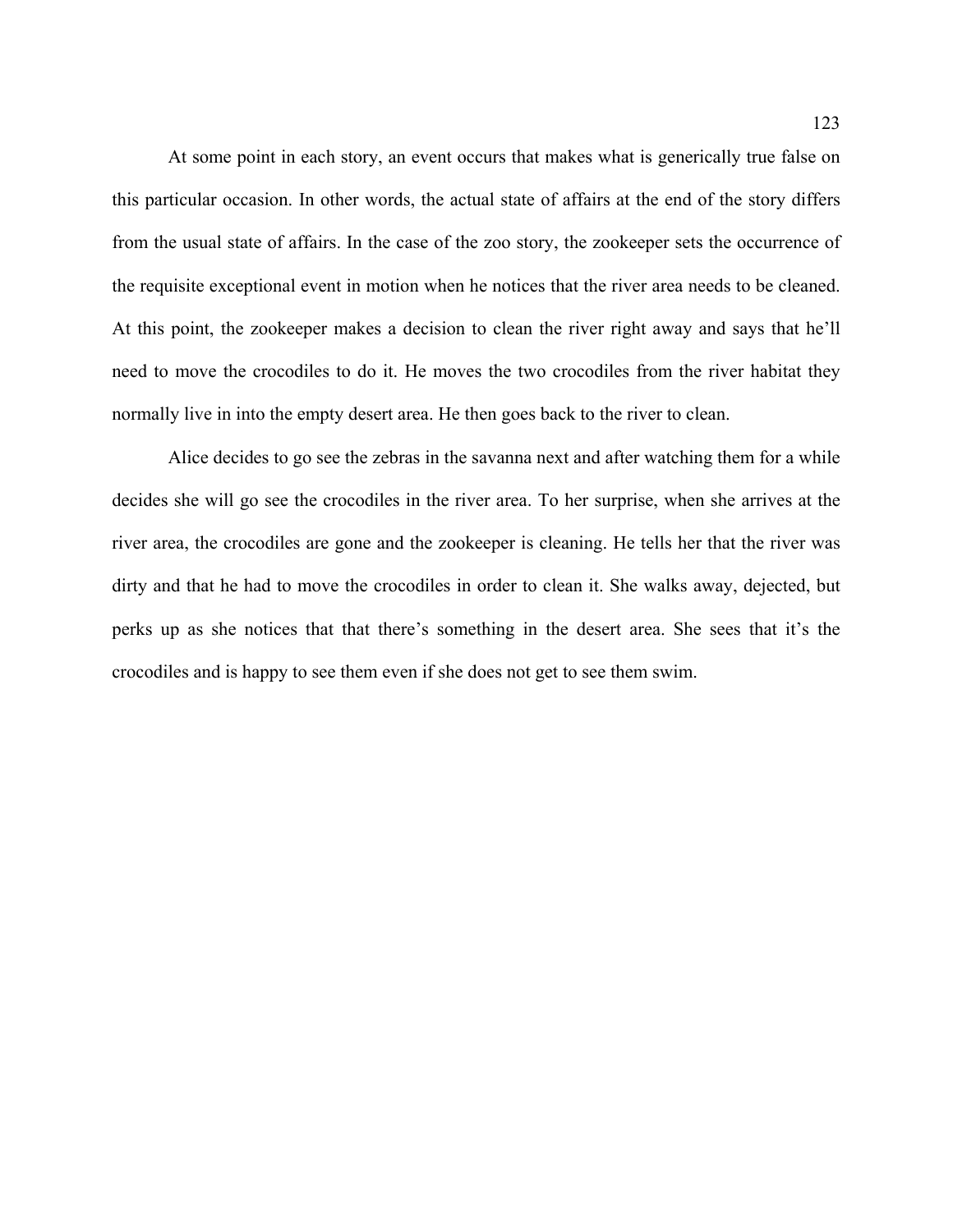

*Figure 6. Alice at the zoo, story ends* 

Consider again the examples in  $(66) - (68)$  $(66) - (68)$  $(66) - (68)$  $(66) - (68)$  $(66) - (68)$ . The sentences with bare plural subjects in example ([66\)](#page-119-0) are ambiguous. In principle, [\(66](#page-119-0)a) could either mean that there are crocodiles in the desert area right now *or* that crocodiles are usually found in the desert area. The same is true of ([66](#page-119-0)b), modulo location. The sentences in ([67\)](#page-120-1) describe where the crocodiles are right now, whether that be the desert or the river, and the sentences in [\(68](#page-120-0)) describe where the crocodiles usually are, again, whether that be the desert or the river.

[66\)](#page-119-0) a. Crocodiles are in the desert area.

 $\exists$ <sub>x</sub> [x is a crocodile & x is in the desert area]

"There are crocodiles in the desert area."

 $GEN_{x,t}$ [x is a crocodile & t is a time] [x is in the desert area at t]

"It is a general property of crocodiles that they are in the desert area."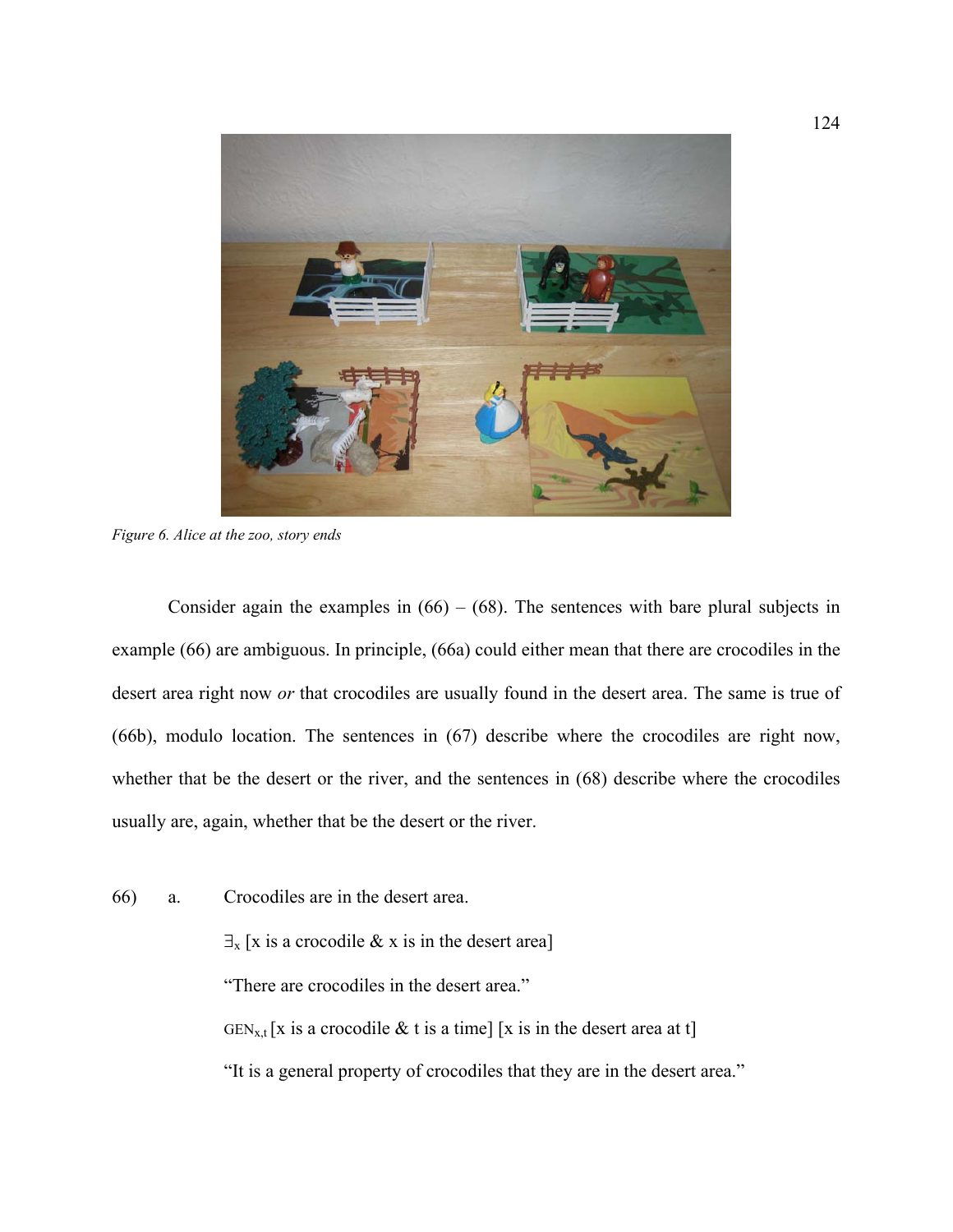b. Crocodiles are in the river area.

 $\exists$ <sub>x</sub> [x is a crocodile & x is in the river area]

"There are crocodiles in the river area."

GEN<sub>x,t</sub> [x is a crocodile & t is a time] [x is in the river area at t]

"It is a general property of crocodiles that they are in the river area."

- [67](#page-120-1)) a. There are crocodiles in the desert area.  $\exists$ <sub>x</sub> [x is a crocodile & x is in the desert area] "There are crocodiles in the desert area."
	- b. There are crocodiles in the river area.  $\exists$ <sub>x</sub> [x is a crocodile & x is in the river area] "There are crocodiles in the river area."
- [68](#page-120-0)) a. Crocodiles are usually in the desert area. USUALLY<sub>x,t</sub> [x is a crocodile & t is a time] [x is in the desert area at t] "Usually for crocodiles they are in the desert area."
	- b. Crocodiles are usually in the river area. USUALLY<sub>x,t</sub> [x is a crocodile & t is a time] [x is in the desert area at t] "Usually for crocodiles they are in the river area."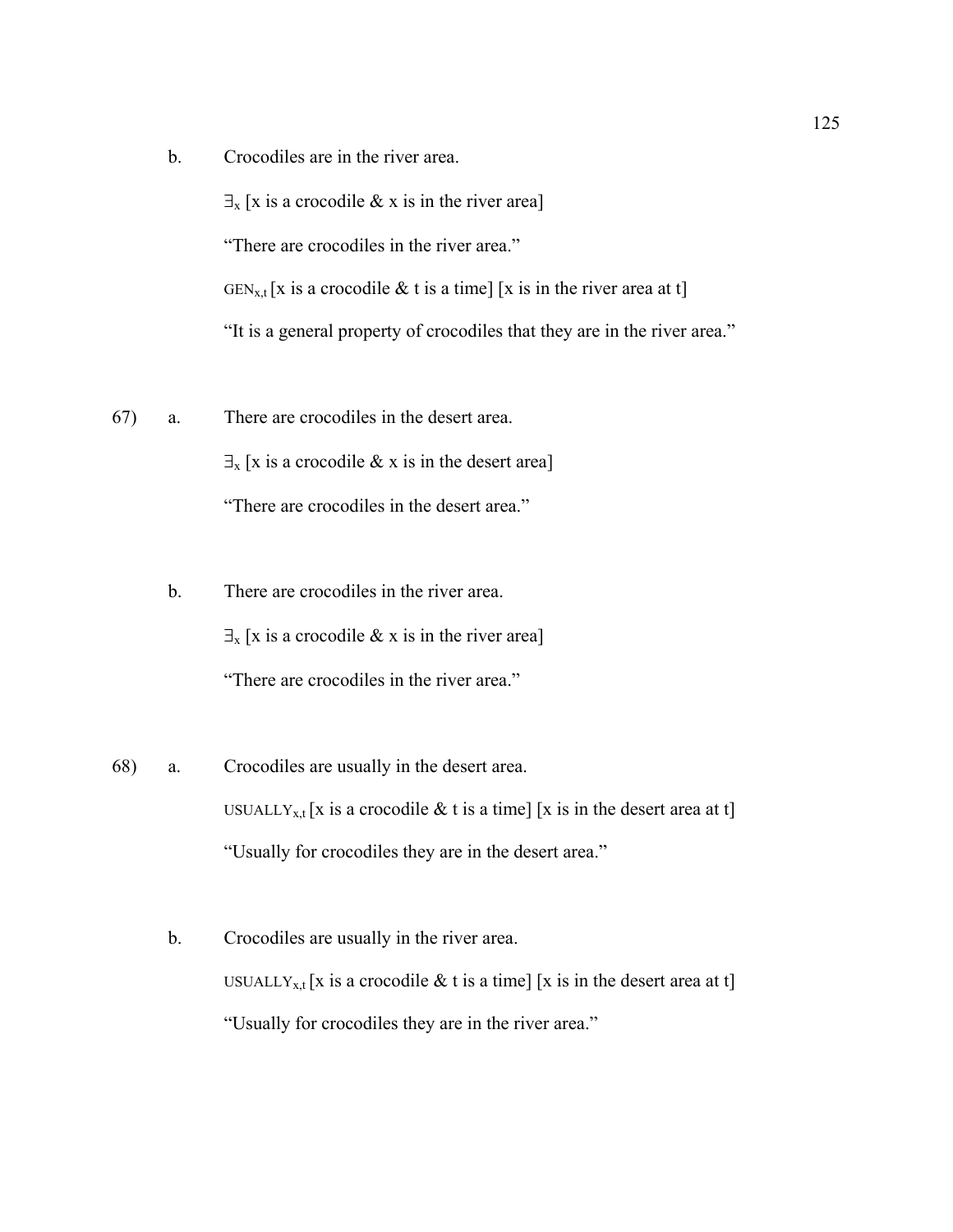However, once we consider the context of the story, only one of the interpretations available for the bare plural sentences is compatible with the story and only one of the two sentences in each of [\(67](#page-120-1)) and ([68\)](#page-120-0) is true. In the context of what happens in the story, example [\(66](#page-119-0)a) is true only in the EXT context and [\(66](#page-119-0)b) is true only in the GENT context. Example ([67a](#page-120-1)) is true because at the end of the story there are crocodiles in the desert area, but [\(67](#page-120-1)b) is false because only the zookeeper is in the river area. Example [\(68](#page-120-0)b) is true because crocodiles live in the river area, but ([68](#page-120-0)a) is false because crocodiles are not usually found in the desert area.

[66](#page-119-0)) a. Crocodiles are in the desert area.

 $\exists$ <sub>x</sub> x is a crocodile & x is in the desert area "There are crocodiles in the desert area." GEN<sub>x+</sub> [x is a crocodile & t is a time] x is in the desert area at t "It is a general property of crocodiles that they are in the desert area."

b. Crocodiles are in the river area.

 $\exists_{x}$  x is a crocodile & x is in the river area "There are crocodiles in the river area."  $GEN_{x,t}$ [x is a crocodile & t is a time] x is in the river area at t "It is a general property of crocodiles that they are in the river area."

[67](#page-120-1)) a. There are crocodiles in the desert area.

 $\exists$ <sub>x</sub> x is a crocodile & x is in the desert area

"There are crocodiles in the desert area."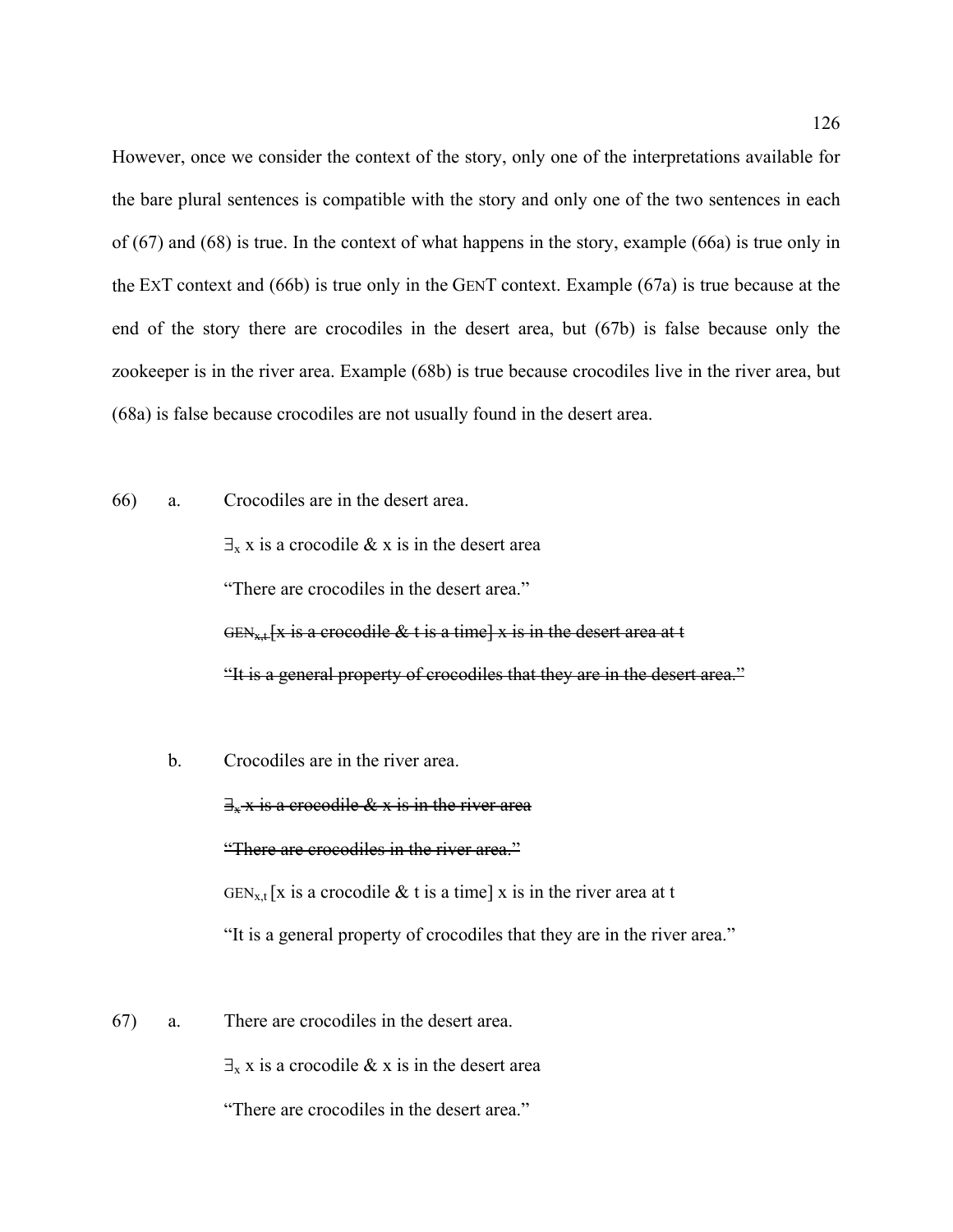- b. There are crocodiles in the river area.  $\exists_{x}$  x is a crocodile & x is in the river area "There are crocodiles in the river area."
- [68](#page-120-0)) a. Crocodiles are usually in the desert area. USUALLY<sub>x<sup>+</sub>[x is a crocodile & t is a time] x is in the desert area at t</sub></sup> "Usually for crocodiles they are in the desert area."
	- b. Crocodiles are usually in the river area. USUALLY<sub>x,t</sub> [x is a crocodile  $\&$  t is a time] x is in the desert area at t "Usually for crocodiles they are in the river area."

The stories and test sentences together fulfill two important requirements of the TVJT: plausible dissent and falsification. The pattern of truth conditions illustrated for the test sentences satisfies TVJT's condition of falsifiability because within the context of the story, each ambiguous test sentence is true on only one interpretation and only one member of each pair of control test sentences is true. Crucially, the crocodiles have been observed in both locations during the story. This invites participants to consider both potential locations in the story and thus both the existential and generic interpretations for the test sentences. This satisfies the requirement of plausible dissent because if the story had been different in an obvious way that is still consistent with the story, it would have been appropriate to reject the claim. A complete list of the test items including story summaries and test sentences is included in Appendix A.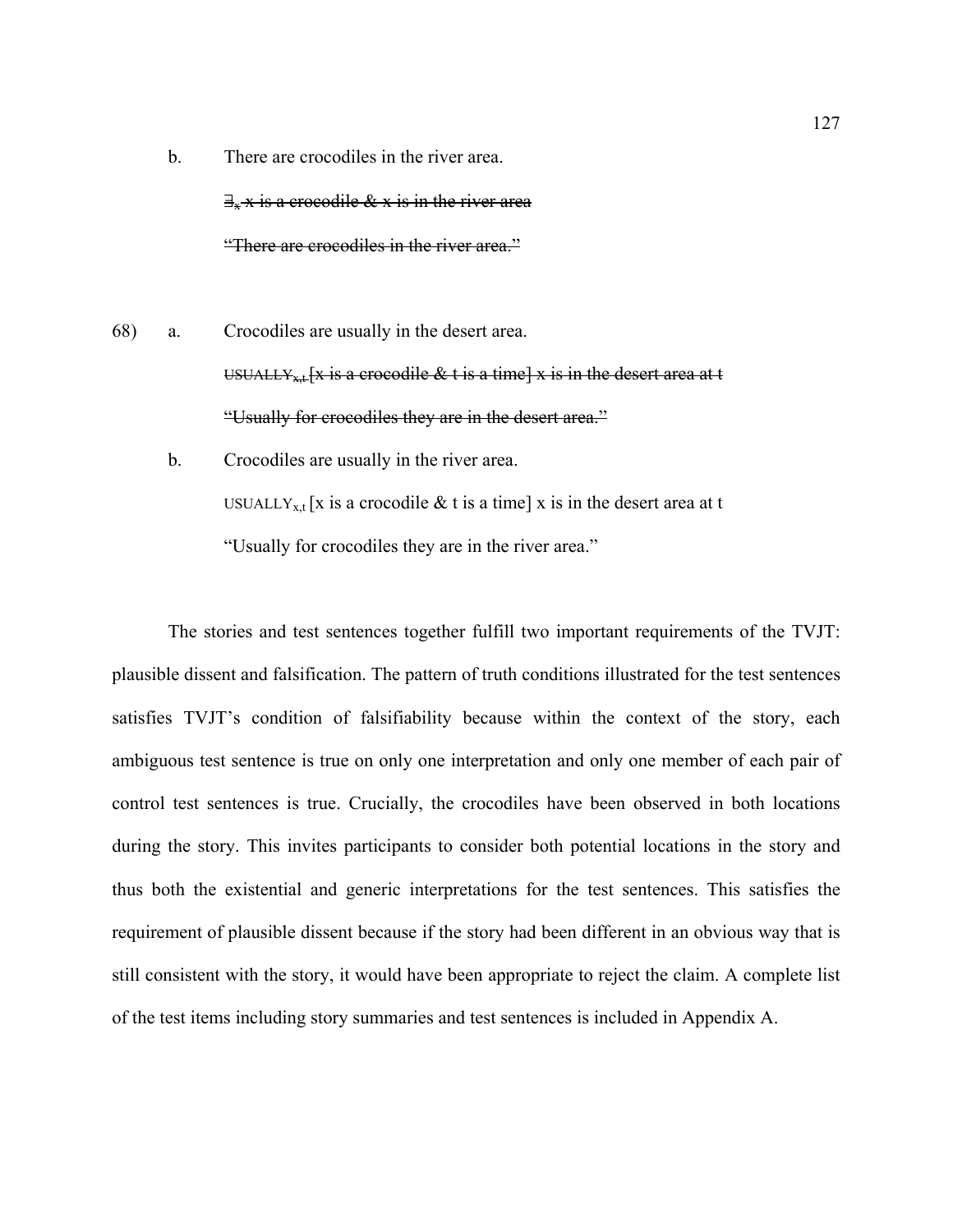### **3.3.4 Experimental conditions**

In a TVJT, the truth conditions of the test sentence can be manipulated in one of two ways. Either the stories can differ across subjects, or the test sentences themselves can vary. In this study, there was only one version of each story and all the participants observed the same six test stories<sup>[62](#page-127-0)</sup>. What varied between participants in this case were the test sentences.

Participants were tested with one of three sentence forms (bare plural, *n* = 28 children, 28 adults; *there*-sentence,  $n = 12$  children, 12 adults; *usually*-sentence,  $n = 12$  children, 12 adults) in one of two orders (Order EX-FIRST: sentences that were true in the EXT context followed by sentences that were true in the GENT context,  $n = 26$  children,  $n = 26$  adults or order GEN-FIRST: sentences that were true in GENT context followed by sentences that were true in ExT,  $n = 26$ children,  $n = 26$  adults). The most natural way to discuss the difference between the two orders is to do so from the perspective of the test condition (*bare plural*), rather than from the perspective of the two control conditions (*there-* and *usually-*sentences). I will discuss the ordering for the *BP-*sentences first and subsequently explain how this bears on the control sentences.

Recall that the goal of this study was to determine whether it is the distribution in the input that drives the acquisition of generic and referring language, such that children are not able to interpret indefinite subjects existentially, or, whether it is the case that children have access to both interpretations of indefinites because the MH is part of their grammars. In a TVJT, for a given test sentence, if a participant has access to the interpretation that is true in context, they should accept the test sentence as true; however, if they only have access to the interpretation that is false in context, they should reject the puppet's test sentence as false. Thus, by presenting participants with ambiguous test sentences that are true on only one of their interpretations in the

<u>.</u>

<span id="page-127-0"></span><sup>62</sup> Participants also observed the same filler stories.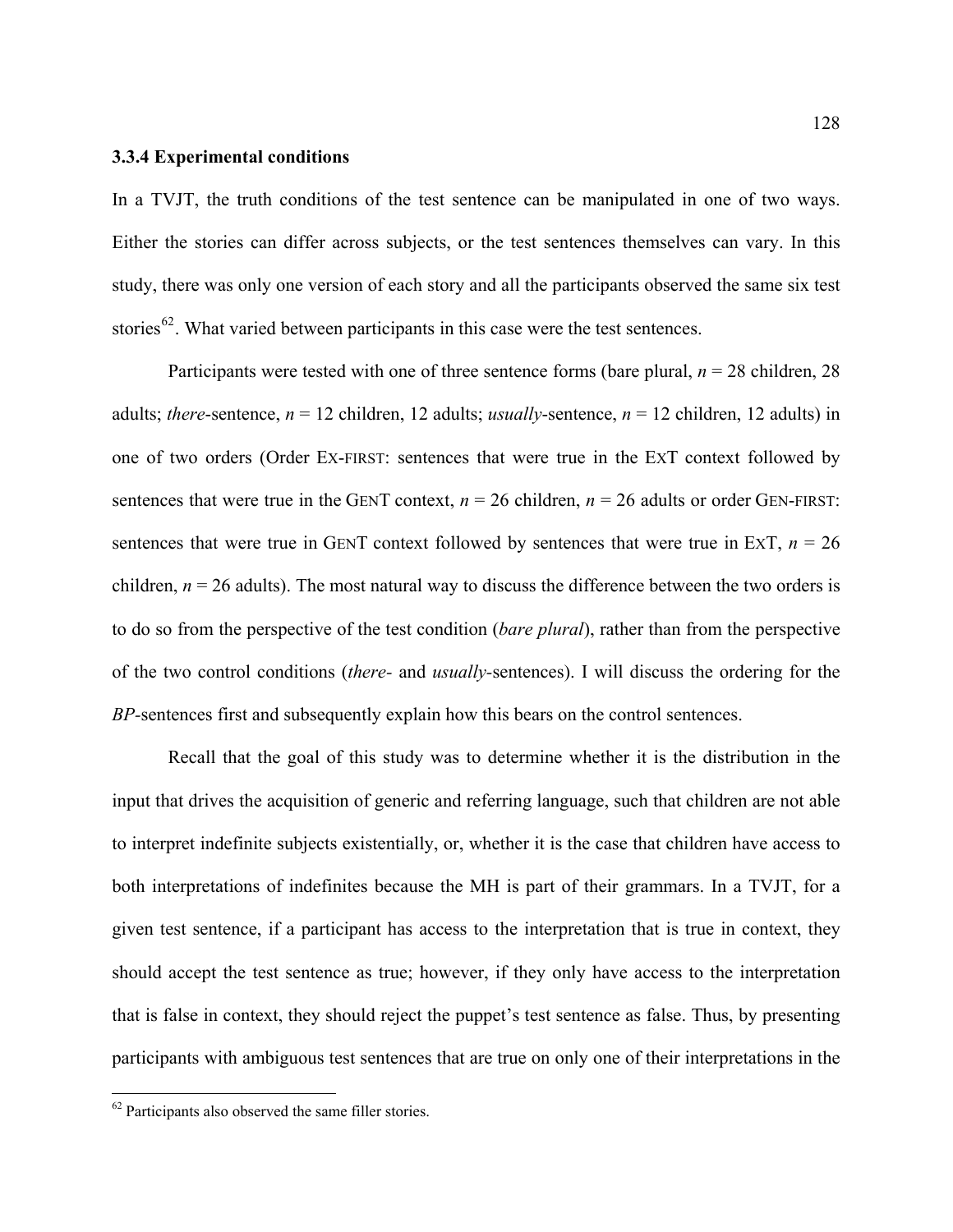context of the story, it is possible to determine whether they have access to a particular interpretation. If participants are presented with a test sentence that is true on its existential interpretation and they accept it, it shows that the existential interpretation is part of their grammars; however, it they reject it, we know that that representation is not allowed by their grammar.

Each of the two versions of the *BP-*sentences is ambiguous, but the context of the story makes only one interpretation of each version true, as described in §3.3.3. In order EX-FIRST, participants heard a block of three test sentences that were true in EXT, followed by a block of three test sentences that were true in GENT. The participants in order GEN-FIRST heard their test sentences in the opposite order: a block of three test sentences that were true in GENT, followed by a block of three test sentences true in EXT. The stories were blocked to protect against potential interference effects of the two available interpretations. If there were discrepancies in the rates of acceptance across ordering conditions, the first block of each order would reveal the participants' unbiased and unprimed rates of acceptance for that interpretation.

The task of dividing the stories into EXT and GENT blocks was accomplished by using the location of the relevant kind after the exceptional event for the EXT context (as in ([66a](#page-119-0))) and the usual location in the story of the relevant kind of entity for the GENT context (as in ([66b](#page-119-0))). In other words, [\(66](#page-119-0)a) is an EXT context test sentence because at the end of the story the crocodiles are in the desert area. The interpretation of the sentence that is consistent with the context is the existential interpretation, below.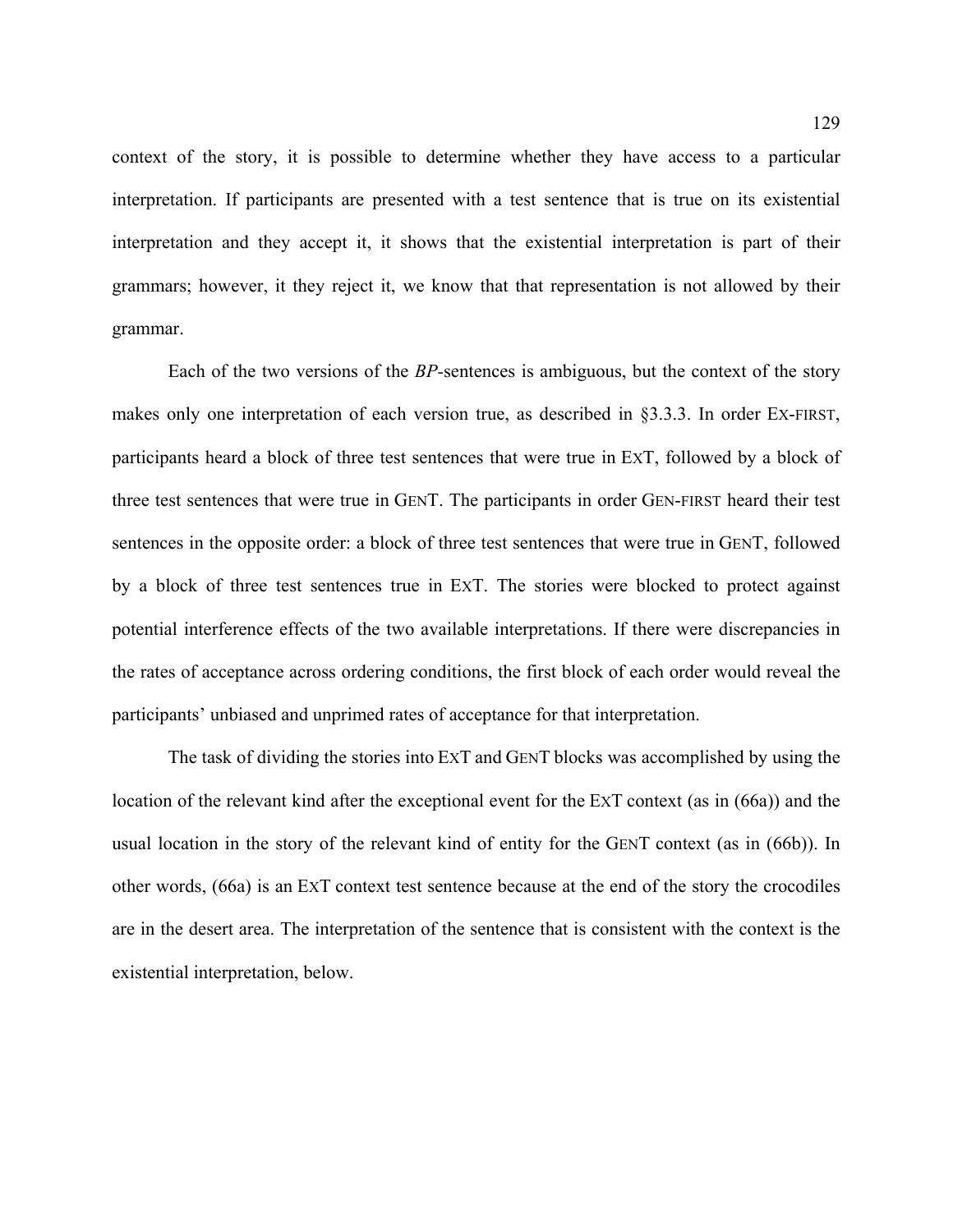[66](#page-119-0)) a. Crocodiles are in the desert area.

 $\exists$ <sub>x</sub> x is a crocodile & x is in the desert area

"There are crocodiles in the desert area."

Example [\(66](#page-119-0)b) is a GENT context test sentence because the crocodiles are normally found in the river area, even though on this particular occasion they are not (because the zookeeper had to clean the river that they live in). The interpretation of this sentence that is consistent with the context is the generic interpretation, below.

[66\)](#page-119-0) b. Crocodiles are in the river area.

 $GEN_{x,t}$ [x is a crocodile & t is a time] x is in the river area at t

"It is a general property of crocodiles that they are in the river area."

The two versions of the control sentences (*there*- and *usually*-sentences) are not ambiguous, but they have different truth conditions and only one version is true within the context of the story. The *there*-sentences are true only in the EXT context (as in ([67a](#page-120-1))) and the *usually*-sentences are true only in the GENT context (as in ([68b](#page-120-0))). Like the *BP-*sentence condition, the two blocks appear in both orders for these conditions, and the task of dividing the stories into EXT and GENT blocks was accomplished in the same way.

Within each order, the relative order of the six individual test stories was counterbalanced and each of the two blocks contained two filler stories.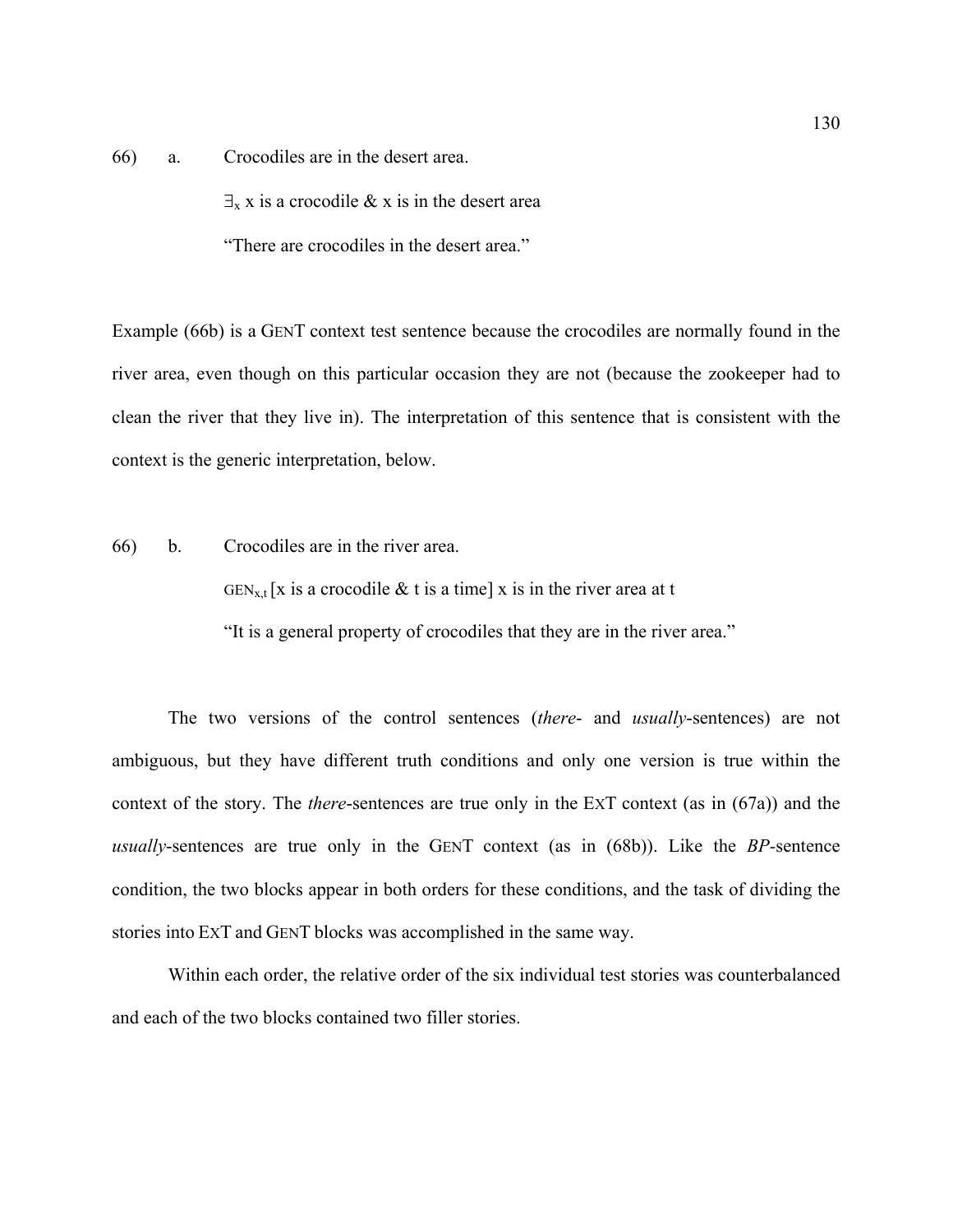#### **3.4 Procedure**

The procedure in this experiment varies slightly between children and adult controls. Both groups are introduced to the puppet (in this case a Jerry Garcia doll), but the procedures diverge at this stage.

# **3.4.1 Children**

Children were tested individually in a quiet room. Some parents chose to sit in the room to observe the experiment, but they were instructed to remain quiet and not to say anything about the stories or the child's responses while the experiment was in progress. With the exception of one parent, who answered her cell phone during an experiment, parents complied with this request, occasionally telling their child to watch the story or encouraging the child to answer Jerry if the child turned to look at them.

After children were introduced to Jerry, they were told that Jerry was just learning and needed their help because he sometimes gets confused. They were told that they would watch some stories with Jerry and that at the end of each story, Jerry would say something that he thought was true of the story. If Jerry was right, the participant got to reward him by giving him a plastic cookie and if Jerry was wrong, the participant got to "punish" him by making him do sit-ups (which Jerry didn't mind too much because he wanted to get in shape). Participants then heard a simple warm-up story to familiarize themselves with the task. Once the child demonstrated understanding of the reward/punishment procedure, the child and Jerry then watched a series of stories (both test items and fillers) that were acted out and described by one of the experimenters. At the end of each story, Jerry provided a brief recap of the story and a test sentence. Participants evaluated the truth or falsity of the test sentence he provided.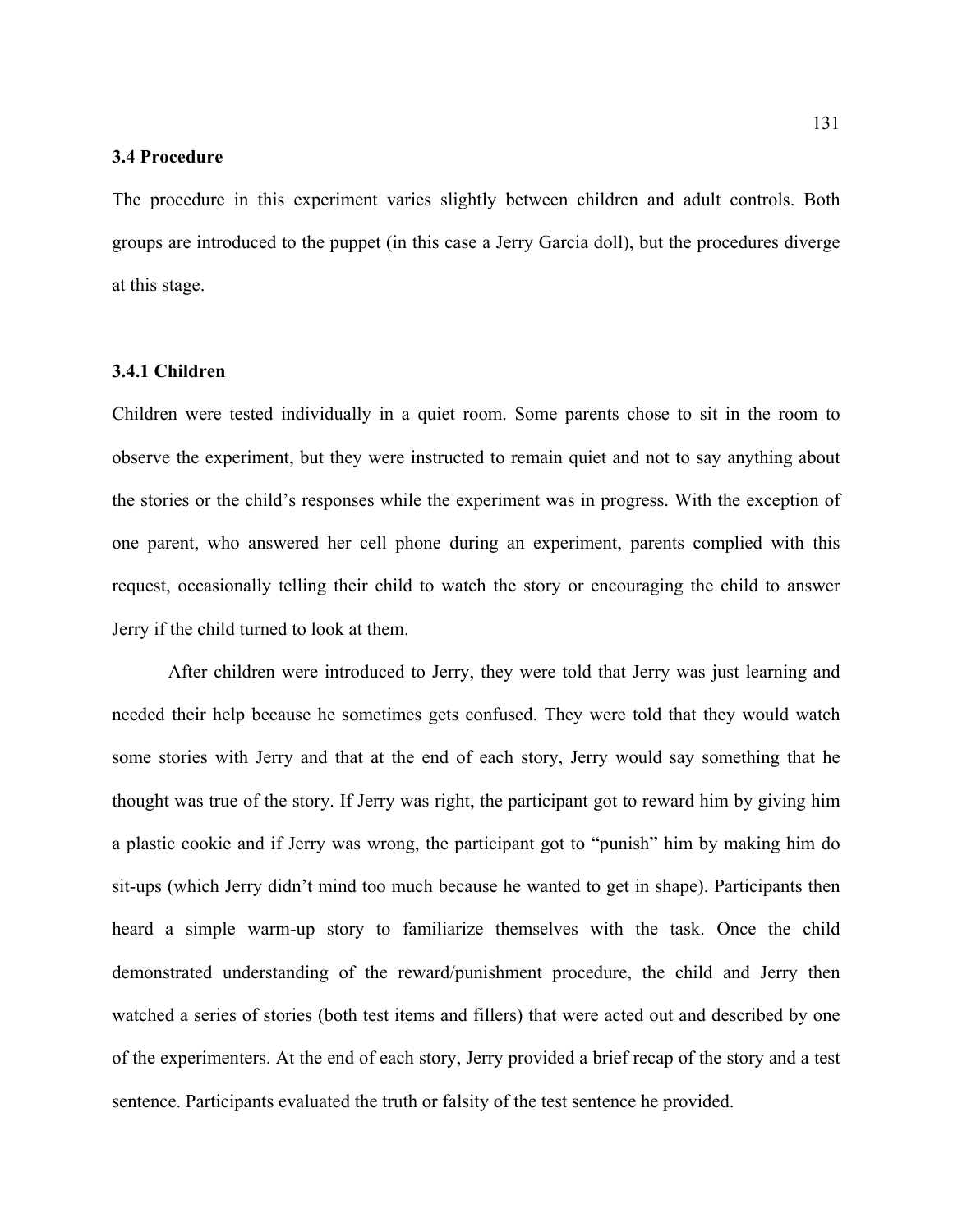Children were often asked follow-up questions as a way of determining whether their affirmative/negative responses to Jerry reflected the aspect of the grammar being examined in the study. If children said Jerry was wrong, they were always asked to tell Jerry why he was wrong and to tell him what the real answer was so Jerry could learn. Although it seems somewhat more plausible to ask a participant to correct the puppet than to reiterate why Jerry was right, children were also asked to tell Jerry what happened in stories that he had described correctly in order to ensure that Jerry "didn't forget what happened".

# **3.4.2 Adults**

Adults were tested in a quiet room seated at a table, individually or in groups of up to three people. Since they were sometimes tested in groups and an oral response could bias other participants' interpretations of the test sentence on each item, or subsequent items, all adults wrote their judgments of Jerry's test sentences on an answer sheet.

After adult participants were introduced to Jerry, they were told that the experiment was designed to be told to children. This accounted for the use of props like Cookie Monster and Elmo and the fact that they would be evaluating what a puppet said. Because the ruse of a puppet who is just learning was not necessary for adults, the puppet need not be as animated or interactive and one experimenter was sufficient.

Participants were told that they would watch a series of stories and that at the end of each story, Jerry would say something that he thought happened. The participants were instructed that if they thought Jerry was right, they should circle "true" on their answer sheet; if they thought he was wrong, they should circle "false". Adults were told that they always had to justify their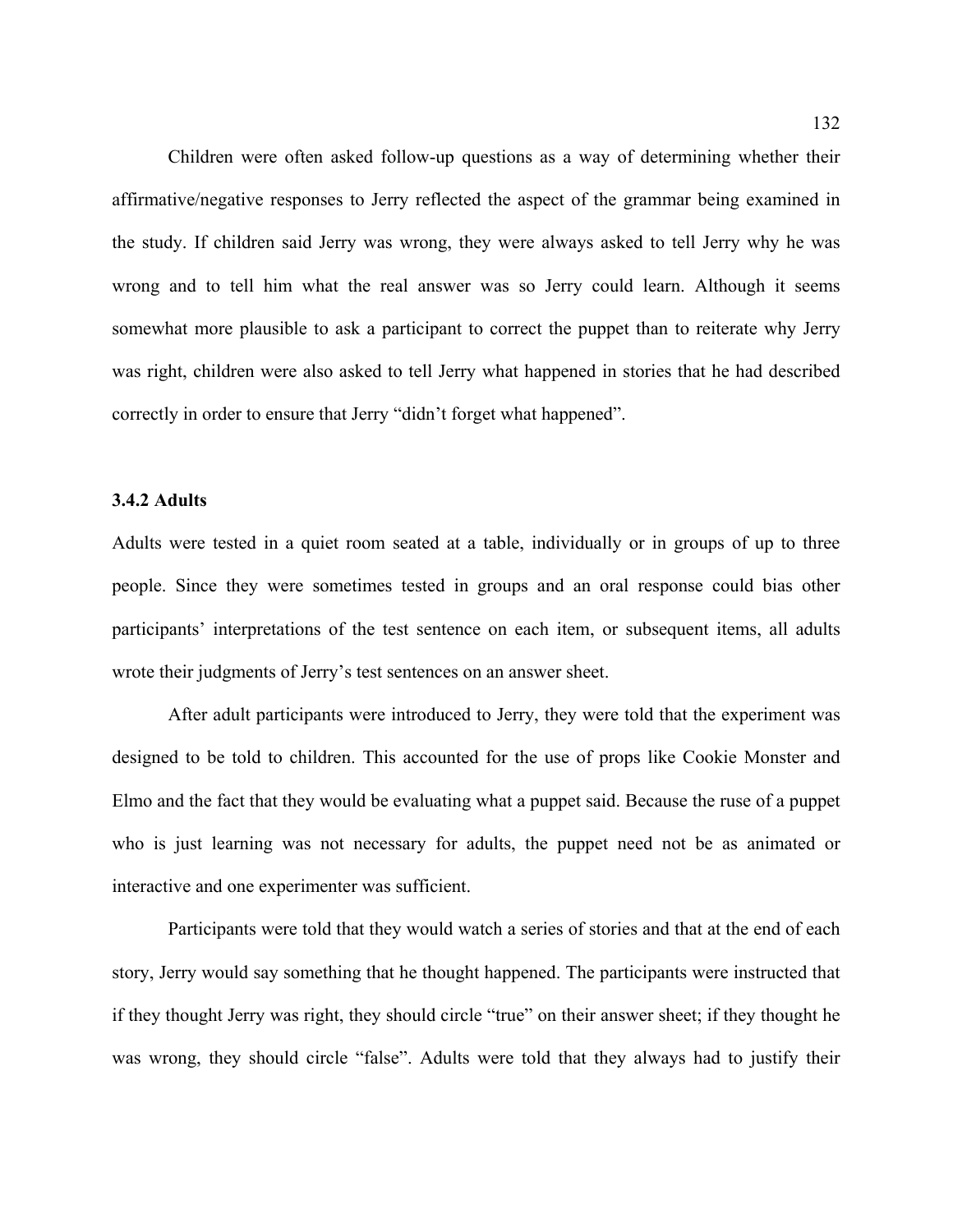responses, whether they thought what Jerry said was true or false, and they were given space to do so on the answer sheet.

The experimenter told the stories with Jerry sitting off to the side. When it was time for Jerry to provide his test sentence, he was moved to the center of the table directly in front of the experimenter. The experimenter held Jerry as Jerry provided a brief recap of the story and the test sentence was spoken.

# **3.5 Results**

The results will be divided into two sections. The first section will consist of the 12 adults and 12 children in each of the *there-*sentence and *usually*-sentence conditions and the first 12 adults and children from the *BP-*sentence condition. The second section will concern only the results from the *BP-*sentence condition.

### **3.5.1 BP-sentences vs. control sentences**

The analyses in this section compare the *BP-*sentences to the two forms of control sentences. The *BP-*sentences were the sentences that tested participants' access to the two different interpretations available for indefinite subjects and the control sentences (*there*-sentences and sentences with an overt expression of genericity, *usually*) measured participants' access to each interpretation in unambiguous sentences. The *there*-sentences should be true on their existential interpretation and the *usually*-sentences should true on their generic interpretation. Each participant heard test sentences in only one of these forms.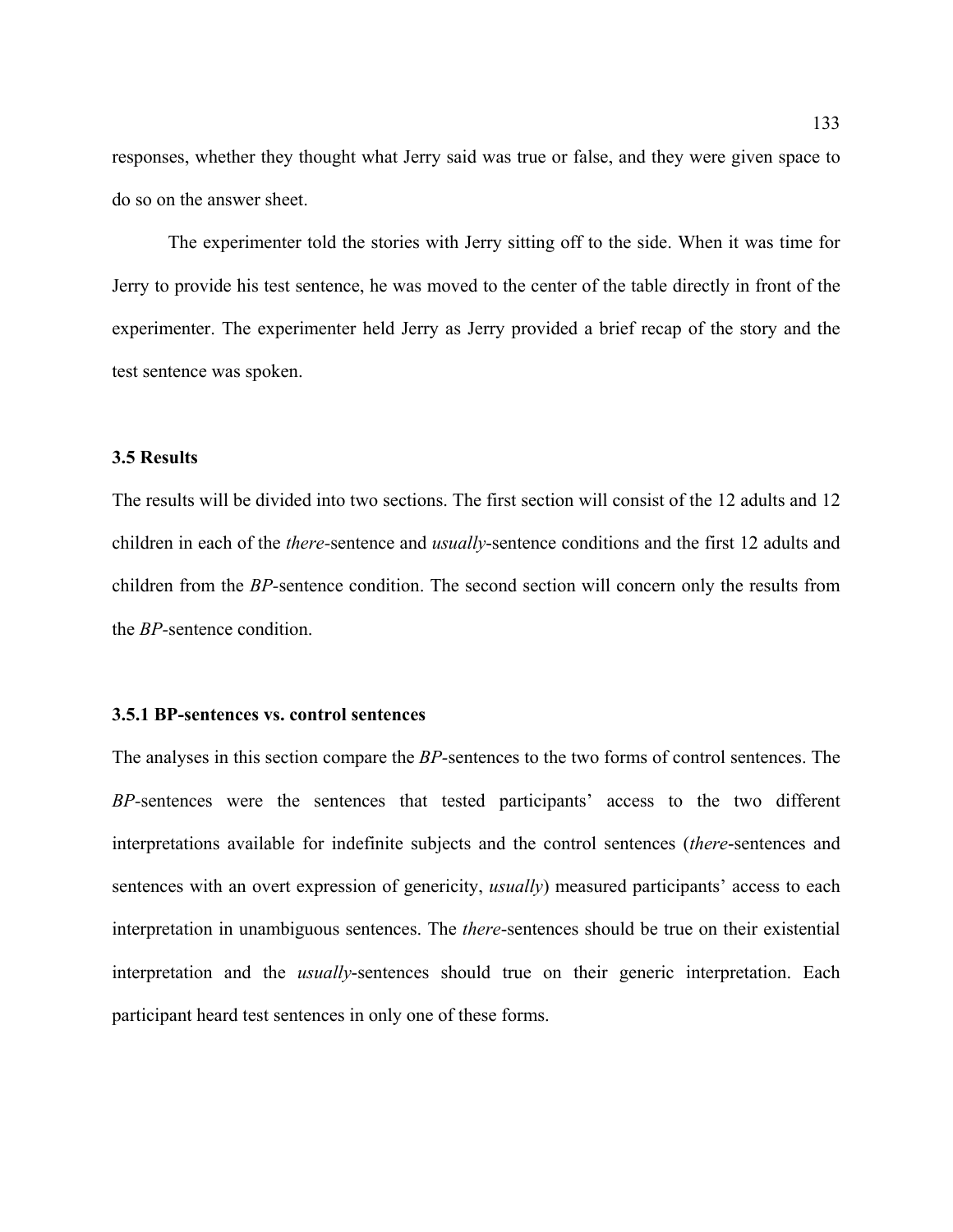The child data reported here are from 36 children (20 girls, 16 boys) ranging in age from 4;0 – 4;9 years old (mean age 4;6). The adult data reported here are from 36 Northwestern undergraduates.

 Correlated samples t-tests show that, as expected, for both children and adults, the *usually*-sentences were accepted significantly more often when they were presented in GENT contexts than when they were presented in ExT contexts (children,  $t(11) = -10.34$ ,  $p < 0.001$ , one-tailed; adults,  $t(11) = -812409.61$ ,  $p < 0.001$ ). For children, the *there*-sentences had a nonsignificant tendency to be accepted more often when they were presented in EXT contexts than when they were presented in GENT contexts  $(t(11) = 1.65, p = 0.063$ , one-tailed). For adults, the effect was significant  $(t(11) = 8.65, p < 0.001$ , one-tailed). *BP*-sentences were not accepted at significantly different rates in the two contexts for children  $(t(11) = -0.56, p = 0.587,$  two-tailed), but for adults, there was a non-significant tendency to accept more *BP-*sentences in the EXT context than in the GENT context  $(t(11) = 1.86, p = 0.089$ , two-tailed).

The results for all three sentence forms are displayed in [Figure 7](#page-134-0) for children and [Figure](#page-134-1)  [8](#page-134-1) for adults.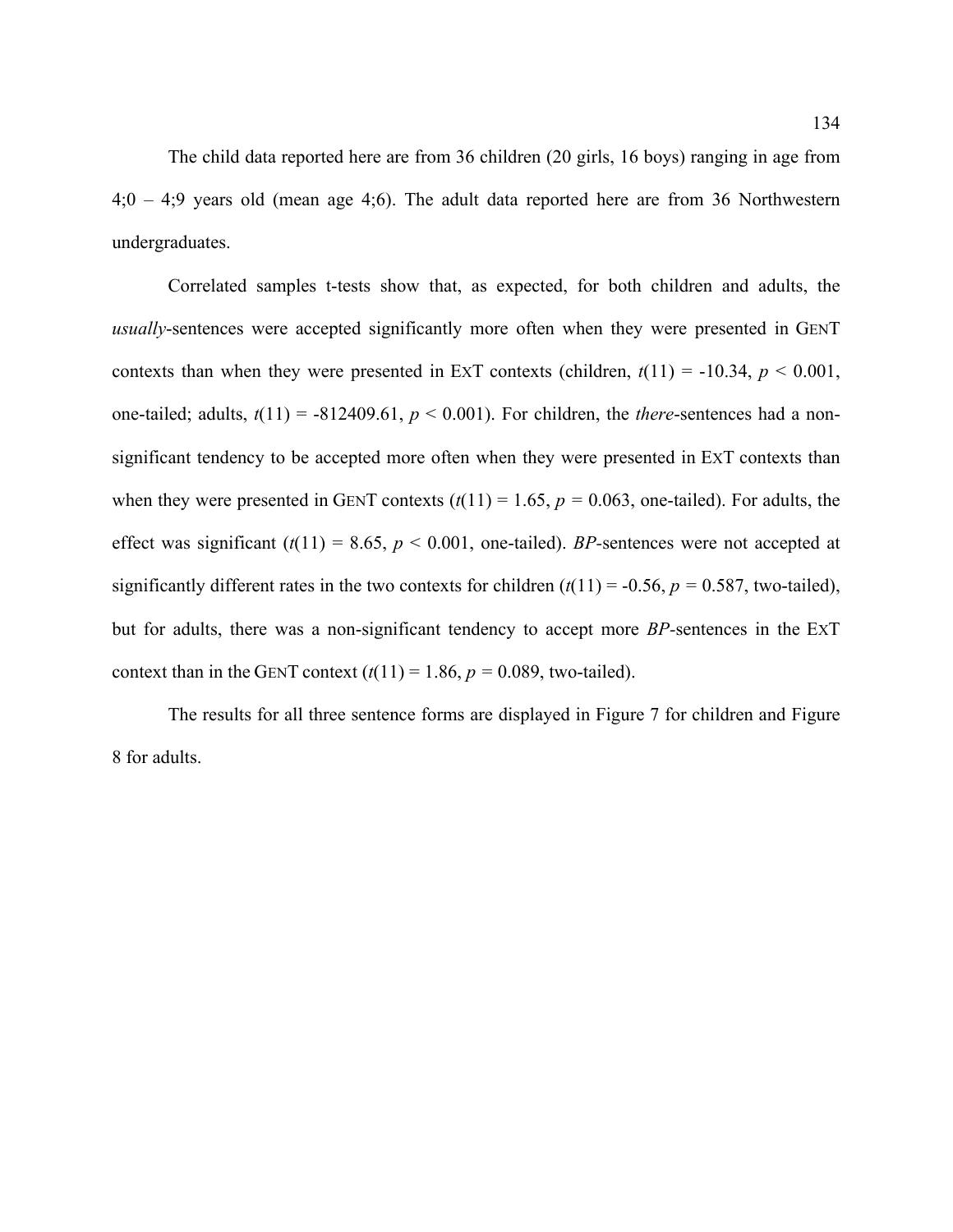

<span id="page-134-0"></span>*Figure 7. Children's acceptance of context by sentence form*  $p < 0.001$ 





<span id="page-134-1"></span>*Figure 8. Adult's acceptance of context by sentence form[63](#page-134-2) \* p < 0.001* 

 $\overline{a}$ 

<span id="page-134-2"></span><sup>63</sup> Adults were at ceiling (100%) uniformly accepting *usually*-sentences in GENT contexts and rejecting them in EXT contexts.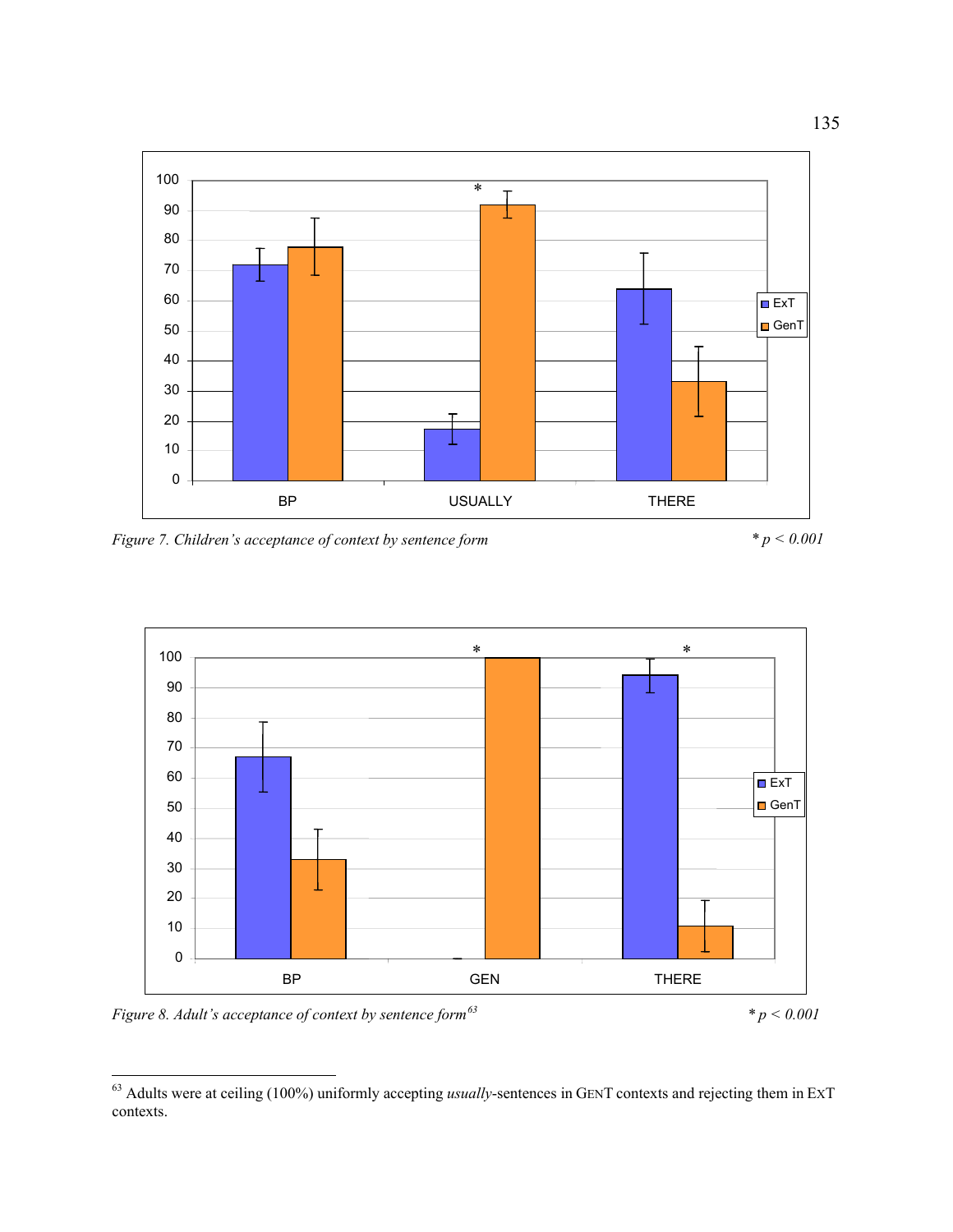These results show that both children and adults have access to generic and existential interpretations in unambiguous contexts. In other words, when participants are presented with an overt, unambiguous expression of genericity like *usually*, they interpret it generically significantly more often than they interpret it existentially. Likewise, when they are presented with an overt, unambiguous expression of existence like a *there*-sentence, they interpret it existentially more often than they interpret it generically. The difference is significant for adults, and approaches significance for children.

 The interpretation of *BP-*sentences in the two contexts will be discussed in detail in §3.5.2, below.

### **3.5.2 BP-sentences**

As described above in §3.5.1, the two control conditions were indeed the controls that they were expected to be. However, because relatively few data points were available for each subject in each of the conditions, the test condition with ambiguous bare plural subjects showed more variability and a more fine-grained analysis of the interpretation these sentences required more data. Additional subjects were run in this condition only, bringing the totals to 28 usable children and 28 usable adults.

 The child data reported here are from 28 children (17 girls, 11 boys) ranging in age from 4;0 – 4;10 years old (mean age 4;6). An additional 16 children were run in the *BP-*sentence condition but were excluded for the following reasons: age  $(n = 1)$ , inability/unwillingness to complete task  $(n = 3)$ , bilingual  $(n = 1)$ , missing two or more filler items  $(n = 11)$ . The adult data reported here are from 28 Northwestern undergraduates. An additional five adults were run in the *BP-*sentence condition but were excluded as non-native speakers of English (*n* = 2), or due to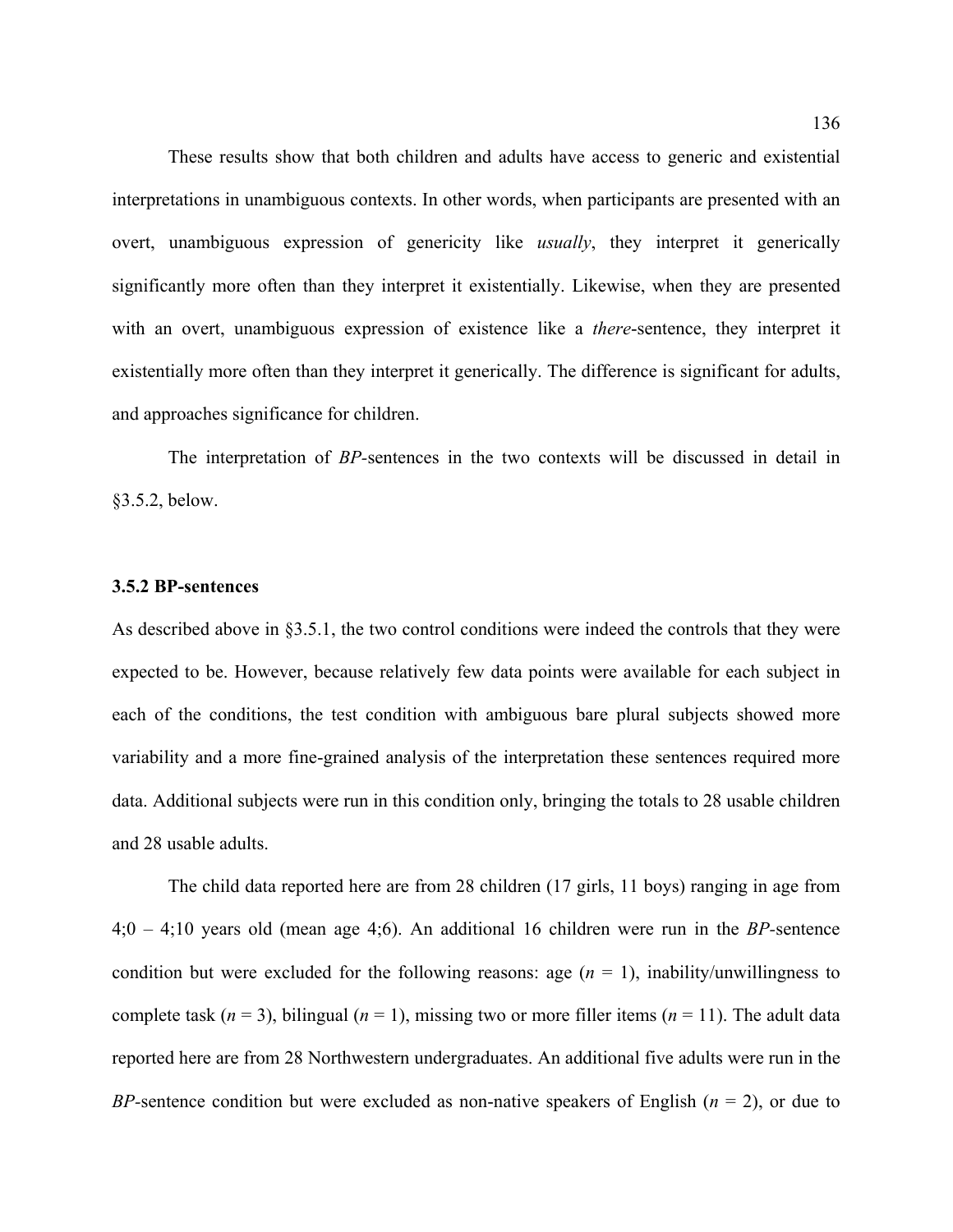experimenter error  $(n = 3)$ . For both children and adults, the dependent measure was the proportion of trials in which the participant judged the puppet's statement to be true.

 Recall that adults were predicted to accept both interpretations of bare plural subjects at high rates, since they should have access to both logically possible interpretations of bare plural subjects. If children rely on the input to determine the interpretations of bare plural subjects, they were predicted to accept only sentences that are true on the generic interpretation of bare plural subjects, rejecting the existential interpretation because it was absent from their input. On the other hand, if the MH is active in children's grammars, they should accept sentences that are true on their existential interpretation as well as sentences that are true on their generic interpretation.

An Analysis of Variance (ANOVA) with three factors with two levels each: age (adult vs. child) x order (EX-FIRST vs. GEN-FIRST) x context (EXT vs. GENT) was conducted. The overall results are depicted graphically in [Figure 9](#page-137-0). There is a main effect of age (*F*(1, 26) *=*  6.50,  $p < 0.017$ ), with children accepting significantly more test sentences than adults, and a main effect of context  $(F(1, 26) = 17.9, p < 0.0003)$ , with test sentences in the ExT context being accepted significantly more often than sentences in the GENT context. There is an Age x Context interaction  $(F(1, 26) = 10.6, p < 0.003)$ , with children and adults accepting the two contexts at different rates. Finally, there is a three-way Age x Order x Context interaction (*F*(1, 26) *=* 11.3, *p <* 0.002) showing that children and adults differ significantly in the rates of acceptance of the two contexts in the two orders. This result is driven by the fact that children always accept the test sentence type that they hear first at a higher rate than they accept the test sentence type they hear second whereas adults always accept the test sentences in EXT at a higher rate than the test sentences in GENT.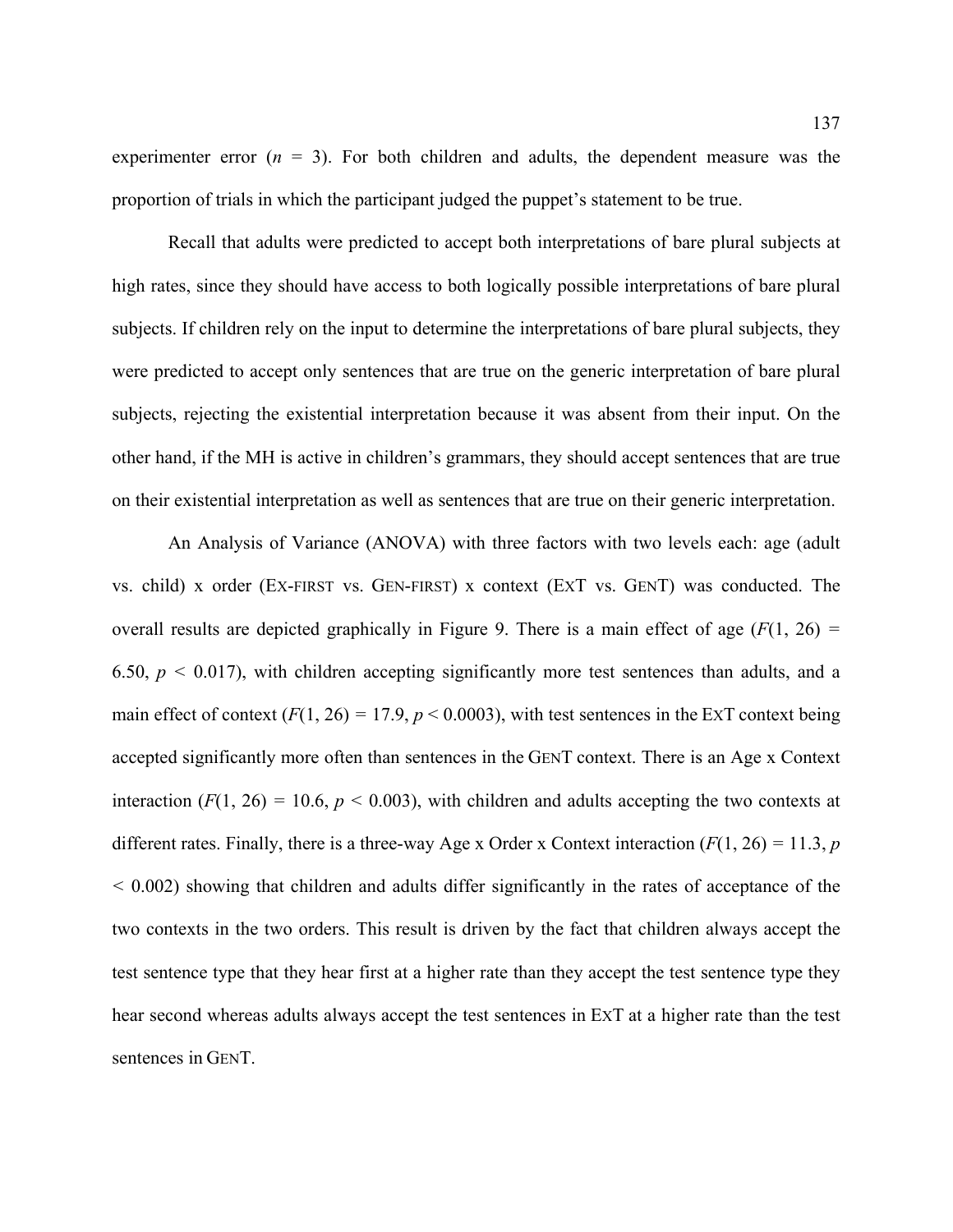Before I discuss these findings in more detail, it is important to note two aspects of the overall picture. First, children *do* have access to the existential interpretation of bare plural subjects, despite the absence of this interpretation in their input. Second, adults do not show particularly high rates of acceptance for the test sentences in either context (EXT or GENT), and in fact strongly disprefer the generic interpretation, accepting test sentences in GENT only 40% of the time in EX-FIRST and only 24% of the time in GEN-FIRST.



<span id="page-137-0"></span>*Figure 9. Mean rates of acceptance by age, order and context.* 

Collapsing across orders, an independent samples t-test comparing rates of acceptance for adults and children shows that children did not differ significantly from adults in their acceptance of sentences in ExT, accepting them 70% of the time compared to 77% for adults  $(t(54) = -0.85$ ,  $p = 0.399$ , two-tailed); however, children accepted test sentences 64% of the time in GENT, while adults accepted them only 32%. The difference in rates of acceptance in GENT easily reached significance  $(t(54) = +3.54, p < 0.008$ , two-tailed). This is illustrated in [Figure 10](#page-138-0) below.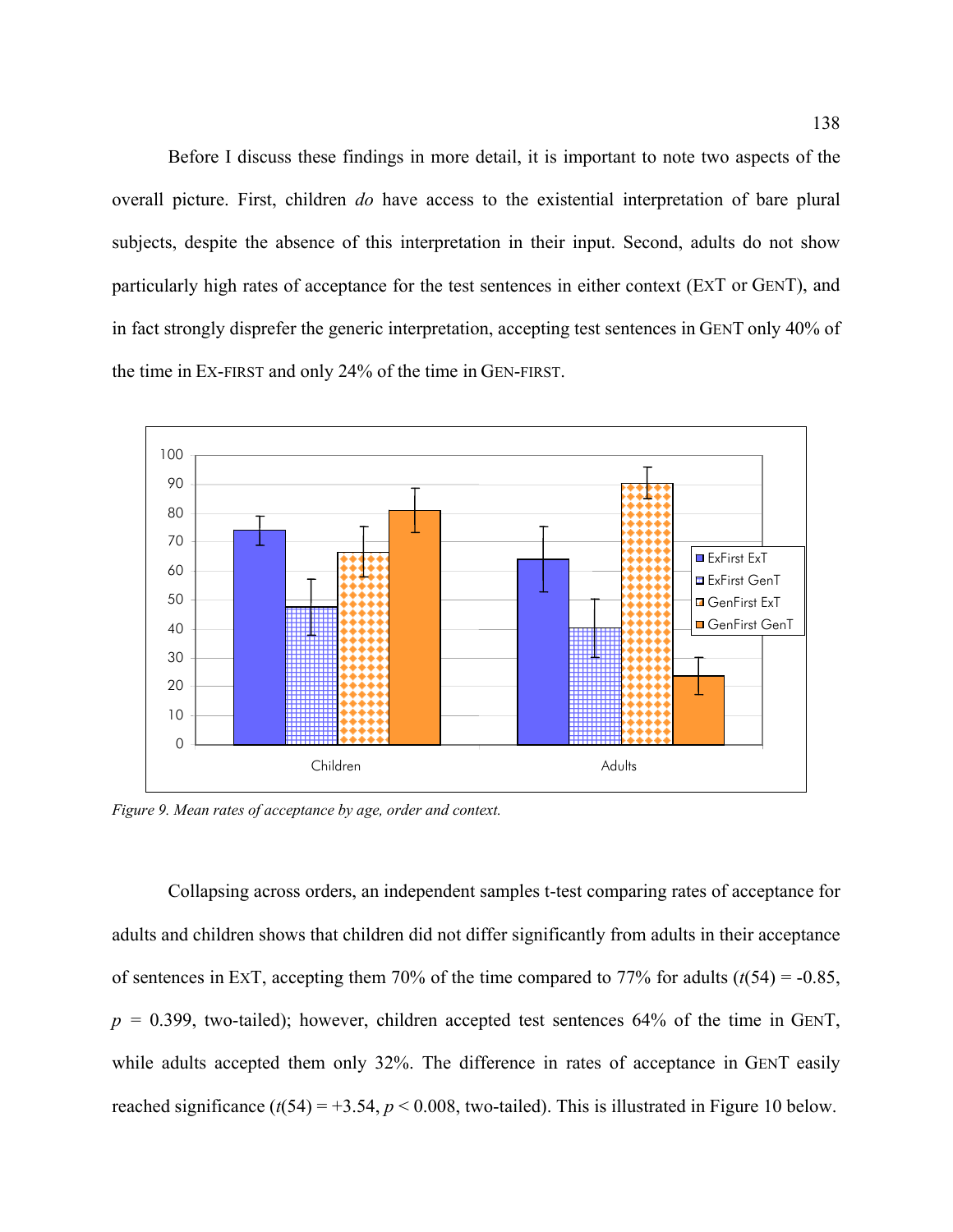

<span id="page-138-0"></span>*Figure 10. Mean rates of acceptance of test sentences by context and age \* p < 0.01* 

Because the findings for children and adults were so different, and because the results were unexpected, it will be useful to go through the data in greater detail for each group separately.

# **3.5.2.1 Children**

Considering the results for the children alone, as shown in [Figure 10,](#page-138-0) children accepted 70% of the test sentences in EXT and 64% of the test sentences in GENT. A paired samples t-test shows that there is no significant difference between these two rates of acceptance  $(t(27) = 0.67, p =$ 0.508, two-tailed). Single-samples *t*-tests comparing the rate of acceptance of each context to chance shows that the children in EX-FIRST are significantly different from chance for the EXT context, but not for the GENT context (EX-FIRST, block 1:  $t(13) = 4.66$ ,  $p < 0.001$ ; block 2:  $t(13) =$ -0.235, *p =* 0.818; two-tailed). Children in GEN-FIRST are significantly different from chance for the GENT context and marginally different from chance for the EXT context (GEN-FIRST, block 1: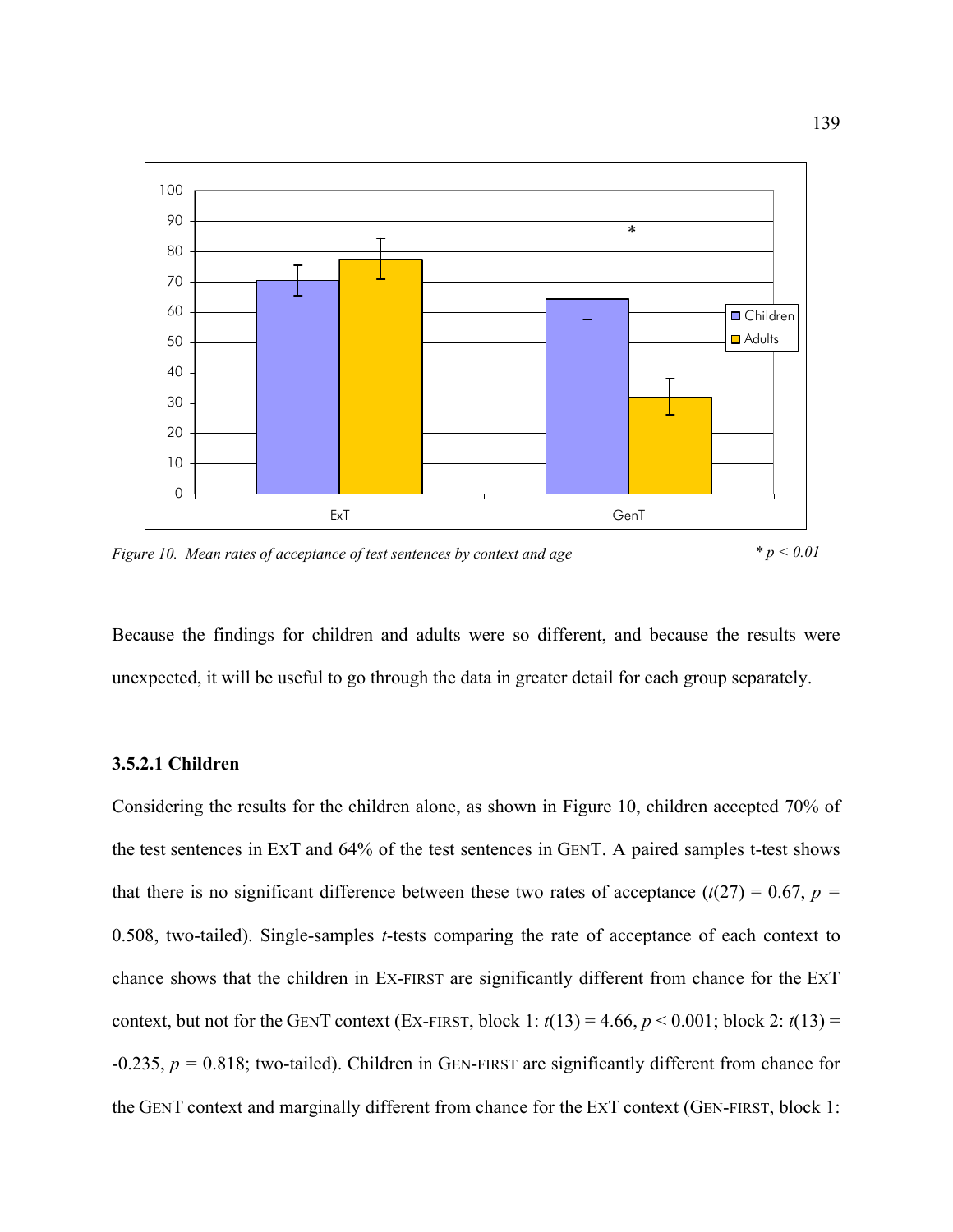$t(13) = 4.10$ ,  $p = 0.001$ ; block 2:  $t(13) = 1.98$ ,  $p = 0.07$ ; two-tailed). However, recall that each participant heard a block of three test sentences that were true on one of the two logically possible interpretations (existential or generic), followed by three test sentences that were true on the other interpretation. Participants in EX-FIRST heard three EXT sentences in the first block and three GENT sentences in the second block. The orders were reversed for participants in GEN-FIRST. Participants in GEN-FIRST heard three GENT sentences in the first block and three EXT sentences in the second block.

Children in EX-FIRST accepted 74% of the test sentences in the EXT context and 48% of the test sentences in the GENT context and children in GEN-FIRST accepted 67% of the sentences in EXT and 81% of the sentences in GENT. A 2x2 repeated measures ANOVA with order (EX-FIRST vs. GEN-FIRST) and context (EXT vs. GENT) as factors shows that while there was no main effect of order  $(F(1, 26) = 2.88, p = 0.102)$  or context  $(F(1, 26) = 0.53, p = 0.473)$ , there was an interaction between the two. As displayed in [Figure 11,](#page-140-0) children's rates of acceptance of test sentences in GENT are significantly lower in EX-FIRST than they are in GEN-FIRST  $(F(1, 26) =$ 6.16,  $p < 0.020$ ). A one-way ANOVA for independent samples comparing the mean rate of acceptance of utterances in GENT when the GENT context was in block 1 and when it was in block 2 also shows significance  $(F(1, 26) = 7.32, p < 0.012)$ .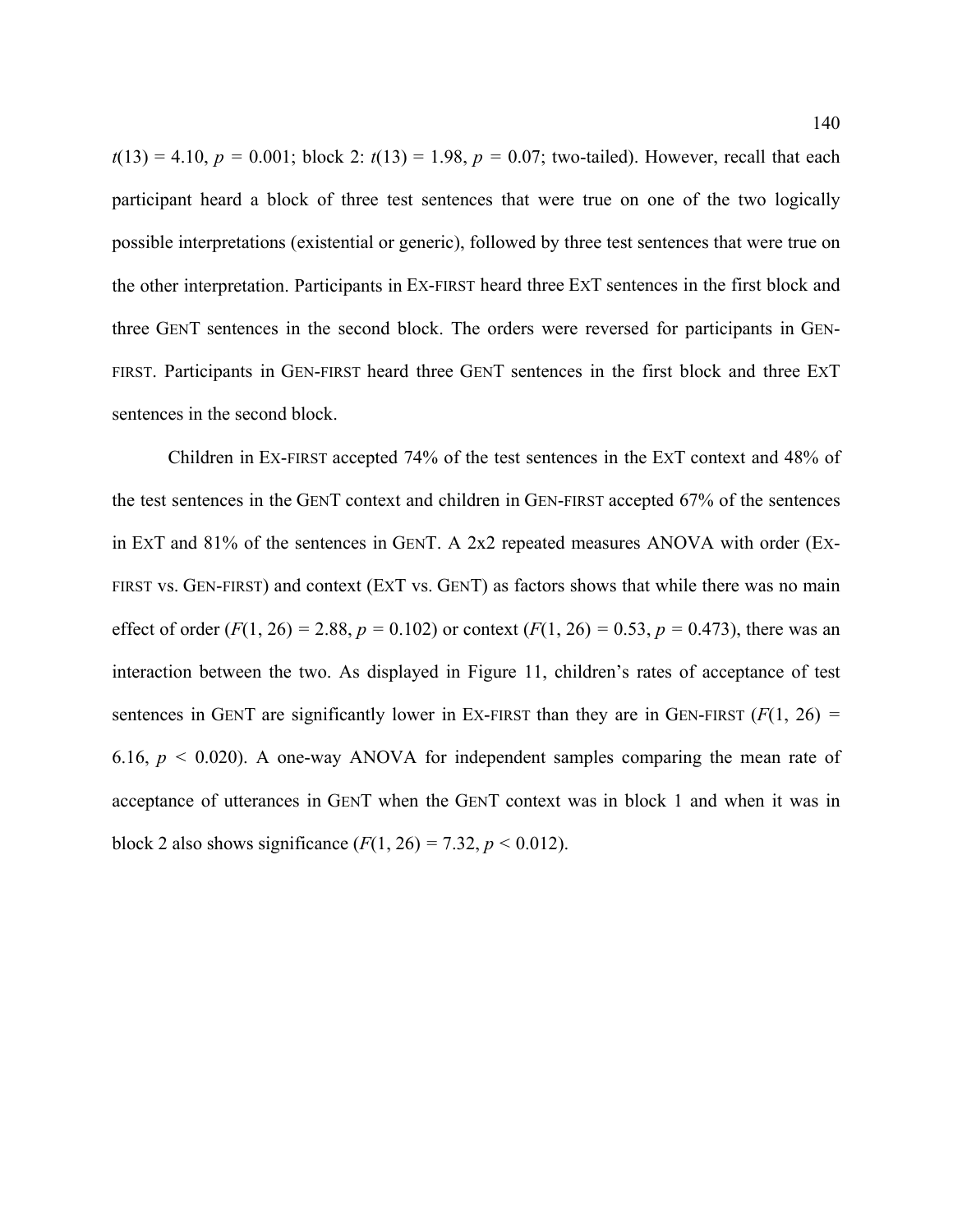

<span id="page-140-0"></span>*Figure 11. Children's rates of acceptance of test sentences in EXT and GENT by order \* p < 0.05*

 As noted, there is no main effect of order on children's rates of acceptance for either context in the interpretation of bare plural subjects. Overall, children do not accept fewer sentences in the EX-FIRST order than in the GEN-FIRST order, or vice versa; however, for both orders, there is a numerical decrease in the rate of acceptance of the sentences in the second block. Children in EX-FIRST accept fewer sentences in GENT in the second block than they do test sentences in EXT in the first block and children in GEN-FIRST accept fewer sentences in EXT in their second block than they do test sentences in GENT in their first block. Recall that the stories were blocked to protect against potential interference effects of the two available interpretations. It now seems as though the first block does in fact have an effect on subjects' rates of acceptance in the second block. In order to look at subjects' unbiased, unprimed rates of acceptance for each interpretation, we can compare the first block from participants in EX-FIRST (i.e., the EXT items) to the first block from participants in GEN-FIRST (i.e., the GENT items).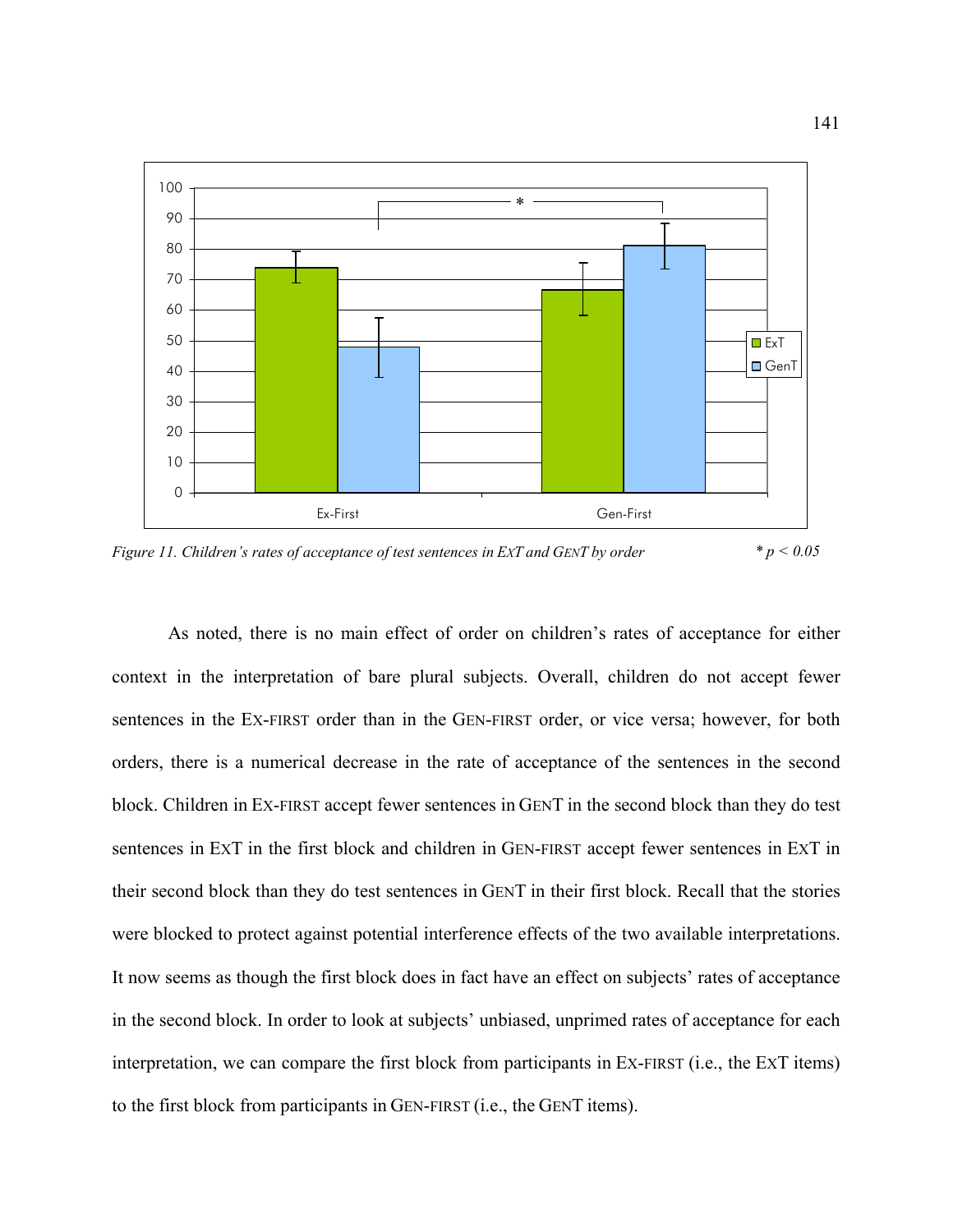In block 1, participants in EX-FIRST accepted 74% of the test sentences in EXT and participants in GEN-FIRST accepted 81% of the test sentences in GENT. In block 2, participants in EX-FIRST accepted 46% of the test sentences in GENT and participants in GEN-FIRST accepted 67% of the sentences in EXT. A 2x2 repeated measures ANOVA with order and block as factors shows that there is no main effect of order  $(F(1, 26) = 2.88, p = 0.102)$ . However, there is a main effect of block  $(F(1, 26) = 6.16, p < 0.020)$ . Participants accepted significantly fewer test sentences in block 2, when they were presented with the second of the two potential interpretations for bare plural subjects. There was no interaction  $(F(1, 26) = 0.53, p = 0.473)$ .

The graph below collapses across orders to show the significant difference between block 1 and block 2. Overall, children accepted 76% of test utterances in block 1 and only 57% in block 2. This difference is significant  $(t(27) = 2.5, p < 0.020$ , two-tailed).



*Figure 12. Children's rates of acceptance by block*  $p < 0.05$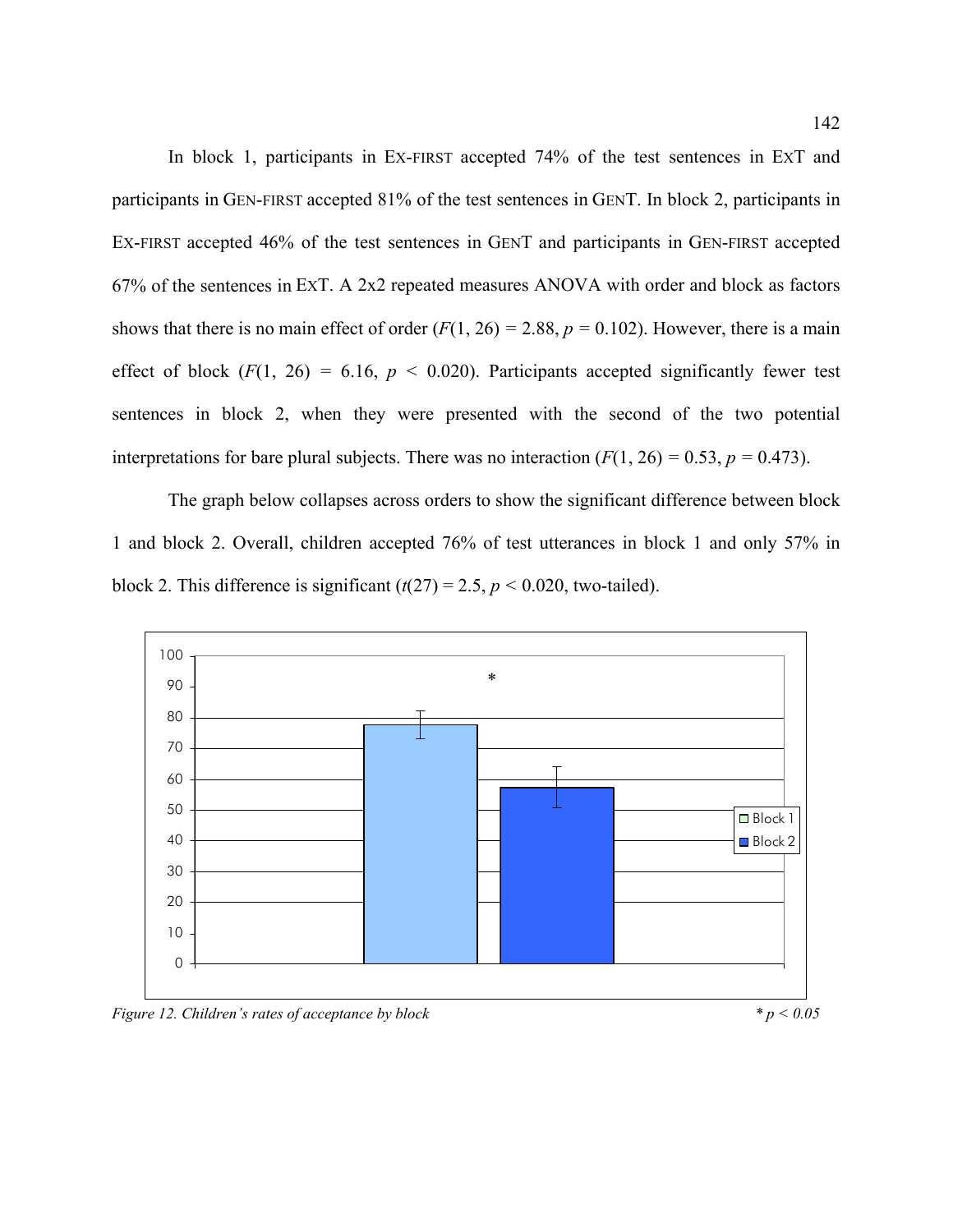The findings reported on in this section show that children have access to the existential interpretation of bare plural subjects. They accept test sentences in the EXT context at an overall rate of 70% (74% of the time in EX-FIRST and 67% of the time in GEN-FIRST), which is not significantly different from adults. This is the case even though children get no evidence in the input for the availability of this interpretation. This finding supports rejecting the hypothesis that children are restricted to the distributions that are in the input. Instead, these findings support the hypothesis that the MH is part of children's grammars because children accept test sentences in both the EXT and GENT contexts at high rates. This is exactly what is predicted if children have access to both of the interpretations available for bare plural subjects.

It is also important to note that not only do children have access to both interpretations, but the rate at which the test sentences that reflect each interpretation are accepted is not significantly different when there is no interference from the prior context. [Figure 13](#page-143-0) illustrates the non-significant difference  $(t(26) = -0.77, p = 0.448,$  two-tailed) between the rate of acceptance of test sentences in the EXT context and the GENT context when they occur in block 1. Recall that participants in the two orders hear different contexts in their first block (EX-FIRST hear EXT sentences and GEN-FIRST hear GENT sentences).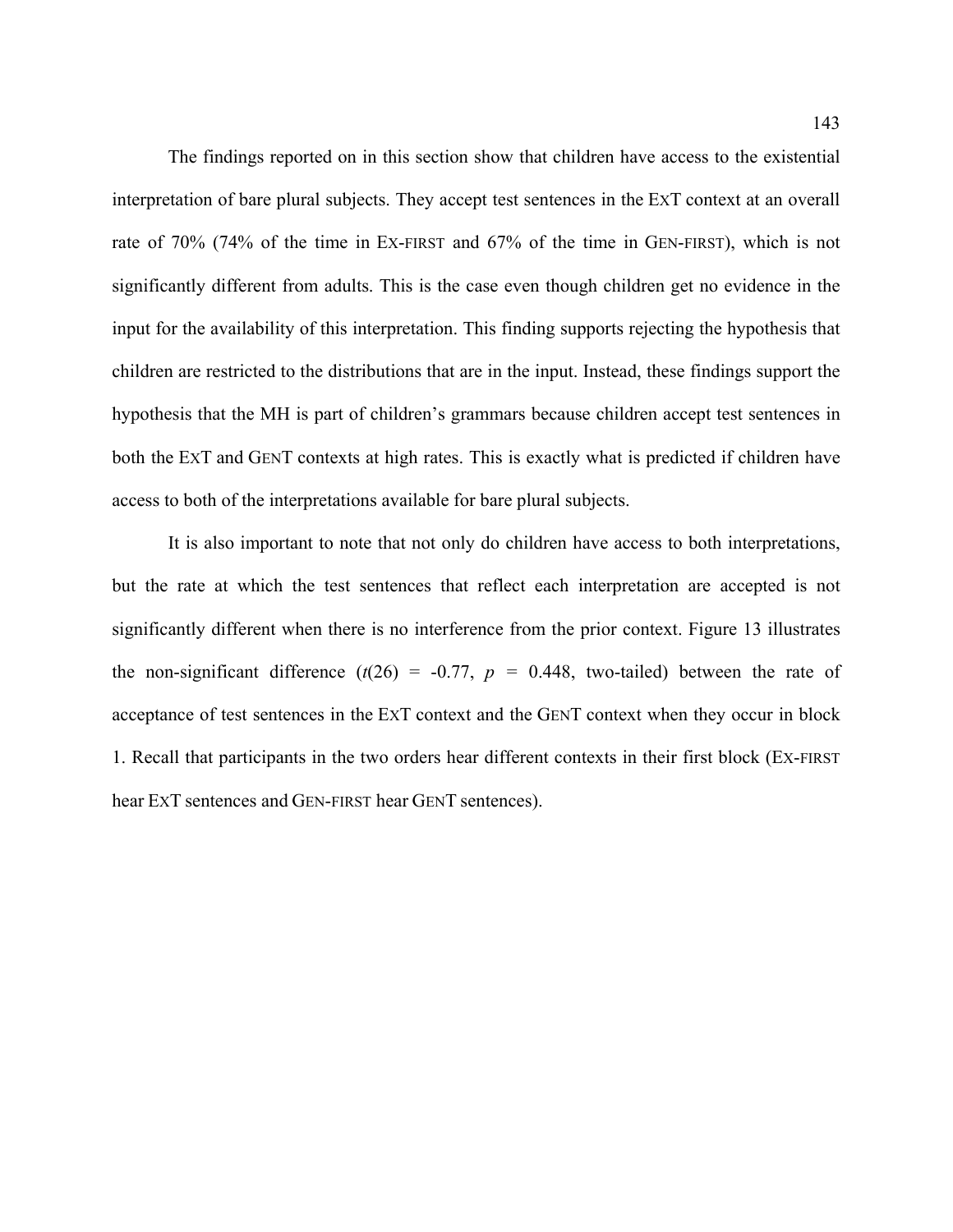

<span id="page-143-0"></span>*Figure 13. Children's rates of acceptance for EXT and GENT in block 1* 

# **3.5.2.2 Adults**

Considering now the results from adults alone, recall the preliminary findings reported in [Figure](#page-137-0)  [9](#page-137-0). Despite predictions that adults should accept both EXT and GENT sentences at high rates, adults accepted the GENT sentences only 32% of the time. While this finding is intriguing on its own, collapsing across the two orders obscures more interesting data.

In EX-FIRST, adults accept 64% of test sentences in EXT and 40% of test sentences in GENT. In GEN-FIRST, they accept 91% of sentences in EXT and only 24% of the test sentences in the GENT context. Single-samples *t*-tests comparing the rate of acceptance of each context to chance shows that the adults in EX-FIRST are at chance for both contexts (though the blocks are significantly different from each other), while the adults in GEN-FIRST are significantly different from chance for both (EX-FIRST, block 1:  $t(13) = 1.26$ ,  $p = 0.229$ ; block 2:  $t(13) = -0.096$ ,  $p =$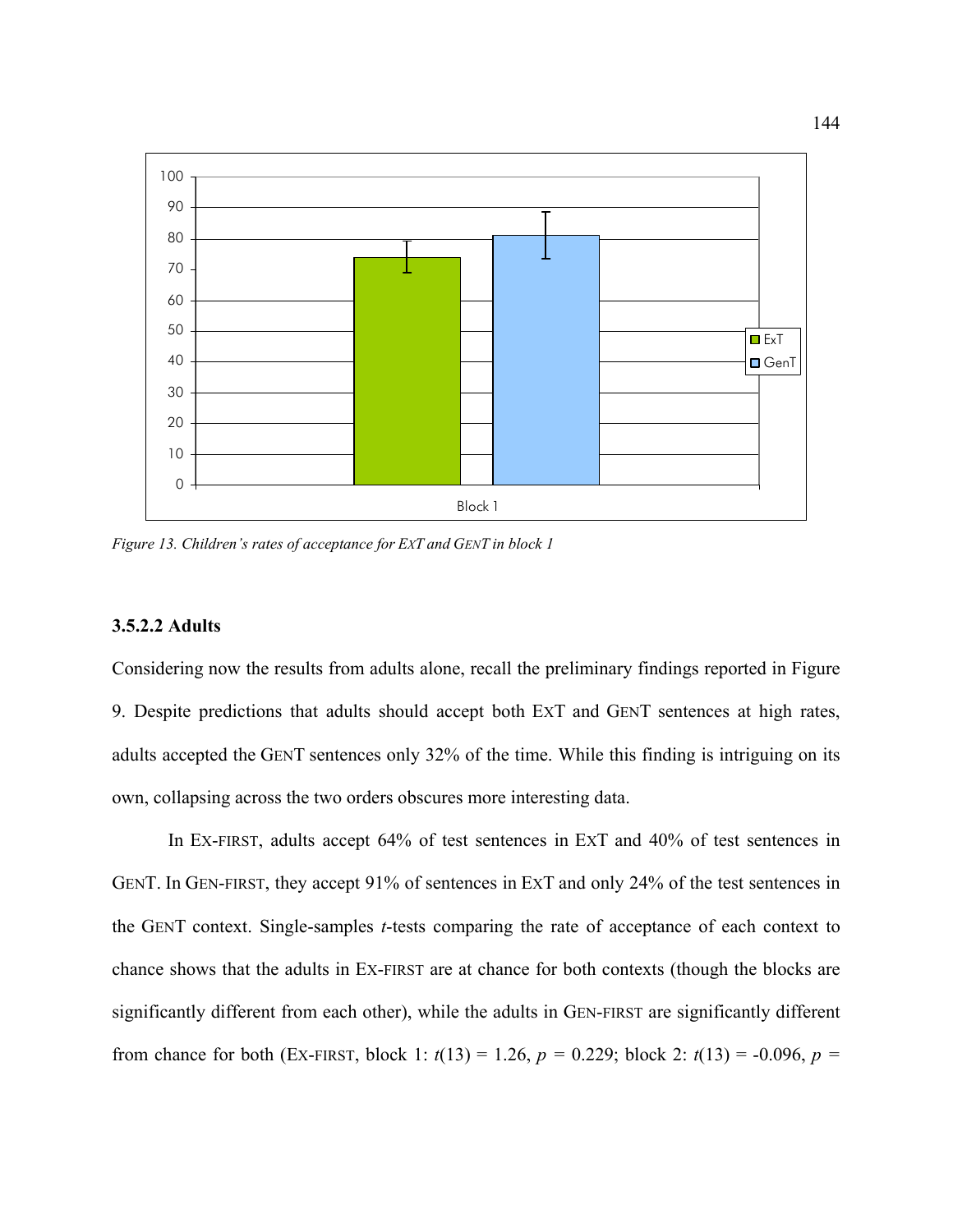0.353; GEN-FIRST, block 1: *t*(13) = -4.06, *p <* 0.002; block 2: *t*(13) = 7.43, *p* < 0.0001; all results were two-tailed).

A 2x2 repeated measures ANOVA with order and context as factors reveals that there is no main effect of order  $(F(1, 26) = 0.346, p = 0.561)$ , but there is a significant main effect of context  $(F(1, 26) = 24.6, p < 0.0001)$ . Adults' rates of acceptance of sentences in the GENT context are significantly lower than their rates of acceptance of test sentences in the EXT context. There is also a significant Order x Context interaction  $(F(1, 26) = 5.48, p < 0.027)$ . This is because adults in GEN-FIRST accept significantly more sentences in the EXT context than did adults in EX-FIRST  $(t(26) = -2.09, p = 0.047)$ . A correlated samples *t*-test reveals that the difference in Ex-FIRST between the EXT and GENT contexts is non-significant  $(t(13) = 1.55$   $p =$ 0.073, two-tailed).



*Figure 14. Adults' rates of acceptance for EXT and GENT sentences by order*  $p < 0.05$ ,  $\binom{4}{3}$   $p < 0.0001$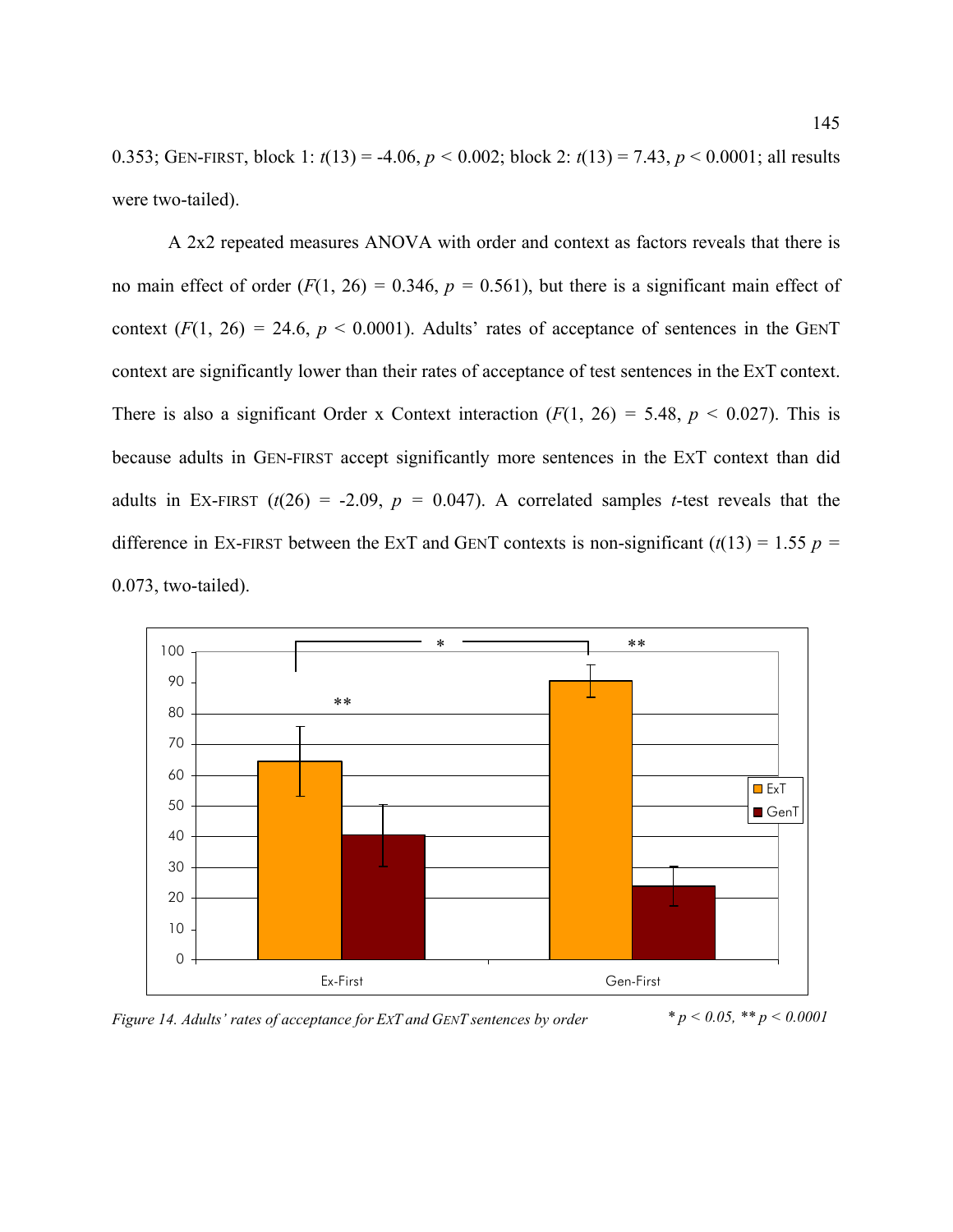As in the analysis of the child data, it is important to look at the two blocks separately. In order to look at participants' unbiased, unprimed rates of acceptance for each interpretation, we can compare the first block from participants in EX-FIRST (i.e., the EXT context) to the first block from participants in GEN-FIRST (i.e., the GENT context).

 The results of block 1 for each of the two contexts appear on the left of [Figure 15](#page-145-0) and the results of block 2 appear on the right. In block 1, participants in EX-FIRST accepted 64% of the test sentences in EXT and participants in GEN-FIRST accepted 24% the sentences in GENT. In block 2, participants in EX-FIRST accepted 40% of the test sentences in GENT and participants in GEN-FIRST accepted 91% of the test sentences in EXT. The rates of acceptance of the two contexts are significantly different in both blocks. In both blocks, participants accepted significantly more test sentences in the EXT context than they did test sentences in the GENT context (block 1,  $F(1, 26) = 9.68$ ,  $p < 0.004$ ; block 2,  $F(1, 26) = 19.4$ ,  $p < 0.0001$ ).



<span id="page-145-0"></span>*Figure 15. Adults' rates of acceptance for EXT and GENT by block \* p < 0.004*, *\*\* p < 0.0001*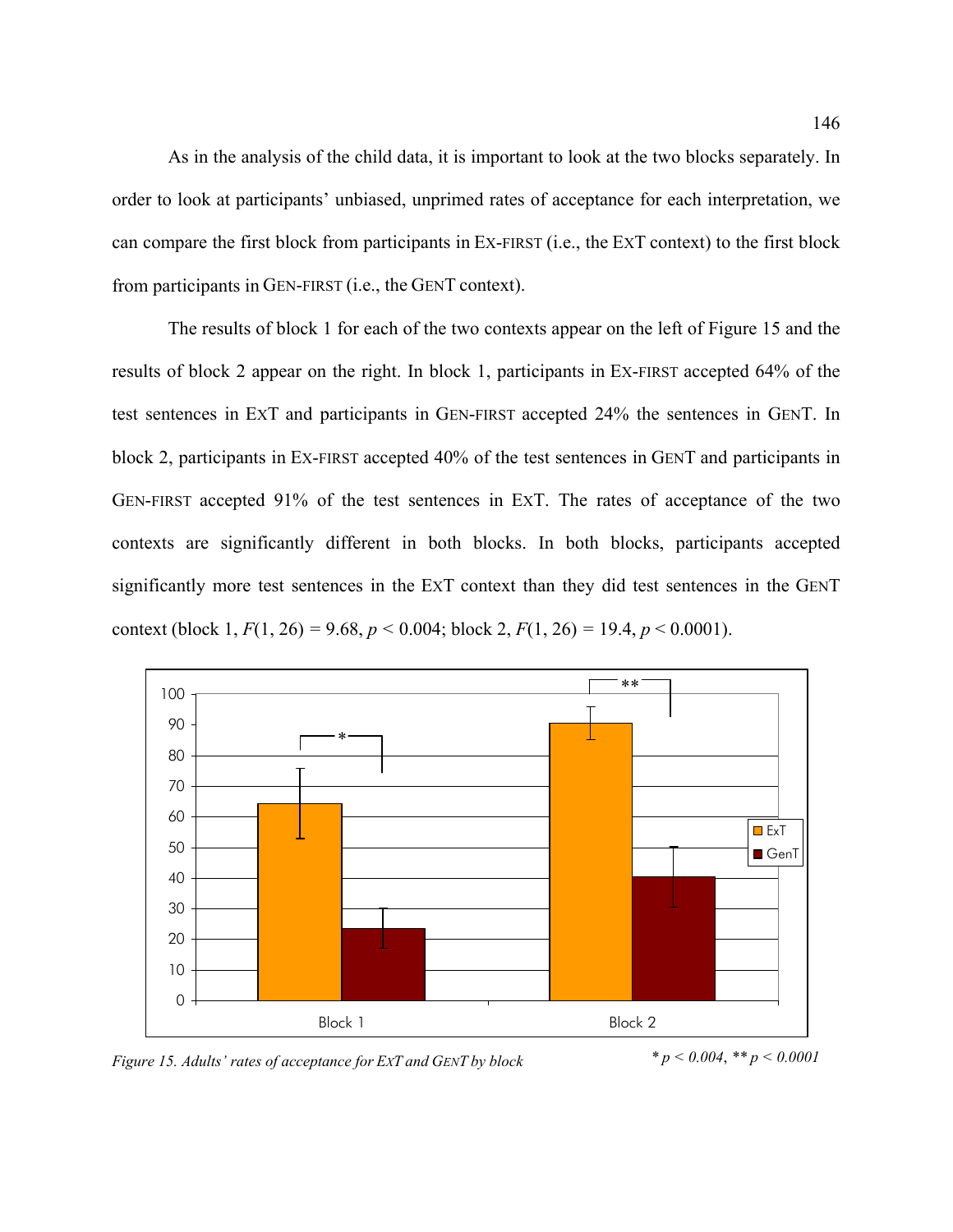As illustrated in [Figure 16,](#page-146-0) a 2x2 repeated measures ANOVA with order and block as factors shows no main effect of order. However, there is a main effect of block (*F*(1, 26) *=* 5.48, *p <* 0.027). Overall, participants accepted significantly more test sentences in block 2. There is also an interaction between order and block  $(F(1, 26) = 24.6, p < 0.0001)$  because the participants in EX-FIRST accepted the sentences in their first block (EXT) at higher rates than the sentences they heard in their second block (GENT), while the subjects in GEN-FIRST showed the opposite response pattern, accepting more test sentences in the second block than in the first.



<span id="page-146-0"></span>*Figure 16. Adults rates of acceptance for Ex-First and Gen-First by block \* p < 0.05, \*\* p < 0.0001* 

## **3.6 Discussion**

The goal of this experiment was to examine whether the distributional patterns in the input were reflected in children's understanding of bare plural subjects. With respect to children, two hypotheses were explored. The first predicted that if children were limited to using the input to learn about the meanings of indefinite subjects, they would be expected to treat bare plural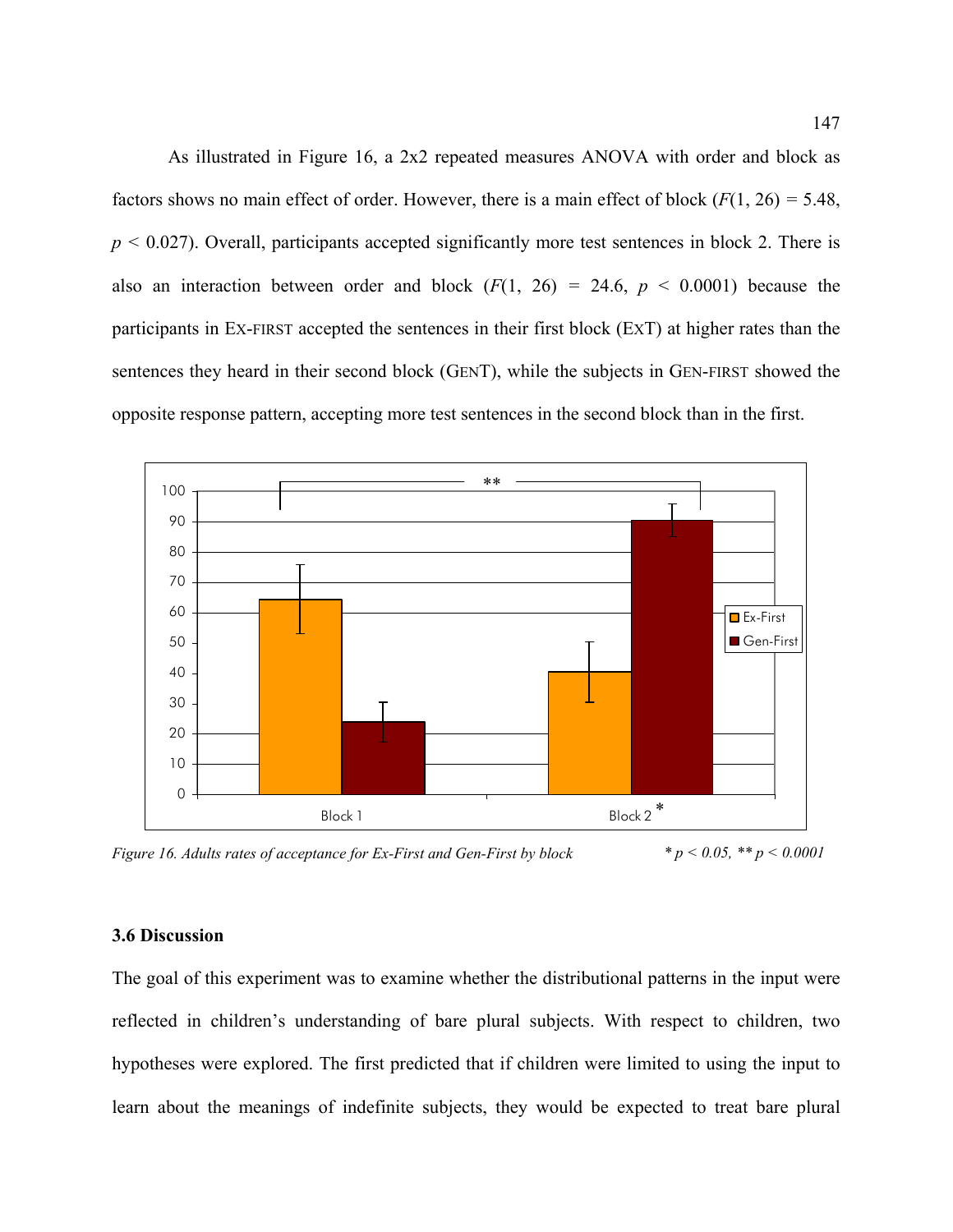subjects as generics and judge test utterances as false when the context makes only the existential interpretation true. If children rejected test sentences with bare plural subjects that were true on their existential interpretation, this would suggest that the input dictates children's interpretation of NPs and that acquisition of the full range of NP meanings must be learned through additional means. Since the MH predicts that children have access to both interpretations of indefinites, such a finding would provide evidence against the MH status as part of children's grammars.

The second hypothesis predicted that if the MH is part of children's grammars, children should have access to both interpretations of indefinite subjects, despite what is in their input. If this is the case, children should behave like adults and accept the test sentences with bare plural subjects both in contexts that make them true on their existential interpretation and in contexts that make them true on their generic interpretation.

The results of this study provide support for the second of these hypotheses, suggesting that the MH is, indeed, part of children's grammars. Children have access to both interpretations and accept the EXT interpretation at the same rate as adults (children, 70%; adults, 77%) collapsing across orders.

 A second prediction that was not borne out was that adults would accept test sentences in both EXT and GENT contexts at high rates. Both of these interpretations are logically possible for bare plural subjects; however adult participants show a strong dispreference for the generic interpretation of bare plurals. Examining the speech to children in the corpus studies suggests that adults use bare plural subjects in generic utterances, so this finding is particularly surprising. Recall too that adults were asked to provide justifications for their responses. Without fail, participants who rejected a test sentence with a bare plural subject cited the other interpretation that is available for indefinite subjects in their justification. When adults rejected a *BP-*sentence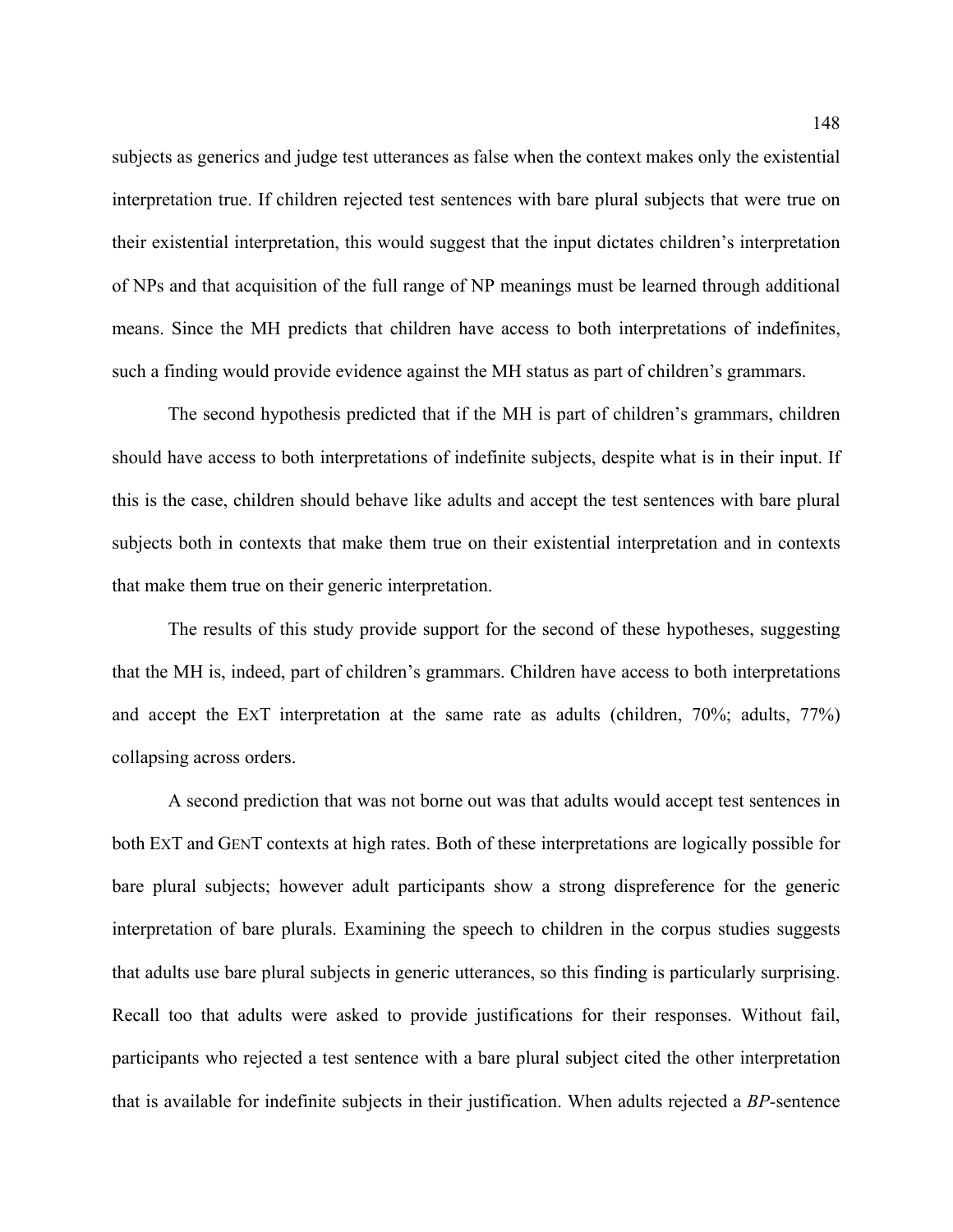in the GENT context, their justification always included a reference to the existential interpretation. When adults rejected a *BP-*sentence in the EXT context, their justifications uniformly included a reference to the generic interpretation, which provides additional evidence that this population of adults has access to the generic interpretation of bare plural subjects. This finding thus raises the question of what features of the materials led to such a strong dispreference for adults to interpret bare plural subjects generically, even though they are produced in speech to children and adults make use of the generic interpretation in providing justifications for rejecting sentences in the EXT experimental context.

 One possible explanation is that adults were sensitive to the test sentence form. There were no item effects for adults or children singly, nor were there item effects for the populations as a whole. However, for all the ambiguous *BP-*test sentences, the form of the sentence was bare plural subject  $+$  *be*  $+$  locative phrase. It's possible that in naturally occurring speech, such utterances are more often interpreted existentially. This type of construction is different from the examples of bare plural subjects that are found in the corpora in Experiments 1 and 2, where indefinite subjects are used to convey information about richly structured categories. In fact, there are no examples of sentences with the form indefinite subject + *be* + locative phrase in the corpus. The only examples of  $be + locative$  phrase that are similar in form to the test sentences used in this experiment occur with definite subjects.

- 69) a. The car is on the train. (Adam)
	- b. The car keys are in my coat. (Tardif E11)
	- c. All the pictures are in here. (Tardif E22)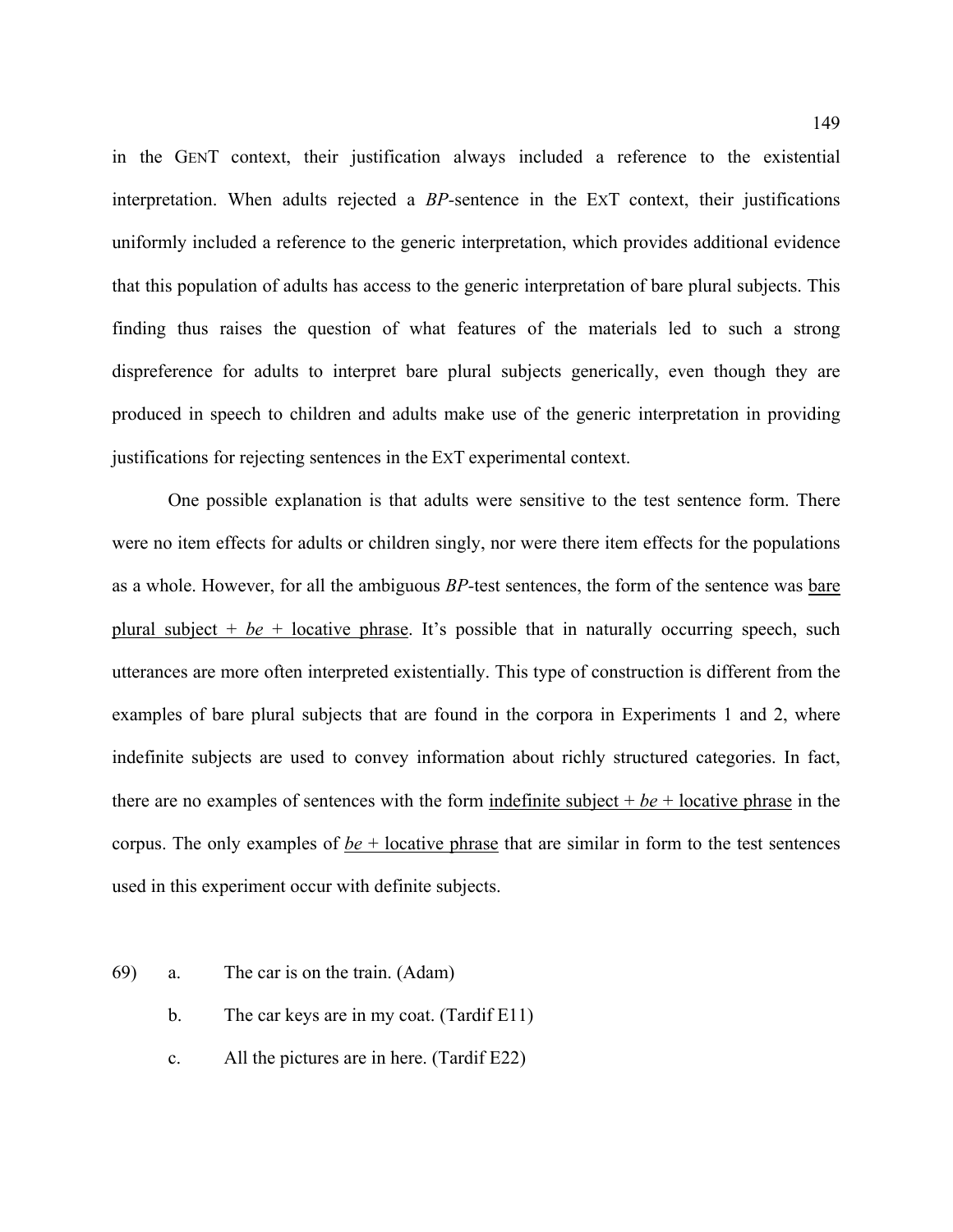Children have had far less input than adults and have had far fewer chances to build a statistical model of the probabilities of utterances of this form. For children, the absence of relevant distributional cues for sentences of this form combined with the relative abundance of generically-interpreted indefinite subjects and the absence of existentially-interpreted indefinite subjects in their input is likely to boost the salience of GENT.

 A second possibility is that the generic interpretation was not salient enough for adults. It seems plausible that, for adults, it was difficult to treat the set-up of what was usually true in each story (e.g., as described in §3.3.3, the habitats of the three kinds of animals in the zoo story) to be generically true because it was, in a sense, only true in this particular story. If this is the case, it might be expected that adults would have a strong preference for existentially interpreted bare plural subjects. For children, on the other hand, it may have been easier to limit the domain to the world of the story, to the exclusion of the real world and other possible worlds.

 A final point that is important to mention is the effect of order. Both children and adults showed an ordering effect between blocks. What is particularly interesting in this case is that they showed different effects. For children, whatever context they heard in the first block affected their rates of acceptance in the second block by significantly lowering them. In other words, there was a benefit to the interpretation that was previously accessed. In the absence of prior context, both interpretations are highly acceptable to children (74% of test sentences in EXT, 81% of test sentences in GENT), which is exactly what we would expect if bare plural subjects are ambiguous. While both interpretations suppress acceptances of the opposite interpretation in the second block, it is important to note that the existential interpretation has a more persistent effect. Exposure to the EXT context in the first block results in lower second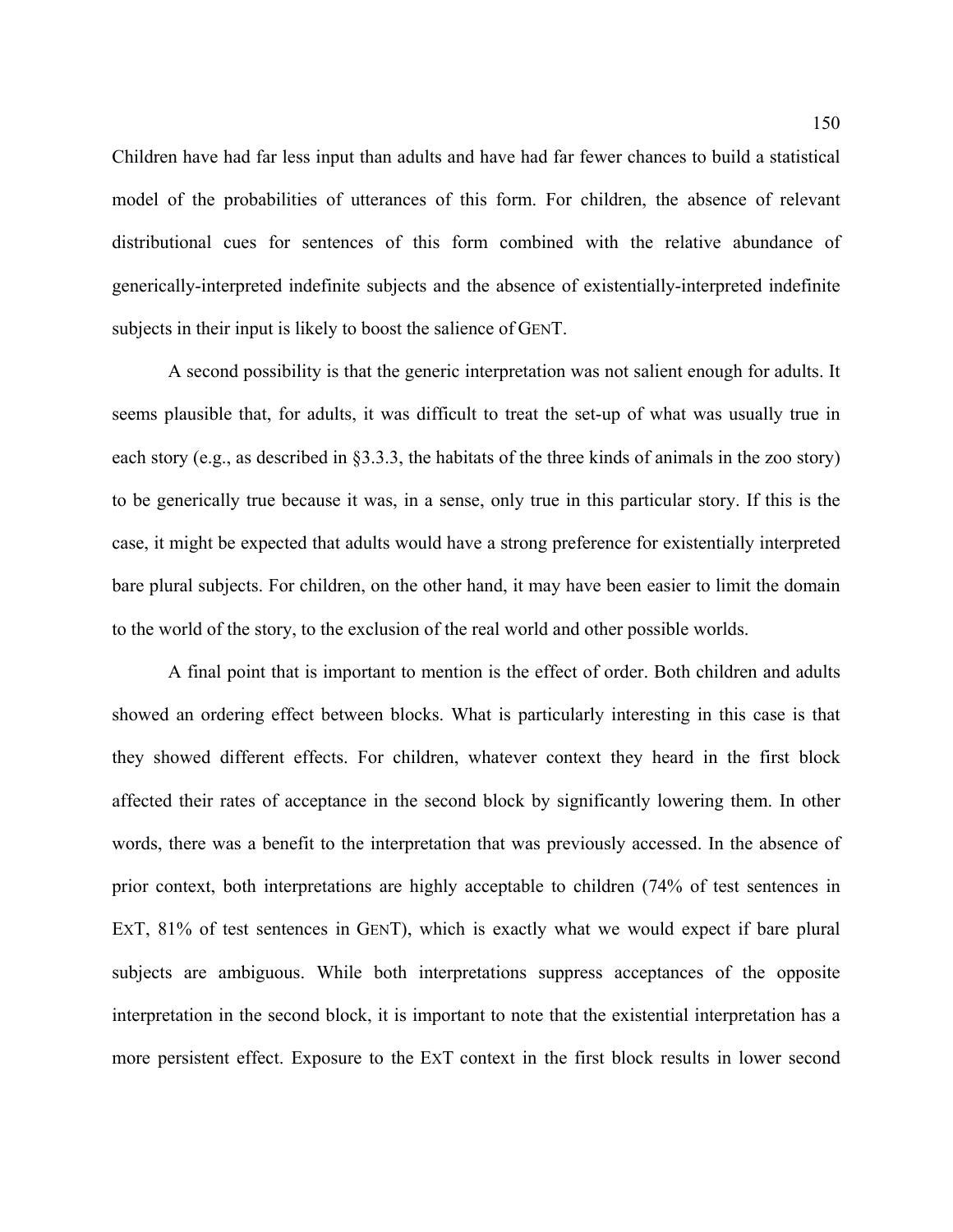block acceptance rates (for sentences in GENT) relative to the rate of acceptance in the second block following the GENT context.

 The ordering effect for adults, on the surface, seems quite different. First, there is a significant difference for adults in their rates of acceptance of the two contexts in the first blocks. Adults accept sentences in the EXT context 64% and in the GENT context only 24% (*F =* 9.68, *p =* 0.004). This suggests that their unbiased interpretation of utterances with bare plural subjects has a reliable, if not robust, preference for existential subjects, at least in these contexts. The adults in EX-FIRST follow the same general pattern of order effect as the children in EX-FIRST, accepting the test sentence they hear in the first block at a higher rate than the test sentence type they hear in the second block (64% EXT, 40% GENT). However, the difference does not reach significance  $(t(13) = 1.55$   $p = 0.073$ , one-tailed). In GEN-FIRST, adults accept the sentences in the EXT context in the *second* block at a significantly higher rate than they accept the utterances they hear in GENT in the first block (91% EXT, 24% GENT). In fact, it is only in GEN-FIRST that adults exhibit the projected near-ceiling acceptance rates for even one of the two interpretations.

One possible explanation is that for adults in GEN-FIRST, accessing the EXT interpretation in order to reject the dispreferred interpretation (GENT) boosts the acceptability of EXT when they hear it in the second block. A related possibility is that there is a slight baseline preference for the existential interpretation of bare plural subjects (as revealed in order EX-FIRST, where the first block contains EXT that are interpreted without any interference). If this is the case and adults have a slight preference for existential bare plural subjects, then when adults in GEN-FIRST are presented with the first block of test sentences that are true on the dispreferred interpretation, they are likely to reject them. Because adult participants have already accessed the existential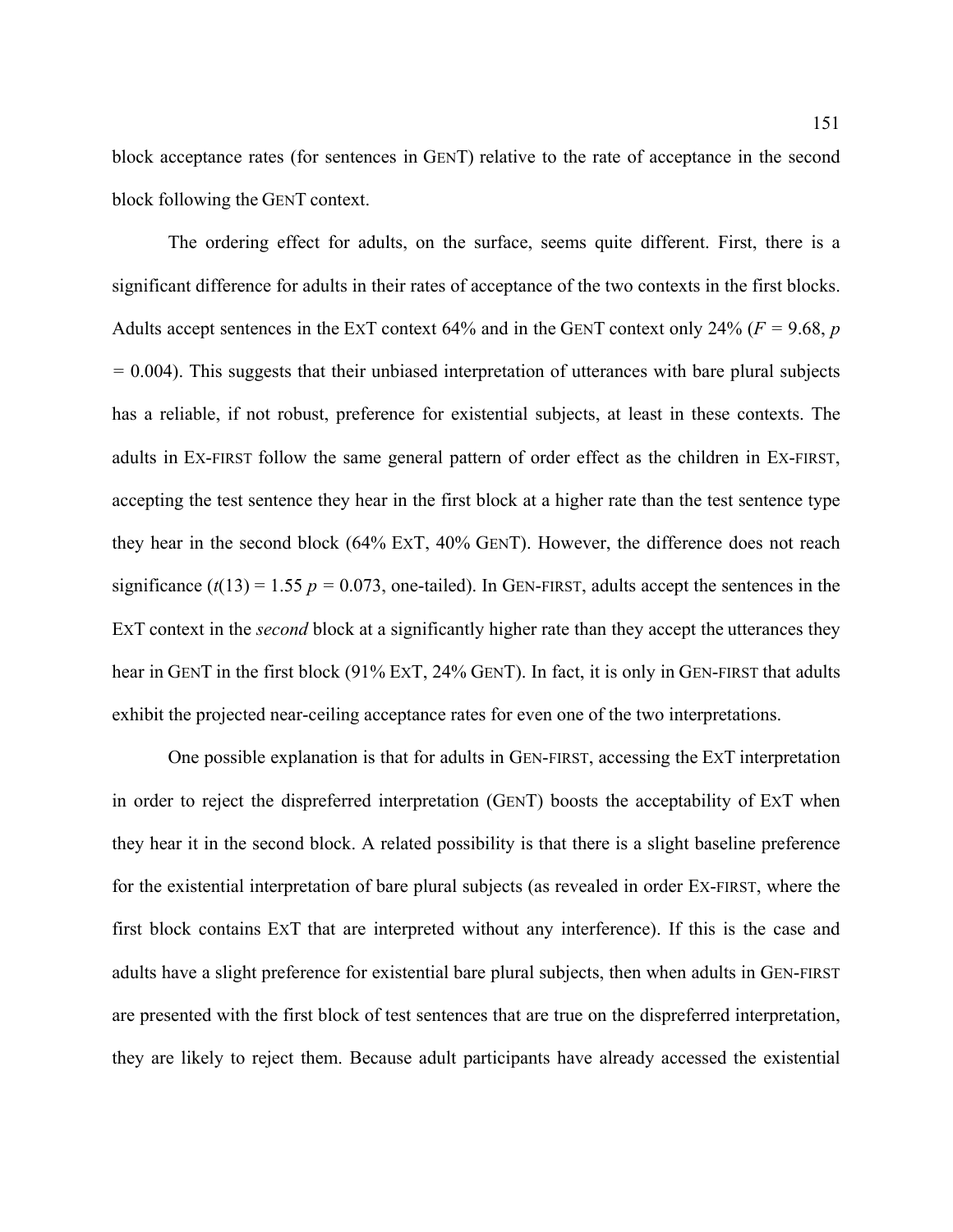interpretation of the bare plural subject in the first block, it is easier to access that interpretation in the second block.

Research by Fernanda Ferreira and colleagues (Ferriera et al. 2001) may bear on the issue of the availability of the two interpretations of bare plural subjects and, in fact, unify the findings for children and adults to a certain extent. Ferreira et al. (2001) examined the interpretation and reanalysis of garden path sentences like the example in ([70\)](#page-151-0) from their first experiment.

<span id="page-151-0"></span>70) While the man hunted the deer ran into the woods.

They found that after reading sentences like this one, participants believed not only that the deer had run into the woods (correctly), but also that the man had hunted the deer (incorrectly). Ferreira et al. conclude that reanalysis of a garden path sentence does not completely erase the initial interpretation. A parse can be revised, but the initial parse is persistent.

For both adults and children, the persistence of a particular interpretation for bare plural subjects seems to influence the acceptability of the other logically possible interpretation. For children, this persistence manifests itself in a preference for the interpretation that the participant heard in the first block. Recall that for both EXT and GENT contexts, children's rates of acceptance of both interpretations in the first block were quite high. Moreover, the acceptance rates were significantly higher in the first block than they were in the second block. The significant difference between the rates of acceptance between block 1 and block 2 could be explained by the persistent activation of the first interpretation that children accessed to accept the test sentences in block 1.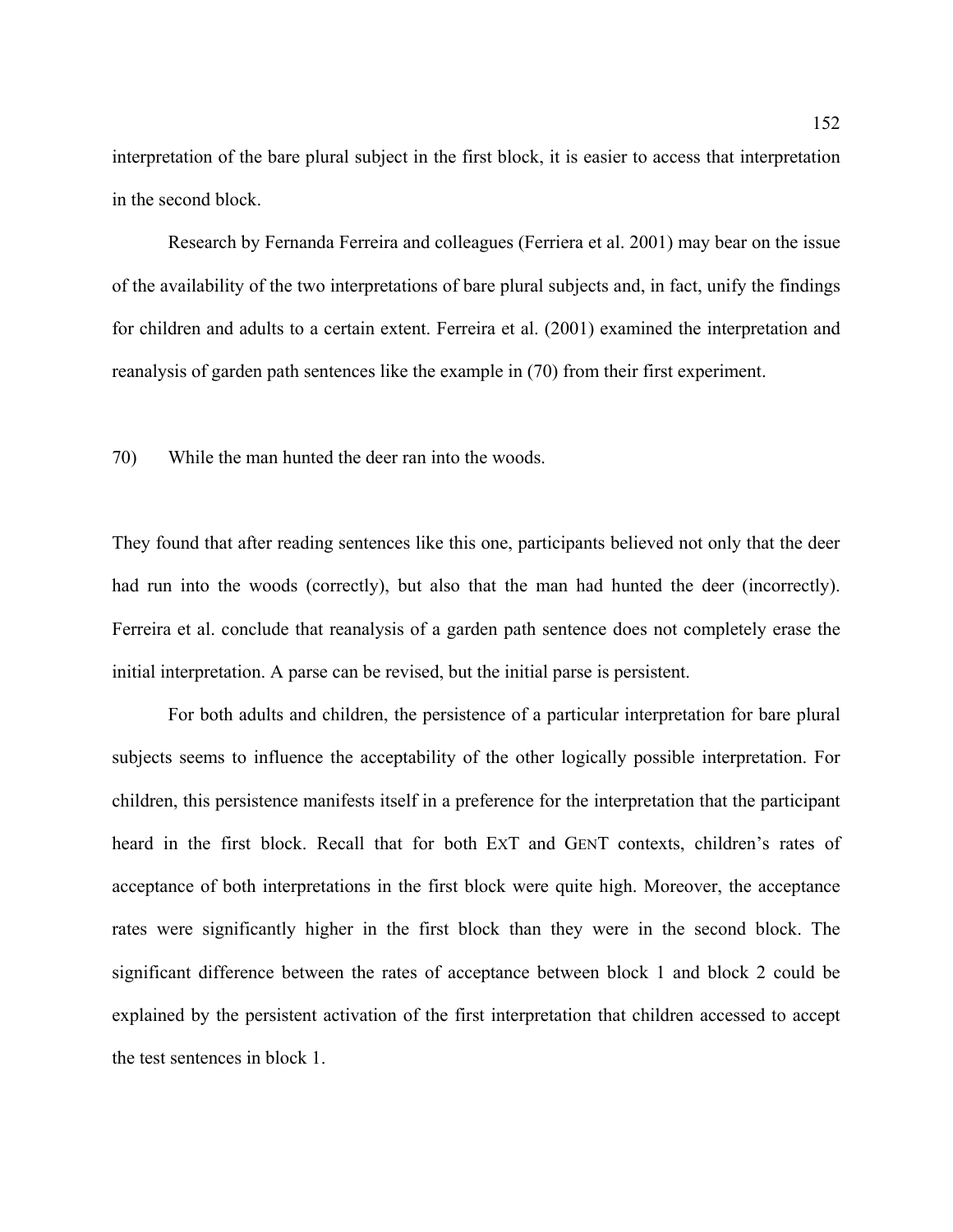For adults, the persistence of a preferred interpretation manifests itself in a more subtle way. In both orders, there is a preference for the existential interpretation of bare plural subjects. The difference is non-significant in order EX-FIRST, but results in a tendency toward lower rates of acceptance for the GENT context in the second block. This non-significant baseline preference drives the high rates of rejection of the generic interpretation of bare plural sentences in the GENT context of GEN-FIRST. Adults have already accessed the existential interpretation of the bare plural subject in the first block in order to reject the generic interpretation so its persistence in the second block leads to high rates of acceptance in the EXT context.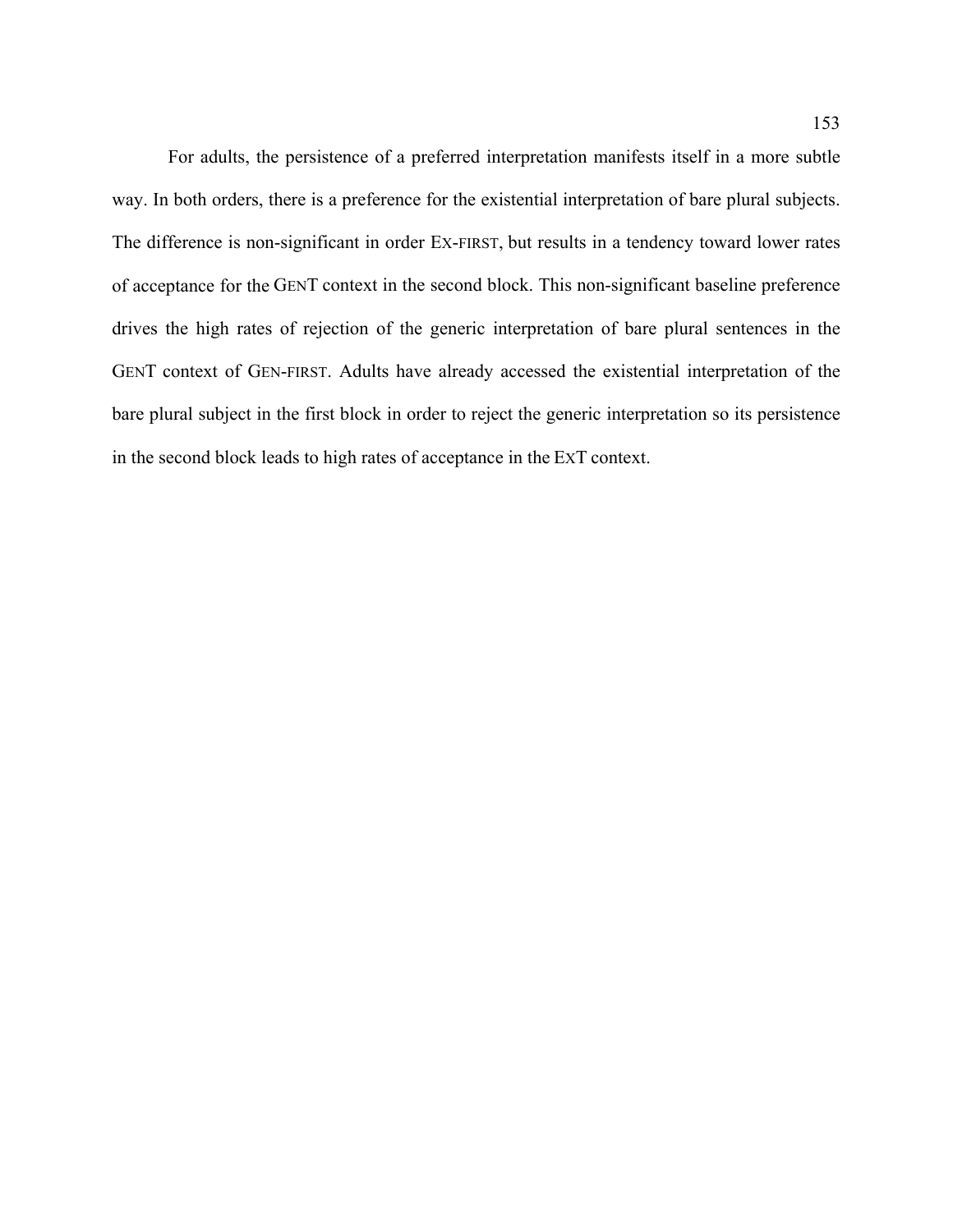#### **Chapter 4**

### **4.0 Priming study**

In Chapters 2 and 3, I have provided empirical support for analyzing genericity as a property of sentence grammar. I have done so by appealing to Diesing (1992)'s MH. Specifically, I have shown through a series of three experiments that the learner can distinguish indefinites from definites by examining the distribution in the input of different morphological determiners and the syntactic position of NPs. Further, I have shown that the distribution of generics in the input is consistent with the MH, regardless of the fact that it reflects only a subset of the MH's predictions. In Chapter 3, the findings of Experiment 3 have shown that children know about existentially interpreted subjects despite a lack of evidence in the input, supporting my claim that the MH drives learning. However, I have yet to provide evidence that a syntactic explanation for the interpretation of indefinites is the most appropriate analysis. If it is, we would expect to find evidence showing that existentially interpreted indefinite subjects prime other structures requiring VP-internal subjects, while generically interpreted subjects prime other structures requiring subjects interpreted outside of VP.

The present chapter provides further evidence in support of a syntactic explanation for the interpretation of indefinites by showing that *BP-*sentences from Experiment 3 presented in EXT contexts prime other structures requiring VP-internal subjects as compared to the same *BP*sentences in GENT contexts. In other words, the *BP-*sentences from Experiment 3 can be used to prime interpretations of target sentences that are similar to the primes only because they exhibit similar syntactic representations. In particular, I will test the ability of *BP-*sentences to prime so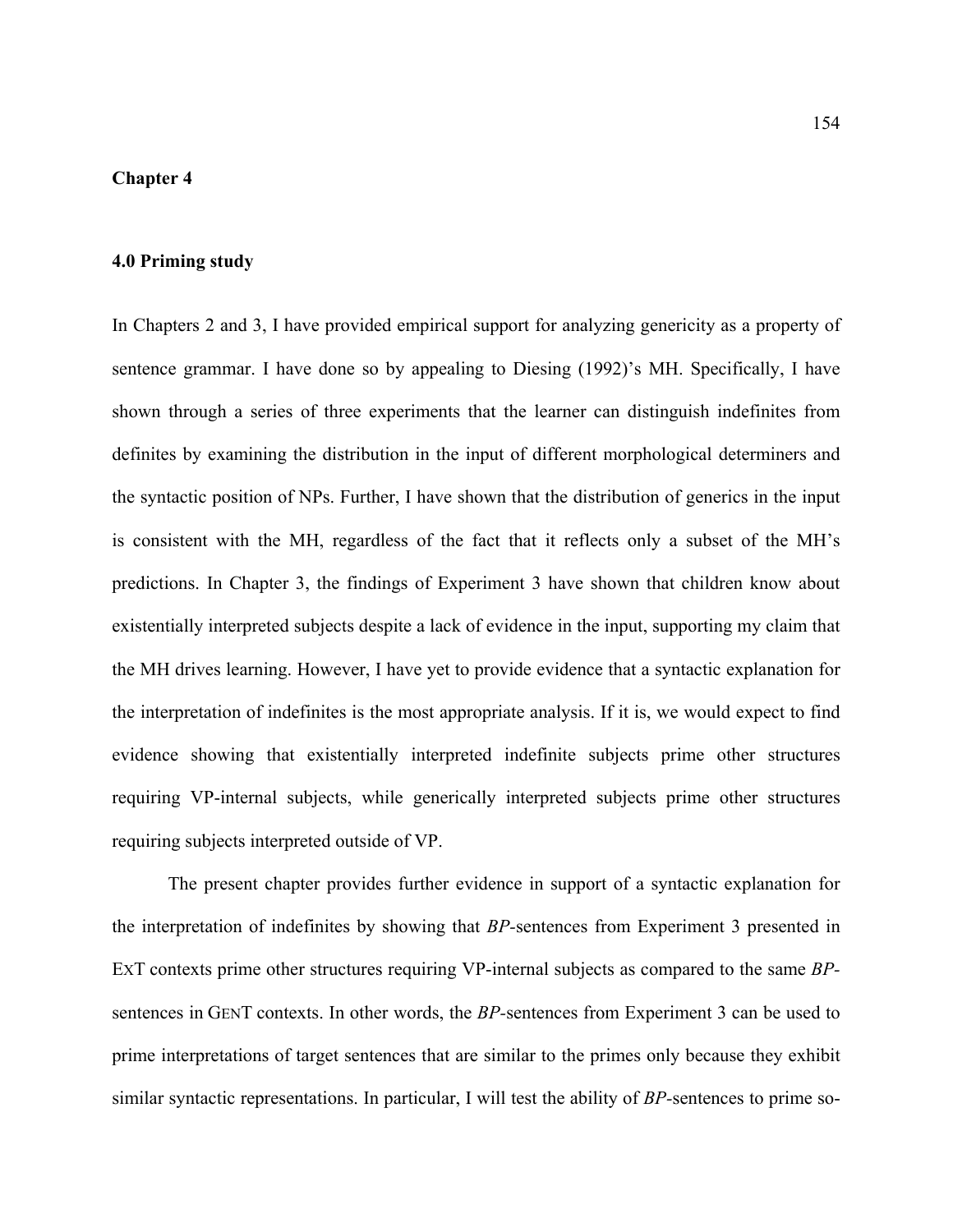called ISOMORPHIC and NONISOMORPHIC interpretations of quantificational sentences with *every* and *not* as in ([71\)](#page-154-0).

- <span id="page-154-0"></span>71) Every horse didn't jump over the fence.
	- a. Every<sub>x</sub> [[x is a horse]  $[x jump]$  over the fence]] None of the horses jumped over the fence.
	- b.  $\neg$  Every<sub>x</sub> [[x is a horse] [x jump over the fence]] Not every horse jumped over the fence.

The representation in ([71a](#page-154-0)) represents the isomorphic interpretation of the sentence in ([71](#page-154-0)). Here, *every horse* is interpreted in the surface order of the constituents, outside of the scope of *not*. Note also, that the quantified subject is interpreted in IP and is structurally analogous to generically interpreted indefinite subjects. The representation in ([71b](#page-154-0)) is the nonisomorphic interpretation. Here, *every horse* is interpreted within of the scope of *not*. In this case, the quantified NP (QNP) subject is interpreted in VP and is structurally analogous to existentially interpreted indefinite subjects.

 I will show that an existentially or generically interpreted bare plural subject can prime the analogous structural relation for sentences like [\(71](#page-154-0)), nonisomorphic or isomorphic, respectively. The finding that generic and existential sentences can be used to prime other quantificational sentences, with completely different meanings, shows that the structural position in the clausal architecture is accessed in interpreting an indefinite subject. This finding provides further support in favor of the MH.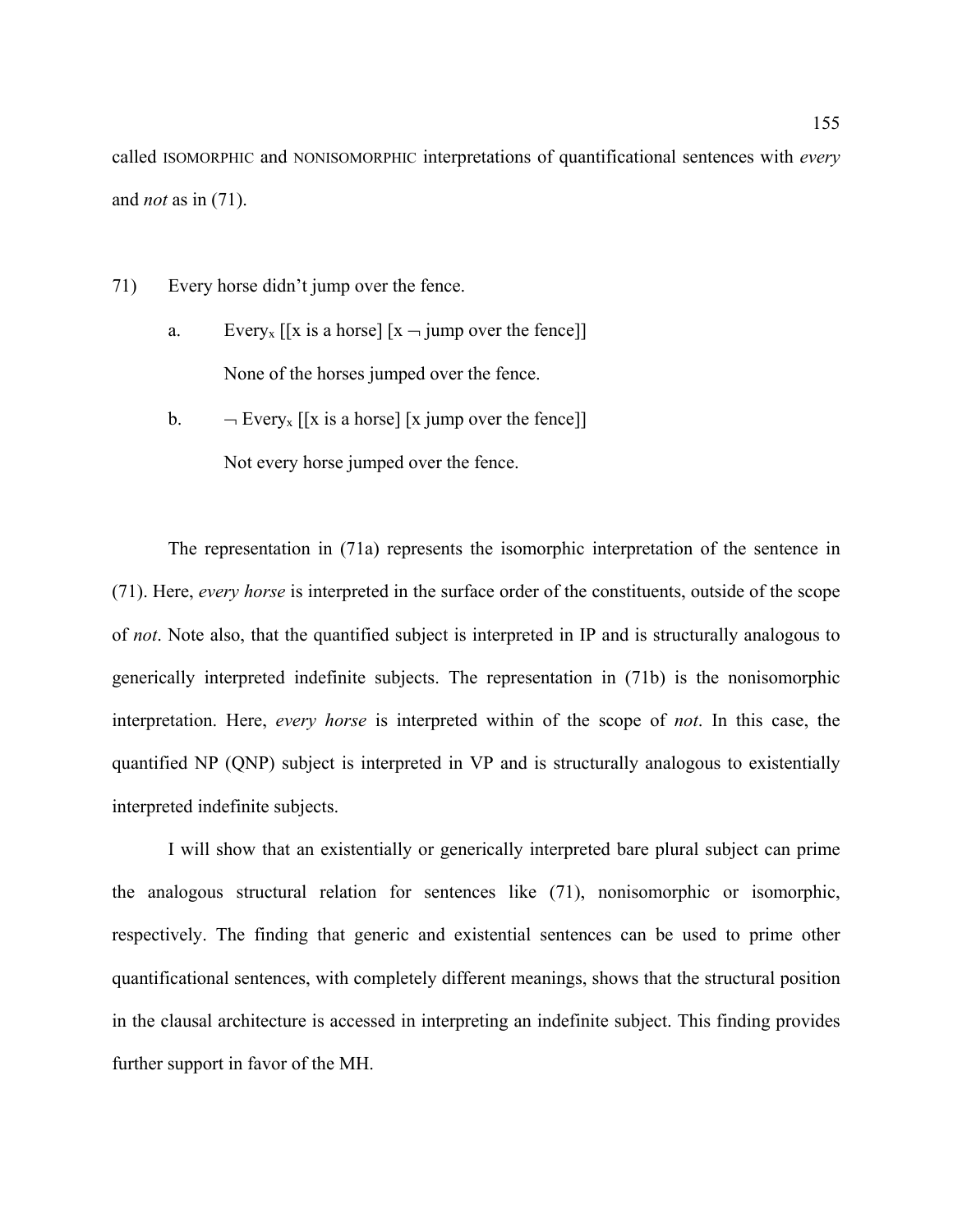### **4.0.1 Isomorphism**

The terms ISOMORPHIC and NONISOMORPHIC come from Musolino et al. (2000). In a series of studies, these authors found that children tend to interpret NPs in their surface position, interpreting sentences like ([71\)](#page-154-0) as ([71a](#page-154-0)), but interpreting sentences like ([72\)](#page-155-0) as ([72b](#page-155-0)).

<span id="page-155-0"></span>72) The horse didn't jump over every fence.

- a. Every<sub>x</sub> [[x is a fence] [the horse  $\neg$  jump over x]] The horse didn't jump over any fence.
- b.  $\neg$  Every<sub>x</sub> [[x is a fence] [the horse jumped over x]] The horse didn't jump over every (one of the) fence(s).

Adults easily access both interpretations for both sentences, but children prefer to interpret negation inside the scope of the QNP when the QNP is in subject position but outside the scope of the QNP when the QNP is in object position. However, Musolino at al. could not say whether children's isomorphism was due to linear ordering or syntactic structure.

Lidz & Musolino (2002) addressed this issue comparing English to Kannada, where negation both c-commands and follows object position, unlike English, where it only c-commands object position<sup>[64](#page-155-1), [65](#page-155-2)</sup>. They found that it is the scopal relations of two scope-bearing elements (in this case *every* and *not*) that determine how children interpret ambiguous sentences

 $\overline{a}$ 

<span id="page-155-1"></span> $64$  Lidz & Musolino (2002) also addressed a second problem with Musolino et al. (2000), related to entailment.

Because Musolino et al. used the ∀-quantifier in their test sentences, the surface scope entailed the inverse scope. In other words, when the surface scope was true, so was the inverse. Lidz & Musolino's solution to this problem was to use numerically quantified NPs:

i) The horse didn't jump over two fences.

a. There are two (particular) fences that the horse didn't jump over.

b. It's not the case that the horse jumped over two fences (it only jumped over one).

<span id="page-155-2"></span><sup>65</sup> See §1.3.3 for a brief discussion of c-command.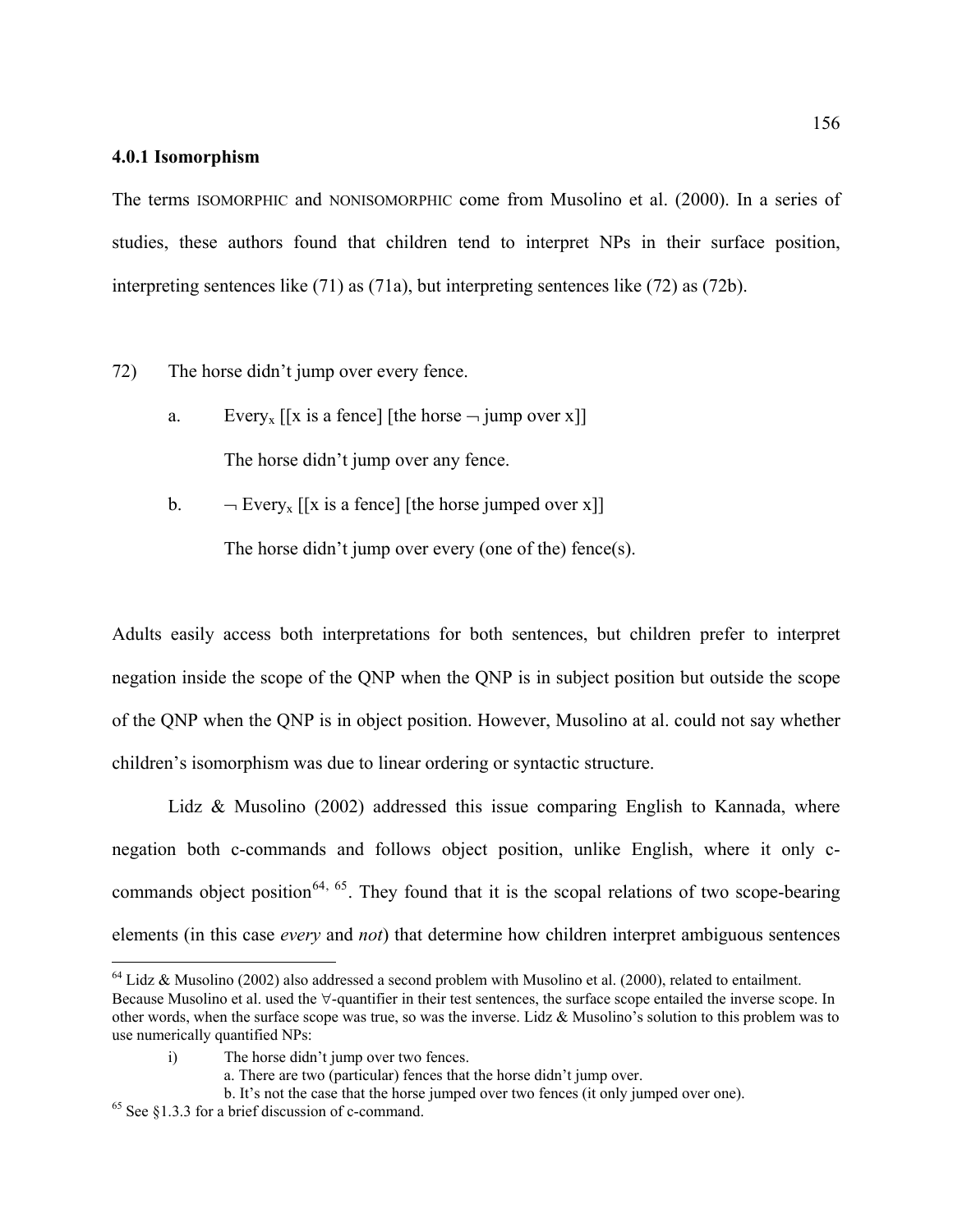like those in ([71\)](#page-154-0) and [\(72](#page-155-0)), not simply the surface string. They also found that adults tend to prefer the nonisomorphic interpretation of sentences like [\(71\)](#page-154-0).

In a series of follow-up studies investigating isomorphism, Musolino  $& Lidz$  (2003) found further evidence showing that children and adults show opposite interpretation preferences for sentences like [\(71](#page-154-0)) containing negation and QNP. They also found that kids are able to access the nonisomorphic interpretation of such sentences when they are preceded by an affirmative, perhaps because negation is more felicitous in context where it highlights a discrepancy between the actual and expected outcomes (Wason 1965).

<span id="page-156-0"></span>73) Every horse jumped over the log and/but every horse didn't jump over the fence.

The findings from the literature on isomorphism are relevant here because the structural relationships involved in interpreting sentences like ([71\)](#page-154-0) isomorphically or nonisomorphically are structurally analogous to interpreting bare plural subjects generically and existentially, respectively. Recall that the representation in [\(71](#page-154-0)a) represents the isomorphic interpretation of the sentence in [\(71](#page-154-0)).

- [71](#page-154-0)) Every horse didn't jump over the fence.
	- a. Every<sub>x</sub> [[x is a horse]  $[x jump$  over the fence]] None of the horses jumped over the fence.
	- b.  $\neg$  Every<sub>x</sub> [[x is a horse] [x jump over the fence]] Not every horse jumped over the fence.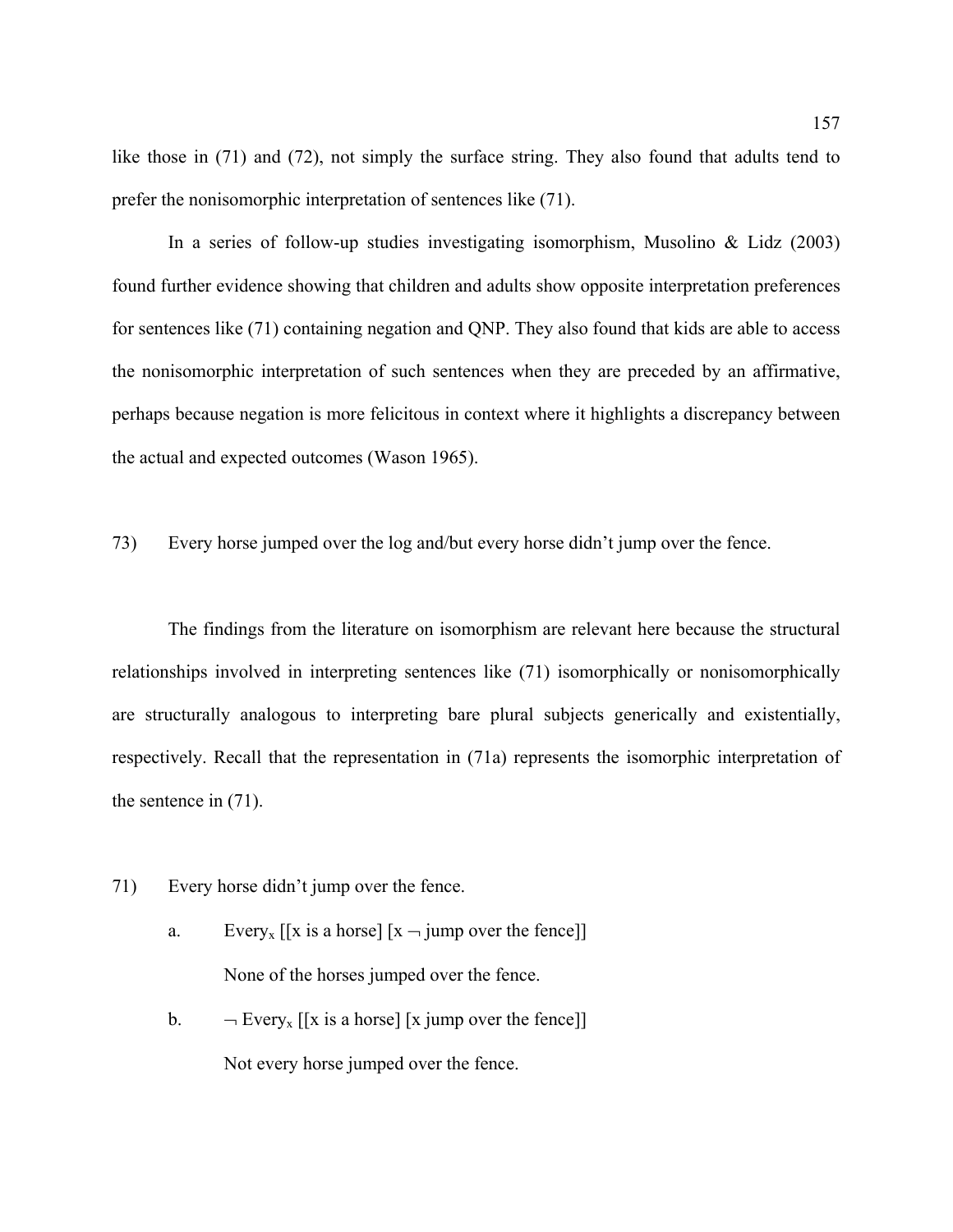Here, *every horse* is interpreted outside of the scope of *not* in the surface order of the constituents. The quantified subject NP is interpreted in IP and is structurally analogous to generically interpreted indefinite subjects. The representation in ([71b](#page-154-0)) is the nonisomorphic interpretation. Here, *every horse* is interpreted within of the scope of *not*. In this case, the QNP is interpreted inside VP and is structurally analogous to existentially interpreted indefinite subjects.

 If sentences with bare plural subjects in EXT or GENT contexts can prime the analogous structural relation for sentences like ([71\)](#page-154-0), nonisomorphic or isomorphic, respectively, this provides further support for the claim that the structural position in the clausal architecture is accessed in interpreting an indefinite subject. This finding would provide further support in favor of the MH.

#### **4.0.2 Priming literature**

It is widely known that adults are sensitive to different types of grammatical priming, including the priming of syntactic structures (Bock 1986, Pickering & Branigan 1998, Branigan et al. 2000, Ferriera 2003, inter alia). One analysis of syntactic priming, favored by Branigan et al. (2005), is that effects of syntactic priming arise from a persistent activation of syntactic rules accessed during language production and comprehension. All structures or phrasal categories that allow a particular combinatorial possibility are linked to a particular syntactic rule; when a combinatorial rule is accessed for comprehension (or production) of a particular exemplar, all the related possibilities are activated. Residual activation makes it easier to re-access a structure in subsequent language use.

 Until relatively recently, priming studies examined only adult language users. However, a number of recent studies have shown that children are sensitive to priming too. For instance,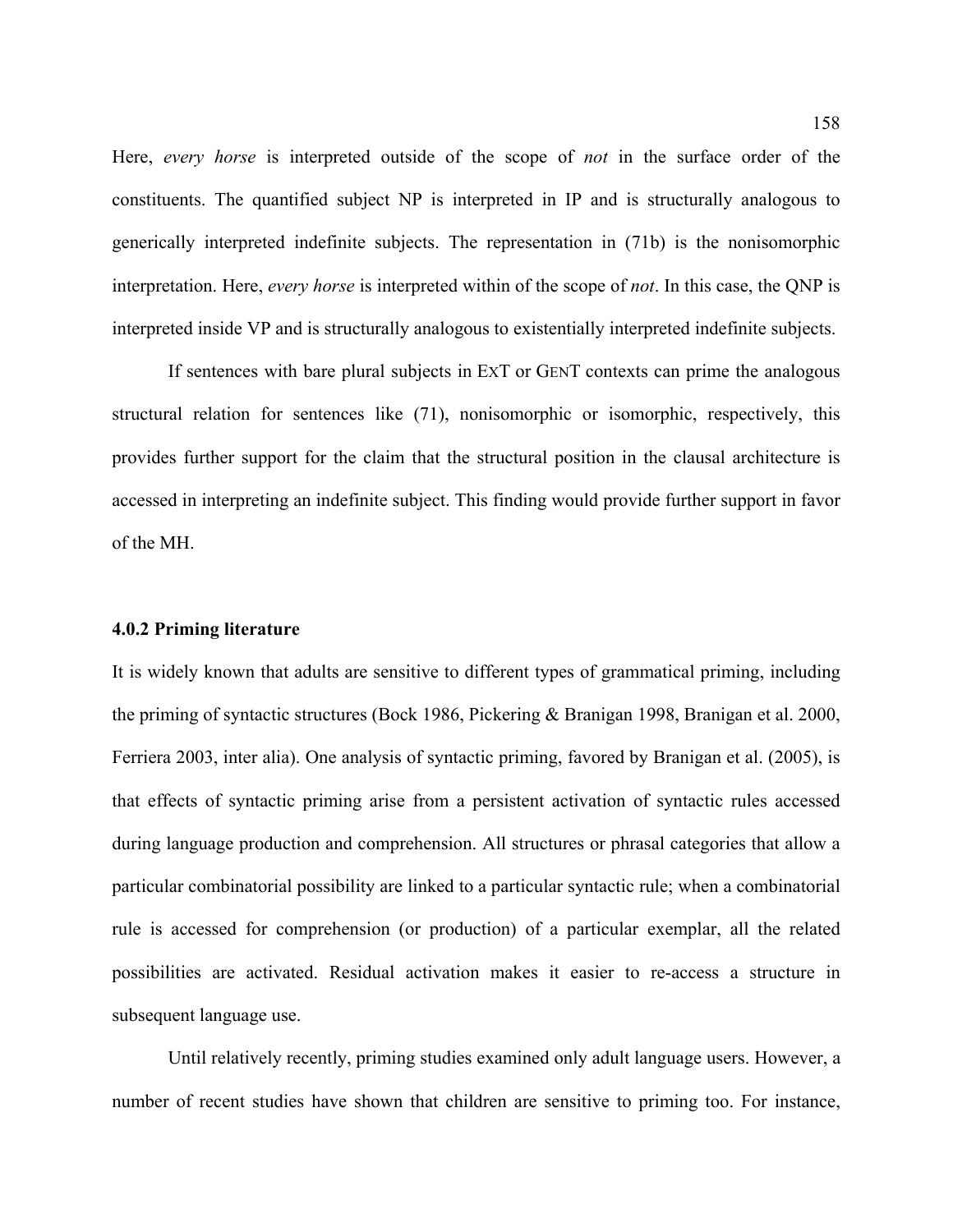using passive sentences, Savage et al. (2003) found that children are sensitive to sentence-level structural priming when there is a considerable degree of overlap between the prime and the target (e.g., when the same noun or pronoun can be used). Huttenlocher et al. 2004 showed that children are sensitive to syntactic priming for the argument structure of verbs. Both of these studies found that unlike adults, preschool-aged children do not transfer syntactic structure across lexical items. The observed effects of priming in these studies were limited to the lexical items used in the primes, revealing a very limited ability to abstract to adult-like representations.

 A recent study by Bencini & Valian (in press) found that children are able to abstract away from particular items and make adult-like generalizations. In this study, children in the experimental conditions saw eight pictures depicting fully reversible (active to passive; passive to active) transitive events. They then repeated an active or passive sentence that described the picture (e.g., *The wagon is carrying the presents* or *The presents are carried by the wagon*). These primes were alternated with eight picture descriptions of different events with different inanimate participants (e.g., a knife slicing a lemon). Bencini & Valian found that children in the passive priming condition produced significantly more passives than in the active prime condition (16 passives vs. 3 passives); no passives were produced in a control condition. Unlike previous studies, this particular experiment provides evidence of abstraction because all the "test" items contained new nouns and verbs. Additionally, children's productions were only counted as passives if they were full passives (i.e., SUBJECT was VERBed by OBJECT). Productions did not count as passive if they contained pronouns rather than full subjects.

These findings also show that children exposed to passives on average produced one passive, whereas children exposed to actives produced only 0.2 passives. The magnitude of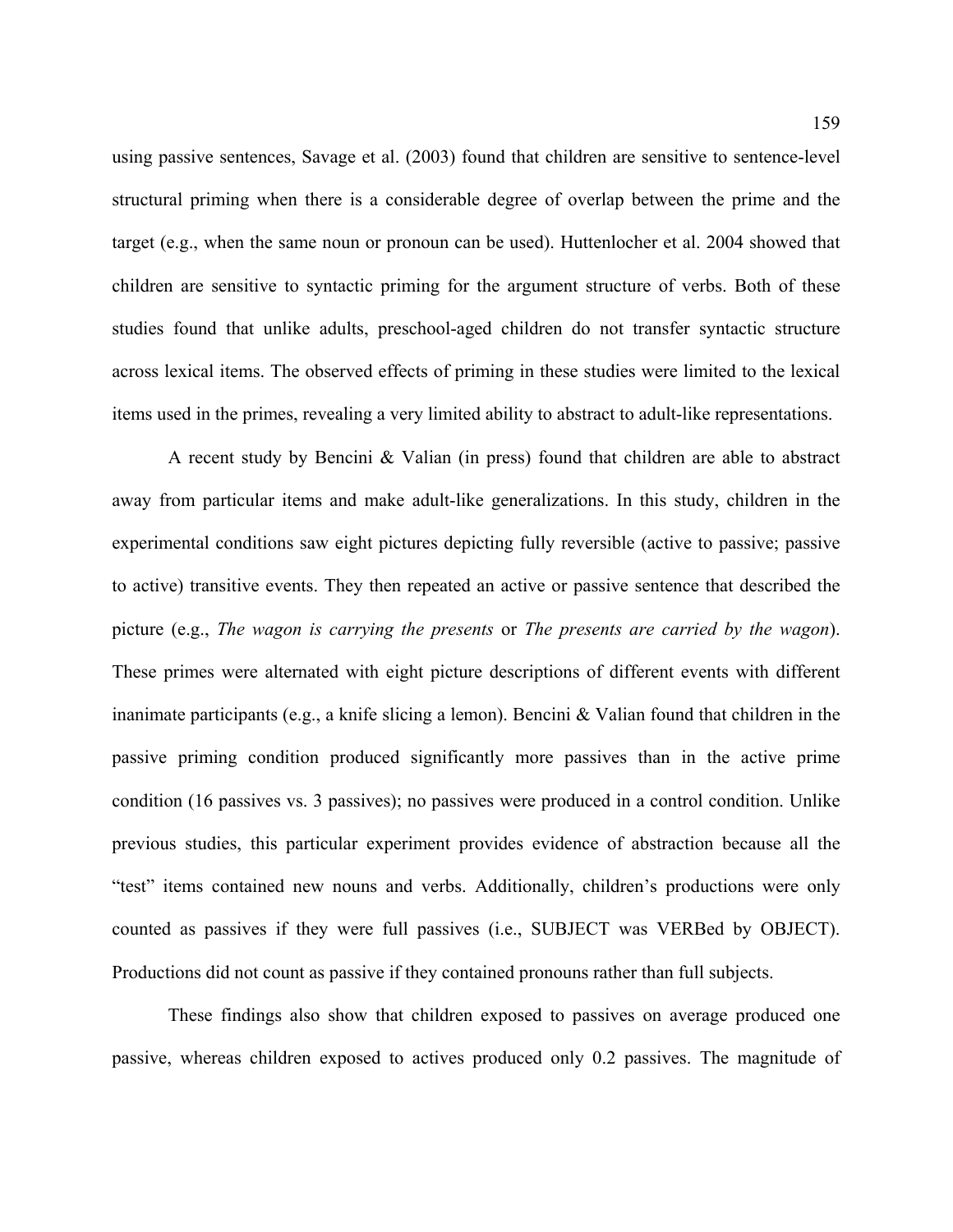differences suggests that a little input for an uncommon structure goes a long way in priming its subsequent use.

 Perhaps the most compelling evidence motivating Experiment 4 of this dissertation comes from Viau et al. (2005), which found evidence for LF-priming. Viau et al. (2005) examined the use of structural and pragmatic cues in facilitating access to the nonisomorphic interpretation of sentences like [\(71](#page-154-0)). In their first study, children were presented with test stories that showed all three characters in the story successfully completing one task before only two of the three successfully complete a second task. Children in the experimental condition heard three test sentences like [\(73](#page-156-0)) followed by three test sentence like ([71\)](#page-154-0), whereas children in the control condition heard six test sentences like ([71\)](#page-154-0), without explicit mention of the contrast between the two events. Children in the experimental condition did not differ significantly from children in the control condition in the proportion of nonisomorphic responses they provided. This suggests that pragmatic factors alone cannot facilitate access to the nonisomorphic interpretation

For their Experiment 2, Viau et al. (2005) presented children in the experimental condition with a block of three stories where all three characters in the story successfully completed one task before only two of the three successfully completed a second task ("Early Success" (ES)), followed by a block of three stories where all three characters in the story consider a particular task, but in the end decide against it and only two of the three characters do something else ("Early Failure" (EF)). At test, these participants heard test sentences like ([71\)](#page-154-0) for both blocks. Participants in the control condition heard six EF stories, where the three characters consider a particular task, but in the end decide against it and only two of the three characters do something else. At test, these participants also heard test sentences like ([71\)](#page-154-0). Viau et al. found that in the experimental condition, by training children on three ES stories as described above,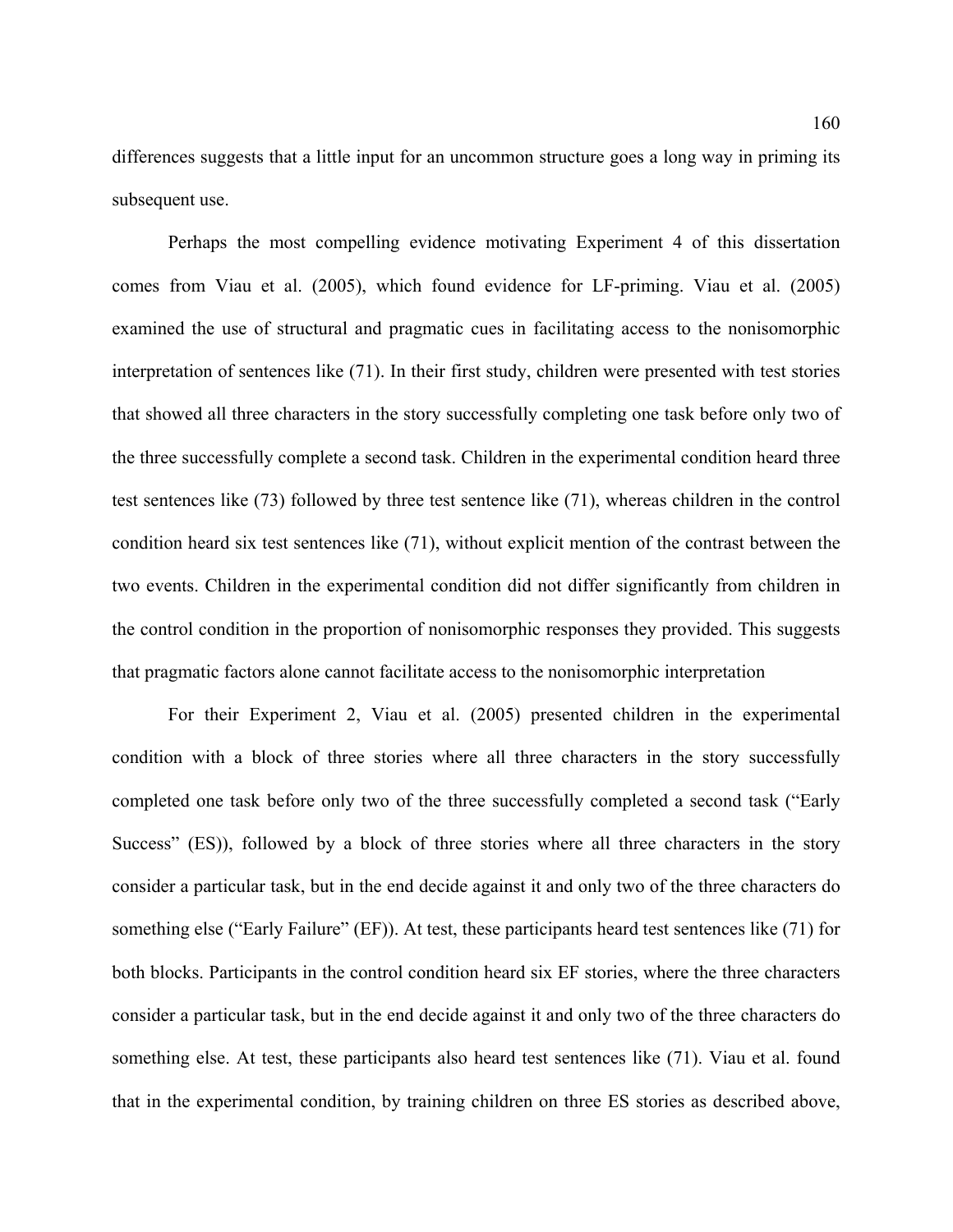children provided significantly more nonisomorphic responses on the subsequent EF stories. In other words, ES stories can prime nonisomorphic interpretations in EF stories.

Viau et al. (2005) interpret this finding as evidence in favor of LF-priming. Experience with stories that implicitly make the negation in the test sentence felicitous should have no effect on increasing the proportion of nonisomorphic responses to test stories that are less felicitously described with negation, unless the syntactic representation of the test sentence is accessed. Like Bencini & Valian (in press), Viau et al. found that relatively little input for a structure that is uncommon in children's grammars goes a long way in priming its subsequent use.

The findings from these priming studies are relevant to the current study because, first, they show that children are sensitive to syntactic priming, and second that children are able to abstract away from particular lexical items to generalize the syntactic structures they have been primed with. If the analysis of genericity presented in this dissertation is correct, we should see evidence that sentences with bare plural subjects in EXT or GENT contexts can prime the analogous structural relation for universally quantified sentences with negation (nonisomorphic or isomorphic, respectively). To be more precise, bare plural subjects in EXT contexts should have the same priming effect of Viau et al. (2005)'s ES sentences on the interpretation of EF sentences because accepting a bare plural test sentence in the EXT context means that a speaker has activated the VP-internal structure required for the existential interpretation. This structural representation is the same structural representation required for the nonisomorphic interpretation in sentences like ([71\)](#page-154-0). EXT contexts represent another way for children to activate the interpretation of the subject within VP, facilitating a VP-internal interpretation of *Every horse didn't jump over the fence*.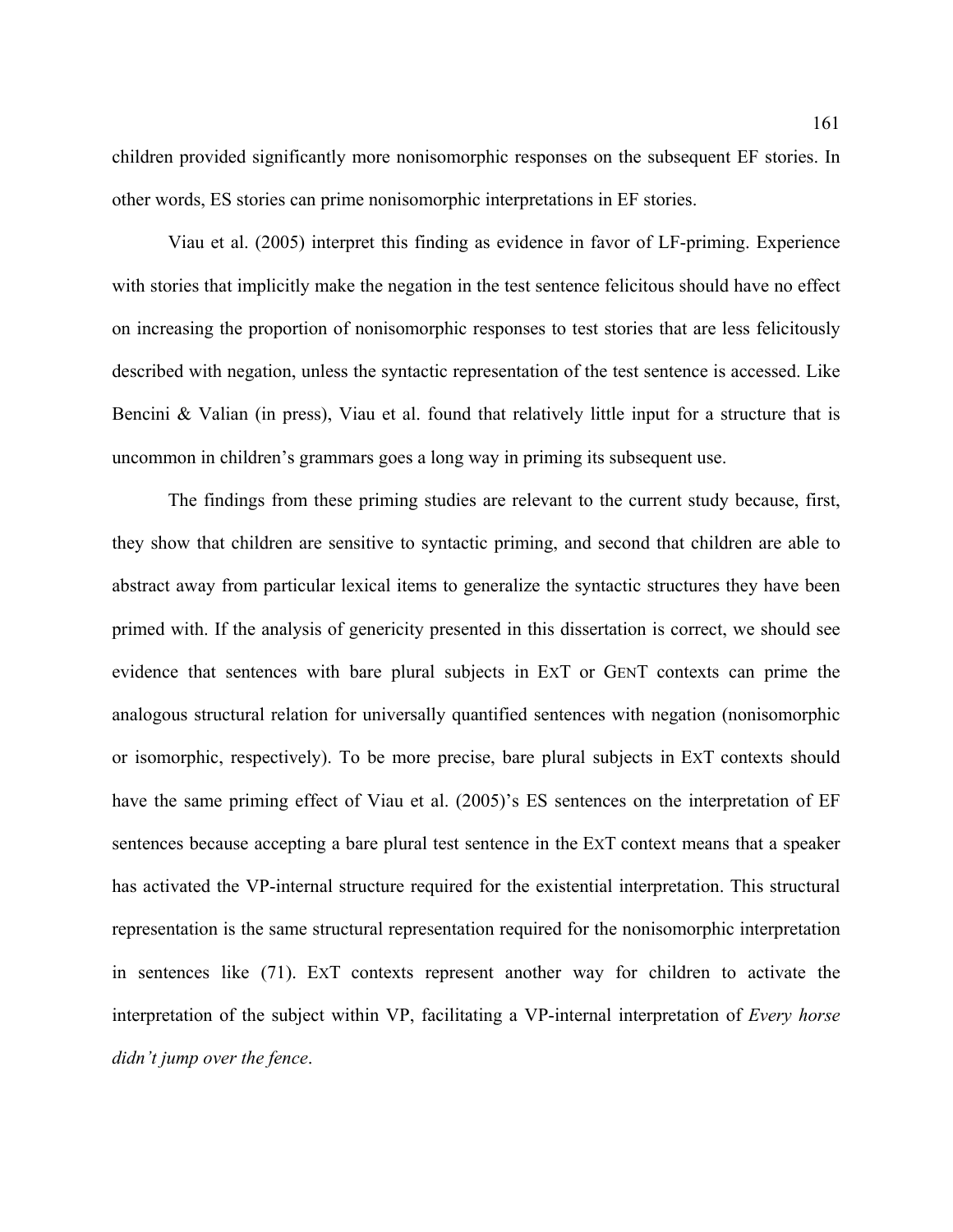### **4.1 Experiment**

This study examined normally developing 4-year-old children growing up in English-speaking homes. The children (*n =* 30) in this study were recruited from the same two sources as the children who participated in Experiment 3 (Northwestern University's Project on Child Development database and preschools and child care centers in the northern suburbs of Chicago, including Evanston and Northbrook; see §3.1.1 for details) and one additional source, the Center for Young Children at the University of Maryland.

The number of children included in the analyses was 21 (9 girls, 12 boys) ranging in age from 4;0 to 4;9; mean age 4;5. An additional 9 children were run in the study but were excluded from the final analysis for one or more of the following reasons: inability/unwillingness to complete the experiment ( $n = 2$ ), response bias or innattention during the experiment<sup>[66](#page-161-0)</sup> ( $n = 6$ ), experimenter error  $(n = 1)$ .

#### **4.2 Method**

<u>.</u>

The methodology used in this experiment was the same as in Experiment 3. The TVJT was used again, where participants watched a series of stories and heard a puppet's follow-up statement about each story. Participants judged whether or not the puppet had felicitously spoken and they rewarded or punished him accordingly. See §3.2 for more details on the TVJT methodology.

<span id="page-161-0"></span><sup>66</sup> As measured by incorrect responses to filler items.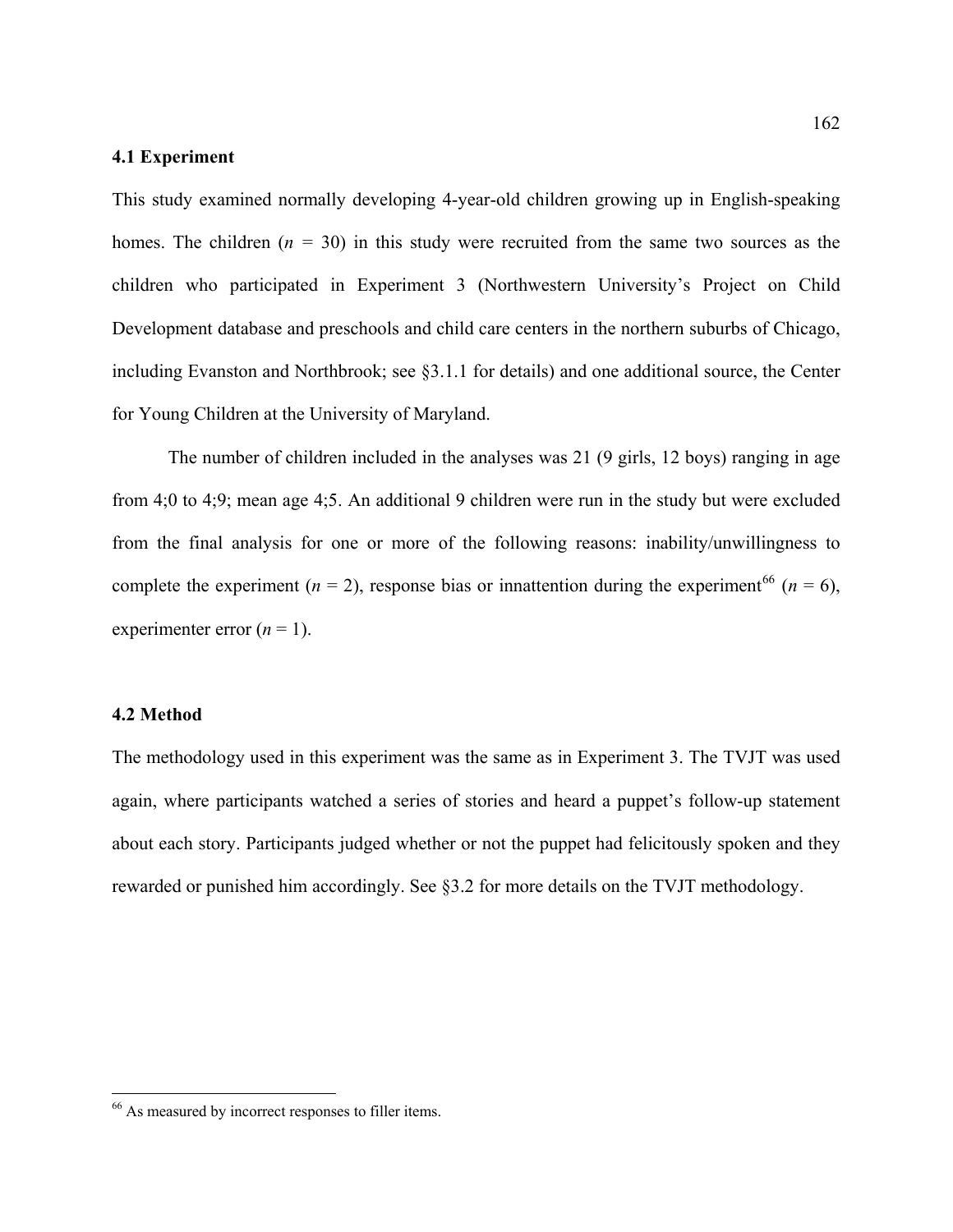#### **4.3 Stimuli**

#### **4.3.1 Test stories**

The test stories in this study consisted of three test stories and two fillers from Experiment 3 and three test stories and two fillers from Viau et al. (2005). The particular stories used in this experiment were chosen at random because there had been no observed item effects in either of the experiments from which the stories were drawn.

 Recall that in Experiment 3, all subjects heard the same six test stories (and four fillers). The same versions of the stories from Experiment 3 were used in this study<sup>[67](#page-162-0)</sup>. In Viau et al. (2005), the test stories varied. The three test stories from Viau et al. (2005) that were used in this study were the EF stories. In these stories all three characters in the story consider a particular task, but in the end decide against it and only two of the three characters do something else. All participants head the same test and filler stories balanced for order within their block.

#### **4.3.2 Test sentences**

 $\overline{a}$ 

Recall that the goal of Experiment 4 is to test whether bare plural sentences in EXT and GENT contexts can prime nonisomorphic and isomorphic interpretations of sentences with QNPs and negation on the hypothesis that bare plural sentences and QNP – negation sentences have analogous syntactic structures. Thus, the only versions of test sentences from Experiment 3 that were used in this experiment were sentences with a bare plural subject. The between subjects variable was the context of the priming sentence: half the participants heard sentences like ([66a](#page-119-0)) and the other half heard sentences like ([66b](#page-119-0)) as primes. Both examples are repeated here.

<span id="page-162-0"></span> $67$  A detailed description of a sample test story is provided in §3.3.3. The stories from Experiment 3 that were used here were the "Sister", "Zoo" and "Circus" stories. The fillers were the "Grocery Store" and "Obstacle Course" stories. The reader is reminded that a complete list of the Experiment 3 test items, including story summaries and test sentences is included in Appendix A.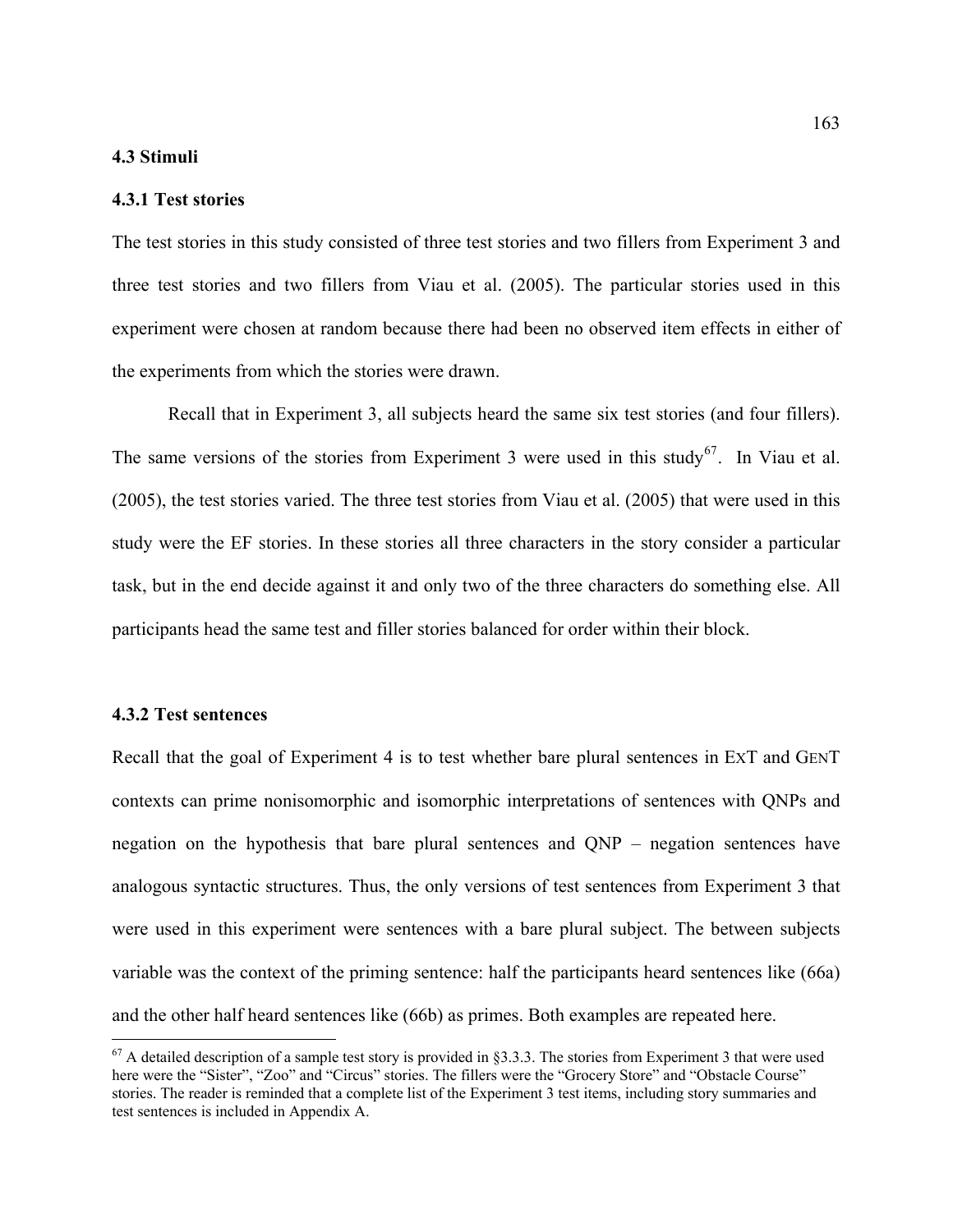[66](#page-119-0)) a. Crocodiles are in the desert area.  $\exists$ <sub>x</sub> x is a crocodile & x is in the desert area "There are crocodiles in the desert area."

b. Crocodiles are in the river area.  $GEN_{x,t}$ [x is a crocodile & t is a time] x is in the river area at t "It is a general property of crocodiles that they are in the river area."

The test sentences from Viau et al. (2005) were all of the form in example [\(71](#page-154-0)). An actual test sentence is provided here in ([74\)](#page-163-0).

<span id="page-163-0"></span>74) Every spider didn't hide behind the fence.

All the subjects in Experiment 4 heard a block of three test stories with *BP-*sentences in one of two contexts followed by the same three EF test stories.

The dependent measure was %VP-internal subject interpretations. This was chosen as the dependent measure over %-acceptance responses because it allows for a better comparison of the two blocks. In this study, the sentence types are unrelated semantically, but related structurally. Another way of conceptualizing the dependent variable is to see it as %ExT in block 1 and % nonisomorphic responses in block 2.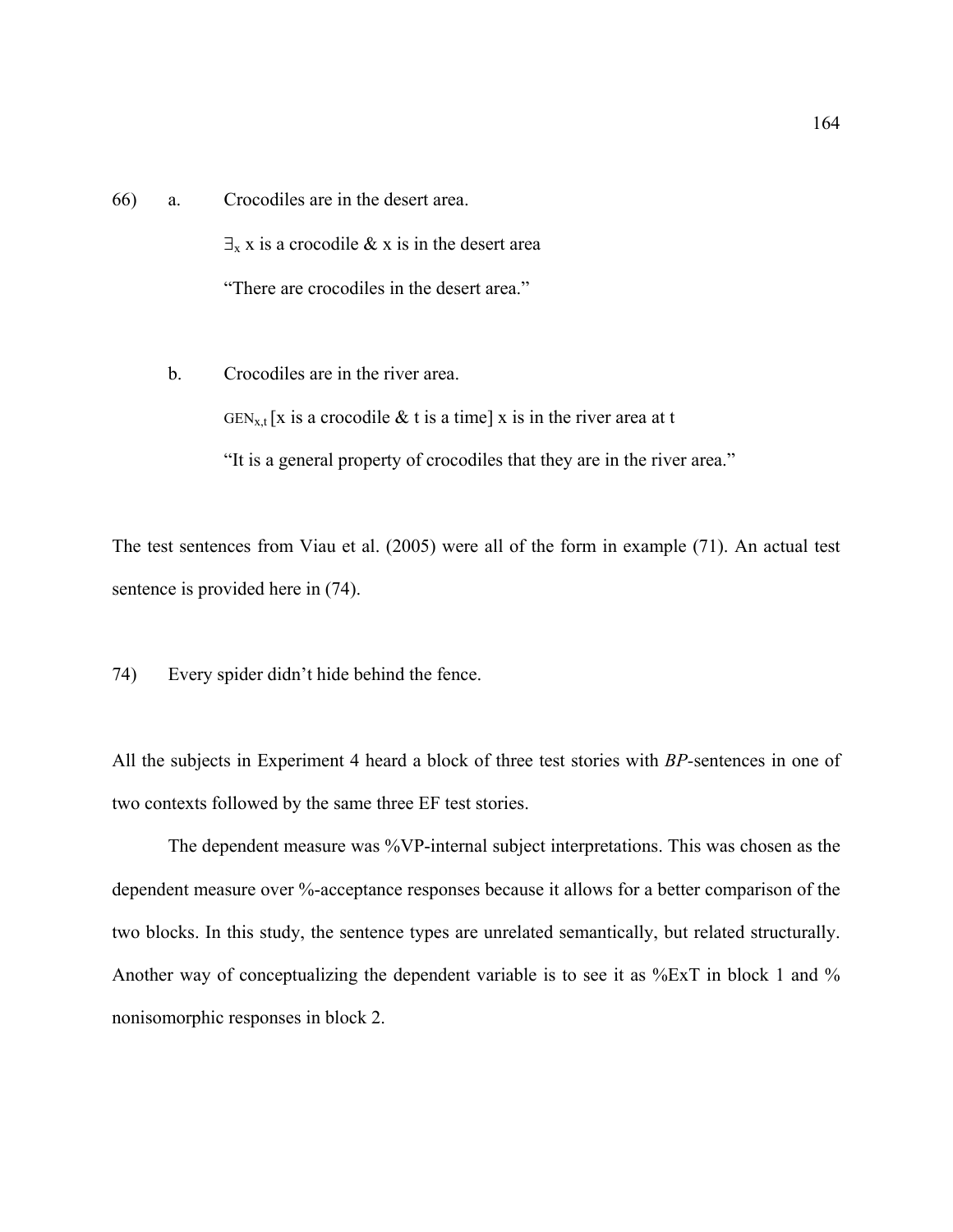## **4.3.3 Test items**

The reader is directed to review §3.3.3 for a discussion of the relationship between the stories and the test sentences for the bare plural sentences; however, it will be helpful to go through one of the stories from Viau et al. (2005) as an example here.



Figure 17. Spiders and Professor Jeff, story begins

As the story about three spiders begins, participants can see three spiders, an owl named "Profes sor Jeff" a rock, a fence and a tree. The spiders and Professor Jeff are standing on one side of the rock away from the fence and the tree. One of the spiders approaches Professor Jeff and asks if he will play hide-and-seek with the spiders. Professor Jeff agrees, and selflessly volunteers to be "it" first. He goes to the far side of the rock and begins counting. While Professor Jeff is counting, the spiders try to decide where to hide. One spider suggests hiding behind the tree. The other two spiders reject this proposal saying that they always hide behind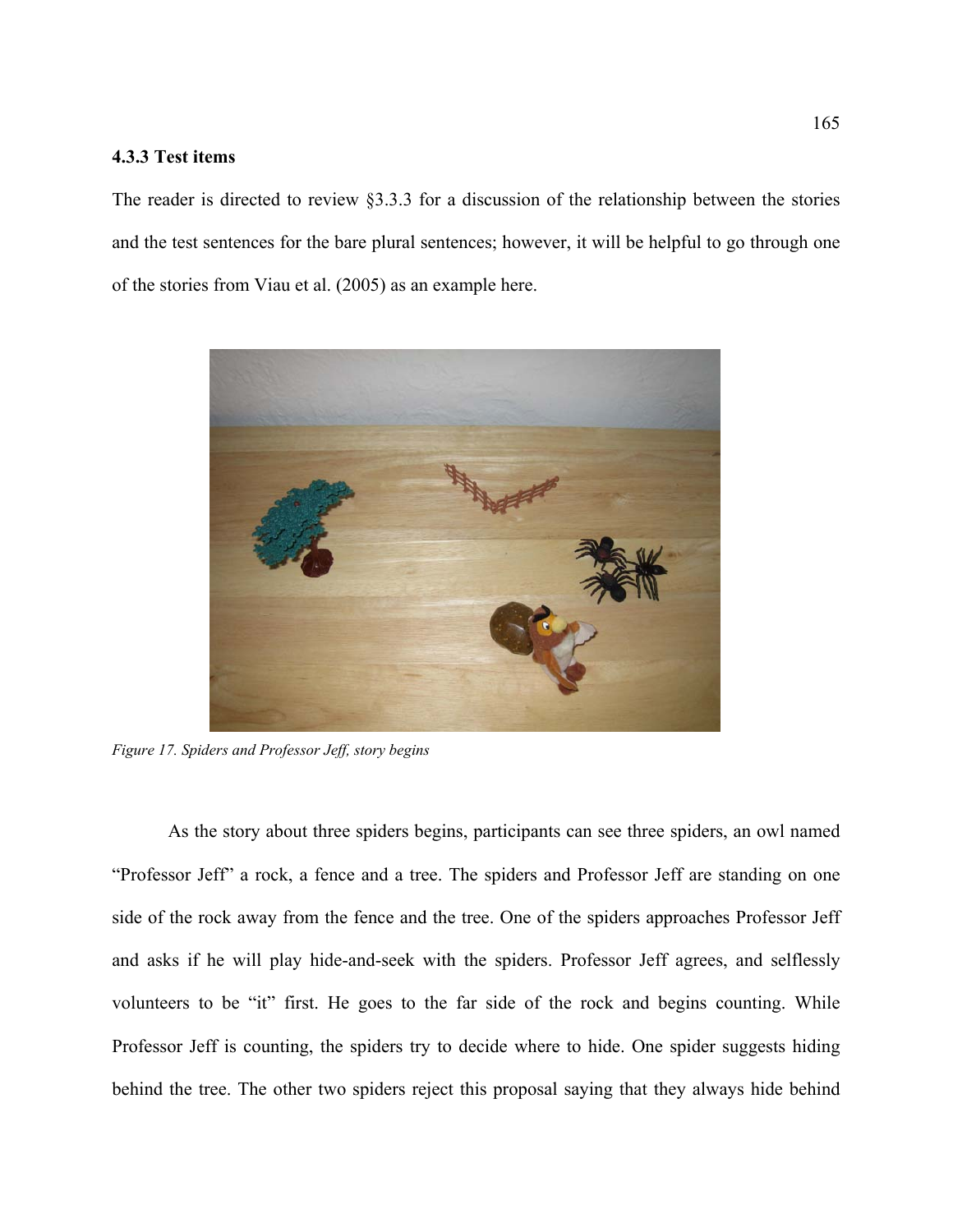the tree and that it's too far away. Then one of the spiders suggests hiding behind the fence instead and liking the idea so much, she goes and hides there. One of the remaining spiders agrees that hiding behind the fence is a good idea and she goes to hide there too. The remaining spider realizes that she needs to hide quickly because Professor Jeff is almost done counting; however, both hiding locations leave something to be desired: the spiders always hide behind the tree and it's far, but she thinks that Professor Jeff will see them through the fence. In the end she decides to stay where she is and cross her legs that Professor Jeff won't find her.

Professor Jeff finishes counting and goes to look for the spiders. First he checks behind the tree , because that's where they always hide. He discovers that they are not there, but notices that they're hiding behind the fence (two of them are). He goes over and "tags" them, announcing that he found them.



*Figure 18. Spiders and Professor Jeff, story ends*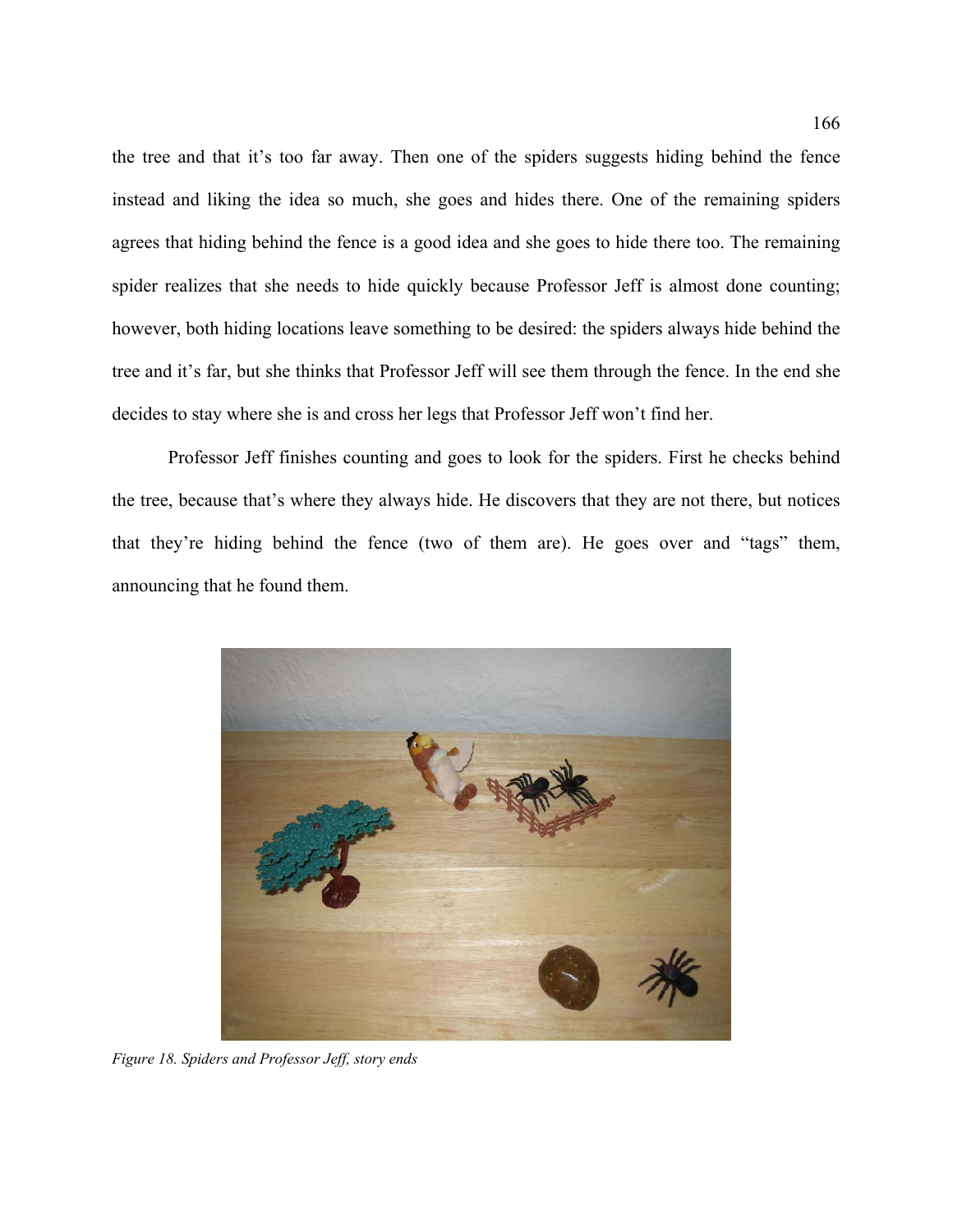The puppet then summarizes the story and provides a test sentence like (74), repeated here:

74) Every spider didn't hide behind the fence.

As demonstrated for the stories and test sentences for Experiment 3, the stories and test sentences from Viau et al. (2005) together fulfill two important requirements of the TVJT: plausible dissent and falsification. This pattern of truth conditions for the sentences satisfies the condition of falsifiability for the TVJT because within the context of the story, the test sentence is true on only the nonisomorphic interpretation. Crucially, all of the spiders have considered hiding in multiple locations during the story, inviting participants to consider the possibility that they all hid together in a different location than the one they actually chose. This satisfies the requirement of plausible dissent because if the story had been different in an obvious way that is still consistent with the actual story, it would have been appropriate to reject the claim. For instance, in this particular story, the spiders might have all hidden behind the tree, or they might all have stayed where they were. A complete list of the test items including story summaries and test sentences for the Viau et al. stories used in Experiment 4 is included in Appendix B.

#### **4.3.4 Experimental conditions**

As in Experiment 3, the truth conditions of the test sentence were manipulated by varying the test sentence, not the story. In this study, there was only one version of each story and all the participants observed the same six test stories.

Participants were tested with *BP-*sentences and QNP-NEG sentences in one of two orders. In order EX-FIRST, participants heard a block of three test sentences that were true on their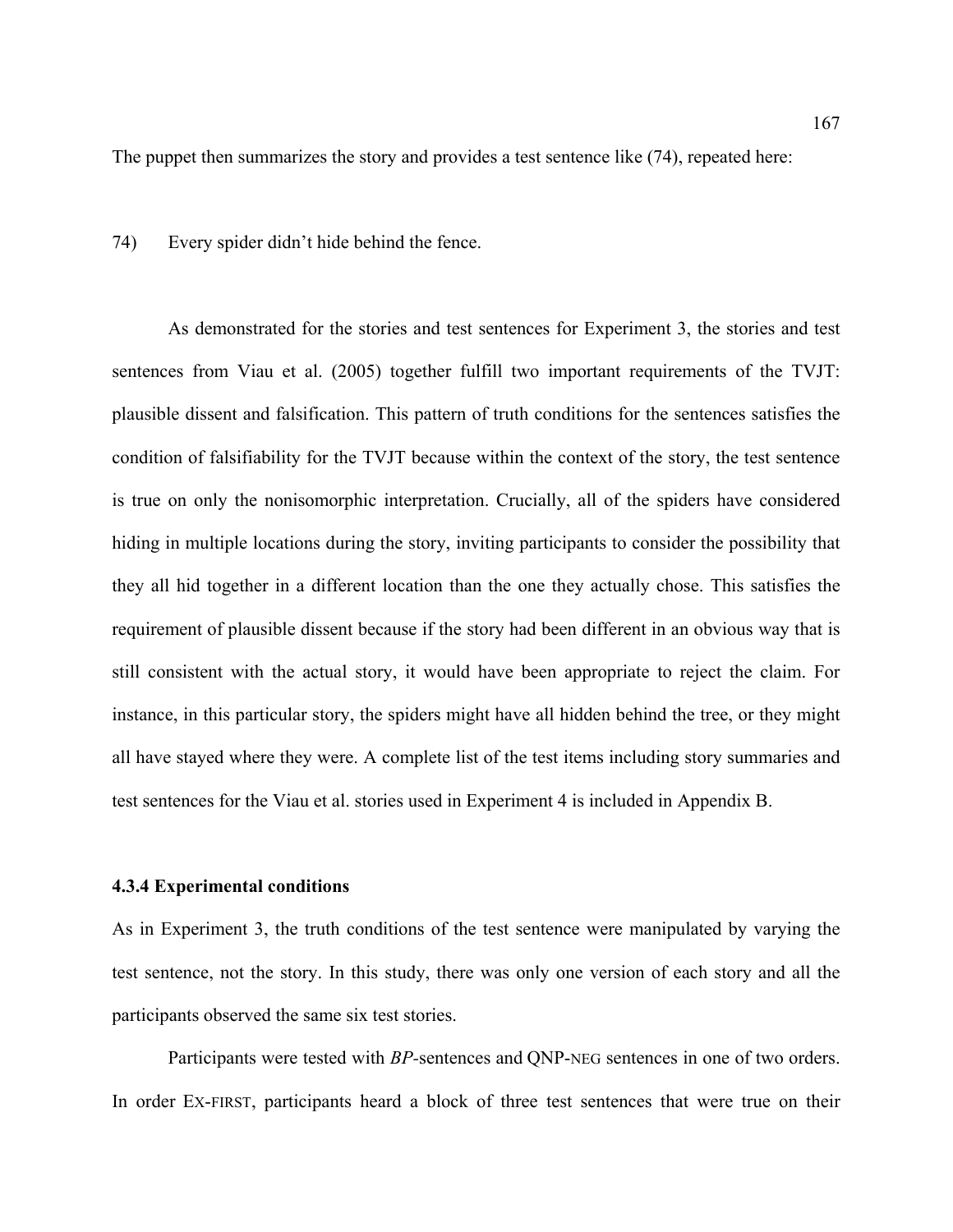existential interpretation (EXT) followed by a block of three QNP-NEG sentences  $(n = 11)$ . In order GEN-FIRST participants heard a block of three test sentences that were true on their generic interpretation (GENT) followed by a block of three ONP-NEG sentences  $(n = 10)$ .

Recall that each version of the two *BP-*sentences is ambiguous, but the context of the story makes only one interpretation of each version true, as described in §3.3.3. If the analysis proposed here is correct, we should expect to see a higher proportion of nonisomorphic interpretations of the QNP-NEG sentences that followed the EXT context than we see following the GENT context.

#### **4.4 Procedure**

Childre n were tested individually in a quiet room. Parents who chose to sit in the room to observe the experiment were instructed to remain quiet and not to say anything about the stories or the child's responses while the experiment was in progress.

#### **4.5 Results**

The res ults of this experiment are displayed in Figure 19. Independent samples t-tests were run to subjects. The most relevant test of this is the comparison of the two conditions in block 2 but the findings from block 1 were also examined to ensure that participants responded appropriately to the different priming contexts. compare participants in the two conditions (EX-FIRST and GEN-FIRST) within each block. The question investigated here is whether participants who were primed with VP-internal subjects accept more nonisomorphic interpretations than participants who were primed with VP-external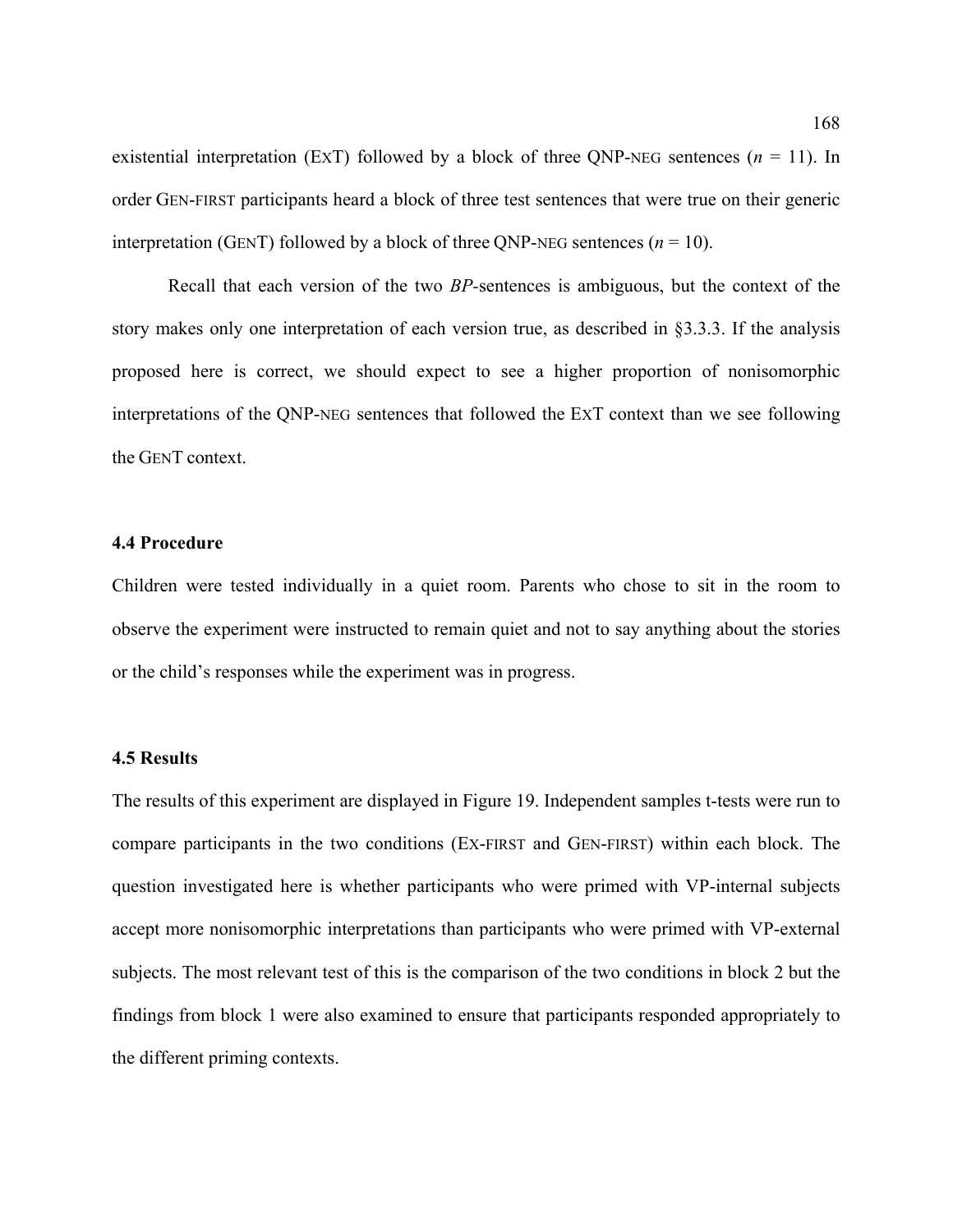Participants in the EX-FIRST condition interpreted 85% of *BP-*sentences existentially in precisely what is expected based on the results of Experiment 3 showing that children accept both generic and existential interpretations of *BP*-subjects in the appropriate contexts. If we examine these responses as rates of acceptance (of ExT context for the Ex-FIRST participants and block 1, while participants in the GEN-FIRST condition interpreted only 23% of *BP-*sentences existentially. This difference was significant  $(t(19) = 5.6, p < 0.0001$ , one-tailed<sup>68</sup>), which is of GENT context for the GEN-FIRST participants), participants in EX-FIRST accepted 85% of the *BP-*sentences they heard and participants in GEN-FIRST accepted 77% of the *BP-*sentences they heard, echoing the findings from Experiment 3. The difference, as predicted, is not significant  $(t(19) = -0.75, p = 0.462$ , two-tailed).

2.11,  $p < 0.0242$ , one-tailed<sup>69</sup>). What is somewhat surprising, however, is the number of In the second block, participants in the EX-FIRST condition interpreted significantly more  $QNP-NEG$  sentences nonisomorphically than did participants in the GEN-FIRST condition  $(t(19) =$ nonisomorphic responses by participants in the GEN-FIRST condition. They accepted 63% of QNP-NEG test sentences, while they only interpreted 23% of *BP-*subjects inside VP. It would be expected that if participants in the GEN-FIRST condition interpreted the *BP-*test sentences generically, as they did, the rate at which they accepted the nonisomorphic interpretation would be much more attenuated than it actually is.

 $\overline{a}$ 

 $68$  A one-tailed analysis is justified by the results from Experiment 3 indicating that children interpret BP sentences differently in EXT and GENT contexts. We expect fewer BP-sentences in the GENT context to be interpreted existentially.

interpretations of QNP-neg sentences because the two sentence types share a syntactic structure.  $69$  A one-tailed analysis is justified by the prediction that the difference between these two conditions should be in a particular direction. The structure of BP sentences in the EXT context should result in more non-isomorphic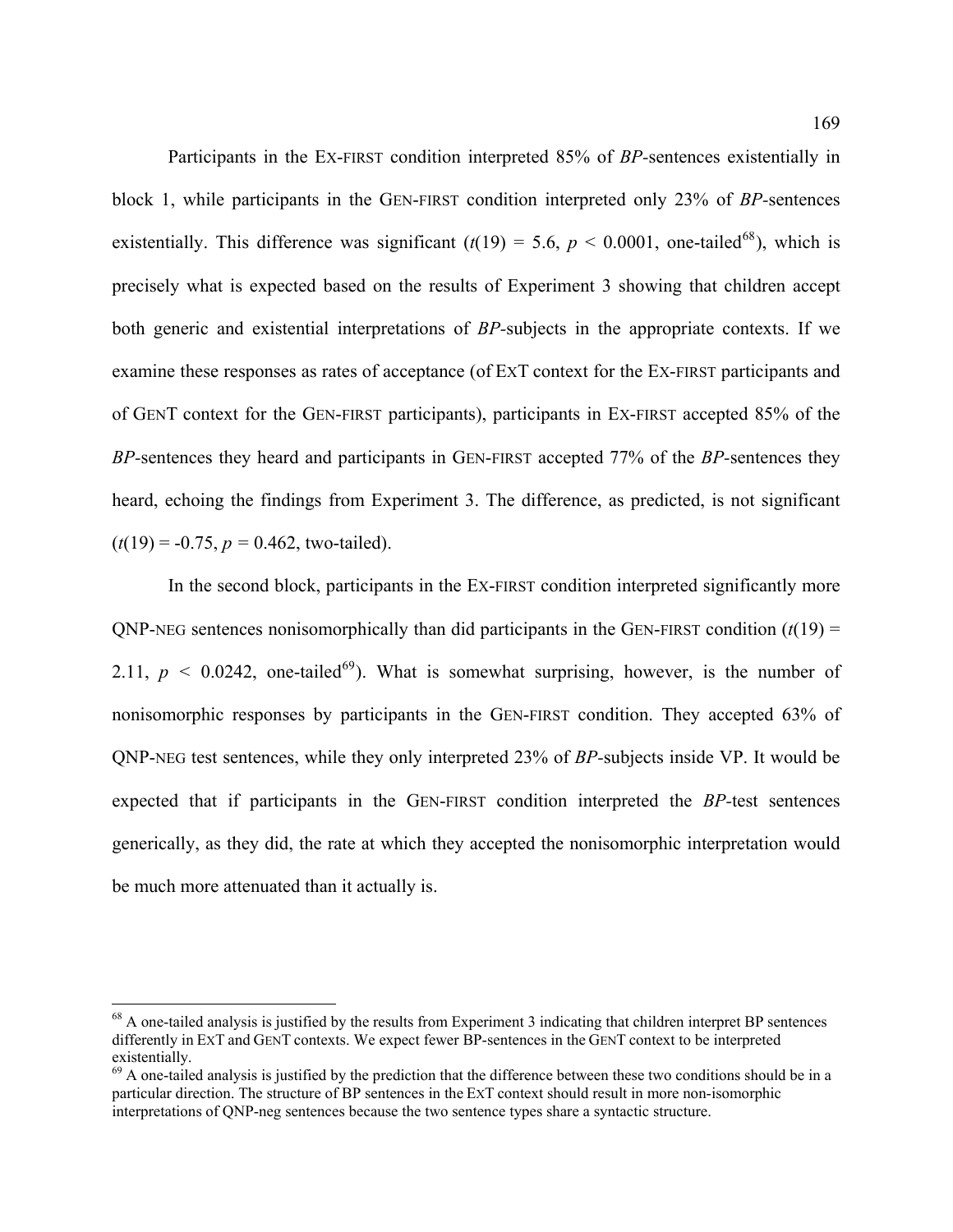

*Figure 19. % VP-internal subjects for block 1 and block 2* 

*\* p < 0.05, \*\* p < 0.001* 

# **4.6 Discussion**

subjects in EXT or GENT contexts can prime the analogous structural relation for sentences like (71 ), nonisomorphic or isomorphic, respectively. The results of this experiment show that they is acc essed in interpreting an indefinite subject. The goal of this experiment was to examine whether ambiguous sentences with bare plural can, providing additional support for my claim that structural position in the clausal architecture

The findings from this study also have broader implications for the syntax-semantics unrelated constructions, alike only with respect to having VP-internal subjects, prime each other. These findings also suggest that our analysis of the interpretation of indefinites and universally interface. In particular, these findings provide experimental support for the VP-internal subject hypothesis (and the existence of two subject positions) by demonstrating that two semantically quantified sentences with negation is right: otherwise we shouldn't see the priming effect.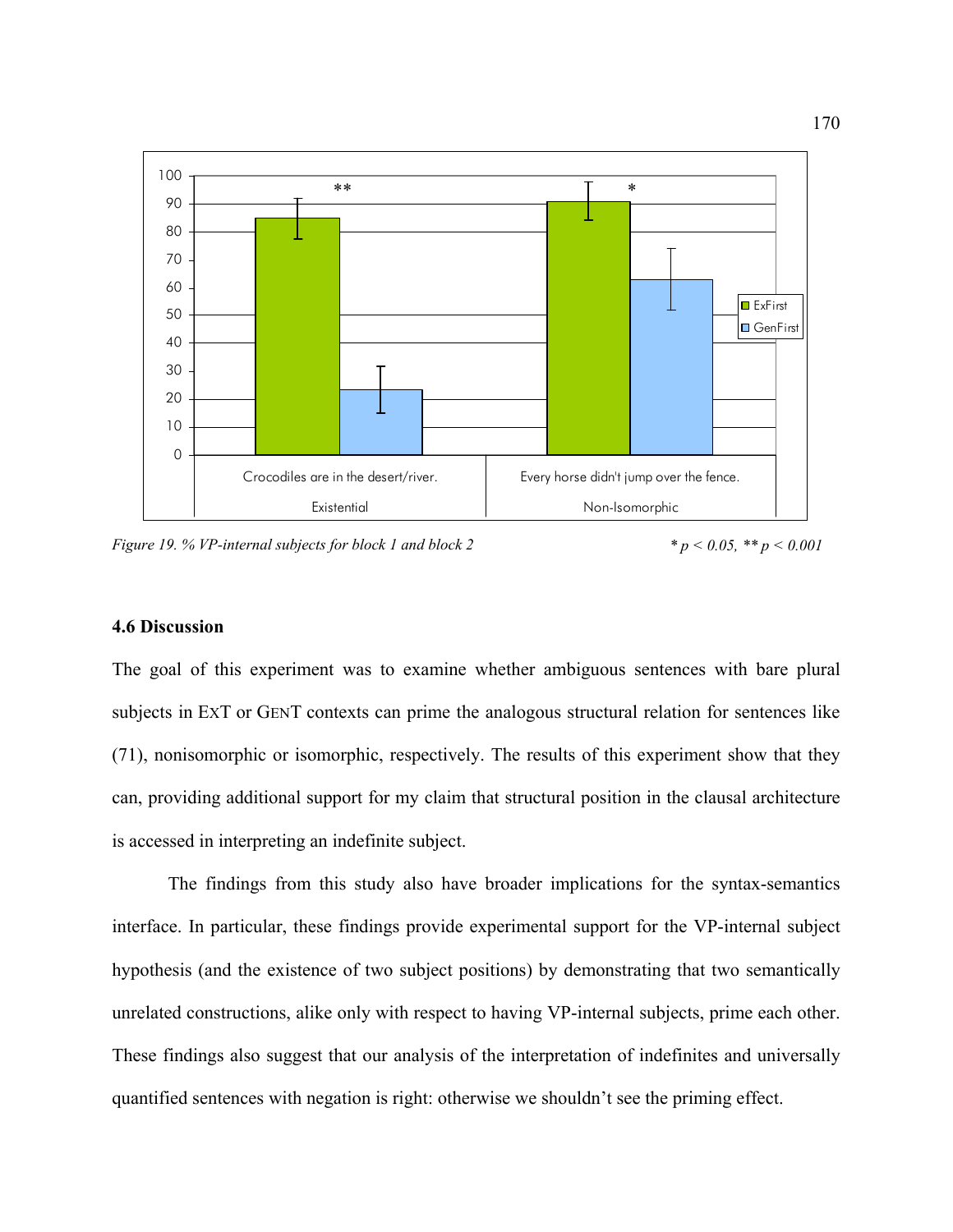Finally, these findings provide support for the syntactic nature of LF-priming by demonstrating that interpreting a subject VP-internally in one construction makes it easier to do so in a completely different construction.

might expect that they would have shown results parallel to participants in the EX-FIRST conditi on interpreting the subjects in QNP-NEG sentences outside of VP at a rate similar to the One somewhat surprising result was the high percentage of QNP-NEG test sentences that were interpreted nonisomorphically by participants in the GEN-FIRST condition. Subjects in this condition were predicted to interpret more QNP-NEG sentences isomorphically than they did. We rate at which they interpreted *BP-*sentences generically. This prediction was not borne out in the data.

GENT context on the interpretation of QNP-NEG sentences was quite robust in lowering their rates of acceptance. In order to test this, the blocks in Experiment 4 should be run in the opposite population. If it's the case that these participants do have a preference for the nonisomorphic One possible explanation is that this population of participants has a default preference for the nonisomorphic interpretation of QNP-NEG sentences and that, in fact, the effect of the order. This would provide a baseline rate for isomorphic – nonisomorphic interpretation in this reading of QNP-NEG sentences, then we might expect to see effects of VP-internal subject priming on the interpretation of *BP-*sentences. Participants would be expected to show high rates of acceptance for *BP-*sentences in the EXT context and lower rates of acceptance (relative to this study) for *BP-*sentences in the GENT context.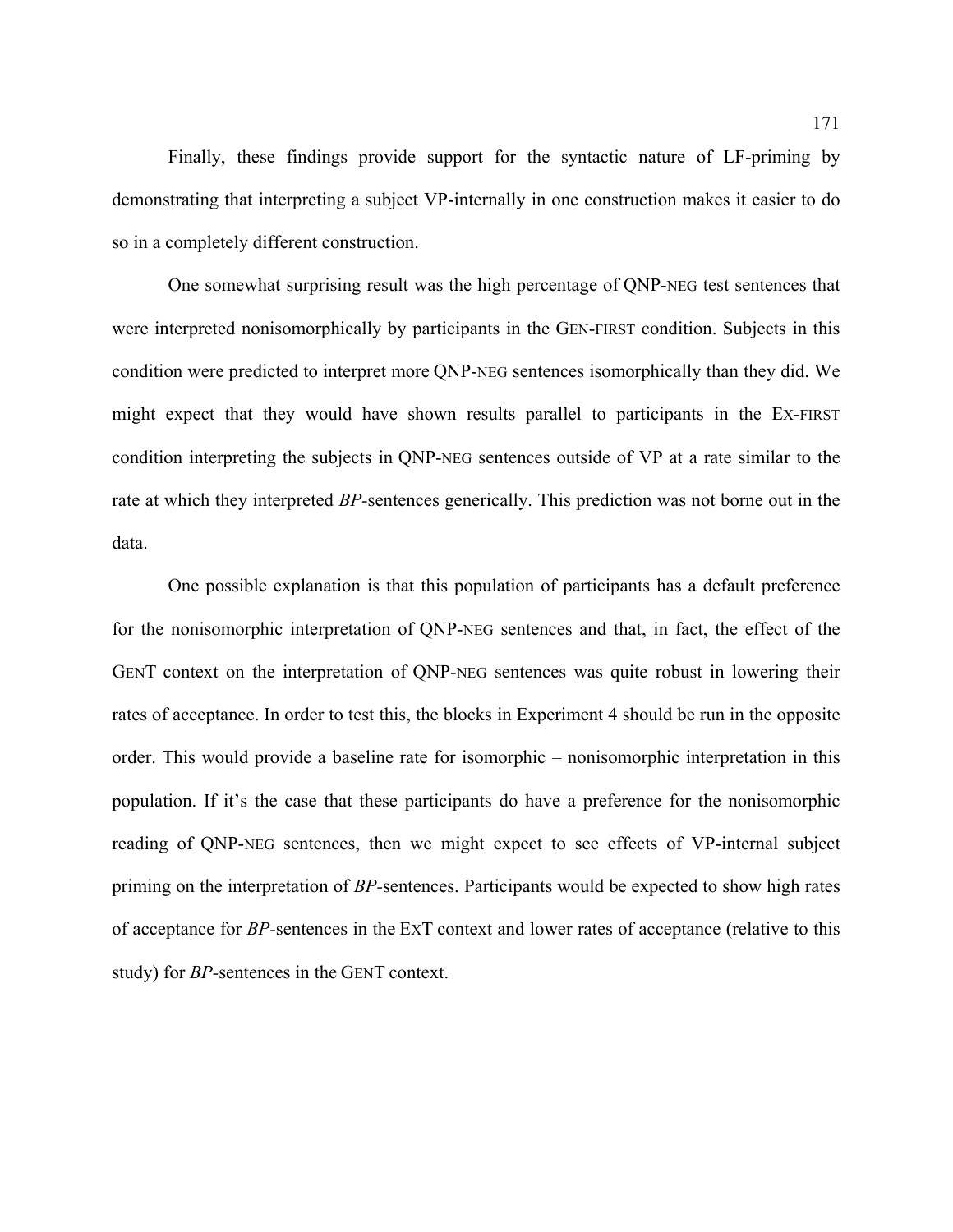### **Chapter 5**

#### **5.0 Conclusion**

speaker and context to context. Generics are also unique in the way they are used to make generalizations because they seem to refer to the entire category and yet, at the very same time, necessarily *not* the whole category since they allow for exceptions. Generics, in their different varieties, are used to make statements about a category as a whole, not to describe individual members of a category. Generics allow speakers of a language to link disparate individuals, events, or facts by whatever features they are perceived to have in common, even if this represents information that a speaker has never actually observed. Crucially, these perceptions cannot be encoded in the grammar; rather, they vary from speaker to

All of these properties make generics useful for building representations of categories and therefore for learning about the world. Categories allow speakers to identify things in the world and to draw inferences about individuals based on their membership in a particular category (Carey 1985, Gelman & Markman 1986, Gelman & Markman 1987, Davidson & Gelman 1990, Gelman & Coley 1990, Gelman & Medin 1993, inter alia). Perhaps not surprisingly, generics are very frequent in child-directed speech (Gelman et al. 1998, Pappas & Gelman 1998, Gelman & Tardif 1998) and children themselves produce generics by two years of age (Gelman & Flukes, reported in Gelman 2003: p. 205). But how kids learn generics and the difference between generic and referring language raises a complex question.

One aspect of this question is the problem of generic knowledge (Prasada 2000) and the other is the problem of generic language. The first problem, briefly, is related to how a child is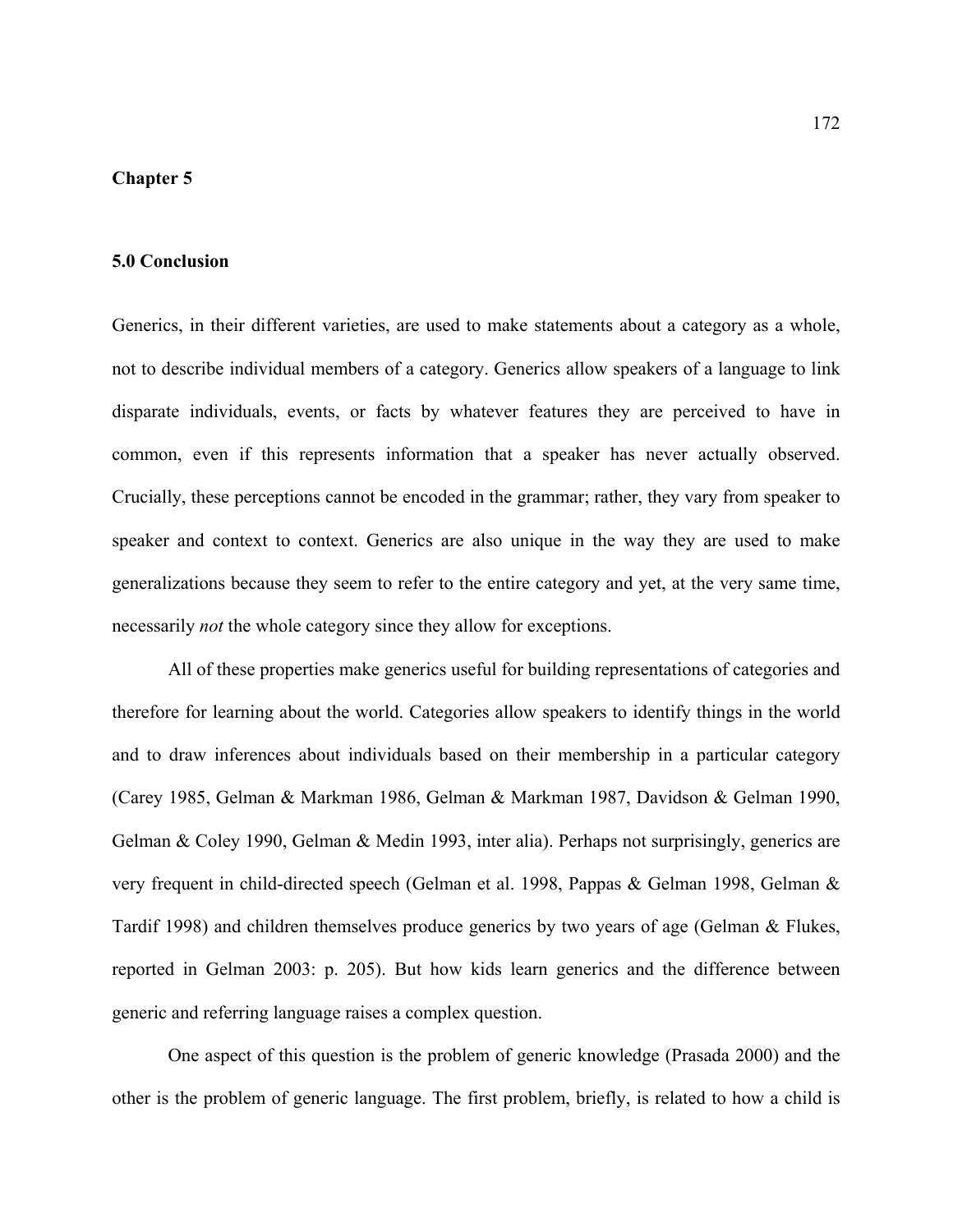able to determine whether an observation is applicable to other members of a kind (or only to the individuals she has observed) and if so, how far does the observation extend (i.e. if something is true of tigers, is it true only of tigers, or of zoo animals, or mammals, etc.). Part of possessing generic knowledge involves understanding that an individual is a member of multiple categories. An individual may possesses certain properties that make it a member of a kind, but others that are idiosyncratic.

A more detailed discussion of the first problem is a question for another dissertation<sup>70</sup>. On the other hand, the second problem raised by how kids learn generics and the difference between generic and referring language was precisely the focus.

clausal architecture, not of NPs as the previous literature had suggested. My analysis appealed to a partic ular linguistic analysis of genericity, Diesing Mapping Hypothesis (Diesing 1992), and The goal of this dissertation was to provide a model of how, given the input, a child could acquire the grammar of genericity. To do this, I claimed that genericity is a property of the made a particular set of assumptions about what is provided to the learner innately. The four studies reported on here were designed to test my claims that combining this particular linguistic analysis with this particular theory of learning would allow children to children acquire the right grammar.

interpretations that are available for indefinites by virtue of the Mapping Hypothesis being a part The path that the investigation followed was dictated by the three main predictions the Mapping Hypothesis makes, relevant to acquisition: first, if the learner can find the indefinites in the input, she will know how to interpret them; second, children should have access to all the

 $\overline{a}$ 

 $70$  The interested reader is directed to the work of Sandeep Prasada (2000) and Susan Gelman (especially Gelman 2003).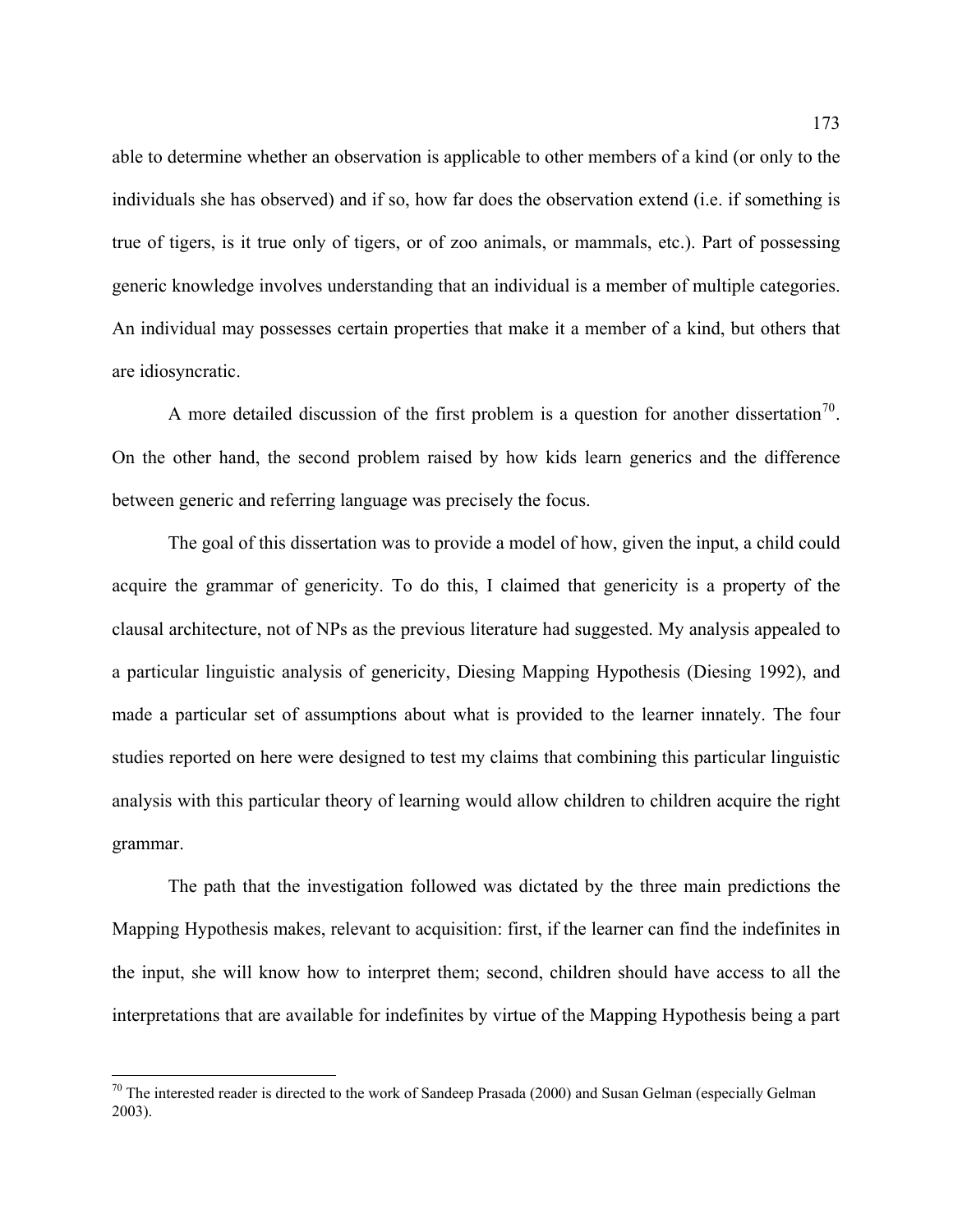of their grammars, regardless of what may be absent from the input; third, if the grammar of genericity relies on syntactic structure for interpretation, then existentially interpreted indefinite subjects will prime other structures requiring VP-internal subjects, while generically interpreted subjects will prime other structures requiring subjects interpreted outside of VP.

Contrary to previous research, the results reported here show that a learner who possesses a rich system of grammatical representations can determine which NPs in the input are generic and wh ich are not, without being forced to solve the puzzle of a many-to-many mapping between syntactic representation. The child is only required to find the indefinites in the input to make use form and function of NPs. This is because the interpretation of an NP relies on its location in the of the Mapping Hypothesis. The results here show that children can do this by examining the distribution of different morphological determiners and the syntactic position of NPs. These studies also showed that in the input to children, the distribution of indefinite interpretations is a subset of what is predicted by the Mapping Hypothesis, but one that is fully consistent with it.

children know about existentially interpreted indefinite subjects, which supports the claim that the Ma pping Hypothesis drives learning rather than being its output. This also demonstrates the interpretations. Children further demonstrate that the Mapping Hypothesis is part of their grammars by showing that they have knowledge of the interpretation of indefinite NPs beyond what is in their input. Children know about the interpretations that are missing from their input. Specifically, significance of viewing genericity as a property of the syntactic structure, rather than as a property of NP meanings. Children would not be expected to be able to determine the full range of interpretations available unless they had access to the syntactic structures that give rise to the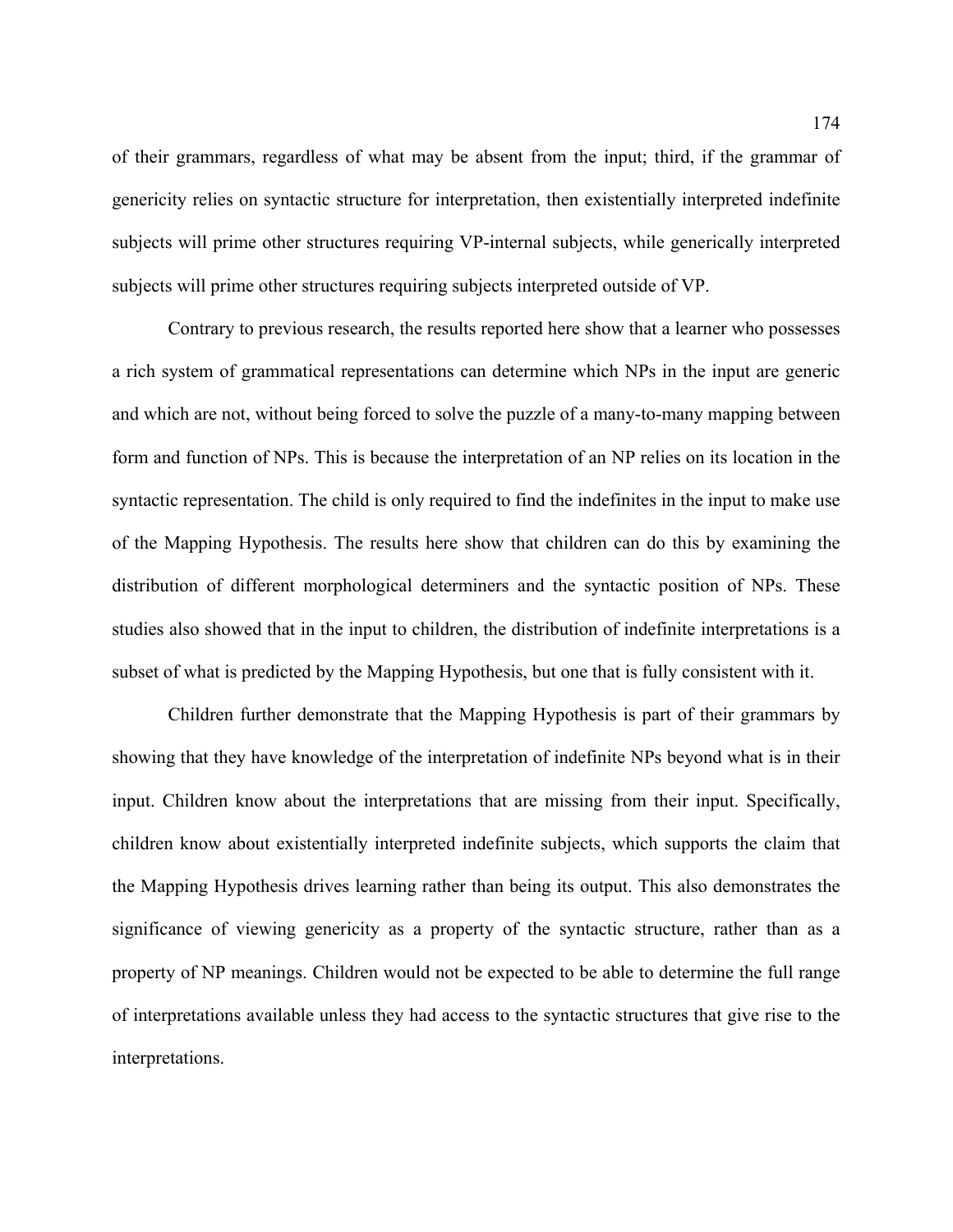The importance of syntactic structure in the interpretation of indefinite NPs is confirmed by the results showing that existentially interpreted bare plural subjects prime other structures requiring VP-internal subjects, like the nonisomorphic interpretation of sentences with QNPs and negation. Crucially, priming works on sentences that are similar to the EXT primes only because they exhibit similar syntactic representations. Sentences in the GENT context did not show the same degree of priming strength as sentences in the EXT context, but priming with generically interpreted subjects significantly inhibits the interpretation of VP-internal subjects in target sentences.

Taken all together, the ultimate conclusion from the studies presented in this dissertation shows that UG provides children with a rich grammar that they can use to filter the input in meaningful ways. It is thus that they can demonstrate linguistic sophistication beyond what is in their input. They can apply this to the acquisition of generic and referring language, which serve them well as they learn about the world.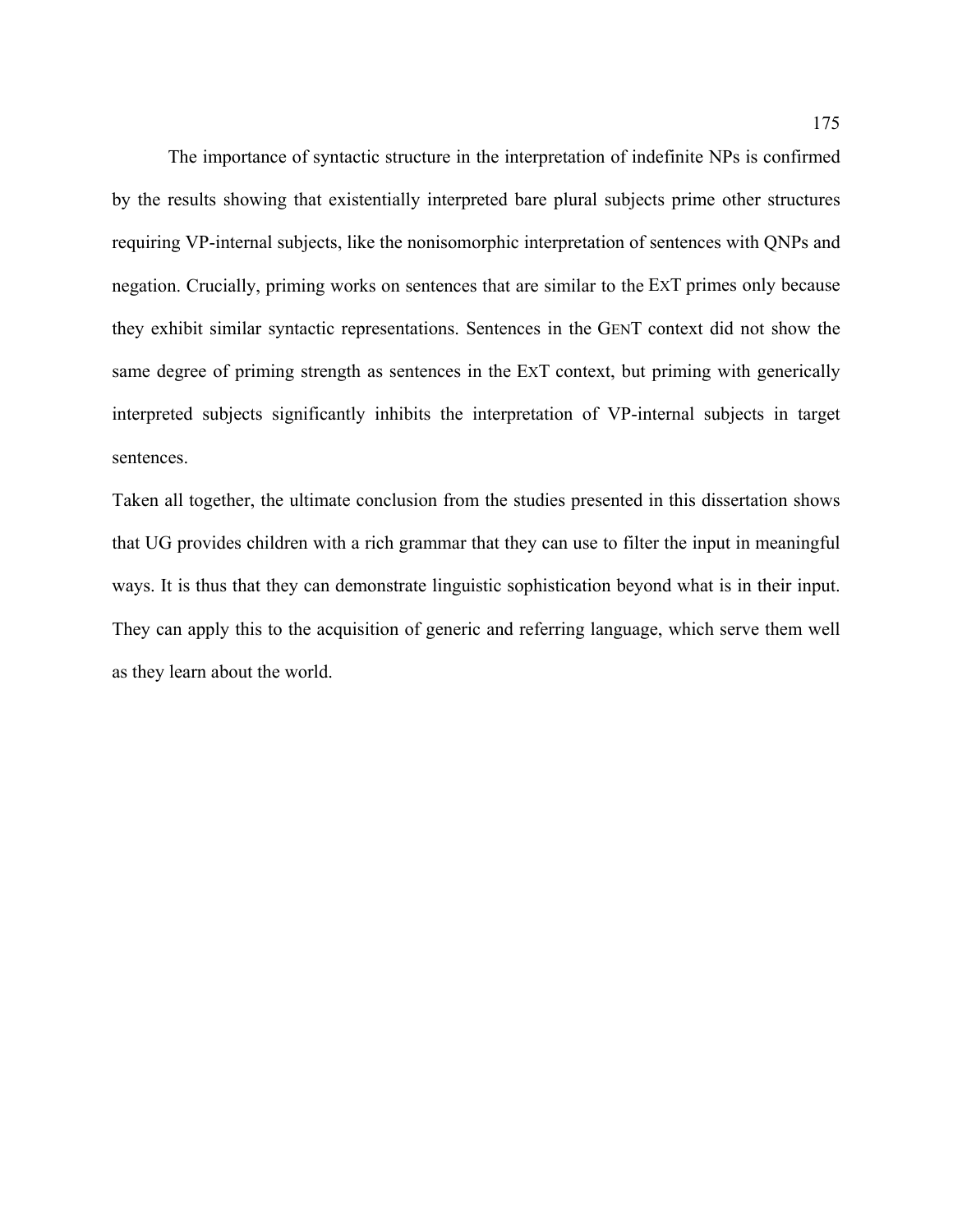- Bacon, J. (1973a). The semantics of generic "the". *Journal of Philisophical Logic*, 2, 323-339.
- Bacon, J. (1973b). Do generic descriptions denote? *Mind*, 82, 331-347.
- Becker, M. (2000). The acquisition of the English copula. In S.C. Howell, S. A. Fish, & T. Keith-Lucas (eds.), *Proceedings of the Annual Boston University Conference on Language Development*, 24, 104-115.
- Bencini, G. M. L. & Valian, V. V. (in press). Abstract sentence representations in 3-year-olds: Evidence from language comprehension and production. *Journal of Memory and Language*.
- (1986). Syntactic persistence in language production. *Cognitive Psychology*, 18, 355- Bock, J. K. 387.
- Ha (eds.), *Proceedings of the Annual Boston University Conference on Language*  Branigan, H. P., McLean, J. F. & Jones, M. (2005). A blue cat of a cat that is blue? Evidence for abstract syntax in young children's noun phrases. In A. Brugos, M.R. Clark-Cotton & S. *Development*, 29, 109-121.
- *Cognition*, 75, B13-B25. Branigan, H.P., Pickering, M.J. & Cleland, A.A. (2000). Syntactic coordination in dialogue.
- Brown, R. (1973). *A first language: The early stages*. Cambridge, MA: Harvard University Press.
- Burton-Roberts, N. (1976). On the generic indefinite article. *Language*, 52, 427-448.
- Carey, S. (1985). *Conceptual development in childhood*. Cambridge, MA: MIT Press.
- Carey, S. & Bartlett, E. (1978). Acquiring a single new word. *Papers & Reports on Child Language Development*, 15, 17-29.
- Carlson, G. (1977b). *Reference to kinds in English*. PhD dissertation, University of Massachusetts, Amherst.
- Chierchia, G. (1995). Syntactic bootstrapping and the acquisition of noun meanings: The mass/count issue. In B. Lust (ed.), *Syntactic theory and language acquisition* (pp. 301- 18). Princeton, NJ: Erlbaum Associates.
- Chierchia, G. (1998). Reference to kinds across languages. *Natural Language Semantics*, 6, 339- 405.

Chomsky, N. (1981). *Lectures on government and binding*. Dordrecht: Foris.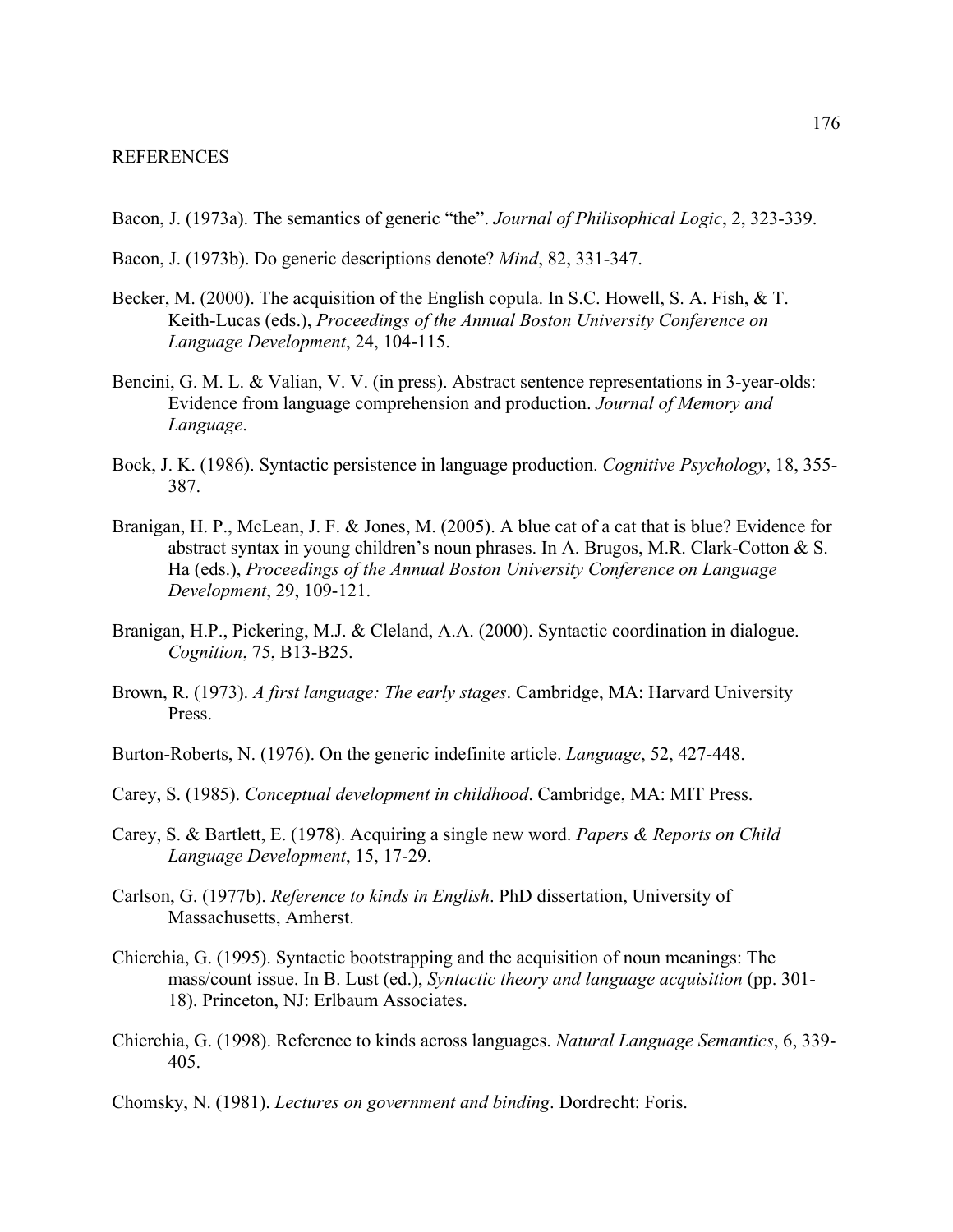- Cohen, A. (2001b). On the generic use of indefinite singulars. *Journal of Semantics*, 18, 183- 209.
- *Natural Language Semantics*, 10, 125-65. Cohen, A. & Erteshik-Shir, N. (2002). Topic, focus and the interpretation of bare blurals.
- Contreras, H. (1987). Small clauses in English and Spanish. *Natural Language and Linguistic Theory*, 5, 225-243.
- Crain, S. & McKee, C. (1985). The acquisition of structural restrictions on anaphora. In S. Berman, J.W. Choe, & J. McDonough (eds.), *Proceedings of NELS*, 16, 94-110.
- Crain, S. & Thornton, R. (1998). *Investigations into Universal Grammar: A guide to experiments sition of syntax and semantics*. Cambridge: MIT Press. *on the acqui*
- 99-111). Cambridge: Cambridge University Press. Dahl, Ö. (1975). On generics. In E. Keenan, (ed.). *Formal semantics of natural language* (pp.
- Davidson, D. (1967). The logical form of action sentences. In N. Rescher (ed.), *The logic of decision and action* (pp. 81-95). Pittsburgh, PA: University of Pittsburgh Press.
- Davidson, N. & Gelman, S. (1990). Inductions from novel categories: The role of language and conceptual structure. *Cognitive Development*, 5, 151-176.
- Diesing , Molly. 1992. *Indefinites*. Cambridge, MA: MIT Press.
- sentences: Implications for models of sentence processing and reanalysis. *Journal of Psycholinguistic Research*, 30, 3-20. Ferreira, F., Christianson, K., & Hollingworth, A. (2001). Misinterpretations of garden-path
- Ferreira, V. S. (2003). The persistence of optional complementizer mention: Why saying a "that" is not saying "that" at all. *Journal of Memory and Language*, 48, 379-398.
- . *Memory and Language*, 34, 287-310 Fisher, C. & Tokura, H. (1995). The Given-New Contract in Speech to Infants. *Journal of*
- Fritzley, V.H., & Lee, K. (2003). Do young children always say yes to yes–no questions? A metadevelopmental study of the affirmation bias. *Child Development*, 74, 1297-1313.
- Gelman, S. (1988). The development within natural kind and artifact categories. *Cognitive Psychology*, 20, 65-96.
- Gelman, S. (2003). *The essential child*. New York: Oxford University Press.
- Gelman, S. (2004). Learning words for kinds. In D. Hall & S. Waxman (eds.), *Weaving a lexicon* (pp. 445-84) Cambridge, MA: MIT Press.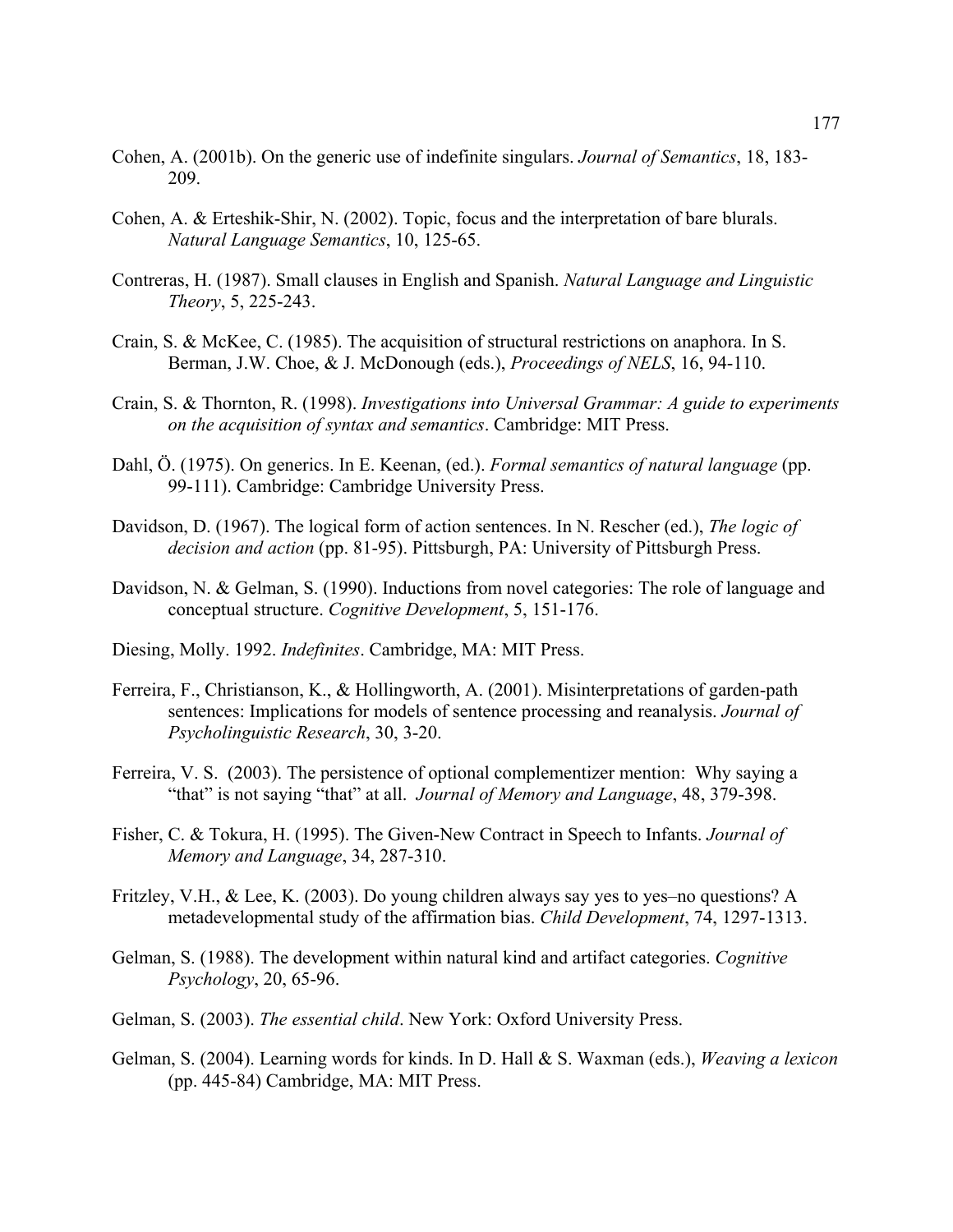- Gelman, S. & Coley, J. (1990). The importance of knowing a dodo is a bird: Categories and inferences in 2-year-old-children. *Developmental Psychology*, 26, 796-804.
- Gelman, S. & Markman, E. (1986). Categories and induction in young children. *Cognition*, 23, 183-209.
- categories and appearances. *Child Development*, 58, 1532-1541. Gelman, S. & Markman, E. (1987). Young children's inductions from natural kinds: the role of
- Gelman, S. & Medin, D. (1993). What's so essential about essentialism? A different perspective *Development*, 8*,* 157-167. on the interaction of perception, language and conceptual knowledge. *Cognitive*
- Gelman, S. & Raman, L. (2003). Preschool children use linguistic form class and pragmatic cues to interpret generics. *Child Development, 74,* 308-25.
- Gelman, S., Star, J. & Flukes, J. (2002). Children's use of generics in inductive inferences. *Journal of Cognition and Development*, 3, 179-199.
- Gelman, S. & Tardif, T. (1998). Generic noun phrases in English and Mandarin: An examination of child-directed speech. *Cognition*, 66, 215-48.
- Gelman, S., Coley, J., Rosengren, K., Hartman, E. & Pappas, A. (1998). Beyond labeling: The role of maternal input in the acquisition of richly structured categories. *Monographs of the Society for Research in Child Development*, 63 (serial no. 253).
- Graham, S., Cameron, C. & Welder, A. (2005). Preschoolers' extension of familiar adjectives. *Journal of Experimental Child Psychology*, 91, 205-226.
- Graham, S., Welder, A. & McCrimmon, A. (2003). Hot dogs and zavy cats: Preschoolers' and adults' expectations about familiar and novel adjectives. *Brain and Language*, 84, 16-37.
- Heibeck, T. & Markman, E. (1987). Word learning in children: An examination of fast mapping. *Child Development*, 58, *4,* 1021-1034.
- Heim, I. (1982). *The semantics of definite and indefinite noun phrases*, PhD dissertation, University of Massachusetts, Amherst.
- Hollander, M., Gelman, S. & Star, J. (2002). Children's interpretation of generic noun phrases. *Developmental Psychology*, 38, 883-94.
- Huttenlocher J., Vasilyeva, M. & Shimpi, P. (2004). Syntactic priming in young children. *Journal of Memory and Language*, 50, 182-195.
- M. Stokhof (eds.), *Formal methods in the study of language: Proceedings of the third Amsterdam colloquium* (pp. 277-322). Amsterdam: Mathematical Centre. Kamp, H. (1981). A theory of truth and semantic representation. In J. Groenendijk, T. Janssen,  $\&$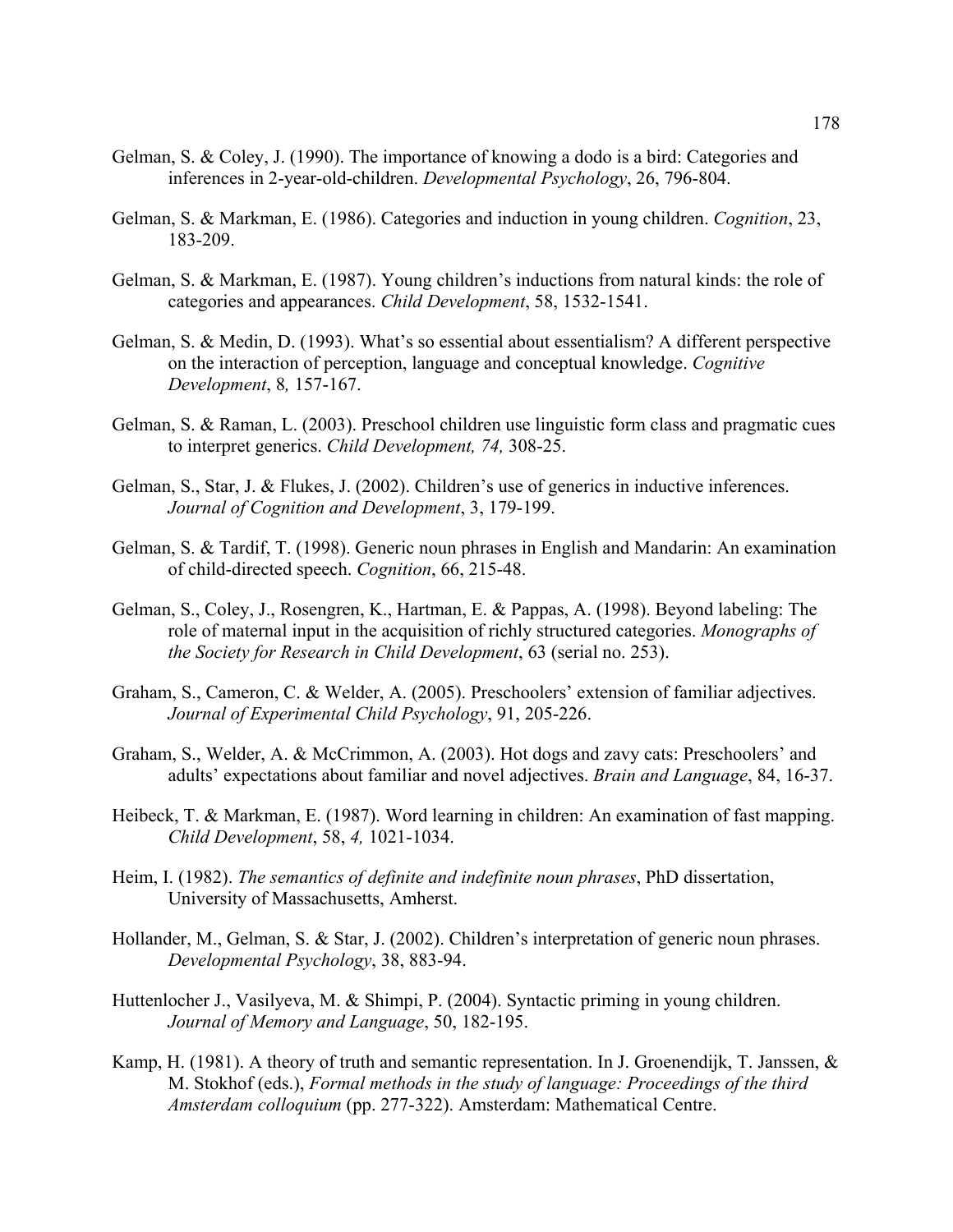- Keil, F. (1992). *Concepts, kinds and cognitive development*. Cambridge: MIT Press. Availabl e from http://cognet.mit.edu . (Reprinted from *Concepts, kinds and cognitive development*. Cambridge: MIT Press, 1989)
- Kitagawa, Y. (1994). *Subjects in Japanese and English*. Outstanding dissertations in linguistics. New York, NY: Garland Press.
- Kleiber , G. (1989a). LE générique: un massif? *Langagues*, 94, 73-113.
- Koopman, H. & Sportiche, D. (1991). The position of subjects. *Lingua*, 85, 211-258.
- Kratzer, A. (1995). S-level and I-level predicates. In G. Carlson & F.J. Pelletier (eds.), *The generic book* (pp. 125-175). Chicago: The University of Chicago Press.
- Kratzer, A. (1998). Scope or Pseudoscope? Are there Wide-scope Indefinites? In Susan Rothstein (ed.), *Events in Grammar* (pp. 163-196). Dordrecht: Kluwer.
- Krifka, M., Pelletier, F. J., Carlson, G. N., ter Meulen, A., Link, G. & Chierchia, G. (1995). Genericity: An introduction. In G. Carlson & F.J. Pelletier (eds.), *The generic book* (pp. 1-124). Chicago: The University of Chicago Press.
- Kuroda, S. (1992). Whether we agree or not: A comparative syntax of English and Japanese. In S. Kuroda, *Japanese syntax and semantics: Collected papers* (pp. 315-357 ). Dordrecht: Kluwer. (Reprinted from *Linguisticae Investigationes*, 12, pp. 1-47, 1988)
- Lawler, J. (1972). Generic to a Fault. In P. Pervanteau, J. Levi & G. Phares (eds.), *Proceedings of CLS*, 8, 247-258.
- Levin, B. (1993) *English verb classes and alternations: A preliminary investigation* (pp. 188- 196). Chicago: University of Chicago Press.
- Lewis, D. (1975). Adverbs of quantification. In E. Keenan (ed.), *Formal semantics of natural language* (pp. 3-15). Cambridge: Cambridge University Press.
- Lidz, J. & Musolino, J. (2002) Children's command of quantification. *Cognition*, 84, 113-154.
- Lyons, J. (1977). *Semantics*. New York: Cambridge University Press.
- Mahwah, NJ: Lawrence Erlbaum Associates. Matthewson, L. (2004) MacWhinney, B. (2000). *The CHILDES project: Tools for analyzing talk*, Third edition.
- Matthewson, L. (2004). Strategies of quantification: Evidence from the world. Paper presented at the Strategies of Quantification Conference, York, England. To appear in K. Gil and G. Tsoulas (eds.).
- May, R . (1985). *Logical form: Its structure and derivation*. Cambridge, MA: MIT Press.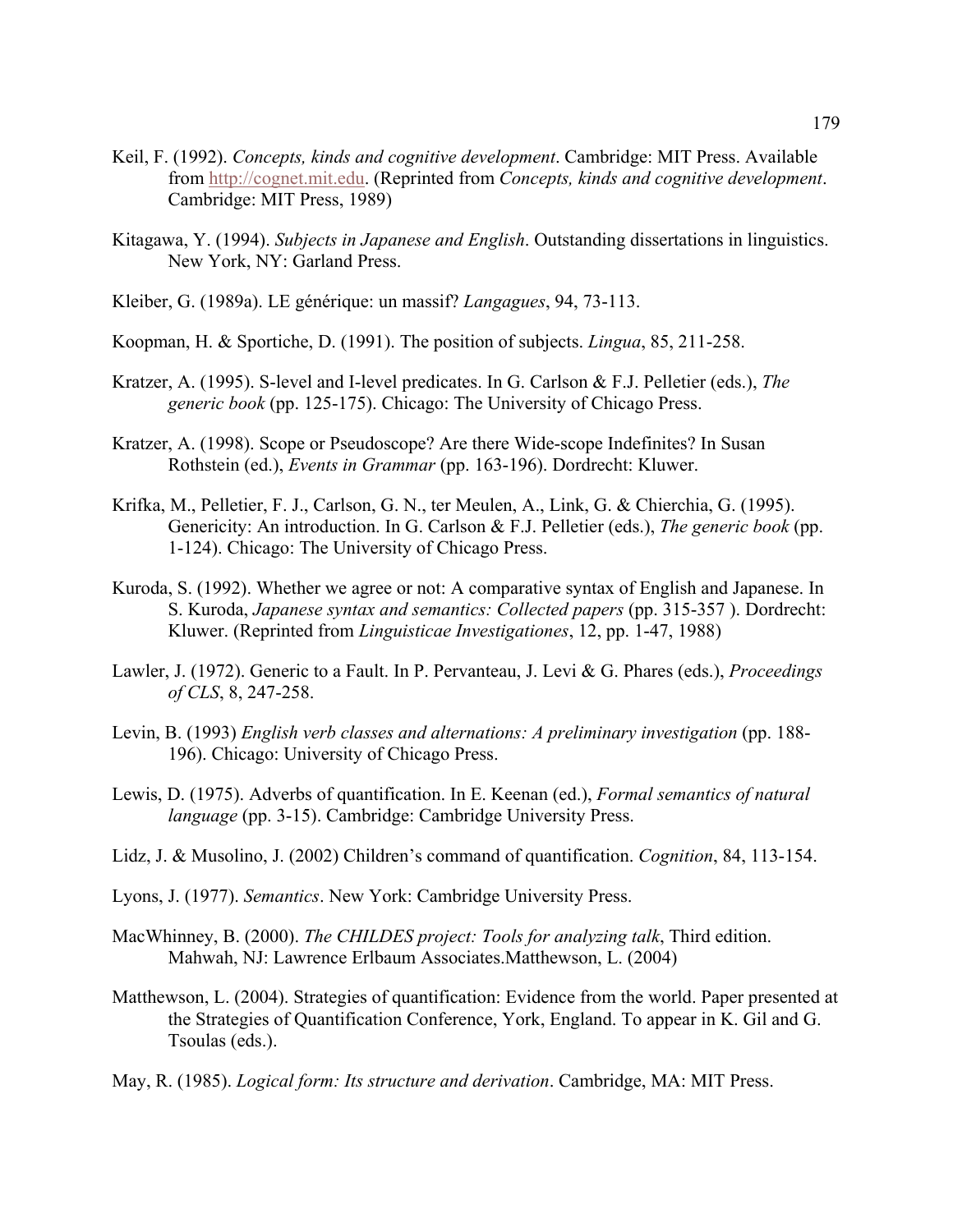- May, R. (1991). Syntax, semantics and logical form. In A. Kasher (ed.), *The Chomskyan turn* (pp. 334-359). Cambridge, MA: Blackwell.
- McCloskey, J. (1996). On the scope of verb movement in Irish. *Natural Language and Linguistic Theory*, 14, 47-104.
- Milsark, G. (1974). Existential sentences in English. Ph.D. dissertation, MIT.
- Musolino, J. & Lidz, J. (2003). The scope of isomorphism: turning adults into children. *Language Acquisition*, 11, 277-291.
- Musolino, J., Crain, S. & Thornton, R. (2000). Navigating negative semantic space. *Linguistics*, 38, 1-32.
- Ojeda, A. (1991). Definite descriptions and definite generics. *Linguistics and Philosophy*, 14, 367-397.
- Pappas, A. & Gelman, S. (1998). Generic noun phrases in mother-child conversations. *Journal of Child Language*, 25, 19-33.
- Partee, B. (1986). Noun-phrase interpretation and type-shifting principles. In J. Groenendijk, D. de Jongh & M. Stockhoff (eds.). *Studies in discourse representation theory and the theory of generalized quantifiers*, volume 8 of the Groningen-Amsterdam Studies in Semantics. Dordrecht: Reidel
- of First Annual Conference on Semantics and Linguistic Theory, 1, 159-187. Partee, B. (1992) Topic, focus and quantification. In A. Wyner & S. Moore (eds.), *Proceedings*
- Kratzer, & B. H. Partee (eds.), *Quantification in natural languages* (pp. 541-601). Dordrecht: Kluwer. Partee, B. (1995). Quantificational Structures and Compositionality. In E. Bach, E. Jelinek, A.
- Pesetsky, D. (1989). Language-particular processes and the earliness principle. Unpublished manuscript. Retrieved April 27, 2007 from http://web.mit.edu/linguistics/people/faculty/ pesetsky/publications.html.
- Pickering, M. J. & Branigan, H. P. (1998). The representation of verbs: evidence from syntactic priming in language production. *Journal of Memory and Language*, 39, 633-651.
- Prasada, S. 2000. Acquiring generic knowledge. *Trends in Cognitive Sciences*, 4, 66-72.
- text (pp. 295-325). Philadelphia/Amsterdam: John Benjamins. Prince, E. (1992). The ZPG letter: Subjects, definiteness, and information-status. In S. Thompson & W. Mann (eds.), *Discourse description: Diverse linguistic analyses of a fund-raising*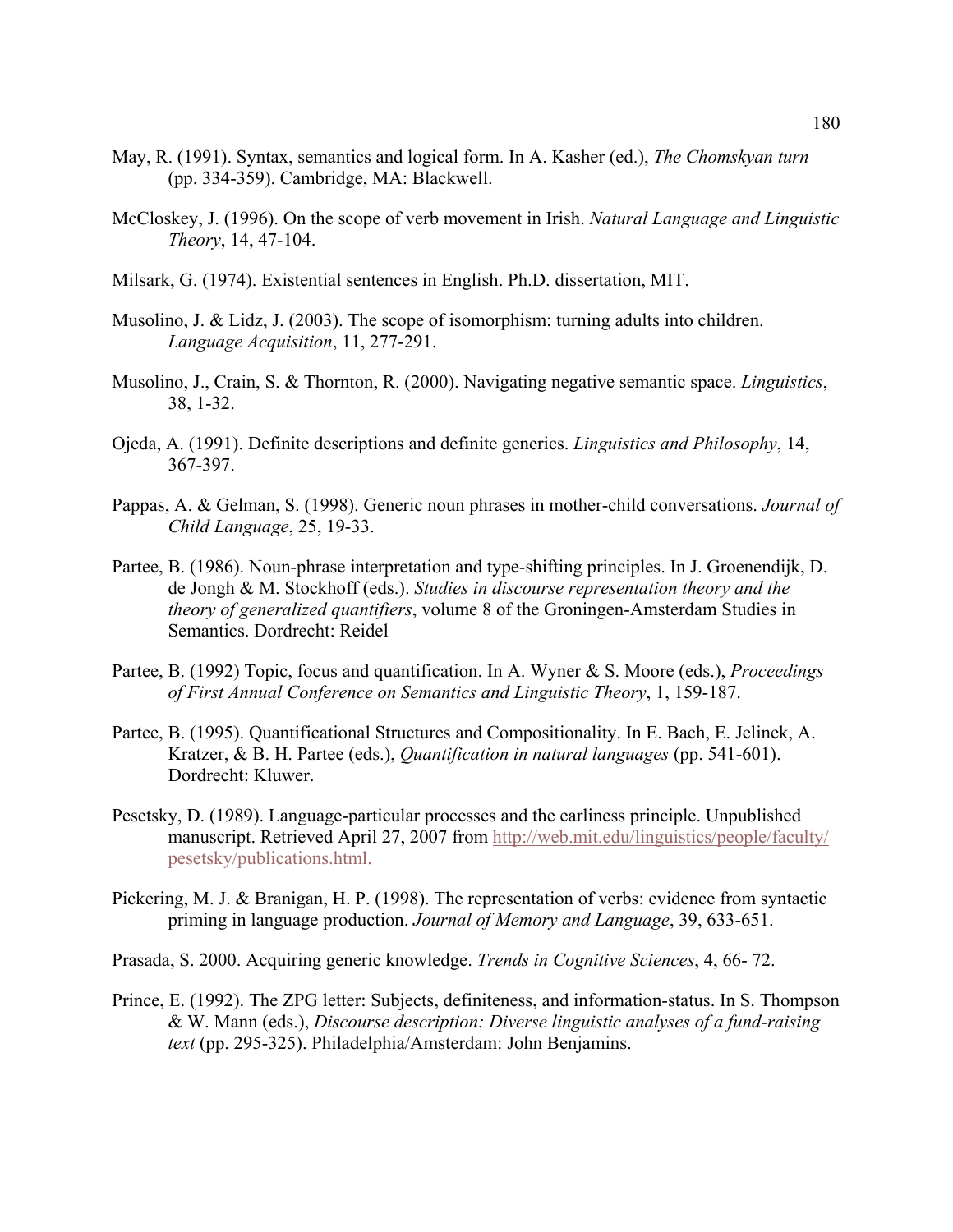- Rooth, M. (1995). Indefinites, Adverbs of Quantification and Focus Semantics. In G. Carlson & F.J. Pelletier (eds.), *The generic book* (pp. 265-99). Chicago: The University of Chicago Press.
- Savage, C., Lieven, E., Theakston, A. & Tomasello, M. (2003). Testing the abstractness of children's linguistic representations: Lexical and structural priming of syntactic constructions in young children. *Developmental Science*, 6, 557-567.
- Savage, C., Lieven, E., Theakston, A. & Tomasello, M. (2006). Structural priming as implicit learning in language acquisition: The persistence of lexical and structural priming in 4year-olds. *Language Learning and Development*, 2, 27-49.
- Schubert, L. K. & Pelletier, F. J. (1989). Generically speaking; Or using discourse representation theory to interpret generics. In G. Chierchia, B. Partee & R. Turner (eds.), *Properties, types and meanings*, vol. 2 (pp. 193-268). Dordrecht: Kluwer.
- Spears, A. K. (1974). On the notion occasion and the analysis of aspect. In M. W. La galy, R. A. Fox & A. Bruck (eds.), *Proceedings of CLS*, 10, 672-683.
- Sportiche, D. (1988). A Theory of Floating Quantifiers and its Corollaries for Constituent Structure. *Linguistic Inquiry*, 19, 425-450.
- Viau, J., Lidz, J. & Musolino, J. (2005). Syntactic priming of LF representations in 4-year-olds. . Poster presented at *BUCLD 30*
- von Fintel, K. & Matthewson, L. (in press). Universals in semantics. *The Linguistic Review*.
- Wason, P. (1965). The contexts of plausible denial. *Journal of Verbal Learning and Verbal Behavio*r, 4:7-11.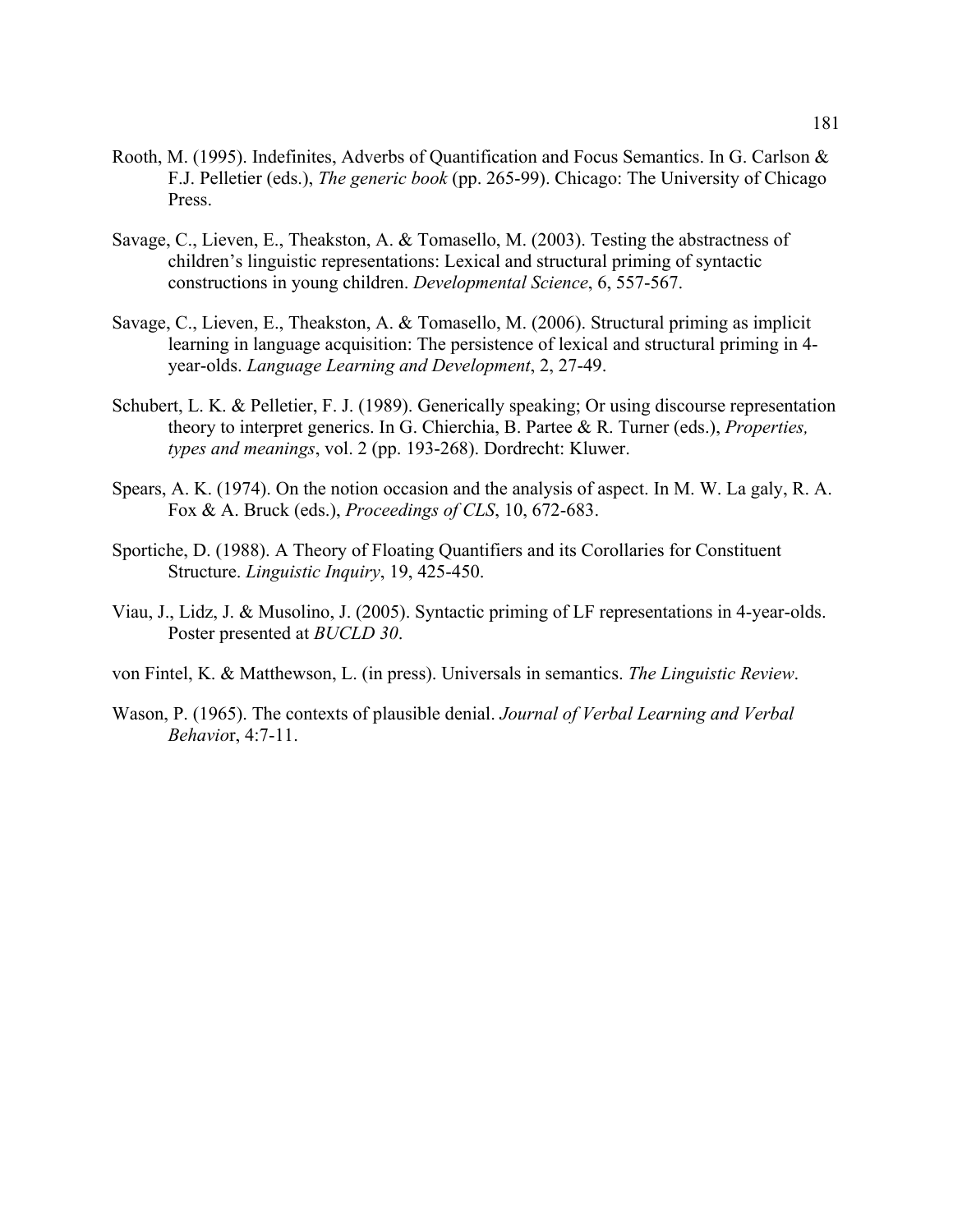# APPENDIX A

### **Test items for Experiment 3**

### **Alice at the zoo**

The zookeeper tells Alice where all the different animals live: the monkeys in the jungle, the crocodiles in the river area, the zebras in the savanna. The zookeeper goes off to work and Alice decides to go see the monkeys. While Alice is over by the jungle area looking at the monkeys, the zookeeper notices that the river where the crocodiles live is filthy and he needs to clean it right away. He has to move the crocodiles to do it, so he takes the crocodiles from the river habitat they normally live in and puts them in the desert area. He then goes back to the river to clean.

decides she will go see the crocodiles in the river area. To her surprise, when she arrives at the river ar ea, the crocodiles are gone and the zookeeper is cleaning. He tells her that the river was crocodiles and is happy to see them even if she does not get to see them swim. Alice decides to go see the zebras in the savanna next and after watching them for a while dirty and that he had to move the crocodiles in order to clean it. She walks away, dejected, but perks up as she notices that that there's something in the desert area. She sees that it's the

Hmm. That was a story about a girl who went to Mr. Sam's zoo. I think I know something about *the zoo …* 

| <b>BP</b> | Crocodiles are in the desert area.<br>Crocodiles are in the river area.                 | $ExT = True$<br>$GenT = True$  |
|-----------|-----------------------------------------------------------------------------------------|--------------------------------|
| There     | There are crocodiles in the desert area.<br>There are crocodiles in the river area.     | $ExT = True$<br>$GenT = False$ |
| Usually   | Crocodiles are usually in the desert area.<br>Crocodiles are usually in the river area. | $ExT = False$<br>$GenT = True$ |

#### **Max at the toystore**

 Max arrives at the toystore and meets Eric, who is the owner of the toystore. He shows Max a map of the store and tells him where he can find all the different toys: the skateboards on the first floor, the planes on the second floor, the horses on the third floor. Max decides to start on the first floor with the skateboards. He really likes them and thinks he wants to get them, so, since there are only three left, he takes them with him and goes to look at the toys on the other floors.

 Max considers getting some planes on the second floor, but ultimately decides to get some horses up on the third floor. He puts the skateboards down on the third floor and goes to buy the horses.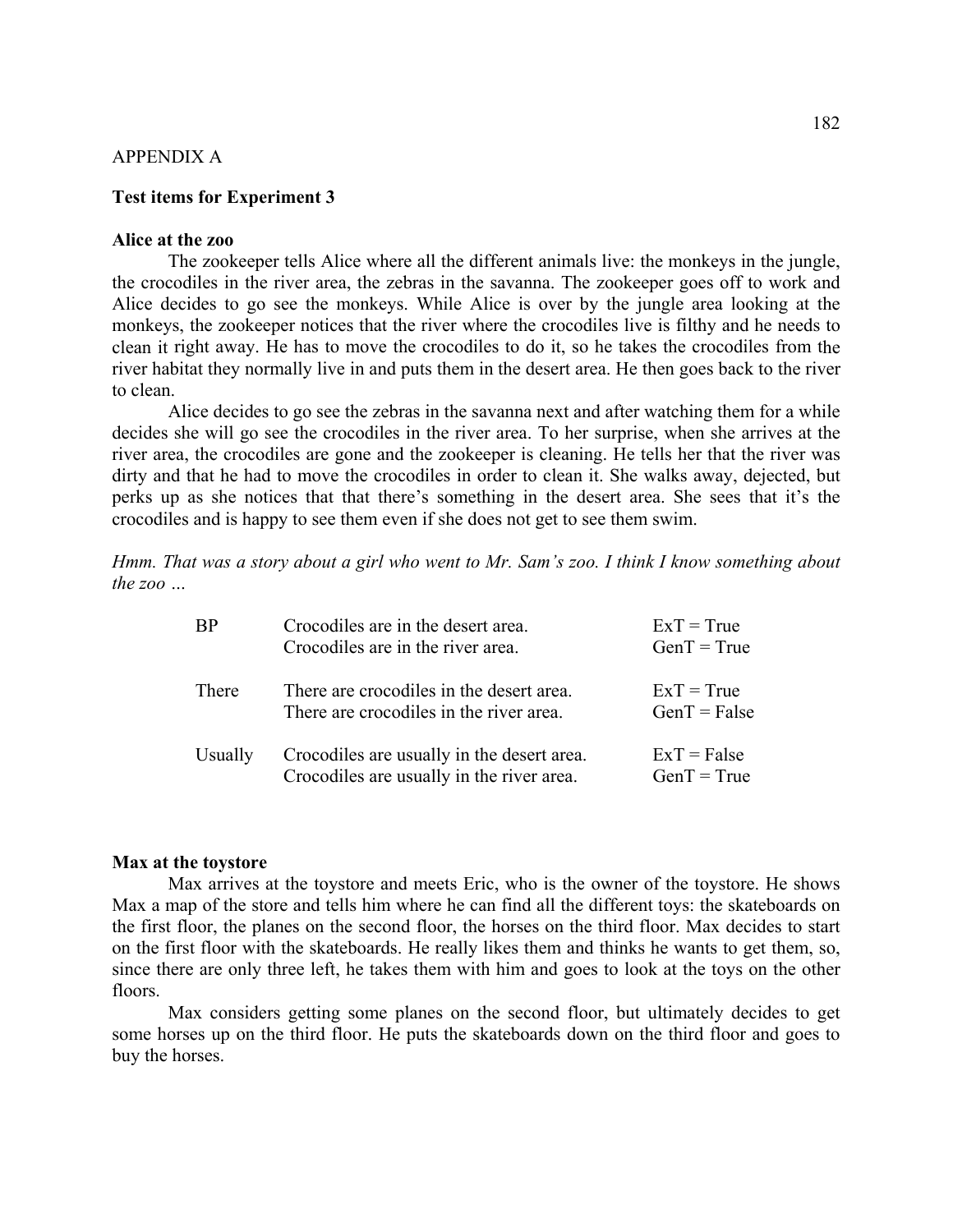*Hmm. That was a story about a boy who went to a toy store. I think I know something about the store …* 

| <b>BP</b> | Skateboards are on the third floor.<br>Skateboards are on the first floor.                | $ExT = True$<br>$GenT = True$  |
|-----------|-------------------------------------------------------------------------------------------|--------------------------------|
| There     | There are skateboards on the third floor.<br>There are skateboards on the first floor.    | $ExT = True$<br>$GenT = False$ |
| Usually   | Skateboards are usually on the third floor<br>Skateboards are usually on the first floor. | $ExT = False$<br>$GenT = True$ |

# **Talking dragons at the circus**

dragons in the green ring. They decide to go see the lion tamer in the yellow ring first. They really enjoy the act, but get bored and decide to go see the acrobats in the blue ring. Meanwhile, dragons put up a sign indicating that they've gone outside on break and leave the ring empty. Two girls go to the circus. They find a sign outside the tent telling them where they can see all the different acts: the lions in the yellow ring, the acrobats in the blue ring, the talking the talking dragons in the green ring decide that they are tired and need to take a break. The

After watching the acrobats for a while, the girls decide to go see the talking dragons. When they get to the green ring, they notice that the dragons are nowhere to be found; however, they see the sign that the dragons put up to indicate that they went outside on break. The girls debate whether to wait around or come back tomorrow to see the dragons.

Hmm. That was a story about the three-ring circus. I think I know something about the circus...

| <b>BP</b> | Talking dragons are outside.<br>Talking dragons are in the green ring.                 | $ExT = True$<br>$GenT = True$  |
|-----------|----------------------------------------------------------------------------------------|--------------------------------|
| There     | There are talking dragons outside.<br>There are talking dragons in the green ring.     | $ExT = True$<br>$GenT = False$ |
| Usually   | Talking dragons are usually outside.<br>Talking dragons are usually in the green ring. | $ExT = False$<br>$GenT = True$ |

### **Playing at the park**

help clean up the mess, so one of the children is left to put everything away by himself. Luckily, as he's about to start, the park ranger shows up to remind him of where all the different types of toys belong: the soccer balls in the box by the soccer field, the basketballs in the shed by the Three friends have had a fun day playing at the park. All the toys they played with are spread out in front of them. Two of the children have to go home for dinner right away and can't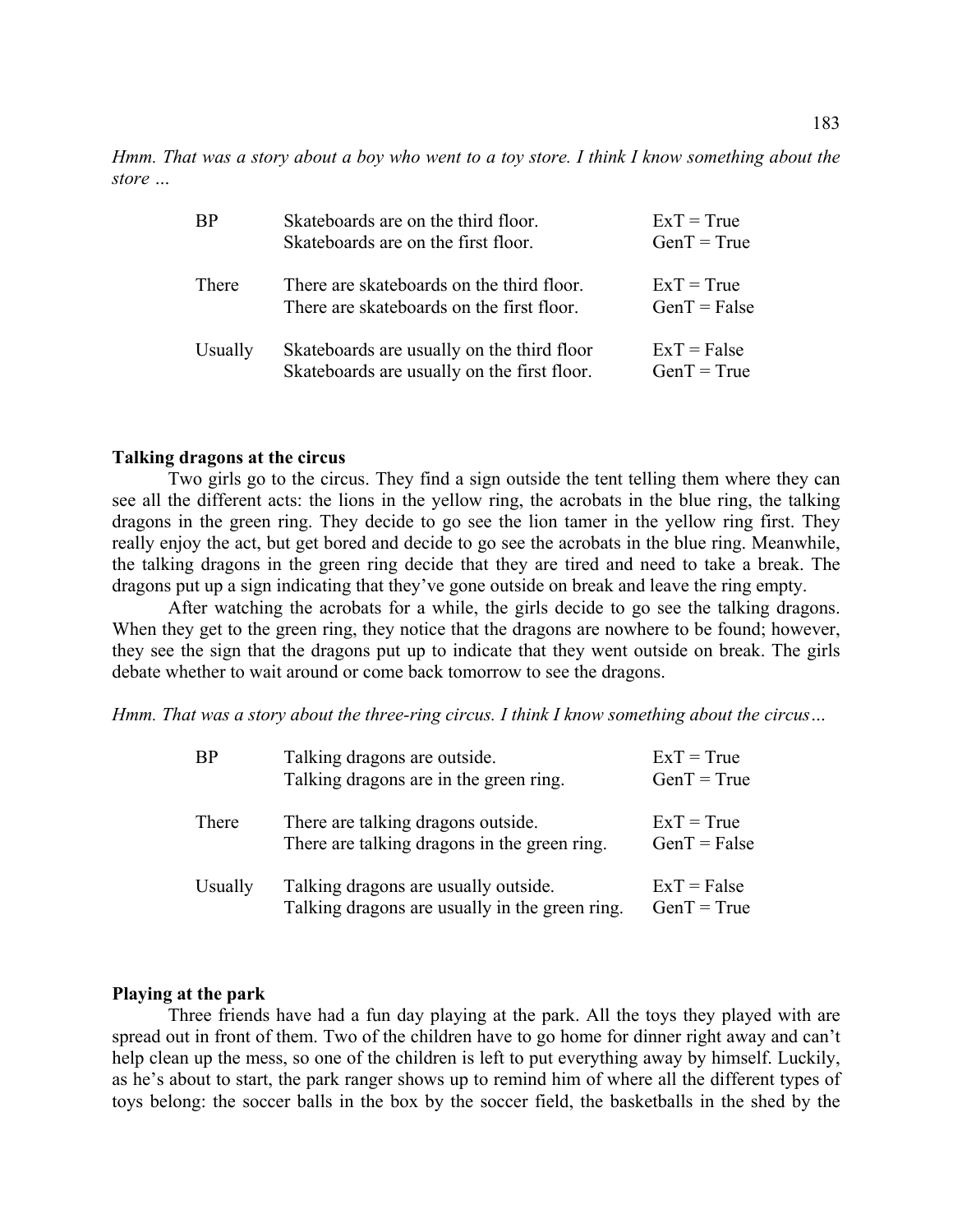basketball court, the baseballs in the bag by the baseball diamond. The park ranger has to leave too, but she offers to help the boy tomorrow if he has any trouble.

First, the boy puts away the baseballs in the ball bag by the baseball diamond. Then he puts the basketballs in the shed by the basketball court. Finally, he takes the soccer balls over to the soccer field. He tries to put them in the appropriate box, but it's locked and he doesn't have a key. Rather than leave the soccer balls loose, the boy decides to put them in the shed with the basketballs and come back the following day to tell the park ranger.

*Hmm. That was a story about a boy cleaning up at the park. I think I know something about the park…* 

| <b>BP</b> | Soccer balls are in the shed.         | $ExT = True$   |
|-----------|---------------------------------------|----------------|
|           | Soccer balls are in the box.          | $GenT = True$  |
| There     | There are soccer balls in the shed.   | $ExT = True$   |
|           | There are soccer balls in the box.    | $GenT = False$ |
| Usually   | Soccer balls are usually in the shed. | $ExT = False$  |
|           | Soccer balls are usually in the box.  | $GenT = True$  |

# **Ali in her sister's room**

Megan likes to be very tidy, so she cleans up her room before she goes to school, putting all her things away: the hats in the closet, the pillows under the covers of her neatly made bed, the toys play with her toys and make a mess in her room. To prevent this, she decides to hide her toys in a different location. Instead of keeping them in the toy chest, she hides them behind her TV and then goes to school. Megan is getting ready to go to school and her little sister Ali is eating her breakfast. in the toy chest. Just as she's about to leave, she realizes that while she's gone, Ali is going to

 Sure enough, as soon as Megan is gone, Ali decides to play with Megan's things. She decides to play with the toys, but when she goes to the toy chest to get them, she can't find them. She's disappointed and decides instead to just watch TV.

Hmm. That was a story about a girl playing in her sister's room. I think I know something about *the room…*

| <b>BP</b> | Toys are behind the TV.<br>Toys are in the toy chest.                 | $ExT = True$<br>$GenT = True$  |
|-----------|-----------------------------------------------------------------------|--------------------------------|
| There     | There are toys behind the TV.<br>There are toys in the toy chest.     | $ExT = True$<br>$GenT = False$ |
| Usually   | Toys are usually behind the TV.<br>Toys are usually in the toy chest. | $ExT = False$<br>$GenT = True$ |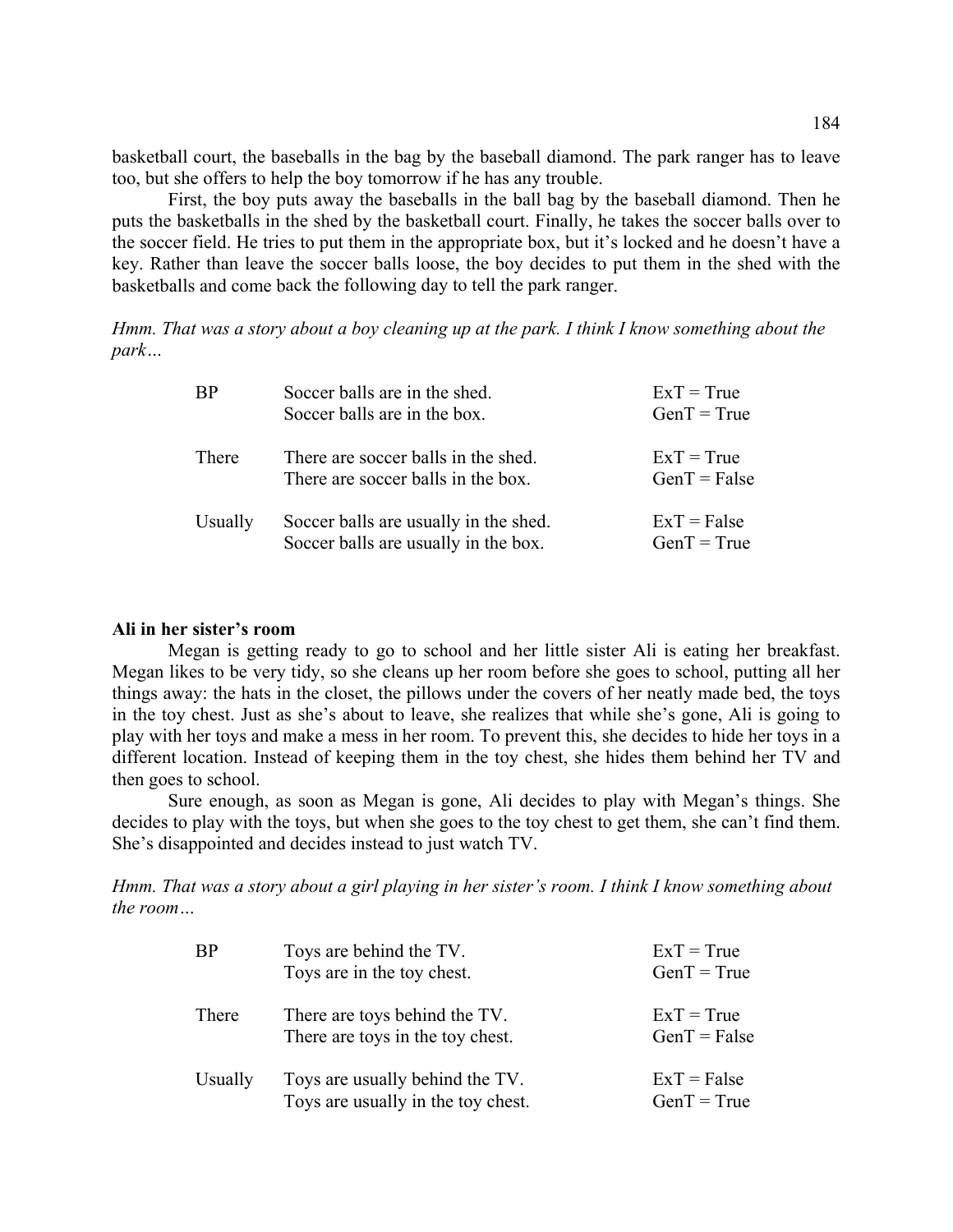### **Ariel and the circus train**

 Ariel loves trains so she goes to the train yard to go on a tour. The train conductor asks Ariel if she'd like to have a tour of a train that's taking some animals to the zoo so she can see look at the elephant, the conductor reminds her that as they go from car to car, she needs to be sure to shut the door to the car – he doesn't want the wrong animals getting in the wrong cars. where the animals ride. Ariel says she would, so the conductor tells her where the different animals ride: the cats in the engine, the elephant in the middle car, the chickens in the caboose. Ariel decides to see the elephant first because she's never seen one up close. As they're going to

. She forgets the conductor's warning and leaves the door open when they leave. On their caboose way up to the engine to see the cats, Ariel and the conductor stop one to see the elephant one more time. While they're looking at the elephant, the cats in the engine decide that they're bored and that they'd like to go scare the chickens in the caboose for a little fun. They sneak back to the caboose and jump in and scare the chickens. When Ariel and the conductor arrive at the engine, the cats aren't there, so they decide to go look in the other cars. They find them in the caboose. After they look at the elephant, Ariel decides she wants to see the chickens in the

*Hmm. That was a story about a girl going on a tour of a train. I think I know something about the train* …

| <b>BP</b> | Cats are in the caboose.<br>Cats are in the engine.             | $ExT = True$<br>$GenT = True$  |
|-----------|-----------------------------------------------------------------|--------------------------------|
| There     | There are cats in the caboose.<br>There are cats in the engine. | $ExT = True$<br>$GenT = False$ |
| Usually   | Cats are usually in the caboose.<br>Cats are in the engine.     | $ExT = False$<br>$GenT = True$ |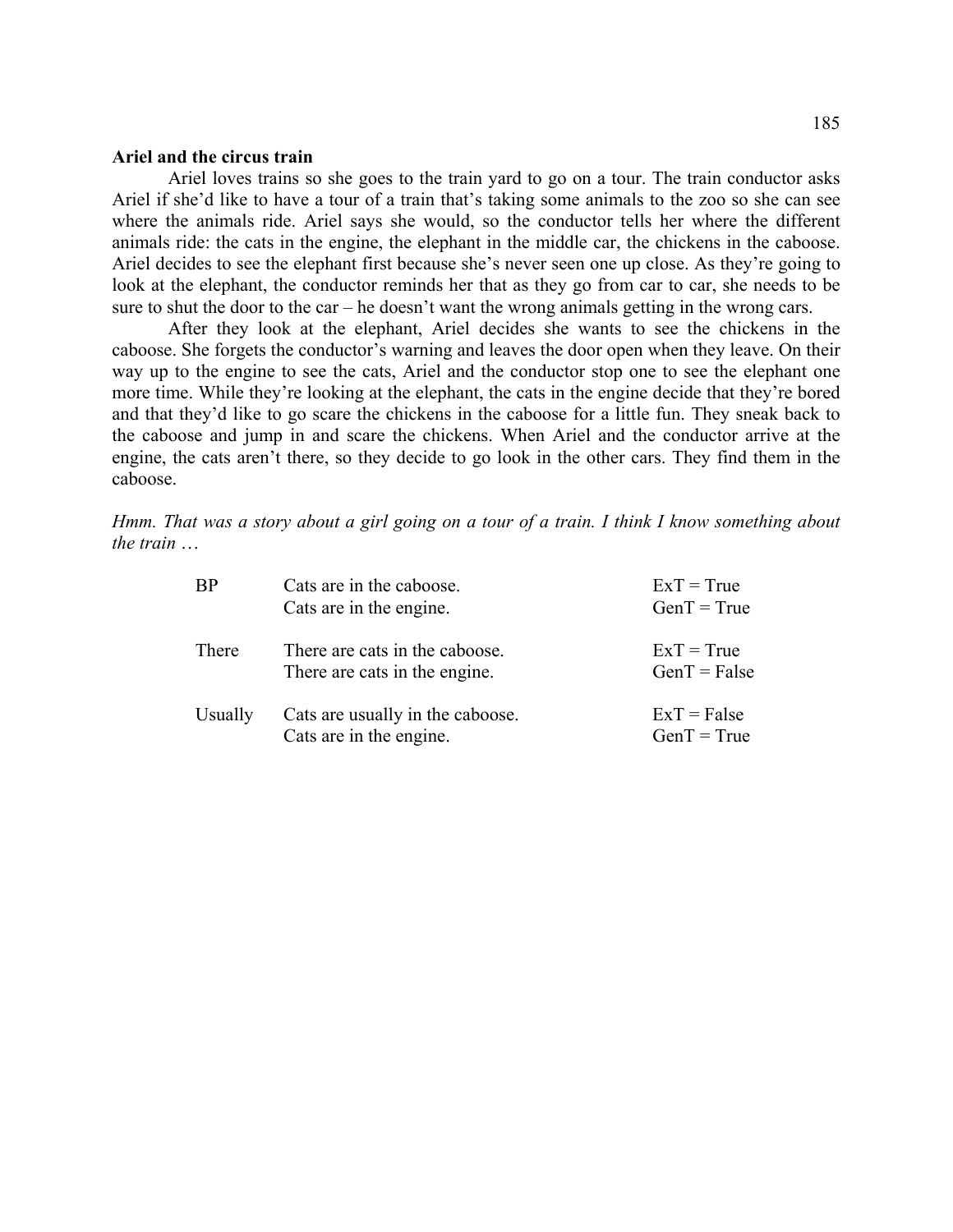# **Fillers for Experiment 3**

#### **Elmo at the grocery store**

Elmo and Cookie Monster have just come back from a hike and Cookie wants to buy Elmo a treat. He tells Elmo where everything is: the popsicles are in the freezer case, cookies are in the cookie aisle, the cupcakes are in the bakery. Elmo decides to go look at the popsicles first and they look so good that he decides to take them because there's only one box left. However, he can't resist looking at the cookies. The popsicles seem better, but there are still the cupcakes in the bakery and they look best of all. Elmo decides to get a cupcake instead of the popsicles. He puts the popsicles down in the bakery and goes to find Cookie Monster.

*Hmm. That was a story about Elmo and Cookie Monster at the grocery store. I think I know something about the store.* 

| Elmo put the popsicles in the bakery.           | $= True$  |
|-------------------------------------------------|-----------|
| Elmo left the popsicles in the freezer section. | $=$ False |

### **Nathan at the garden**

Nathan and his dad are planting vegetables and flowers in the community garden. Nathan's dad is tired and wants to rest, so he tells Nathan where to put everything: the tomatoes go next to the hose, the flowers go in the sun next to the fence, the peppers in the shade next to the tree. While Nathan's dad is resting, Nathan gets to work. First he plants the tomatoes next to the hose, then the peppers in the shade next to the tree. However, when it comes time to plant the flowers, Nathan decides that the purple flowers would look really nice next to the yellow peppers and disregards his father's instructions, putting the flowers in the shade next to the tree (like the peppers) and not in the sun next to the fence.

Hmm. That was a story about a boy named Nathan who worked at the community garden with his dad. I think I know something about the garden...

| Nathan planted the flowers in the shade. | $=$ True  |
|------------------------------------------|-----------|
| Nathan planted the flowers in the sun.   | $=$ False |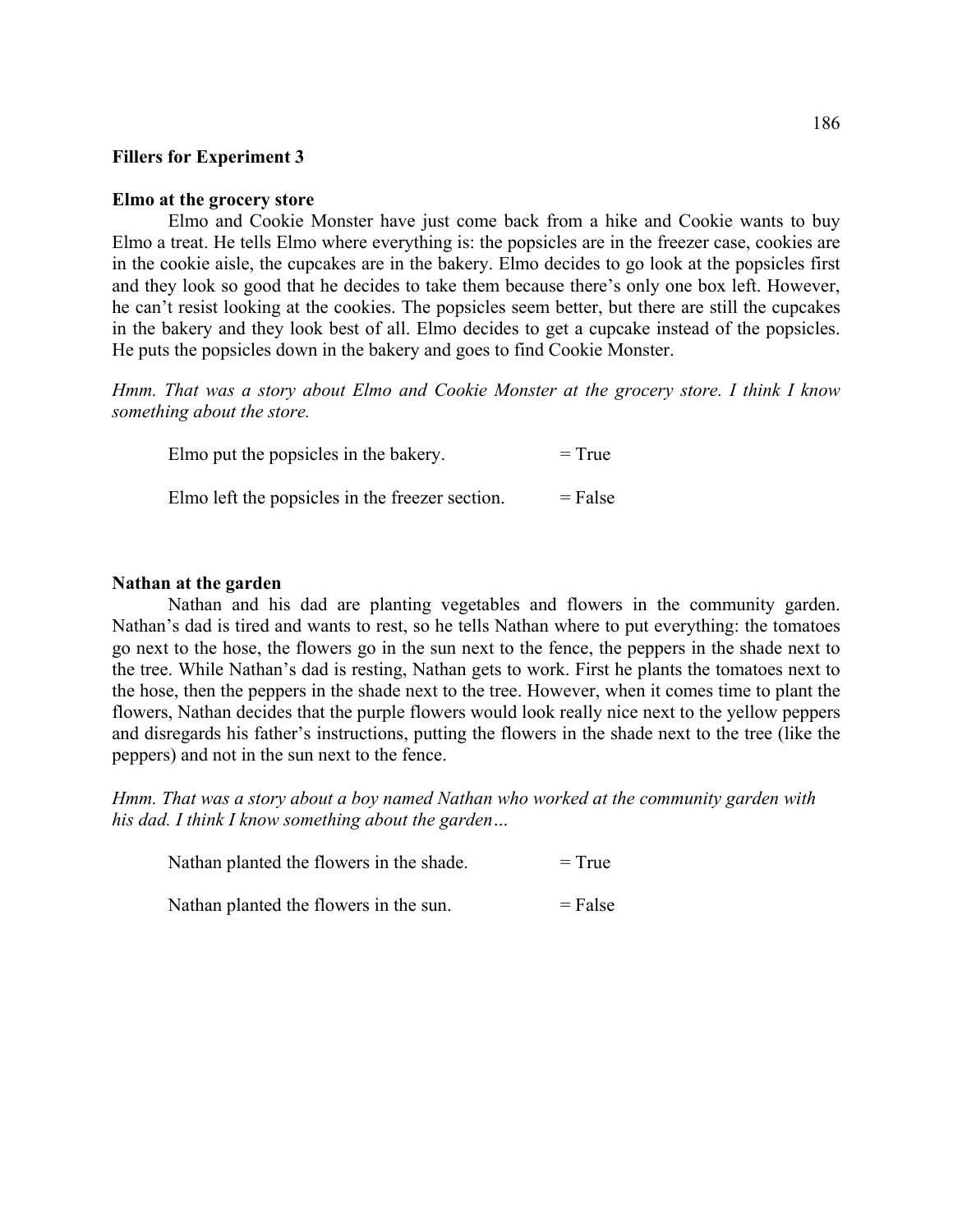### **Concert**

At the school concert, a girl named Belle is in charge of taking everyone to their seats. Her tea cher Mr. Hodges reminds her where everyone is supposed to sit: the parents sit in the chairs in the middle, the kids sit in the grass, the dogs sit over in the dirt. As the guests arrive, Belle takes them to their assigned areas.

*Hmm. That was a story about a girl named Annie who took people to their seats at a school concert. I think I know something about the concert…* 

| Belle took the children to the grass. | $=$ True  |
|---------------------------------------|-----------|
| Belle put the dogs in the grass.      | $=$ False |

### **Obstac le course**

Pound Puppy, SpongeBob and Care Bear are standing around trying to think of something fun to do. Pound Puppy gets the idea to race around an obstacle course. SpongeBob agrees to race, but the Care Bear says he'll be the judge of who's the fastest. Pound Puppy goes first and she goes really fast on a scooter. SpongeBob goes next, but his blue truck breaks down and he goes very slowly. Care Bear announces that Pound Puppy was the winner.

*Hmm. That was a story about some friends racing around at an obstacle course. I think I know something about it…* 

| The scooter was the fastest.    | $= True$  |
|---------------------------------|-----------|
| The blue truck was the fastest. | $=$ False |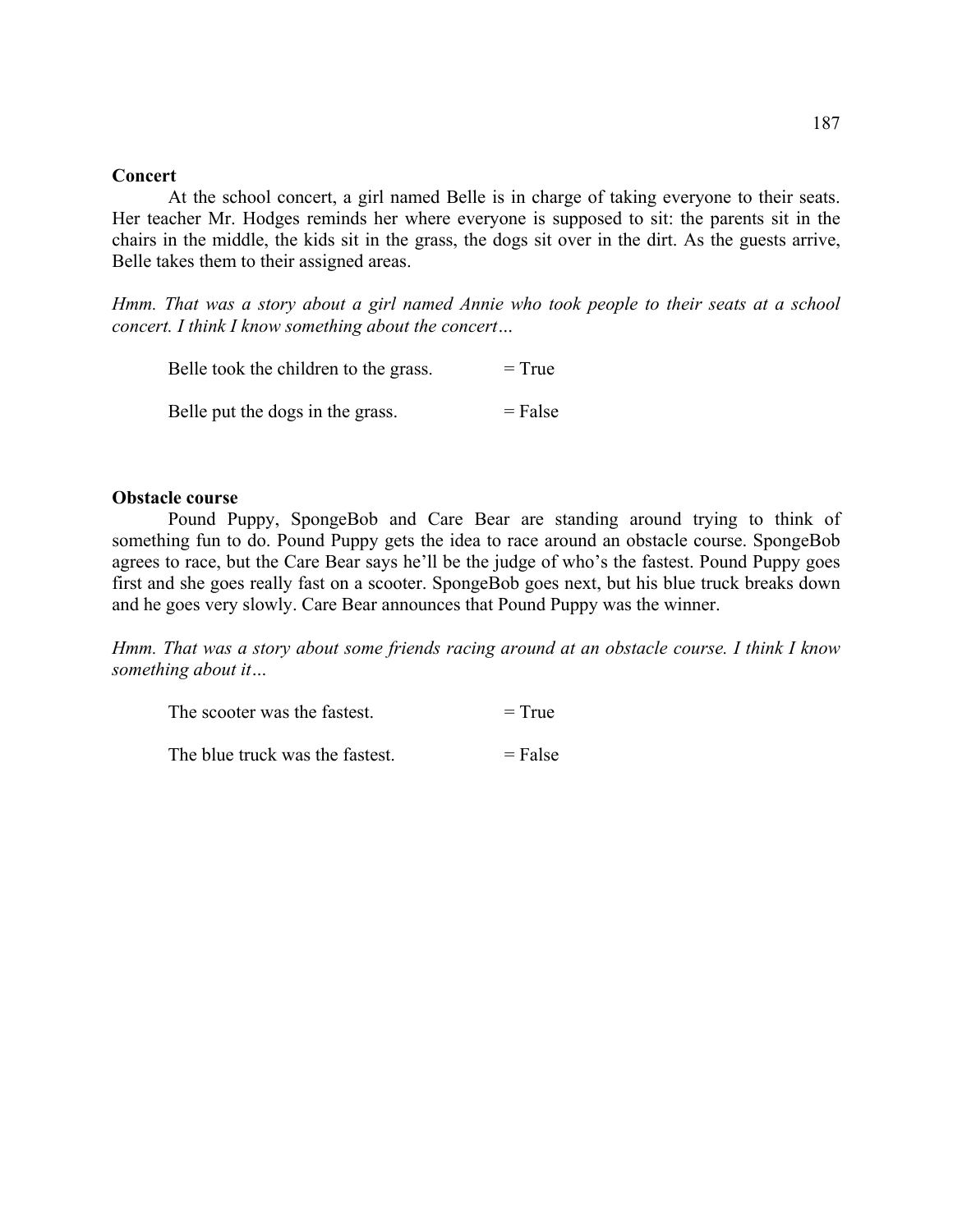# APPENDIX B

# **Test ite ms for Experiment 4**

Alice at the zoo, Max at the toy store, Talking dragons at the circus Block 1 Test items from Experiment 3

Elmo at the grocery store, Obstacle course Fillers from Experiment 3

Block 2 Early Failure sentences from Viau et al. 2005

### **Girls**

Three g irls decide to catch stuff. They consider catching snakes, but decide not to because snakes are gross and slimy. Two of the girls then decide to catch starfish. The third girl is afraid of the water where the starfish are and won't go in.

Hmm. That was a story about some girls who wanted to catch stuff. I think I know something that *appened… h*

Every girl didn't catch a starfish.

 $Nonisomorphic = True, Isomorphic = False$ 

### **Spider s**

Three spiders decide to play hide-and-seek with Professor Jeff. They consider hiding behind the tree but decide not to because the tree is too far away and they always hide there. Then two of the spiders decide to hide behind the fence. The third spider is afraid of being caught and stays put. Sure enough, Professor Jeff finds the two spiders who hid behind the fence.

*Hmm. That was a story about some spiders who played hide-and-seek with Professor Jeff. I think I know something that happened…*

Every spider didn't hide behind the fence. Nonisomorphic  $=$  True, Isomorphic  $=$  False

# **Butterflies**

Three butterflies decide to do some flying. They consider flying to the forest but decide not to because it looks boring. Then two butterflies decide to fly to the city for some great views. The third butterfly decides to stay where he is because it's cool and quiet.